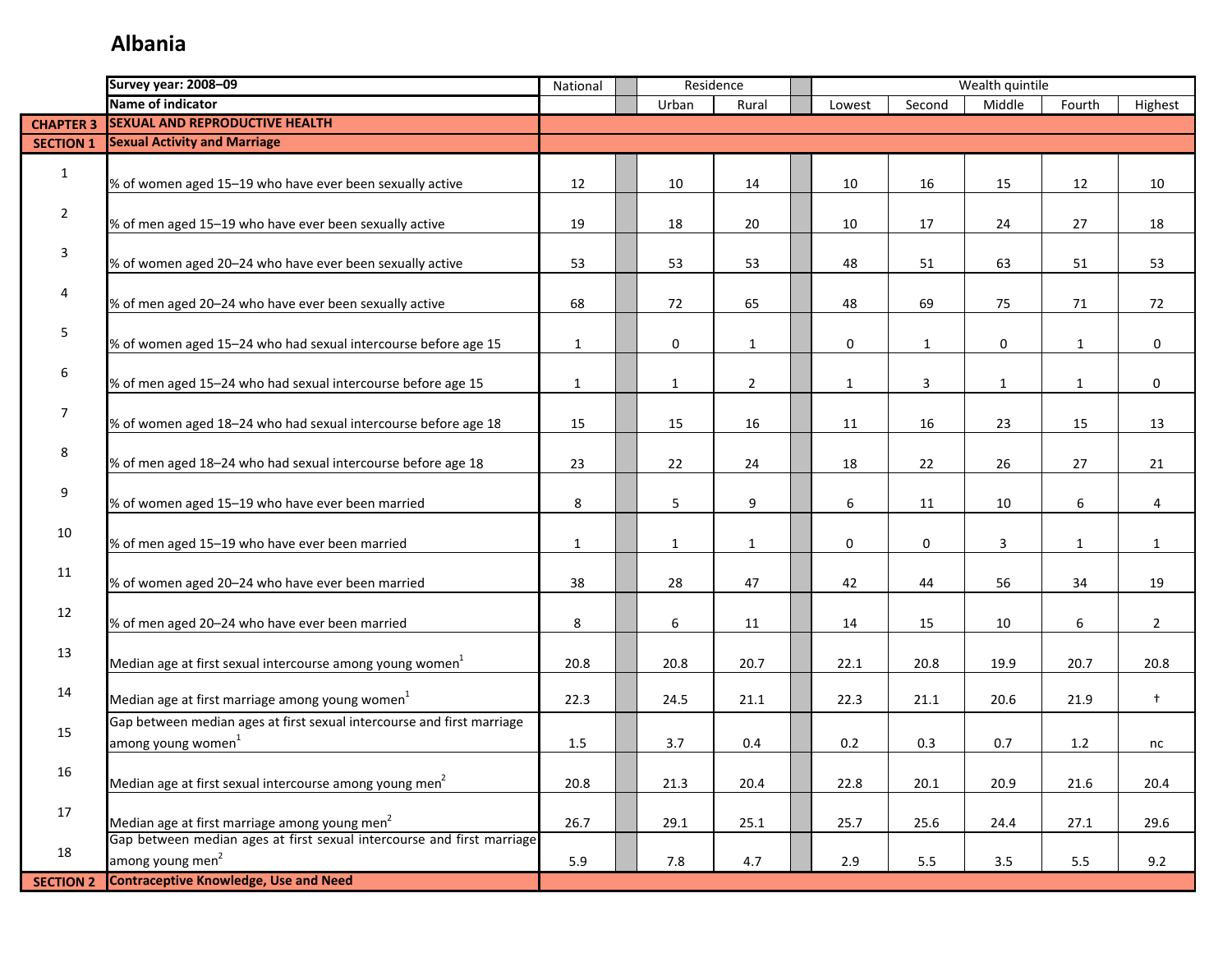|                  | Survey year: 2008-09                                                                                             | National       | Residence<br>Wealth quintile<br>Urban<br>Second<br>Middle<br>Fourth<br>Lowest<br>Rural |                |  |                |                |             |              |              |
|------------------|------------------------------------------------------------------------------------------------------------------|----------------|----------------------------------------------------------------------------------------|----------------|--|----------------|----------------|-------------|--------------|--------------|
|                  | Name of indicator                                                                                                |                |                                                                                        |                |  |                |                |             |              | Highest      |
| 19               | % of women aged 15-19 who have not heard of family planning on any<br>of three sources (radio, TV or newspapers) | 46             | 39                                                                                     | 50             |  | 55             | 50             | 44          | 40           | 35           |
| 20               | % of men aged 15-19 who have not heard of family planning on any of<br>three sources (radio, TV or newspapers)   | 81             | 83                                                                                     | 79             |  | 87             | 70             | 82          | 82           | 85           |
| 21               | Average number of modern methods known among women aged 15-19                                                    | 2.9            | 3.2                                                                                    | 2.8            |  | 2.6            | 3.0            | 2.8         | 3.1          | 3.2          |
| 22               | % of sexually active, <sup>3</sup> never-married women aged 15-19 currently using<br>any contraception           | 63             | $\ast$                                                                                 | $[61]$         |  | $\ast$         | $\ast$         | $\ast$      | $\ast$       | $\ast$       |
| 23               | % of married women aged 15-19 currently using any contraception                                                  | 55             | $[64]$                                                                                 | 52             |  | $\ast$         | $[54]$         | $[51]$      | $\ast$       | $\ast$       |
| 24               | % of sexually active <sup>3</sup> men aged 15–24 currently using any contraception                               | 47             | 48                                                                                     | 46             |  | $\ast$         | [38.3]         | 41          | 59           | 54           |
| 25               | % of sexually active, <sup>3</sup> never-married women aged 15-19 currently using<br>modern contraception        | 23             | $\ast$                                                                                 | $[19]$         |  | $\ast$         | $\ast$         | $\ast$      | $\ast$       | $\ast$       |
| 26               | % of married women aged 15-19 currently using modern contraception                                               | 12             | $[14]$                                                                                 | 12             |  | $\ast$         | [0]            | $[17]$      | $\ast$       | $\ast$       |
| 27               | % of sexually active <sup>3</sup> men aged 15-24 currently using modern<br>contraception                         | 47             | 48                                                                                     | 46             |  | $\ast$         | [38.3]         | 41          | 59           | 54           |
| 28               | % of sexually active <sup>3</sup> men aged 15–24 currently using a condom                                        | 46             | 46                                                                                     | 46             |  | $\ast$         | [38.3]         | 40          | 59           | 53           |
| 29               | % of sexually active, $3$ never-married women aged 15-19 currently using<br>traditional contraception            | 40             | $\ast$                                                                                 | $[43]$         |  | $\ast$         | $\ast$         | $\ast$      | $\ast$       | $\ast$       |
| 30               | % of married women aged 15-19 currently using traditional<br>contraception                                       | 42             | $[50]$                                                                                 | 40             |  | $\ast$         | $[54]$         | $[34]$      | $\ast$       | $\ast$       |
| 31               | % of sexually active <sup>3</sup> men aged 15-24 currently using traditional<br>contraception                    | $\mathbf 0$    | 0                                                                                      | $\mathbf 0$    |  | $\mathbf 0$    | 0              | $\mathbf 0$ | 0            | $\mathbf 0$  |
| 32               | % of sexually active, <sup>3</sup> never-married women aged 15-19 who have an<br>unmet need for contraception    | 29             | $\ast$                                                                                 | $[25]$         |  | $\ast$         | $\ast$         | $\ast$      | $\ast$       | $\ast$       |
| 33               | % of married women aged 15-19 who have an unmet need for<br>contraception                                        | 17             | $\ast$                                                                                 | $[18]$         |  | $\ast$         | $\ast$         | $\ast$      | $\ast$       | $\ast$       |
| <b>SECTION 3</b> | <b>Childbearing</b>                                                                                              |                |                                                                                        |                |  |                |                |             |              |              |
| 34               | % of women aged 15-19 who have ever had a child                                                                  | $\overline{2}$ | $\mathbf{1}$                                                                           | $\overline{2}$ |  | $\mathbf{1}$   | $\overline{2}$ | 4           | $\mathbf{1}$ | $\mathbf{1}$ |
| 35               | Median age at first birth among young women <sup>1</sup>                                                         | 23.9           | $\ddagger$                                                                             | 22.4           |  | 23.6           | 22.6           | 22.2        | 23.7         | $\ddagger$   |
| 36               | % of mothers <20 whose most recent birth was delivered at a health<br>facility                                   | 95             | 89                                                                                     | 98             |  | 87             | 100            | 95          | 100          | 100          |
| 37               | % of recent births to mothers <20 that were unplanned                                                            | 9              | 13                                                                                     | 8              |  | 7 <sup>1</sup> | $\overline{7}$ | 8           | 23           | 11           |
| <b>CHAPTER 4</b> | <b>SEXUAL RIGHTS AND GENDER EQUALITY</b>                                                                         |                |                                                                                        |                |  |                |                |             |              |              |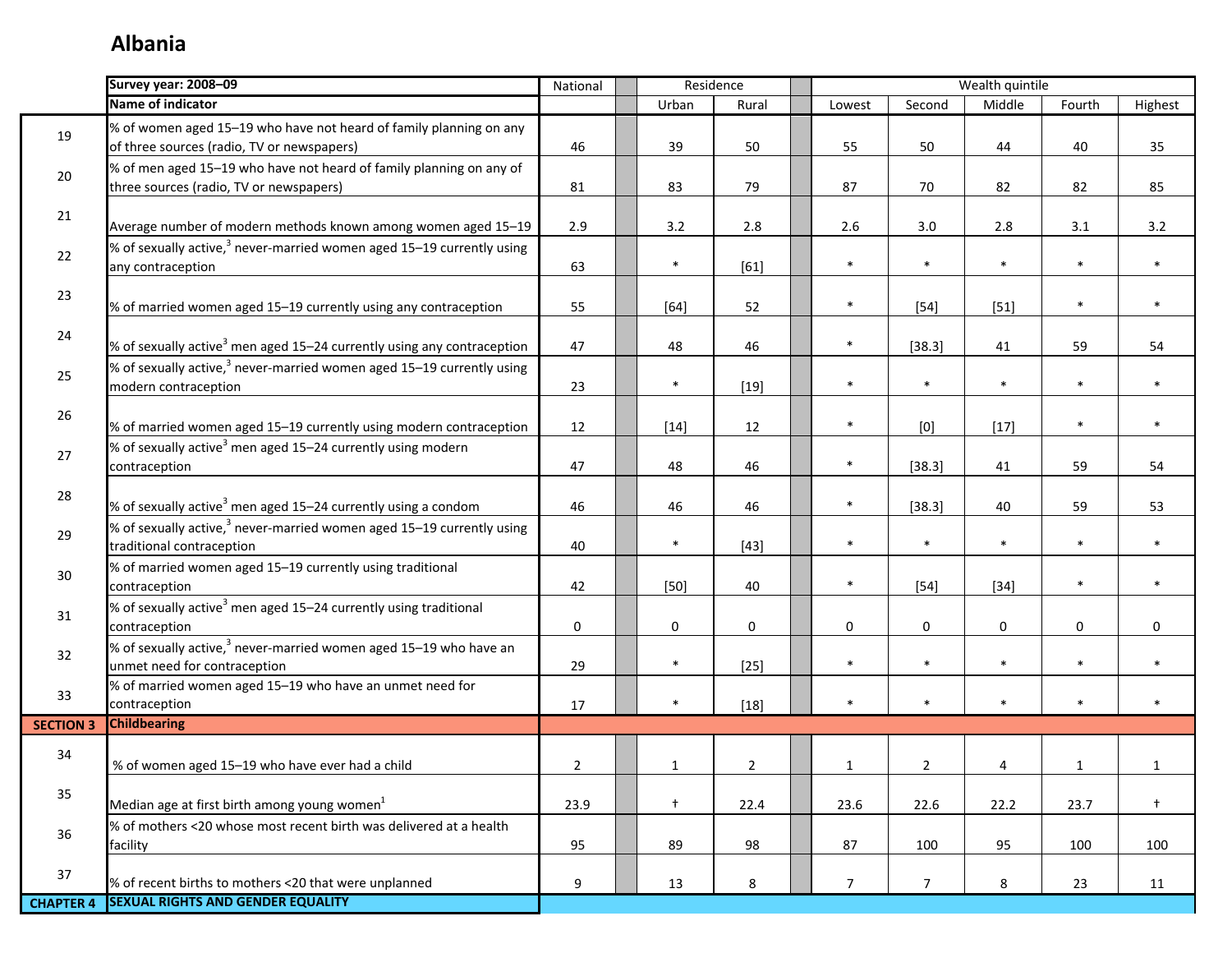|                  | <b>Survey year: 2008-09</b>                                                                                                                     | National |       | Residence |                                                   |        | Wealth quintile |        |         |
|------------------|-------------------------------------------------------------------------------------------------------------------------------------------------|----------|-------|-----------|---------------------------------------------------|--------|-----------------|--------|---------|
|                  | Name of indicator                                                                                                                               |          | Urban | Rural     | Lowest                                            | Second | Middle          | Fourth | Highest |
| <b>SECTION 1</b> | <b>Sexuality Education in Schools</b>                                                                                                           |          |       |           |                                                   |        |                 |        |         |
| 38               | % of schools that provided skills-based HIV education in the last<br>academic year                                                              |          |       |           | See table titled "Sexuality Education in Schools" |        |                 |        |         |
| 39               | Inclusion in the national school curriculum of skills-based HIV education<br>or health education, including HIV prevention                      |          |       |           |                                                   |        |                 |        |         |
| <b>SECTION 2</b> | <b>Adults' Attitudes About Sexual Health Information</b>                                                                                        |          |       |           |                                                   |        |                 |        |         |
| 40               | % of women aged 18-49 who agree that adolescents aged 12-14 should<br>be taught about using a condom to prevent HIV                             | 61       | 74    | 49        | 41                                                | 49     | 57              | 70     | 84      |
| 41               | % of men aged 18-49 who agree that adolescents aged 12-14 should be<br>taught about using a condom to prevent HIV                               | 57       | 62    | 52        | 42                                                | 53     | 53              | 61     | 69      |
| <b>SECTION 3</b> | Self-Efficacy Related to Sexual Health                                                                                                          |          |       |           |                                                   |        |                 |        |         |
|                  | % of women aged 15-24 who report that they could get condoms on                                                                                 |          |       |           |                                                   |        |                 |        |         |
| 42               | their own                                                                                                                                       | 38       | 51    | 28        | 18                                                | 32     | 37              | 41     | 63      |
| 43               | % of women aged 15-24 who know a source for the condom                                                                                          | 79       | 93    | 70        | 62                                                | 71     | 82              | 90     | 96      |
| 44               | % of men aged 15-24 who know a source for the condom                                                                                            | 88       | 96    | 82        | 72                                                | 83     | 92              | 95     | 95      |
| 45               | % of women aged 15-49 who know that HIV risk is reduced by condom<br>use                                                                        | 74       | 86    | 64        | 53                                                | 66     | 76              | 82     | 91      |
| 46               | % of women aged 15-49 who know that HIV risk is reduced by having<br>one uninfected partner                                                     | 78       | 88    | 70        | 62                                                | 72     | 78              | 84     | 94      |
| 47               | % of women aged 15-24 with comprehensive knowledge of HIV/AIDS $4$                                                                              | 36       | 51    | 26        | 20                                                | 26     | 30              | 47     | 60      |
| 48               | % of men aged 15–24 with comprehensive knowledge of HIV/AIDS $4$                                                                                | 22       | 31    | 15        | 10                                                | 16     | 20              | 24     | 38      |
| <b>SECTION 4</b> | Women's Autonomy, Societal Norms and Gender Equality                                                                                            |          |       |           |                                                   |        |                 |        |         |
| 49               | % of married women aged 15-49 who have sole or joint (with husband)<br>say in their own health care                                             | 85       | 93    | 79        | 72                                                | 79     | 86              | 91     | 95      |
| 50               | % of women aged 15-49 who agree with all three reasons why a wife is<br>justified in refusing to have intercourse with her husband <sup>5</sup> | 63       | 74    | 55        | 48                                                | 56     | 62              | 69     | 81      |
| 51               | % of surveyed men who agree with all three reasons why a wife is<br>justified in refusing to have intercourse with her husband <sup>5</sup>     | 49       | 57    | 43        | 38                                                | 40     | 49              | 51     | 64      |
| 52               | % of women aged 15-49 who believe that if the husband has an STI, the<br>wife is justified in asking him to use condom                          | 82       | 89    | 76        | 69                                                | 77     | 82              | 88     | 93      |
| 53               | % of men aged 15-49 who believe that if the husband has an STI, the<br>wife is justified in asking him to use condom                            | 86       | 90    | 83        | 76                                                | 82     | 89              | 88     | 92      |
| 54               | % of women aged 15-49 who agree with at least one reason why a<br>husband is justified in hitting/beating his wife <sup>6</sup>                 | 30       | 18    | 39        | 49                                                | 38     | 30              | 22     | 10      |
| 55               | % of surveyed men who agree with at least one reason why a husband is<br>justified in hitting/beating his wife <sup>6</sup>                     | 36       | 27    | 45        | 52                                                | 45     | 37              | 32     | 21      |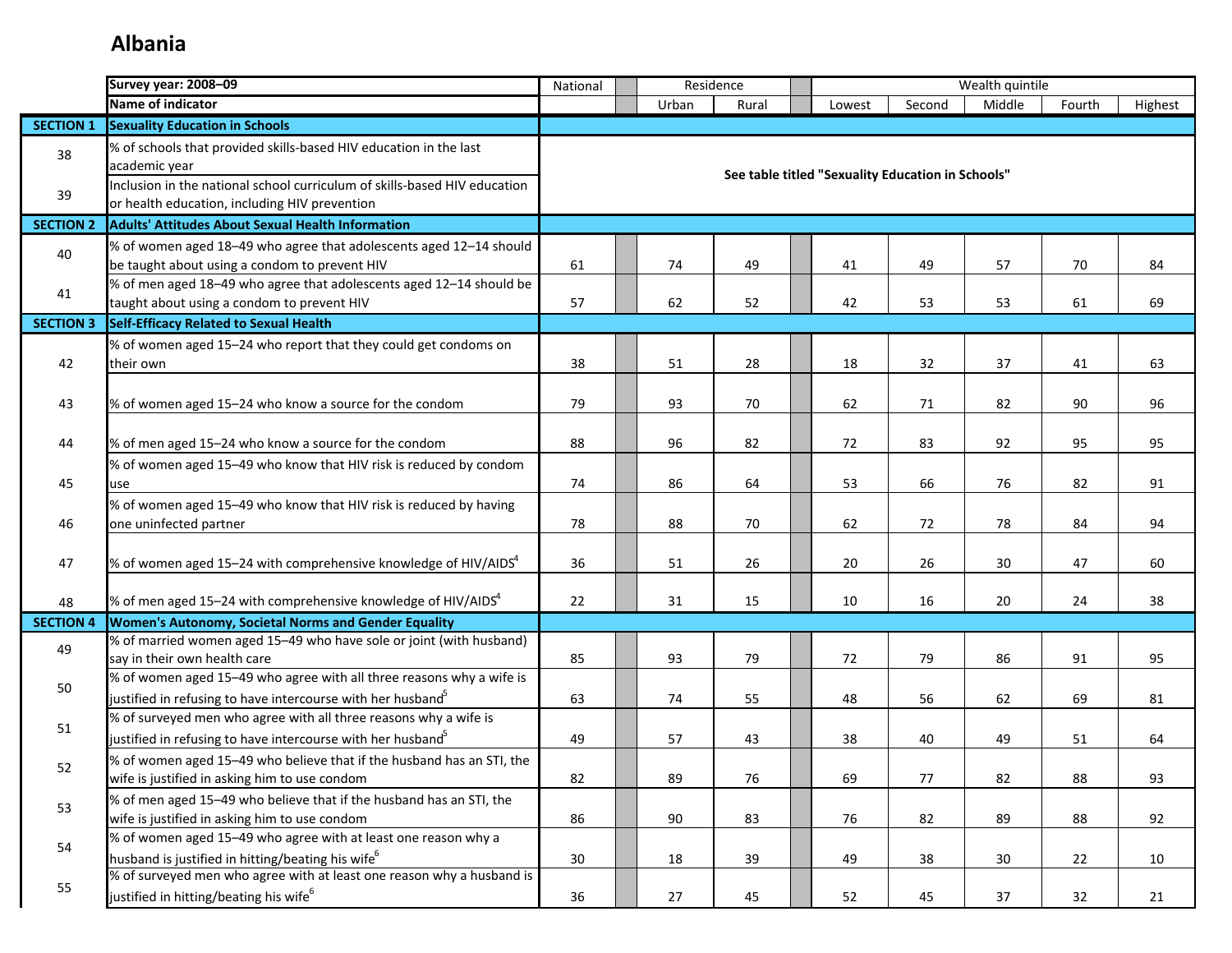|                  | <b>Survey year: 2008-09</b>                                                                | National     | Residence    |             |                |              | Wealth quintile |              |         |
|------------------|--------------------------------------------------------------------------------------------|--------------|--------------|-------------|----------------|--------------|-----------------|--------------|---------|
|                  | Name of indicator                                                                          |              | Urban        | Rural       | Lowest         | Second       | Middle          | Fourth       | Highest |
| <b>CHAPTER 5</b> | <b>REACHING YOUNG PEOPLE</b>                                                               |              |              |             |                |              |                 |              |         |
| <b>SECTION 1</b> | <b>Demographic Information</b>                                                             |              |              |             |                |              |                 |              |         |
| 56               | No. of girls aged 10-14 in 2011                                                            | 130,000      | 50,000       | 80,000      | 32,000         | 28,000       | 27,000          | 23,000       | 20,000  |
| 57               | No. of boys aged 10-14 in 2011                                                             | 141,000      | 56,000       | 85,000      | 35,000         | 31,000       | 27,000          | 25,000       | 23,000  |
| 58               | No. of women aged 15-19 in 2011                                                            | 136,000      | 51,000       | 85,000      | 31,000         | 29,000       | 29,000          | 25,000       | 21,000  |
| 59               | No. of men aged 15-19 in 2011                                                              | 144,000      | 58,000       | 86,000      | 30,000         | 32,000       | 30,000          | 29,000       | 23,000  |
| <b>SECTION 2</b> | <b>School Attendance</b>                                                                   |              |              |             |                |              |                 |              |         |
| 60               | % of girls attending primary school                                                        | 95           | 95           | 95          | 93             | 95           | 96              | 96           | 96      |
| 61               | % of boys attending primary school                                                         | 95           | 96           | 95          | 94             | 97           | 94              | 96           | 97      |
| 62               | No. of girls per 100 boys attending primary school                                         | 99           | 99           | 100         | 99             | 98           | 102             | 99           | 98      |
| 63               | % of women attending secondary school                                                      | 55           | 70           | 46          | 33             | 49           | 56              | 66           | 82      |
| 64               | % of men attending secondary school                                                        | 57           | 67           | 51          | 39             | 52           | 57              | 64           | 80      |
| 65               | No. of women per 100 men attending secondary school                                        | 96           | 104          | 92          | 85             | 93           | 98              | 104          | 102     |
| <b>SECTION 3</b> | <b>Exposure to Media</b>                                                                   |              |              |             |                |              |                 |              |         |
| 66               | % of women aged 15-19 who are exposed to radio                                             | 47           | 61           | 38          | 27             | 40           | 50              | 53           | 73      |
| 67               | % of women aged 15-19 who are exposed to television                                        | 99           | 99           | 99          | 98             | 99           | 99              | 99           | 100     |
| 68               | % of women aged 15-19 who are exposed to newspapers                                        | 44           | 64           | 31          | 20             | 28           | 50              | 60           | 73      |
| 69               | % of women aged 15-19 who are exposed to all sources of media (radio,<br>TV or newspapers) | 31           | 51           | 19          | 8              | 19           | 33              | 44           | 63      |
| 70               | % of women aged 15-19 who have very limited exposure to the three<br>sources of media      | $\mathbf{1}$ | $\mathbf{1}$ | $\mathbf 1$ | $\overline{2}$ | $\mathbf{1}$ | $\mathbf{1}$    | $\mathbf{1}$ | 0       |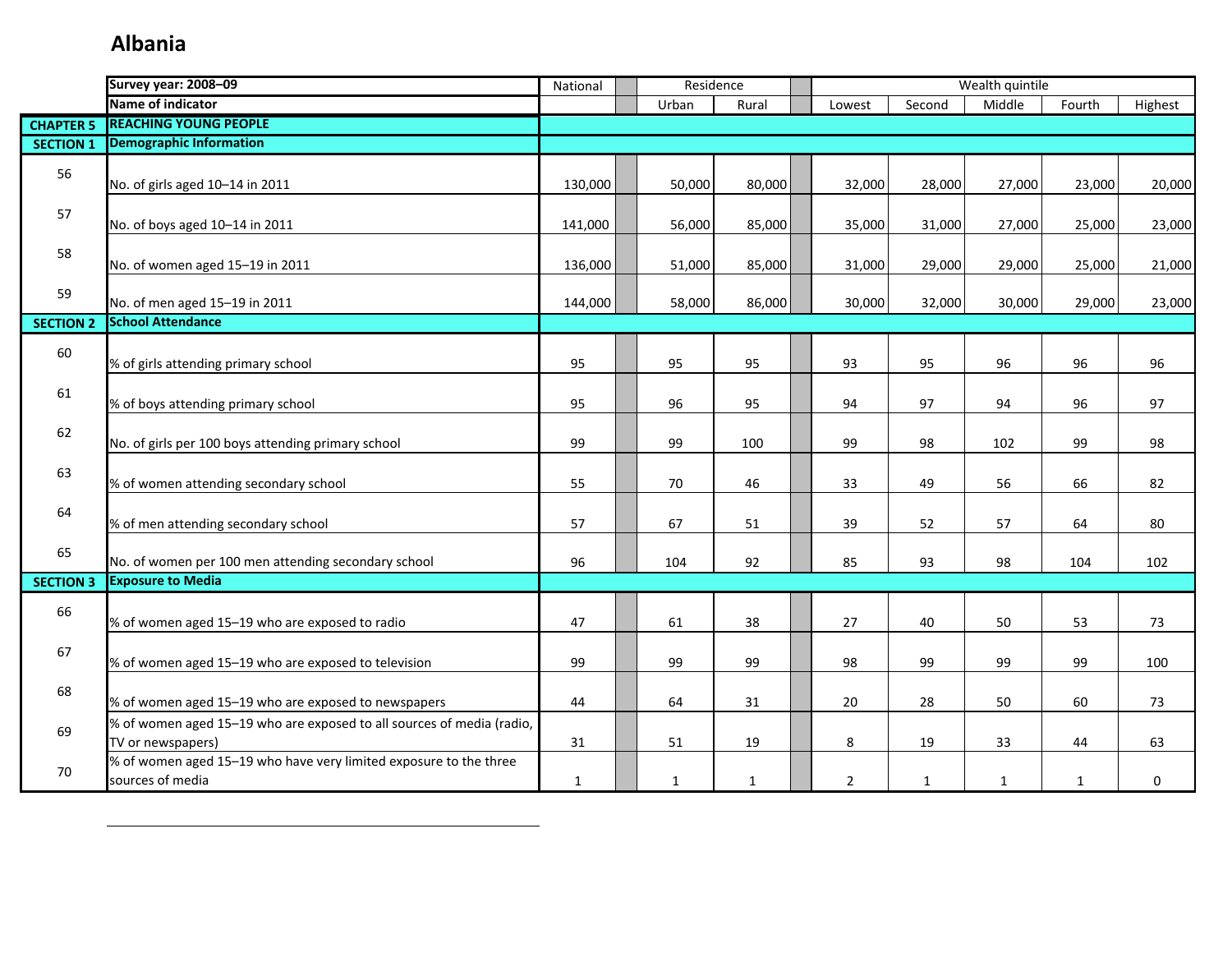| <b>Survey year: 2008-09</b>                                                                                      | National | Residence |       |        |        | Wealth quintile |        |         |
|------------------------------------------------------------------------------------------------------------------|----------|-----------|-------|--------|--------|-----------------|--------|---------|
| Name of indicator                                                                                                |          | Urban     | Rural | Lowest | Second | Middle          | Fourth | Highest |
| <b>NOTES</b>                                                                                                     |          |           |       |        |        |                 |        |         |
| 1. Medians were calculated on the basis of 25-29-year-old women.                                                 |          |           |       |        |        |                 |        |         |
| 2. Medians were calculated on the basis of 30-34-year-old men.                                                   |          |           |       |        |        |                 |        |         |
| 3. Sexually active refers to having had sexual intercourse in the past three months. (Those who are              |          |           |       |        |        |                 |        |         |
| married/in a union are considered to be sexually active).                                                        |          |           |       |        |        |                 |        |         |
| 4. Comprehensive knowledge is a four-part measure. It combines respondents' ability to correctly                 |          |           |       |        |        |                 |        |         |
| report the two most common ways of reducing HIV risk (consistently using condoms and having just                 |          |           |       |        |        |                 |        |         |
| one HIV-negative partner); knowing correctly that a healthy-looking person can have HIV; and correctly           |          |           |       |        |        |                 |        |         |
| rejecting the two most common local misconceptions about HIV transmission.                                       |          |           |       |        |        |                 |        |         |
|                                                                                                                  |          |           |       |        |        |                 |        |         |
| 5. The three reasons are: the wife knows that her husband has had sex with other women, she knows                |          |           |       |        |        |                 |        |         |
| that he has an STI, and she is tired or not in the mood.                                                         |          |           |       |        |        |                 |        |         |
| 6. DHS surveys ask questions about violence in the following situations: the wife burns the food, she            |          |           |       |        |        |                 |        |         |
| argues with her husband, she goes out without telling him, she neglects the children and she refuses to          |          |           |       |        |        |                 |        |         |
| have sexual intercourse with him.                                                                                |          |           |       |        |        |                 |        |         |
|                                                                                                                  |          |           |       |        |        |                 |        |         |
| t = Fewer than 50% of the respondents in the subgroup had experienced the event of interest by the               |          |           |       |        |        |                 |        |         |
| beginning of the five-year age-group, making it impossible to calculate a median.                                |          |           |       |        |        |                 |        |         |
| * = When the data are available for fewer than 25 respondents, no values are given (the data are                 |          |           |       |        |        |                 |        |         |
| suppressed) because there is too little information to accurately represent the group.                           |          |           |       |        |        |                 |        |         |
| $\left[ \right]$ = When the data are available for 25–49 respondents, the values are bracketed to indicate small |          |           |       |        |        |                 |        |         |
| sample size, which means the values will be less precise than those based on at least 50 respondents.            |          |           |       |        |        |                 |        |         |
|                                                                                                                  |          |           |       |        |        |                 |        |         |
|                                                                                                                  |          |           |       |        |        |                 |        |         |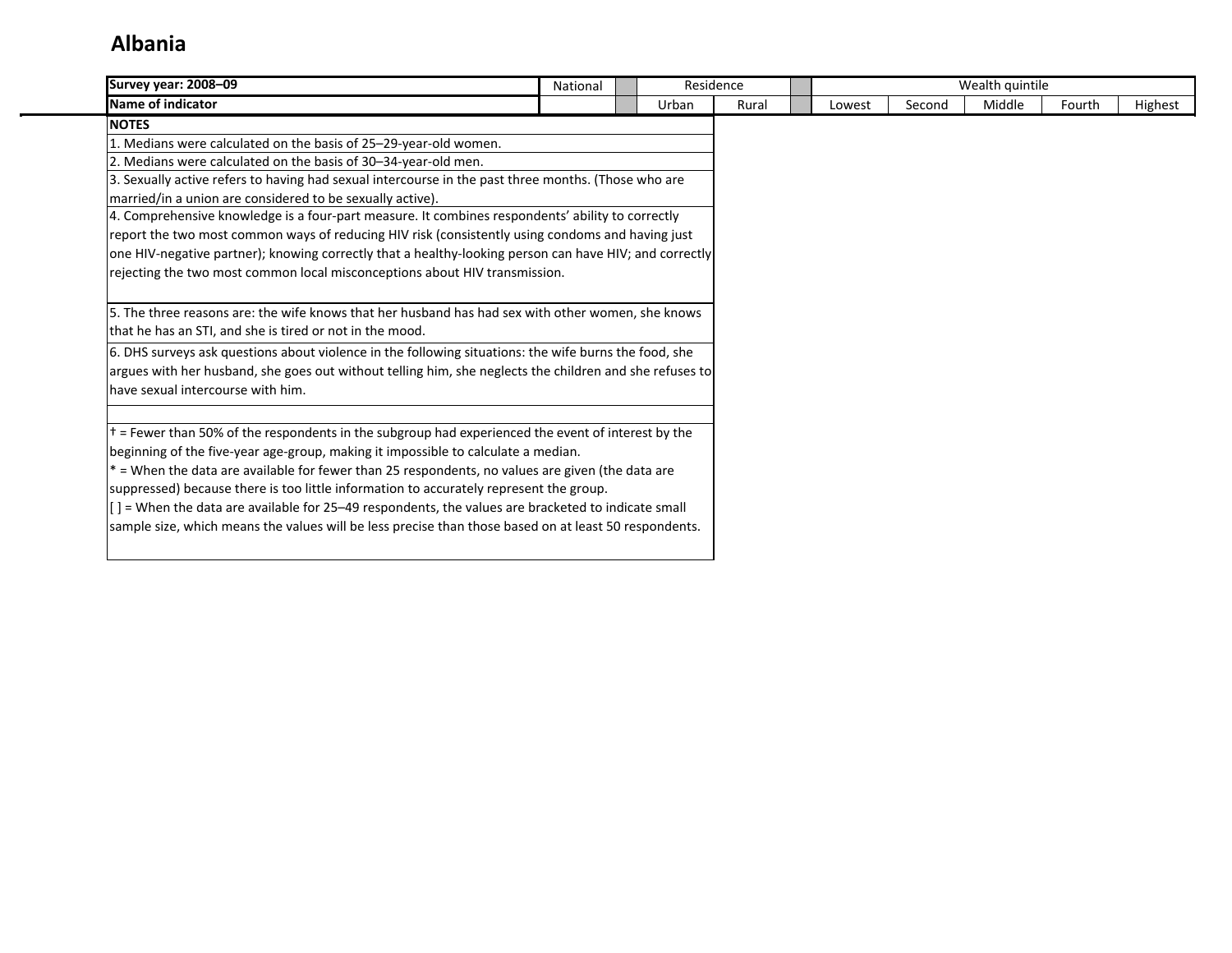|                  | Survey year: 2007                                                                                                | National | Residence  |       |        |        | Wealth quintile |        |            |
|------------------|------------------------------------------------------------------------------------------------------------------|----------|------------|-------|--------|--------|-----------------|--------|------------|
|                  | Name of indicator                                                                                                |          | Urban      | Rural | Lowest | Second | Middle          | Fourth | Highest    |
| <b>CHAPTER 3</b> | <b>SEXUAL AND REPRODUCTIVE HEALTH</b>                                                                            |          |            |       |        |        |                 |        |            |
| <b>SECTION 1</b> | <b>Sexual Activity and Marriage</b>                                                                              |          |            |       |        |        |                 |        |            |
| 1                | % of women aged 15-19 who have ever been sexually active                                                         | nc       | nc         | nc    | nc     | nc     | nc              | nc     | nc         |
| $\overline{2}$   | % of men aged 15-19 who have ever been sexually active                                                           | nc       | nc         | nc    | nc     | nc     | nc              | nc     | nc         |
| 3                | % of women aged 20-24 who have ever been sexually active                                                         | nc       | nc         | nc    | nc     | nc     | nc              | nc     | nc         |
| 4                | % of men aged 20-24 who have ever been sexually active                                                           | nc       | nc         | nc    | nc     | nc     | nc              | nc     | nc         |
| 5                | % of women aged 15-24 who had sexual intercourse before age 15                                                   | nc       | nc         | nc    | nc     | nc     | nc              | nc     | nc         |
| 6                | % of men aged 15-24 who had sexual intercourse before age 15                                                     | nc       | nc         | nc    | nc     | nc     | nc              | nc     | nc         |
| $\overline{7}$   | % of women aged 18-24 who had sexual intercourse before age 18                                                   | nc       | nc         | nc    | nc     | nc     | nc              | nc     | nc         |
| 8                | % of men aged 18-24 who had sexual intercourse before age 18                                                     | nc       | nc         | nc    | nc     | nc     | nc              | nc     | nc         |
| 9                | % of women aged 15-19 who have ever been married                                                                 | 47       | 36         | 51    | 56     | 54     | 49              | 48     | 33         |
| 10               | % of men aged 15-19 who have ever been married                                                                   | $\ast$   | na         | na    | na     | na     | na              | na     | na         |
| 11               | % of women aged 20-24 who have ever been married                                                                 | 86       | 88         | 77    | 93     | 91     | 89              | 84     | 75         |
| 12               | % of men aged 20-24 who have ever been married                                                                   | 32       | na         | na    | na     | na     | na              | na     | na         |
| 13               | Median age at first sexual intercourse among young women                                                         | nc       | nc         | nc    | nc     | nc     | nc              | nc     | nc         |
| 14               | Median age at first marriage among young women <sup>2</sup>                                                      | 16.4     | 17.7       | 16.1  | 15.0   | 15.6   | 16.0            | 17.2   | 18.4       |
| 15               | Gap between median ages at first sexual intercourse and first marriage<br>among young women                      | na       | na         | na    | na     | na     | na              | na     | na         |
| 16               | Median age at first sexual intercourse among young men <sup>3</sup>                                              | 24.1     | $\ddagger$ | 23.5  | 21.1   | 22.6   | 23.8            | 24.3   |            |
| 17               | Median age at first marriage among young men <sup>3</sup>                                                        | 24.5     | $+$        | 24.3  | 23.0   | 24.5   | 24.7            | 24.3   | $\ddagger$ |
| 18               | Gap between median ages at first sexual intercourse and first marriage<br>among young men <sup>3</sup>           | 0.4      | na         | 0.8   | 1.9    | 1.9    | 0.9             | 0.0    | na         |
| <b>SECTION 2</b> | <b>Contraceptive Knowledge, Use and Need</b>                                                                     |          |            |       |        |        |                 |        |            |
| 19               | % of women aged 15-19 who have not heard of family planning on any<br>of three sources (radio, TV or newspapers) | 58       | 38         | 62    | 79     | 71     | 59              | 41     | 38         |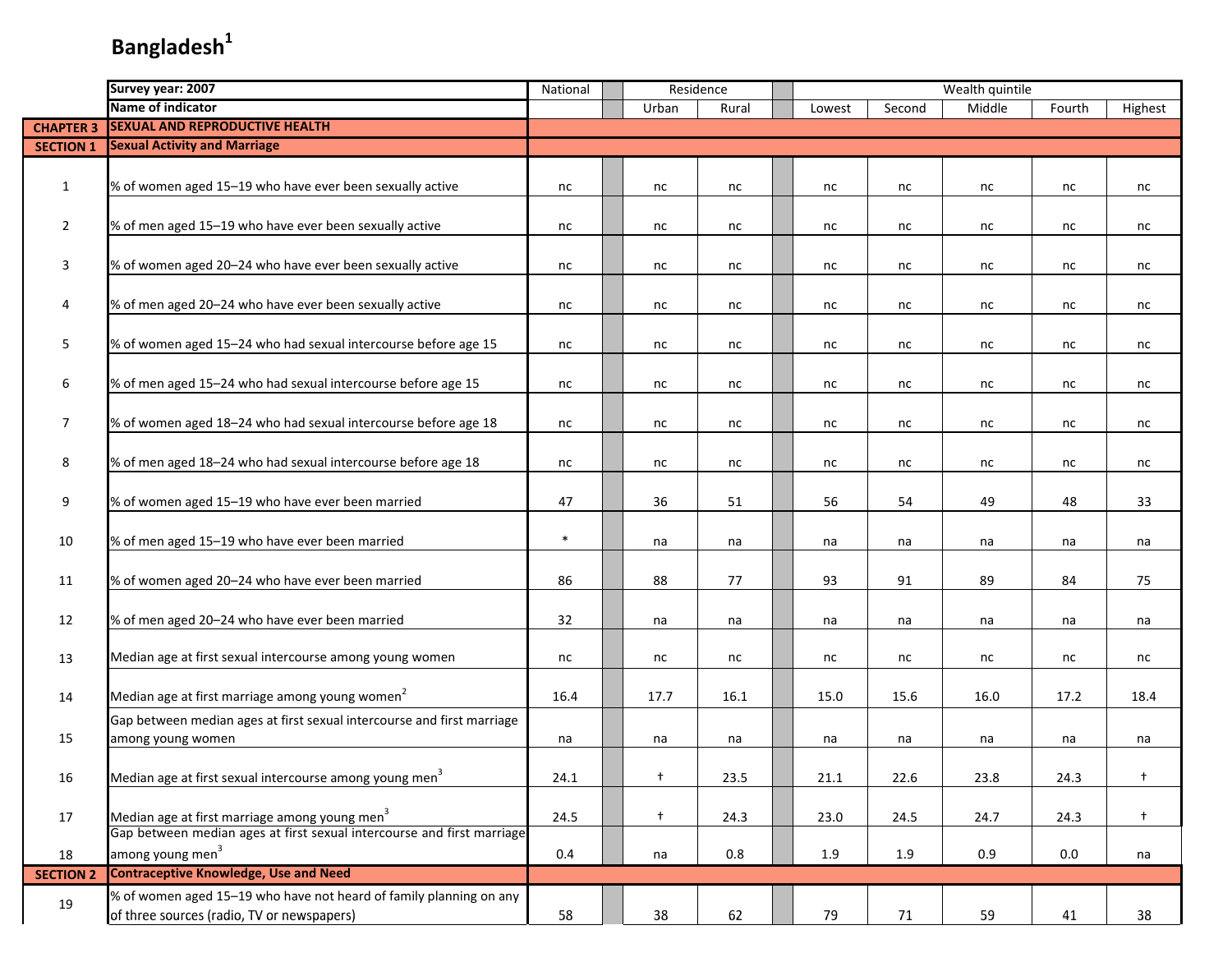|                  | Survey year: 2007                                                                                              | National | Residence  |        |                                                  |        | Wealth quintile |                |            |
|------------------|----------------------------------------------------------------------------------------------------------------|----------|------------|--------|--------------------------------------------------|--------|-----------------|----------------|------------|
|                  | Name of indicator                                                                                              |          | Urban      | Rural  | Lowest                                           | Second | Middle          | Fourth         | Highest    |
| 20               | % of men aged 15-19 who have not heard of family planning on any of<br>three sources (radio, TV or newspapers) | $\ast$   | $\ast$     | $\ast$ | $\ast$                                           | $\ast$ | $\ast$          | $\ast$         | $\ast$     |
| 21               | Average number of modern methods known among women aged<br>$15 - 19$                                           | 5.8      | 5.8        | 5.8    | 5.9                                              | 5.8    | 5.8             | 5.8            | 5.7        |
| 22               | % of sexually active, never-married women aged 15-19 currently using<br>any contraception                      | nc       | nc         | nc     | nc                                               | nc     | nc              | nc             | nc         |
| 23               | % of married women aged 15-19 currently using any contraception                                                | 42       | 44         | 41     | 41                                               | 38     | 46              | 39             | 45         |
| 24               | % of sexually active men aged 15-24 currently using any contraception                                          | nc       | nc         | nc     | nc                                               | nc     | nc              | nc             | nc         |
| 25               | % of sexually active, never-married women aged 15-19 currently using<br>modern contraception                   | nc       | nc         | nc     | nc                                               | nc     | nc              | nc             | nc         |
| 26               | % of married women aged 15-19 currently using modern contraception                                             | 38       | 40         | 37     | 35                                               | 34     | 41              | 38             | 40         |
| 27               | % of sexually active men aged 15-24 currently using modern<br>contraception                                    | nc       | nc         | nc     | nc                                               | nc     | nc              | nc             | nc         |
| 28               | % of sexually active men aged 15-24 currently using a condom                                                   | nc       | nc         | nc     | nc                                               | nc     | nc              | nc             | nc         |
| 29               | % of sexually active, never-married women aged 15-19 currently using<br>traditional contraception              | nc       | nc         | nc     | nc                                               | nc     | nc              | nc             | nc         |
| 30               | % of married women aged 15-19 currently using traditional<br>contraception                                     | 4        | 4          | 4      | 5                                                | 4      | 5               | $\overline{2}$ | 6          |
| 31               | % of sexually active men aged 15-24 currently using traditional<br>contraception                               | nc       | nc         | nc     | nc                                               | nc     | nc              | nc             | nc         |
| 32               | % of sexually active, never-married women aged 15-19 who have an<br>unmet need for contraception               | nc       | nc         | nc     | nc                                               | nc     | nc              | nc             | nc         |
| 33               | % of married women aged 15-19 who have an unmet need for<br>contraception                                      | 20       | 19         | 20     | 18                                               | 19     | 15              | 23             | 23         |
| <b>SECTION 3</b> | <b>Childbearing</b>                                                                                            |          |            |        |                                                  |        |                 |                |            |
| 34               | % of women aged 15-19 who have ever had a child                                                                | 27       | 18         | 29     | 35                                               | 34     | 26              | 27             | 15         |
| 35               | Median age at first birth among young women <sup>2</sup>                                                       | 19.0     | $\ddagger$ | 18.7   | 17.5                                             | 17.9   | 18.7            | 19.5           | $\ddagger$ |
| 36               | % of mothers <20 whose most recent birth was delivered at a health<br>facility                                 | 16       | 30         | 13     | 7                                                | 7      | 11              | 21             | 38         |
| 37               | % of recent births to mothers <20 that were unplanned                                                          | 21       | 28         | 18     | 20                                               | 21     | 19              | 19             | 22         |
| <b>CHAPTER 4</b> | <b>SEXUAL RIGHTS AND GENDER EQUALITY</b>                                                                       |          |            |        |                                                  |        |                 |                |            |
| <b>SECTION 1</b> | <b>Sexuality Education in Schools</b>                                                                          |          |            |        |                                                  |        |                 |                |            |
| 38               | % of schools that provided skills-based HIV education in the last<br>academic year                             |          |            |        | Contable titled "Covuality Education in Cchaole" |        |                 |                |            |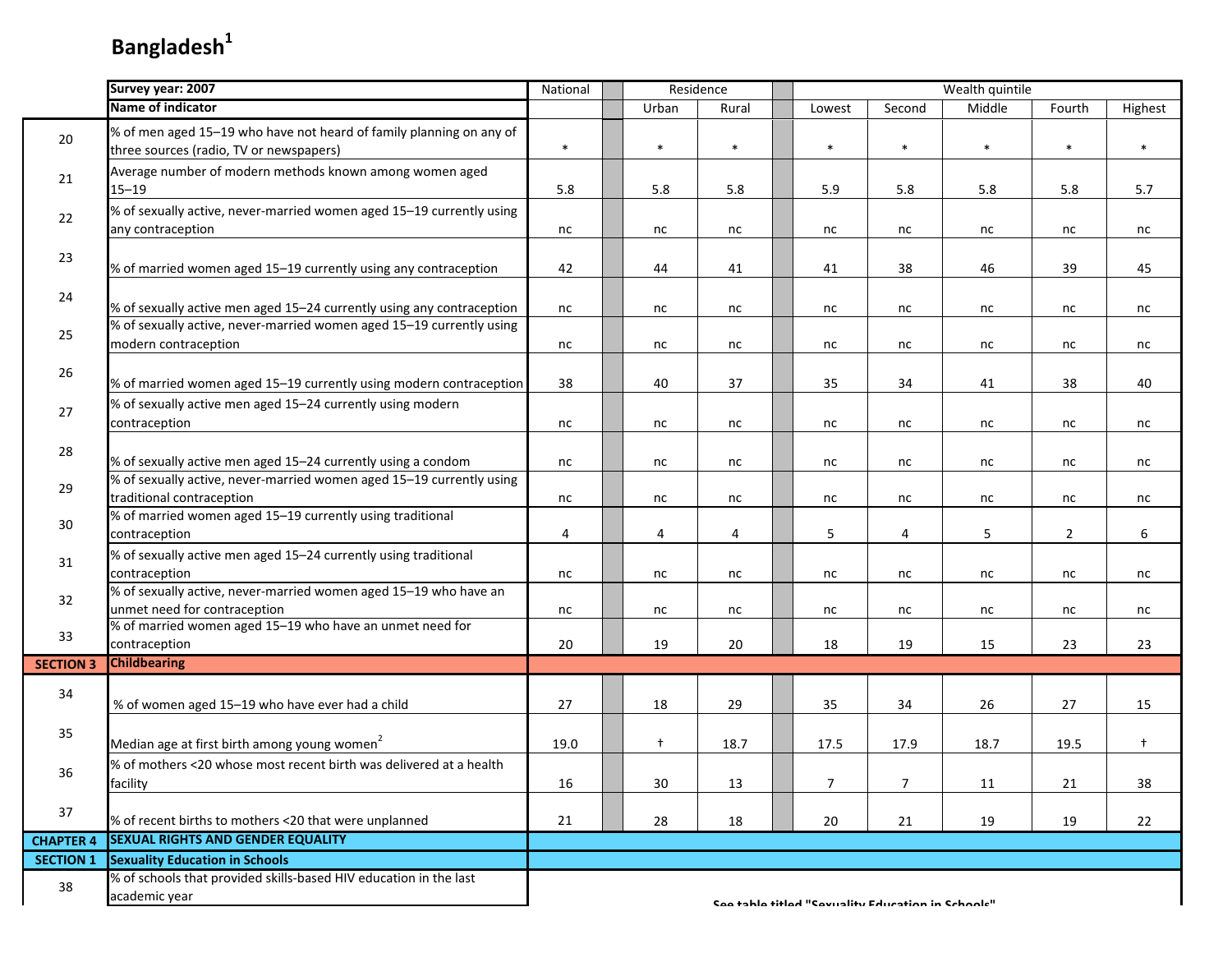|                  | Survey year: 2007                                                         | National  |                | Residence |                |                                                           | Wealth quintile |        |                               |
|------------------|---------------------------------------------------------------------------|-----------|----------------|-----------|----------------|-----------------------------------------------------------|-----------------|--------|-------------------------------|
|                  | Name of indicator                                                         |           | Urban          | Rural     | Lowest         | Second                                                    | Middle          | Fourth | Highest                       |
|                  | Inclusion in the national school curriculum of skills-based HIV education |           |                |           |                | <b>JEE LANIE LITIEU JEAUAIILY LUULALIUII III JUIIUUIJ</b> |                 |        |                               |
| 39               | or health education, including HIV prevention                             |           |                |           |                |                                                           |                 |        |                               |
| <b>SECTION 2</b> | <b>Adults' Attitudes about Sexual Health Information</b>                  |           |                |           |                |                                                           |                 |        |                               |
| 40               | % of women aged 18-49 who agree that adolescents aged 12-14               |           |                |           |                |                                                           |                 |        |                               |
|                  | should be taught about using a condom to prevent HIV                      | nc        | nc             | nc        | nc             | nc                                                        | nc              | nc     | nc                            |
| 41               | % of men aged 18-49 who agree that adolescents aged 12-14 should          |           |                |           |                |                                                           |                 |        |                               |
|                  | be taught about using a condom to prevent HIV                             | nc        | nc             | nc        | nc             | nc                                                        | nc              | nc     | nc                            |
| <b>SECTION 3</b> | Self-Efficacy Related to Sexual Health                                    |           |                |           |                |                                                           |                 |        |                               |
| 42               | % of women aged 15-24 who report that they could get condoms on           |           |                |           |                |                                                           |                 |        |                               |
|                  | their own                                                                 | nc        | nc             | nc        | nc             | nc                                                        | nc              | nc     | nc                            |
| 43               |                                                                           |           |                |           |                |                                                           |                 |        |                               |
|                  | % of women aged 15-24 who know a source for the condom                    | nc        | nc             | nc        | nc             | nc                                                        | nc              | nc     | nc                            |
| 44               |                                                                           |           |                |           |                |                                                           |                 |        |                               |
|                  | % of men aged 15-24 who know a source for the condom                      | nc        | nc             | nc        | nc             | nc                                                        | nc              | nc     | nc                            |
| 45               | % of women aged 15-49 who know that HIV risk is reduced by condom         |           |                |           |                |                                                           |                 |        |                               |
|                  | use                                                                       | 32        | 46             | 28        | 16             | 22                                                        | 29              | 39     | 53                            |
| 46               | % of women aged 15-49 who know that HIV risk is reduced by having         |           |                |           |                |                                                           |                 |        |                               |
|                  | one uninfected partner                                                    | 33        | 45             | 29        | 17             | 24                                                        | 30              | 40     | 50                            |
| 47               |                                                                           |           |                |           |                |                                                           |                 |        |                               |
|                  | % of women aged 15–24 with comprehensive knowledge of HIV/AIDS $^4$       | 8         | $\overline{7}$ | 13        | $\overline{2}$ | 5                                                         | 6               | 12     | 15                            |
| 48               |                                                                           |           |                |           |                |                                                           |                 |        |                               |
|                  | % of men aged 15–24 with comprehensive knowledge of HIV/AIDS $4$          | 18        | 21             | 17        | 8              | 13                                                        | 22              | 21     | 27                            |
| <b>SECTION 4</b> | Women's Autonomy, Societal Norms and Gender Equality                      |           |                |           |                |                                                           |                 |        |                               |
| 49               | % of married women aged 15-49 who have sole or joint (with husband)       |           |                |           |                |                                                           |                 |        |                               |
|                  | say in their own health care                                              | 56        | 62             | 54        | 55             | 55                                                        | 54              | 54     | 61                            |
| 50               | % of women aged 15-49 who agree with all three reasons why a wife is      |           |                |           |                |                                                           |                 |        |                               |
|                  | justified in refusing to have intercourse with her husband                | nc        | nc             | nc        | nc             | nc                                                        | nc              | nc     | nc                            |
| 51               | % of surveyed men who agree with all three reasons why a wife is          |           |                |           |                |                                                           |                 |        |                               |
|                  | justified in refusing to have intercourse with her husband                | nc        | nc             | nc        | nc             | nc                                                        | nc              | nc     | nc                            |
| 52               | % of women aged 15-49 who believe that if the husband has an STI, the     |           |                |           |                |                                                           |                 |        |                               |
|                  | wife is justified in asking him to use condom <sup>5</sup>                | 86        | 88             | 85        | 84             | 85                                                        | 84              | 88     | 88                            |
| 53               | % of men aged 15-49 who believe that if the husband has an STI, the       |           |                |           |                |                                                           |                 |        |                               |
|                  | wife is justified in asking him to use condom <sup>5</sup>                | 90        | 89             | 91        | 89             | 90                                                        | 92              | 90     | 91                            |
| 54               | % of women aged 15-49 who agree with at least one reason why a            |           |                |           |                |                                                           |                 |        |                               |
|                  | husband is justified in hitting/beating his wife <sup>6</sup>             | 36        | 31             | 38        | 37             | 39                                                        | 39              | 38     | 28                            |
| 55               | % of surveyed men who agree with at least one reason why a husband        |           |                |           |                |                                                           |                 |        |                               |
|                  | is justified in hitting/beating his wife <sup>6</sup>                     | 36        | 28             | 38        | 45             | 44                                                        | 39              | 34     | 20                            |
| <b>CHAPTER 5</b> | <b>REACHING YOUNG PEOPLE</b>                                              |           |                |           |                |                                                           |                 |        |                               |
| <b>SECTION 1</b> | <b>Demographic Information</b>                                            |           |                |           |                |                                                           |                 |        |                               |
| 56               |                                                                           |           |                |           |                |                                                           |                 |        |                               |
|                  | No. of girls aged 10-14 in 2011                                           | 7,788,000 | 1,674,000      | 6,114,000 | 1,636,000      | 1,503,000                                                 |                 |        | 1,620,000 1,503,000 1,526,000 |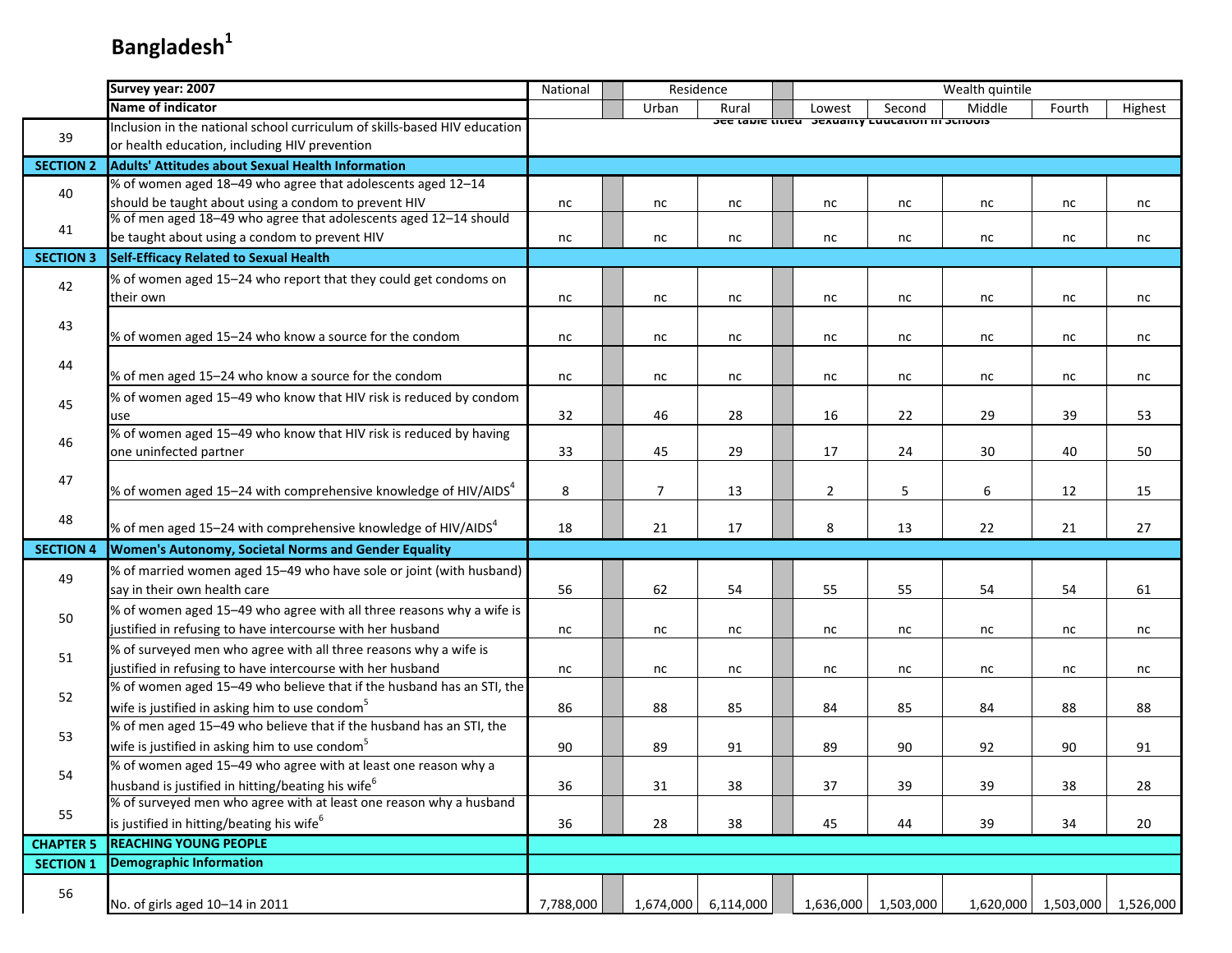|                  | Survey year: 2007                                                                          | National       |                | Residence      | Wealth quintile<br>Middle<br>Rural<br>Second<br>Lowest |                |                |              |           |           |
|------------------|--------------------------------------------------------------------------------------------|----------------|----------------|----------------|--------------------------------------------------------|----------------|----------------|--------------|-----------|-----------|
|                  | Name of indicator                                                                          |                | Urban          |                |                                                        |                |                |              | Fourth    | Highest   |
| 57               | No. of boys aged 10-14 in 2011                                                             | 8,211,000      | 1,650,000      | 6,561,000      |                                                        | 1,921,000      | 1,724,000      | 1,568,000    | 1,667,000 | 1,322,000 |
| 58               | No. of women aged 15-19 in 2011                                                            | 7,595,000      | 1,770,000      | 5,825,000      |                                                        | 1,063,000      | 1,496,000      | 1,656,000    | 1,610,000 | 1,762,000 |
| 59               | No. of men aged 15-19 in 2011                                                              | 8,007,000      | 1,978,000      | 6,029,000      |                                                        | 1,305,000      | 1,569,000      | 1,714,000    | 1,738,000 | 1,682,000 |
| <b>SECTION 2</b> | <b>School Attendance</b>                                                                   |                |                |                |                                                        |                |                |              |           |           |
| 60               | % of girls attending primary school                                                        | nc             | nc             | nc             |                                                        | nc             | nc             | nc           | nc        | nc        |
| 61               | % of boys attending primary school                                                         | nc             | nc             | nc             |                                                        | nc             | nc             | nc           | nc        | nc        |
| 62               | No. of girls per 100 boys attending primary school                                         | na             | na             | na             |                                                        | na             | na             | na           | na        | na        |
| 63               | % of women attending secondary school <sup>7</sup>                                         | 46             | nc             | nc             |                                                        | nc             | nc             | nc           | nc        | nc        |
| 64               | % of men attending secondary school <sup>7</sup>                                           | 43             | nc             | nc             |                                                        | nc             | nc             | nc           | nc        | nc        |
| 65               | No. of women per 100 men attending secondary school <sup>7</sup>                           | 107            | nc             | nc             |                                                        | nc             | nc             | nc           | nc        | nc        |
| <b>SECTION 3</b> | <b>Exposure to Media</b>                                                                   |                |                |                |                                                        |                |                |              |           |           |
| 66               | % of women aged 15-19 who are exposed to radio                                             | 28             | 23             | 30             |                                                        | 14             | 28             | 33           | 35        | 28        |
| 67               | % of women aged 15-19 who are exposed to television                                        | 51             | 77             | 45             |                                                        | 26             | 30             | 45           | 76        | 79        |
| 68               | % of women aged 15-19 who are exposed to newspapers                                        | 5              | 10             | 5              |                                                        | $\overline{2}$ | $\overline{2}$ | 4            | 10        | 11        |
| 69               | % of women aged 15-19 who are exposed to all sources of media<br>(radio, TV or newspapers) | $\overline{2}$ | $\overline{2}$ | $\overline{2}$ |                                                        | $\overline{2}$ | $\mathbf 0$    | $\mathbf{1}$ | 4         | 4         |
| 70               | % of women aged 15-19 who have very limited exposure to the three<br>sources of media      | 37             | 18             | 41             |                                                        | 68             | 53             | 36           | 16        | 15        |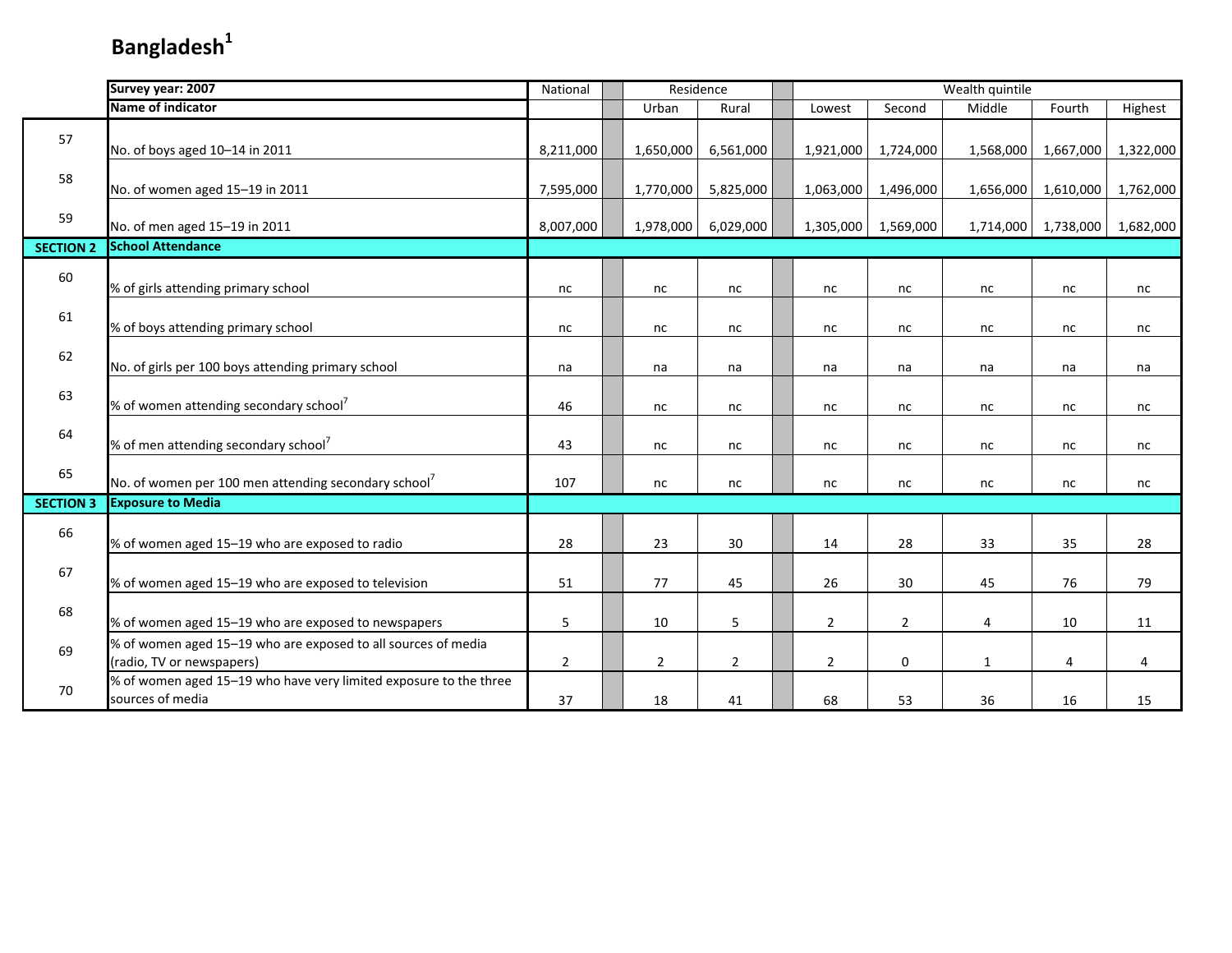| Survey year: 2007                                                                                                                                                                    | National | Residence |       |        |        | Wealth quintile |        |         |
|--------------------------------------------------------------------------------------------------------------------------------------------------------------------------------------|----------|-----------|-------|--------|--------|-----------------|--------|---------|
| Name of indicator                                                                                                                                                                    |          | Urban     | Rural | Lowest | Second | Middle          | Fourth | Highest |
| <b>NOTES</b>                                                                                                                                                                         |          |           |       |        |        |                 |        |         |
| 1. This country's main female DHS sample consisted of ever-married women only. Data on unmarried                                                                                     |          |           |       |        |        |                 |        |         |
| women were not collected, and indicators for "all women" will reflect only women who are currently                                                                                   |          |           |       |        |        |                 |        |         |
| married, widowed or divorced/separated. Exceptions are indicators 9, 11 and 14, in which household                                                                                   |          |           |       |        |        |                 |        |         |
| survey data are used to provide a basis for measuring the timing of marriage for all women in the                                                                                    |          |           |       |        |        |                 |        |         |
| respective age-group. Moreover, only ever-married men were interviewed in the main DHS survey.                                                                                       |          |           |       |        |        |                 |        |         |
| Thus, we followed the same steps outlined above (i.e., using the household survey data) to calculate                                                                                 |          |           |       |        |        |                 |        |         |
| median age at first marriage among young men (indicator 17).                                                                                                                         |          |           |       |        |        |                 |        |         |
|                                                                                                                                                                                      |          |           |       |        |        |                 |        |         |
| 2. Medians were calculated on the basis of 20-24-year-old women.                                                                                                                     |          |           |       |        |        |                 |        |         |
| 3. Medians were calculated on the basis of 25-29-year-old men.                                                                                                                       |          |           |       |        |        |                 |        |         |
| 4. Comprehensive knowledge is a four-part measure. It combines respondents' ability to correctly                                                                                     |          |           |       |        |        |                 |        |         |
| report the two most common ways of reducing HIV risk (consistently using condoms and having just                                                                                     |          |           |       |        |        |                 |        |         |
| one HIV-negative partner); knowing correctly that a healthy-looking person can have HIV; and<br>correctly rejecting the two most common local misconceptions about HIV transmission. |          |           |       |        |        |                 |        |         |
|                                                                                                                                                                                      |          |           |       |        |        |                 |        |         |
| 5. The data provided reflect the percentage of women or men aged 15-49 who believe that if the                                                                                       |          |           |       |        |        |                 |        |         |
| husband has an STI, his wife is justified in refusing to have intercourse with him, as opposed to asking                                                                             |          |           |       |        |        |                 |        |         |
| him to use a condom.                                                                                                                                                                 |          |           |       |        |        |                 |        |         |
| 6. The Bangladesh 2007 DHS survey asked questions about violence in the following situations: the                                                                                    |          |           |       |        |        |                 |        |         |
| wife does not obey her elders, she argues with her husband, she goes out without telling him, she                                                                                    |          |           |       |        |        |                 |        |         |
| neglects the children and she refuses to have sexual intercourse with him.                                                                                                           |          |           |       |        |        |                 |        |         |
| 7. Indicators 60-65 on school attendance were unavailable in the 2007 Bangladesh DHS. Thus, the                                                                                      |          |           |       |        |        |                 |        |         |
| data shown, for young women only, come for these countries were drawn from the World Bank                                                                                            |          |           |       |        |        |                 |        |         |
| Development Indicators and represent the percentage enrolled in (as opposed to the percentage                                                                                        |          |           |       |        |        |                 |        |         |
| attending) primary and secondary school in 2007.                                                                                                                                     |          |           |       |        |        |                 |        |         |
| na=not available                                                                                                                                                                     |          |           |       |        |        |                 |        |         |
| nc=not collected                                                                                                                                                                     |          |           |       |        |        |                 |        |         |
| * = When the data are available for fewer than 25 respondents, no values are given (the data are                                                                                     |          |           |       |        |        |                 |        |         |
| suppressed) because there is too little information to accurately represent the group.                                                                                               |          |           |       |        |        |                 |        |         |
| t = Fewer than 50% of the respondents in the subgroup had experienced the event of interest by the                                                                                   |          |           |       |        |        |                 |        |         |
| beginning of the five-year age-group, making it impossible to calculate a median.                                                                                                    |          |           |       |        |        |                 |        |         |
|                                                                                                                                                                                      |          |           |       |        |        |                 |        |         |
|                                                                                                                                                                                      |          |           |       |        |        |                 |        |         |
|                                                                                                                                                                                      |          |           |       |        |        |                 |        |         |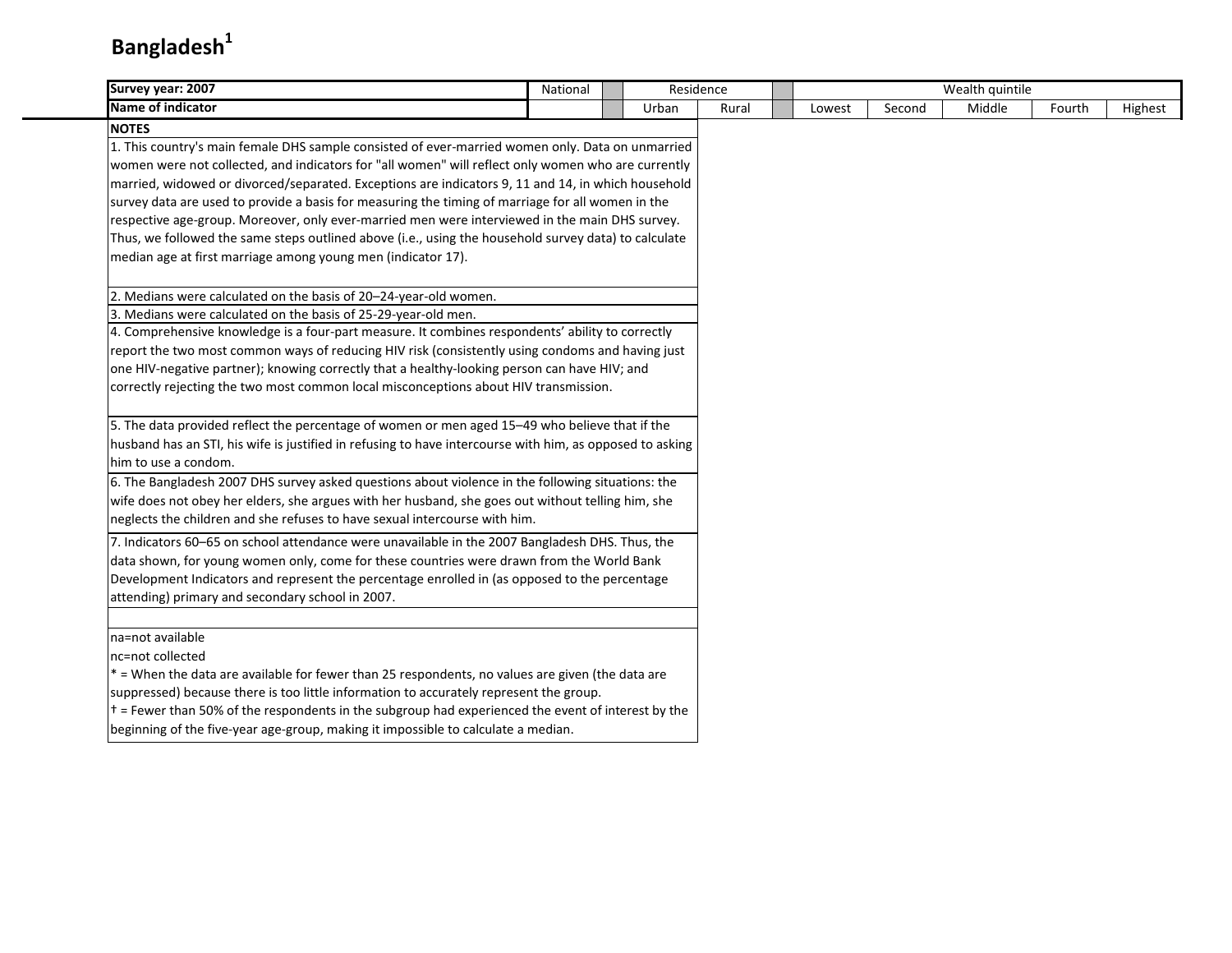|                  | Survey year: 2008                                                                                        | National       | Residence<br>Urban |         |       |        |        |                | Wealth quintile |                |
|------------------|----------------------------------------------------------------------------------------------------------|----------------|--------------------|---------|-------|--------|--------|----------------|-----------------|----------------|
|                  | Name of indicator                                                                                        |                |                    |         | Rural | Lowest | Second | Middle         | Fourth          | Highest        |
| <b>CHAPTER 3</b> | <b>SEXUAL AND REPRODUCTIVE HEALTH</b>                                                                    |                |                    |         |       |        |        |                |                 |                |
| <b>SECTION 1</b> | <b>Sexual Activity and Marriage</b>                                                                      |                |                    |         |       |        |        |                |                 |                |
| $\mathbf{1}$     | % of women aged 15-19 who have ever been sexually active                                                 | 30             |                    | 27      | 36    | 40     | 35     | 31             | 28              | 22             |
| $\overline{2}$   | % of men aged 15-19 who have ever been sexually active                                                   | 38             |                    | 39      | 35    | 29     | 36     | 38             | 41              | 41             |
| 3                | % of women aged 20-24 who have ever been sexually active                                                 | 76             |                    | 72      | 88    | 91     | 88     | 82             | 73              | 60             |
| 4                | % of men aged 20-24 who have ever been sexually active                                                   | 90             |                    | 89      | 94    | 92     | 95     | 94             | 87              | 89             |
| 5                | % of women aged 15-24 who had sexual intercourse before age 15                                           | $\overline{7}$ |                    | 5       | 10    | 12     | 11     | 9              | 4               | 3              |
| 6                | % of men aged 15-24 who had sexual intercourse before age 15                                             | 13             |                    | 14      | 9     | 10     | 12     | 15             | 12              | 12             |
| $\overline{7}$   | % of women aged 18-24 who had sexual intercourse before age 18                                           | 39             |                    | 33      | 52    | 59     | 50     | 45             | 33              | 21             |
| 8                | % of men aged 18-24 who had sexual intercourse before age 18                                             | 60             |                    | 59      | 64    | 66     | 65     | 54             | 63              | 58             |
| 9                | % of women aged 15-19 who have ever been married                                                         | 15             |                    | 13      | 18    | 24     | 16     | 17             | 15              | 6              |
| 10               | % of men aged 15-19 who have ever been married                                                           | 4              |                    | 3       | 5     | 6      | 5      | $\overline{4}$ | 3               | $\overline{3}$ |
| 11               | % of women aged 20-24 who have ever been married                                                         | 52             |                    | 46      | 69    | 72     | 71     | 61             | 53              | 23             |
| 12               | % of men aged 20-24 who have ever been married                                                           | 35             |                    | 27      | 58    | 59     | 65     | 43             | 28              | 13             |
| 13               | Median age at first sexual intercourse among young women $^{1}$                                          | 18.8           |                    | 19.1    | 18.1  | 17.6   | 18.0   | 18.5           | 18.9            | $\ddagger$     |
| 14               | Median age at first marriage among young women $1$                                                       | 21.1           |                    | 21.8    | 19.9  | 19.1   | 19.5   | 20.3           | 20.9            | $\ddagger$     |
| 15               | Gap between median ages at first sexual intercourse and first marriage<br>among young women <sup>1</sup> | 2.3            |                    | 2.7     | 1.8   | 1.5    | 1.5    | 1.8            | 2.0             | na             |
| 16               | Median age at first sexual intercourse among young men <sup>2</sup>                                      | 17.1           |                    | 16.9    | 17.4  | 18.1   | 16.7   | 17.2           | 17.1            | 16.7           |
| 17               | Median age at first marriage among young men <sup>2</sup>                                                | 23.3           |                    | 23.7    | 22.6  | 21.5   | 23.3   | 23.9           | 23.6            | 24.8           |
| 18               | Gap between median ages at first sexual intercourse and first marriage<br>among young men <sup>2</sup>   | 6.2            |                    | $6.8\,$ | 5.2   | 3.4    | 6.6    | 6.7            | 6.5             | $8.1\,$        |
| <b>SECTION 2</b> | <b>Contraceptive Knowledge, Use and Need</b>                                                             |                |                    |         |       |        |        |                |                 |                |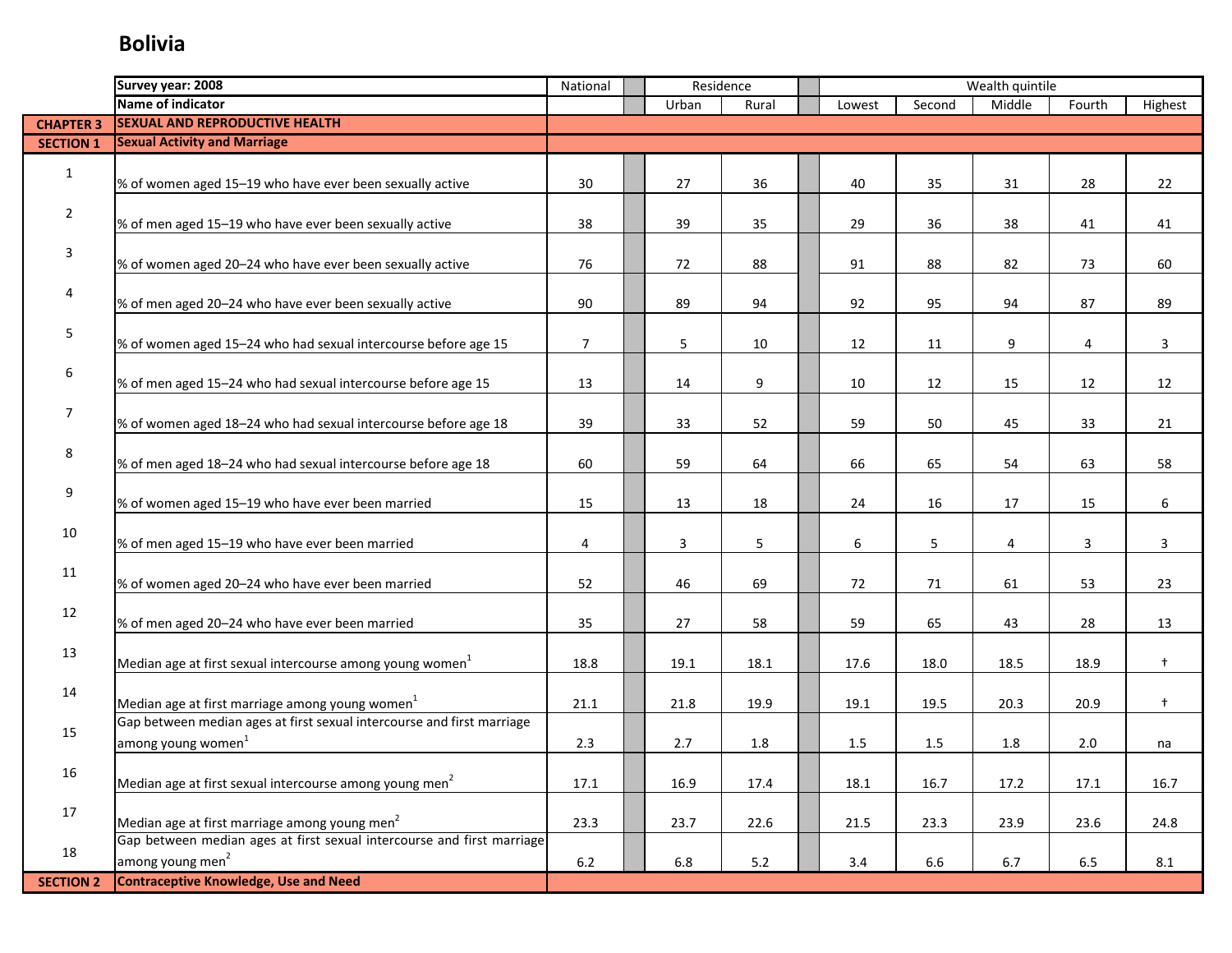|                  | Survey year: 2008                                                                                                | National |         | Residence |        |        | Wealth quintile |        |            |
|------------------|------------------------------------------------------------------------------------------------------------------|----------|---------|-----------|--------|--------|-----------------|--------|------------|
|                  | Name of indicator                                                                                                |          | Urban   | Rural     | Lowest | Second | Middle          | Fourth | Highest    |
| 19               | % of women aged 15-19 who have not heard of family planning on any<br>of three sources (radio, TV or newspapers) | 56       | 50      | 66        | 77     | 60     | 55              | 48     | 48         |
| 20               | % of men aged 15-19 who have not heard of family planning on any of<br>three sources (radio, TV or newspapers)   | 46       | 42      | 55        | 66     | 48     | 42              | 47     | 36         |
| 21               | Average number of modern methods known among women aged 15-19                                                    | 4.5      | $5.0\,$ | 3.3       | 2.7    | 3.8    | 4.6             | 5.1    | 5.3        |
| 22               | % of sexually active, <sup>3</sup> never-married women aged 15-19 currently using<br>any contraception           | 47       | 51      | 39        | $[35]$ | $[43]$ | 48              | $[45]$ | 54         |
| 23               | % of married women aged 15-19 currently using any contraception                                                  | 41       | 44      | 36        | 31     | 45     | 44              | 45     | $[37]$     |
| 24               | % of sexually active <sup>3</sup> men aged 15-24 currently using any contraception                               | 77       | 80      | 70        | 65     | 72     | 71              | 80     | 88         |
| 25               | % of sexually active, $3$ never-married women aged 15-19 currently using<br>modern contraception                 | 31       | 37      | 16        | $[10]$ | $[22]$ | 35              | $[28]$ | 41         |
| 26               | % of married women aged 15-19 currently using modern contraception                                               | 25       | 28      | 22        | 20     | 26     | 27              | 25     | $[30]$     |
| 27               | % of sexually active <sup>3</sup> men aged 15-24 currently using modern<br>contraception                         | 47       | 54      | $30\,$    | 30     | 30     | 42              | 50     | 68         |
| 28               | % of sexually active <sup>3</sup> men aged 15-24 currently using a condom                                        | 31       | 38      | 16        | 19     | 15     | 27              | 30     | 52         |
| 29               | % of sexually active, $3$ never-married women aged 15–19 currently using<br>traditional contraception            | 17       | 14      | 23        | $[25]$ | $[21]$ | 13              | $[18]$ | 13         |
| $30\,$           | % of married women aged 15-19 currently using traditional<br>contraception                                       | 16       | 17      | 14        | 11     | 19     | 17              | 19     | [8]        |
| 31               | % of sexually active <sup>3</sup> men aged 15-24 currently using traditional<br>contraception                    | 30       | 25      | 41        | 35     | 42     | 30              | 30     | 19         |
| 32               | % of sexually active, <sup>3</sup> never-married women aged 15-19 who have an<br>unmet need for contraception    | 49       | 47      | 54        | $[57]$ | $[55]$ | 49              | $[55]$ | 40         |
| 33               | % of married women aged 15-19 who have an unmet need for<br>contraception                                        | 38       | 35      | 41        | 43     | 39     | 39              | 33     | $[32]$     |
| <b>SECTION 3</b> | <b>Childbearing</b>                                                                                              |          |         |           |        |        |                 |        |            |
| 34               | % of women aged 15-19 who have ever had a child                                                                  | 14       | 11      | 21        | 27     | 19     | 16              | 11     | 6          |
| 35               | Median age at first birth among young women <sup>1</sup>                                                         | 21.2     | 21.9    | 19.8      | 19.3   | 19.8   | 20.4            | 21.4   | $\ddagger$ |
| 36               | % of mothers <20 whose most recent birth was delivered at a health<br>facility                                   | 76       | 91      | 56        | 40     | 77     | 86              | 92     | 97         |
| 37               | % of recent births to mothers <20 that were unplanned                                                            | 62       | 60      | 65        | 65     | 65     | 58              | 61     | 56         |
| <b>CHAPTER 4</b> | <b>SEXUAL RIGHTS AND GENDER EQUALITY</b>                                                                         |          |         |           |        |        |                 |        |            |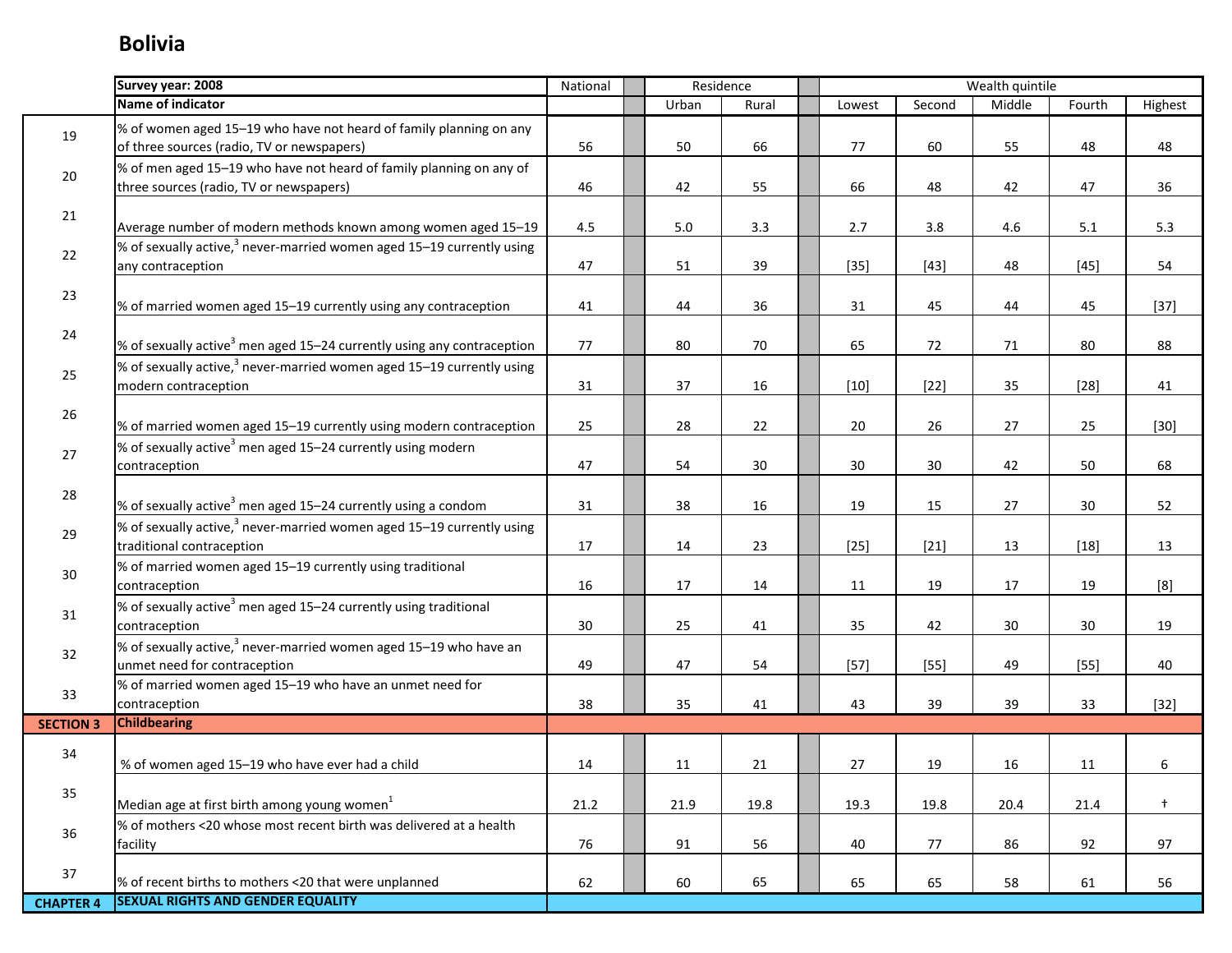|                  | Survey year: 2008                                                                                                 | Residence<br>National |  |       |       |  |                                                   |        | Wealth quintile |        |          |
|------------------|-------------------------------------------------------------------------------------------------------------------|-----------------------|--|-------|-------|--|---------------------------------------------------|--------|-----------------|--------|----------|
|                  | Name of indicator                                                                                                 |                       |  | Urban | Rural |  | Lowest                                            | Second | Middle          | Fourth | Highest  |
| <b>SECTION 1</b> | <b>Sexuality Education in Schools</b>                                                                             |                       |  |       |       |  |                                                   |        |                 |        |          |
| 38               | % of schools that provided skills-based HIV education in the last                                                 |                       |  |       |       |  |                                                   |        |                 |        |          |
|                  | academic year                                                                                                     |                       |  |       |       |  | See table titled "Sexuality Education in Schools" |        |                 |        |          |
| 39               | Inclusion in the national school curriculum of skills-based HIV education                                         |                       |  |       |       |  |                                                   |        |                 |        |          |
|                  | or health education, including HIV prevention                                                                     |                       |  |       |       |  |                                                   |        |                 |        |          |
| <b>SECTION 2</b> | <b>Adults' Attitudes about Sexual Health Information</b>                                                          |                       |  |       |       |  |                                                   |        |                 |        |          |
| 40               | % of women aged 18-49 who agree that adolescents aged 12-14 should                                                |                       |  |       |       |  |                                                   |        |                 |        |          |
|                  | be taught about using a condom to prevent HIV                                                                     | nc                    |  | nc    | nc    |  | nc                                                | nc     | nc              | nc     | nc       |
| 41               | % of men aged 18-49 who agree that adolescents aged 12-14 should be<br>taught about using a condom to prevent HIV | 79                    |  | 88    | 61    |  | 48                                                | 72     | 83              | 90     | 90       |
|                  | <b>Self-Efficacy Related to Sexual Health</b>                                                                     |                       |  |       |       |  |                                                   |        |                 |        |          |
| <b>SECTION 3</b> |                                                                                                                   |                       |  |       |       |  |                                                   |        |                 |        |          |
| 42               | % of women aged 15-24 who report that they could get condoms on                                                   |                       |  |       |       |  |                                                   |        |                 |        |          |
|                  | their own                                                                                                         | 36                    |  | 45    | 16    |  | 10                                                | 20     | 33              | 45     | 56       |
| 43               |                                                                                                                   | 70                    |  | 84    |       |  |                                                   | 49     |                 |        | 90       |
|                  | % of women aged 15-24 who know a source for the condom                                                            |                       |  |       | 40    |  | 28                                                |        | 73              | 86     |          |
| 44               |                                                                                                                   |                       |  |       |       |  |                                                   |        |                 |        |          |
|                  | % of men aged 15-24 who know a source for the condom                                                              | 83                    |  | 92    | 64    |  | 53                                                | 69     | 89              | 91     | 96       |
| 45               | % of women aged 15-49 who know that HIV risk is reduced by condom                                                 |                       |  |       |       |  |                                                   |        |                 |        |          |
|                  | use<br>% of women aged 15-49 who know that HIV risk is reduced by having                                          | 60                    |  | 74    | 32    |  | 19                                                | 43     | 63              | 75     | 82       |
| 46               | one uninfected partner                                                                                            | 62                    |  | 75    | 36    |  | 23                                                | 46     | 63              | 76     | 84       |
|                  |                                                                                                                   |                       |  |       |       |  |                                                   |        |                 |        |          |
| 47               | % of women aged 15-24 with comprehensive knowledge of HIV/AIDS $4$                                                | 24                    |  | 32    | 9     |  | 5                                                 | 14     | 21              | 30     | 40       |
|                  |                                                                                                                   |                       |  |       |       |  |                                                   |        |                 |        |          |
| 48               | % of men aged 15–24 with comprehensive knowledge of HIV/AIDS <sup>4</sup>                                         | 28                    |  | 35    | 13    |  | 11                                                | 15     | 26              | 31     | 45       |
| <b>SECTION 4</b> | Women's Autonomy, Societal Norms and Gender Equality                                                              |                       |  |       |       |  |                                                   |        |                 |        |          |
|                  | % of married women aged 15-49 who have sole or joint (with husband)                                               |                       |  |       |       |  |                                                   |        |                 |        |          |
| 49               | say in their own health care                                                                                      | 89                    |  | 91    | 87    |  | 86                                                | 88     | 89              | 90     | 93       |
|                  | % of women aged 15-49 who agree with all three reasons why a wife is                                              |                       |  |       |       |  |                                                   |        |                 |        |          |
| 50               | justified in refusing to have intercourse with her husband <sup>5</sup>                                           | 79                    |  | 86    | 67    |  | 62                                                | 72     | 81              | 86     | 88       |
|                  | % of surveyed men who agree with all three reasons why a wife is                                                  |                       |  |       |       |  |                                                   |        |                 |        |          |
| 51               | justified in refusing to have intercourse with her husband                                                        | nc                    |  | nc    | nc    |  | nc                                                | nc     | nc              | nc     | nc       |
|                  | % of women aged 15-49 who believe that if the husband has an STI, the                                             |                       |  |       |       |  |                                                   |        |                 |        |          |
| 52               | wife is justified in asking him to use condom <sup>6</sup>                                                        | 87                    |  | 92    | 77    |  | 73                                                | 81     | 88              | 92     | 94       |
|                  | % of men aged 15-49 who believe that if the husband has an STI, the                                               |                       |  |       |       |  |                                                   |        |                 |        |          |
| 53               | wife is justified in asking him to use condom                                                                     | nc                    |  | nc    | nc    |  | nc                                                | nc     | nc              | nc     | $\sf nc$ |
|                  | % of women aged 15-49 who agree with at least one reason why a                                                    |                       |  |       |       |  |                                                   |        |                 |        |          |
| 54               | husband is justified in hitting/beating his wife <sup>7</sup>                                                     | 16                    |  | 14    | 20    |  | 19                                                | 21     | 19              | 15     | 9        |
|                  | % of surveyed men who agree with at least one reason why a husband is                                             |                       |  |       |       |  |                                                   |        |                 |        |          |
| 55               | justified in hitting/beating his wife                                                                             | nc                    |  | nc    | nc    |  | nc                                                | nc     | nc              | nc     | nc       |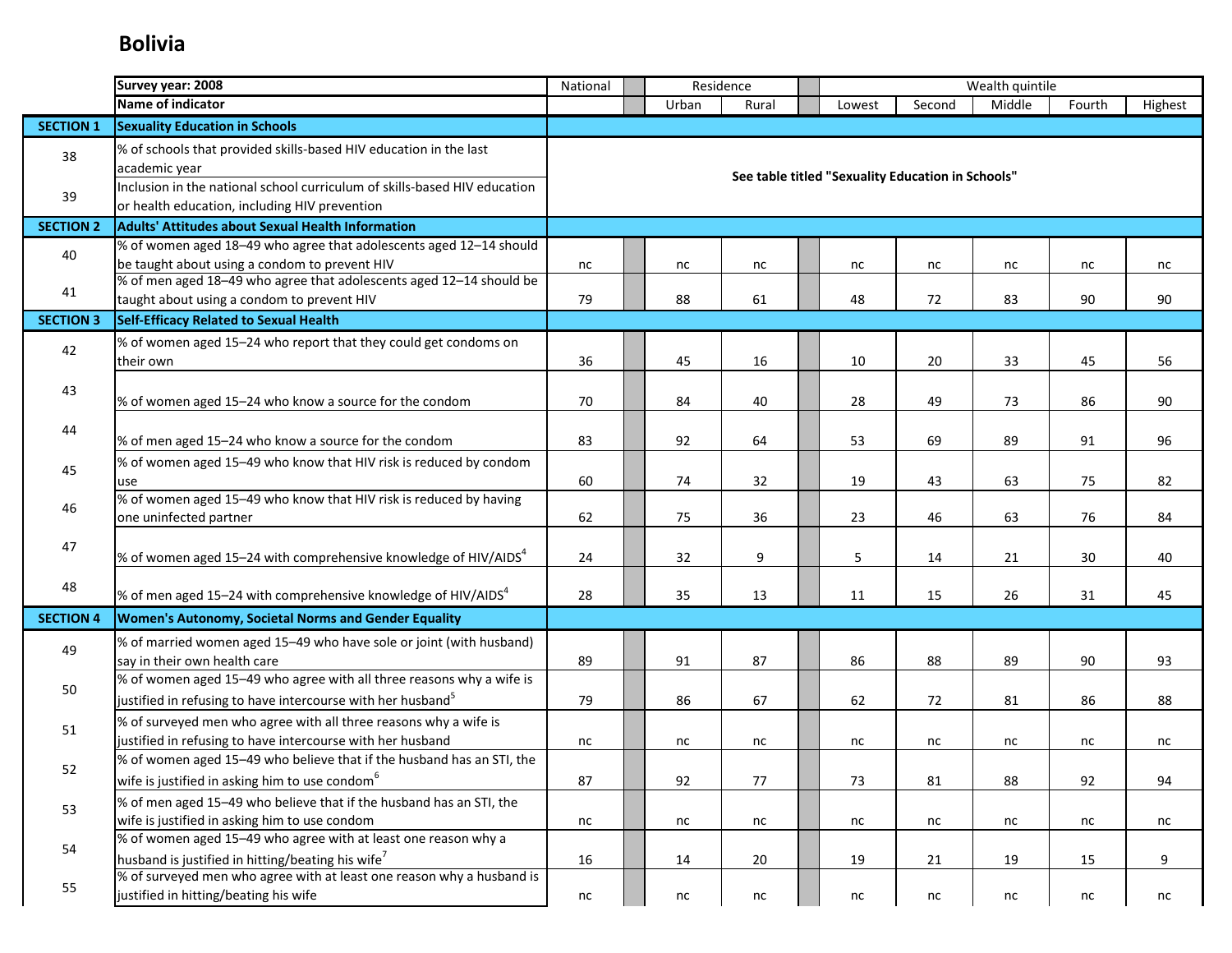|                  | Survey year: 2008                                                                          | National |              | Residence | Wealth quintile |                |              |              |              |
|------------------|--------------------------------------------------------------------------------------------|----------|--------------|-----------|-----------------|----------------|--------------|--------------|--------------|
|                  | Name of indicator                                                                          |          | Urban        | Rural     | Lowest          | Second         | Middle       | Fourth       | Highest      |
| <b>CHAPTER 5</b> | <b>REACHING YOUNG PEOPLE</b>                                                               |          |              |           |                 |                |              |              |              |
| <b>SECTION 1</b> | <b>Demographic Information</b>                                                             |          |              |           |                 |                |              |              |              |
| 56               | No. of girls aged 10-14 in 2011                                                            | 562,000  | 318,000      | 244,000   | 121,000         | 119,000        | 124,000      | 111,000      | 87,000       |
| 57               | No. of boys aged 10-14 in 2011                                                             | 584,000  | 317,000      | 268,000   | 130,000         | 132,000        | 125,000      | 111,000      | 86,000       |
| 58               | No. of women aged 15-19 in 2011                                                            | 533,000  | 351,000      | 182,000   | 75,000          | 100,000        | 113,000      | 120,000      | 124,000      |
| 59               | No. of men aged 15-19 in 2011                                                              | 553,000  | 359,000      | 193,000   | 82,000          | 107,000        | 111,000      | 129,000      | 124,000      |
| <b>SECTION 2</b> | <b>School Attendance</b>                                                                   |          |              |           |                 |                |              |              |              |
| 60               | % of girls attending primary school                                                        | 94       | 94           | 93        | 92              | 93             | 95           | 94           | 94           |
| 61               | % of boys attending primary school                                                         | 95       | 95           | 94        | 93              | 95             | 95           | 95           | 95           |
| 62               | No. of girls per 100 boys attending primary school                                         | 99       | 99           | 99        | 99              | 98             | 99           | 99           | 99           |
| 63               | % of women attending secondary school                                                      | 62       | 71           | 48        | 30              | 55             | 69           | 73           | 77           |
| 64               | % of men attending secondary school                                                        | 66       | 73           | 54        | 38              | 61             | 70           | 74           | 83           |
| 65               | No. of women per 100 men attending secondary school                                        | 95       | 97           | 88        | 77              | 90             | 100          | 99           | 93           |
| <b>SECTION 3</b> | <b>Exposure to Media</b>                                                                   |          |              |           |                 |                |              |              |              |
| 66               | % of women aged 15-19 who are exposed to radio                                             | 91       | 91           | 90        | 84              | 92             | 91           | 93           | 91           |
| 67               | % of women aged 15-19 who are exposed to television                                        | 81       | 96           | 52        | 19              | 71             | 93           | 97           | 97           |
| 68               | % of women aged 15-19 who are exposed to newspapers                                        | 42       | 53           | 22        | 13              | 26             | 40           | 53           | 64           |
| 69               | % of women aged 15-19 who are exposed to all sources of media (radio,<br>TV or newspapers) | 36       | 47           | 14        | 4               | 18             | 37           | 49           | 57           |
| 70               | % of women aged 15-19 who have very limited exposure to the three<br>sources of media      | 3        | $\mathbf{1}$ | 6         | 12              | $\overline{2}$ | $\mathbf{1}$ | $\mathbf{1}$ | $\mathbf{1}$ |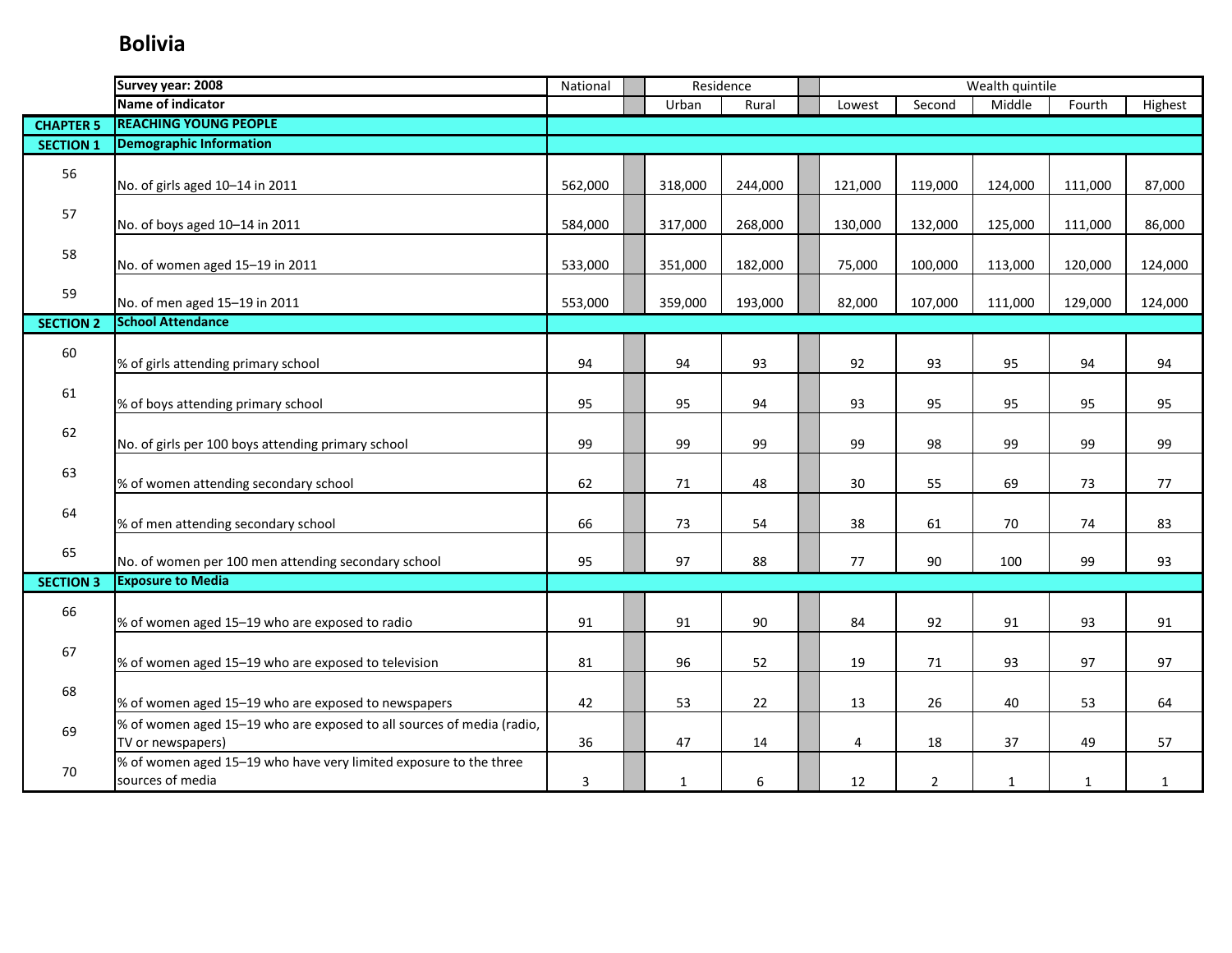| Survey year: 2008                                                                                                    | National | Residence |       |        |        | Wealth quintile |        |         |
|----------------------------------------------------------------------------------------------------------------------|----------|-----------|-------|--------|--------|-----------------|--------|---------|
| Name of indicator                                                                                                    |          | Urban     | Rural | Lowest | Second | Middle          | Fourth | Highest |
| <b>NOTES</b>                                                                                                         |          |           |       |        |        |                 |        |         |
| 1. Medians were calculated on the basis of 25-29-year-old women.                                                     |          |           |       |        |        |                 |        |         |
| 2. Medians were calculated on the basis of 30-34-year-old men.                                                       |          |           |       |        |        |                 |        |         |
| 3. Sexually active refers to having had sexual intercourse in the past three months. (Those who are                  |          |           |       |        |        |                 |        |         |
| married/in a union are considered to be sexually active).                                                            |          |           |       |        |        |                 |        |         |
| 4. Comprehensive knowledge is a four-part measure. It combines respondents' ability to correctly                     |          |           |       |        |        |                 |        |         |
| report the two most common ways of reducing HIV risk (consistently using condoms and having just                     |          |           |       |        |        |                 |        |         |
| one HIV-negative partner); knowing correctly that a healthy-looking person can have HIV; and correctly               |          |           |       |        |        |                 |        |         |
| rejecting the two most common local misconceptions about HIV transmission.                                           |          |           |       |        |        |                 |        |         |
|                                                                                                                      |          |           |       |        |        |                 |        |         |
| 5. The three reasons are: the wife knows that her husband has had sex with other women, she knows                    |          |           |       |        |        |                 |        |         |
| that he has an STI, and she is tired or not in the mood.                                                             |          |           |       |        |        |                 |        |         |
| 6. The data provided reflect the percentage of women or men aged 15-49 who believe that if the                       |          |           |       |        |        |                 |        |         |
| husband has an STI, his wife is justified in refusing to have intercourse with him, as opposed to asking             |          |           |       |        |        |                 |        |         |
| him to use a condom.                                                                                                 |          |           |       |        |        |                 |        |         |
| 7. DHS surveys ask questions about violence in the following situations: the wife burns the food, she                |          |           |       |        |        |                 |        |         |
| argues with her husband, she goes out without telling him, she neglects the children and she refuses to              |          |           |       |        |        |                 |        |         |
| have sexual intercourse with him.                                                                                    |          |           |       |        |        |                 |        |         |
|                                                                                                                      |          |           |       |        |        |                 |        |         |
| na = not available                                                                                                   |          |           |       |        |        |                 |        |         |
| $nc = not collected$                                                                                                 |          |           |       |        |        |                 |        |         |
| $\dagger$ = Fewer than 50% of the respondents in the subgroup had experienced the event of interest by the beginning |          |           |       |        |        |                 |        |         |
| of the five-year age-group, making it impossible to calculate a median.                                              |          |           |       |        |        |                 |        |         |
| [] = When the data are available for 25–49 respondents, the values are bracketed to indicate small sample size,      |          |           |       |        |        |                 |        |         |
| which means the values will be less precise than those based on at least 50 respondents.                             |          |           |       |        |        |                 |        |         |
|                                                                                                                      |          |           |       |        |        |                 |        |         |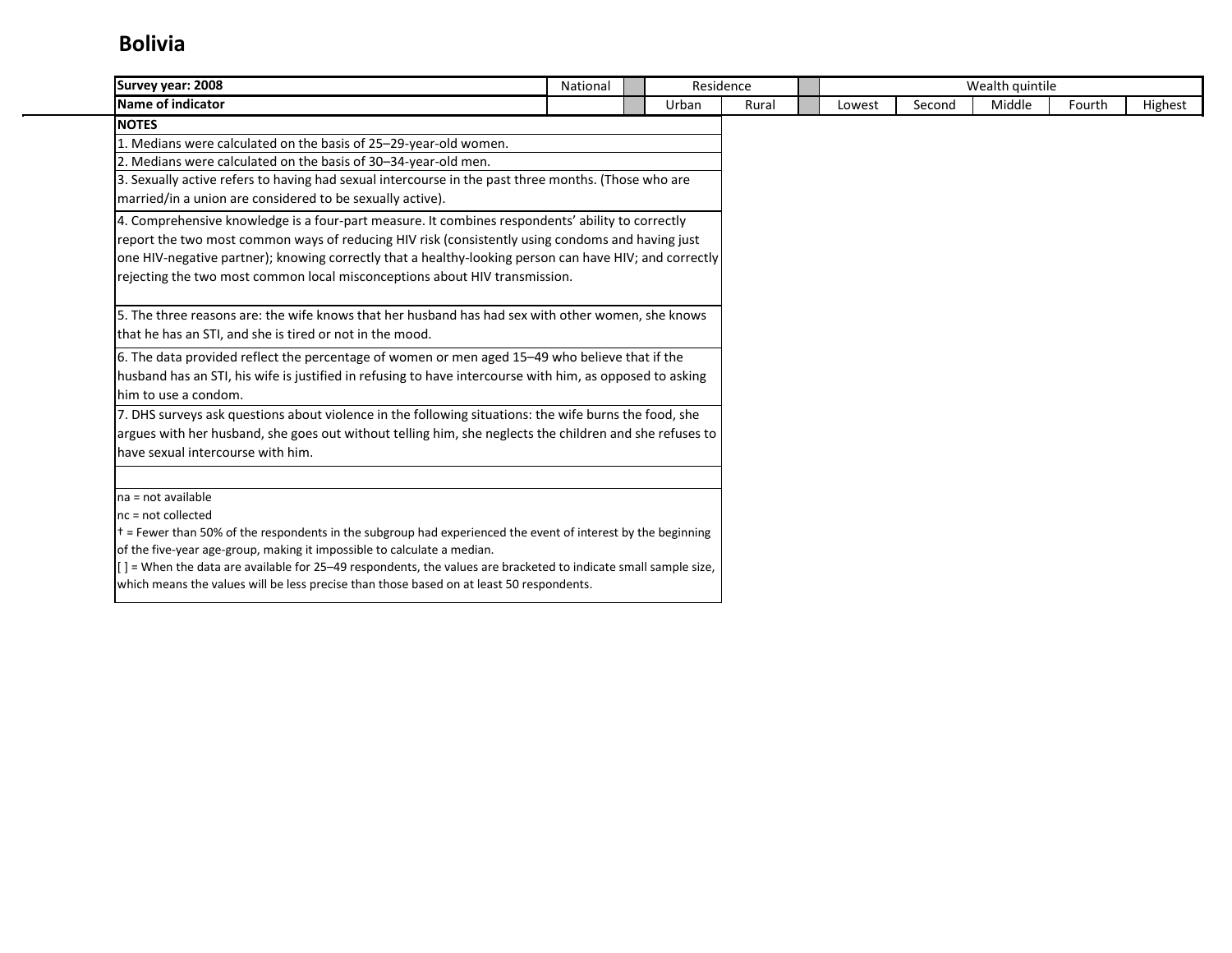|                  | Survey year: 2010                                                                                                | National | Residence |       |       |  |        | Wealth quintile |        |        |         |
|------------------|------------------------------------------------------------------------------------------------------------------|----------|-----------|-------|-------|--|--------|-----------------|--------|--------|---------|
|                  | Name of indicator                                                                                                |          |           | Urban | Rural |  | Lowest | Second          | Middle | Fourth | Highest |
| <b>CHAPTER 3</b> | <b>SEXUAL AND REPRODUCTIVE HEALTH</b>                                                                            |          |           |       |       |  |        |                 |        |        |         |
| <b>SECTION 1</b> | <b>Sexual Activity and Marriage</b>                                                                              |          |           |       |       |  |        |                 |        |        |         |
| $\mathbf{1}$     | % of women aged 15-19 who have ever been sexually active                                                         | 50       |           | 50    | 51    |  | 51     | 54              | 52     | 48     | 43      |
| $\overline{2}$   | % of men aged 15-19 who have ever been sexually active                                                           | nc       |           | nc    | nc    |  | nc     | nc              | nc     | nc     | nc      |
| 3                | % of women aged 20-24 who have ever been sexually active                                                         | 91       |           | 90    | 92    |  | 92     | 93              | 93     | 89     | 86      |
| 4                | % of men aged 20-24 who have ever been sexually active                                                           | nc       |           | nc    | nc    |  | nc     | nc              | nc     | nc     | nc      |
| 5                | % of women aged 15-24 who had sexual intercourse before age 15                                                   | 14       |           | 13    | 17    |  | 19     | 17              | 13     | 12     | 7       |
| 6                | % of men aged 15-24 who had sexual intercourse before age 15                                                     | nc       |           | nc    | nc    |  | nc     | nc              | nc     | nc     | nc      |
| 7                | % of women aged 18-24 who had sexual intercourse before age 18                                                   | 61       |           | 60    | 66    |  | 67     | 69              | 63     | 58     | 50      |
| 8                | % of men aged 18-24 who had sexual intercourse before age 18                                                     | nc       |           | nc    | nc    |  | nc     | nc              | nc     | nc     | nc      |
| $\boldsymbol{9}$ | % of women aged 15-19 who have ever been married                                                                 | 17       |           | 15    | 25    |  | 28     | 25              | 16     | 11     | 5       |
| 10               | % of men aged 15-19 who have ever been married                                                                   | nc       |           | nc    | nc    |  | nc     | nc              | nc     | nc     | nc      |
| 11               | % of women aged 20-24 who have ever been married                                                                 | 52       |           | 48    | 70    |  | 73     | 67              | 57     | 41     | 26      |
| 12               | % of men aged 20-24 who have ever been married                                                                   | nc       |           | nc    | nc    |  | nc     | nc              | nc     | nc     | nc      |
| 13               | Median age at first sexual intercourse among young women <sup>2</sup>                                            | 17.6     |           | 17.7  | 17.2  |  | 16.9   | 17.3            | 17.5   | 17.8   | 18.1    |
| 14               | Median age at first marriage among young women <sup>2</sup>                                                      | 21.4     |           | 22.2  | 19.3  |  | 18.8   | 19.9            | 20.8   | 22.8   | 26.5    |
| 15               | Gap between median ages at first sexual intercourse and first marriage<br>among young women <sup>2</sup>         | 3.8      |           | 4.5   | 2.1   |  | 1.9    | 2.6             | 3.3    | 5      | 8.4     |
| 16               | Median age at first sexual intercourse among young men                                                           | nc       |           | nc    | nc    |  | nc     | nc              | nc     | nc     | nc      |
| 17               | Median age at first marriage among young men                                                                     | nc       |           | nc    | nc    |  | nc     | nc              | nc     | nc     | nc      |
| 18               | Gap between median ages at first sexual intercourse and first marriage<br>among young men                        | na       |           | na    | na    |  | na     | na              | na     | na     | na      |
| <b>SECTION 2</b> | <b>Contraceptive Knowledge, Use and Need</b>                                                                     |          |           |       |       |  |        |                 |        |        |         |
| 19               | % of women aged 15-19 who have not heard of family planning on any<br>of three sources (radio, TV or newspapers) | 25       |           | 24    | 31    |  | 34     | 25              | 23     | 23     | 21      |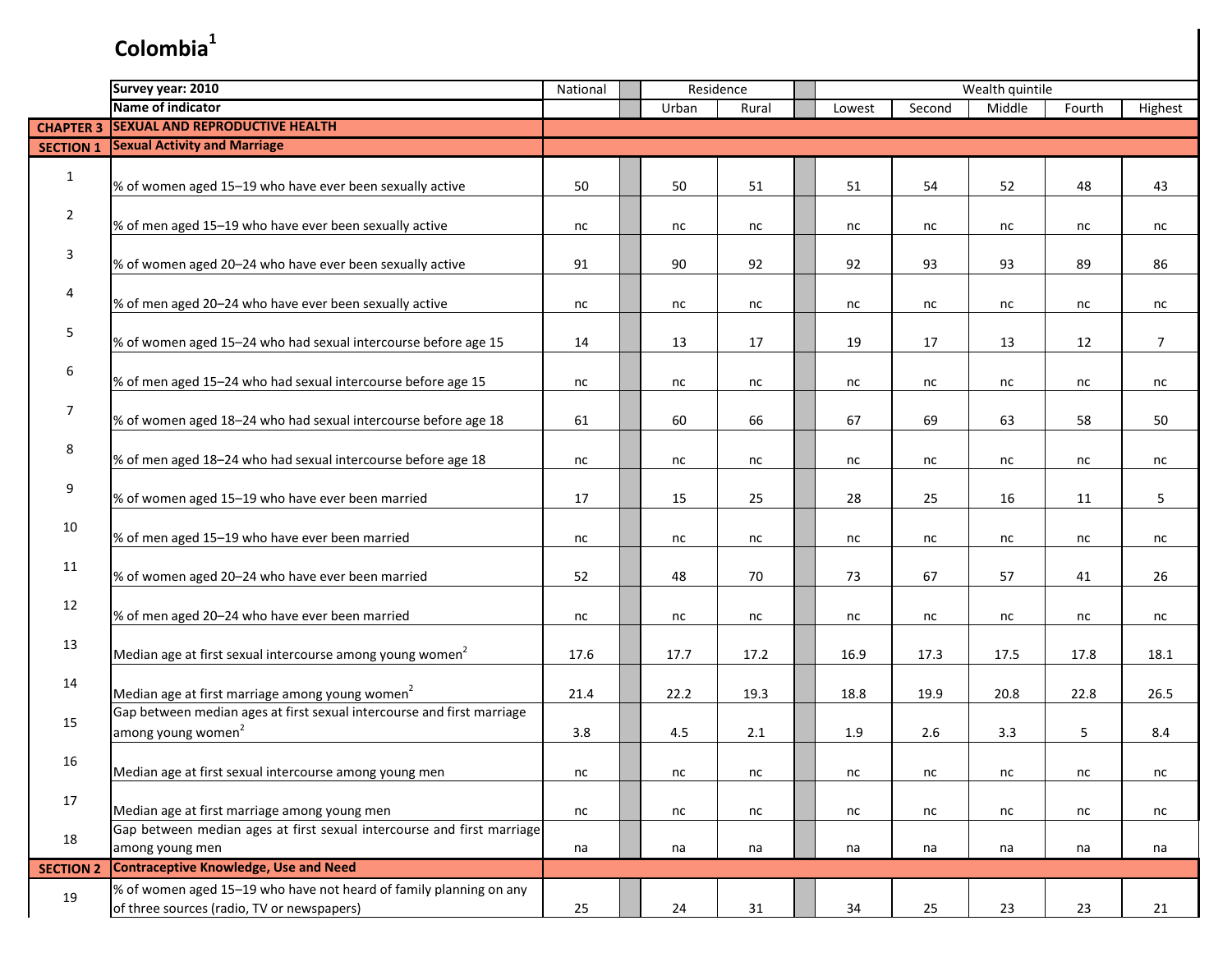|                  | Survey year: 2010                                                                              | National | Residence      |                |                  |                | Wealth quintile |                |         |
|------------------|------------------------------------------------------------------------------------------------|----------|----------------|----------------|------------------|----------------|-----------------|----------------|---------|
|                  | <b>Name of indicator</b>                                                                       |          | Urban          | Rural          | Lowest           | Second         | Middle          | Fourth         | Highest |
| 20               | % of men aged 15-19 who have not heard of family planning on any of                            |          |                |                |                  |                |                 |                |         |
|                  | three sources (radio, TV or newspapers)                                                        | nc       | nc             | nc             | nc               | nc             | nc              | nc             | nc      |
| 21               |                                                                                                |          |                |                |                  |                |                 |                |         |
|                  | Average number of modern methods known among women aged 15-19                                  | 6.5      | 6.6            | 6.0            | 5.8              | 6.4            | 6.6             | 6.7            | 6.8     |
| 22               | % of sexually active, $3$ never-married women aged 15–19 currently using<br>any contraception  | 65       | 66             | 61             | 56               | 62             | 65              | 66             | 70      |
|                  |                                                                                                |          |                |                |                  |                |                 |                |         |
| 23               | % of married women aged 15-19 currently using any contraception                                | 61       | 61             | 60             | 51               | 67             | 63              | 65             | $[63]$  |
| 24               |                                                                                                |          |                |                |                  |                |                 |                |         |
|                  | % of sexually active men aged 15-24 currently using any contraception                          | nc       | nc             | nc             | $nc$             | nc             | nc              | nc             | nc      |
| 25               | % of sexually active, <sup>3</sup> never-married women aged 15–19 currently using              |          |                |                |                  |                |                 |                |         |
|                  | modern contraception                                                                           | 59       | 60             | 54             | 45               | 56             | 57              | 62             | 66      |
| 26               | % of married women aged 15-19 currently using modern contraception                             | 55       | 55             | 54             | 45               | 60             | 59              | 59             | [60]    |
|                  | % of sexually active men aged 15-24 currently using modern                                     |          |                |                |                  |                |                 |                |         |
| 27               | contraception                                                                                  | nc       | nc             | nc             | nc               | nc             | nc              | nc             | nc      |
| 28               |                                                                                                |          |                |                |                  |                |                 |                |         |
|                  | % of sexually active men aged 15-24 currently using a condom                                   | nc       | nc             | nc             | nc               | nc             | nc              | nc             | nc      |
| 29               | % of sexually active, $3$ never-married women aged 15–19 currently using                       |          |                |                |                  |                |                 |                |         |
|                  | traditional contraception                                                                      | 6        | 6              | $\overline{7}$ | 11               | 5              | 8               | 4              | 5       |
| 30               | % of married women aged 15-19 currently using traditional                                      |          |                |                |                  |                |                 |                |         |
|                  | contraception                                                                                  | 6        | $6\phantom{a}$ | $6\,$          | $\boldsymbol{6}$ | $\overline{7}$ | $\overline{4}$  | $6\phantom{a}$ | $[3]$   |
| 31               | % of sexually active men aged 15-24 currently using traditional                                |          |                |                |                  |                |                 |                |         |
|                  | contraception<br>% of sexually active, <sup>3</sup> never-married women aged 15-19 who have an | nc       | nc             | nc             | nc               | nc             | nc              | nc             | nc      |
| 32               | unmet need for contraception                                                                   | 32       | 32             | 33             | 40               | 33             | 30              | 31             | 29      |
|                  | % of married women aged 15-19 who have an unmet need for                                       |          |                |                |                  |                |                 |                |         |
| 33               | contraception                                                                                  | 20       | 20             | 20             | 24               | 16             | 20              | 17             | $[25]$  |
| <b>SECTION 3</b> | <b>Childbearing</b>                                                                            |          |                |                |                  |                |                 |                |         |
| 34               |                                                                                                |          |                |                |                  |                |                 |                |         |
|                  | % of women aged 15-19 who have ever had a child                                                | 16       | 14             | 22             | 24               | 23             | 15              | 11             | 6       |
| 35               | Median age at first birth among young women <sup>2</sup>                                       | 21.4     | 22.0           | 19.8           | 19.1             | 20.2           | 21.3            | 22.4           | 27.8    |
|                  | % of mothers <20 whose most recent birth was delivered at a health                             |          |                |                |                  |                |                 |                |         |
| 36               | facility                                                                                       | 96       | 98             | 90             | 89               | 97             | 99              | 99             | 98      |
| 37               |                                                                                                |          |                |                |                  |                |                 |                |         |
|                  | % of recent births to mothers <20 that were unplanned                                          | 62       | 65             | 57             | 56               | 62             | 67              | 64             | 74      |
| <b>CHAPTER 4</b> | <b>SEXUAL RIGHTS AND GENDER EQUALITY</b>                                                       |          |                |                |                  |                |                 |                |         |
| <b>SECTION 1</b> | <b>Sexuality Education in Schools</b>                                                          |          |                |                |                  |                |                 |                |         |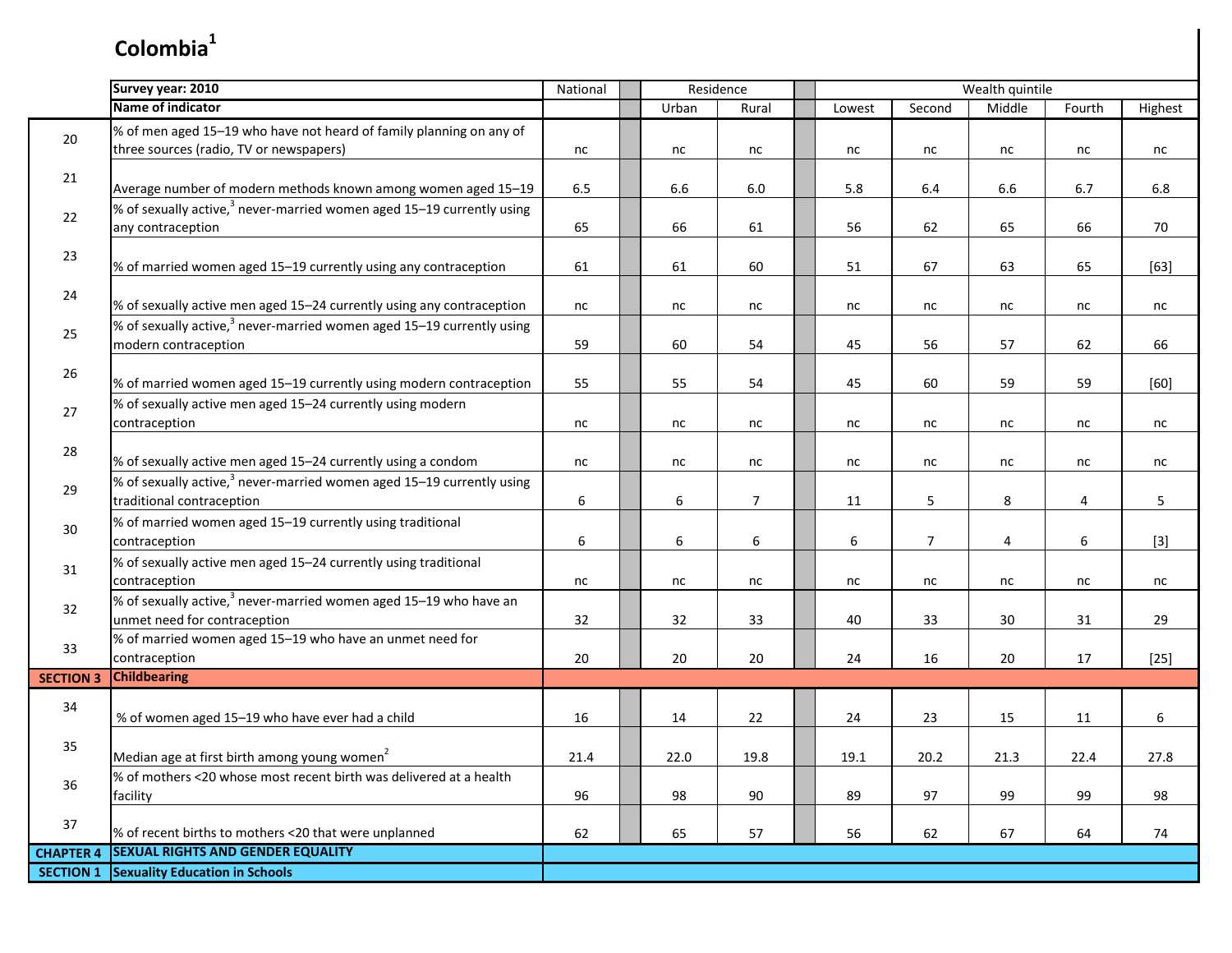|                  | Survey year: 2010                                                                                                                               | Residence<br>National |  |                |       |  |                                                   |        | Wealth quintile |        |              |
|------------------|-------------------------------------------------------------------------------------------------------------------------------------------------|-----------------------|--|----------------|-------|--|---------------------------------------------------|--------|-----------------|--------|--------------|
|                  | Name of indicator                                                                                                                               |                       |  | Urban          | Rural |  | Lowest                                            | Second | Middle          | Fourth | Highest      |
| 38               | % of schools that provided skills-based HIV education in the last<br>academic year                                                              |                       |  |                |       |  | See table titled "Sexuality Education in Schools" |        |                 |        |              |
| 39               | Inclusion in the national school curriculum of skills-based HIV education<br>or health education, including HIV prevention                      |                       |  |                |       |  |                                                   |        |                 |        |              |
| <b>SECTION 2</b> | <b>Adults' Attitudes about Sexual Health Information</b>                                                                                        |                       |  |                |       |  |                                                   |        |                 |        |              |
| 40               | % of women aged 18-49 who agree that adolescents aged 12-14 should<br>be taught about using a condom to prevent HIV                             | 92                    |  | 93             | 87    |  | 85                                                | 93     | 93              | 93     | 92           |
| 41               | % of men aged 18-49 who agree that adolescents aged 12-14 should be<br>taught about using a condom to prevent HIV                               | nc                    |  | nc             | nc    |  | nc                                                | nc     | nc              | nc     | nc           |
| <b>SECTION 3</b> | Self-Efficacy Related to Sexual Health                                                                                                          |                       |  |                |       |  |                                                   |        |                 |        |              |
| 42               | % of women aged 15-24 who report that they could get condoms on<br>their own                                                                    | 81                    |  | 84             | 70    |  | 66                                                | 80     | 84              | 85     | 89           |
| 43               | % of women aged 15-24 who know a source for the condom                                                                                          | 95                    |  | 98             | 87    |  | 84                                                | 96     | 98              | 98     | 99           |
| 44               | % of men aged 15-24 who know a source for the condom                                                                                            | nc                    |  | nc             | nc    |  | nc                                                | nc     | nc              | nc     | nc           |
| 45               | % of women aged 15-49 who know that HIV risk is reduced by condom<br>use                                                                        | 82                    |  | 83             | 80    |  | 78                                                | 83     | 82              | 83     | 85           |
| 46               | % of women aged 15-49 who know that HIV risk is reduced by having<br>one uninfected partner                                                     | 80                    |  | 80             | 79    |  | 78                                                | 81     | 80              | 79     | 79           |
| 47               | % of women aged 15-24 with comprehensive knowledge of HIV/AIDS <sup>4</sup>                                                                     | 24                    |  | 26             | 17    |  | 15                                                | 22     | 25              | 26     | 32           |
| 48               | % of men aged 15-24 with comprehensive knowledge of HIV/AIDS                                                                                    | nc                    |  | nc             | nc    |  | nc                                                | nc     | nc              | nc     | nc           |
| <b>SECTION 4</b> | <b>Women's Autonomy, Societal Norms and Gender Equality</b>                                                                                     |                       |  |                |       |  |                                                   |        |                 |        |              |
| 49               | % of married women aged 15-49 who have sole or joint (with husband)<br>say in their own health care                                             | 81                    |  | 83             | 76    |  | 73                                                | 80     | 83              | 83     | 85           |
| 50               | % of women aged 15-49 who agree with all three reasons why a wife is<br>justified in refusing to have intercourse with her husband <sup>5</sup> | 72                    |  | 75             | 58    |  | 54                                                | 68     | 75              | 77     | 80           |
| 51               | % of surveyed men who agree with all three reasons why a wife is<br>justified in refusing to have intercourse with her husband                  | nc                    |  | nc             | nc    |  | nc                                                | nc     | nc              | nc     | nc           |
| 52               | % of women aged 15-49 who believe that if the husband has an STI, the<br>wife is justified in asking him to use condom                          | 79                    |  | 83             | 65    |  | 60                                                | 76     | 83              | 85     | 88           |
| 53               | % of men aged 15-49 who believe that if the husband has an STI, the<br>wife is justified in asking him to use condom                            | nc                    |  | nc             | nc    |  | nc                                                | nc     | nc              | nc     | nc           |
| 54               | % of women aged 15-49 who agree with at least one reason why a<br>husband is justified in hitting/beating his wife <sup>6</sup>                 | $\overline{2}$        |  | $\overline{2}$ | 4     |  | 4                                                 | 3      | $\overline{2}$  | 1      | $\mathbf{1}$ |
| 55               | % of surveyed men who agree with at least one reason why a husband is<br>justified in hitting/beating his wife                                  | nc                    |  | nc             | nc    |  | nc                                                | nc     | nc              | nc     | nc           |
| <b>CHAPTER 5</b> | <b>REACHING YOUNG PEOPLE</b>                                                                                                                    |                       |  |                |       |  |                                                   |        |                 |        |              |
| <b>SECTION 1</b> | <b>Demographic Information</b>                                                                                                                  |                       |  |                |       |  |                                                   |        |                 |        |              |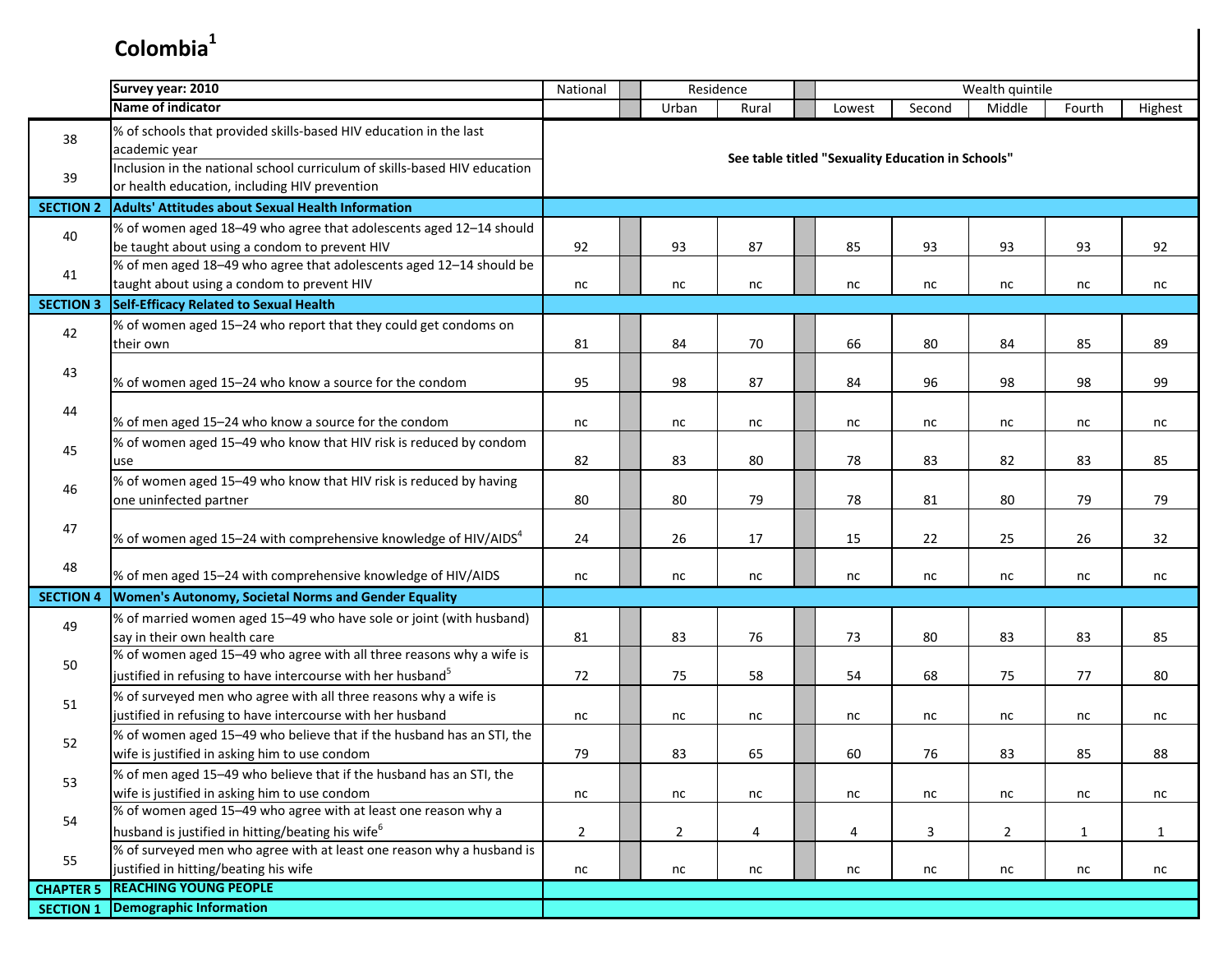|                  | Survey year: 2010                                                                          | National  | Residence |           |         | Wealth quintile |         |         |         |         |         |
|------------------|--------------------------------------------------------------------------------------------|-----------|-----------|-----------|---------|-----------------|---------|---------|---------|---------|---------|
|                  | Name of indicator                                                                          |           |           | Urban     | Rural   |                 | Lowest  | Second  | Middle  | Fourth  | Highest |
| 56               | No. of girls aged 10-14 in 2011                                                            | 2,152,000 |           | 1,558,000 | 594,000 |                 | 499,000 | 460,000 | 454,000 | 398,000 | 340,000 |
| 57               | No. of boys aged 10-14 in 2011                                                             | 2,237,000 |           | 1,573,000 | 664,000 |                 | 544,000 | 479,000 | 438,000 | 416,000 | 360,000 |
| 58               | No. of women aged 15-19 in 2011                                                            | 2,149,000 |           | 1,644,000 | 505,000 |                 | 421,000 | 443,000 | 449,000 | 447,000 | 389,000 |
| 59               | No. of men aged 15-19 in 2011                                                              | 2,221,000 |           | 1,624,000 | 597,000 |                 | 493,000 | 458,000 | 438,000 | 411,000 | 422,000 |
| <b>SECTION 2</b> | <b>School Attendance</b>                                                                   |           |           |           |         |                 |         |         |         |         |         |
| 60               | % of girls attending primary school                                                        | 75        |           | 74        | 78      |                 | 80      | 76      | 74      | 73      | 68      |
| 61               | % of boys attending primary school                                                         | 78        |           | 76        | 82      |                 | 84      | 80      | 76      | 75      | 68      |
| 62               | No. of girls per 100 boys attending primary school                                         | 97        |           | 97        | 95      |                 | 96      | 95      | 97      | 97      | 100     |
| 63               | % of women attending secondary school                                                      | 70        |           | $71\,$    | 67      |                 | 65      | 69      | 72      | 73      | 72      |
| 64               | % of men attending secondary school                                                        | 69        |           | 73        | 62      |                 | 57      | 70      | 72      | 74      | 77      |
| 65               | No. of women per 100 men attending secondary school                                        | 101       |           | 98        | 110     |                 | 114     | 100     | 99      | 98      | 94      |
| <b>SECTION 3</b> | <b>Exposure to Media</b>                                                                   |           |           |           |         |                 |         |         |         |         |         |
| 66               | % of women aged 15-19 who are exposed to radio                                             | nc        |           | nc        | nc      |                 | nc      | nc      | nc      | nc      | nc      |
| 67               | % of women aged 15-19 who are exposed to television                                        | nc        |           | nc        | nc      |                 | nc      | nc      | nc      | nc      | nc      |
| 68               | % of women aged 15-19 who are exposed to newspapers                                        | nc        |           | nc        | nc      |                 | nc      | nc      | nc      | nc      | nc      |
| 69               | % of women aged 15-19 who are exposed to all sources of media (radio,<br>TV or newspapers) | nc        |           | nc        | nc      |                 | nc      | nc      | nc      | nc      | nc      |
| 70               | % of women aged 15-19 who have very limited exposure to the three<br>sources of media      | nc        |           | nc        | nc      |                 | nc      | nc      | nc      | nc      | nc      |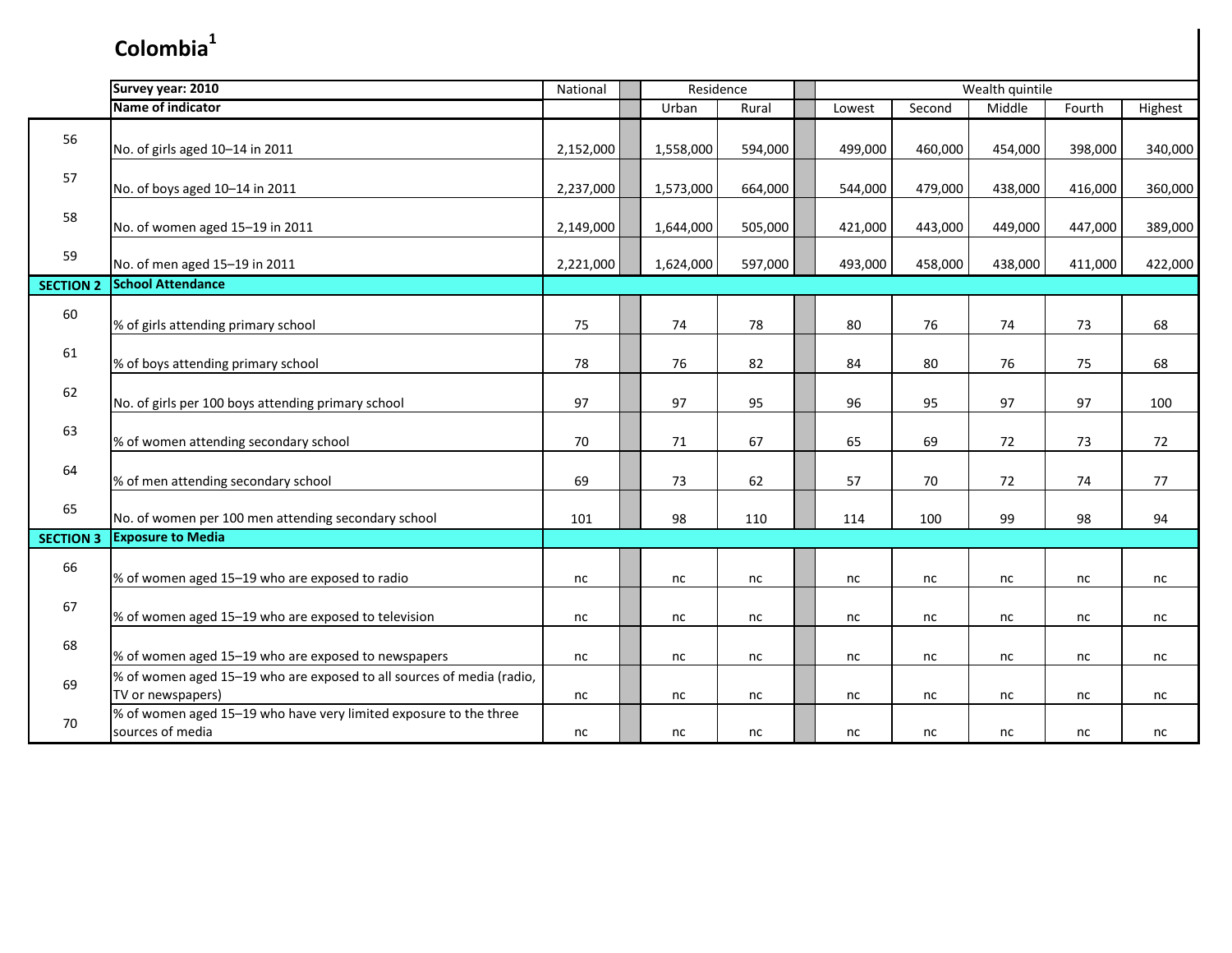| Survey year: 2010                                                                                                    | National |       | Residence |        |        | Wealth quintile |        |         |
|----------------------------------------------------------------------------------------------------------------------|----------|-------|-----------|--------|--------|-----------------|--------|---------|
| Name of indicator                                                                                                    |          | Urban | Rural     | Lowest | Second | Middle          | Fourth | Highest |
| <b>NOTES</b>                                                                                                         |          |       |           |        |        |                 |        |         |
| 1. No men were interviewed for the DHS in this country; therefore we are unable to provide any male                  |          |       |           |        |        |                 |        |         |
| data with the exception of the demographic and school attendance information.                                        |          |       |           |        |        |                 |        |         |
| 2. Medians were calculated on the basis of 25-29-year-old women.                                                     |          |       |           |        |        |                 |        |         |
| 3. Sexually active refers to having had sexual intercourse in the past three months. (Those who are                  |          |       |           |        |        |                 |        |         |
| married/in a union are considered to be sexually active).                                                            |          |       |           |        |        |                 |        |         |
| 4. Comprehensive knowledge is a four-part measure. It combines respondents' ability to correctly                     |          |       |           |        |        |                 |        |         |
| report the two most common ways of reducing HIV risk (consistently using condoms and having just                     |          |       |           |        |        |                 |        |         |
| one HIV-negative partner); knowing correctly that a healthy-looking person can have HIV; and correctly               |          |       |           |        |        |                 |        |         |
| rejecting the two most common local misconceptions about HIV transmission.                                           |          |       |           |        |        |                 |        |         |
|                                                                                                                      |          |       |           |        |        |                 |        |         |
| 5. The three reasons are: the wife knows that her husband has had sex with other women, she knows                    |          |       |           |        |        |                 |        |         |
| that he has an STI, and she is tired or not in the mood.                                                             |          |       |           |        |        |                 |        |         |
| 6. DHS surveys ask questions about violence in the following situations: the wife burns the food, she                |          |       |           |        |        |                 |        |         |
| argues with her husband, she goes out without telling him, she neglects the children and she refuses to              |          |       |           |        |        |                 |        |         |
| have sexual intercourse with him.                                                                                    |          |       |           |        |        |                 |        |         |
|                                                                                                                      |          |       |           |        |        |                 |        |         |
| na = not available                                                                                                   |          |       |           |        |        |                 |        |         |
| $nc = not collected$                                                                                                 |          |       |           |        |        |                 |        |         |
| $[$ $]$ = When the data are available for 25–49 respondents, the values are bracketed to indicate small sample size, |          |       |           |        |        |                 |        |         |
| which means the values will be less precise than those based on at least 50 respondents.                             |          |       |           |        |        |                 |        |         |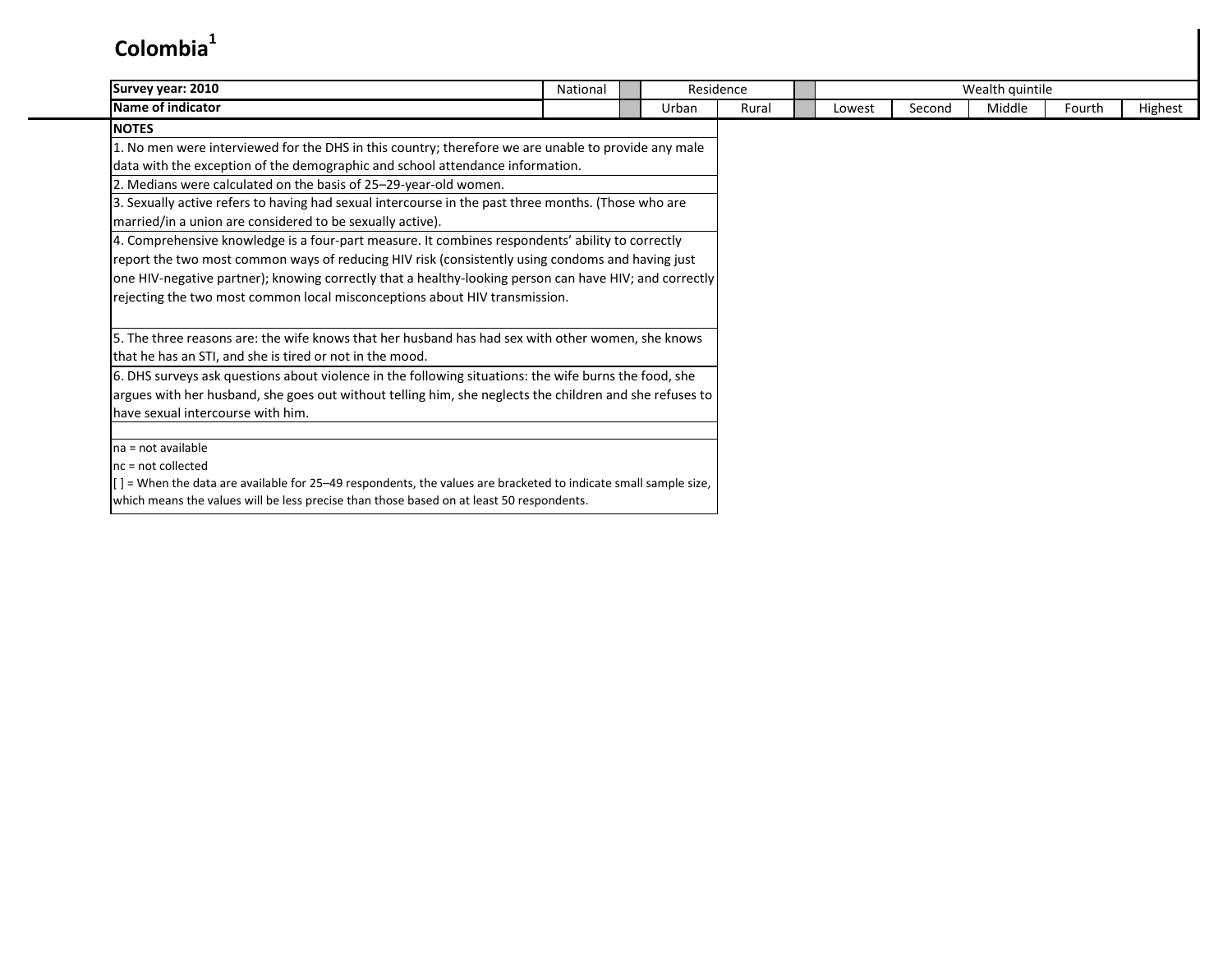|                  | Survey Year: 2007                                                                                                | National | Residence  |         |  |        | Wealth quintile |        |        |            |
|------------------|------------------------------------------------------------------------------------------------------------------|----------|------------|---------|--|--------|-----------------|--------|--------|------------|
|                  | Name of indicator                                                                                                |          | Urban      | Rural   |  | Lowest | Second          | Middle | Fourth | Highest    |
| <b>CHAPTER 3</b> | <b>SEXUAL AND REPRODUCTIVE HEALTH</b>                                                                            |          |            |         |  |        |                 |        |        |            |
| <b>SECTION 1</b> | <b>Sexual Activity and Marriage</b>                                                                              |          |            |         |  |        |                 |        |        |            |
| $\mathbf{1}$     | % of women aged 15-19 who have ever been sexually active                                                         | 52       | 46         | 60      |  | 62     | 62              | 57     | 53     | 39         |
| $\overline{2}$   | % of men aged 15-19 who have ever been sexually active                                                           | 51       | 48         | 53      |  | 49     | 48              | 54     | 58     | 45         |
| 3                | % of women aged 20-24 who have ever been sexually active                                                         | 91       | 86         | 96      |  | 96     | 97              | 93     | 88     | 85         |
| 4                | % of men aged 20-24 who have ever been sexually active                                                           | 91       | 88         | 94      |  | 92     | 91              | 92     | 93     | 87         |
| 5                | % of women aged 15-24 who had sexual intercourse before age 15                                                   | 18       | 13         | 23      |  | 24     | 24              | 19     | 18     | 9          |
| 6                | % of men aged 15-24 who had sexual intercourse before age 15                                                     | 18       | 16         | 19      |  | 20     | 18              | 16     | 21     | 15         |
| $\overline{7}$   | % of women aged 18-24 who had sexual intercourse before age 18                                                   | 61       | 55         | 67      |  | 70     | 69              | 66     | 60     | 46         |
| 8                | % of men aged 18-24 who had sexual intercourse before age 18                                                     | 56       | 54         | 57      |  | 60     | 52              | 58     | 53     | 56         |
| 9                | % of women aged 15-19 who have ever been married                                                                 | 25       | 20         | 30      |  | 31     | 35              | 28     | 27     | 11         |
| 10               | % of men aged 15-19 who have ever been married                                                                   | 6        | 8          | 5       |  | 3      | 8               | 4      | 13     | 5          |
| 11               | % of women aged 20-24 who have ever been married                                                                 | 73       | 59         | 84      |  | 83     | 88              | 82     | 74     | 41         |
| 12               | % of men aged 20-24 who have ever been married                                                                   | 33       | 28         | 37      |  | 45     | 48              | 35     | 27     | 17         |
| 13               | Median age at first sexual intercourse among young women <sup>1</sup>                                            | 17.0     | 17.7       | 16.6    |  | 16.5   | 16.4            | 16.9   | 17.1   | 18.3       |
| 14               | Median age at first marriage among young women <sup>1</sup>                                                      | 19.1     | $\ddagger$ | 18.4    |  | 18.3   | 18.6            | 18.2   | 18.7   | $\ddagger$ |
| 15               | Gap between median ages at first sexual intercourse and first marriage<br>among young women <sup>1</sup>         | 2.1      | na         | $1.8\,$ |  | 1.8    | 2.2             | 1.3    | 1.6    | na         |
| 16               | Median age at first sexual intercourse among young men <sup>2</sup>                                              | 18.0     | 18.4       | 17.7    |  | 16.7   | 17.8            | 17.9   | 18.6   | 18.4       |
| 17               | Median age at first marriage among young men <sup>2</sup>                                                        | 24.8     | 26.8       | 23.9    |  | 23.8   | 23.6            | 24.2   | 24.8   | 29.2       |
| 18               | Gap between median ages at first sexual intercourse and first marriage<br>among young men <sup>2</sup>           | 6.8      | 8.4        | 6.2     |  | 7.1    | 5.8             | 6.3    | 6.2    | 10.8       |
| <b>SECTION 2</b> | <b>Contraceptive Knowledge, Use and Need</b>                                                                     |          |            |         |  |        |                 |        |        |            |
| 19               | % of women aged 15-19 who have not heard of family planning on any<br>of three sources (radio, TV or newspapers) | 83       | 73         | 94      |  | 96     | 96              | 94     | 74     | 69         |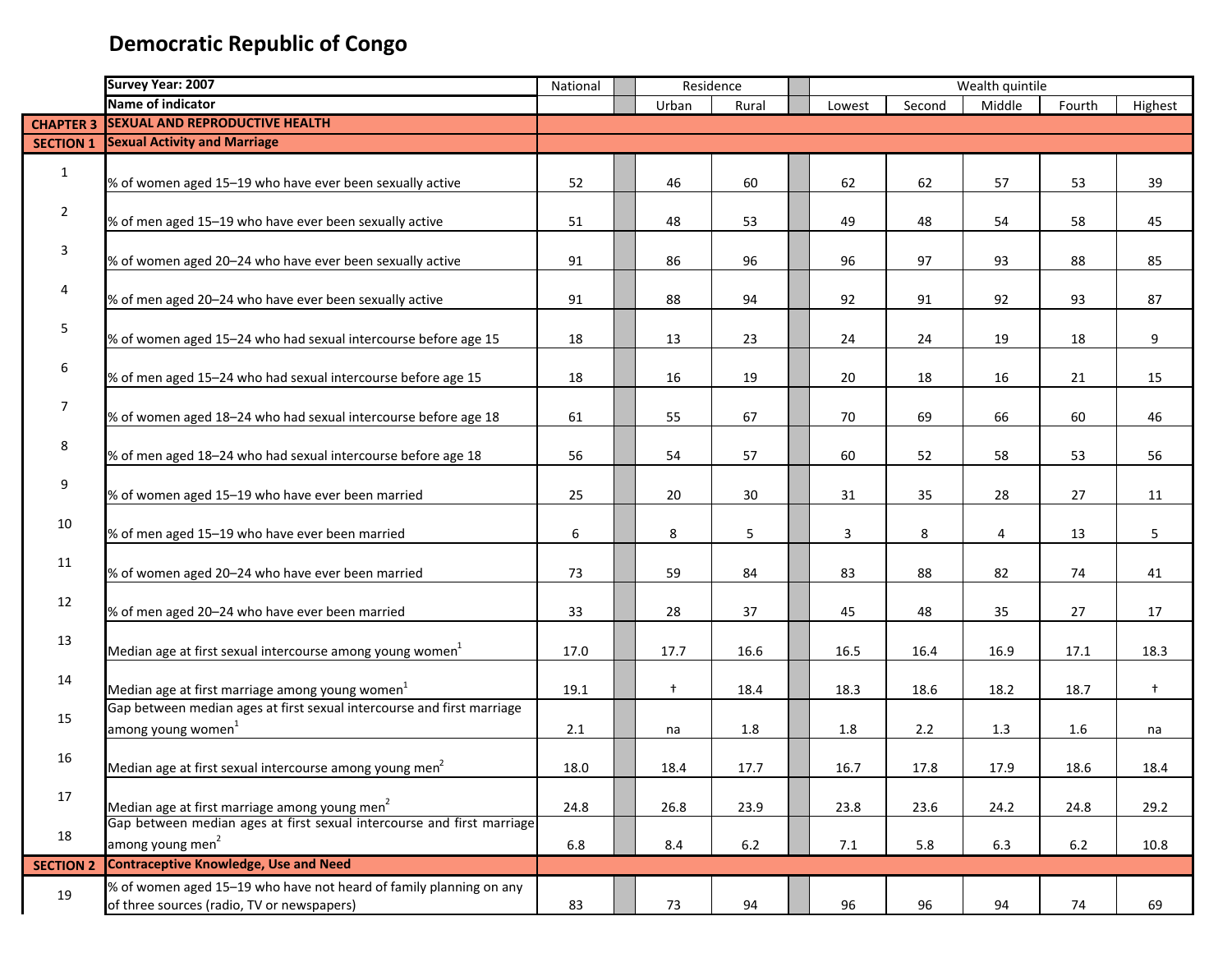|                  | <b>Survey Year: 2007</b>                                                           | National | Residence    |                | Wealth quintile |                                                   |                |                |                 |         |
|------------------|------------------------------------------------------------------------------------|----------|--------------|----------------|-----------------|---------------------------------------------------|----------------|----------------|-----------------|---------|
|                  | Name of indicator                                                                  |          | Urban        | Rural          |                 | Lowest                                            | Second         | Middle         | Fourth          | Highest |
|                  | % of men aged 15-19 who have not heard of family planning on any of                |          |              |                |                 |                                                   |                |                |                 |         |
| 20               | three sources (radio, TV or newspapers)                                            | 85       | 75           | 93             |                 | 95                                                | 96             | 91             | 75              | 72      |
|                  |                                                                                    |          |              |                |                 |                                                   |                |                |                 |         |
| 21               | Average number of modern methods known among women aged 15-19                      | 1.7      | 2.1          | $1.2\,$        |                 | 1.3                                               | 1.0            | 1.2            | 1.9             | $2.4\,$ |
|                  | % of sexually active, $3$ never-married women aged 15–19 currently using           |          |              |                |                 |                                                   |                |                |                 |         |
| 22               | any contraception                                                                  | 45       | 54           | 38             |                 | $[41]$                                            | $[47]$         | 44             | 42              | 49      |
|                  |                                                                                    |          |              |                |                 |                                                   |                |                |                 |         |
| 23               | % of married women aged 15-19 currently using any contraception                    | 15       | 24           | 8              |                 | 13                                                | 5              | 12             | 20              | 31      |
|                  |                                                                                    |          |              |                |                 |                                                   |                |                |                 |         |
| $24\,$           | % of sexually active <sup>3</sup> men aged 15–24 currently using any contraception | nc       | nc           | nc             |                 | nc                                                | nc             | nc             | nc              | nc      |
|                  | % of sexually active, $3$ never-married women aged 15–19 currently using           |          |              |                |                 |                                                   |                |                |                 |         |
| 25               | modern contraception                                                               | 19       | 24           | 15             |                 | $[22]$                                            | $[19]$         | 8              | 21              | 24      |
|                  |                                                                                    |          |              |                |                 |                                                   |                |                |                 |         |
| 26               | % of married women aged 15-19 currently using modern contraception                 | 4        | 8            | $\overline{2}$ |                 | $\overline{2}$                                    | $\overline{2}$ | $\overline{2}$ | $7\overline{ }$ | 12      |
|                  | % of sexually active men aged 15-24 currently using modern                         |          |              |                |                 |                                                   |                |                |                 |         |
| 27               | contraception                                                                      | nc       | nc           | nc             |                 | nc                                                | nc             | nc             | nc              | nc      |
|                  |                                                                                    |          |              |                |                 |                                                   |                |                |                 |         |
| 28               | % of sexually active men aged 15-24 currently using a condom                       |          |              |                |                 |                                                   |                |                |                 |         |
|                  | % of sexually active, $3$ never-married women aged 15–19 currently using           | nc       | nc           | nc             |                 | nc                                                | nc             | nc             | nc              | nc      |
| 29               |                                                                                    |          |              |                |                 |                                                   |                |                |                 |         |
|                  | traditional contraception                                                          | 26       | 30           | 23             |                 | $[19]$                                            | $[28]$         | 36             | 21              | 25      |
| 30               | % of married women aged 15-19 currently using traditional                          |          |              |                |                 |                                                   |                |                |                 |         |
|                  | contraception                                                                      | 10       | 16           | 6              |                 | 10                                                | 3              | 10             | 13              | 19      |
| 31               | % of sexually active men aged 15-24 currently using traditional                    |          |              |                |                 |                                                   |                |                |                 |         |
|                  | contraception                                                                      | nc       | nc           | nc             |                 | nc                                                | nc             | nc             | nc              | nc      |
| 32               | % of sexually active, <sup>3</sup> never-married women aged 15-19 who have an      |          |              |                |                 |                                                   |                |                |                 |         |
|                  | unmet need for contraception                                                       | 5        | $\mathbf{1}$ | 9              |                 | [6]                                               | $[12]$         | 6              | $\mathbf{1}$    | 4       |
| 33               | % of married women aged 15-19 who have an unmet need for                           |          |              |                |                 |                                                   |                |                |                 |         |
|                  | contraception                                                                      | 26       | 30           | 24             |                 | 18                                                | 20             | 32             | 31              | 31      |
| <b>SECTION 3</b> | <b>Childbearing</b>                                                                |          |              |                |                 |                                                   |                |                |                 |         |
| 34               |                                                                                    |          |              |                |                 |                                                   |                |                |                 |         |
|                  | % of women aged 15-19 who have ever had a child                                    | 19       | 15           | 22             |                 | 20                                                | 29             | 19             | 23              | 9       |
| 35               |                                                                                    |          |              |                |                 |                                                   |                |                |                 |         |
|                  | Median age at first birth among young women <sup>4</sup>                           | 20.2     | 20.9         | 19.9           |                 | 19.7                                              | 20.3           | 20.0           | 19.4            | 22.4    |
|                  | % of mothers <20 whose most recent birth was delivered at a health                 |          |              |                |                 |                                                   |                |                |                 |         |
| 36               | facility                                                                           | 73       | 90           | 63             |                 | 59                                                | 61             | 70             | 88              | 100     |
|                  |                                                                                    |          |              |                |                 |                                                   |                |                |                 |         |
| 37               | % of recent births to mothers <20 that were unplanned                              | 31       | 40           | 25             |                 | 24                                                | 21             | 35             | 32              | 56      |
| <b>CHAPTER 4</b> | <b>SEXUAL RIGHTS AND GENDER EQUALITY</b>                                           |          |              |                |                 |                                                   |                |                |                 |         |
| <b>SECTION 1</b> | <b>Sexuality Education in Schools</b>                                              |          |              |                |                 |                                                   |                |                |                 |         |
|                  | % of schools that provided skills-based HIV education in the last                  |          |              |                |                 |                                                   |                |                |                 |         |
| 38               |                                                                                    |          |              |                |                 |                                                   |                |                |                 |         |
|                  | academic year                                                                      |          |              |                |                 | Saa tahla titlad "Savuality Education in Schoole" |                |                |                 |         |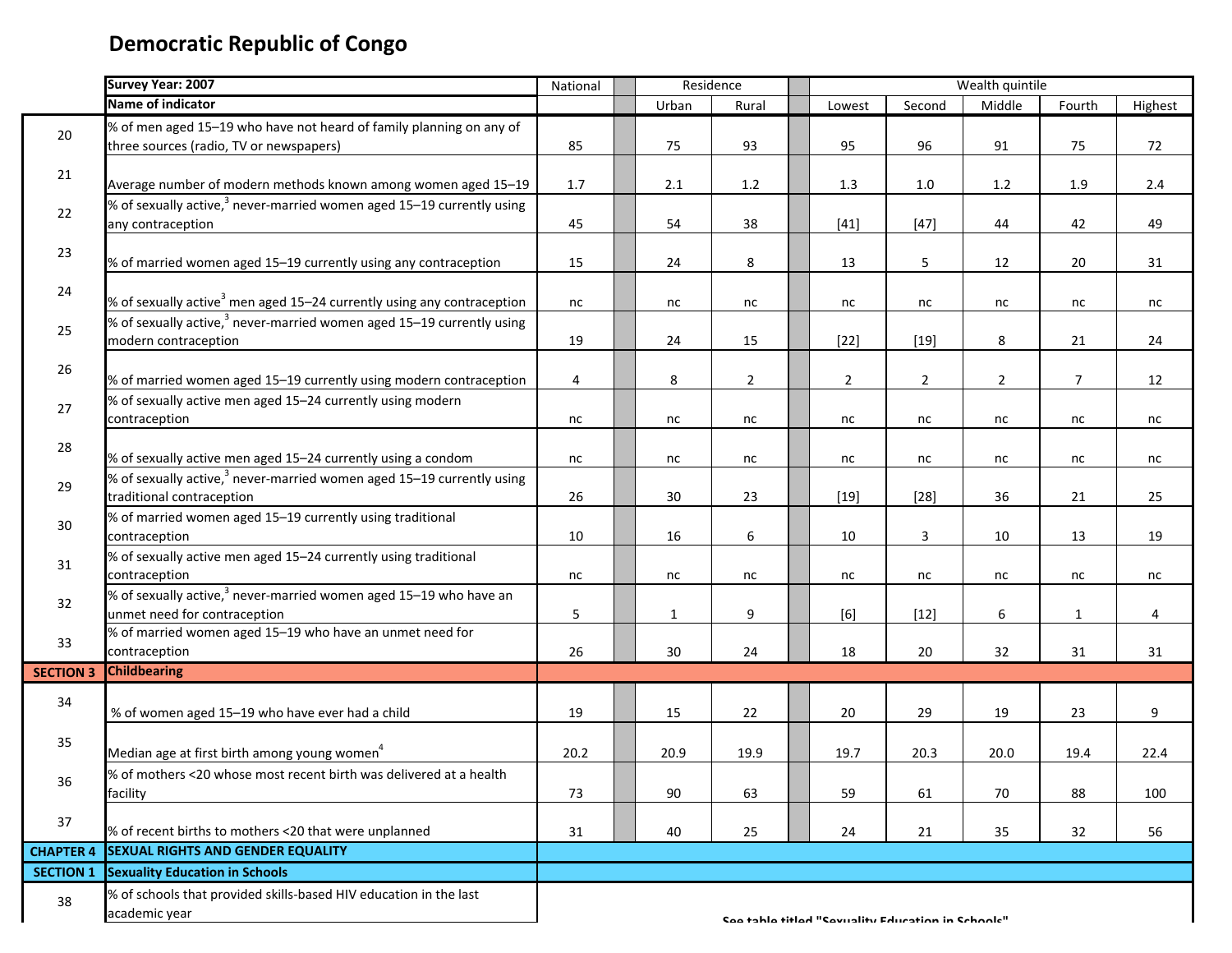|                  | Survey Year: 2007                                                                                                                      | National  | Residence |           | Wealth quintile |                                                              |         |         |         |  |
|------------------|----------------------------------------------------------------------------------------------------------------------------------------|-----------|-----------|-----------|-----------------|--------------------------------------------------------------|---------|---------|---------|--|
|                  | Name of indicator                                                                                                                      |           | Urban     | Rural     | Lowest          | Second                                                       | Middle  | Fourth  | Highest |  |
|                  | Inclusion in the national school curriculum of skills-based HIV education                                                              |           |           |           |                 | <del>see table titled - sexuality Euucation in schools</del> |         |         |         |  |
| 39               | or health education, including HIV prevention                                                                                          |           |           |           |                 |                                                              |         |         |         |  |
| <b>SECTION 2</b> | <b>Adults' Attitudes about Sexual Health Information</b>                                                                               |           |           |           |                 |                                                              |         |         |         |  |
| 40               | % of women aged 18-49 who agree that adolescents aged 12-14 should                                                                     |           |           |           |                 |                                                              |         |         |         |  |
|                  | be taught about using a condom to prevent HIV                                                                                          | 45        | 50        | 40        | 36              | 40                                                           | 42      | 46      | 57      |  |
|                  | % of men aged 18-49 who agree that adolescents aged 12-14 should be                                                                    |           |           |           |                 |                                                              |         |         |         |  |
| 41               | taught about using a condom to prevent HIV                                                                                             | 58        | 60        | 56        | 56              | 53                                                           | 55      | 60      | 64      |  |
| <b>SECTION 3</b> | <b>Self-Efficacy Related to Sexual Health</b>                                                                                          |           |           |           |                 |                                                              |         |         |         |  |
| 42               | % of women aged 15-24 who report that they could get condoms on                                                                        |           |           |           |                 |                                                              |         |         |         |  |
|                  | their own                                                                                                                              | 14        | 20        | 9         | 8               | 9                                                            | 10      | 17      | 23      |  |
|                  |                                                                                                                                        |           |           |           |                 |                                                              |         |         |         |  |
| 43               | % of women aged 15-24 who know a source for the condom                                                                                 | 37        | 55        | 21        | 17              | 20                                                           | 26      | 41      | 69      |  |
| 44               |                                                                                                                                        |           |           |           |                 |                                                              |         |         |         |  |
|                  | % of men aged 15-24 who know a source for the condom                                                                                   | 61        | 82        | 43        | 41              | 34                                                           | 49      | 80      | 88      |  |
| 45               | % of women aged 15-49 who know that HIV risk is reduced by condom                                                                      |           |           |           |                 |                                                              |         |         |         |  |
|                  | use                                                                                                                                    | 54        | 61        | 48        | 44              | 48                                                           | 50      | 57      | 68      |  |
| 46               | % of women aged 15-49 who know that HIV risk is reduced by having                                                                      |           |           |           |                 |                                                              |         |         |         |  |
|                  | one uninfected partner                                                                                                                 | 76        | 83        | 71        | 66              | 74                                                           | 72      | 81      | 87      |  |
| 47               |                                                                                                                                        |           |           |           |                 |                                                              |         |         |         |  |
|                  | % of women aged 15-24 with comprehensive knowledge of HIV/AIDS <sup>5</sup>                                                            | 15        | 19        | 11        | 11              | 11                                                           | 10      | 18      | 23      |  |
| 48               |                                                                                                                                        |           |           |           |                 |                                                              |         |         |         |  |
|                  | % of men aged 15-24 with comprehensive knowledge of HIV/AIDS <sup>5</sup>                                                              | 21        | 26        | 16        | 14              | 12                                                           | 18      | 26      | 30      |  |
| <b>SECTION 4</b> | <b>Women's Autonomy, Societal Norms and Gender Equality</b>                                                                            |           |           |           |                 |                                                              |         |         |         |  |
| 49               | % of married women aged 15-49 who have sole or joint (with husband)                                                                    |           |           |           |                 |                                                              |         |         |         |  |
|                  | say in their own health care                                                                                                           | 41        | 45        | 38        | 40              | 37                                                           | 44      | 37      | 46      |  |
| 50               | % of women aged 15-49 who agree with all three reasons why a wife is                                                                   |           |           |           |                 |                                                              |         |         |         |  |
|                  | justified in refusing to have intercourse with her husband <sup>o</sup>                                                                | 25        | 26        | 25        | 24              | 25                                                           | 24      | 25      | 28      |  |
| 51               | % of surveyed men who agree with all three reasons why a wife is                                                                       |           |           |           |                 |                                                              |         |         |         |  |
|                  | justified in refusing to have intercourse with her husband                                                                             | nc        | nc        | nc        | nc              | nc                                                           | nc      | nc      | nc      |  |
| 52               | % of women aged 15-49 who believe that if the husband has an STI, the                                                                  |           |           |           |                 |                                                              |         |         |         |  |
|                  | wife is justified in asking him to use condom                                                                                          | 54        | 64        | 46        | 43              | 45                                                           | 46      | 60      | 72      |  |
| 53               | % of men aged 15-49 who believe that if the husband has an STI, the                                                                    |           |           |           |                 |                                                              |         |         |         |  |
|                  | wife is justified in asking him to use condom                                                                                          | nc        | nc        | nc        | nc              | nc                                                           | nc      | nc      | nc      |  |
| 54               | % of women aged 15-49 who agree with at least one reason why a                                                                         |           |           |           |                 |                                                              |         |         |         |  |
|                  | husband is justified in hitting/beating his wife <sup>7</sup><br>% of surveyed men who agree with at least one reason why a husband is | 76        | 72        | 79        | 81              | 78                                                           | 77      | 75      | 69      |  |
| 55               | justified in hitting/beating his wife                                                                                                  |           |           |           |                 |                                                              |         |         |         |  |
|                  | <b>REACHING YOUNG PEOPLE</b>                                                                                                           | nc        | nc        | $\sf nc$  | nc              | nc                                                           | nc      | nc      | nc      |  |
| <b>CHAPTER 5</b> | <b>Demographic Information</b>                                                                                                         |           |           |           |                 |                                                              |         |         |         |  |
| <b>SECTION 1</b> |                                                                                                                                        |           |           |           |                 |                                                              |         |         |         |  |
| 56               |                                                                                                                                        |           |           |           |                 |                                                              |         |         |         |  |
|                  | No. of girls aged 10-14 in 2011                                                                                                        | 4,400,000 | 1,962,000 | 2,437,000 | 792,000         | 840,000                                                      | 950,000 | 920,000 | 898,000 |  |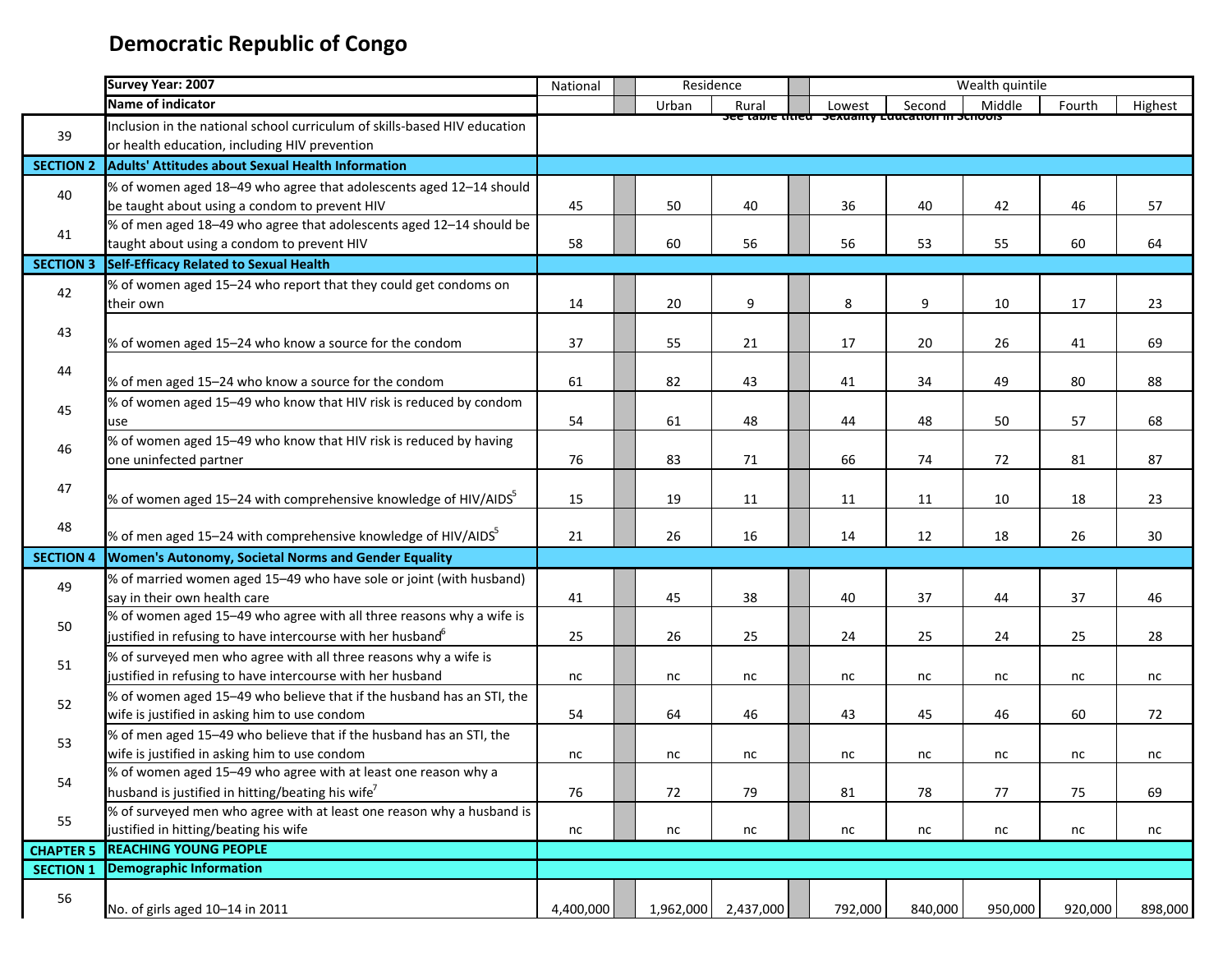|                  | Survey Year: 2007                                                                          | National       | Residence |                |                | Wealth quintile |                |                |         |           |
|------------------|--------------------------------------------------------------------------------------------|----------------|-----------|----------------|----------------|-----------------|----------------|----------------|---------|-----------|
|                  | Name of indicator                                                                          |                |           | Urban          | Rural          | Lowest          | Second         | Middle         | Fourth  | Highest   |
| 57               | No. of boys aged 10-14 in 2011                                                             | 4,423,000      |           | 1,836,000      | 2,587,000      | 743,000         | 862,000        | 1,008,000      | 947,000 | 862,000   |
| 58               | No. of women aged 15-19 in 2011                                                            | 3,739,000      |           | 1,922,000      | 1,817,000      | 568,000         | 606,000        | 737,000        | 785,000 | 1,043,000 |
| 59               | No. of men aged 15-19 in 2011                                                              | 3,762,000      |           | 1,681,000      | 2,080,000      | 591,000         | 670,000        | 831,000        | 779,000 | 895,000   |
| <b>SECTION 2</b> | <b>School Attendance</b>                                                                   |                |           |                |                |                 |                |                |         |           |
| 60               | % of girls attending primary school                                                        | 59             |           | 73             | 50             | 43              | 49             | 55             | 66      | 84        |
| 61               | % of boys attending primary school                                                         | 63             |           | 76             | 53             | 45              | 54             | 57             | 72      | 85        |
| 62               | No. of girls per 100 boys attending primary school                                         | 95             |           | 96             | 94             | 94              | 91             | 97             | 92      | 98        |
| 63               | % of women attending secondary school                                                      | 25             |           | 39             | 12             | $\overline{7}$  | 14             | 15             | 26      | 53        |
| 64               | % of men attending secondary school                                                        | 32             |           | 47             | 21             | 14              | 18             | 28             | 36      | 59        |
| 65               | No. of women per 100 men attending secondary school                                        | 77             |           | 82             | 56             | 50              | 74             | 54             | 72      | 90        |
| <b>SECTION 3</b> | <b>Exposure to Media</b>                                                                   |                |           |                |                |                 |                |                |         |           |
| 66               | % of women aged 15-19 who are exposed to radio                                             | 32             |           | 46             | 16             | $\overline{7}$  | 9              | 23             | 41      | 55        |
| 67               | % of women aged 15-19 who are exposed to television                                        | 25             |           | 46             | $\overline{3}$ | $\overline{2}$  | $\overline{2}$ | $\mathbf{1}$   | 16      | 72        |
| 68               | % of women aged 15-19 who are exposed to newspapers                                        | 10             |           | 14             | 6              | $\overline{2}$  | 5              | $\overline{7}$ | 15      | 16        |
| 69               | % of women aged 15-19 who are exposed to all sources of media (radio,<br>TV or newspapers) | $\overline{4}$ |           | $\overline{7}$ | $\mathbf{1}$   | $\mathbf 0$     | $\mathbf{1}$   | $\mathbf{1}$   | 3       | 10        |
| 70               | % of women aged 15-19 who have very limited exposure to the three<br>sources of media      | 57             |           | 35             | 82             | 92              | 88             | 74             | 48      | 18        |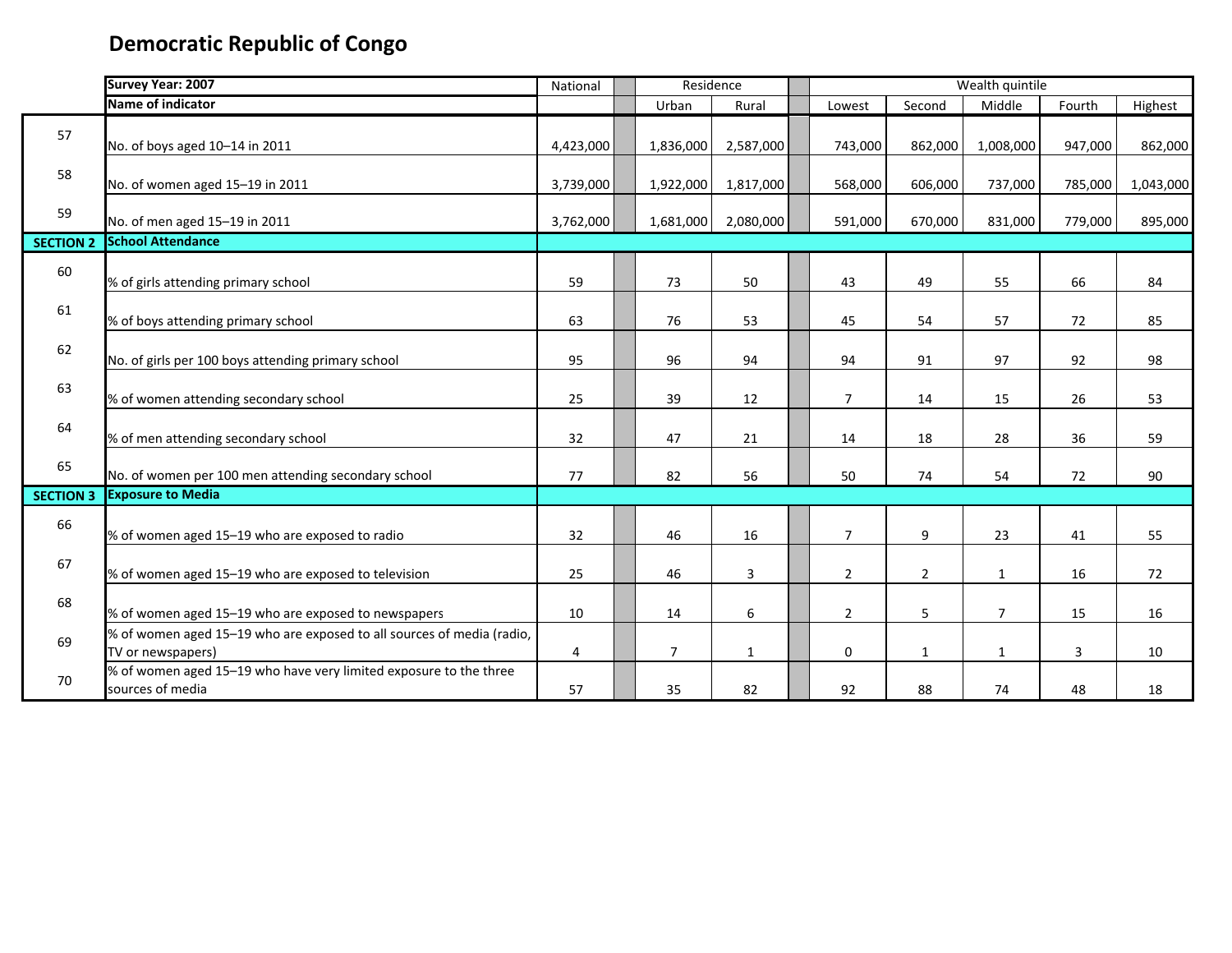| Survey Year: 2007                                                                                               | National                                                                                         |  | Residence |       |  |        |        | Wealth quintile |        |         |
|-----------------------------------------------------------------------------------------------------------------|--------------------------------------------------------------------------------------------------|--|-----------|-------|--|--------|--------|-----------------|--------|---------|
| Name of indicator                                                                                               |                                                                                                  |  | Urban     | Rural |  | Lowest | Second | Middle          | Fourth | Highest |
| <b>NOTES</b>                                                                                                    |                                                                                                  |  |           |       |  |        |        |                 |        |         |
| 1. Medians were calculated on the basis of 25–29-year-old women.                                                |                                                                                                  |  |           |       |  |        |        |                 |        |         |
| 2. Medians were calculated on the basis of 30–34-year-old men.                                                  |                                                                                                  |  |           |       |  |        |        |                 |        |         |
| 3. Sexually active refers to having had sexual intercourse in the past three months. (Those who are             |                                                                                                  |  |           |       |  |        |        |                 |        |         |
| married/in a union are considered to be sexually active).                                                       |                                                                                                  |  |           |       |  |        |        |                 |        |         |
| 4. Medians were calculated on the basis of 25–29-year-old women.                                                |                                                                                                  |  |           |       |  |        |        |                 |        |         |
| 5. Comprehensive knowledge is a four-part measure. It combines respondents' ability to correctly                |                                                                                                  |  |           |       |  |        |        |                 |        |         |
|                                                                                                                 | report the two most common ways of reducing HIV risk (consistently using condoms and having just |  |           |       |  |        |        |                 |        |         |
| one HIV-negative partner); knowing correctly that a healthy-looking person can have HIV; and correctly          |                                                                                                  |  |           |       |  |        |        |                 |        |         |
| rejecting the two most common local misconceptions about HIV transmission.                                      |                                                                                                  |  |           |       |  |        |        |                 |        |         |
|                                                                                                                 |                                                                                                  |  |           |       |  |        |        |                 |        |         |
| 6. The three reasons are: the wife knows that her husband has had sex with other women, she knows               |                                                                                                  |  |           |       |  |        |        |                 |        |         |
| that he has an STI, and she is tired or not in the mood.                                                        |                                                                                                  |  |           |       |  |        |        |                 |        |         |
| 7. DHS surveys ask questions about violence in the following situations: the wife burns the food, she           |                                                                                                  |  |           |       |  |        |        |                 |        |         |
| argues with her husband, she goes out without telling him, she neglects the children and she refuses to         |                                                                                                  |  |           |       |  |        |        |                 |        |         |
| have sexual intercourse with him.                                                                               |                                                                                                  |  |           |       |  |        |        |                 |        |         |
|                                                                                                                 |                                                                                                  |  |           |       |  |        |        |                 |        |         |
| $na = not available$                                                                                            |                                                                                                  |  |           |       |  |        |        |                 |        |         |
| $nc = not collected$                                                                                            |                                                                                                  |  |           |       |  |        |        |                 |        |         |
| $\pm$ = Fewer than 50% of the respondents in the subgroup had experienced the event of interest by the          |                                                                                                  |  |           |       |  |        |        |                 |        |         |
| beginning of the five-year age-group, making it impossible to calculate a median.                               |                                                                                                  |  |           |       |  |        |        |                 |        |         |
| $\left[\right]$ = When the data are available for 25–49 respondents, the values are bracketed to indicate small |                                                                                                  |  |           |       |  |        |        |                 |        |         |
| sample size, which means the values will be less precise than those based on at least 50 respondents.           |                                                                                                  |  |           |       |  |        |        |                 |        |         |
|                                                                                                                 |                                                                                                  |  |           |       |  |        |        |                 |        |         |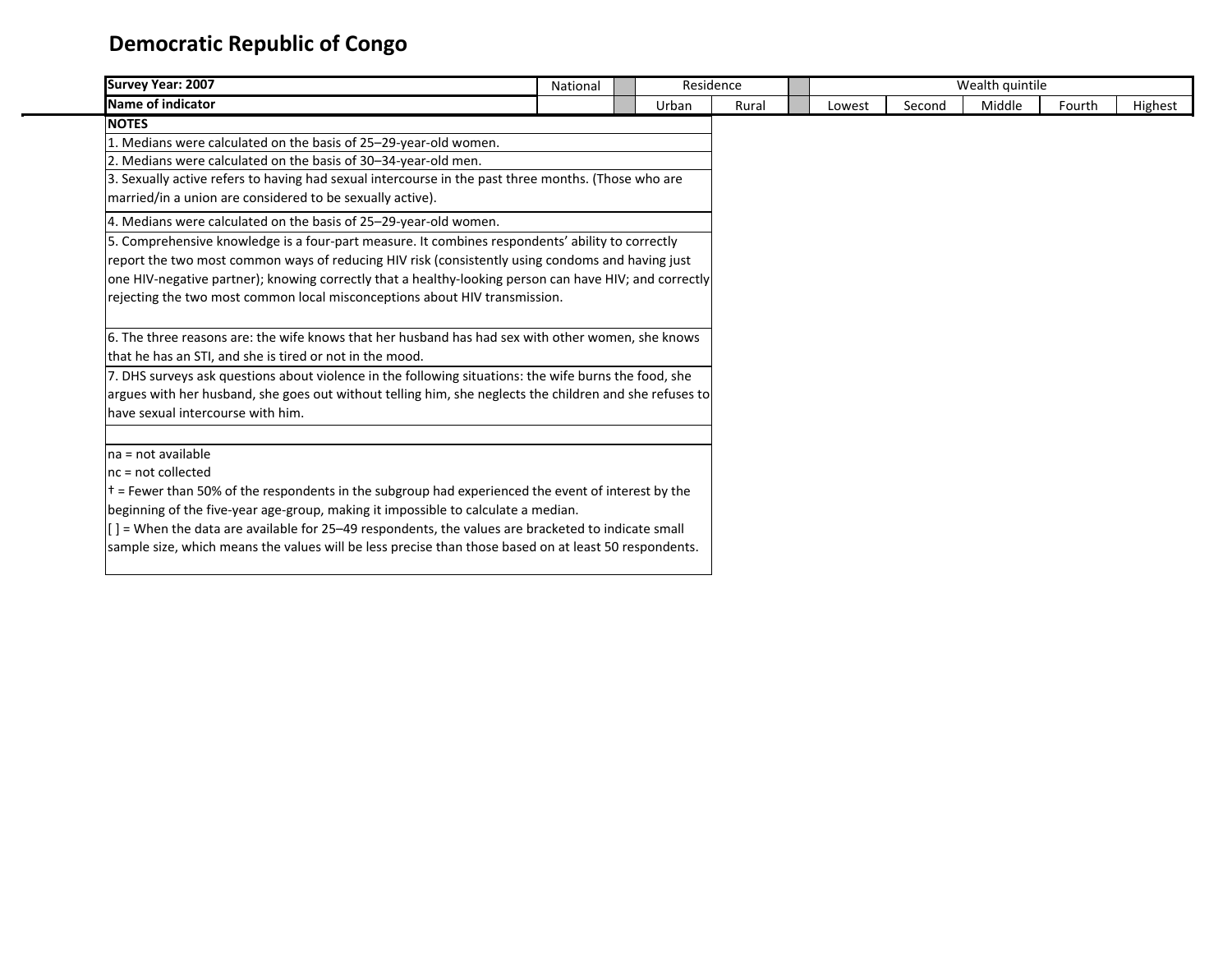|                  | Survey Year: 2007                                                      | National |         | Residence |                |                | Wealth quintile |          |                |
|------------------|------------------------------------------------------------------------|----------|---------|-----------|----------------|----------------|-----------------|----------|----------------|
|                  | Name of indicator                                                      |          | Urban   | Rural     | Lowest         | Second         | Middle          | Fourth   | Highest        |
| <b>CHAPTER 3</b> | <b>SEXUAL AND REPRODUCTIVE HEALTH</b>                                  |          |         |           |                |                |                 |          |                |
| <b>SECTION 1</b> | <b>Sexual Activity and Marriage</b>                                    |          |         |           |                |                |                 |          |                |
| $\mathbf{1}$     |                                                                        |          |         |           |                |                |                 |          |                |
|                  | % of women aged 15-19 who have ever been sexually active               | 39       | 37      | 41        | 57             | 47             | 35              | 32       | 27             |
| $\overline{2}$   |                                                                        |          |         |           |                |                |                 |          |                |
|                  | % of men aged 15-19 who have ever been sexually active                 | 50       | 52      | 44        | 48             | 50             | 47              | 52       | 52             |
| 3                |                                                                        |          |         |           |                |                |                 |          |                |
|                  | % of women aged 20-24 who have ever been sexually active               | 82       | 81      | 86        | 93             | 89             | 83              | 80       | 68             |
| 4                |                                                                        |          |         |           |                |                |                 |          |                |
|                  | % of men aged 20-24 who have ever been sexually active                 | 92       | 93      | 89        | 89             | 93             | 93              | 89       | 94             |
| 5                |                                                                        | 15       | 14      |           | 27             | 20             | 14              | 9        | 8              |
|                  | % of women aged 15-24 who had sexual intercourse before age 15         |          |         | 18        |                |                |                 |          |                |
| 6                | % of men aged 15-24 who had sexual intercourse before age 15           | 24       | 25      | 20        | 24             | 24             | 23              | 23       | 24             |
|                  |                                                                        |          |         |           |                |                |                 |          |                |
| $\overline{7}$   | % of women aged 18-24 who had sexual intercourse before age 18         | 51       | 48      | 57        | 71             | 63             | 53              | 42       | 32             |
|                  |                                                                        |          |         |           |                |                |                 |          |                |
| 8                | % of men aged 18-24 who had sexual intercourse before age 18           | 70       | 73      | 63        | 64             | 71             | 71              | 71       | 75             |
| 9                |                                                                        |          |         |           |                |                |                 |          |                |
|                  | % of women aged 15-19 who have ever been married                       | 27       | 24      | 33        | 47             | 36             | 25              | 17       | 12             |
| 10               |                                                                        |          |         |           |                |                |                 |          |                |
|                  | % of men aged 15-19 who have ever been married                         | 5        | 4       | 5         | $\overline{7}$ | $\overline{7}$ | 5               | 3        | $\overline{2}$ |
| 11               |                                                                        |          |         |           |                |                |                 |          |                |
|                  | % of women aged 20-24 who have ever been married                       | 66       | 62      | 78        | 88             | 81             | 68              | 55       | 47             |
| 12               |                                                                        |          |         |           |                |                |                 |          |                |
|                  | % of men aged 20-24 who have ever been married                         | 35       | 33      | 40        | 46             | 45             | 35              | 27       | 18             |
| 13               | Median age at first sexual intercourse among young women <sup>1</sup>  | 17.8     | 18.0    | 17.4      | 16.3           | 17.2           | 17.3            | 18.3     | 19.2           |
|                  |                                                                        |          |         |           |                |                |                 |          |                |
| 14               | Median age at first marriage among young women <sup>1</sup>            | 18.5     | 19.0    | 17.7      | 16.9           | 17.5           | 17.9            | 19.5     | 21.6           |
|                  | Gap between median ages at first sexual intercourse and first marriage |          |         |           |                |                |                 |          |                |
| 15               | among young women <sup>1</sup>                                         | 0.7      | $1.0\,$ | 0.3       | 0.6            | 0.3            | 0.6             | $1.2$    | 2.4            |
|                  |                                                                        |          |         |           |                |                |                 |          |                |
| 16               | Median age at first sexual intercourse among young men <sup>2</sup>    | 16.3     | 16.3    | 16.5      | 16.2           | 16.2           | 16.4            | $16.5\,$ | 16.3           |
| 17               |                                                                        |          |         |           |                |                |                 |          |                |
|                  | Median age at first marriage among young men <sup>2</sup>              | 23.9     | 24.2    | 23.4      | 23.4           | 22.8           | 23.2            | 24.9     | 26.1           |
| 18               | Gap between median ages at first sexual intercourse and first marriage |          |         |           |                |                |                 |          |                |
|                  | among young men <sup>2</sup>                                           | 7.6      | 7.9     | 6.9       | 7.2            | 6.6            | 6.8             | 8.4      | 9.8            |
| <b>SECTION 2</b> | <b>Contraceptive Knowledge, Use and Need</b>                           |          |         |           |                |                |                 |          |                |
| 19               | % of women aged 15-19 who have not heard of family planning on any     |          |         |           |                |                |                 |          |                |
|                  | of three sources (radio, TV or newspapers)                             | nc       | nc      | nc        | nc             | nc             | nc              | nc       | nc             |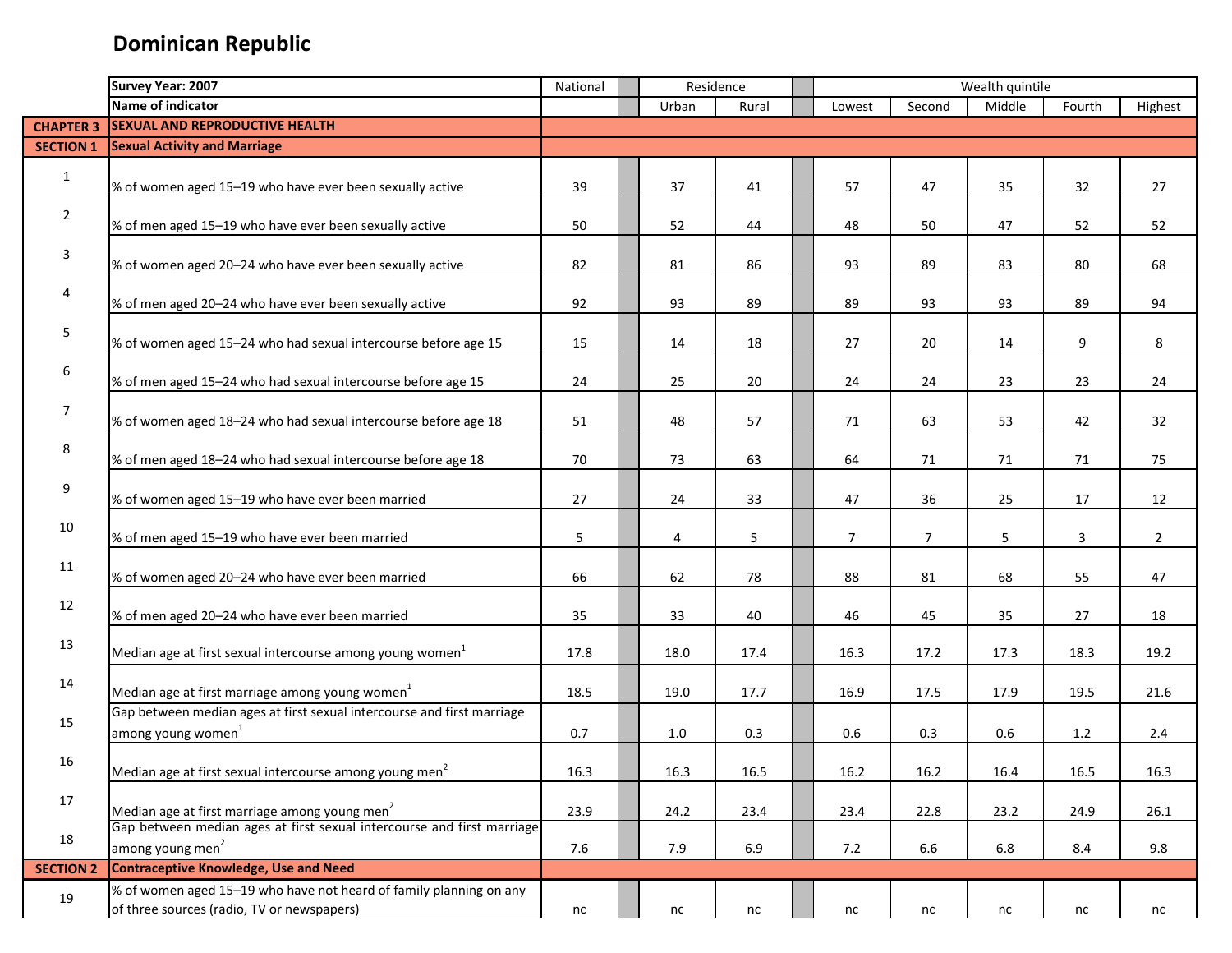|                  | Survey Year: 2007                                                                             | National       |             | Residence      |                |                | Wealth quintile |                |                |
|------------------|-----------------------------------------------------------------------------------------------|----------------|-------------|----------------|----------------|----------------|-----------------|----------------|----------------|
|                  | Name of indicator                                                                             |                | Urban       | Rural          | Lowest         | Second         | Middle          | Fourth         | Highest        |
| 20               | % of men aged 15-19 who have not heard of family planning on any of                           |                |             |                |                |                |                 |                |                |
|                  | three sources (radio, TV or newspapers)                                                       | nc             | nc          | nc             | nc             | nc             | nc              | nc             | nc             |
| 21               | Average number of modern methods known among women aged 15-19                                 | $6.1\,$        | 6.2         | 5.7            | 5.6            | 5.9            | 6.0             | $6.4\,$        | 6.3            |
| 22               | % of sexually active, $3$ never-married women aged 15–19 currently using                      |                |             |                |                |                |                 |                |                |
|                  | any contraception                                                                             | 42             | 43          | 36             | 59             | 31             | 41              | 43             | 40             |
| 23               | % of married women aged 15-19 currently using any contraception                               | 46             | 43          | 50             | 45             | 50             | 41              | 43             | 50             |
| 24               | % of sexually active <sup>3</sup> men aged 15-24 currently using any contraception            | 71             | 73          | 67             | 60             | 70             | 71              | 76             | 79             |
| 25               | % of sexually active, $3$ never-married women aged 15–19 currently using                      |                |             |                |                |                |                 |                |                |
|                  | modern contraception                                                                          | 37             | 37          | 35             | 57             | 31             | 36              | 32             | 38             |
| 26               | % of married women aged 15-19 currently using modern contraception                            | 43             | 39          | 48             | 43             | 49             | 32              | 40             | 48             |
| 27               | % of sexually active <sup>3</sup> men aged 15-24 currently using modern                       |                |             |                |                |                |                 |                |                |
|                  | contraception                                                                                 | 70             | 72          | 66             | 60             | 69             | 69              | 75             | 79             |
| 28               | % of sexually active <sup>3</sup> men aged 15-24 currently using a condom                     | 45             | 47          | 42             | 35             | 41             | 48              | 49             | 54             |
| 29               | % of sexually active, <sup>3</sup> never-married women aged 15-19 currently using             |                |             |                |                |                |                 |                |                |
|                  | traditional contraception                                                                     | 5              | 6           | $\mathbf{1}$   | $\overline{2}$ | $\mathbf{1}$   | 5               | 11             | $\overline{2}$ |
| 30               | % of married women aged 15-19 currently using traditional<br>contraception                    | $\overline{3}$ | 4           | $\overline{2}$ | $\overline{2}$ | $\overline{2}$ | 9               | $\overline{2}$ | $\overline{2}$ |
| 31               | % of sexually active <sup>3</sup> men aged 15-24 currently using traditional<br>contraception | $\mathbf{1}$   | $\mathbf 1$ | $\mathbf{1}$   | $\mathbf{1}$   | $\mathbf{1}$   | $\mathbf{1}$    | $\pmb{0}$      | $\mathbf 0$    |
| 32               | % of sexually active, <sup>3</sup> never-married women aged 15-19 who have an                 |                |             |                |                |                |                 |                |                |
|                  | unmet need for contraception                                                                  | 48             | 46          | 54             | 30             | 57             | 44              | 46             | 54             |
| 33               | % of married women aged 15-19 who have an unmet need for                                      |                |             |                |                |                |                 |                |                |
|                  | contraception                                                                                 | 28             | 34          | 19             | 25             | 25             | 30              | 31             | 39             |
| <b>SECTION 3</b> | <b>Childbearing</b>                                                                           |                |             |                |                |                |                 |                |                |
| 34               | % of women aged 15-19 who have ever had a child                                               | 16             | 15          | 20             | 31             | 23             | 14              | 11             | 6              |
| 35               | Median age at first birth among young women <sup>1</sup>                                      | 20.3           | 20.8        | 19.3           | 18.3           | 19.4           | 19.7            | 21.2           | 24.3           |
| 36               | % of mothers <20 whose most recent birth was delivered at a health                            |                |             |                |                |                |                 |                |                |
|                  | facility                                                                                      | 99             | 99          | 98             | 98             | 100            | 98              | 99             | 100            |
| 37               | % of recent births to mothers <20 that were unplanned                                         | 47             | 49          | 44             | 45             | 48             | 43              | 48             | 56             |
| <b>CHAPTER 4</b> | <b>SEXUAL RIGHTS AND GENDER EQUALITY</b>                                                      |                |             |                |                |                |                 |                |                |
| <b>SECTION 1</b> | <b>Sexuality Education in Schools</b>                                                         |                |             |                |                |                |                 |                |                |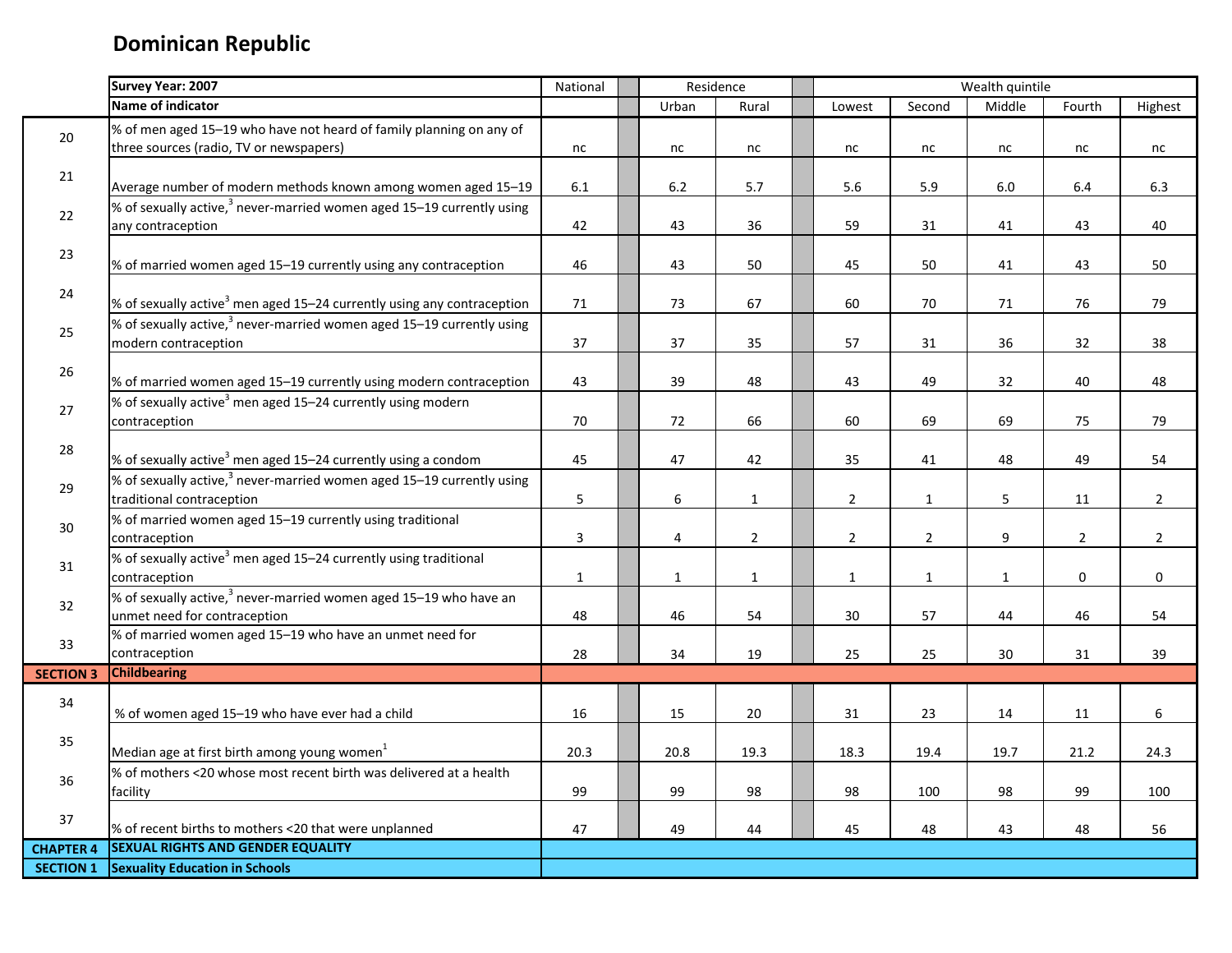|                  | Survey Year: 2007                                                                                                                               | National       | Residence |       |                                                   |        | Wealth quintile |                |              |
|------------------|-------------------------------------------------------------------------------------------------------------------------------------------------|----------------|-----------|-------|---------------------------------------------------|--------|-----------------|----------------|--------------|
|                  | Name of indicator                                                                                                                               |                | Urban     | Rural | Lowest                                            | Second | Middle          | Fourth         | Highest      |
| 38               | % of schools that provided skills-based HIV education in the last<br>academic year                                                              |                |           |       | See table titled "Sexuality Education in Schools" |        |                 |                |              |
| 39               | Inclusion in the national school curriculum of skills-based HIV education<br>or health education, including HIV prevention                      |                |           |       |                                                   |        |                 |                |              |
| <b>SECTION 2</b> | <b>Adults' Attitudes about Sexual Health Information</b>                                                                                        |                |           |       |                                                   |        |                 |                |              |
| 40               | % of women aged 18-49 who agree that adolescents aged 12-14 should<br>be taught about using a condom to prevent HIV                             | 91             | 91        | 90    | 86                                                | 90     | 92              | 93             | 92           |
| 41               | % of men aged 18-49 who agree that adolescents aged 12-14 should be<br>taught about using a condom to prevent HIV                               | 91             | 91        | 90    | 86                                                | 92     | 92              | 93             | 91           |
| <b>SECTION 3</b> | Self-Efficacy Related to Sexual Health                                                                                                          |                |           |       |                                                   |        |                 |                |              |
| 42               | % of women aged 15-24 who report that they could get condoms on<br>their own                                                                    | 72             | 74        | 66    | 63                                                | 70     | 72              | 75             | 76           |
| 43               | % of women aged 15-24 who know a source for the condom                                                                                          | 90             | 93        | 84    | 79                                                | 88     | 93              | 94             | 95           |
| 44               | % of men aged 15-24 who know a source for the condom                                                                                            | nc             | nc        | nc    | nc                                                | nc     | nc              | nc             | nc           |
| 45               | % of women aged 15-49 who know that HIV risk is reduced by condom<br>use                                                                        | 83             | 84        | 83    | 80                                                | 84     | 85              | 85             | 83           |
| 46               | % of women aged 15-49 who know that HIV risk is reduced by having<br>one uninfected partner                                                     | 88             | 88        | 87    | 84                                                | 87     | 89              | 88             | 89           |
| 47               | % of women aged 15–24 with comprehensive knowledge of HIV/AIDS <sup>4</sup>                                                                     | 41             | 42        | 37    | 31                                                | 38     | 41              | 45             | 46           |
| 48               | % of men aged 15–24 with comprehensive knowledge of HIV/AIDS $4$                                                                                | 34             | 37        | 27    | 21                                                | 33     | 37              | 38             | 41           |
| <b>SECTION 4</b> | Women's Autonomy, Societal Norms and Gender Equality                                                                                            |                |           |       |                                                   |        |                 |                |              |
| 49               | % of married women aged 15-49 who have sole or joint (with husband)<br>say in their own health care                                             | 87             | 88        | 86    | 82                                                | 86     | 86              | 90             | 91           |
| 50               | % of women aged 15-49 who agree with all three reasons why a wife is<br>justified in refusing to have intercourse with her husband <sup>5</sup> | 88             | 88        | 87    | 83                                                | 87     | 88              | 90             | 90           |
| 51               | % of surveyed men who agree with all three reasons why a wife is<br>justified in refusing to have intercourse with her husband <sup>5</sup>     | 83             | 85        | 81    | 77                                                | 82     | 85              | 86             | 87           |
| 52               | % of women aged 15-49 who believe that if the husband has an STI, the<br>wife is justified in asking him to use condom                          | 98             | 98        | 97    | 95                                                | 98     | 98              | 98             | 98           |
| 53               | % of men aged 15-49 who believe that if the husband has an STI, the<br>wife is justified in asking him to use condom                            | 97             | 97        | 96    | 94                                                | 97     | 97              | 98             | 98           |
| 54               | % of women aged 15-49 who agree with at least one reason why a<br>husband is justified in hitting/beating his wife <sup>6</sup>                 | 4              | 3         | 6     | 8                                                 | 6      | 4               | $\overline{2}$ | $\mathbf{1}$ |
| 55               | % of surveyed men who agree with at least one reason why a husband is<br>justified in hitting/beating his wife <sup>6</sup>                     | $\overline{7}$ | 6         | 10    | 13                                                | 8      | 7               | 5              | 3            |
| <b>CHAPTER 5</b> | <b>REACHING YOUNG PEOPLE</b>                                                                                                                    |                |           |       |                                                   |        |                 |                |              |
| <b>SECTION 1</b> | <b>Demographic Information</b>                                                                                                                  |                |           |       |                                                   |        |                 |                |              |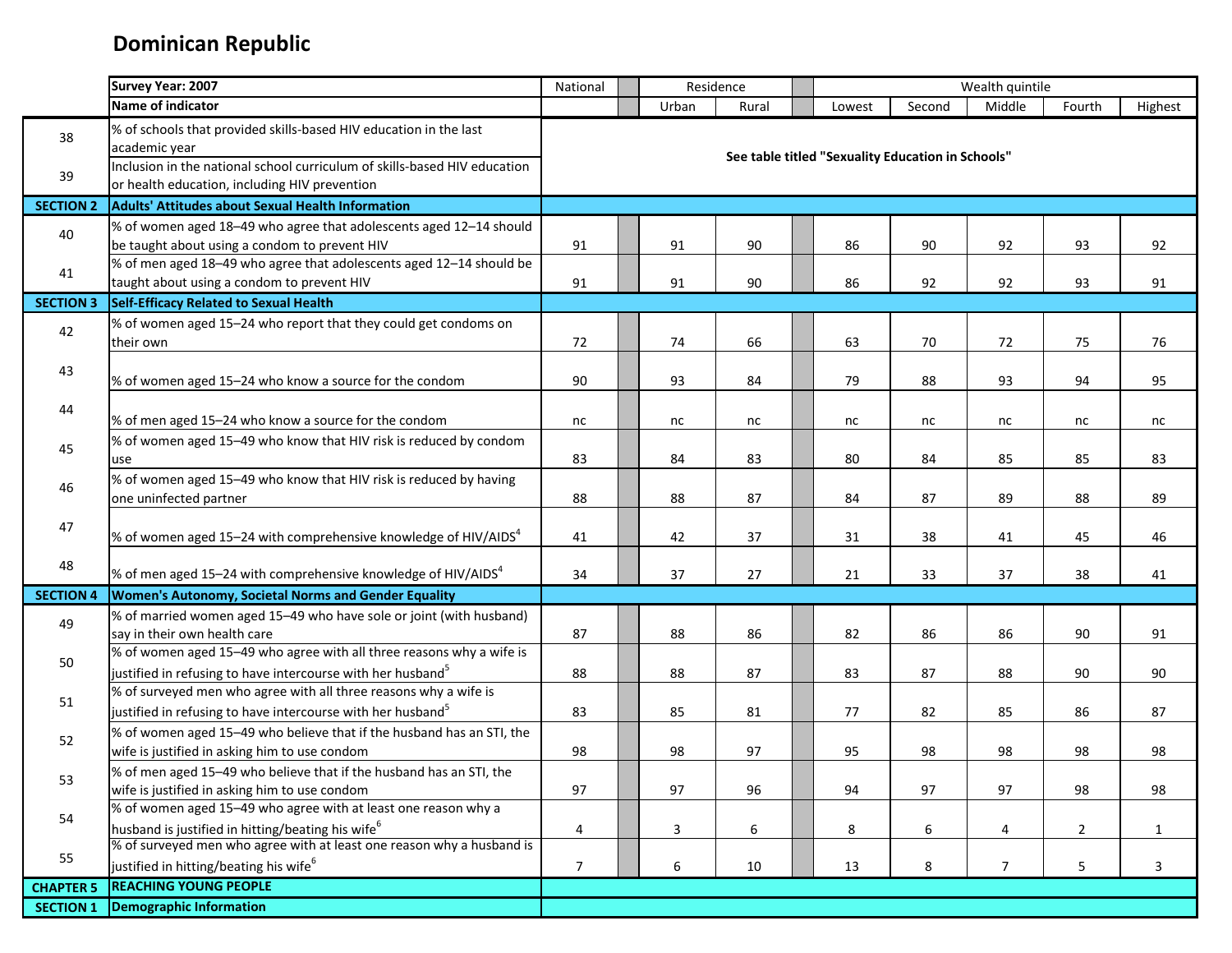|                  | Survey Year: 2007                                                                          | National       |                | Residence |         |         | Wealth quintile |             |         |
|------------------|--------------------------------------------------------------------------------------------|----------------|----------------|-----------|---------|---------|-----------------|-------------|---------|
|                  | Name of indicator                                                                          |                | Urban          | Rural     | Lowest  | Second  | Middle          | Fourth      | Highest |
| 56               | No. of girls aged 10-14 in 2011                                                            | 489,000        | 332,000        | 157,000   | 94,000  | 105,000 | 108,000         | 96,000      | 85,000  |
| 57               | No. of boys aged 10-14 in 2011                                                             | 504,000        | 330,000        | 174,000   | 109,000 | 115,000 | 104,000         | 96,000      | 79,000  |
| 58               | No. of women aged 15-19 in 2011                                                            | 482,000        | 341,000        | 141,000   | 82,000  | 90,000  | 96,000          | 101,000     | 112,000 |
| 59               | No. of men aged 15-19 in 2011                                                              | 492,000        | 338,000        | 154,000   | 101,000 | 92,000  | 98,000          | 96,000      | 195,000 |
| <b>SECTION 2</b> | <b>School Attendance</b>                                                                   |                |                |           |         |         |                 |             |         |
| 60               | % of girls attending primary school                                                        | 90             | 90             | 90        | 86      | 89      | 92              | 93          | 90      |
| 61               | % of boys attending primary school                                                         | 88             | 88             | 89        | 82      | 88      | 91              | 92          | 91      |
| 62               | No. of girls per 100 boys attending primary school                                         | 102            | 102            | 101       | 104     | 101     | 102             | 102         | 99      |
| 63               | % of women attending secondary school                                                      | 53             | 57             | 44        | 27      | 41      | 51              | 65          | 74      |
| 64               | % of men attending secondary school                                                        | 38             | 43             | 28        | 16      | 23      | 33              | 53          | 65      |
| 65               | No. of women per 100 men attending secondary school                                        | 140            | 133            | 159       | 173     | 182     | 156             | 123         | 113     |
| <b>SECTION 3</b> | <b>Exposure to Media</b>                                                                   |                |                |           |         |         |                 |             |         |
| 66               | % of women aged 15-19 who are exposed to radio                                             | 86             | 87             | 83        | 74      | 83      | 89              | 88          | 93      |
| 67               | % of women aged 15-19 who are exposed to television                                        | 93             | 95             | 89        | 78      | 93      | 97              | 97          | 98      |
| 68               | % of women aged 15-19 who are exposed to newspapers                                        | 55             | 58             | 50        | 39      | 49      | 56              | 65          | 63      |
| 69               | % of women aged 15-19 who are exposed to all sources of media (radio,<br>TV or newspapers) | 49             | 52             | 43        | 30      | 43      | 52              | 58          | 59      |
| 70               | % of women aged 15-19 who have very limited exposure to the three<br>sources of media      | $\overline{2}$ | $\overline{2}$ | 4         | 9       | 3       | $\mathbf{1}$    | $\mathbf 0$ | 0       |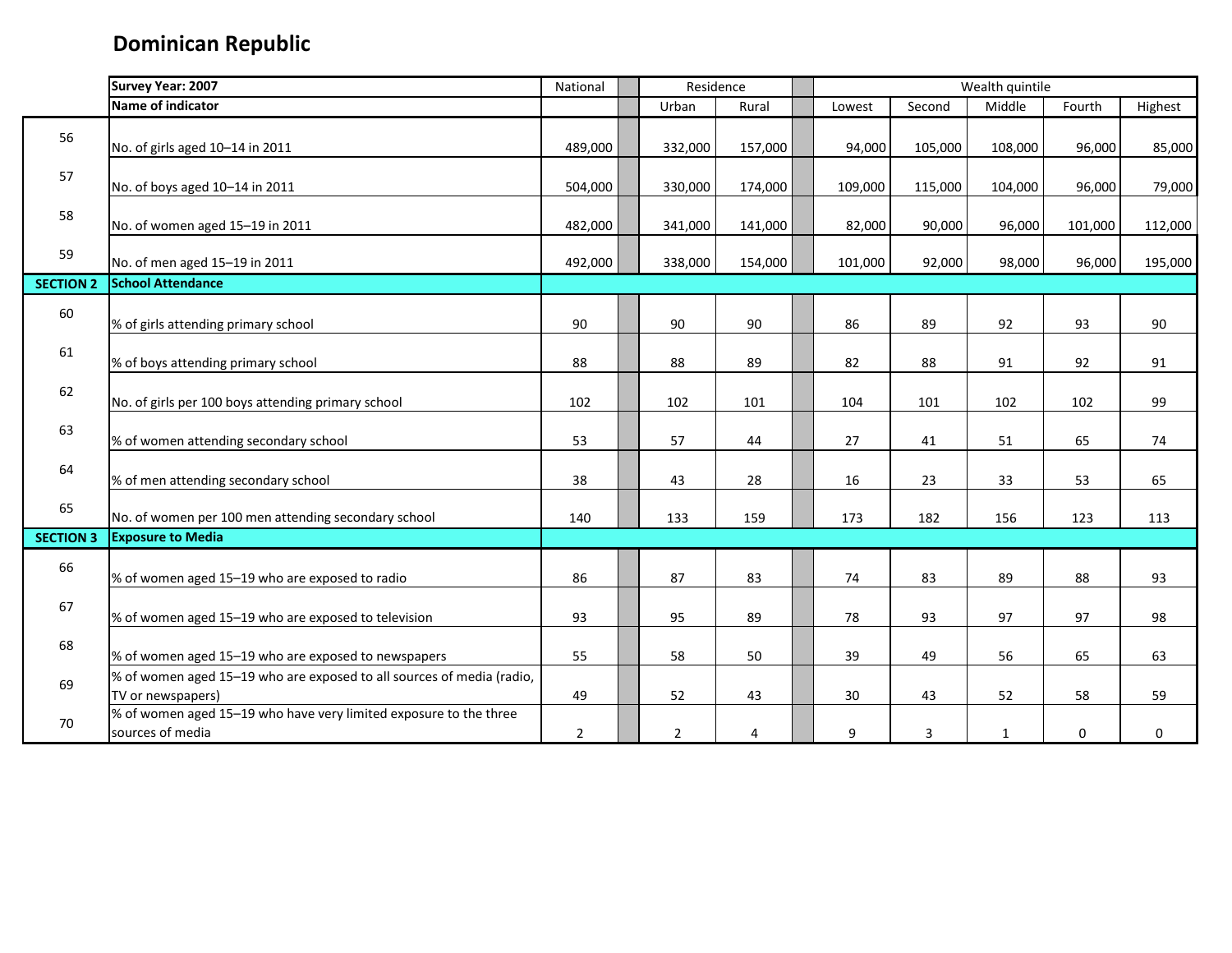| <b>Survey Year: 2007</b>                                                                                | National |  |       | Residence |        |        | Wealth quintile |        |         |
|---------------------------------------------------------------------------------------------------------|----------|--|-------|-----------|--------|--------|-----------------|--------|---------|
| Name of indicator                                                                                       |          |  | Urban | Rural     | Lowest | Second | Middle          | Fourth | Highest |
| <b>NOTES</b>                                                                                            |          |  |       |           |        |        |                 |        |         |
| 1. Medians were calculated on the basis of 25–29-year-old women.                                        |          |  |       |           |        |        |                 |        |         |
| 2. Medians were calculated on the basis of 30-34-year-old men.                                          |          |  |       |           |        |        |                 |        |         |
| 3. Sexually active refers to having had sexual intercourse in the past three months. (Those who are     |          |  |       |           |        |        |                 |        |         |
| married/in a union are considered to be sexually active).                                               |          |  |       |           |        |        |                 |        |         |
| 4. Comprehensive knowledge is a four-part measure. It combines respondents' ability to correctly        |          |  |       |           |        |        |                 |        |         |
| report the two most common ways of reducing HIV risk (consistently using condoms and having just        |          |  |       |           |        |        |                 |        |         |
| one HIV-negative partner); knowing correctly that a healthy-looking person can have HIV; and correctly  |          |  |       |           |        |        |                 |        |         |
| rejecting the two most common local misconceptions about HIV transmission.                              |          |  |       |           |        |        |                 |        |         |
| 5. The three reasons are: the wife knows that her husband has had sex with other women, she knows       |          |  |       |           |        |        |                 |        |         |
| that he has an STI, and she is tired or not in the mood.                                                |          |  |       |           |        |        |                 |        |         |
| 6. DHS surveys ask questions about violence in the following situations: the wife burns the food, she   |          |  |       |           |        |        |                 |        |         |
| argues with her husband, she goes out without telling him, she neglects the children and she refuses to |          |  |       |           |        |        |                 |        |         |
| have sexual intercourse with him.                                                                       |          |  |       |           |        |        |                 |        |         |
|                                                                                                         |          |  |       |           |        |        |                 |        |         |
| $nc = not collected$                                                                                    |          |  |       |           |        |        |                 |        |         |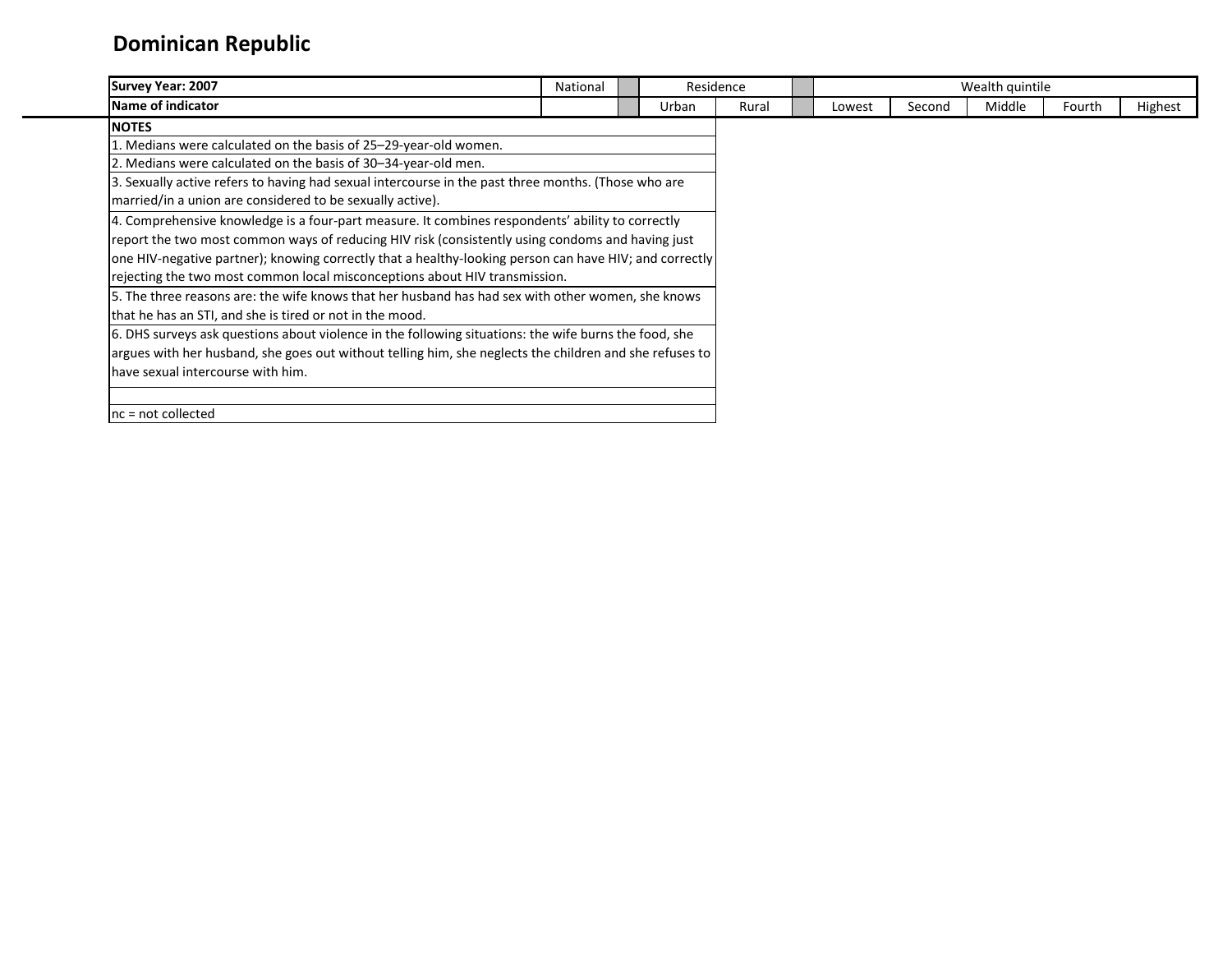|                  | Survey year: 2008                                                      | National | Residence |       |        |          | Wealth quintile |        |         |
|------------------|------------------------------------------------------------------------|----------|-----------|-------|--------|----------|-----------------|--------|---------|
|                  | Name of indicator                                                      |          | Urban     | Rural | Lowest | Second   | Middle          | Fourth | Highest |
| <b>CHAPTER 3</b> | <b>SEXUAL AND REPRODUCTIVE HEALTH</b>                                  |          |           |       |        |          |                 |        |         |
| <b>SECTION 1</b> | <b>Sexual Activity and Marriage</b>                                    |          |           |       |        |          |                 |        |         |
|                  |                                                                        |          |           |       |        |          |                 |        |         |
| $\mathbf{1}$     | % of women aged 15-19 who have ever been sexually active               | nc       | nc        | nc    | nc     | nc       | nc              | nc     | nc      |
|                  |                                                                        |          |           |       |        |          |                 |        |         |
| $\overline{2}$   | % of men aged 15-19 who have ever been sexually active                 | nc       | nc        | nc    | nc     | nc       | nc              | nc     | nc      |
|                  |                                                                        |          |           |       |        |          |                 |        |         |
| 3                | % of women aged 20-24 who have ever been sexually active               | nc       | nc        | nc    | nc     | nc       | nc              | nc     | nc      |
|                  |                                                                        |          |           |       |        |          |                 |        |         |
| 4                | % of men aged 20-24 who have ever been sexually active                 |          |           |       |        |          |                 |        |         |
|                  |                                                                        | nc       | nc        | nc    | nc     | nc       | nc              | nc     | nc      |
| 5                |                                                                        |          |           |       |        |          |                 |        |         |
|                  | % of women aged 15-24 who had sexual intercourse before age 15         | nc       | nc        | nc    | nc     | nc       | nc              | nc     | nc      |
| 6                |                                                                        |          |           |       |        |          |                 |        |         |
|                  | % of men aged 15-24 who had sexual intercourse before age 15           | nc       | nc        | nc    | nc     | nc       | nc              | nc     | nc      |
| $\overline{7}$   |                                                                        |          |           |       |        |          |                 |        |         |
|                  | % of women aged 18-24 who had sexual intercourse before age 18         | nc       | nc        | nc    | nc     | nc       | nc              | nc     | nc      |
| 8                |                                                                        |          |           |       |        |          |                 |        |         |
|                  | % of men aged 18-24 who had sexual intercourse before age 18           | nc       | nc        | nc    | nc     | nc       | nc              | nc     | nc      |
| 9                |                                                                        |          |           |       |        |          |                 |        |         |
|                  | % of women aged 15-19 who have ever been married                       | 13.0     | na        | na    | na     | na       | na              | na     | na      |
| 10               |                                                                        |          |           |       |        |          |                 |        |         |
|                  | % of men aged 15-19 who have ever been married                         | nc       | nc        | nc    | nc     | nc       | nc              | nc     | nc      |
| 11               |                                                                        |          |           |       |        |          |                 |        |         |
|                  | % of women aged 20-24 who have ever been married                       | 54.0     | na        | na    | na     | na       | na              | na     | na      |
| 12               |                                                                        |          |           |       |        |          |                 |        |         |
|                  | % of men aged 20-24 who have ever been married                         | nc       | nc        | nc    | nc     | nc       | nc              | nc     | nc      |
| 13               |                                                                        |          |           |       |        |          |                 |        |         |
|                  | Median age at first sexual intercourse among young women               | nc       | nc        | nc    | nc     | nc       | nc              | nc     | nc      |
| 14               |                                                                        |          |           |       |        |          |                 |        |         |
|                  | Median age at first marriage among young women <sup>2</sup>            | 21.2     | 22.9      | 20.1  | 19.2   | 20.1     | 20.7            | 21.8   | 23.5    |
|                  | Gap between median ages at first sexual intercourse and first marriage |          |           |       |        |          |                 |        |         |
| 15               | among young women                                                      | na       | na        | na    | na     | na       | na              | na     | na      |
|                  |                                                                        |          |           |       |        |          |                 |        |         |
| 16               | Median age at first sexual intercourse among young men                 | $\sf nc$ | $\sf nc$  | nc    | nc     | $\sf nc$ | nc              | nc     | nc      |
|                  |                                                                        |          |           |       |        |          |                 |        |         |
| 17               | Median age at first marriage among young men                           | nc       | nc        | nc    | nc     | nc       | nc              | nc     | nc      |
|                  | Gap between median ages at first sexual intercourse and first marriage |          |           |       |        |          |                 |        |         |
| 18               | among young men                                                        | na       | na        | na    | na     | na       | na              | na     | na      |
| <b>SECTION 2</b> | <b>Contraceptive Knowledge, Use and Need</b>                           |          |           |       |        |          |                 |        |         |
|                  |                                                                        |          |           |       |        |          |                 |        |         |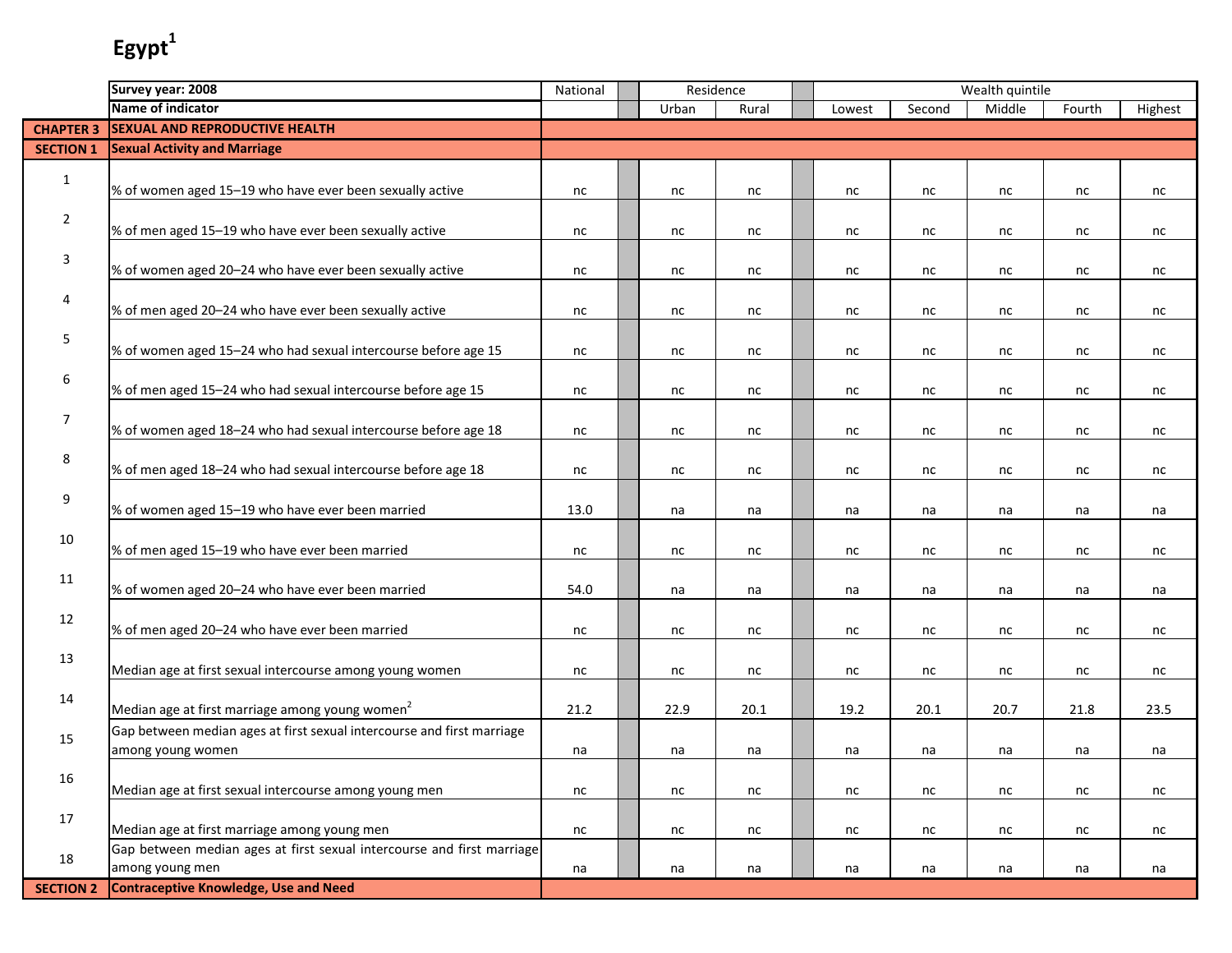I.

|                  | Survey year: 2008                                                                                                | National | Residence      |                |        |                | Wealth quintile |        |                 |
|------------------|------------------------------------------------------------------------------------------------------------------|----------|----------------|----------------|--------|----------------|-----------------|--------|-----------------|
|                  | Name of indicator                                                                                                |          | Urban          | Rural          | Lowest | Second         | Middle          | Fourth | Highest         |
| 19               | % of women aged 15-19 who have not heard of family planning on any<br>of three sources (radio, TV or newspapers) | 41       | 45             | 40             | 50     | 38             | 36              | 38     | 43              |
| 20               | % of men aged 15-19 who have not heard of family planning on any of<br>three sources (radio, TV or newspapers)   | nc       | nc             | nc             | nc     | nc             | nc              | nc     | nc              |
| 21               | Average number of modern methods known among women aged 15-19                                                    | 4.4      | 4.8            | 4.3            | 4.3    | 4.4            | 4.3             | 4.5    | 5.1             |
| 22               | % of sexually active, never-married women aged 15-19 currently using<br>any contraception                        | nc       | nc             | nc             | nc     | nc             | nc              | nc     | nc              |
| 23               | % of married women aged 15-19 currently using any contraception                                                  | 23       | 32             | 21             | 22     | 19             | 27              | 26     | 30 <sup>°</sup> |
| 24               | % of sexually active men aged 15-24 currently using any contraception                                            | nc       | nc             | nc             | nc     | nc             | nc              | nc     | nc              |
| 25               | % of sexually active, never-married women aged 15-19 currently using<br>modern contraception                     | nc       | nc             | nc             | nc     | nc             | nc              | nc     | nc              |
| 26               | % of married women aged 15-19 currently using modern contraception                                               | 20       | 29             | 17             | 16     | 18             | 24              | 22     | 25              |
| 27               | % of sexually active men aged 15-24 currently using modern<br>contraception                                      | nc       | nc             | nc             | nc     | nc             | nc              | nc     | nc              |
| 28               | % of sexually active men aged 15-24 currently using a condom                                                     | nc       | nc             | nc             | nc     | nc             | nc              | nc     | nc              |
| 29               | % of sexually active, never-married women aged 15-19 currently using<br>traditional contraception                | nc       | nc             | nc             | nc     | nc             | nc              | nc     | nc              |
| $30\,$           | % of married women aged 15-19 currently using traditional<br>contraception                                       | 4        | $\overline{2}$ | 4              | 6      | $\mathbf{1}$   | $\overline{3}$  | 5      | 5               |
| 31               | % of sexually active men aged 15-24 currently using traditional<br>contraception                                 | nc       | nc             | nc             | nc     | nc             | nc              | nc     | nc              |
| 32               | % of sexually active, never-married women aged 15-19 who have an<br>unmet need for contraception                 | nc       | nc             | nc             | nc     | nc             | nc              | nc     | nc              |
| 33               | % of married women aged 15-19 who have an unmet need for<br>contraception                                        | 8        | $\overline{7}$ | 8              | 10     | 8              | 10              | 4      | 3               |
| <b>SECTION 3</b> | <b>Childbearing</b>                                                                                              |          |                |                |        |                |                 |        |                 |
| 34               | % of women aged 15-19 who have ever had a child                                                                  | 6        | $\overline{4}$ | $\overline{7}$ | 8      | $\overline{7}$ | 6               | 5      | 3               |
| 35               | Median age at first birth among young women <sup>2</sup>                                                         | 22.9     | 24.5           | 21.7           | 21.0   | 21.9           | 22.3            | 23.3   | $\ddagger$      |
| 36               | % of mothers <20 whose most recent birth was delivered at a health<br>facility                                   | 73       | 88             | 67             | 58     | 68             | 76              | 88     | 92              |
| 37               | % of recent births to mothers <20 that were unplanned                                                            | 4        | 5              | 4              | 4      | 4              | 4               | 4      | 4               |
| <b>CHAPTER 4</b> | <b>SEXUAL RIGHTS AND GENDER EQUALITY</b>                                                                         |          |                |                |        |                |                 |        |                 |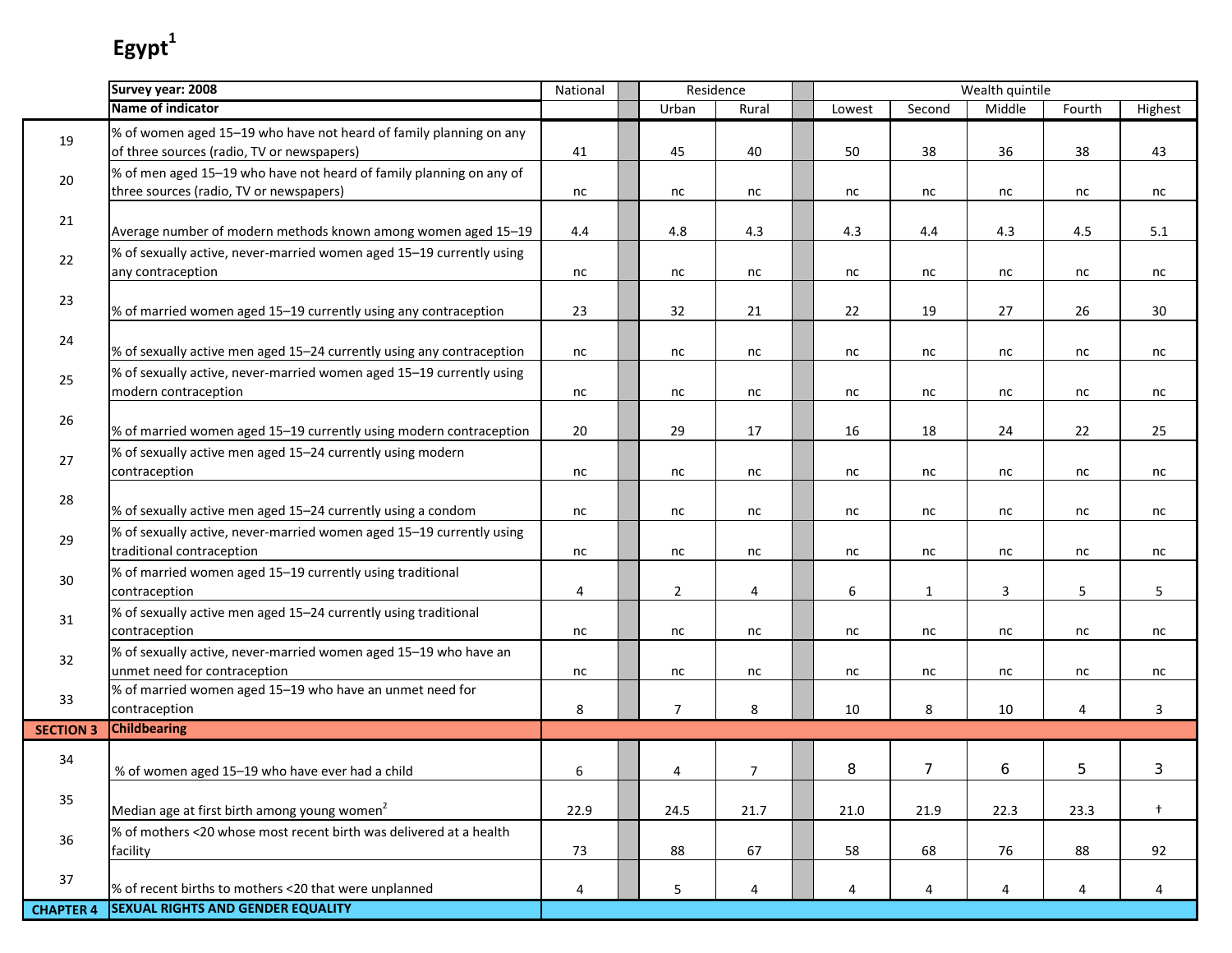|                  | Survey year: 2008                                                                                                                  | National | Residence      |          |                                                   |          | Wealth quintile |          |         |
|------------------|------------------------------------------------------------------------------------------------------------------------------------|----------|----------------|----------|---------------------------------------------------|----------|-----------------|----------|---------|
|                  | <b>Name of indicator</b>                                                                                                           |          | Urban          | Rural    | Lowest                                            | Second   | Middle          | Fourth   | Highest |
| <b>SECTION 1</b> | <b>Sexuality Education in Schools</b>                                                                                              |          |                |          |                                                   |          |                 |          |         |
| 38               | % of schools that provided skills-based HIV education in the last<br>academic year                                                 |          |                |          | See table titled "Sexuality Education in Schools" |          |                 |          |         |
| 39               | Inclusion in the national school curriculum of skills-based HIV education<br>or health education, including HIV prevention         |          |                |          |                                                   |          |                 |          |         |
| <b>SECTION 2</b> | <b>Adults' Attitudes about Sexual Health Information</b>                                                                           |          |                |          |                                                   |          |                 |          |         |
| 40               | % of women aged 18-49 who agree that adolescents aged 12-14 should<br>be taught about using a condom to prevent HIV                | nc       | nc             | nc       | nc                                                | nc       | nc              | nc       | nc      |
| 41               | % of men aged 18-49 who agree that adolescents aged 12-14 should be<br>taught about using a condom to prevent HIV                  | nc       | nc             | nc       | nc                                                | nc       | nc              | nc       | nc      |
| <b>SECTION 3</b> | Self-Efficacy Related to Sexual Health                                                                                             |          |                |          |                                                   |          |                 |          |         |
| 42               | % of women aged 15-24 who report that they could get condoms on<br>their own                                                       | nc       | nc             | nc       | nc                                                | nc       | nc              | nc       | nc      |
| 43               | % of women aged 15-24 who know a source for the condom                                                                             | nc       | nc             | nc       | nc                                                | nc       | nc              | nc       | nc      |
| 44               | % of men aged 15-24 who know a source for the condom                                                                               | nc       | nc             | nc       | nc                                                | nc       | nc              | nc       | nc      |
| 45               | % of women aged 15-49 who know that HIV risk is reduced by condom<br>use                                                           | 18       | 23             | 13       | $\overline{7}$                                    | 11       | 17              | 22       | 28      |
| 46               | % of women aged 15-49 who know that HIV risk is reduced by having<br>one uninfected partner                                        | 59       | 70             | 51       | 33                                                | 49       | 59              | 72       | 80      |
| 47               | % of women aged 15-24 with comprehensive knowledge of HIV/AIDS <sup>3</sup>                                                        | 5        | $\overline{7}$ | 3        | $\overline{2}$                                    | 3        | 5               | 5        | 9       |
| 48               | % of men aged 15-24 with comprehensive knowledge of HIV/AIDS <sup>3</sup>                                                          | 18       | 22             | 15       | 9                                                 | 16       | 14              | 24       | 28      |
| <b>SECTION 4</b> | Women's Autonomy, Societal Norms and Gender Equality                                                                               |          |                |          |                                                   |          |                 |          |         |
| 49               | % of married women aged 15-49 who have sole or joint (with husband)<br>say in their own health care                                | 87       | 91             | 83       | 77                                                | 82       | 87              | 92       | 94      |
| 50               | % of women aged 15-49 who agree with all three reasons why a wife is<br>justified in refusing to have intercourse with her husband | nc       | nc             | nc       | nc                                                | nc       | nc              | nc       | nc      |
| 51               | % of surveyed men who agree with all three reasons why a wife is<br>justified in refusing to have intercourse with her husband     | nc       | nc             | nc       | nc                                                | nc       | nc              | nc       | nc      |
| 52               | % of women aged 15-49 who believe that if the husband has an STI, the<br>wife is justified in asking him to use condom             | nc       | $\sf nc$       | $\sf nc$ | nc                                                | nc       | nc              | $\sf nc$ | nc      |
| 53               | % of men aged 15-49 who believe that if the husband has an STI, the<br>wife is justified in asking him to use condom               | nc       | nc             | nc       | nc                                                | nc       | nc              | nc       | nc      |
| 54               | % of women aged 15-49 who agree with at least one reason why a<br>husband is justified in hitting/beating his wife <sup>4</sup>    | 39       | 28             | 48       | 63                                                | 51       | 41              | 29       | 16      |
| 55               | % of surveyed men who agree with at least one reason why a husband is<br>justified in hitting/beating his wife                     | nc       | $\sf nc$       | $\sf nc$ | nc                                                | $\sf nc$ | nc              | nc       | nc      |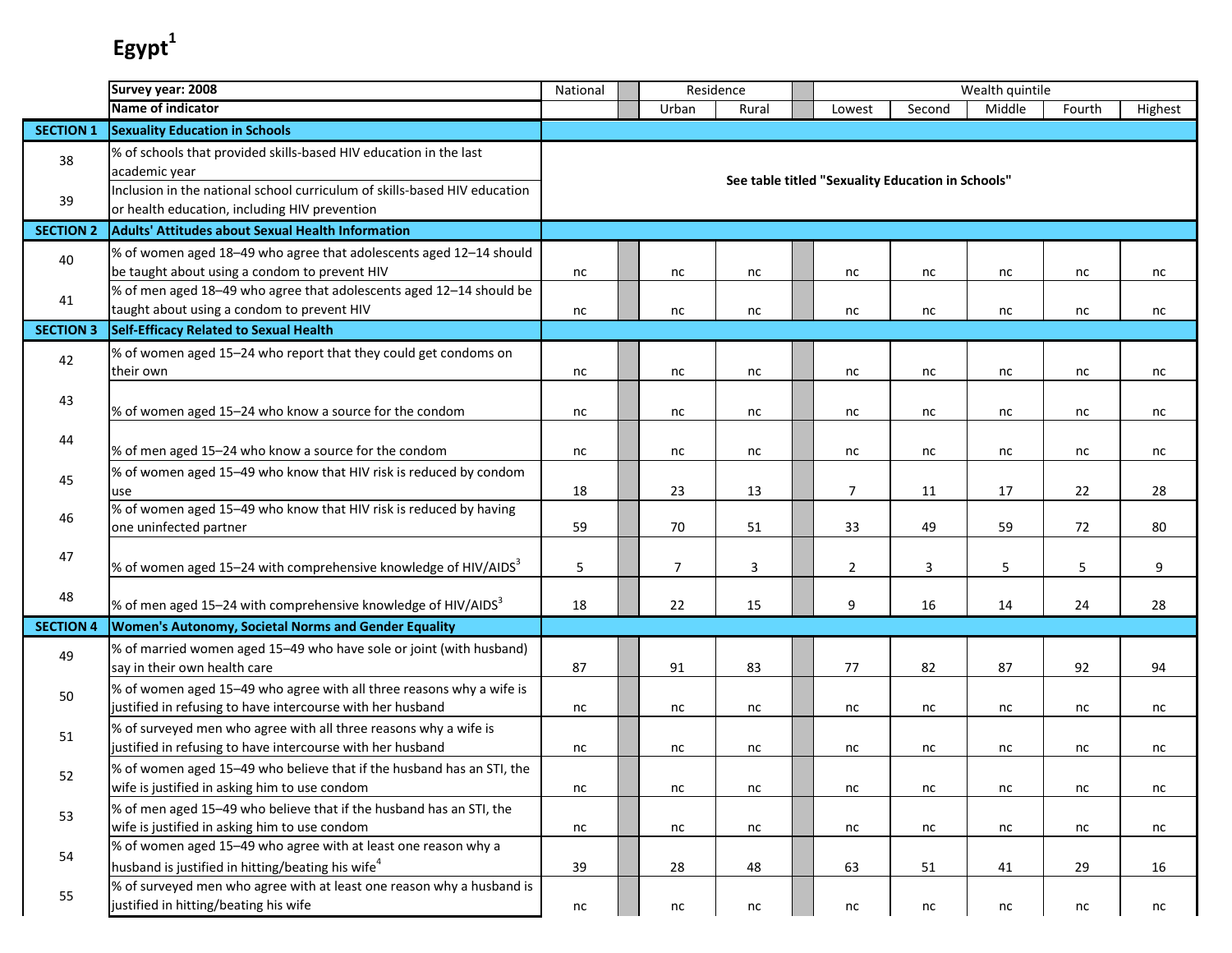|                  | Survey year: 2008                                                                          | National       |           | Residence      |              |                | Wealth quintile |             |         |
|------------------|--------------------------------------------------------------------------------------------|----------------|-----------|----------------|--------------|----------------|-----------------|-------------|---------|
|                  | Name of indicator                                                                          |                | Urban     | Rural          | Lowest       | Second         | Middle          | Fourth      | Highest |
| <b>CHAPTER 5</b> | <b>REACHING YOUNG PEOPLE</b>                                                               |                |           |                |              |                |                 |             |         |
| <b>SECTION 1</b> | <b>Demographic Information</b>                                                             |                |           |                |              |                |                 |             |         |
| 56               | No. of girls aged 10-14 in 2011                                                            | 3,985,000      | 1,606,000 | 2,379,000      | 980,000      | 821,000        | 745,000         | 733,000     | 709,000 |
| 57               | No. of boys aged 10-14 in 2011                                                             | 4,160,000      | 1,598,000 | 2,563,000      | 1,036,000    | 878,000        | 811,000         | 732,000     | 707,000 |
| 58               | No. of women aged 15-19 in 2011                                                            | 3,839,000      | 1,547,000 | 2,292,000      | 810,000      | 837,000        | 752,000         | 729,000     | 714,000 |
| 59               | No. of men aged 15-19 in 2011                                                              | 3,981,000      | 1,652,000 | 2,329,000      | 912,000      | 900,000        | 764,000         | 693,000     | 713,000 |
| <b>SECTION 2</b> | <b>School Attendance</b>                                                                   |                |           |                |              |                |                 |             |         |
| 60               | % of girls attending primary school                                                        | 88             | 88        | 88             | 82           | 90             | 90              | 91          | 89      |
| 61               | % of boys attending primary school                                                         | 89             | 89        | 89             | 87           | 90             | 91              | 91          | 88      |
| 62               | No. of girls per 100 boys attending primary school                                         | 98             | 99        | 98             | 94           | 99             | 99              | 99          | 101     |
| 63               | % of women attending secondary school                                                      | 64             | 69        | 60             | 49           | 61             | 68              | 69          | 75      |
| 64               | % of men attending secondary school                                                        | 67             | 69        | 66             | 59           | 63             | 69              | 72          | 77      |
| 65               | No. of women per 100 men attending secondary school                                        | 95             | 100       | 91             | 83           | 97             | 98              | 97          | 97      |
| <b>SECTION 3</b> | <b>Exposure to Media</b>                                                                   |                |           |                |              |                |                 |             |         |
| 66               | % of women aged 15-19 who are exposed to radio                                             | 44             | 39        | 45             | 37           | 39             | 53              | 50          | 50      |
| 67               | % of women aged 15-19 who are exposed to television                                        | 96             | 95        | 96             | 88           | 99             | 96              | 100         | 100     |
| 68               | % of women aged 15-19 who are exposed to newspapers                                        | $\mathbf{3}$   | 5         | $\overline{2}$ | $\mathbf{1}$ | $\overline{2}$ | $\overline{2}$  | 4           | 10      |
| 69               | % of women aged 15-19 who are exposed to all sources of media (radio,<br>TV or newspapers) | $\overline{2}$ | 5         | $\mathbf{1}$   | 0            | $\mathbf{1}$   | $\overline{2}$  | 4           | 9       |
| 70               | % of women aged 15-19 who have very limited exposure to the three<br>sources of media      | 3              | 5         | 3              | 9            | $\mathbf{1}$   | $\mathbf{1}$    | $\mathbf 0$ | 0       |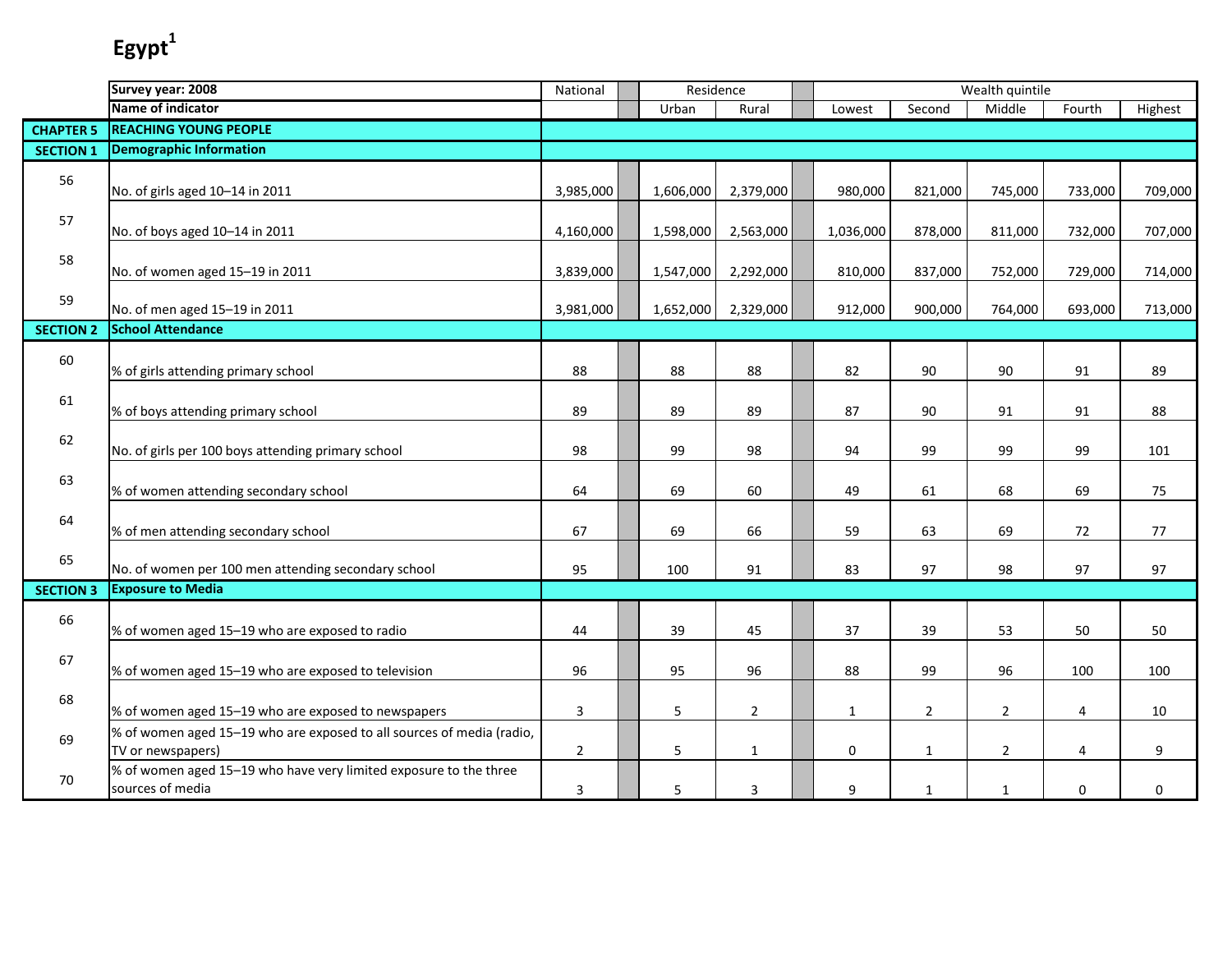| Survey year: 2008                                                                                          | National |       | Residence |        |        | Wealth quintile |        |         |
|------------------------------------------------------------------------------------------------------------|----------|-------|-----------|--------|--------|-----------------|--------|---------|
| Name of indicator                                                                                          |          | Urban | Rural     | Lowest | Second | Middle          | Fourth | Highest |
| <b>NOTES</b>                                                                                               |          |       |           |        |        |                 |        |         |
| 1. This country's main DHS sample consisted of ever-married women only. Data on never-married              |          |       |           |        |        |                 |        |         |
| women were not collected, and indicators for "all women" reflect only women who are either                 |          |       |           |        |        |                 |        |         |
| currently married or are no longer married because they are widowed or divorced/separated.                 |          |       |           |        |        |                 |        |         |
| Exceptions are indicators 9, 11 and 14, in which household survey data are used to provide a basis for     |          |       |           |        |        |                 |        |         |
| measuring the timing of marriage for all women in the respective age-group.                                |          |       |           |        |        |                 |        |         |
| 2. Medians were calculated on the basis of 25-29-year-old women.                                           |          |       |           |        |        |                 |        |         |
| 3. Comprehensive knowledge is a four-part measure. It combines respondents' ability to correctly           |          |       |           |        |        |                 |        |         |
| report the two most common ways of reducing HIV risk (consistently using condoms and having just           |          |       |           |        |        |                 |        |         |
| one HIV-negative partner); knowing correctly that a healthy-looking person can have HIV; and correctly     |          |       |           |        |        |                 |        |         |
| rejecting the two most common local misconceptions about HIV transmission.                                 |          |       |           |        |        |                 |        |         |
| 4. DHS surveys ask questions about violence in the following situations: the wife burns the food, she      |          |       |           |        |        |                 |        |         |
| argues with her husband, she goes out without telling him, she neglects the children and she refuses to    |          |       |           |        |        |                 |        |         |
| have sexual intercourse with him.                                                                          |          |       |           |        |        |                 |        |         |
|                                                                                                            |          |       |           |        |        |                 |        |         |
| na=not available                                                                                           |          |       |           |        |        |                 |        |         |
| Inc=not collected                                                                                          |          |       |           |        |        |                 |        |         |
| $\vert t$ = Fewer than 50% of the respondents in the subgroup had experienced the event of interest by the |          |       |           |        |        |                 |        |         |
| beginning of the five-year age-group, making it impossible to calculate a median.                          |          |       |           |        |        |                 |        |         |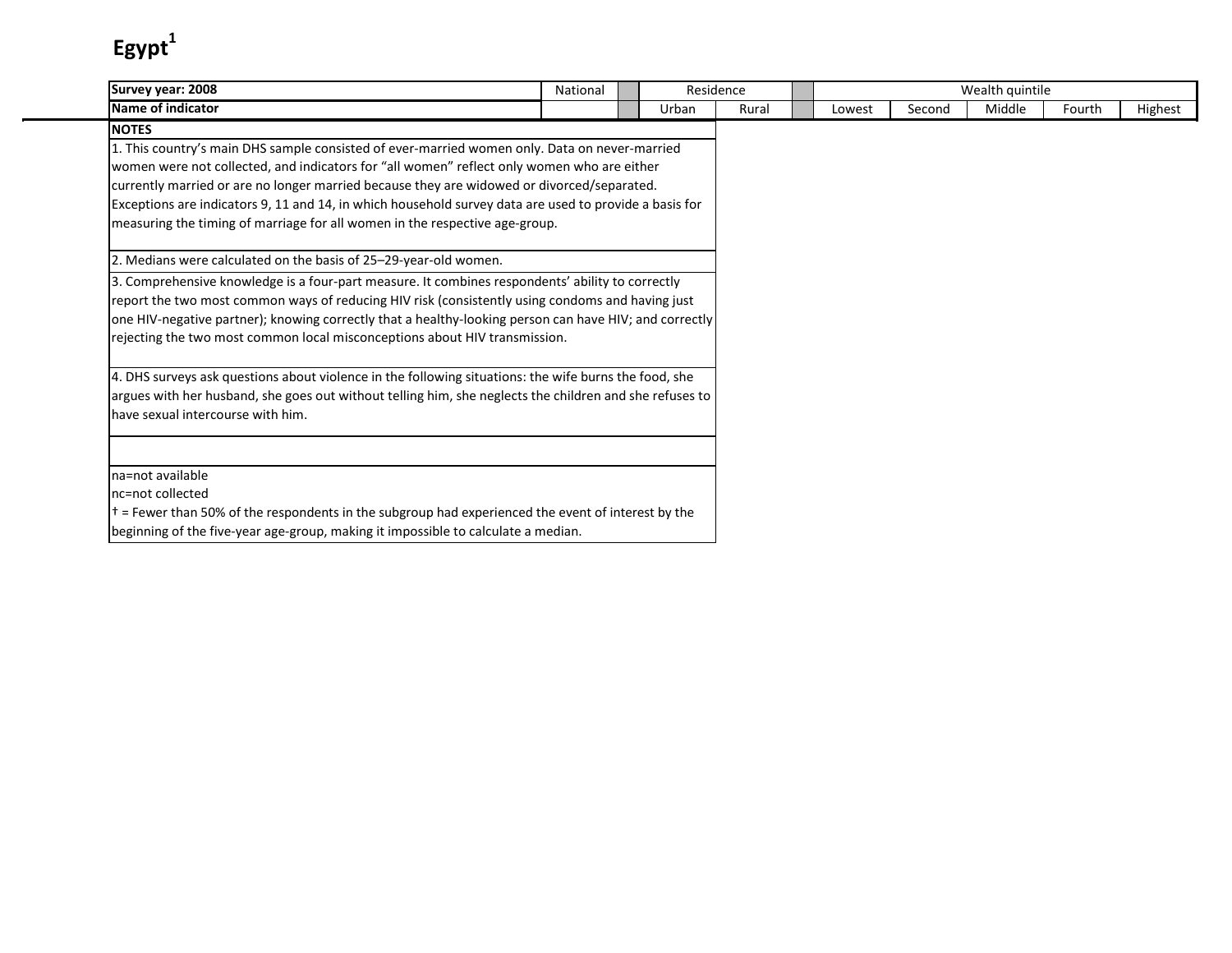### **Ethiopia**

|                  | Survey Year: 2011                                                      | National       |              | Residence      |                |                | Wealth quintile |                |              |
|------------------|------------------------------------------------------------------------|----------------|--------------|----------------|----------------|----------------|-----------------|----------------|--------------|
|                  | Name of indicator                                                      |                | Urban        | Rural          | Lowest         | Second         | Middle          | Fourth         | Highest      |
| <b>CHAPTER 3</b> | <b>SEXUAL AND REPRODUCTIVE HEALTH</b>                                  |                |              |                |                |                |                 |                |              |
| <b>SECTION 1</b> | <b>Sexual Activity and Marriage</b>                                    |                |              |                |                |                |                 |                |              |
|                  |                                                                        |                |              |                |                |                |                 |                |              |
| $\mathbf{1}$     | % of women aged 15-19 who have ever been sexually active               | 25             | 15           | 29             | 35             | 27             | 33              | 20             | 16           |
|                  |                                                                        |                |              |                |                |                |                 |                |              |
| $\overline{2}$   | % of men aged 15-19 who have ever been sexually active                 | 8              | 10           | $\overline{7}$ | $\overline{7}$ | $\overline{2}$ | 10              | 8              | 11           |
|                  |                                                                        |                |              |                |                |                |                 |                |              |
| 3                | % of women aged 20-24 who have ever been sexually active               | 73             | 60           | 78             | 87             | 86             | 75              | 70             | 61           |
|                  |                                                                        |                |              |                |                |                |                 |                |              |
| 4                | % of men aged 20-24 who have ever been sexually active                 | 44             | 42           | 45             | 48             | 46             | 41              | 44             | 44           |
|                  |                                                                        |                |              |                |                |                |                 |                |              |
| 5                | % of women aged 15-24 who had sexual intercourse before age 15         | 11             | 6            | 13             | 16             | 14             | 14              | 10             | 5            |
|                  |                                                                        |                |              |                |                |                |                 |                |              |
| 6                | % of men aged 15-24 who had sexual intercourse before age 15           | $\mathbf{1}$   | $\mathbf{1}$ | $\mathbf{1}$   | $\mathbf{1}$   | $\mathbf{1}$   | $\overline{2}$  | $\overline{2}$ | $\mathbf{1}$ |
|                  |                                                                        |                |              |                |                |                |                 |                |              |
| $\overline{7}$   | % of women aged 18-24 who had sexual intercourse before age 18         | 39             | 24           | 45             | 54             | 49             | 44              | 36             | 25           |
|                  |                                                                        |                |              |                |                |                |                 |                |              |
| 8                | % of men aged 18-24 who had sexual intercourse before age 18           | 13             | 13           | 13             | 11             | 11             | 13              | 16             | 13           |
|                  |                                                                        |                |              |                |                |                |                 |                |              |
| 9                | % of women aged 15-19 who have ever been married                       | 23             | 10           | 28             | 34             | 27             | 31              | 19             |              |
|                  |                                                                        |                |              |                |                |                |                 |                | 11           |
| 10               |                                                                        |                |              |                |                |                |                 |                |              |
|                  | % of men aged 15-19 who have ever been married                         | $\overline{2}$ | $\mathbf{1}$ | 3              | 3              | $\overline{2}$ | 4               | 3              | $\mathbf{1}$ |
| 11               |                                                                        |                |              |                |                |                |                 |                |              |
|                  | % of women aged 20-24 who have ever been married                       | 68             | 49           | 76             | 86             | 84             | 72              | 67             | 50           |
| 12               |                                                                        |                |              |                |                |                |                 |                |              |
|                  | % of men aged 20-24 who have ever been married                         | 28             | 10           | 33             | 39             | 37             | 35              | 26             | 12           |
| 13               |                                                                        |                |              |                |                |                |                 |                |              |
|                  | Median age at first sexual intercourse among young women <sup>1</sup>  | 17.4           | 18.3         | 17.2           | 17.2           | 16.8           | 17.5            | 17.4           | 18.1         |
| 14               |                                                                        |                |              |                |                |                |                 |                |              |
|                  | Median age at first marriage among young women <sup>1</sup>            | 17.4           | 18.7         | 17.0           | 16.9           | 16.7           | 17.3            | 17.1           | 18.6         |
| 15               | Gap between median ages at first sexual intercourse and first marriage |                |              |                |                |                |                 |                |              |
|                  | among young women <sup>1,2</sup>                                       | $0.0\,$        | $0.4\,$      | $-0.2$         | $-0.3$         | $-0.1$         | $-0.2$          | $-0.3$         | 0.5          |
| 16               |                                                                        |                |              |                |                |                |                 |                |              |
|                  | Median age at first sexual intercourse among young men <sup>3</sup>    | 21.8           | 21.2         | 21.9           | 20.8           | 21.7           | 22.3            | 23.8           | 21.4         |
| 17               |                                                                        |                |              |                |                |                |                 |                |              |
|                  | Median age at first marriage among young men <sup>3</sup>              | 23.9           | $\ddagger$   | 23.1           | 21.6           | 22.4           | 23.4            | 24.8           | $\ddagger$   |
| 18               | Gap between median ages at first sexual intercourse and first marriage |                |              |                |                |                |                 |                |              |
|                  | among young men <sup>3</sup>                                           | 2.1            | na           | 1.2            | 0.8            | 0.7            | 0.4             | 1.0            | na           |
| <b>SECTION 2</b> | <b>Contraceptive Knowledge, Use and Need</b>                           |                |              |                |                |                |                 |                |              |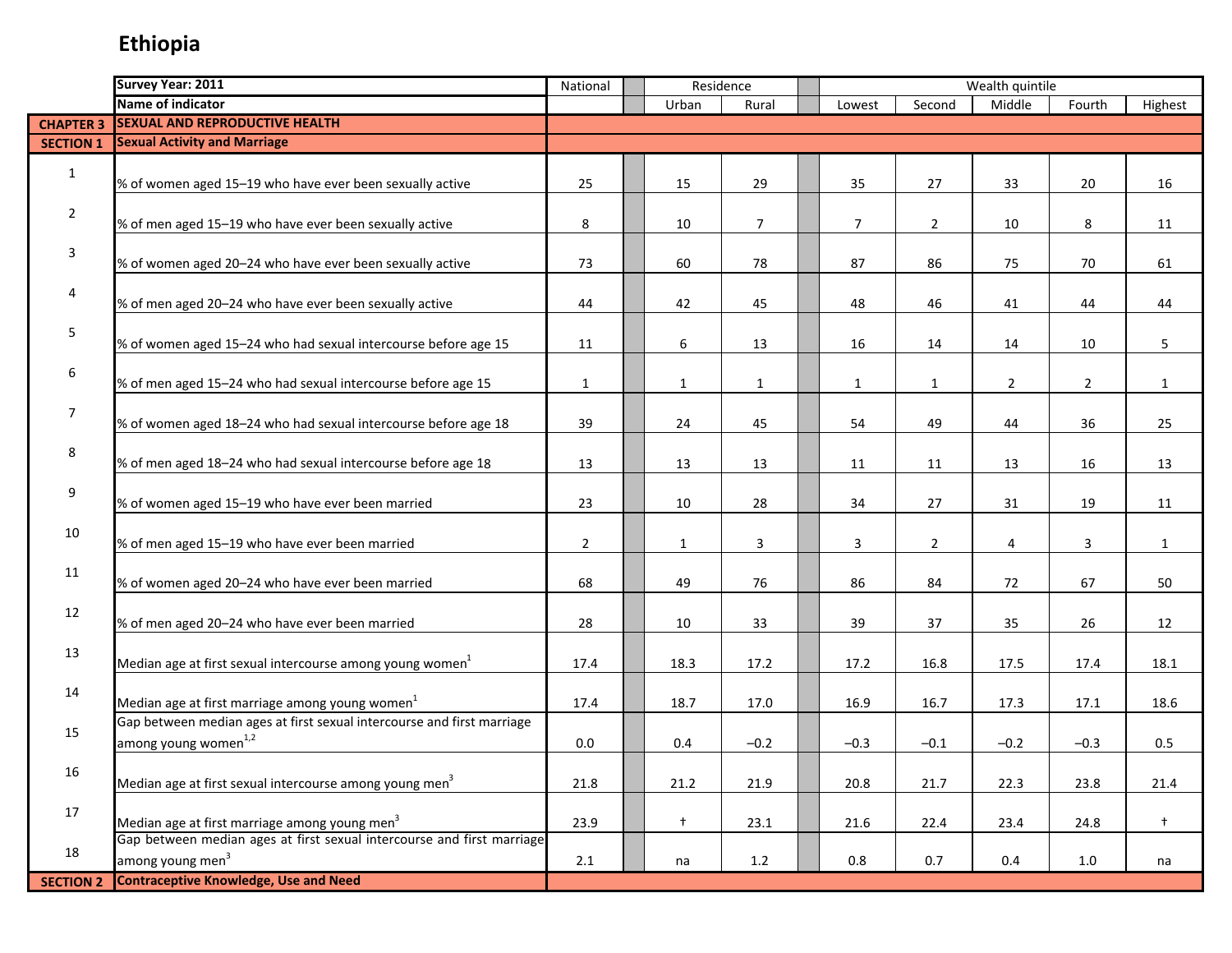|                  | Survey Year: 2011                                                                                                | National       | Residence    |                |             |                | Wealth quintile |                |              |
|------------------|------------------------------------------------------------------------------------------------------------------|----------------|--------------|----------------|-------------|----------------|-----------------|----------------|--------------|
|                  | Name of indicator                                                                                                |                | Urban        | Rural          | Lowest      | Second         | Middle          | Fourth         | Highest      |
| 19               | % of women aged 15-19 who have not heard of family planning on any<br>of three sources (radio, TV or newspapers) | 57             | 27           | 68             | 80          | 71             | 65              | 55             | 29           |
| 20               | % of men aged 15-19 who have not heard of family planning on any of<br>three sources (radio, TV or newspapers)   | 51             | 27           | 57             | 65          | 65             | 55              | 52             | 26           |
| 21               | Average number of modern methods known among women aged 15-19                                                    | 4.2            | $5.0\,$      | 3.8            | 3.4         | 3.9            | 3.9             | 4.1            | 5.0          |
| 22               | % of sexually active, <sup>4</sup> never-married women aged 15–19 currently using<br>any contraception           | 51             | $[70]$       | $[34]$         | $\ast$      | $\ast$         | $\ast$          | $\ast$         | $[50]$       |
| 23               | % of married women aged 15-19 currently using any contraception                                                  | 24             | 48           | 21             | 15          | 21             | 20              | 23             | 53           |
| 24               | % of sexually active <sup>4</sup> men aged 15-24 currently using any contraception                               | 43             | 84           | 34             | 17          | 28             | 37              | 41             | 85           |
| 25               | % of sexually active, <sup>4</sup> never-married women aged 15–19 currently using<br>modern contraception        | 51             | $[70]$       | $[34]$         | $\ast$      | $\ast$         | $\ast$          | $\ast$         | $[50]$       |
| 26               | % of married women aged 15-19 currently using modern contraception                                               | 23             | 47           | 20             | 15          | 19             | 19              | 23             | 52           |
| 27               | % of sexually active <sup>4</sup> men aged 15-24 currently using modern<br>contraception                         | 41             | 80           | 32             | 17          | 28             | 36              | 37             | 81           |
| 28               | % of sexually active <sup>4</sup> men aged 15–24 currently using a condom                                        | 15             | 47           | $\overline{7}$ | 6           | 3              | 6               | 10             | 44           |
| 29               | % of sexually active, <sup>4</sup> never-married women aged 15–19 currently using<br>traditional contraception   | 0              | [0]          | $[0]$          | $\ast$      | $\ast$         | $\ast$          | $\ast$         | [0]          |
| 30               | % of married women aged 15-19 currently using traditional<br>contraception                                       | $\mathbf{1}$   | $\mathbf{1}$ | $\mathbf{1}$   | $\mathbf 0$ | $\overline{2}$ | $\mathbf{1}$    | 0              | $\mathbf{1}$ |
| 31               | % of sexually active <sup>4</sup> men aged 15-24 currently using traditional<br>contraception                    | $\overline{2}$ | 5            | $\overline{2}$ | $\mathbf 0$ | $\pmb{0}$      | $\overline{2}$  | 4              | 4            |
| 32               | % of sexually active, <sup>4</sup> never-married women aged 15–19 who have an<br>unmet need for contraception    | 37             | $[30]$       | $[43]$         | $\ast$      | $\ast$         | $\ast$          | $\ast$         | $[35]$       |
| 33               | % of married women aged 15-19 who have an unmet need for<br>contraception                                        | 33             | 35           | 32             | 35          | 27             | 32              | 42             | 26           |
| <b>SECTION 3</b> | <b>Childbearing</b>                                                                                              |                |              |                |             |                |                 |                |              |
| 34               | % of women aged 15-19 who have ever had a child                                                                  | 10             | 4            | 12             | 16          | 12             | 14              | $\overline{7}$ | 5            |
| 35               | Median age at first birth among young women <sup>1</sup>                                                         | 19.6           | 21.1         | 19.3           | 19.3        | 19.3           | 19.5            | 19.2           | 20.9         |
| 36               | % of mothers <20 whose most recent birth was delivered at a health<br>facility                                   | 12             | 58           | 5              | 3           | 4              | 3               | 8              | 50           |
| 37               | % of recent births to mothers <20 that were unplanned                                                            | 28             | 34           | 27             | 24          | 27             | 27              | 29             | 34           |
| <b>CHAPTER 4</b> | <b>SEXUAL RIGHTS AND GENDER EQUALITY</b>                                                                         |                |              |                |             |                |                 |                |              |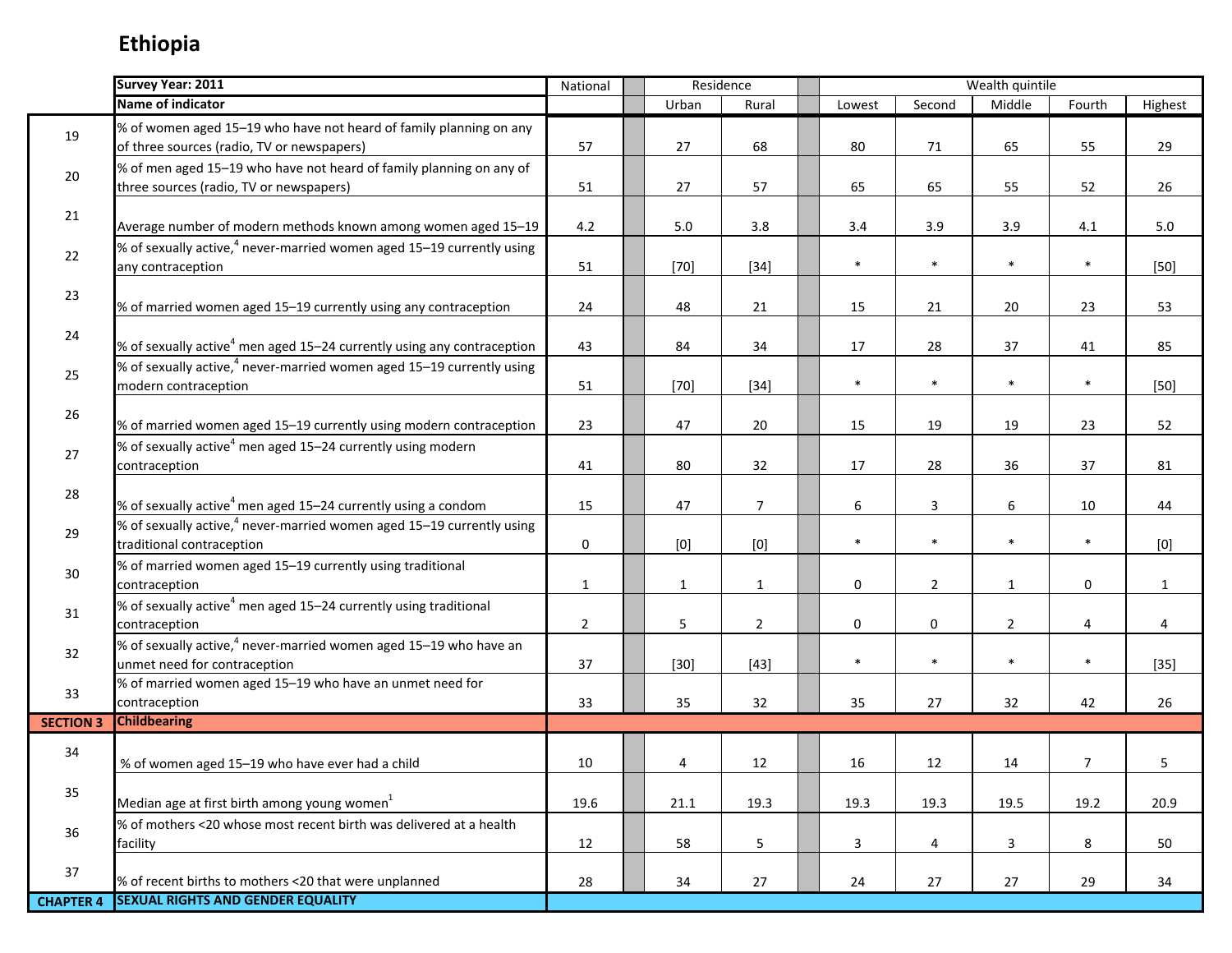|                  | Survey Year: 2011                                                                                                                               | Residence<br>Wealth quintile<br>National |       |       |  |                                                   |        |        |        |         |
|------------------|-------------------------------------------------------------------------------------------------------------------------------------------------|------------------------------------------|-------|-------|--|---------------------------------------------------|--------|--------|--------|---------|
|                  | Name of indicator                                                                                                                               |                                          | Urban | Rural |  | Lowest                                            | Second | Middle | Fourth | Highest |
| <b>SECTION 1</b> | <b>Sexuality Education in Schools</b>                                                                                                           |                                          |       |       |  |                                                   |        |        |        |         |
| 38               | % of schools that provided skills-based HIV education in the last<br>academic year                                                              |                                          |       |       |  |                                                   |        |        |        |         |
| 39               | Inclusion in the national school curriculum of skills-based HIV education<br>or health education, including HIV prevention                      |                                          |       |       |  | See table titled "Sexuality Education in Schools" |        |        |        |         |
| <b>SECTION 2</b> | <b>Adults' Attitudes about Sexual Health Information</b>                                                                                        |                                          |       |       |  |                                                   |        |        |        |         |
| 40               | % of women aged 18-49 who agree that adolescents aged 12-14 should<br>be taught about using a condom to prevent HIV                             | 54                                       | 68    | 49    |  | 42                                                | 50     | 47     | 55     | 68      |
| 41               | % of men aged 18-49 who agree that adolescents aged 12-14 should be<br>taught about using a condom to prevent HIV                               | 76                                       | 77    | 76    |  | 71                                                | 74     | 79     | 80     | 77      |
| <b>SECTION 3</b> | Self-Efficacy Related to Sexual Health                                                                                                          |                                          |       |       |  |                                                   |        |        |        |         |
| 42               | % of women aged 15-24 who report that they could get condoms on<br>their own                                                                    | 33                                       | 66    | 21    |  | 13                                                | 19     | 18     | 27     | 66      |
| 43               | % of women aged 15-24 who know a source for the condom                                                                                          | 43                                       | 76    | 30    |  | 21                                                | 28     | 29     | 39     | 75      |
| 44               | % of men aged 15-24 who know a source for the condom                                                                                            | 74                                       | 95    | 67    |  | 53                                                | 65     | 69     | 76     | 94      |
| 45               | % of women aged 15-49 who know that HIV risk is reduced by condom<br>use                                                                        | 56                                       | 77    | 49    |  | 42                                                | 47     | 50     | 55     | 77      |
| 46               | % of women aged 15-49 who know that HIV risk is reduced by having one<br>uninfected partner                                                     | 65                                       | 73    | 62    |  | 57                                                | 61     | 61     | 67     | 74      |
| 47               | % of women aged 15-24 with comprehensive knowledge of HIV/AIDS <sup>5</sup>                                                                     | 24                                       | 38    | 19    |  | 12                                                | 15     | 21     | 22     | 39      |
| 48               | % of men aged 15-24 with comprehensive knowledge of HIV/AIDS <sup>5</sup>                                                                       | 34                                       | 49    | 30    |  | 21                                                | 28     | 33     | 34     | 48      |
| <b>SECTION 4</b> | <b>Women's Autonomy, Societal Norms and Gender Equality</b>                                                                                     |                                          |       |       |  |                                                   |        |        |        |         |
| 49               | % of married women aged 15-49 who have sole or joint (with husband)<br>say in their own health care                                             | 74                                       | 87    | 72    |  | 68                                                | 72     | 70     | 77     | 85      |
| 50               | % of women aged 15-49 who agree with all three reasons why a wife is<br>justified in refusing to have intercourse with her husband <sup>6</sup> | 62                                       | 76    | 59    |  | 52                                                | 58     | 60     | 62     | 74      |
| 51               | % of surveyed men who agree with all three reasons why a wife is<br>justified in refusing to have intercourse with her husband <sup>6</sup>     | 72                                       | 85    | 70    |  | 66                                                | 68     | 69     | 72     | 81      |
| 52               | % of women aged 15-49 who believe that if the husband has an STI, the<br>wife is justified in asking him to use condom                          | 69                                       | 86    | 63    |  | 54                                                | 61     | 64     | 69     | 87      |
| 53               | % of men aged 15-49 who believe that if the husband has an STI, the<br>wife is justified in asking him to use condom                            | 88                                       | 96    | 86    |  | 81                                                | 85     | 87     | 90     | 96      |
| 54               | % of women aged 15-49 who agree with at least one reason why a<br>husband is justified in hitting/beating his wife <sup>7</sup>                 | 68                                       | 46    | 76    |  | 81                                                | 78     | 76     | 71     | 46      |
| 55               | % of surveyed men who agree with at least one reason why a husband is<br>justified in hitting/beating his wife <sup>7</sup>                     | 45                                       | 25    | 50    |  | 57                                                | 54     | 51     | 43     | 25      |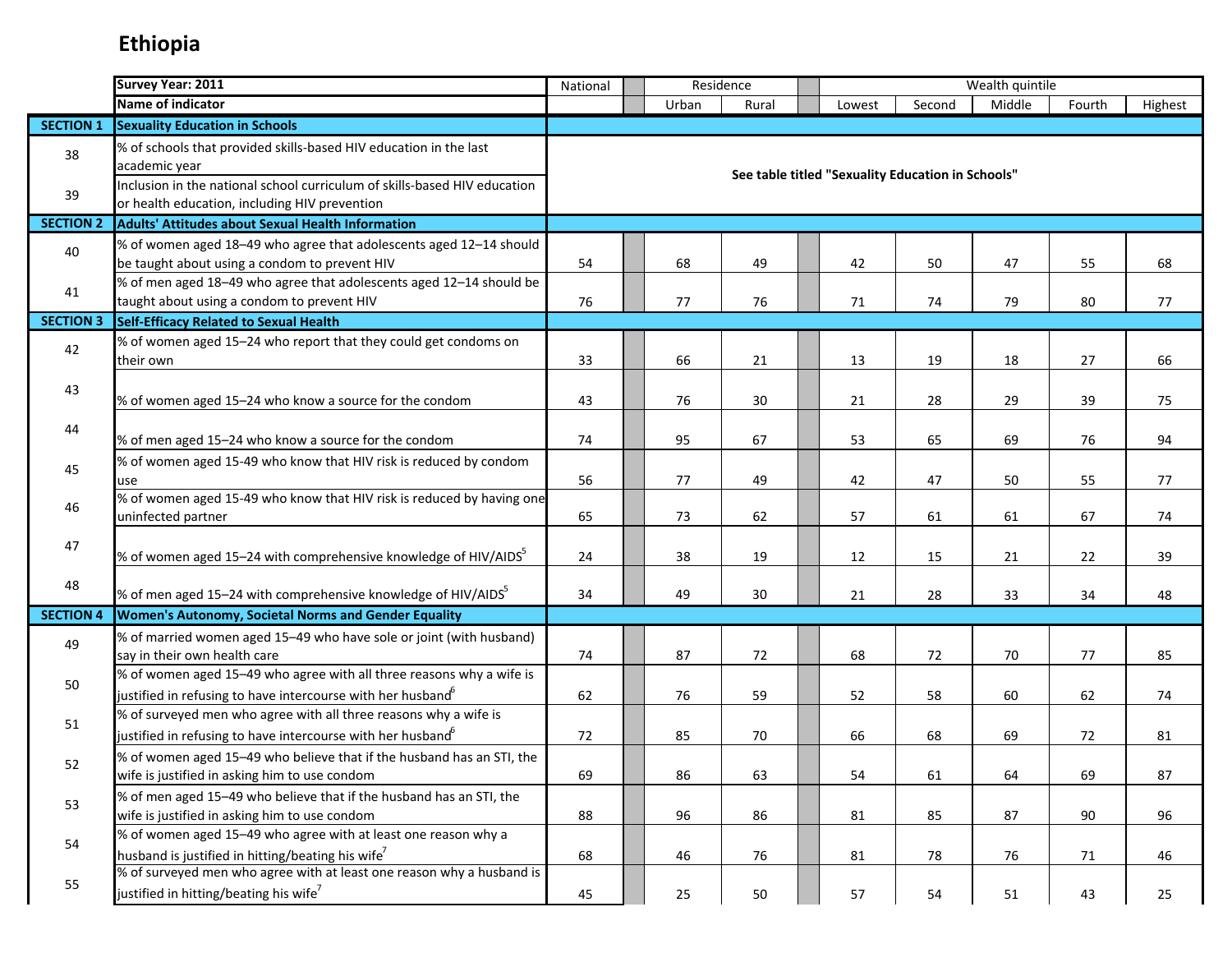|                  | Survey Year: 2011                                                                          | National       | Residence |           |                |  |                |                | Wealth quintile |              |                |
|------------------|--------------------------------------------------------------------------------------------|----------------|-----------|-----------|----------------|--|----------------|----------------|-----------------|--------------|----------------|
|                  | Name of indicator                                                                          |                |           | Urban     | Rural          |  | Lowest         | Second         | Middle          | Fourth       | Highest        |
| <b>CHAPTER 5</b> | <b>REACHING YOUNG PEOPLE</b>                                                               |                |           |           |                |  |                |                |                 |              |                |
| <b>SECTION 1</b> | <b>Demographic Information</b>                                                             |                |           |           |                |  |                |                |                 |              |                |
| 56               | No. of girls aged 10-14 in 2011                                                            | 5,497,000      |           | 599,000   | 4,898,000      |  | 1,160,000      | 1,121,000      | 1,088,000       | 1,088,000    | 1,039,000      |
| 57               | No. of boys aged 10-14 in 2011                                                             | 5,539,000      |           | 543,000   | 4,996,000      |  | 1,113,000      | 1,130,000      | 1,124,000       | 1,163,000    | 1,014,000      |
| 58               | No. of women aged 15-19 in 2011                                                            | 4,948,000      |           | 1,044,000 | 3,904,000      |  | 693,000        | 876,000        | 920,000         | 925,000      | 1,529,000      |
| 59               | No. of men aged 15-19 in 2011                                                              | 4,964,000      |           | 755,000   | 4,210,000      |  | 869,000        | 834,000        | 874,000         | 1,122,000    | 1,266,000      |
| <b>SECTION 2</b> | <b>School Attendance</b>                                                                   |                |           |           |                |  |                |                |                 |              |                |
| 60               | % of girls attending primary school                                                        | 65             |           | 82        | 62             |  | 53             | 57             | 63              | 72           | 82             |
| 61               | % of boys attending primary school                                                         | 64             |           | 86        | 60             |  | 51             | 59             | 61              | 68           | 86             |
| 62               | No. of girls per 100 boys attending primary school                                         | 102            |           | 95        | 103            |  | 103            | 97             | 103             | 105          | 96             |
| 63               | % of women attending secondary school                                                      | 13             |           | 36        | 6              |  | 3              | 4              | $\overline{4}$  | 13           | 34             |
| 64               | % of men attending secondary school                                                        | 14             |           | 44        | $\overline{7}$ |  | 3              | $\overline{2}$ | 5               | 14           | 41             |
| 65               | No. of women per 100 men attending secondary school                                        | 96             |           | 83        | 89             |  | 100            | 182            | 93              | 94           | 85             |
| <b>SECTION 3</b> | <b>Exposure to Media</b>                                                                   |                |           |           |                |  |                |                |                 |              |                |
| 66               | % of women aged 15-19 who are exposed to radio                                             | 26             |           | 41        | 20             |  | 8              | 14             | 22              | 34           | 41             |
| 67               | % of women aged 15-19 who are exposed to television                                        | 18             |           | 47        | 8              |  | 4              | 4              | 6               | 10           | 50             |
| 68               | % of women aged 15-19 who are exposed to newspapers                                        | 9              |           | 13        | 8              |  | $\overline{2}$ | $\overline{7}$ | 6               | 14           | 13             |
| 69               | % of women aged 15-19 who are exposed to all sources of media (radio,<br>TV or newspapers) | $\overline{2}$ |           | 6         | $\mathbf 1$    |  | $\mathbf{0}$   | $\mathbf{1}$   | $\mathbf 0$     | $\mathbf{1}$ | $\overline{7}$ |
| 70               | % of women aged 15-19 who have very limited exposure to the three<br>sources of media      | 62             |           | 35        | 71             |  | 86             | 77             | 70              | 57           | 34             |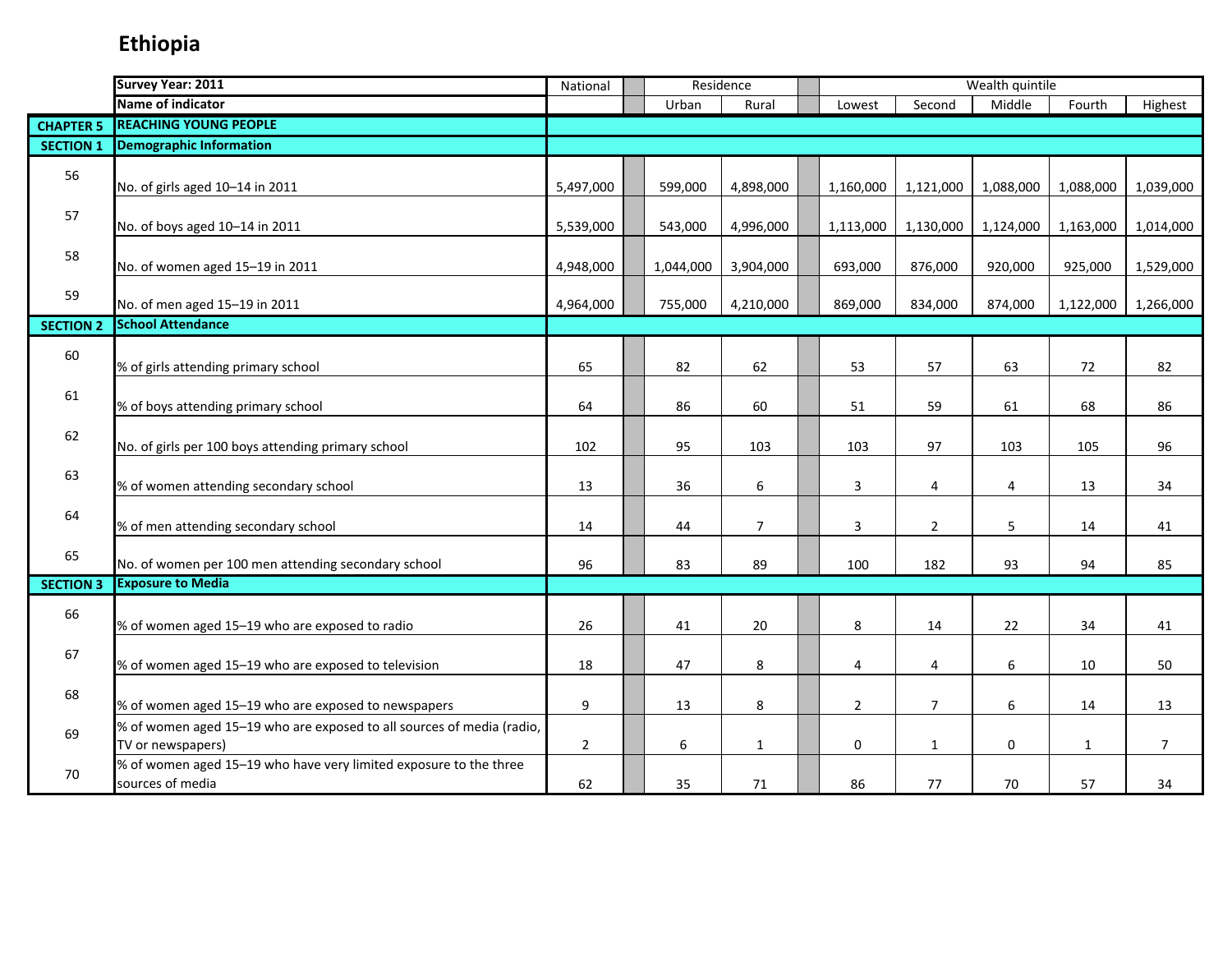| Survey Year: 2011                                                                                          | National |  |       | Residence |        |        | Wealth quintile |        |         |
|------------------------------------------------------------------------------------------------------------|----------|--|-------|-----------|--------|--------|-----------------|--------|---------|
| <b>Name of indicator</b>                                                                                   |          |  | Urban | Rural     | Lowest | Second | Middle          | Fourth | Highest |
| <b>NOTES</b>                                                                                               |          |  |       |           |        |        |                 |        |         |
| 1. Medians were calculated on the basis of 25-29-year-old women.                                           |          |  |       |           |        |        |                 |        |         |
| 2. Because of data quality problems (e.g., data not provided and errors in recall of dates at first sex or |          |  |       |           |        |        |                 |        |         |
| at first marriage), some values for the gap between first sex and first union appear to be negative.       |          |  |       |           |        |        |                 |        |         |
| These should be interpreted as zeros, however; that is, for the subgroups of women who appear to           |          |  |       |           |        |        |                 |        |         |
| have a negative gap between first sex and first marriage, these two events likely coincided or occurred    |          |  |       |           |        |        |                 |        |         |
| very close to each other.                                                                                  |          |  |       |           |        |        |                 |        |         |
| 3. Medians were calculated on the basis of 25-29-year-old men.                                             |          |  |       |           |        |        |                 |        |         |
| 4. Sexually active refers to having had sexual intercourse in the past three months. (Those who are        |          |  |       |           |        |        |                 |        |         |
| married/in a union are considered to be sexually active).                                                  |          |  |       |           |        |        |                 |        |         |
| 5. Comprehensive knowledge is a four-part measure. It combines respondents' ability to correctly           |          |  |       |           |        |        |                 |        |         |
| report the two most common ways of reducing HIV risk (consistently using condoms and having just           |          |  |       |           |        |        |                 |        |         |
| one HIV-negative partner); knowing correctly that a healthy-looking person can have HIV; and correctly     |          |  |       |           |        |        |                 |        |         |
| rejecting the two most common local misconceptions about HIV transmission.                                 |          |  |       |           |        |        |                 |        |         |
|                                                                                                            |          |  |       |           |        |        |                 |        |         |
| 6. The three reasons are: the wife knows that her husband has had sex with other women, she knows          |          |  |       |           |        |        |                 |        |         |
| that he has an STI, and she is tired or not in the mood.                                                   |          |  |       |           |        |        |                 |        |         |
| 7. DHS surveys ask questions about violence in the following situations: the wife burns the food, she      |          |  |       |           |        |        |                 |        |         |
| argues with her husband, she goes out without telling him, she neglects the children and she refuses to    |          |  |       |           |        |        |                 |        |         |
| have sexual intercourse with him.                                                                          |          |  |       |           |        |        |                 |        |         |
|                                                                                                            |          |  |       |           |        |        |                 |        |         |
| na = not available                                                                                         |          |  |       |           |        |        |                 |        |         |
| $\dagger$ = Fewer than 50% of the respondents in the subgroup had experienced the event of interest by the |          |  |       |           |        |        |                 |        |         |
| beginning of the five-year age-group, making it impossible to calculate a median.                          |          |  |       |           |        |        |                 |        |         |
| * = When the data are available for fewer than 25 respondents, no values are given (the data are           |          |  |       |           |        |        |                 |        |         |
| suppressed) because there is too little information to accurately represent the group.                     |          |  |       |           |        |        |                 |        |         |
| $[$ ] = When the data are available for 25–49 respondents, the values are bracketed to indicate small      |          |  |       |           |        |        |                 |        |         |
| sample size, which means the values will be less precise than those based on at least 50 respondents.      |          |  |       |           |        |        |                 |        |         |
|                                                                                                            |          |  |       |           |        |        |                 |        |         |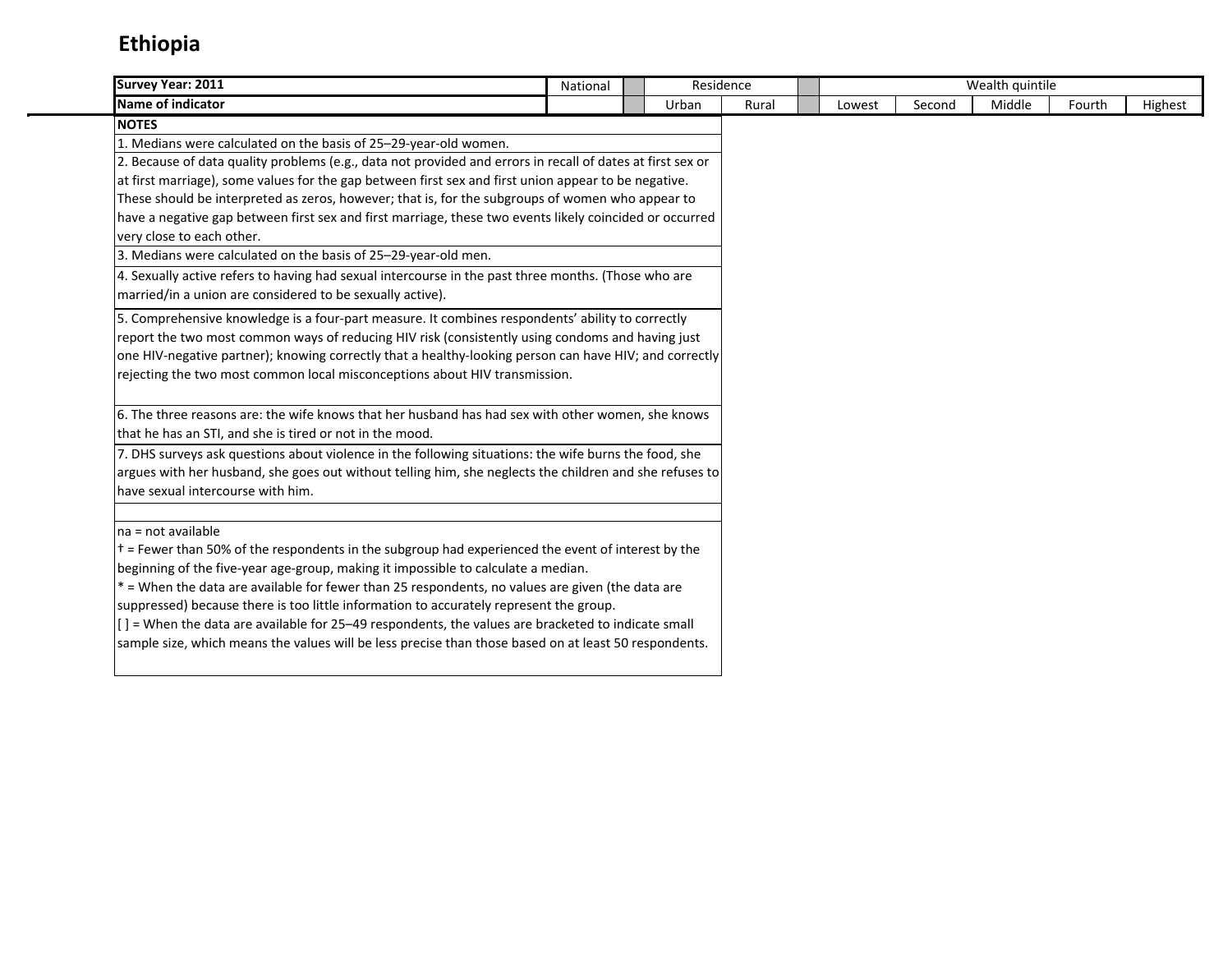| Name of indicator<br>Middle<br>Highest<br>Urban<br>Lowest<br>Second<br>Fourth<br>Rural<br><b>SEXUAL AND REPRODUCTIVE HEALTH</b><br><b>CHAPTER 3</b><br><b>Sexual Activity and Marriage</b><br><b>SECTION 1</b><br>$\mathbf{1}$<br>% of women aged 15-19 who have ever been sexually active<br>37<br>34<br>41<br>38<br>48<br>45<br>37<br>20<br>$\overline{2}$<br>% of men aged 15-19 who have ever been sexually active<br>22<br>21<br>22<br>24<br>22<br>21<br>23<br>21<br>3<br>% of women aged 20-24 wwho have ever been sexually active<br>83<br>96<br>88<br>94<br>95<br>91<br>90<br>76<br>4<br>% of men aged 20-24 who have ever been sexually active<br>74<br>75<br>73<br>62<br>73<br>75<br>79<br>74<br>5<br>8<br>6<br>12<br>$\overline{7}$<br>% of women aged 15-24 who had sexual intercourse before age 15<br>10<br>10<br>$\overline{7}$<br>$\overline{4}$<br>6<br>$5\phantom{.0}$<br>% of men aged 15-24 who had sexual intercourse before age 15<br>$\overline{4}$<br>5<br>6<br>4<br>3<br>4<br>4<br>7<br>% of women aged 18-24 who had sexual intercourse before age 18<br>44<br>37<br>52<br>53<br>52<br>50<br>42<br>28<br>8<br>% of men aged 18-24 who had sexual intercourse before age 18<br>28<br>28<br>27<br>30<br>24<br>26<br>31<br>26<br>9<br>9<br>6<br>% of women aged 15-19 who have ever been married<br>12<br>16<br>9<br>5<br>3<br>18<br>10<br>% of men aged 15-19 who have ever been married<br>$\mathbf 0$<br>$\mathbf{1}$<br>$\mathbf{1}$<br>$\mathbf{1}$<br>4<br>0<br>$\mathbf{1}$<br>$\mathbf{1}$<br>11<br>% of women aged 20-24 who have ever been married<br>51<br>35<br>70<br>79<br>70<br>49<br>50<br>26<br>12<br>% of men aged 20-24 who have ever been married<br>17<br>12<br>23<br>19<br>26<br>20<br>16<br>$\overline{7}$<br>13<br>Median age at first sexual intercourse among young women <sup>1</sup><br>18.9<br>20.0<br>18.6<br>19.4<br>18.0<br>17.9<br>17.8<br>18.3<br>14<br>Median age at first marriage among young women <sup>1</sup><br>$\ddagger$<br>21.0<br>23.5<br>22.0<br>18.9<br>18.5<br>18.6<br>20.1<br>Gap between median ages at first sexual intercourse and first marriage<br>15<br>among young women <sup>1</sup><br>0.9<br>0.8<br>2.4<br>4.1<br>0.6<br>1.8<br>3.1<br>na<br>16<br>Median age at first sexual intercourse among young men <sup>2</sup><br>19.9<br>19.5<br>20.1<br>20.3<br>19.7<br>19.0<br>19.8<br>20.0<br>17<br>Median age at first marriage among young men <sup>2</sup><br>25.7<br>27.3<br>23.9<br>27.6<br>23.8<br>23.8<br>24.1<br>27.2<br>Gap between median ages at first sexual intercourse and first marriage<br>18<br>among young men <sup>2</sup><br>5.8<br>7.2<br>3.5<br>5.1<br>7.4<br>7.6<br>4.4<br>4.1 |                  | <b>Survey Year: 2008</b>                     | National | Residence |  |  |  | Wealth quintile |  |
|------------------------------------------------------------------------------------------------------------------------------------------------------------------------------------------------------------------------------------------------------------------------------------------------------------------------------------------------------------------------------------------------------------------------------------------------------------------------------------------------------------------------------------------------------------------------------------------------------------------------------------------------------------------------------------------------------------------------------------------------------------------------------------------------------------------------------------------------------------------------------------------------------------------------------------------------------------------------------------------------------------------------------------------------------------------------------------------------------------------------------------------------------------------------------------------------------------------------------------------------------------------------------------------------------------------------------------------------------------------------------------------------------------------------------------------------------------------------------------------------------------------------------------------------------------------------------------------------------------------------------------------------------------------------------------------------------------------------------------------------------------------------------------------------------------------------------------------------------------------------------------------------------------------------------------------------------------------------------------------------------------------------------------------------------------------------------------------------------------------------------------------------------------------------------------------------------------------------------------------------------------------------------------------------------------------------------------------------------------------------------------------------------------------------------------------------------------------------------------------------------------------------------------------------------------------------------------------------------------------------------------------------------------------------------------|------------------|----------------------------------------------|----------|-----------|--|--|--|-----------------|--|
|                                                                                                                                                                                                                                                                                                                                                                                                                                                                                                                                                                                                                                                                                                                                                                                                                                                                                                                                                                                                                                                                                                                                                                                                                                                                                                                                                                                                                                                                                                                                                                                                                                                                                                                                                                                                                                                                                                                                                                                                                                                                                                                                                                                                                                                                                                                                                                                                                                                                                                                                                                                                                                                                                    |                  |                                              |          |           |  |  |  |                 |  |
|                                                                                                                                                                                                                                                                                                                                                                                                                                                                                                                                                                                                                                                                                                                                                                                                                                                                                                                                                                                                                                                                                                                                                                                                                                                                                                                                                                                                                                                                                                                                                                                                                                                                                                                                                                                                                                                                                                                                                                                                                                                                                                                                                                                                                                                                                                                                                                                                                                                                                                                                                                                                                                                                                    |                  |                                              |          |           |  |  |  |                 |  |
|                                                                                                                                                                                                                                                                                                                                                                                                                                                                                                                                                                                                                                                                                                                                                                                                                                                                                                                                                                                                                                                                                                                                                                                                                                                                                                                                                                                                                                                                                                                                                                                                                                                                                                                                                                                                                                                                                                                                                                                                                                                                                                                                                                                                                                                                                                                                                                                                                                                                                                                                                                                                                                                                                    |                  |                                              |          |           |  |  |  |                 |  |
|                                                                                                                                                                                                                                                                                                                                                                                                                                                                                                                                                                                                                                                                                                                                                                                                                                                                                                                                                                                                                                                                                                                                                                                                                                                                                                                                                                                                                                                                                                                                                                                                                                                                                                                                                                                                                                                                                                                                                                                                                                                                                                                                                                                                                                                                                                                                                                                                                                                                                                                                                                                                                                                                                    |                  |                                              |          |           |  |  |  |                 |  |
|                                                                                                                                                                                                                                                                                                                                                                                                                                                                                                                                                                                                                                                                                                                                                                                                                                                                                                                                                                                                                                                                                                                                                                                                                                                                                                                                                                                                                                                                                                                                                                                                                                                                                                                                                                                                                                                                                                                                                                                                                                                                                                                                                                                                                                                                                                                                                                                                                                                                                                                                                                                                                                                                                    |                  |                                              |          |           |  |  |  |                 |  |
|                                                                                                                                                                                                                                                                                                                                                                                                                                                                                                                                                                                                                                                                                                                                                                                                                                                                                                                                                                                                                                                                                                                                                                                                                                                                                                                                                                                                                                                                                                                                                                                                                                                                                                                                                                                                                                                                                                                                                                                                                                                                                                                                                                                                                                                                                                                                                                                                                                                                                                                                                                                                                                                                                    |                  |                                              |          |           |  |  |  |                 |  |
|                                                                                                                                                                                                                                                                                                                                                                                                                                                                                                                                                                                                                                                                                                                                                                                                                                                                                                                                                                                                                                                                                                                                                                                                                                                                                                                                                                                                                                                                                                                                                                                                                                                                                                                                                                                                                                                                                                                                                                                                                                                                                                                                                                                                                                                                                                                                                                                                                                                                                                                                                                                                                                                                                    |                  |                                              |          |           |  |  |  |                 |  |
|                                                                                                                                                                                                                                                                                                                                                                                                                                                                                                                                                                                                                                                                                                                                                                                                                                                                                                                                                                                                                                                                                                                                                                                                                                                                                                                                                                                                                                                                                                                                                                                                                                                                                                                                                                                                                                                                                                                                                                                                                                                                                                                                                                                                                                                                                                                                                                                                                                                                                                                                                                                                                                                                                    |                  |                                              |          |           |  |  |  |                 |  |
|                                                                                                                                                                                                                                                                                                                                                                                                                                                                                                                                                                                                                                                                                                                                                                                                                                                                                                                                                                                                                                                                                                                                                                                                                                                                                                                                                                                                                                                                                                                                                                                                                                                                                                                                                                                                                                                                                                                                                                                                                                                                                                                                                                                                                                                                                                                                                                                                                                                                                                                                                                                                                                                                                    |                  |                                              |          |           |  |  |  |                 |  |
|                                                                                                                                                                                                                                                                                                                                                                                                                                                                                                                                                                                                                                                                                                                                                                                                                                                                                                                                                                                                                                                                                                                                                                                                                                                                                                                                                                                                                                                                                                                                                                                                                                                                                                                                                                                                                                                                                                                                                                                                                                                                                                                                                                                                                                                                                                                                                                                                                                                                                                                                                                                                                                                                                    |                  |                                              |          |           |  |  |  |                 |  |
|                                                                                                                                                                                                                                                                                                                                                                                                                                                                                                                                                                                                                                                                                                                                                                                                                                                                                                                                                                                                                                                                                                                                                                                                                                                                                                                                                                                                                                                                                                                                                                                                                                                                                                                                                                                                                                                                                                                                                                                                                                                                                                                                                                                                                                                                                                                                                                                                                                                                                                                                                                                                                                                                                    |                  |                                              |          |           |  |  |  |                 |  |
|                                                                                                                                                                                                                                                                                                                                                                                                                                                                                                                                                                                                                                                                                                                                                                                                                                                                                                                                                                                                                                                                                                                                                                                                                                                                                                                                                                                                                                                                                                                                                                                                                                                                                                                                                                                                                                                                                                                                                                                                                                                                                                                                                                                                                                                                                                                                                                                                                                                                                                                                                                                                                                                                                    |                  |                                              |          |           |  |  |  |                 |  |
|                                                                                                                                                                                                                                                                                                                                                                                                                                                                                                                                                                                                                                                                                                                                                                                                                                                                                                                                                                                                                                                                                                                                                                                                                                                                                                                                                                                                                                                                                                                                                                                                                                                                                                                                                                                                                                                                                                                                                                                                                                                                                                                                                                                                                                                                                                                                                                                                                                                                                                                                                                                                                                                                                    |                  |                                              |          |           |  |  |  |                 |  |
|                                                                                                                                                                                                                                                                                                                                                                                                                                                                                                                                                                                                                                                                                                                                                                                                                                                                                                                                                                                                                                                                                                                                                                                                                                                                                                                                                                                                                                                                                                                                                                                                                                                                                                                                                                                                                                                                                                                                                                                                                                                                                                                                                                                                                                                                                                                                                                                                                                                                                                                                                                                                                                                                                    |                  |                                              |          |           |  |  |  |                 |  |
|                                                                                                                                                                                                                                                                                                                                                                                                                                                                                                                                                                                                                                                                                                                                                                                                                                                                                                                                                                                                                                                                                                                                                                                                                                                                                                                                                                                                                                                                                                                                                                                                                                                                                                                                                                                                                                                                                                                                                                                                                                                                                                                                                                                                                                                                                                                                                                                                                                                                                                                                                                                                                                                                                    |                  |                                              |          |           |  |  |  |                 |  |
|                                                                                                                                                                                                                                                                                                                                                                                                                                                                                                                                                                                                                                                                                                                                                                                                                                                                                                                                                                                                                                                                                                                                                                                                                                                                                                                                                                                                                                                                                                                                                                                                                                                                                                                                                                                                                                                                                                                                                                                                                                                                                                                                                                                                                                                                                                                                                                                                                                                                                                                                                                                                                                                                                    |                  |                                              |          |           |  |  |  |                 |  |
|                                                                                                                                                                                                                                                                                                                                                                                                                                                                                                                                                                                                                                                                                                                                                                                                                                                                                                                                                                                                                                                                                                                                                                                                                                                                                                                                                                                                                                                                                                                                                                                                                                                                                                                                                                                                                                                                                                                                                                                                                                                                                                                                                                                                                                                                                                                                                                                                                                                                                                                                                                                                                                                                                    |                  |                                              |          |           |  |  |  |                 |  |
|                                                                                                                                                                                                                                                                                                                                                                                                                                                                                                                                                                                                                                                                                                                                                                                                                                                                                                                                                                                                                                                                                                                                                                                                                                                                                                                                                                                                                                                                                                                                                                                                                                                                                                                                                                                                                                                                                                                                                                                                                                                                                                                                                                                                                                                                                                                                                                                                                                                                                                                                                                                                                                                                                    |                  |                                              |          |           |  |  |  |                 |  |
|                                                                                                                                                                                                                                                                                                                                                                                                                                                                                                                                                                                                                                                                                                                                                                                                                                                                                                                                                                                                                                                                                                                                                                                                                                                                                                                                                                                                                                                                                                                                                                                                                                                                                                                                                                                                                                                                                                                                                                                                                                                                                                                                                                                                                                                                                                                                                                                                                                                                                                                                                                                                                                                                                    |                  |                                              |          |           |  |  |  |                 |  |
|                                                                                                                                                                                                                                                                                                                                                                                                                                                                                                                                                                                                                                                                                                                                                                                                                                                                                                                                                                                                                                                                                                                                                                                                                                                                                                                                                                                                                                                                                                                                                                                                                                                                                                                                                                                                                                                                                                                                                                                                                                                                                                                                                                                                                                                                                                                                                                                                                                                                                                                                                                                                                                                                                    |                  |                                              |          |           |  |  |  |                 |  |
|                                                                                                                                                                                                                                                                                                                                                                                                                                                                                                                                                                                                                                                                                                                                                                                                                                                                                                                                                                                                                                                                                                                                                                                                                                                                                                                                                                                                                                                                                                                                                                                                                                                                                                                                                                                                                                                                                                                                                                                                                                                                                                                                                                                                                                                                                                                                                                                                                                                                                                                                                                                                                                                                                    |                  |                                              |          |           |  |  |  |                 |  |
|                                                                                                                                                                                                                                                                                                                                                                                                                                                                                                                                                                                                                                                                                                                                                                                                                                                                                                                                                                                                                                                                                                                                                                                                                                                                                                                                                                                                                                                                                                                                                                                                                                                                                                                                                                                                                                                                                                                                                                                                                                                                                                                                                                                                                                                                                                                                                                                                                                                                                                                                                                                                                                                                                    |                  |                                              |          |           |  |  |  |                 |  |
|                                                                                                                                                                                                                                                                                                                                                                                                                                                                                                                                                                                                                                                                                                                                                                                                                                                                                                                                                                                                                                                                                                                                                                                                                                                                                                                                                                                                                                                                                                                                                                                                                                                                                                                                                                                                                                                                                                                                                                                                                                                                                                                                                                                                                                                                                                                                                                                                                                                                                                                                                                                                                                                                                    |                  |                                              |          |           |  |  |  |                 |  |
|                                                                                                                                                                                                                                                                                                                                                                                                                                                                                                                                                                                                                                                                                                                                                                                                                                                                                                                                                                                                                                                                                                                                                                                                                                                                                                                                                                                                                                                                                                                                                                                                                                                                                                                                                                                                                                                                                                                                                                                                                                                                                                                                                                                                                                                                                                                                                                                                                                                                                                                                                                                                                                                                                    |                  |                                              |          |           |  |  |  |                 |  |
|                                                                                                                                                                                                                                                                                                                                                                                                                                                                                                                                                                                                                                                                                                                                                                                                                                                                                                                                                                                                                                                                                                                                                                                                                                                                                                                                                                                                                                                                                                                                                                                                                                                                                                                                                                                                                                                                                                                                                                                                                                                                                                                                                                                                                                                                                                                                                                                                                                                                                                                                                                                                                                                                                    |                  |                                              |          |           |  |  |  |                 |  |
|                                                                                                                                                                                                                                                                                                                                                                                                                                                                                                                                                                                                                                                                                                                                                                                                                                                                                                                                                                                                                                                                                                                                                                                                                                                                                                                                                                                                                                                                                                                                                                                                                                                                                                                                                                                                                                                                                                                                                                                                                                                                                                                                                                                                                                                                                                                                                                                                                                                                                                                                                                                                                                                                                    |                  |                                              |          |           |  |  |  |                 |  |
|                                                                                                                                                                                                                                                                                                                                                                                                                                                                                                                                                                                                                                                                                                                                                                                                                                                                                                                                                                                                                                                                                                                                                                                                                                                                                                                                                                                                                                                                                                                                                                                                                                                                                                                                                                                                                                                                                                                                                                                                                                                                                                                                                                                                                                                                                                                                                                                                                                                                                                                                                                                                                                                                                    |                  |                                              |          |           |  |  |  |                 |  |
|                                                                                                                                                                                                                                                                                                                                                                                                                                                                                                                                                                                                                                                                                                                                                                                                                                                                                                                                                                                                                                                                                                                                                                                                                                                                                                                                                                                                                                                                                                                                                                                                                                                                                                                                                                                                                                                                                                                                                                                                                                                                                                                                                                                                                                                                                                                                                                                                                                                                                                                                                                                                                                                                                    |                  |                                              |          |           |  |  |  |                 |  |
|                                                                                                                                                                                                                                                                                                                                                                                                                                                                                                                                                                                                                                                                                                                                                                                                                                                                                                                                                                                                                                                                                                                                                                                                                                                                                                                                                                                                                                                                                                                                                                                                                                                                                                                                                                                                                                                                                                                                                                                                                                                                                                                                                                                                                                                                                                                                                                                                                                                                                                                                                                                                                                                                                    |                  |                                              |          |           |  |  |  |                 |  |
|                                                                                                                                                                                                                                                                                                                                                                                                                                                                                                                                                                                                                                                                                                                                                                                                                                                                                                                                                                                                                                                                                                                                                                                                                                                                                                                                                                                                                                                                                                                                                                                                                                                                                                                                                                                                                                                                                                                                                                                                                                                                                                                                                                                                                                                                                                                                                                                                                                                                                                                                                                                                                                                                                    |                  |                                              |          |           |  |  |  |                 |  |
|                                                                                                                                                                                                                                                                                                                                                                                                                                                                                                                                                                                                                                                                                                                                                                                                                                                                                                                                                                                                                                                                                                                                                                                                                                                                                                                                                                                                                                                                                                                                                                                                                                                                                                                                                                                                                                                                                                                                                                                                                                                                                                                                                                                                                                                                                                                                                                                                                                                                                                                                                                                                                                                                                    |                  |                                              |          |           |  |  |  |                 |  |
|                                                                                                                                                                                                                                                                                                                                                                                                                                                                                                                                                                                                                                                                                                                                                                                                                                                                                                                                                                                                                                                                                                                                                                                                                                                                                                                                                                                                                                                                                                                                                                                                                                                                                                                                                                                                                                                                                                                                                                                                                                                                                                                                                                                                                                                                                                                                                                                                                                                                                                                                                                                                                                                                                    |                  |                                              |          |           |  |  |  |                 |  |
|                                                                                                                                                                                                                                                                                                                                                                                                                                                                                                                                                                                                                                                                                                                                                                                                                                                                                                                                                                                                                                                                                                                                                                                                                                                                                                                                                                                                                                                                                                                                                                                                                                                                                                                                                                                                                                                                                                                                                                                                                                                                                                                                                                                                                                                                                                                                                                                                                                                                                                                                                                                                                                                                                    |                  |                                              |          |           |  |  |  |                 |  |
|                                                                                                                                                                                                                                                                                                                                                                                                                                                                                                                                                                                                                                                                                                                                                                                                                                                                                                                                                                                                                                                                                                                                                                                                                                                                                                                                                                                                                                                                                                                                                                                                                                                                                                                                                                                                                                                                                                                                                                                                                                                                                                                                                                                                                                                                                                                                                                                                                                                                                                                                                                                                                                                                                    |                  |                                              |          |           |  |  |  |                 |  |
|                                                                                                                                                                                                                                                                                                                                                                                                                                                                                                                                                                                                                                                                                                                                                                                                                                                                                                                                                                                                                                                                                                                                                                                                                                                                                                                                                                                                                                                                                                                                                                                                                                                                                                                                                                                                                                                                                                                                                                                                                                                                                                                                                                                                                                                                                                                                                                                                                                                                                                                                                                                                                                                                                    |                  |                                              |          |           |  |  |  |                 |  |
|                                                                                                                                                                                                                                                                                                                                                                                                                                                                                                                                                                                                                                                                                                                                                                                                                                                                                                                                                                                                                                                                                                                                                                                                                                                                                                                                                                                                                                                                                                                                                                                                                                                                                                                                                                                                                                                                                                                                                                                                                                                                                                                                                                                                                                                                                                                                                                                                                                                                                                                                                                                                                                                                                    |                  |                                              |          |           |  |  |  |                 |  |
|                                                                                                                                                                                                                                                                                                                                                                                                                                                                                                                                                                                                                                                                                                                                                                                                                                                                                                                                                                                                                                                                                                                                                                                                                                                                                                                                                                                                                                                                                                                                                                                                                                                                                                                                                                                                                                                                                                                                                                                                                                                                                                                                                                                                                                                                                                                                                                                                                                                                                                                                                                                                                                                                                    |                  |                                              |          |           |  |  |  |                 |  |
|                                                                                                                                                                                                                                                                                                                                                                                                                                                                                                                                                                                                                                                                                                                                                                                                                                                                                                                                                                                                                                                                                                                                                                                                                                                                                                                                                                                                                                                                                                                                                                                                                                                                                                                                                                                                                                                                                                                                                                                                                                                                                                                                                                                                                                                                                                                                                                                                                                                                                                                                                                                                                                                                                    |                  |                                              |          |           |  |  |  |                 |  |
|                                                                                                                                                                                                                                                                                                                                                                                                                                                                                                                                                                                                                                                                                                                                                                                                                                                                                                                                                                                                                                                                                                                                                                                                                                                                                                                                                                                                                                                                                                                                                                                                                                                                                                                                                                                                                                                                                                                                                                                                                                                                                                                                                                                                                                                                                                                                                                                                                                                                                                                                                                                                                                                                                    | <b>SECTION 2</b> | <b>Contraceptive Knowledge, Use and Need</b> |          |           |  |  |  |                 |  |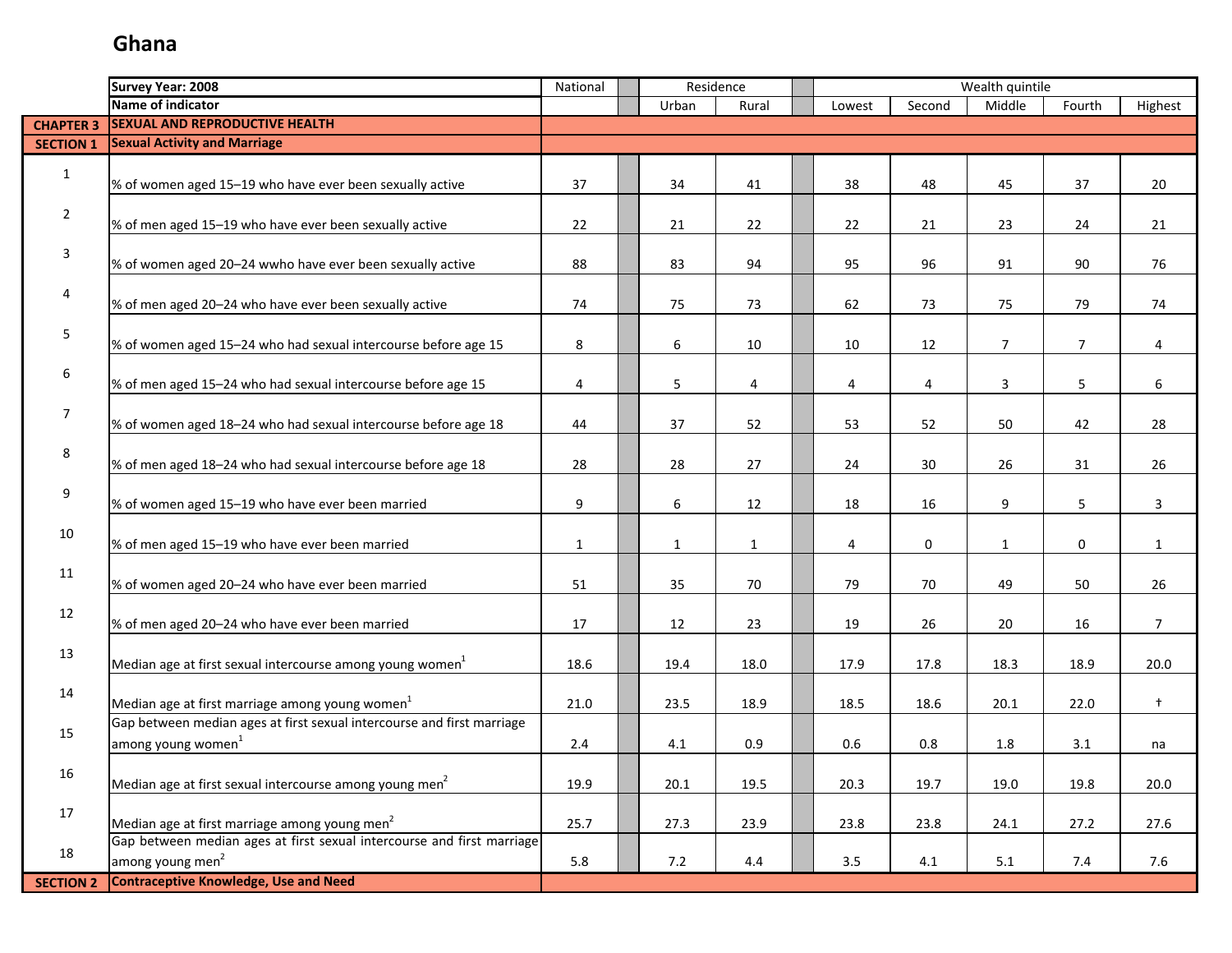I.

|                  | <b>Survey Year: 2008</b>                                                                                         | National |         | Residence      |                                                                                                                                                                                                                                                                                                                                                                                                                                                                                                                                                                                                                                                                    |        | Wealth quintile |        |            |
|------------------|------------------------------------------------------------------------------------------------------------------|----------|---------|----------------|--------------------------------------------------------------------------------------------------------------------------------------------------------------------------------------------------------------------------------------------------------------------------------------------------------------------------------------------------------------------------------------------------------------------------------------------------------------------------------------------------------------------------------------------------------------------------------------------------------------------------------------------------------------------|--------|-----------------|--------|------------|
|                  | Name of indicator                                                                                                |          | Urban   | Rural          | Lowest                                                                                                                                                                                                                                                                                                                                                                                                                                                                                                                                                                                                                                                             | Second | Middle          | Fourth | Highest    |
| 19               | % of women aged 15-19 who have not heard of family planning on any<br>of three sources (radio, TV or newspapers) | 44       | 33      | 55             | 66                                                                                                                                                                                                                                                                                                                                                                                                                                                                                                                                                                                                                                                                 | 56     | 49              | 37     | 22         |
| 20               | % of men aged 15-19 who have not heard of family planning on any of<br>three sources (radio, TV or newspapers)   | 39       | 26      | 47             | 56                                                                                                                                                                                                                                                                                                                                                                                                                                                                                                                                                                                                                                                                 | 47     | 41              | 26     | 24         |
| 21               | Average number of modern methods known among women aged 15-19                                                    | 4.7      | $5.0\,$ | 4.4            | 3.6                                                                                                                                                                                                                                                                                                                                                                                                                                                                                                                                                                                                                                                                | 4.5    | 4.7             | 4.9    | 5.4        |
| 22               | % of sexually active, $3$ never-married women aged 15–19 currently using<br>any contraception                    | 42       | 50      | 36             | $[9]$                                                                                                                                                                                                                                                                                                                                                                                                                                                                                                                                                                                                                                                              | $[43]$ | $[38]$          | $[57]$ | $\ast$     |
| 23               | % of married women aged 15-19 currently using any contraception                                                  | 14       | $[29]$  | $\overline{7}$ | [0]                                                                                                                                                                                                                                                                                                                                                                                                                                                                                                                                                                                                                                                                | $[10]$ | $\ast$          | $\ast$ | $\ast$     |
| 24               | % of sexually active <sup>3</sup> men aged 15-24 currently using any contraception                               | 50       | 59      | 43             | 31                                                                                                                                                                                                                                                                                                                                                                                                                                                                                                                                                                                                                                                                 | 48     | 54              | 49     | 71         |
| 25               | % of sexually active, $3$ never-married women aged 15–19 currently using<br>modern contraception                 | 28       | 31      | 25             | $[9]$                                                                                                                                                                                                                                                                                                                                                                                                                                                                                                                                                                                                                                                              | $[35]$ | $[17]$          | $[39]$ | $\ast$     |
| 26               | % of married women aged 15-19 currently using modern contraception                                               | 8        | $[10]$  | $\overline{7}$ | $[0] % \begin{center} % \includegraphics[width=\linewidth]{imagesSupplemental_3.png} % \end{center} % \caption { % Our method is used for the method. % Note that the \emph{exponent} and the \emph{exponent} is used for the \emph{exponent} and the \emph{exponent} is used for the \emph{exponent} and the \emph{exponent} is used for the \emph{exponent} and the \emph{exponent} is used for the \emph{exponent} and the \emph{exponent} is used for the \emph{exponent} and the \emph{exponent} is used for the \emph{exponent} and the \emph{exponent} is used for the \emph{exponent} and the \emph{exponent} is used for the \emph{exponent} and the \em$ | $[10]$ | $\ast$          | $\ast$ | $\ast$     |
| 27               | % of sexually active <sup>3</sup> men aged 15–24 currently using modern<br>contraception                         | 43       | 49      | 37             | 27                                                                                                                                                                                                                                                                                                                                                                                                                                                                                                                                                                                                                                                                 | 41     | 44              | 43     | 58         |
| 28               | % of sexually active <sup>3</sup> men aged 15–24 currently using a condom                                        | 39       | 46      | 32             | 22                                                                                                                                                                                                                                                                                                                                                                                                                                                                                                                                                                                                                                                                 | 33     | 41              | 41     | 53         |
| 29               | % of sexually active, $3$ never-married women aged 15–19 currently using<br>traditional contraception            | 14       | 19      | 11             | $[0] % \begin{center} % \includegraphics[width=\linewidth]{imagesSupplemental_3.png} % \end{center} % \caption { % Our method can be used for the use of the image. % Note that the \emph{DefNet}~\cite{bib66} as a function of the \emph{DefNet}~\cite{bib66} as a function of the \emph{DefNet}~\cite{bib66} as a function of the \emph{DefNet}~\cite{bib66} as a function of the \emph{DefNet}~\cite{bib66} as a function of the \emph{DefNet}~\cite{bib66} as a function of the \emph{DefNet}~\cite{bib66} as a function of the \emph{DefNet}~\cite{bib66} as a function of the \emph{DefNet}$                                                                 | [8]    | $[22]$          | $[18]$ | $\ast$     |
| 30               | % of married women aged 15-19 currently using traditional<br>contraception                                       | 6        | $[19]$  | $\mathbf 0$    | [0]                                                                                                                                                                                                                                                                                                                                                                                                                                                                                                                                                                                                                                                                | [0]    | $\ast$          | $\ast$ | $\ast$     |
| 31               | % of sexually active <sup>3</sup> men aged 15-24 currently using traditional<br>contraception                    | 8        | 10      | 5              | 4                                                                                                                                                                                                                                                                                                                                                                                                                                                                                                                                                                                                                                                                  | 6      | 10              | 6      | 13         |
| 32               | % of sexually active, <sup>3</sup> never-married women aged 15-19 who have an<br>unmet need for contraception    | 52       | 46      | 56             | $[85]$                                                                                                                                                                                                                                                                                                                                                                                                                                                                                                                                                                                                                                                             | $[45]$ | $[58]$          | $[40]$ | $\ast$     |
| 33               | % of married women aged 15-19 who have an unmet need for<br>contraception                                        | 62       | $[57]$  | 64             | $[45]$                                                                                                                                                                                                                                                                                                                                                                                                                                                                                                                                                                                                                                                             | $[77]$ | $\ast$          | $\ast$ | $\ast$     |
| <b>SECTION 3</b> | <b>Childbearing</b>                                                                                              |          |         |                |                                                                                                                                                                                                                                                                                                                                                                                                                                                                                                                                                                                                                                                                    |        |                 |        |            |
| 34               | % of women aged 15-19 who have ever had a child                                                                  | 10       | 9       | 11             | 15                                                                                                                                                                                                                                                                                                                                                                                                                                                                                                                                                                                                                                                                 | 13     | 11              | 10     | 3          |
| 35               | Median age at first birth among young women <sup>4</sup>                                                         | 21.1     | 22.6    | 19.9           | 19.5                                                                                                                                                                                                                                                                                                                                                                                                                                                                                                                                                                                                                                                               | 20.3   | 20.7            | 22.6   | $\ddagger$ |
| 36               | % of mothers <20 whose most recent birth was delivered at a health<br>facility                                   | 57       | 75      | 45             | 17                                                                                                                                                                                                                                                                                                                                                                                                                                                                                                                                                                                                                                                                 | 62     | 63              | $[75]$ | $\ast$     |
| 37               | % of recent births to mothers <20 that were unplanned                                                            | 56       | 62      | 53             | 36                                                                                                                                                                                                                                                                                                                                                                                                                                                                                                                                                                                                                                                                 | 61     | 69              | 52     | 80         |
| <b>CHAPTER 4</b> | <b>SEXUAL RIGHTS AND GENDER EQUALITY</b>                                                                         |          |         |                |                                                                                                                                                                                                                                                                                                                                                                                                                                                                                                                                                                                                                                                                    |        |                 |        |            |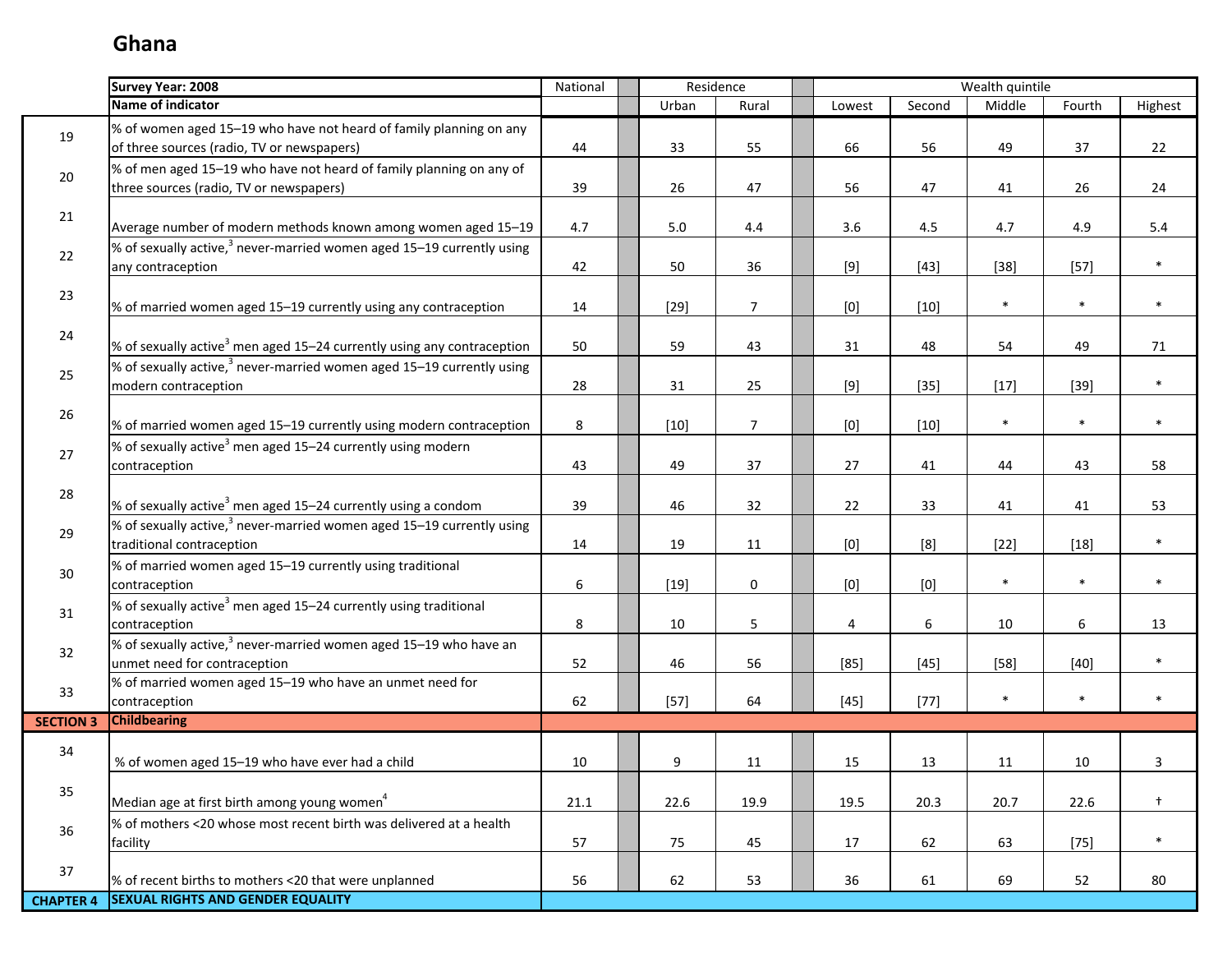|                  | <b>Survey Year: 2008</b>                                                                                                                        | Wealth quintile<br>Residence<br>National<br>Urban<br>Second<br>Rural<br>Lowest |  |          |          |  |                                                   |          |          |          |          |
|------------------|-------------------------------------------------------------------------------------------------------------------------------------------------|--------------------------------------------------------------------------------|--|----------|----------|--|---------------------------------------------------|----------|----------|----------|----------|
|                  | Name of indicator                                                                                                                               |                                                                                |  |          |          |  |                                                   |          | Middle   | Fourth   | Highest  |
| <b>SECTION 1</b> | <b>Sexuality Education in Schools</b>                                                                                                           |                                                                                |  |          |          |  |                                                   |          |          |          |          |
| 38               | % of schools that provided skills-based HIV education in the last<br>academic year                                                              |                                                                                |  |          |          |  |                                                   |          |          |          |          |
| 39               | Inclusion in the national school curriculum of skills-based HIV education<br>or health education, including HIV prevention                      |                                                                                |  |          |          |  | See table titled "Sexuality Education in Schools" |          |          |          |          |
| <b>SECTION 2</b> | <b>Adults' Attitudes about Sexual Health Information</b>                                                                                        |                                                                                |  |          |          |  |                                                   |          |          |          |          |
| 40               | % of women aged 18-49 who agree that adolescents aged 12-14 should<br>be taught about using a condom to prevent HIV                             | 53                                                                             |  | 59       | 48       |  | 44                                                | 46       | 54       | 55       | 61       |
| 41               | % of men aged 18-49 who agree that adolescents aged 12-14 should be<br>taught about using a condom to prevent HIV                               | 56                                                                             |  | 57       | 55       |  | 54                                                | 51       | 56       | 55       | 62       |
| <b>SECTION 3</b> | Self-Efficacy Related to Sexual Health                                                                                                          |                                                                                |  |          |          |  |                                                   |          |          |          |          |
| 42               | % of women aged 15-24 who report that they could get condoms on<br>their own                                                                    | 30                                                                             |  | 32       | 27       |  | 19                                                | 30       | 34       | 30       | 32       |
| 43               | % of women aged 15-24 who know a source for the condom                                                                                          | 74                                                                             |  | 86       | 61       |  | 43                                                | 62       | 79       | 81       | 90       |
| 44               | % of men aged 15-24 who know a source for the condom                                                                                            | 87                                                                             |  | 94       | 81       |  | 70                                                | 83       | 91       | 92       | 95       |
| 45               | % of women aged 15-49 who know that HIV risk is reduced by condom<br>use                                                                        | 76                                                                             |  | 79       | 73       |  | 63                                                | 77       | 77       | 81       | 78       |
| 46               | % of women aged 15-49 who know that HIV risk is reduced by having<br>one uninfected partner                                                     | 85                                                                             |  | 88       | 82       |  | 78                                                | 83       | 86       | 88       | 90       |
| 47               | % of women aged 15–24 with comprehensive knowledge of HIV/AIDS                                                                                  | 28                                                                             |  | 34       | 22       |  | 17                                                | 22       | 30       | 33       | 34       |
| 48               | % of men aged 15–24 with comprehensive knowledge of HIV/AIDS                                                                                    | 34                                                                             |  | 42       | 28       |  | 23                                                | 27       | 31       | 38       | 50       |
| <b>SECTION 4</b> | <b>Women's Autonomy, Societal Norms and Gender Equality</b>                                                                                     |                                                                                |  |          |          |  |                                                   |          |          |          |          |
| 49               | % of married women aged 15-49 who have sole or joint (with husband)<br>say in their own health care                                             | 69                                                                             |  | 72       | 66       |  | 63                                                | 66       | 69       | 74       | 72       |
| 50               | % of women aged 15-49 who agree with all three reasons why a wife is<br>justified in refusing to have intercourse with her husband <sup>6</sup> | 63                                                                             |  | 66       | 60       |  | 47                                                | 61       | 66       | 68       | 68       |
| 51               | % of surveyed men who agree with all three reasons why a wife is<br>justified in refusing to have intercourse with her husband <sup>o</sup>     | 64                                                                             |  | 67       | 62       |  | 60                                                | 62       | 64       | 66       | 69       |
| 52               | % of women aged 15-49 who believe that if the husband has an STI, the<br>wife is justified in asking him to use condom                          | 87                                                                             |  | 92       | 83       |  | 72                                                | 84       | 88       | 93       | 94       |
| 53               | % of men aged 15-49 who believe that if the husband has an STI, the<br>wife is justified in asking him to use condom                            | 93                                                                             |  | 94       | 93       |  | 91                                                | 91       | 94       | 95       | 94       |
| 54               | % of women aged 15-49 who agree with at least one reason why a<br>husband is justified in hitting/beating his wife <sup>7</sup>                 |                                                                                |  |          |          |  |                                                   |          |          |          |          |
| 55               | % of surveyed men who agree with at least one reason why a husband is<br>justified in hitting/beating his wife <sup>7</sup>                     | 37<br>21                                                                       |  | 29<br>17 | 44<br>25 |  | 52<br>33                                          | 44<br>25 | 38<br>25 | 32<br>17 | 23<br>12 |
| <b>CHAPTER 5</b> | <b>REACHING YOUNG PEOPLE</b>                                                                                                                    |                                                                                |  |          |          |  |                                                   |          |          |          |          |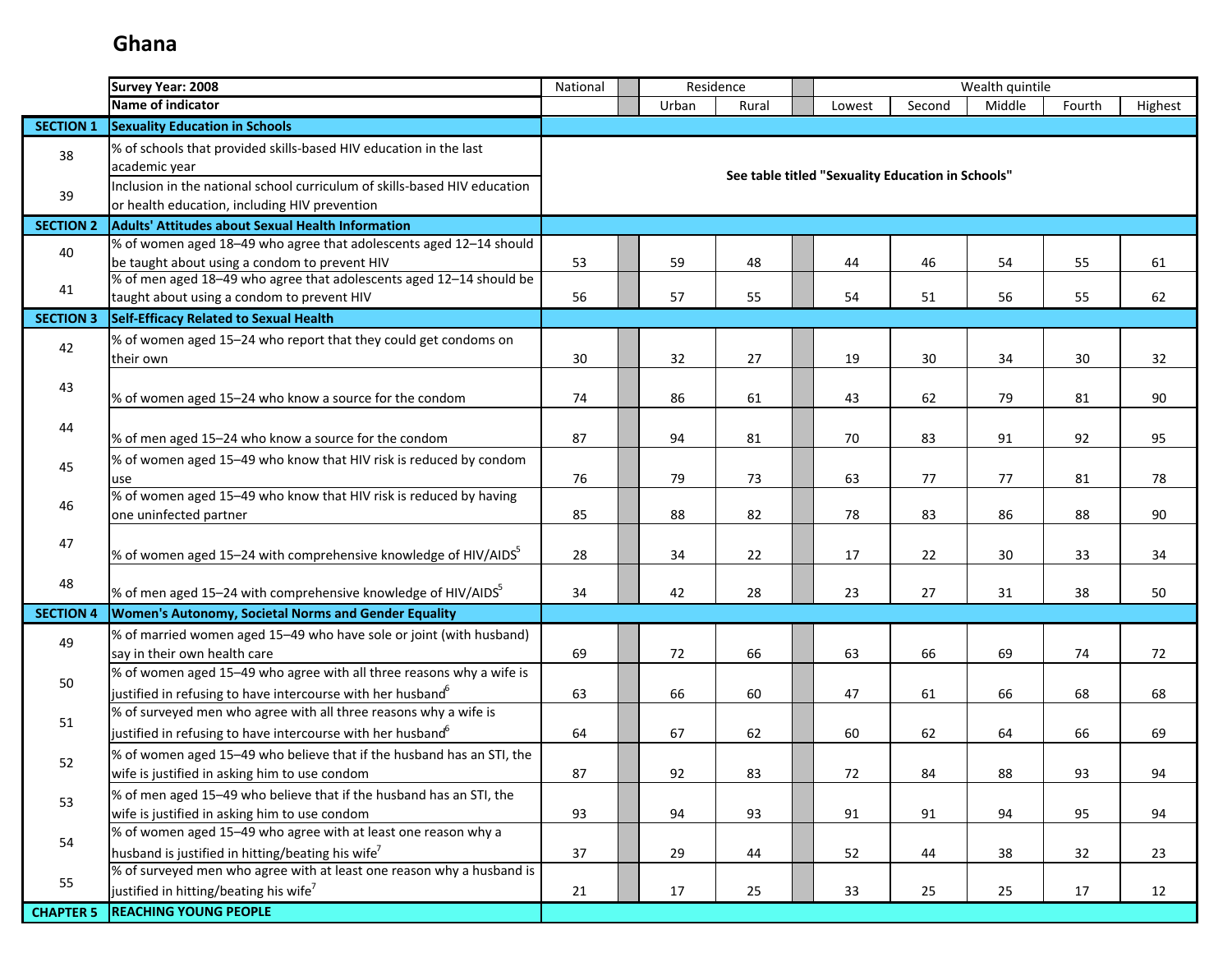|                  | <b>Survey Year: 2008</b>                                                                   | National  | Residence      |         |         |         | Wealth quintile |         |         |
|------------------|--------------------------------------------------------------------------------------------|-----------|----------------|---------|---------|---------|-----------------|---------|---------|
|                  | Name of indicator                                                                          |           | Urban          | Rural   | Lowest  | Second  | Middle          | Fourth  | Highest |
| <b>SECTION 1</b> | <b>Demographic Information</b>                                                             |           |                |         |         |         |                 |         |         |
| 56               | No. of girls aged 10-14 in 2011                                                            | 1,373,000 | 612,000        | 761,000 | 255,000 | 273,000 | 277,000         | 294,000 | 273,000 |
| 57               | No. of boys aged 10-14 in 2011                                                             | 1,441,000 | 558,000        | 884,000 | 344,000 | 300,000 | 301,000         | 257,000 | 239,000 |
| 58               | No. of women aged 15-19 in 2011                                                            | 1,268,000 | 607,000        | 660,000 | 208,000 | 238,000 | 269,000         | 262,000 | 290,000 |
| 59               | No. of men aged 15-19 in 2011                                                              | 1,330,000 | 558,000        | 771,000 | 278,000 | 269,000 | 277,000         | 258,000 | 249,000 |
| <b>SECTION 2</b> | <b>School Attendance</b>                                                                   |           |                |         |         |         |                 |         |         |
| 60               | % of girls attending primary school                                                        | 74        | 80             | 71      | 60      | 72      | 78              | 82      | 84      |
| 61               | % of boys attending primary school                                                         | 73        | 81             | 69      | 58      | 72      | 75              | 82      | 88      |
| 62               | No. of girls per 100 boys attending primary school                                         | 101       | 98             | 103     | 103     | 99      | 104             | 99      | 96      |
| 63               | % of women attending secondary school                                                      | 42        | 51             | 35      | 19      | 36      | 40              | 52      | 59      |
| 64               | % of men attending secondary school                                                        | 42        | 53             | 34      | 24      | 34      | 43              | 51      | 63      |
| 65               | No. of women per 100 men attending secondary school                                        | 101       | 96             | 102     | 79      | 106     | 92              | 103     | 94      |
| <b>SECTION 3</b> | <b>Exposure to Media</b>                                                                   |           |                |         |         |         |                 |         |         |
| 66               | % of women aged 15-19 who are exposed to radio                                             | 74        | 80             | 68      | 51      | 70      | 80              | 78      | 83      |
| 67               | % of women aged 15-19 who are exposed to television                                        | 62        | 80             | 45      | 20      | 41      | 65              | 77      | 92      |
| 68               | % of women aged 15-19 who are exposed to newspapers                                        | 26        | 37             | 15      | 8       | 14      | 19              | 33      | 46      |
| 69               | % of women aged 15-19 who are exposed to all sources of media (radio,<br>TV or newspapers) | 19        | 31             | 8       | 5       | 8       | 14              | 27      | 39      |
| 70               | % of women aged 15-19 who have very limited exposure to the three<br>sources of media      | 15        | $\overline{7}$ | 23      | 42      | 21      | 10              | 8       | 4       |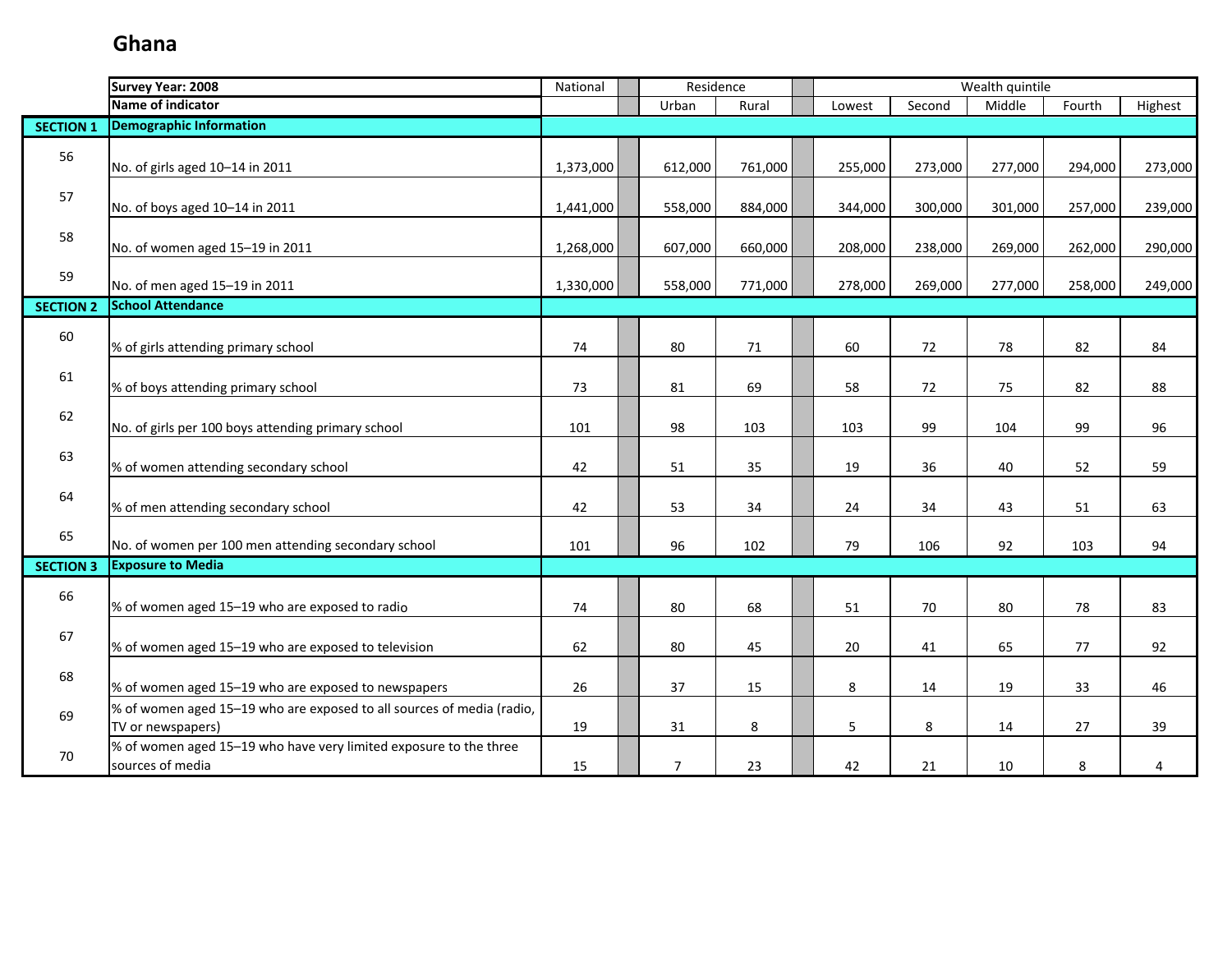| <b>Survey Year: 2008</b>                                                                                   | National | Residence |       |        |        | Wealth quintile |        |         |
|------------------------------------------------------------------------------------------------------------|----------|-----------|-------|--------|--------|-----------------|--------|---------|
| Name of indicator                                                                                          |          | Urban     | Rural | Lowest | Second | Middle          | Fourth | Highest |
| <b>NOTES</b>                                                                                               |          |           |       |        |        |                 |        |         |
| 1. Medians were calculated on the basis of 25-29-year-old women.                                           |          |           |       |        |        |                 |        |         |
| 2. Medians were calculated on the basis of 30-34-year-old men.                                             |          |           |       |        |        |                 |        |         |
| 3. Sexually active refers to having had sexual intercourse in the past three months. (Those who are        |          |           |       |        |        |                 |        |         |
| married/in a union are considered to be sexually active).                                                  |          |           |       |        |        |                 |        |         |
| 4. Medians were calculated on the basis of 30-34-year-old women.                                           |          |           |       |        |        |                 |        |         |
| 5. Comprehensive knowledge is a four-part measure. It combines respondents' ability to correctly           |          |           |       |        |        |                 |        |         |
| report the two most common ways of reducing HIV risk (consistently using condoms and having just           |          |           |       |        |        |                 |        |         |
| one HIV-negative partner); knowing correctly that a healthy-looking person can have HIV; and correctly     |          |           |       |        |        |                 |        |         |
| rejecting the two most common local misconceptions about HIV transmission.                                 |          |           |       |        |        |                 |        |         |
| 6. The three reasons are: the wife knows that her husband has had sex with other women, she knows          |          |           |       |        |        |                 |        |         |
| that he has an STI, and she is tired or not in the mood.                                                   |          |           |       |        |        |                 |        |         |
| 7. DHS surveys ask questions about violence in the following situations: the wife burns the food, she      |          |           |       |        |        |                 |        |         |
| argues with her husband, she goes out without telling him, she neglects the children and she refuses to    |          |           |       |        |        |                 |        |         |
| have sexual intercourse with him.                                                                          |          |           |       |        |        |                 |        |         |
| Ina = not available                                                                                        |          |           |       |        |        |                 |        |         |
| $\dagger$ = Fewer than 50% of the respondents in the subgroup had experienced the event of interest by the |          |           |       |        |        |                 |        |         |
| beginning of the five-year age-group, making it impossible to calculate a median.                          |          |           |       |        |        |                 |        |         |
| $*$ = When the data are available for fewer than 25 respondents, no values are given (the data are         |          |           |       |        |        |                 |        |         |
| suppressed) because there is too little information to accurately represent the group.                     |          |           |       |        |        |                 |        |         |
| $[$ ] = When the data are available for 25–49 respondents, the values are bracketed to indicate small      |          |           |       |        |        |                 |        |         |
| sample size, which means the values will be less precise than those based on at least 50 respondents.      |          |           |       |        |        |                 |        |         |
|                                                                                                            |          |           |       |        |        |                 |        |         |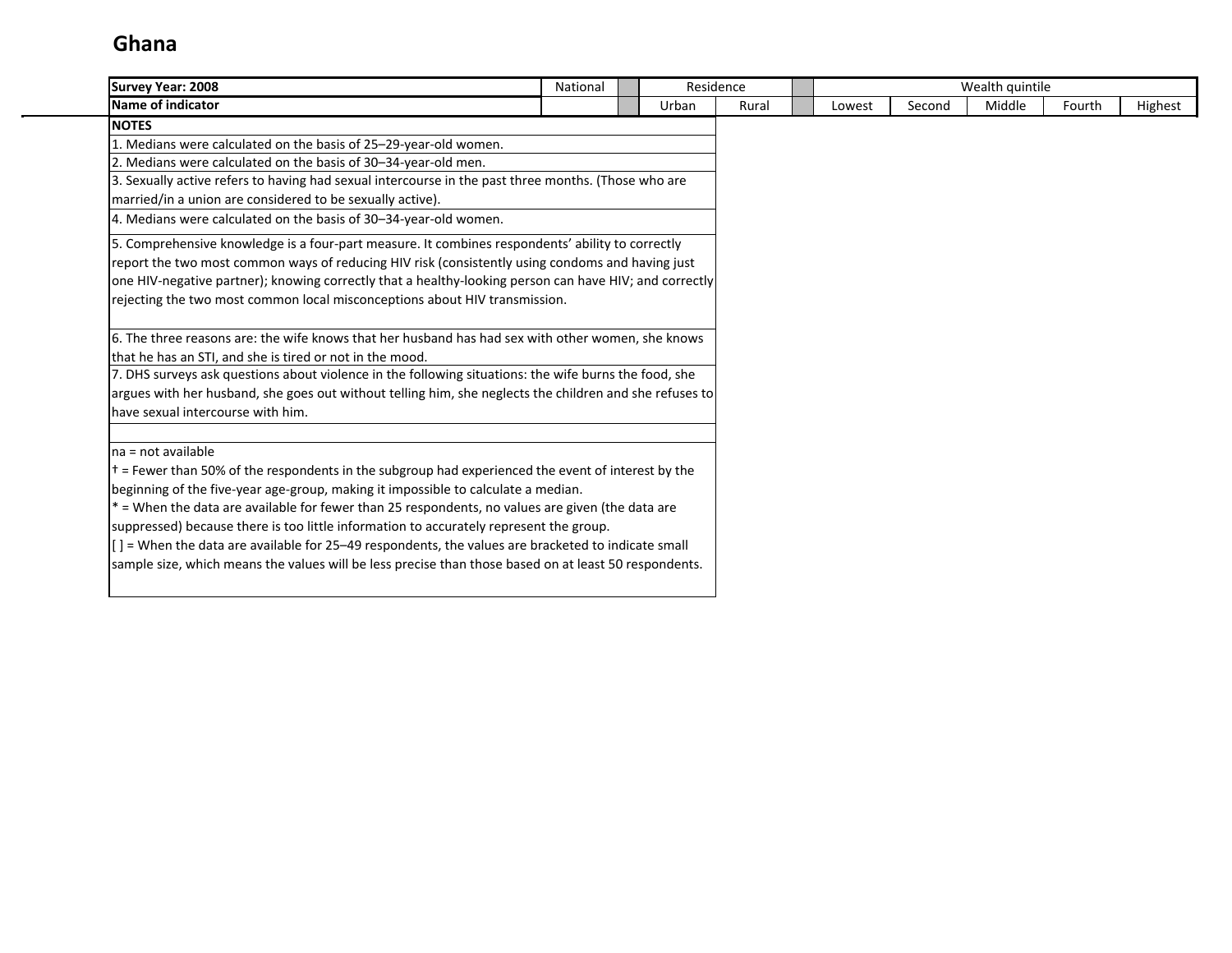|                  | <b>Survey Year: 2008-09</b>                                                                                      | Residence<br>National |  |       |       |  | Wealth quintile |        |        |        |                  |
|------------------|------------------------------------------------------------------------------------------------------------------|-----------------------|--|-------|-------|--|-----------------|--------|--------|--------|------------------|
|                  | <b>Name of indicator</b>                                                                                         |                       |  | Urban | Rural |  | Lowest          | Second | Middle | Fourth | Highest          |
| <b>CHAPTER 3</b> | <b>SEXUAL AND REPRODUCTIVE HEALTH</b>                                                                            |                       |  |       |       |  |                 |        |        |        |                  |
| <b>SECTION 1</b> | <b>Sexual Activity and Marriage</b>                                                                              |                       |  |       |       |  |                 |        |        |        |                  |
| $\mathbf{1}$     | % of women aged 15-19 who have ever been sexually active                                                         | 28                    |  | 24    | 31    |  | 33              | 35     | 28     | 26     | 15               |
| $\overline{2}$   | % of men aged 15-19 who have ever been sexually active $^1$                                                      | 40                    |  | 42    | 39    |  | 35              | 38     | 36     | 50     | 41               |
| 3                | % of women aged 20-24 who have ever been sexually active                                                         | 36                    |  | 37    | 36    |  | 29              | 39     | 41     | 40     | 32               |
| 4                | % of men aged 20–24 who have ever been sexually active $^1$                                                      | 89                    |  | 90    | 87    |  | 84              | 93     | 90     | 93     | 86               |
| 5                | % of women aged 15-24 who had sexual intercourse before age 15                                                   | 8                     |  | 6     | 10    |  | 13              | 11     | 9      | 6      | $\overline{2}$   |
| 6                | % of men aged 15–24 who had sexual intercourse before age $151$                                                  | 20                    |  | 22    | 18    |  | 17              | 24     | 22     | 17     | 18               |
| $\overline{7}$   | % of women aged 18-24 who had sexual intercourse before age 18                                                   | 38                    |  | 32    | 43    |  | 46              | 45     | 42     | 35     | 19               |
| 8                | % of men aged 18–24 who had sexual intercourse before age $181$                                                  | 60                    |  | 61    | 59    |  | 60              | 61     | 54     | 69     | 49               |
| 9                | % of women aged 15-19 who have ever been married                                                                 | 22                    |  | 18    | 25    |  | 29              | 29     | 20     | 20     | $\boldsymbol{9}$ |
| 10               | % of men aged 15–19 who have ever been married $^1$                                                              | 6                     |  | 3     | 8     |  | 14              | 7      | 3      | 4      | $\overline{2}$   |
| 11               | % of women aged 20-24 who have ever been married                                                                 | 60                    |  | 52    | 65    |  | 71              | 65     | 64     | 64     | 33               |
| 12               | % of men aged 20–24 who have ever been married $^1$                                                              | 44                    |  | 38    | 49    |  | 49              | 54     | 47     | 35     | 24               |
| 13               | Median age at first sexual intercourse among young women <sup>2</sup>                                            | 18.4                  |  | 19.0  | 18.0  |  | 17.2            | 18.2   | 18.1   | 18.7   | 20.4             |
| 14               | Median age at first marriage among young women <sup>2</sup>                                                      | 19.4                  |  | 20.7  | 18.5  |  | 17.6            | 18.9   | 18.8   | 19.9   | 22.8             |
| 15               | Gap between median ages at first sexual intercourse and first marriage<br>among young women <sup>2</sup>         | $\mathbf{1}$          |  | 1.7   | 0.5   |  | 0.4             | 0.7    | 0.7    | 1.2    | 2.3              |
| 16               | Median age at first sexual intercourse among young men <sup>3</sup>                                              | 17                    |  | na    | na    |  | na              | na     | na     | na     | na               |
| 17               | Median age at first marriage among young men <sup>3</sup>                                                        | 23                    |  | na    | na    |  | na              | na     | na     | na     | na               |
| 18               | Gap between median ages at first sexual intercourse and first marriage<br>among young men <sup>3</sup>           | 6                     |  | na    | na    |  | na              | na     | na     | na     | na               |
| <b>SECTION 2</b> | <b>Contraceptive Knowledge, Use and Need</b>                                                                     |                       |  |       |       |  |                 |        |        |        |                  |
| 19               | % of women aged 15-19 who have not heard of family planning on any<br>of three sources (radio, TV or newspapers) | 52                    |  | 48    | 55    |  | 52              | 53     | 48     | 58     | 48               |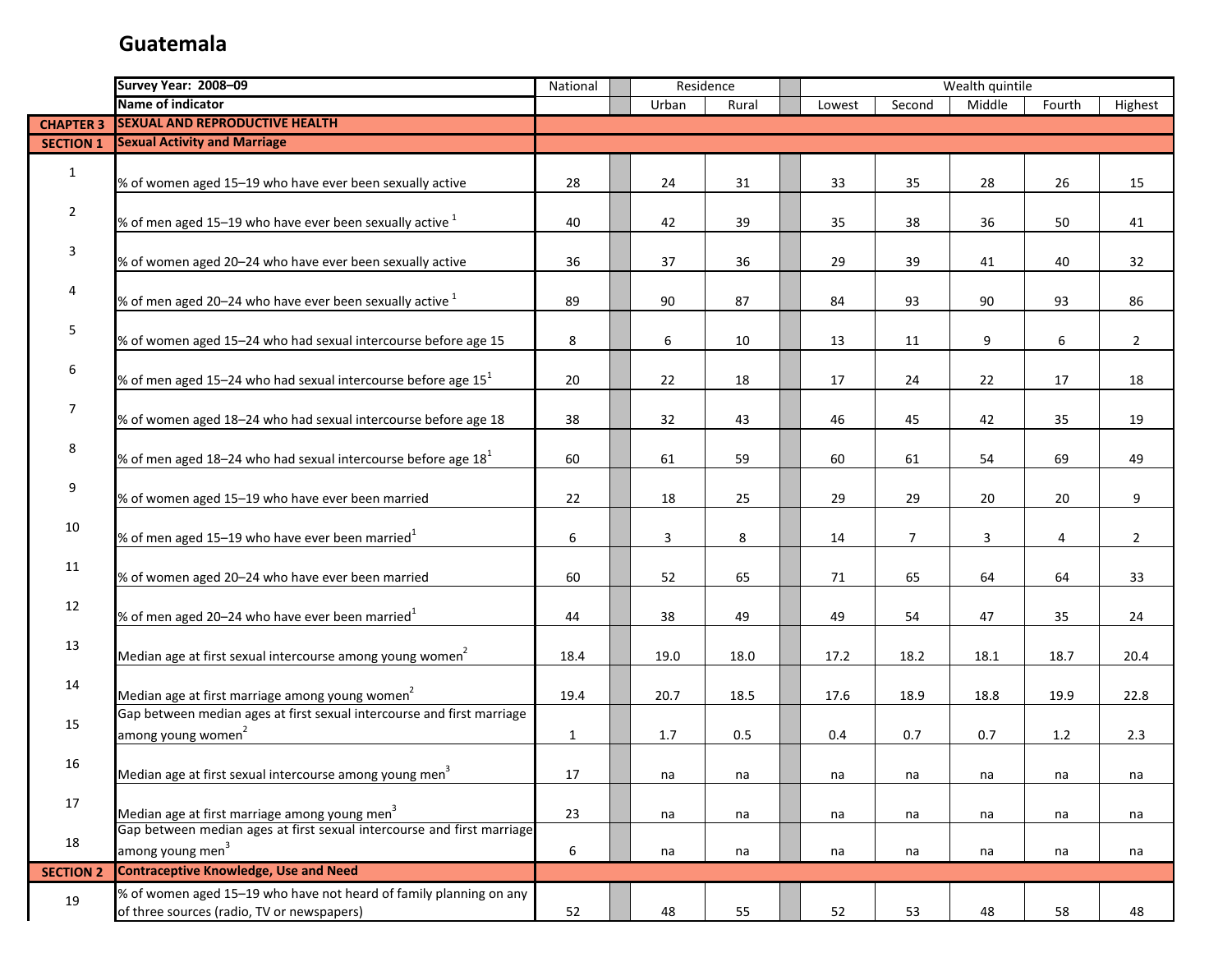П

|                  | <b>Survey Year: 2008-09</b>                                                                                    | National        | Residence       |                  |                                                   |        | Wealth quintile |        |         |
|------------------|----------------------------------------------------------------------------------------------------------------|-----------------|-----------------|------------------|---------------------------------------------------|--------|-----------------|--------|---------|
|                  | Name of indicator                                                                                              |                 | Urban           | Rural            | Lowest                                            | Second | Middle          | Fourth | Highest |
| 20               | % of men aged 15-19 who have not heard of family planning on any of<br>three sources (radio, TV or newspapers) | 42              | 33              | 47               | 57                                                | 44     | 41              | 28     | 42      |
| 21               | Average number of modern methods known among women aged<br>$15 - 19$                                           | 4.8             | 5.9             | 4.0              | 2.8                                               | 4.1    | 5.0             | 6.0    | 6.7     |
| 22               | % of sexually active, <sup>4</sup> never-married women aged 15-19 currently using<br>any contraception         | 39              | $[49]$          | $[21]$           | $\ast$                                            | $\ast$ | $\ast$          | $\ast$ | $\ast$  |
| 23               | % of married women aged 15-19 currently using any contraception                                                | 33              | 43              | 27               | 20                                                | 29     | 37              | 48     | 49      |
| 24               | % of sexually active <sup>4</sup> men aged 15-24 currently using any<br>contraception <sup>1</sup>             | 39              | 48              | 33               | 24                                                | 36     | 40              | 49     | 63      |
| 25               | % of sexually active, <sup>4</sup> never-married women aged 15-19 currently using<br>modern contraception      | 32              | $[38]$          | $[21]$           | $\ast$                                            | $\ast$ | $\ast$          | $\ast$ | $\ast$  |
| 26               | % of married women aged 15-19 currently using modern contraception                                             | 28              | 38              | 23               | 16                                                | 24     | 32              | 45     | 41      |
| 27               | % of sexually active <sup>4</sup> men aged 15-24 currently using modern<br>contraception <sup>1</sup>          | 32              | 39              | 26               | 17                                                | 26     | 31              | 43     | 59      |
| 28               | % of sexually active <sup>4</sup> men aged 15–24 currently using a condom <sup>1</sup>                         | 34              | 43              | 27               | 19                                                | 28     | 28              | 49     | 60      |
| 29               | % of sexually active, <sup>4</sup> never-married women aged 15-19 currently using<br>traditional contraception | $\overline{7}$  | $[12]$          | $\left[0\right]$ | $\ast$                                            | $\ast$ | $\ast$          | $\ast$ | $\ast$  |
| 30               | % of married women aged 15-19 currently using traditional<br>contraception                                     | $5\phantom{.0}$ | $5\phantom{.0}$ | 4                | 4                                                 | 5      | 5               | 3      | 8       |
| 31               | % of sexually active <sup>4</sup> men aged 15-24 currently using traditional<br>contraception <sup>1</sup>     | $\overline{7}$  | 9               | 6                | $\overline{7}$                                    | 10     | 9               | 6      | 4       |
| 32               | % of sexually active, <sup>4</sup> never-married women aged 15-19 who have an<br>unmet need for contraception  | 55              | $[45]$          | $[72]$           | $\ast$                                            | $\ast$ | $\ast$          | $\ast$ | $\ast$  |
| 33               | % of married women aged 15-19 who have an unmet need for<br>contraception                                      | 26              | 25              | 26               | 31                                                | 23     | 21              | 24     | 35      |
| <b>SECTION 3</b> | <b>Childbearing</b>                                                                                            |                 |                 |                  |                                                   |        |                 |        |         |
| 34               | % of women aged 15-19 who have ever had a child                                                                | 17              | 14              | 19               | 21                                                | 20     | 17              | 17     | 8       |
| 35               | Median age at first birth among young women <sup>2</sup>                                                       | 20.3            | 21.4            | 19.7             | 18.9                                              | 20.1   | 19.8            | 20.7   | 23.7    |
| 36               | % of mothers <20 whose most recent birth was delivered at a health<br>facility                                 | 60              | 83              | 46               | 31                                                | 46     | 64              | 86     | 98      |
| 37               | % of recent births to mothers <20 that were unplanned                                                          | 35              | 40              | 33               | 31                                                | 36     | 37              | 39     | 35      |
| <b>CHAPTER 4</b> | <b>SEXUAL RIGHTS AND GENDER EQUALITY</b>                                                                       |                 |                 |                  |                                                   |        |                 |        |         |
| <b>SECTION 1</b> | <b>Sexuality Education in Schools</b>                                                                          |                 |                 |                  |                                                   |        |                 |        |         |
| 38               | % of schools that provided skills-based HIV education in the last<br>academic year                             |                 |                 |                  | Soo tahla titlad "Savuality Education in Schoole" |        |                 |        |         |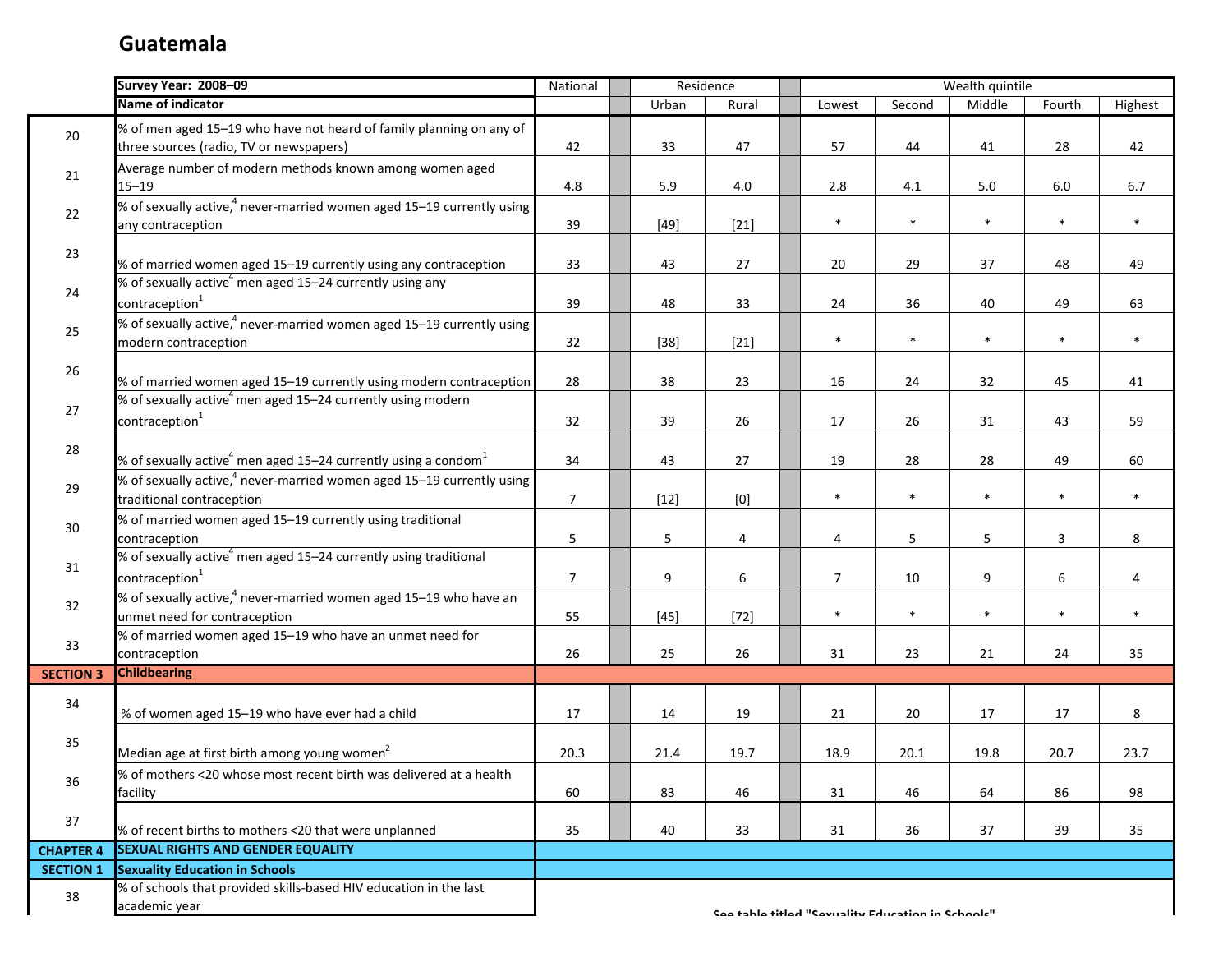|                        | <b>Survey Year: 2008-09</b>                                                                                            | National       |          | Residence |                                                             |          | Wealth quintile |          |              |
|------------------------|------------------------------------------------------------------------------------------------------------------------|----------------|----------|-----------|-------------------------------------------------------------|----------|-----------------|----------|--------------|
|                        | Name of indicator                                                                                                      |                | Urban    | Rural     | Lowest                                                      | Second   | Middle          | Fourth   | Highest      |
|                        | Inclusion in the national school curriculum of skills-based HIV education                                              |                |          |           | <u>סכב נמטוב נונוכט - סבגעמוונץ בעענסגוטוו ווו סכווטטוס</u> |          |                 |          |              |
| 39                     | or health education, including HIV prevention                                                                          |                |          |           |                                                             |          |                 |          |              |
| <b>SECTION 2</b>       | <b>Adults' Attitudes about Sexual Health Information</b>                                                               |                |          |           |                                                             |          |                 |          |              |
| 40                     | % of women aged 18-49 who agree that adolescents aged 12-14                                                            |                |          |           |                                                             |          |                 |          |              |
|                        | should be taught about using a condom to prevent $HIV1$                                                                | 79             | 88       | 72        | 56                                                          | 67       | 83              | 93       | 95           |
| 41                     | % of men aged 18-49 who agree that adolescents aged 12-14 should                                                       |                |          |           |                                                             |          |                 |          |              |
|                        | be taught about using a condom to prevent HIV $1$                                                                      | 87             | 94       | 82        | 68                                                          | 83       | 94              | 98       | 98           |
| <b>SECTION 3</b>       | Self-Efficacy Related to Sexual Health                                                                                 |                |          |           |                                                             |          |                 |          |              |
| 42                     | % of women aged 15-24 who report that they could get condoms on                                                        |                |          |           |                                                             |          |                 |          |              |
|                        | their own                                                                                                              | nc             | nc       | nc        | nc                                                          | nc       | nc              | nc       | nc           |
| 43                     |                                                                                                                        |                |          |           |                                                             |          |                 |          |              |
|                        | % of women aged 15-24 who know a source for the condom                                                                 | nc             | nc       | nc        | nc                                                          | nc       | nc              | nc       | nc           |
| 44                     |                                                                                                                        |                |          |           |                                                             |          |                 |          |              |
|                        | % of men aged 15–24 who know a source for the condom $1$                                                               | 73             | 82       | 67        | 46                                                          | 64       | 85              | 89       | 97           |
| 45                     | % of women aged 15-49 who know that HIV risk is reduced by condom                                                      |                |          |           |                                                             |          |                 |          |              |
|                        | use                                                                                                                    | 74             | 86       | 64        | 43                                                          | 64       | 80              | 90       | 92           |
| 46                     | % of women aged 15-49 who know that HIV risk is reduced by having                                                      |                |          |           |                                                             |          |                 |          |              |
|                        | one uninfected partner                                                                                                 | 85             | 93       | 79        | 63                                                          | 81       | 91              | 96       | 97           |
| 47                     |                                                                                                                        |                |          |           |                                                             |          |                 |          |              |
|                        | % of women aged 15-24 with comprehensive knowledge of HIV/AIDS <sup>5</sup>                                            | 22             | 32       | 14        | 5                                                           | 13       | 21              | 32       | 41           |
| 48                     | % of men aged 15-24 with comprehensive knowledge of HIV/AIDS <sup>1,6</sup>                                            | 19             | 25       | 14        | 5                                                           | 13       | 12              | 39       | 30           |
|                        |                                                                                                                        |                |          |           |                                                             |          |                 |          |              |
| <b>SECTION 4</b>       | Women's Autonomy, Societal Norms and Gender Equality                                                                   |                |          |           |                                                             |          |                 |          |              |
| 49                     | % of married women aged 15-49 who have sole or joint (with husband)                                                    |                |          |           |                                                             |          |                 |          |              |
|                        | say in their own health care                                                                                           | 43             | 59       | 31        | 21                                                          | 31       | 38              | 57       | 76           |
| 50                     | % of women aged 15-49 who agree with all three reasons why a wife is                                                   |                |          |           |                                                             |          |                 |          |              |
|                        | justified in refusing to have intercourse with her husband                                                             | nc             | nc       | nc        | nc                                                          | nc       | nc              | nc       | nc           |
| 51                     | % of surveyed men who agree with all three reasons why a wife is                                                       |                |          |           |                                                             |          |                 |          |              |
|                        | justified in refusing to have intercourse with her husband                                                             | nc             | nc       | nc        | nc                                                          | nc       | nc              | nc       | nc           |
| 52                     | % of women aged 15-49 who believe that if the husband has an STI, the<br>wife is justified in asking him to use condom |                | nc       |           |                                                             |          |                 | nc       |              |
|                        |                                                                                                                        | nc             |          | nc        | nc                                                          | nc       | nc              |          | nc           |
| 53                     | % of men aged 15-49 who believe that if the husband has an STI, the<br>wife is justified in asking him to use condom   | nc             | nc       | nc        | nc                                                          | nc       | nc              | nc       | nc           |
|                        | % of women aged 15-49 who agree with at least one reason why a                                                         |                |          |           |                                                             |          |                 |          |              |
| 54                     | husband is justified in hitting/beating his wife <sup>7</sup>                                                          | $\overline{7}$ | 3        | $10\,$    | 12                                                          | 11       | $\overline{7}$  | 3        | $\mathbf{1}$ |
|                        | % of surveyed men who agree with at least one reason why a husband                                                     |                |          |           |                                                             |          |                 |          |              |
| 55                     |                                                                                                                        |                |          |           |                                                             |          |                 |          |              |
|                        | <b>REACHING YOUNG PEOPLE</b>                                                                                           |                |          |           |                                                             |          |                 |          |              |
| <b>SECTION 1</b>       | <b>Demographic Information</b>                                                                                         |                |          |           |                                                             |          |                 |          |              |
|                        |                                                                                                                        |                |          |           |                                                             |          |                 |          |              |
|                        |                                                                                                                        |                |          |           |                                                             |          |                 |          |              |
| <b>CHAPTER 5</b><br>56 | is justified in hitting/beating his wife<br>No. of girls aged 10-14 in 2011                                            | nc<br>920,000  | nc<br>na | nc<br>na  | nc<br>na                                                    | nc<br>na | nc<br>na        | nc<br>na | nc<br>na     |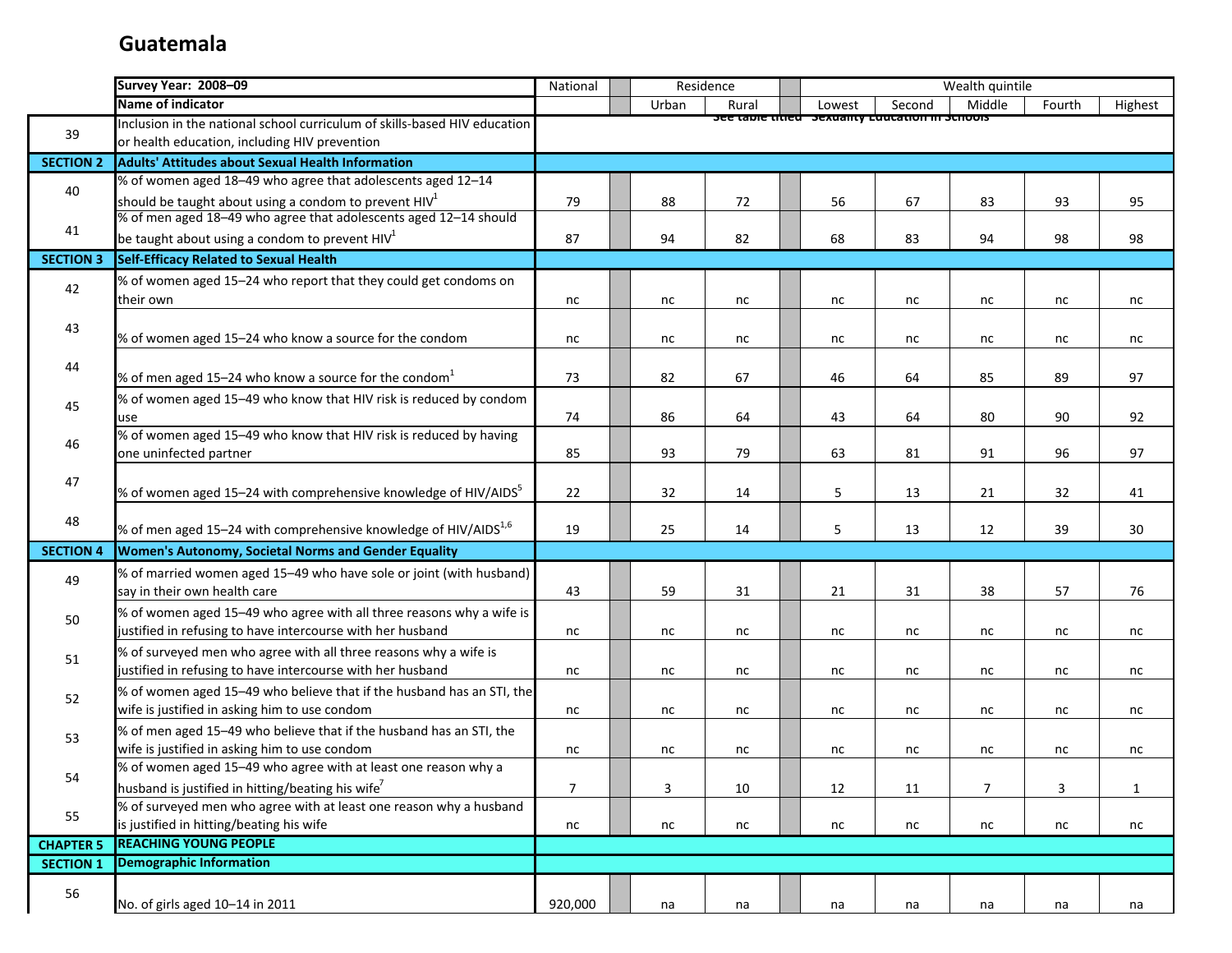|                  | <b>Survey Year: 2008-09</b>                                       | Residence<br>National |  |                |       | Wealth quintile |        |              |        |         |
|------------------|-------------------------------------------------------------------|-----------------------|--|----------------|-------|-----------------|--------|--------------|--------|---------|
|                  | Name of indicator                                                 |                       |  | Urban          | Rural | Lowest          | Second | Middle       | Fourth | Highest |
| 57               |                                                                   |                       |  |                |       |                 |        |              |        |         |
|                  | No. of boys aged 10-14 in 2011                                    | 938,100               |  | na             | na    | na              | na     | na           | na     | na      |
| 58               |                                                                   |                       |  |                |       |                 |        |              |        |         |
|                  | No. of women aged 15-19 in 2011                                   | 821,900               |  | na             | na    | na              | na     | na           | na     | na      |
| 59               |                                                                   |                       |  |                |       |                 |        |              |        |         |
|                  | No. of men aged 15-19 in 2011                                     | 823,100               |  | na             | na    | na              | na     | na           | na     | na      |
| <b>SECTION 2</b> | <b>School Attendance</b>                                          |                       |  |                |       |                 |        |              |        |         |
| 60               |                                                                   |                       |  |                |       |                 |        |              |        |         |
|                  | % of girls attending primary school <sup>8</sup>                  | 86                    |  | na             | na    | na              | na     | na           | na     | na      |
| 61               |                                                                   |                       |  |                |       |                 |        |              |        |         |
|                  | % of boys attending primary school <sup>8</sup>                   | 90                    |  | na             | na    | na              | na     | na           | na     | na      |
| 62               |                                                                   |                       |  |                |       |                 |        |              |        |         |
|                  | No. of girls per 100 boys attending primary school <sup>8</sup>   | 96                    |  | na             | na    | na              | na     | na           | na     | na      |
| 63               |                                                                   |                       |  |                |       |                 |        |              |        |         |
|                  | % of women attending secondary school <sup>8</sup>                | 39                    |  | na             | na    | na              | na     | na           | na     | na      |
| 64               |                                                                   |                       |  |                |       |                 |        |              |        |         |
|                  | % of men attending secondary school <sup>8</sup>                  | 41                    |  | na             | na    | na              | na     | na           | na     | na      |
| 65               | No. of women per 100 men attending secondary school <sup>8</sup>  | 95                    |  | na             | na    | na              | na     | na           | na     | na      |
| <b>SECTION 3</b> | <b>Exposure to Media</b>                                          |                       |  |                |       |                 |        |              |        |         |
|                  |                                                                   |                       |  |                |       |                 |        |              |        |         |
| 66               | % of women aged 15-19 who are exposed to radio                    | 76                    |  | 78             | 74    | 59              | 76     | 82           | 82     | 81      |
|                  |                                                                   |                       |  |                |       |                 |        |              |        |         |
| 67               | % of women aged 15-19 who are exposed to television               | 75                    |  | 89             | 63    | 20              | 68     | 89           | 97     | 98      |
|                  |                                                                   |                       |  |                |       |                 |        |              |        |         |
| 68               | % of women aged 15-19 who are exposed to newspapers               | 74                    |  | 83             | 67    | 52              | 68     | 78           | 85     | 89      |
|                  | % of women aged 15-19 who are exposed to all sources of media     |                       |  |                |       |                 |        |              |        |         |
| 69               | (radio, TV or newspapers)                                         | 50                    |  | 63             | 40    | 10              | 42     | 59           | 69     | 70      |
|                  | % of women aged 15-19 who have very limited exposure to the three |                       |  |                |       |                 |        |              |        |         |
| 70               | sources of media                                                  | 5                     |  | $\overline{2}$ | 8     | 21              | 6      | $\mathbf{1}$ | 0      | 0       |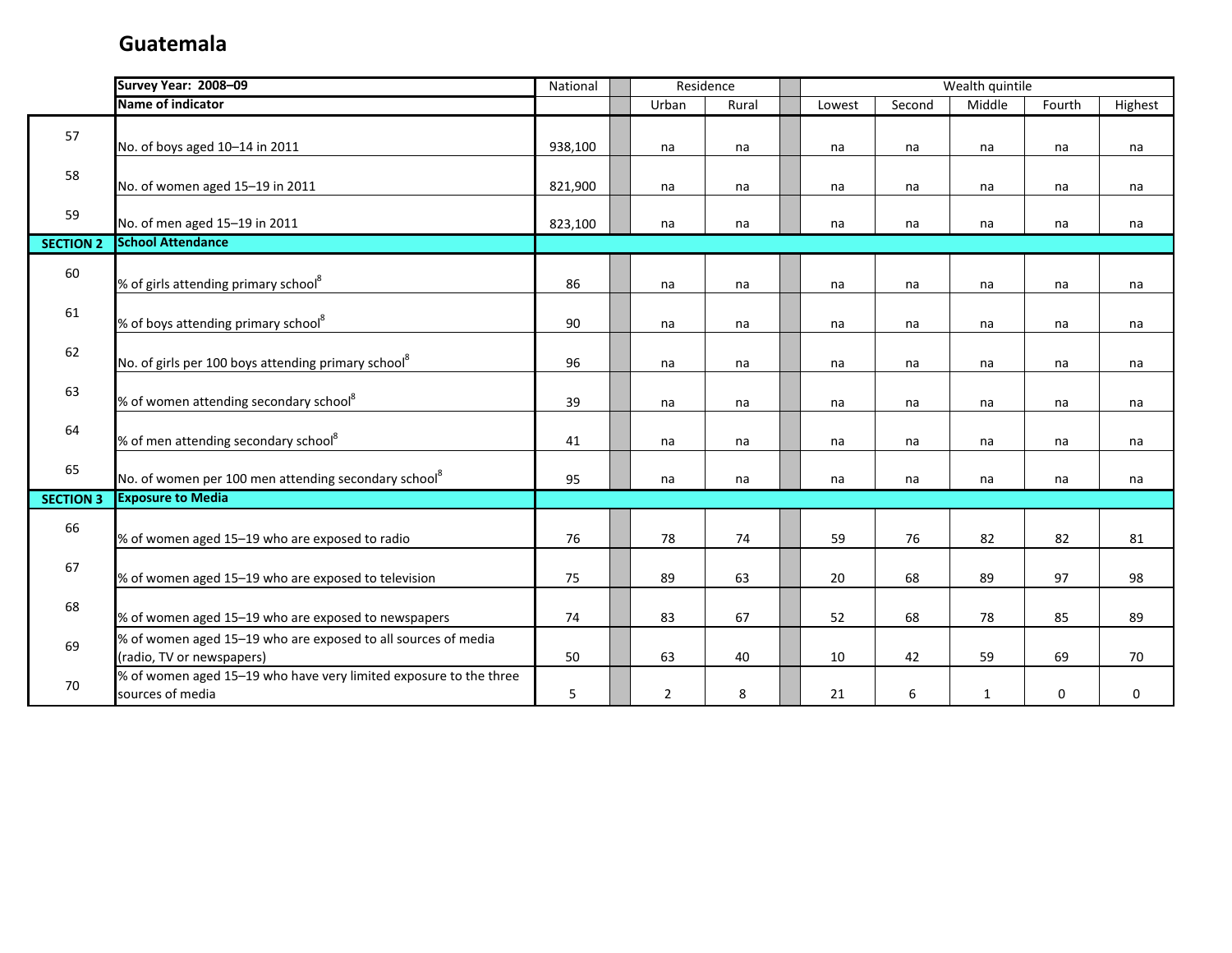| <b>Survey Year: 2008-09</b>                                                                              | National                                                                                              |  |       | Residence |        |        | Wealth quintile |        |         |
|----------------------------------------------------------------------------------------------------------|-------------------------------------------------------------------------------------------------------|--|-------|-----------|--------|--------|-----------------|--------|---------|
| <b>Name of indicator</b>                                                                                 |                                                                                                       |  | Urban | Rural     | Lowest | Second | Middle          | Fourth | Highest |
| <b>NOTES</b>                                                                                             |                                                                                                       |  |       |           |        |        |                 |        |         |
| 1. Comparable data for men were unavailable in the 2008-09 Encuesta Nacional de Salud Materno            |                                                                                                       |  |       |           |        |        |                 |        |         |
| Infantil, or ENSMI. Thus, the national and subgroup data (area of residence and wealth quintile) for     |                                                                                                       |  |       |           |        |        |                 |        |         |
| indicators 2, 4, 6, 8, 10, 12, 24, 27, 28, 31, 44 and 48 come from the 2002 ENSMI. Moreover, given       |                                                                                                       |  |       |           |        |        |                 |        |         |
| the unavailability of 2008-09 data for both men and women for indicators 19, 20, 40 and 41, those        |                                                                                                       |  |       |           |        |        |                 |        |         |
| values also come from the earlier survey (2002).                                                         |                                                                                                       |  |       |           |        |        |                 |        |         |
| 2. Medians were calculated on the basis of 25-29-year-old women.                                         |                                                                                                       |  |       |           |        |        |                 |        |         |
| 3. Medians were calculated on the basis of 25-29-year-old men.                                           |                                                                                                       |  |       |           |        |        |                 |        |         |
| 4. Sexually active refers to having had sexual intercourse in the past three months. (Those who are      |                                                                                                       |  |       |           |        |        |                 |        |         |
| married/in a union are considered to be sexually active).                                                |                                                                                                       |  |       |           |        |        |                 |        |         |
| 5. Comprehensive knowledge is a four-part measure. It combines respondents' ability to correctly         |                                                                                                       |  |       |           |        |        |                 |        |         |
| report the two most common ways of reducing HIV risk (consistently using condoms and having just         |                                                                                                       |  |       |           |        |        |                 |        |         |
| one HIV-negative partner); knowing correctly that a healthy-looking person can have HIV; and             |                                                                                                       |  |       |           |        |        |                 |        |         |
| correctly rejecting the two most common local misconceptions about HIV transmission.                     |                                                                                                       |  |       |           |        |        |                 |        |         |
|                                                                                                          |                                                                                                       |  |       |           |        |        |                 |        |         |
| 6. The question was asked differently in the 2002 questionnaire, which is the source for                 |                                                                                                       |  |       |           |        |        |                 |        |         |
| comprehensive knowledge among young men. Thus, indicator 48 includes the following components:           |                                                                                                       |  |       |           |        |        |                 |        |         |
| knowing there is no cure for AIDS; knowing that condom use reduces risk of transmission; knowing at      |                                                                                                       |  |       |           |        |        |                 |        |         |
| least one of the following three ways of preventing infection—having just one partner, not having sex    |                                                                                                       |  |       |           |        |        |                 |        |         |
| with women who have additional partners and not having sex with strangers; and knowing that an           |                                                                                                       |  |       |           |        |        |                 |        |         |
| infected person can appear healthy.                                                                      |                                                                                                       |  |       |           |        |        |                 |        |         |
| 7. There was no exact equivalent in the ENSMI to the DHS question on whether the respondent              |                                                                                                       |  |       |           |        |        |                 |        |         |
| agreed with at least one of five reasons for why a husband would be justified in hitting his wife. Thus, |                                                                                                       |  |       |           |        |        |                 |        |         |
| we used the somewhat comparable question of whether the respondent agreed that "there are                |                                                                                                       |  |       |           |        |        |                 |        |         |
| situations in which a husband has the right to hit his wife."                                            |                                                                                                       |  |       |           |        |        |                 |        |         |
| 8. Data for indicators 60-65 on school attendance were unavailable in the 2002 and 2008 Guatemala        |                                                                                                       |  |       |           |        |        |                 |        |         |
| CDC surveys. Thus, the data are from the World Bank Development Indicators and represent the             |                                                                                                       |  |       |           |        |        |                 |        |         |
| percentage enrolled in (as opposed to percentage attending) primary and secondary school in 2008         |                                                                                                       |  |       |           |        |        |                 |        |         |
| in Guatemala.                                                                                            |                                                                                                       |  |       |           |        |        |                 |        |         |
|                                                                                                          |                                                                                                       |  |       |           |        |        |                 |        |         |
| nc=not collected                                                                                         |                                                                                                       |  |       |           |        |        |                 |        |         |
| na=not available                                                                                         |                                                                                                       |  |       |           |        |        |                 |        |         |
| * = When the data are available for fewer than 25 respondents, no values are given (the data are         |                                                                                                       |  |       |           |        |        |                 |        |         |
| suppressed) because there is too little information to accurately represent the group.                   |                                                                                                       |  |       |           |        |        |                 |        |         |
| $[$ ] = When the data are available for 25–49 respondents, the values are bracketed to indicate small    |                                                                                                       |  |       |           |        |        |                 |        |         |
|                                                                                                          |                                                                                                       |  |       |           |        |        |                 |        |         |
|                                                                                                          | sample size, which means the values will be less precise than those based on at least 50 respondents. |  |       |           |        |        |                 |        |         |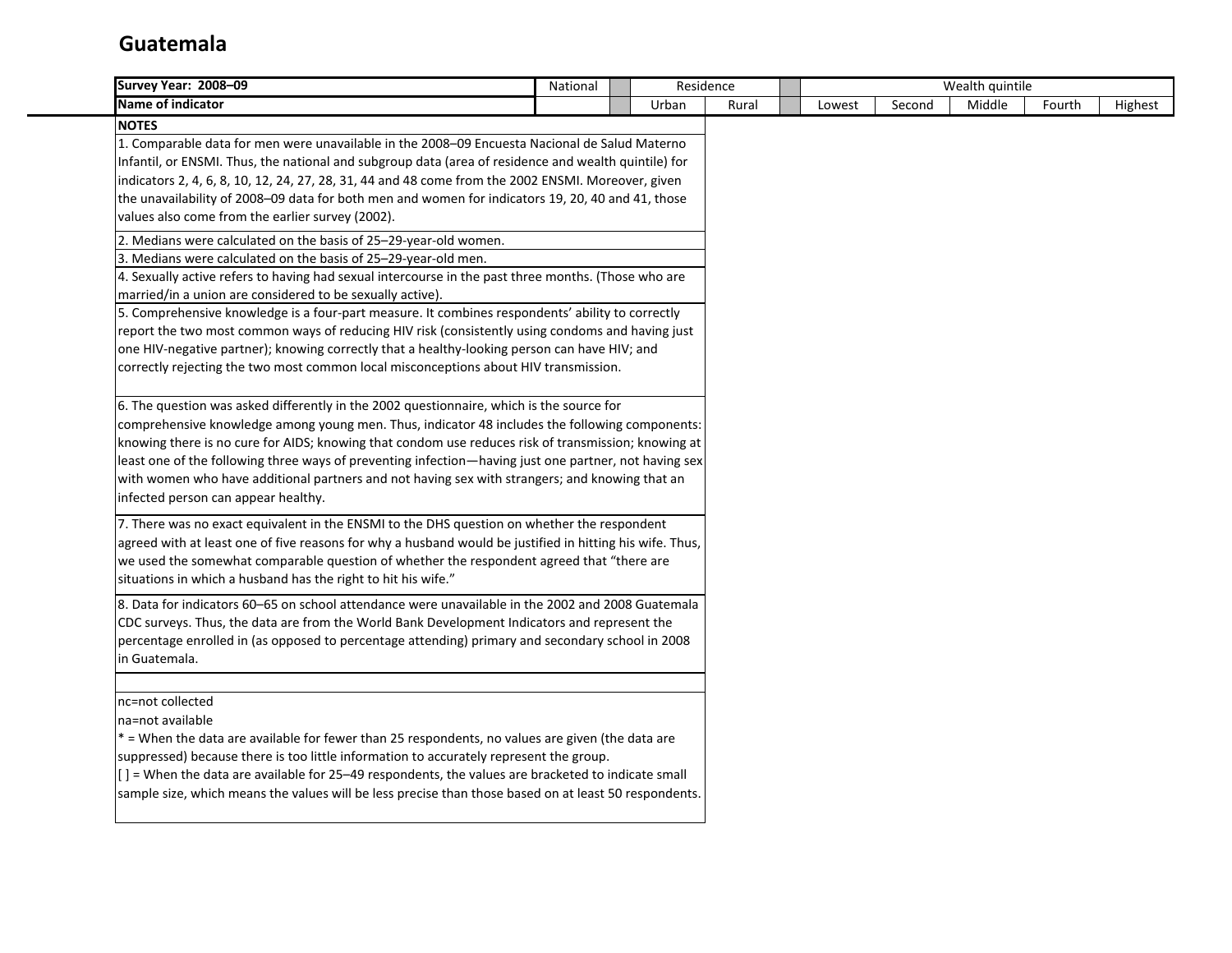|                  | Survey Year: 2005-06                                                                                             |      |       | Residence |        | Wealth quintile |        |        |         |
|------------------|------------------------------------------------------------------------------------------------------------------|------|-------|-----------|--------|-----------------|--------|--------|---------|
|                  | Name of indicator                                                                                                |      | Urban | Rural     | Lowest | Second          | Middle | Fourth | Highest |
| <b>CHAPTER 3</b> | <b>SEXUAL AND REPRODUCTIVE HEALTH</b>                                                                            |      |       |           |        |                 |        |        |         |
| <b>SECTION 1</b> | <b>Sexual Activity and Marriage</b>                                                                              |      |       |           |        |                 |        |        |         |
| $\mathbf{1}$     | % of women aged 15-19 who have ever been sexually active                                                         | 32   | 28    | 36        | 42     | 34              | 38     | 30     | 19      |
| $\overline{2}$   | % of men aged 15-19 who have ever been sexually active                                                           | nc   | nc    | nc        | nc     | nc              | nc     | nc     | nc      |
| 3                | % of women aged 20-24 who have ever been sexually active                                                         | 75   | 70    | 81        | 87     | 84              | 80     | 76     | 57      |
| 4                | % of men aged 20-24 who have ever been sexually active                                                           | nc   | nc    | nc        | nc     | nc              | nc     | nc     | nc      |
| 5                | % of women aged 15-24 who had sexual intercourse before age 15                                                   | 11   | 9     | 13        | 17     | 15              | 14     | 9      | 4       |
| 6                | % of men aged 15-24 who had sexual intercourse before age 15                                                     | nc   | nc    | nc        | nc     | nc              | nc     | nc     | nc      |
| $\overline{7}$   | % of women aged 18-24 who had sexual intercourse before age 18                                                   | 44   | 38    | 50        | 56     | 53              | 51     | 41     | 26      |
| 8                | % of men aged 18-24 who had sexual intercourse before age 18                                                     | nc   | nc    | nc        | nc     | nc              | nc     | nc     | nc      |
| 9                | % of women aged 15-19 who have ever been married                                                                 | 25   | 20    | 31        | 37     | 28              | 32     | 22     | 11      |
| 10               | % of men aged 15-19 who have ever been married                                                                   | nc   | nc    | nc        | nc     | nc              | nc     | nc     | nc      |
| 11               | % of women aged 20-24 who have ever been married                                                                 | 66   | 59    | 74        | 80     | 77              | 72     | 66     | 43      |
| 12               | % of men aged 20-24 who have ever been married                                                                   | nc   | nc    | nc        | nc     | nc              | nc     | nc     | nc      |
| 13               | Median age at first sexual intercourse among young women <sup>2</sup>                                            | 18.2 | 18.8  | 17.6      | 17.3   | 17.4            | 17.6   | 18.5   | 19.8    |
| 14               | Median age at first marriage among young women <sup>2</sup>                                                      | 18.9 | 19.6  | 18.1      | 17.7   | 18.0            | 18.1   | 19.2   | 20.8    |
| 15               | Gap between median ages at first sexual intercourse and first marriage<br>among young women <sup>2</sup>         | 0.7  | 0.8   | 0.5       | 0.4    | $0.6\,$         | 0.5    | 0.7    | 1.0     |
| 16               | Median age at first sexual intercourse among young men                                                           | nc   | nc    | nc        | nc     | nc              | nc     | nc     | nc      |
| 17               | Median age at first marriage among young men                                                                     | nc   | nc    | nc        | nc     | nc              | nc     | nc     | nc      |
| 18               | Gap between median ages at first sexual intercourse and first marriage<br>among young men                        | na   | na    | na        | na     | na              | na     | na     | na      |
| <b>SECTION 2</b> | <b>Contraceptive Knowledge, Use and Need</b>                                                                     |      |       |           |        |                 |        |        |         |
| 19               | % of women aged 15-19 who have not heard of family planning on any<br>of three sources (radio, TV or newspapers) | 37   | 31    | 44        | 49     | 44              | 38     | 34     | 26      |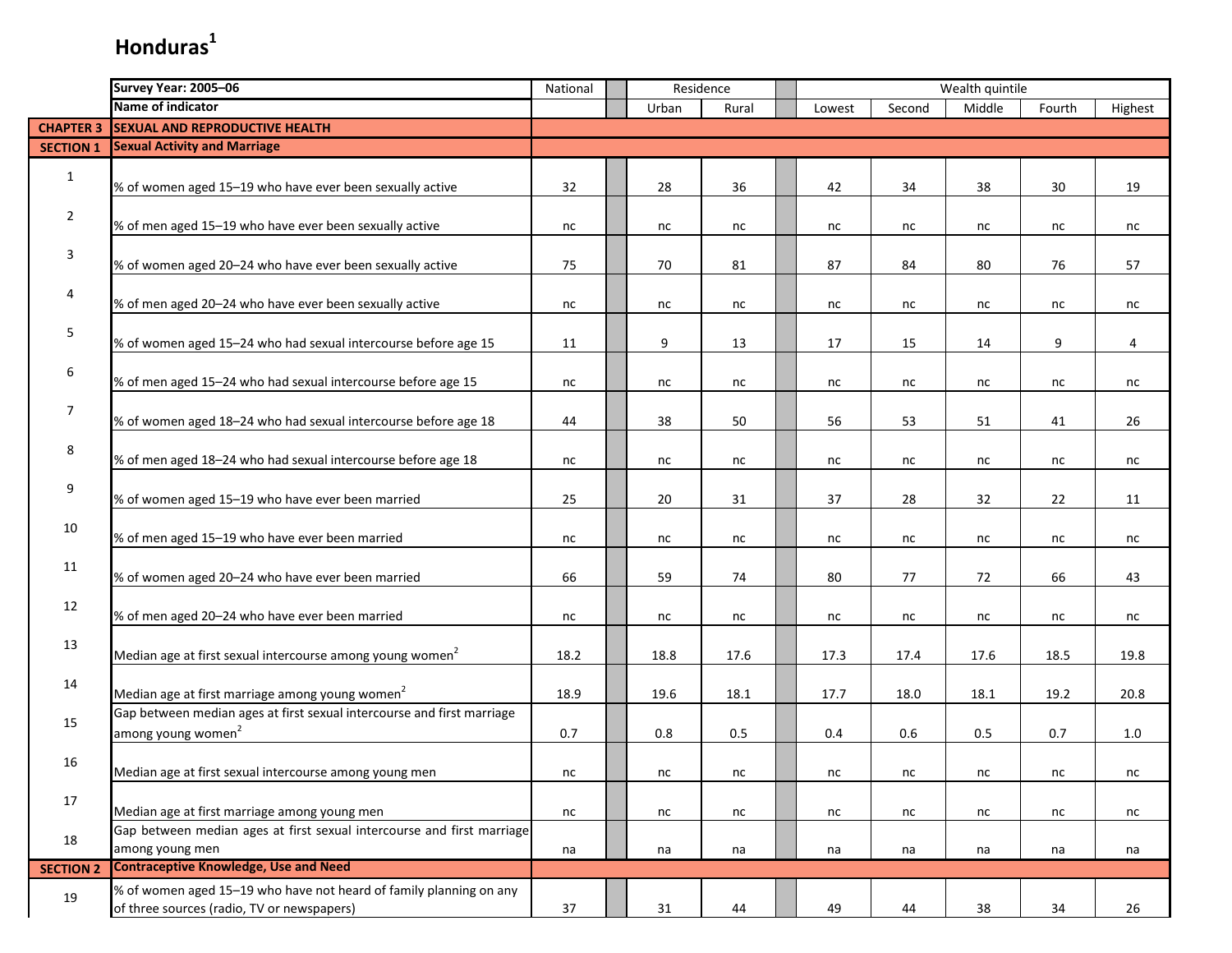|                  | Survey Year: 2005-06                                                                                           | National | Residence |       | Wealth quintile |        |                |                |         |  |
|------------------|----------------------------------------------------------------------------------------------------------------|----------|-----------|-------|-----------------|--------|----------------|----------------|---------|--|
|                  | <b>Name of indicator</b>                                                                                       |          | Urban     | Rural | Lowest          | Second | Middle         | Fourth         | Highest |  |
| 20               | % of men aged 15-19 who have not heard of family planning on any of<br>three sources (radio, TV or newspapers) | nc       | nc        | nc    | nc              | nc     | nc             | nc             | nc      |  |
|                  |                                                                                                                |          |           |       |                 |        |                |                |         |  |
| 21               | Average number of modern methods known among women aged 15-19                                                  | 5.0      | 5.3       | 4.6   | 4.3             | 4.6    | 5.0            | 5.2            | 5.5     |  |
| $22\,$           | % of sexually active, $3$ never-married women aged 15–19 currently using<br>any contraception                  | 43       | $[44]$    | 41    | $\ast$          | $\ast$ | $[53]$         | $[36]$         | $[46]$  |  |
| 23               | % of married women aged 15-19 currently using any contraception                                                | 46       | 52        | 42    | 38              | 42     | 41             | 59             | 60      |  |
| 24               | % of sexually active men aged 15-24 currently using any contraception                                          | nc       | nc        | nc    | nc              | nc     | nc             | nc             | nc      |  |
| 25               | % of sexually active, <sup>3</sup> never-married women aged 15-19 currently using<br>modern contraception      | 34       | $[36]$    | 30    | $\ast$          | $\ast$ | $[45]$         | $[31]$         | $[32]$  |  |
| $26\,$           | % of married women aged 15-19 currently using modern contraception                                             | 40       | 45        | 35    | 31              | 33     | 39             | 54             | 49      |  |
| 27               | % of sexually active men aged 15-24 currently using modern<br>contraception                                    | nc       | nc        | nc    | nc              | nc     | nc             | nc             | nc      |  |
| 28               | % of sexually active men aged 15-24 currently using a condom                                                   | nc       | nc        | nc    | nc              | nc     | nc             | nc             | nc      |  |
| 29               | % of sexually active, <sup>3</sup> never-married women aged 15–19 currently using<br>traditional contraception | 9        | $[9]$     | 11    | $\ast$          | $\ast$ | [8]            | $[5]$          | $[14]$  |  |
| $30\,$           | % of married women aged 15-19 currently using traditional<br>contraception                                     | 6        | 6         | 6     | 8               | 10     | $\overline{3}$ | $\overline{4}$ | 11      |  |
| 31               | % of sexually active men aged 15-24 currently using traditional<br>contraception                               | $\sf nc$ | nc        | nc    | nc              | nc     | nc             | nc             | nc      |  |
| 32               | % of sexually active, <sup>3</sup> never-married women aged 15–19 who have an<br>unmet need for contraception  | 47       | 44        | 52    | $\ast$          | $\ast$ | $[39]$         | $[49]$         | $[48]$  |  |
| 33               | % of married women aged 15-19 who have an unmet need for<br>contraception                                      | 26       | 25        | 26    | 30              | 22     | 30             | 20             | 24      |  |
| <b>SECTION 3</b> | <b>Childbearing</b>                                                                                            |          |           |       |                 |        |                |                |         |  |
| 34               | % of women aged 15-19 who have ever had a child                                                                | 17       | 14        | 21    | 26              | 19     | 22             | 15             | 8       |  |
| 35               | Median age at first birth among young women <sup>2</sup>                                                       | 20.0     | 20.7      | 19.2  | 18.8            | 19.1   | 19.2           | 20.4           | 22.0    |  |
| 36               | % of mothers <20 whose most recent birth was delivered at a health<br>facility                                 | 76       | 94        | 61    | 43              | 65     | 86             | 92             | 97      |  |
| $37\,$           | % of recent births to mothers <20 that were unplanned                                                          | 47       | 47        | 47    | 51              | 47     | 44             | 47             | 50      |  |
| <b>CHAPTER 4</b> | <b>SEXUAL RIGHTS AND GENDER EQUALITY</b>                                                                       |          |           |       |                 |        |                |                |         |  |
| <b>SECTION 1</b> | <b>Sexuality Education in Schools</b>                                                                          |          |           |       |                 |        |                |                |         |  |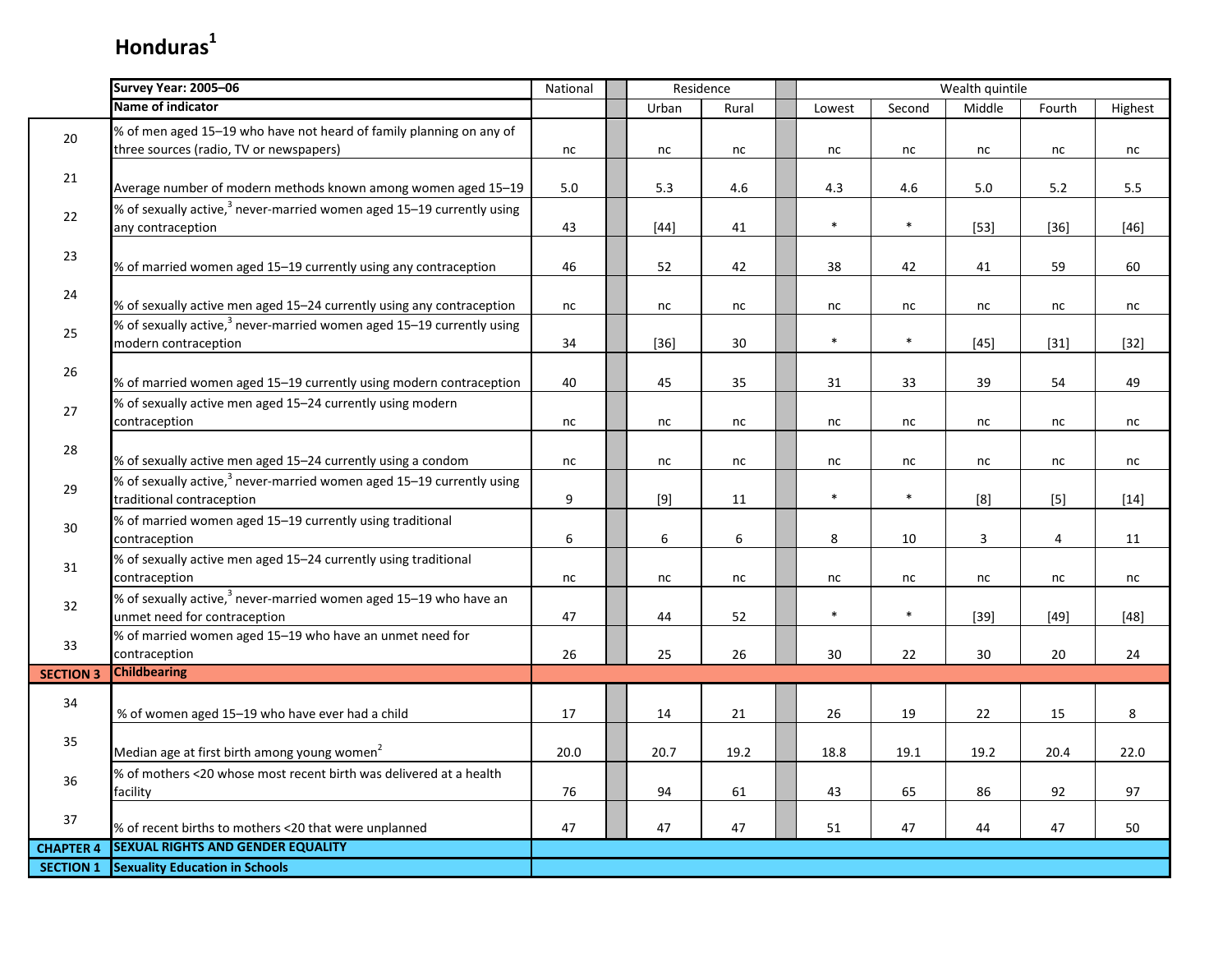|                  | <b>Survey Year: 2005-06</b>                                                                                                                     | National |          | Residence |                                                   |          | Wealth quintile |          |                |
|------------------|-------------------------------------------------------------------------------------------------------------------------------------------------|----------|----------|-----------|---------------------------------------------------|----------|-----------------|----------|----------------|
|                  | <b>Name of indicator</b>                                                                                                                        |          | Urban    | Rural     | Lowest                                            | Second   | Middle          | Fourth   | Highest        |
| 38               | % of schools that provided skills-based HIV education in the last<br>academic year                                                              |          |          |           | See table titled "Sexuality Education in Schools" |          |                 |          |                |
| 39               | Inclusion in the national school curriculum of skills-based HIV education<br>or health education, including HIV prevention                      |          |          |           |                                                   |          |                 |          |                |
| <b>SECTION 2</b> | Adults' Attitudes about Sexual Health Information                                                                                               |          |          |           |                                                   |          |                 |          |                |
| 40               | % of women aged 18-49 who agree that adolescents aged 12-14 should<br>be taught about using a condom to prevent HIV                             | nc       | nc       | nc        | nc                                                | nc       | nc              | nc       | nc             |
| 41               | % of men aged 18-49 who agree that adolescents aged 12-14 should be<br>taught about using a condom to prevent HIV                               | nc       | nc       | nc        | nc                                                | nc       | nc              | nc       | nc             |
| <b>SECTION 3</b> | <b>Self-Efficacy Related to Sexual Health</b>                                                                                                   |          |          |           |                                                   |          |                 |          |                |
| 42               | % of women aged 15-24 who report that they could get condoms on<br>their own                                                                    | 44       | 51       | 35        | 27                                                | 32       | 44              | 50       | 57             |
| 43               | % of women aged 15-24 who know a source for the condom                                                                                          | 76       | 84       | 67        | 58                                                | 66       | 77              | 82       | 90             |
| 44               | % of men aged 15-24 who know a source for the condom                                                                                            | nc       | nc       | nc        | nc                                                | nc       | nc              | nc       | nc             |
| 45               | % of women aged 15-49 who know that HIV risk is reduced by condom<br>use                                                                        | 70       | 72       | 68        | 63                                                | 67       | 74              | 73       | 72             |
| 46               | % of women aged 15-49 who know that HIV risk is reduced by having<br>one uninfected partner                                                     | 89       | 91       | 86        | 80                                                | 87       | 90              | 91       | 93             |
| 47               | % of women aged 15-24 with comprehensive knowledge of HIV/AIDS $^4$                                                                             | 30       | 37       | 22        | 13                                                | 19       | 31              | 35       | 43             |
| 48               | % of men aged 15-24 with comprehensive knowledge of HIV/AIDS                                                                                    | nc       | nc       | nc        | nc                                                | nc       | nc              | nc       | nc             |
| <b>SECTION 4</b> | Women's Autonomy, Societal Norms and Gender Equality                                                                                            |          |          |           |                                                   |          |                 |          |                |
| 49               | % of married women aged 15-49 who have sole or joint (with husband)<br>say in their own health care                                             | 81       | 86       | 75        | 70                                                | 73       | 80              | 87       | 91             |
| 50               | % of women aged 15-49 who agree with all three reasons why a wife is<br>justified in refusing to have intercourse with her husband <sup>5</sup> | 84       | 86       | 83        | 78                                                | 83       | 84              | 86       | 87             |
| 51               | % of surveyed men who agree with all three reasons why a wife is<br>justified in refusing to have intercourse with her husband                  | nc       | nc       | nc        | nc                                                | nc       | nc              | nc       | nc             |
| 52               | % of women aged 15-49 who believe that if the husband has an STI, the<br>wife is justified in asking him to use condom                          | 48       | 50       | 47        | 40                                                | 45       | 52              | 52       | 50             |
| 53               | % of men aged 15-49 who believe that if the husband has an STI, the<br>wife is justified in asking him to use condom                            | $\sf nc$ | $\sf nc$ | $\sf nc$  | nc                                                | $\sf nc$ | $nc$            | $\sf nc$ | nc             |
| 54               | % of women aged 15-49 who agree with at least one reason why a<br>husband is justified in hitting/beating his wife <sup>6</sup>                 | 16       | 11       | 21        | 27                                                | 23       | 16              | 11       | $\overline{7}$ |
| 55               | % of surveyed men who agree with at least one reason why a husband is<br>justified in hitting/beating his wife                                  | nc       | nc       | nc        | nc                                                | nc       | nc              | nc       | nc             |
| <b>CHAPTER 5</b> | <b>REACHING YOUNG PEOPLE</b>                                                                                                                    |          |          |           |                                                   |          |                 |          |                |
| <b>SECTION 1</b> | <b>Demographic Information</b>                                                                                                                  |          |          |           |                                                   |          |                 |          |                |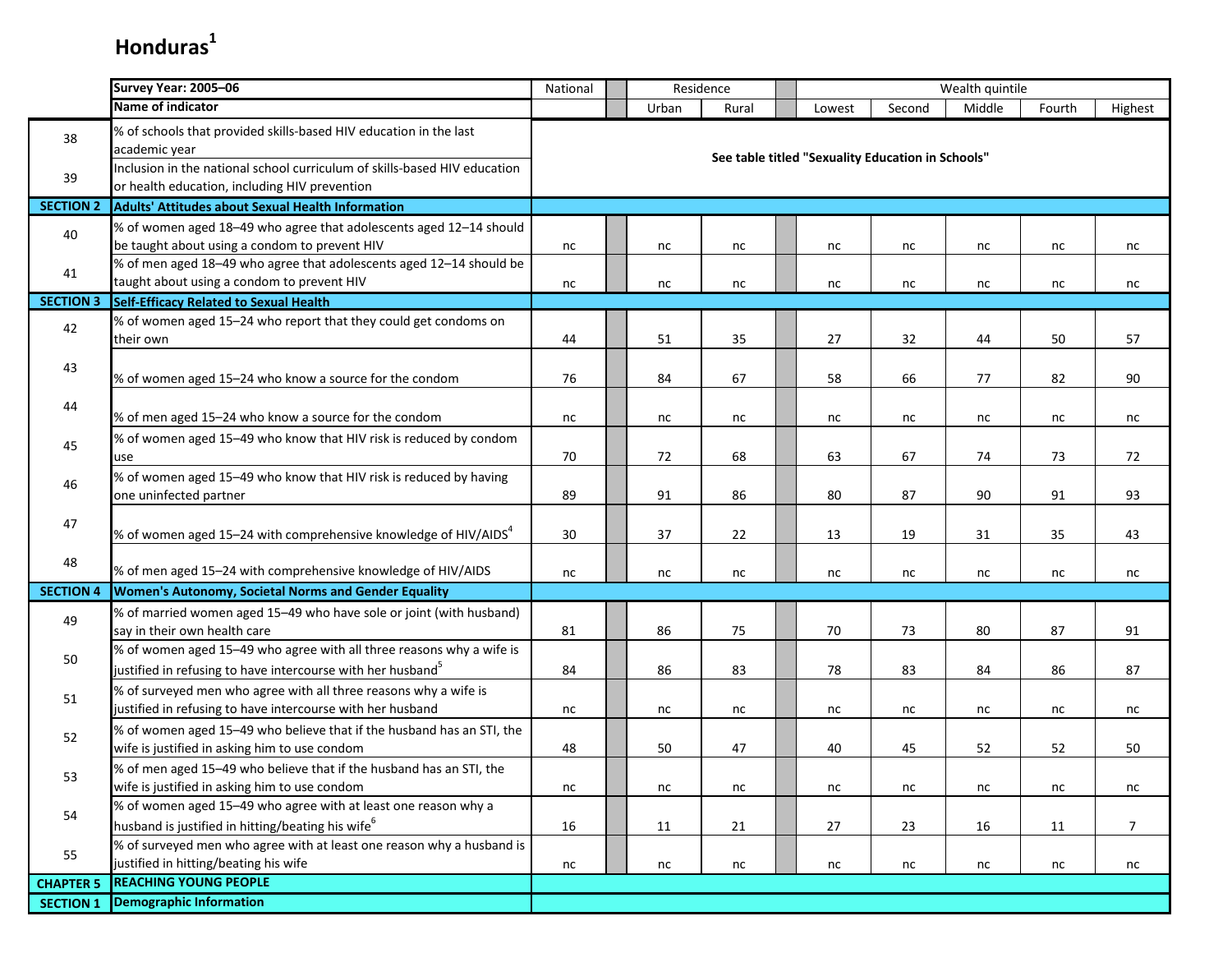|                  | Survey Year: 2005-06                                                                       | National       |              | Residence |                | Wealth quintile |                |              |         |  |
|------------------|--------------------------------------------------------------------------------------------|----------------|--------------|-----------|----------------|-----------------|----------------|--------------|---------|--|
|                  | Name of indicator                                                                          |                | Urban        | Rural     | Lowest         | Second          | Middle         | Fourth       | Highest |  |
| 56               | No. of girls aged 10-14 in 2011                                                            | 444,407        | 195,000      | 249,000   | 94,000         | 97,000          | 92,000         | 84,000       | 79,000  |  |
| 57               | No. of boys aged 10-14 in 2011                                                             | 461,615        | 195,000      | 267,000   | 103,000        | 104,000         | 96,000         | 82,000       | 77,000  |  |
| 58               | No. of women aged 15-19 in 2011                                                            | 429,279        | 230,000      | 199,000   | 65,000         | 76,000          | 94,000         | 97,000       | 97,000  |  |
| 59               | No. of men aged 15-19 in 2011                                                              | 441,883        | 205,000      | 237,000   | 90,000         | 93,000          | 92,000         | 83,074       | 82,632  |  |
| <b>SECTION 2</b> | <b>School Attendance</b>                                                                   |                |              |           |                |                 |                |              |         |  |
| 60               | % of girls attending primary school                                                        | 89             | 91           | 87        | 82             | 88              | 91             | 94           | 93      |  |
| 61               | % of boys attending primary school                                                         | 86             | 89           | 84        | 78             | 85              | 87             | 91           | 93      |  |
| 62               | No. of girls per 100 boys attending primary school                                         | 103            | 102          | 104       | 106            | 103             | 104            | 103          | 100     |  |
| 63               | % of women attending secondary school                                                      | 42             | 59           | 25        | 9              | 21              | 38             | 59           | 76      |  |
| 64               | % of men attending secondary school                                                        | 34             | 54           | 19        | $\overline{7}$ | 13              | 32             | 52           | 78      |  |
| 65               | No. of women per 100 men attending secondary school                                        | 124            | 110          | 134       | 120            | 159             | 116            | 114          | 97      |  |
| <b>SECTION 3</b> | <b>Exposure to Media</b>                                                                   |                |              |           |                |                 |                |              |         |  |
| 66               | % of women aged 15-19 who are exposed to radio                                             | 91             | 90           | 93        | 92             | 92              | 90             | 90           | 93      |  |
| 67               | % of women aged 15-19 who are exposed to television                                        | 72             | 93           | 48        | 13             | 46              | 84             | 95           | 97      |  |
| 68               | % of women aged 15-19 who are exposed to newspapers                                        | 45             | 57           | 31        | 18             | 29              | 43             | 55           | 67      |  |
| 69               | % of women aged 15-19 who are exposed to all sources of media (radio,<br>TV or newspapers) | 37             | 51           | 20        | 3              | 16              | 36             | 49           | 62      |  |
| 70               | % of women aged 15-19 who have very limited exposure to the three<br>sources of media      | $\overline{2}$ | $\mathbf{1}$ | 4         | 7              | 4               | $\overline{2}$ | $\mathbf{1}$ | 0       |  |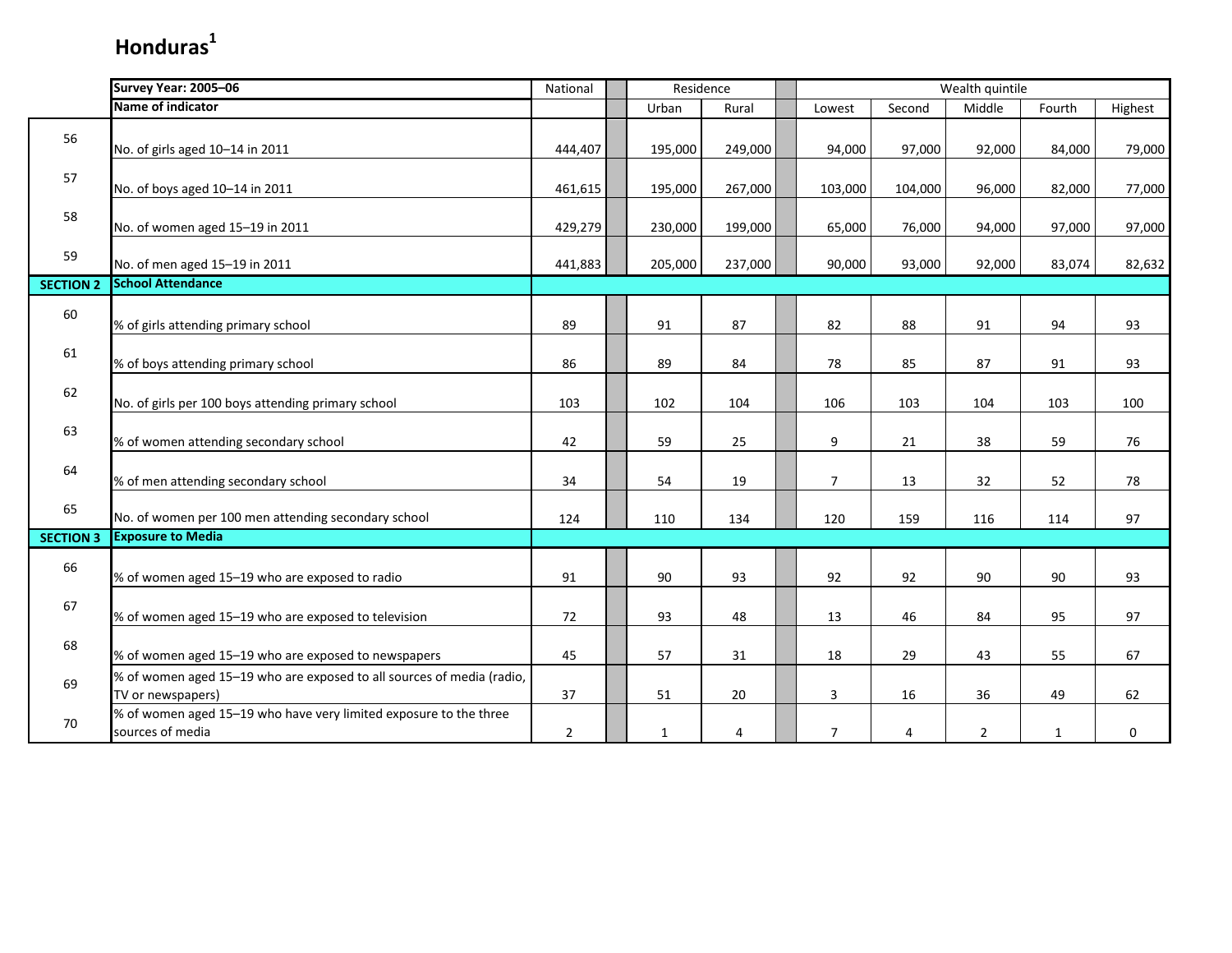| -06<br>2005-<br><b>ISurvey Year:</b> | Nationa | Residence |       |  | Wealth quintile |        |        |        |         |  |  |  |
|--------------------------------------|---------|-----------|-------|--|-----------------|--------|--------|--------|---------|--|--|--|
| <b>IName</b><br>of indicator ؛       |         | Urban     | Rural |  | Lowest          | Second | Middle | ourth: | Highest |  |  |  |

| <b>NOTES</b>                                                                                                                                                                                                                                                                                                                                                                                                                                                       |
|--------------------------------------------------------------------------------------------------------------------------------------------------------------------------------------------------------------------------------------------------------------------------------------------------------------------------------------------------------------------------------------------------------------------------------------------------------------------|
| 1. No men were interviewed for the DHS in this country; therefore we are unable to provide any male                                                                                                                                                                                                                                                                                                                                                                |
| data with the exception of the demographic information and the school attendance data.                                                                                                                                                                                                                                                                                                                                                                             |
| 2. Medians were calculated on the basis of 25-29-year-old women.                                                                                                                                                                                                                                                                                                                                                                                                   |
| 3. Sexually active refers to having had sexual intercourse in the past three months. (Those who are<br>married/in a union are considered to be sexually active).                                                                                                                                                                                                                                                                                                   |
| 4. Comprehensive knowledge is a four-part measure. It combines respondents' ability to correctly<br>report the two most common ways of reducing HIV risk (consistently using condoms and having just<br>one HIV-negative partner); knowing correctly that a healthy-looking person can have HIV; and correctly<br>rejecting the two most common local misconceptions about HIV transmission.                                                                       |
| 5. The three reasons are: the wife knows that her husband has had sex with other women, she knows<br>that he has an STI, and she is tired or not in the mood.                                                                                                                                                                                                                                                                                                      |
| 6. DHS surveys ask questions about violence in the following situations: the wife burns the food, she<br>argues with her husband, she goes out without telling him, she neglects the children and she refuses to<br>have sexual intercourse with him.                                                                                                                                                                                                              |
| $nc = not collected$<br>na = not available<br>* = When the data are available for fewer than 25 respondents, no values are given (the data are<br>suppressed) because there is too little information to accurately represent the group.<br>$\vert \vert$ = When the data are available for 25–49 respondents, the values are bracketed to indicate small<br>sample size, which means the values will be less precise than those based on at least 50 respondents. |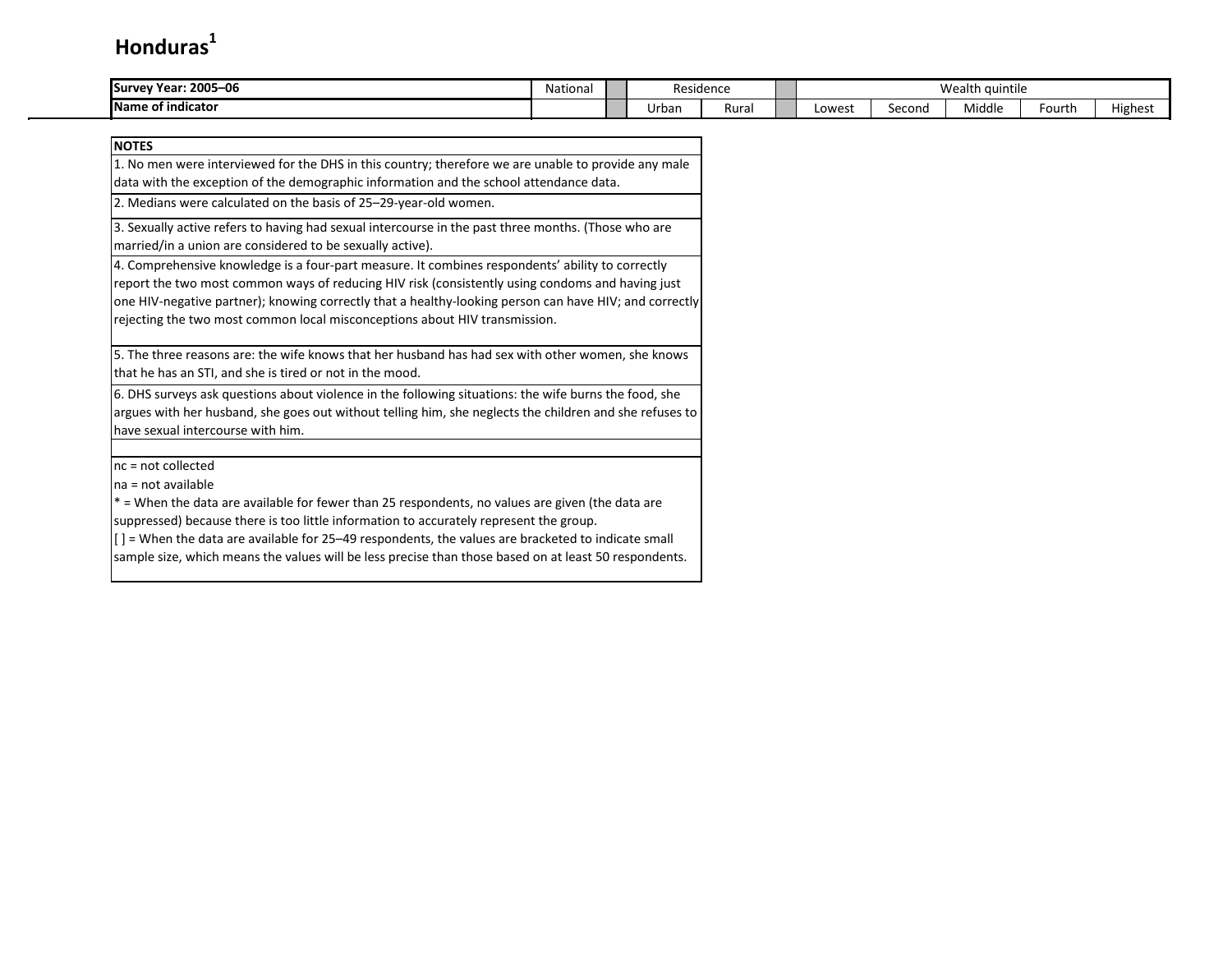|                  | Survey Year: 2005-06                                                   |                |                | Residence |        | Wealth quintile |                |                |                |
|------------------|------------------------------------------------------------------------|----------------|----------------|-----------|--------|-----------------|----------------|----------------|----------------|
|                  | <b>Name of indicator</b>                                               |                | Urban          | Rural     | Lowest | Second          | Middle         | Fourth         | Highest        |
| <b>CHAPTER 3</b> | <b>SEXUAL AND REPRODUCTIVE HEALTH</b>                                  |                |                |           |        |                 |                |                |                |
| <b>SECTION 1</b> | <b>Sexual Activity and Marriage</b>                                    |                |                |           |        |                 |                |                |                |
|                  |                                                                        |                |                |           |        |                 |                |                |                |
| $\mathbf{1}$     | % of women aged 15–19 who have ever been sexually active $^1$          | 28             | 15             | 34        | 43     | 38              | 29             | 21             | 10             |
|                  |                                                                        |                |                |           |        |                 |                |                |                |
| $\overline{2}$   | % of men aged 15–19 who have ever been sexually active <sup>1</sup>    | 11             | $\overline{7}$ | 14        | 17     | 16              | 11             | 9              | 6              |
|                  |                                                                        |                |                |           |        |                 |                |                |                |
| 3                | % of women aged 20–24 who have ever been sexually active <sup>1</sup>  | 76             | 61             | 83        | 93     | 88              | 80             | 72             | 53             |
|                  |                                                                        |                |                |           |        |                 |                |                |                |
| 4                | % of men aged 20–24 who have ever been sexually active $^1$            | 44             | 31             | 53        | 67     | 60              | 47             | 37             | 24             |
|                  |                                                                        |                |                |           |        |                 |                |                |                |
| 5                | % of women aged 15-24 who had sexual intercourse before age $151$      | 10             | 4              | 13        | 20     | 16              | 10             | 5              | $\mathbf{1}$   |
|                  |                                                                        |                |                |           |        |                 |                |                |                |
| 6                | % of men aged 15–24 who had sexual intercourse before age $151$        |                |                |           |        |                 |                |                |                |
|                  |                                                                        | $\overline{2}$ | $\mathbf{1}$   | 3         | 5      | 3               | $\overline{2}$ | $\overline{2}$ | $\mathbf{1}$   |
| 7                |                                                                        |                |                |           |        |                 |                |                |                |
|                  | % of women aged 18-24 who had sexual intercourse before age $181$      | 40             | 24             | 48        | 64     | 57              | 45             | 30             | 14             |
| 8                |                                                                        |                |                |           |        |                 |                |                |                |
|                  | % of men aged 18-24 who had sexual intercourse before age $181$        | 12             | 6              | 15        | 23     | 16              | 13             | 8              | $\overline{4}$ |
| 9                |                                                                        |                |                |           |        |                 |                |                |                |
|                  | % of women aged 15-19 who have ever been married $^1$                  | 28             | 15             | 33        | 42     | 38              | 29             | 21             | 10             |
| 10               |                                                                        |                |                |           |        |                 |                |                |                |
|                  | % of men aged 15–19 who have ever been married $1$                     | 3              | 1              | 4         | 6      | 5               | 3              | $\mathbf{1}$   | $\mathbf 0$    |
| 11               |                                                                        |                |                |           |        |                 |                |                |                |
|                  | % of women aged 20-24 who have ever been married $^1$                  | 75             | 61             | 82        | 93     | 88              | 79             | 71             | 52             |
| 12               |                                                                        |                |                |           |        |                 |                |                |                |
|                  | % of men aged 20-24 who have ever been married $1$                     | 33             | 19             | 41        | 57     | 47              | 34             | 26             | 13             |
| 13               |                                                                        |                |                |           |        |                 |                |                |                |
|                  | Median age at first sexual intercourse among young women <sup>2</sup>  | 18.0           | 19.6           | 17.3      | 16.3   | 16.8            | 17.5           | 18.6           | 21.1           |
| 14               |                                                                        |                |                |           |        |                 |                |                |                |
|                  | Median age at first marriage among young women <sup>2</sup>            | 17.4           | 19.2           | 16.6      | 15.4   | 16.0            | 16.8           | 18.2           | 20.9           |
| 15               | Gap between median ages at first sexual intercourse and first marriage |                |                |           |        |                 |                |                |                |
|                  | among young women <sup>3,4</sup>                                       | $-0.6$         | $-0.4$         | $-0.7$    | $-0.9$ | $-0.8$          | $-0.7$         | $-0.4$         | $-0.2$         |
| 16               |                                                                        |                |                |           |        |                 |                |                |                |
|                  | Median age at first sexual intercourse among young men <sup>4</sup>    | 22.7           | 24.8           | 21.6      | 20.2   | 20.7            | 21.9           | 24.0           | 26.2           |
| 17               |                                                                        |                |                |           |        |                 |                |                |                |
|                  | Median age at first marriage among young men <sup>4</sup>              | 23.1           | 25.2           | 22.0      | 20.5   | 21.1            | 22.3           | 24.4           | 26.7           |
|                  | Gap between median ages at first sexual intercourse and first marriage |                |                |           |        |                 |                |                |                |
| 18               | among young men <sup>4</sup>                                           | 0.4            | 0.4            | 0.4       | 0.3    | 0.4             | 0.4            | 0.4            | 0.5            |
| <b>SECTION 2</b> | <b>Contraceptive Knowledge, Use and Need</b>                           |                |                |           |        |                 |                |                |                |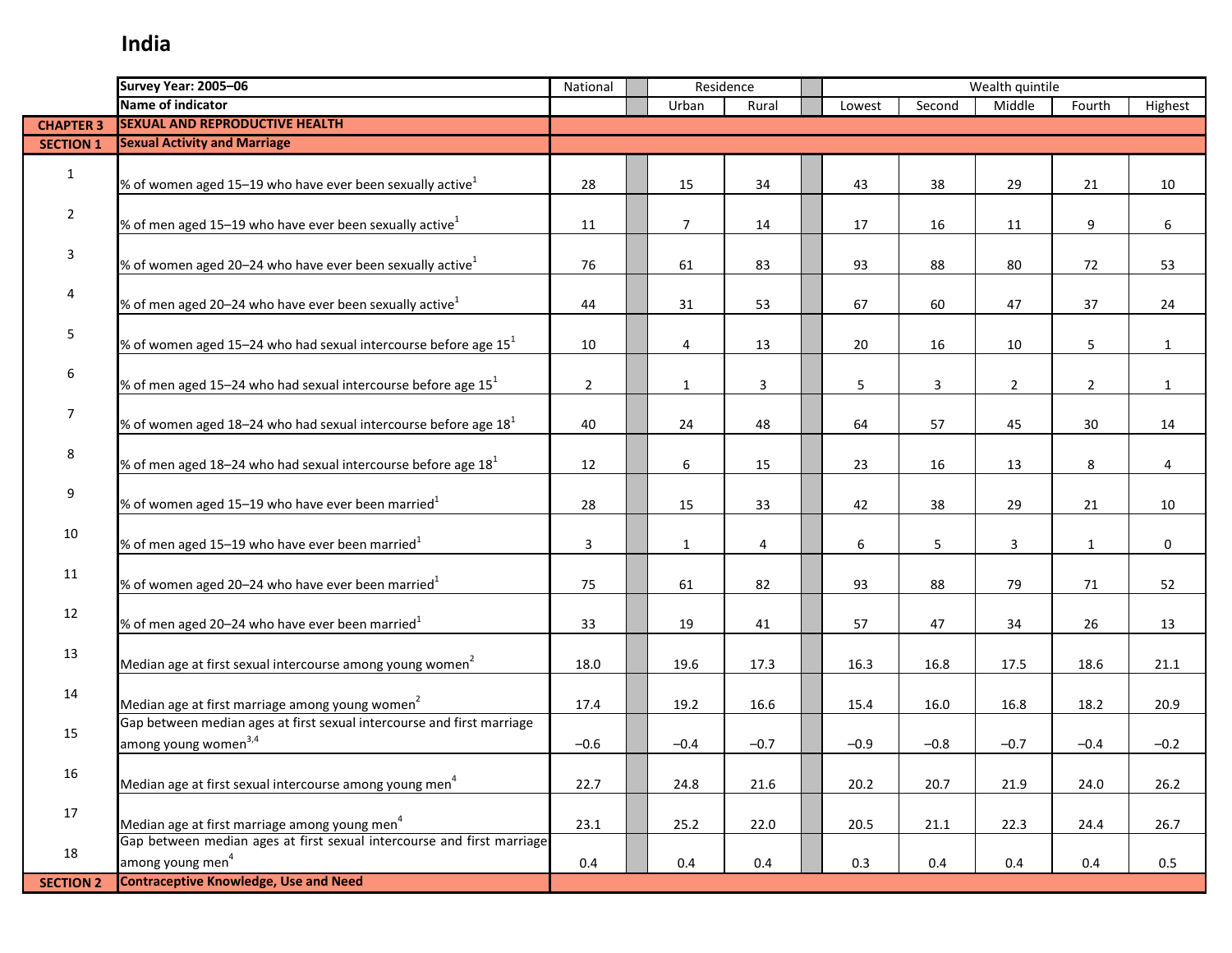Ţ

|                  | Survey Year: 2005-06                                                                                             | National       | Residence |                |        |                  | Wealth quintile |                |         |
|------------------|------------------------------------------------------------------------------------------------------------------|----------------|-----------|----------------|--------|------------------|-----------------|----------------|---------|
|                  | <b>Name of indicator</b>                                                                                         |                | Urban     | Rural          | Lowest | Second           | Middle          | Fourth         | Highest |
| 19               | % of women aged 15-19 who have not heard of family planning on any<br>of three sources (radio, TV or newspapers) | 39             | 22        | 46             | 65     | 51               | 38              | 25             | 15      |
| 20               | % of men aged 15-19 who have not heard of family planning on any of<br>three sources (radio, TV or newspapers)   | 20             | 14        | 24             | 40     | 27               | 19              | 14             | 9       |
| 21               | Average number of modern methods known among women aged 15-19                                                    | 3.9            | $4.2\,$   | 3.8            | 3.4    | 3.6              | 3.8             | 4.1            | 4.5     |
| 22               | % of sexually active, <sup>5</sup> never-married women aged 15-19 currently using<br>any contraception           | $[31]$         | $\ast$    | $\ast$         | $\ast$ | $\ast$           | $\ast$          | $\ast$         | $\ast$  |
| 23               | % of married women aged 15-19 currently using any contraception                                                  | 13             | 16        | 12             | 10     | 12               | 14              | 16             | 21      |
| 24               | % of sexually active <sup>5</sup> men aged 15–24 currently using any contraception                               | 25             | 32        | 23             | 15     | 23               | 22              | 33             | 42      |
| 25               | % of sexually active, <sup>5</sup> never-married women aged 15-19 currently using<br>modern contraception        | $[18]$         | $\ast$    | $\ast$         | $\ast$ | $\ast$           | $\ast$          | $\ast$         | $\ast$  |
| 26               | % of married women aged 15-19 currently using modern contraception                                               | $\overline{7}$ | 11        | 6              | 5      | 6                | $\overline{7}$  | 10             | 14      |
| 27               | % of sexually active <sup>5</sup> men aged 15–24 currently using modern<br>contraception                         | 18             | 26        | 15             | 10     | 14               | 15              | 26             | 36      |
| 28               | % of sexually active <sup>5</sup> men aged 15–24 currently using a condom                                        | 12             | 21        | 9              | 4      | 8                | 9               | 18             | 31      |
| 29               | % of sexually active, <sup>5</sup> never-married women aged 15-19 currently using<br>traditional contraception   | $[14]$         | $\ast$    | $\ast$         | $\ast$ | $\ast$           | $\ast$          | $\ast$         | $\ast$  |
| 30 <sup>°</sup>  | % of married women aged 15-19 currently using traditional<br>contraception                                       | $6\phantom{1}$ | 5         | 6              | 5      | $\boldsymbol{6}$ | $\overline{7}$  | 5              | 8       |
| 31               | % of sexually active <sup>5</sup> men aged 15-24 currently using traditional<br>contraception                    | $\overline{7}$ | 6         | $\overline{7}$ | 5      | 9                | $\overline{7}$  | $\overline{7}$ | 6       |
| 32               | % of sexually active, <sup>5</sup> never-married women aged 15-19 who have an<br>unmet need for contraception    | $[20]$         | $\ast$    | $\ast$         | $\ast$ | $\ast$           | $\ast$          | $\ast$         | $\ast$  |
| 33               | % of married women aged 15-19 who have an unmet need for<br>contraception                                        | 27             | 26        | 27             | 26     | 27               | 28              | 27             | 28      |
| <b>SECTION 3</b> | <b>Childbearing</b>                                                                                              |                |           |                |        |                  |                 |                |         |
| 34               | % of women aged 15-19 who have ever had a child                                                                  | 12             | 6         | 15             | 19     | 17               | 13              | 8              | 3       |
| 35               | Median age at first birth among young women <sup>2</sup>                                                         | 19.9           | 21.5      | 19.4           | 18.3   | 18.8             | 19.4            | 20.4           | 23.0    |
| 36               | % of mothers <20 whose most recent birth was delivered at a health<br>facility                                   | 41             | 64        | 35             | 20     | 31               | 46              | 62             | 82      |
| 37               | % of recent births to mothers <20 that were unplanned                                                            | 14             | 15        | 13             | 12     | 14               | 15              | 13             | 16      |
| <b>CHAPTER 4</b> | <b>SEXUAL RIGHTS AND GENDER EQUALITY</b>                                                                         |                |           |                |        |                  |                 |                |         |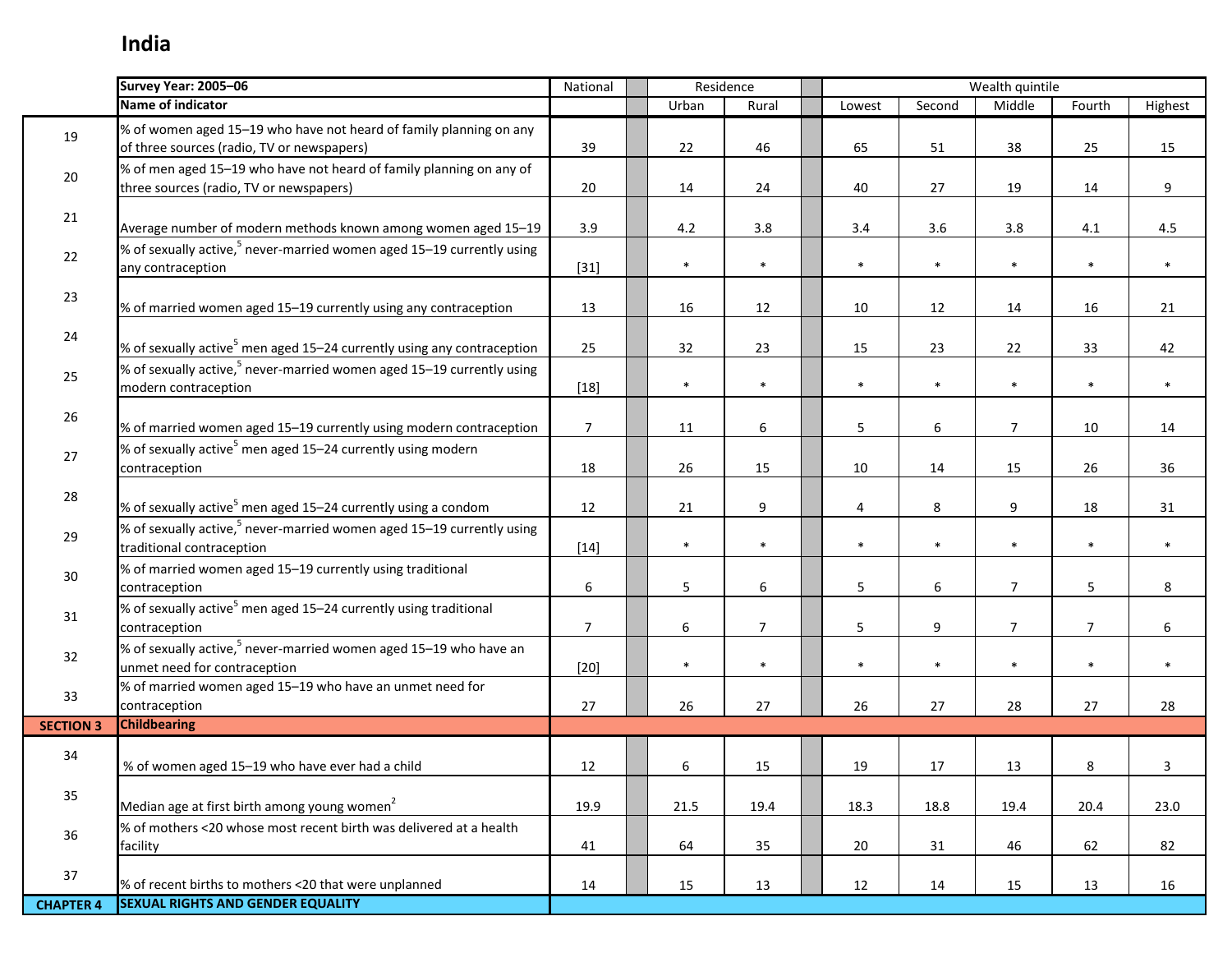|                  | Survey Year: 2005-06                                                                                                       | Residence<br>National |  |       |       |                                                   | Wealth quintile |        |        |         |
|------------------|----------------------------------------------------------------------------------------------------------------------------|-----------------------|--|-------|-------|---------------------------------------------------|-----------------|--------|--------|---------|
|                  | <b>Name of indicator</b>                                                                                                   |                       |  | Urban | Rural | Lowest                                            | Second          | Middle | Fourth | Highest |
| <b>SECTION 1</b> | <b>Sexuality Education in Schools</b>                                                                                      |                       |  |       |       |                                                   |                 |        |        |         |
| 38               | % of schools that provided skills-based HIV education in the last<br>academic year                                         |                       |  |       |       |                                                   |                 |        |        |         |
| 39               | Inclusion in the national school curriculum of skills-based HIV education<br>or health education, including HIV prevention |                       |  |       |       | See table titled "Sexuality Education in Schools" |                 |        |        |         |
| <b>SECTION 2</b> | <b>Adults' Attitudes about Sexual Health Information</b>                                                                   |                       |  |       |       |                                                   |                 |        |        |         |
|                  | % of women aged 18-49 who agree that adolescents aged 12-14 should                                                         |                       |  |       |       |                                                   |                 |        |        |         |
| 40               | be taught about using a condom to prevent HIV <sup>6</sup>                                                                 | 28                    |  | na    | na    | na                                                | na              | na     | na     | na      |
|                  | % of men aged 18-49 who agree that adolescents aged 12-14 should be                                                        |                       |  |       |       |                                                   |                 |        |        |         |
| 41               | taught about using a condom to prevent HIV <sup>6</sup>                                                                    | 35                    |  | na    | na    | na                                                | na              | na     | na     | na      |
| <b>SECTION 3</b> | <b>Self-Efficacy Related to Sexual Health</b>                                                                              |                       |  |       |       |                                                   |                 |        |        |         |
| 42               | % of women aged 15-24 who report that they could get condoms on                                                            |                       |  |       |       |                                                   |                 |        |        |         |
|                  | their own                                                                                                                  | 12                    |  | 14    | 11    | 8                                                 | 10              | 11     | 14     | 19      |
| 43               |                                                                                                                            |                       |  |       |       |                                                   |                 |        |        |         |
|                  | % of women aged 15-24 who know a source for the condom                                                                     | 46                    |  | 57    | 41    | 31                                                | 37              | 41     | 52     | 67      |
| 44               |                                                                                                                            |                       |  |       |       |                                                   |                 |        |        |         |
|                  | % of men aged 15-24 who know a source for the condom                                                                       | 85                    |  | 91    | 81    | 69                                                | 79              | 85     | 91     | 93      |
| 45               | % of women aged 15-49 who know that HIV risk is reduced by condom                                                          |                       |  |       |       |                                                   |                 |        |        |         |
|                  | use                                                                                                                        | 36                    |  | 56    | 27    | 9                                                 | 17              | 30     | 47     | 70      |
| 46               | % of women aged 15-49 who know that HIV risk is reduced by having                                                          |                       |  |       |       |                                                   |                 |        |        |         |
|                  | one uninfected partner                                                                                                     | 45                    |  | 65    | 35    | 13                                                | 25              | 39     | 58     | 78      |
| 47               | % of women aged 15-24 with comprehensive knowledge of HIV/AIDS <sup>7</sup>                                                | 20                    |  | 33    | 14    | 4                                                 | $\overline{7}$  | 15     | 26     | 45      |
|                  |                                                                                                                            |                       |  |       |       |                                                   |                 |        |        |         |
| 48               | % of men aged 15–24 with comprehensive knowledge of HIV/AIDS <sup>7</sup>                                                  | 36                    |  | 47    | 29    | 15                                                | 24              | 32     | 44     | 55      |
| <b>SECTION 4</b> | Women's Autonomy, Societal Norms and Gender Equality                                                                       |                       |  |       |       |                                                   |                 |        |        |         |
| 49               | % of married women aged 15-49 who have sole or joint (with husband)                                                        |                       |  |       |       |                                                   |                 |        |        |         |
|                  | say in their own health care                                                                                               | 62                    |  | 69    | 59    | 59                                                | 58              | 60     | 64     | 70      |
| 50               | % of women aged 15-49 who agree with all three reasons why a wife is                                                       |                       |  |       |       |                                                   |                 |        |        |         |
|                  | justified in refusing to have intercourse with her husband <sup>8</sup>                                                    | 68                    |  | 73    | 65    | 62                                                | 64              | 65     | 69     | 76      |
| 51               | % of surveyed men who agree with all three reasons why a wife is                                                           |                       |  |       |       |                                                   |                 |        |        |         |
|                  | justified in refusing to have intercourse with her husband <sup>8</sup>                                                    | 70                    |  | 75    | 67    | 59                                                | 66              | 68     | 73     | 81      |
| 52               | % of women aged 15-49 who believe that if the husband has an STI, the                                                      |                       |  |       |       |                                                   |                 |        |        |         |
|                  | wife is justified in asking him to use condom <sup>9</sup>                                                                 | 78                    |  | 81    | 76    | 74                                                | 76              | 76     | 79     | 84      |
| 53               | % of men aged 15-49 who believe that if the husband has an STI, the                                                        |                       |  |       |       |                                                   |                 |        |        |         |
|                  | wife is justified in asking him to use condom <sup>9</sup>                                                                 | 82                    |  | 86    | 79    | 70                                                | 77              | 81     | 85     | 90      |
| 54               | % of women aged 15-49 who agree with at least one reason why a                                                             |                       |  |       |       |                                                   |                 |        |        |         |
|                  | husband is justified in hitting/beating his wife <sup>10</sup>                                                             | 54                    |  | 44    | 59    | 62                                                | 62              | 61     | 54     | 37      |
| 55               | % of surveyed men who agree with at least one reason why a husband is                                                      |                       |  |       |       |                                                   |                 |        |        |         |
|                  | justified in hitting/beating his wife <sup>10</sup>                                                                        | 42                    |  | 33    | 47    | 53                                                | 50              | 48     | 39     | 25      |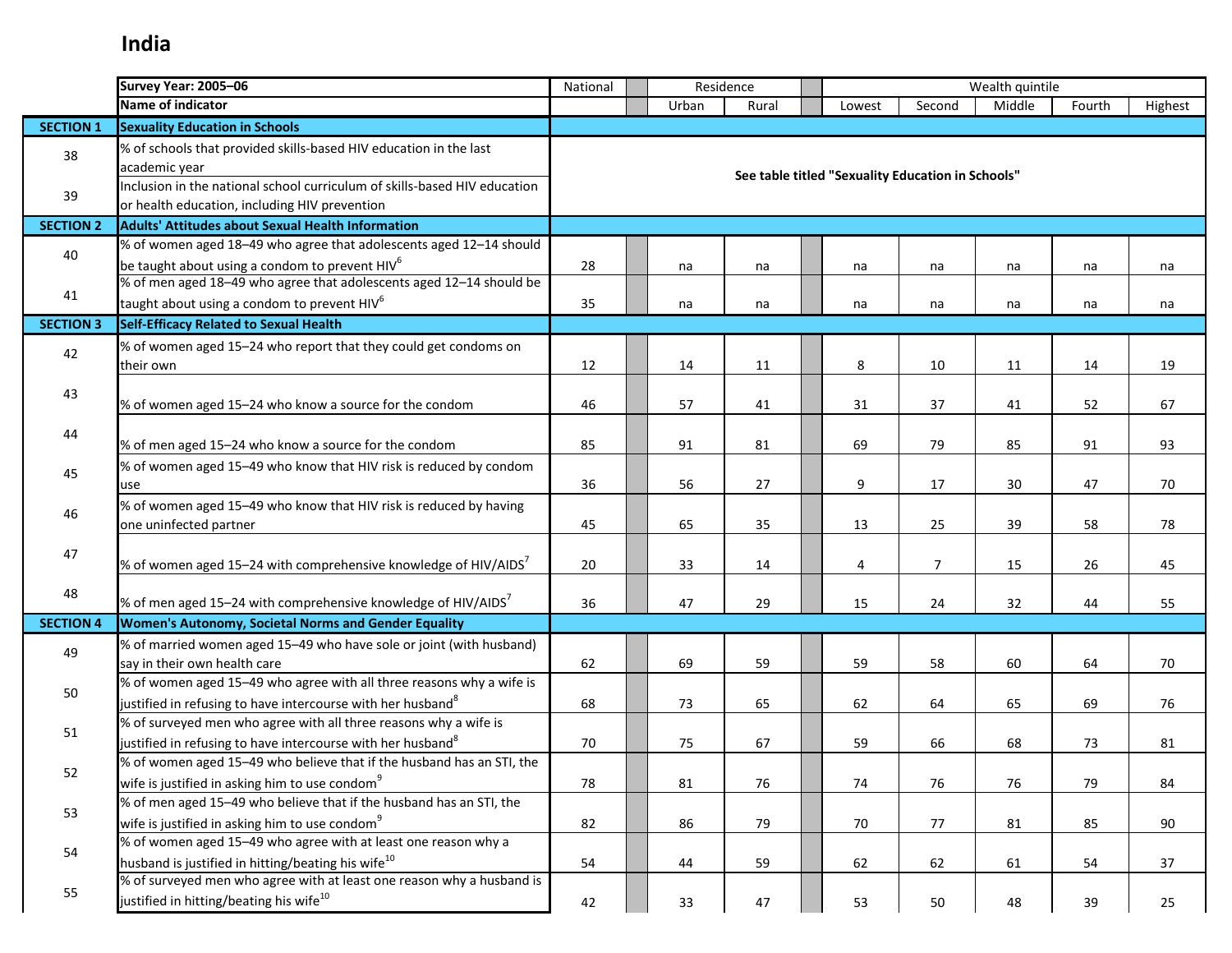|                  | Survey Year: 2005-06<br>Residence<br>National                                              |            |  |            |            | Wealth quintile |            |            |            |            |
|------------------|--------------------------------------------------------------------------------------------|------------|--|------------|------------|-----------------|------------|------------|------------|------------|
|                  | Name of indicator                                                                          |            |  | Urban      | Rural      | Lowest          | Second     | Middle     | Fourth     | Highest    |
| <b>CHAPTER 5</b> | <b>REACHING YOUNG PEOPLE</b>                                                               |            |  |            |            |                 |            |            |            |            |
| <b>SECTION 1</b> | <b>Demographic Information</b>                                                             |            |  |            |            |                 |            |            |            |            |
| 56               | No. of girls aged 10-14 in 2011                                                            | 58,632,000 |  | 15,713,000 | 42,918,000 | 13,661,000      | 13,075,000 | 12,078,000 | 10,964,000 | 8,853,000  |
| 57               | No. of boys aged 10-14 in 2011                                                             | 64,032,000 |  | 18,441,000 | 45,591,000 | 14,151,000      | 14,215,000 | 13,127,000 | 12,102,000 | 10,437,000 |
| 58               | No. of women aged 15-19 in 2011                                                            | 57,671,000 |  | 17,936,000 | 39,736,000 | 9,919,000       | 11,419,000 | 12,457,000 | 12,399,000 | 11,477,000 |
| 59               | No. of men aged 15-19 in 2011                                                              | 63,157,000 |  | 21,852,000 | 41,305,000 | 10,358,000      | 12,379,000 | 13,452,000 | 13,958,000 | 13,010,000 |
| <b>SECTION 2</b> | <b>School Attendance</b>                                                                   |            |  |            |            |                 |            |            |            |            |
| 60               | % of girls attending primary school                                                        | 71         |  | 74         | 69         | 61              | 70         | 73         | 76         | 79         |
| 61               | % of boys attending primary school                                                         | 73         |  | 74         | 73         | 66              | 74         | 76         | 76         | 78         |
| 62               | No. of girls per 100 boys attending primary school                                         | 96         |  | 100        | 95         | 92              | 94         | 97         | 101        | 101        |
| 63               | % of women attending secondary school                                                      | 46         |  | 60         | 40         | 21              | 34         | 44         | 61         | 74         |
| 64               | % of men attending secondary school                                                        | 57         |  | 61         | 55         | 36              | 49         | 57         | 65         | 79         |
| 65               | No. of women per 100 men attending secondary school                                        | 80         |  | 97         | 73         | 58              | 69         | 77         | 94         | 94         |
| <b>SECTION 3</b> | <b>Exposure to Media</b>                                                                   |            |  |            |            |                 |            |            |            |            |
| 66               | % of women aged 15-19 who are exposed to radio                                             | 34         |  | 35         | 34         | 21              | 32         | 36         | 40         | 41         |
| 67               | % of women aged 15-19 who are exposed to television                                        | 59         |  | 85         | 48         | 21              | 39         | 60         | 80         | 93         |
| 68               | % of women aged 15-19 who are exposed to newspapers                                        | 29         |  | 48         | 20         | 5               | 11         | 22         | 39         | 65         |
| 69               | % of women aged 15-19 who are exposed to all sources of media (radio,<br>TV or newspapers) | 13         |  | 21         | 9          | $\mathbf{1}$    | 5          | 9          | 18         | 29         |
| 70               | % of women aged 15-19 who have very limited exposure to the three<br>sources of media      | 29         |  | 9          | 38         | 66              | 45         | 26         | 11         | 3          |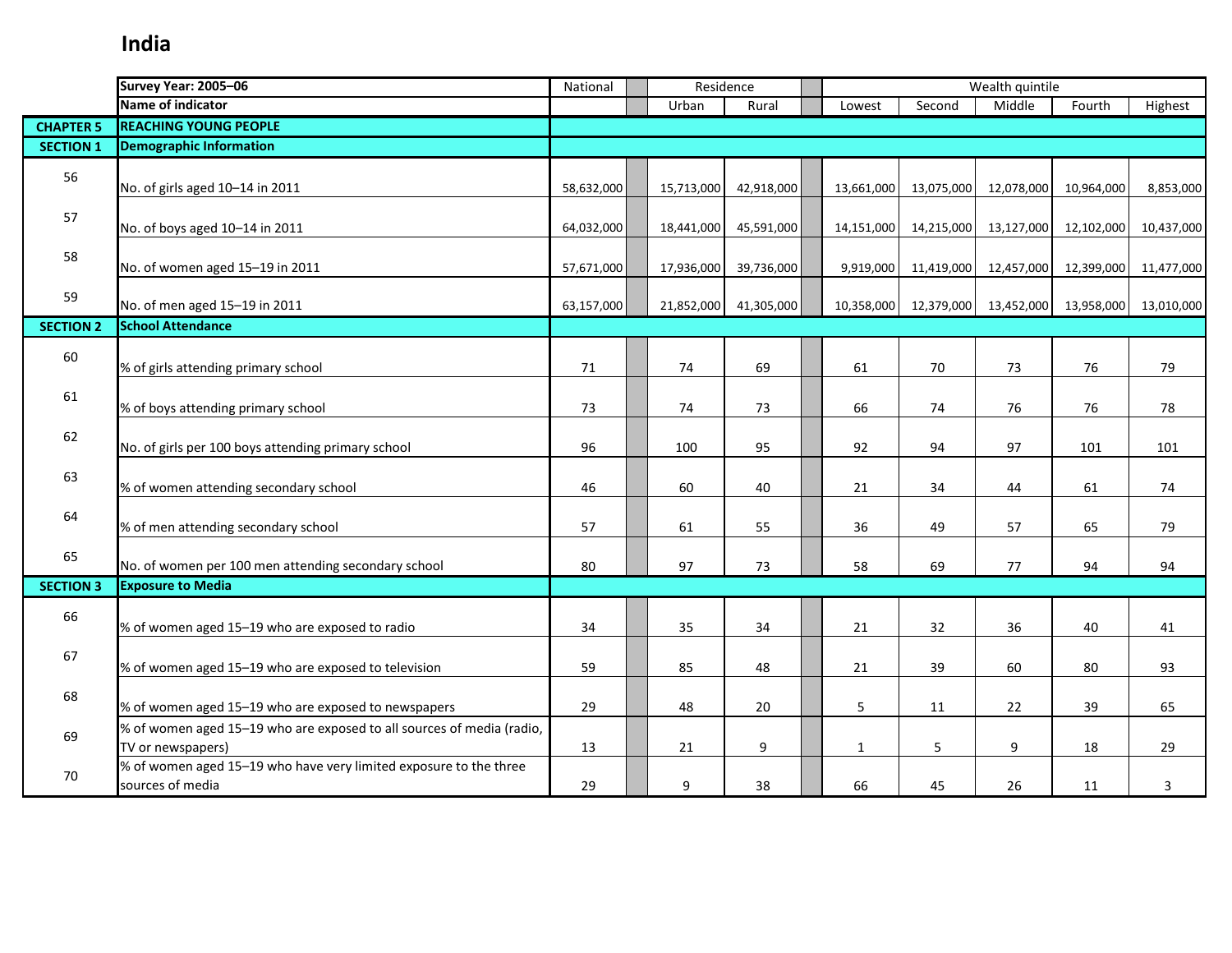| Survey Year: 2005-06                                                                                          | National | Residence |       |        |        | Wealth quintile |        |         |
|---------------------------------------------------------------------------------------------------------------|----------|-----------|-------|--------|--------|-----------------|--------|---------|
| Name of indicator                                                                                             |          | Urban     | Rural | Lowest | Second | Middle          | Fourth | Highest |
| <b>NOTES</b>                                                                                                  |          |           |       |        |        |                 |        |         |
| 1. The results presented here are non-standard. These values are the percent of women or men who              |          |           |       |        |        |                 |        |         |
| have ever been married and have started living with their spouse.                                             |          |           |       |        |        |                 |        |         |
| 2. Medians were calculated on the basis of 25-29-year-old women. The median age at "marriage"                 |          |           |       |        |        |                 |        |         |
| indicator (No. 14) is measuring the age at which at least 50% of young women in the sample have               |          |           |       |        |        |                 |        |         |
| undergone a marriage ceremony, not the age at which at least 50% have actually started living with            |          |           |       |        |        |                 |        |         |
| their spouse.                                                                                                 |          |           |       |        |        |                 |        |         |
| 3. The negative value of indicator 15 for India (the median age at first intercourse is higher than the       |          |           |       |        |        |                 |        |         |
| median age at first marriage) is a result of a traditional cultural practice still widespread in the north of |          |           |       |        |        |                 |        |         |
| the country whereby marriage can precede cohabitation by months or even years. (Women can be                  |          |           |       |        |        |                 |        |         |
| married at a very young age but not move in with their husbands until much later, when the ceremony           |          |           |       |        |        |                 |        |         |
| of gauna is performed.) Moreover, whereas India's 2005-2006 DHS included unmarried women,                     |          |           |       |        |        |                 |        |         |
| indicator 13 principally captures age at first sex among ever-married women only, because in these            |          |           |       |        |        |                 |        |         |
| socially conservative contexts, unmarried women are highly unlikely to report sexual activity.                |          |           |       |        |        |                 |        |         |
|                                                                                                               |          |           |       |        |        |                 |        |         |
| 4. Medians were calculated on the basis of 30-34-year-old men. The median age at "marriage"                   |          |           |       |        |        |                 |        |         |
| indicator (No. 17) is measuring the age at which at least 50% of young men in the sample have                 |          |           |       |        |        |                 |        |         |
| undergone a marriage ceremony AND have started living with their spouse.                                      |          |           |       |        |        |                 |        |         |
| 5. Sexually active refers to having had sexual intercourse in the past three months. (Those who are           |          |           |       |        |        |                 |        |         |
| married/in a union are considered to be sexually active).                                                     |          |           |       |        |        |                 |        |         |
| 6. Unlike the comparable question asked in the other 28 DHS countries' questionnaires, India's differed       |          |           |       |        |        |                 |        |         |
| on several elements. India's question was whether 15-49-year-old men and women agreed that a                  |          |           |       |        |        |                 |        |         |
| series of topics, including the use of condoms to prevent STIs, should be taught in school to each sex,       |          |           |       |        |        |                 |        |         |
| and at what age that instruction should begin. Thus, indicators 40 and 41 are the percentages of 15-49-       |          |           |       |        |        |                 |        |         |
| year-old women and men who agree that instruction about condom use to prevent STIs should be                  |          |           |       |        |        |                 |        |         |
| offered to young women aged 13-15.                                                                            |          |           |       |        |        |                 |        |         |
| 7. Comprehensive knowledge is a four-part measure. It combines respondents' ability to correctly              |          |           |       |        |        |                 |        |         |
| report the two most common ways of reducing HIV risk (consistently using condoms and having just              |          |           |       |        |        |                 |        |         |
| one HIV-negative partner); knowing correctly that a healthy-looking person can have HIV; and correctly        |          |           |       |        |        |                 |        |         |
| rejecting the two most common local misconceptions about HIV transmission.                                    |          |           |       |        |        |                 |        |         |
|                                                                                                               |          |           |       |        |        |                 |        |         |
| 8. The three reasons are: the wife knows that her husband has had sex with other women, she knows             |          |           |       |        |        |                 |        |         |
| that he has an STI, and she is tired or not in the mood.                                                      |          |           |       |        |        |                 |        |         |
| 9. The data provided reflect the percentage of women or men aged 15-49 who believe that if the                |          |           |       |        |        |                 |        |         |
| husband has an STI, his wife is justified in refusing to have intercourse with him, as opposed to asking      |          |           |       |        |        |                 |        |         |
| him to use a condom.                                                                                          |          |           |       |        |        |                 |        |         |
| 10. DHS surveys ask questions about violence in the following situations: the wife burns the food, she        |          |           |       |        |        |                 |        |         |
| argues with her husband, she goes out without telling him, she neglects the children and she refuses to       |          |           |       |        |        |                 |        |         |
| have sexual intercourse with him.                                                                             |          |           |       |        |        |                 |        |         |
|                                                                                                               |          |           |       |        |        |                 |        |         |
|                                                                                                               |          |           |       |        |        |                 |        |         |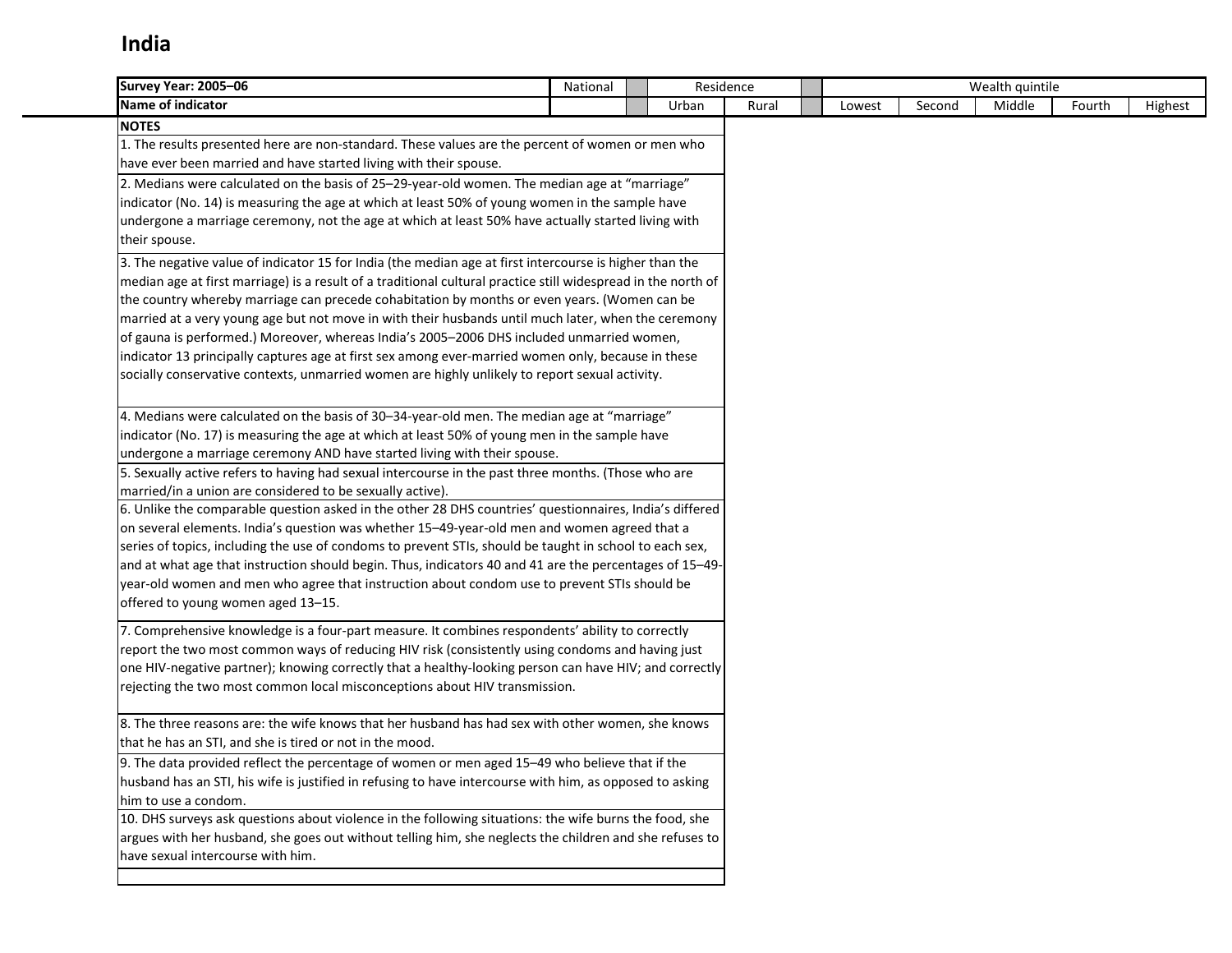| Survey Year: 2005-06                                                                                            | National | Residence |       |        |        | Wealth quintile |        |         |
|-----------------------------------------------------------------------------------------------------------------|----------|-----------|-------|--------|--------|-----------------|--------|---------|
| Name of indicator                                                                                               |          | Urban     | Rural | Lowest | Second | Middle          | Fourth | Highest |
| Ina = not available                                                                                             |          |           |       |        |        |                 |        |         |
| $\vert$ * = When the data are available for fewer than 25 respondents, no values are given (the data are        |          |           |       |        |        |                 |        |         |
| suppressed) because there is too little information to accurately represent the group.                          |          |           |       |        |        |                 |        |         |
| $\vert$ $\vert$ = When the data are available for 25–49 respondents, the values are bracketed to indicate small |          |           |       |        |        |                 |        |         |
| sample size, which means the values will be less precise than those based on at least 50 respondents.           |          |           |       |        |        |                 |        |         |
|                                                                                                                 |          |           |       |        |        |                 |        |         |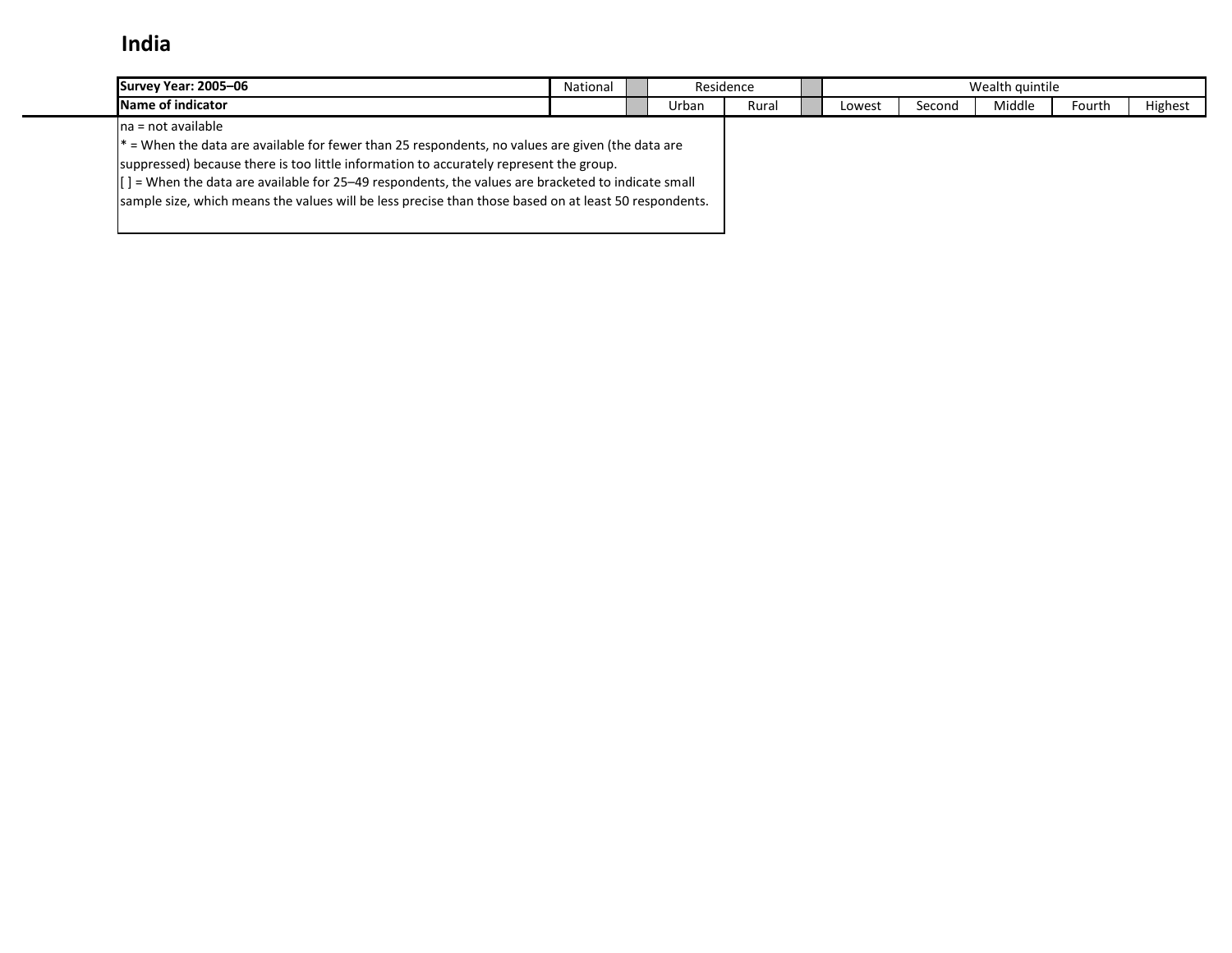|                  | <b>Survey Year: 2006</b>                                                                                 | National    |       | Residence |        |                | Wealth quintile |        |         |
|------------------|----------------------------------------------------------------------------------------------------------|-------------|-------|-----------|--------|----------------|-----------------|--------|---------|
|                  | Name of indicator                                                                                        |             | Urban | Rural     | Lowest | Second         | Middle          | Fourth | Highest |
| <b>CHAPTER 3</b> | <b>SEXUAL AND REPRODUCTIVE HEALTH</b>                                                                    |             |       |           |        |                |                 |        |         |
| <b>SECTION 1</b> | <b>Sexual Activity and Marriage</b>                                                                      |             |       |           |        |                |                 |        |         |
| $\mathbf{1}$     | % of women aged 15-19 who have ever been sexually active                                                 | na          | na    | na        | na     | na             | na              | na     | na      |
| $\overline{2}$   | % of men aged 15-19 who have ever been sexually active                                                   | na          | na    | na        | na     | na             | na              | na     | na      |
| 3                | % of women aged 20-24 who have ever been sexually active                                                 | na          | na    | na        | na     | na             | na              | na     | na      |
| 4                | % of men aged 20-24 who have ever been sexually active                                                   | na          | na    | na        | na     | na             | na              | na     | na      |
| 5                | % of women aged 15-24 who had sexual intercourse before age 15                                           | 8           | 4     | 10        | 12     | 10             | 5               | 5      | 4       |
| 6                | % of men aged 15-24 who had sexual intercourse before age 15                                             | $\mathbf 0$ | 0     | 0         | 0      | $\mathbf{1}$   | 0               | 0      | 0       |
| 7                | % of women aged 18-24 who had sexual intercourse before age 18                                           | 38          | 28    | 44        | 50     | 47             | 34              | 27     | 21      |
| 8                | % of men aged 18-24 who had sexual intercourse before age 18                                             | 12          | 15    | 10        | 12     | $\overline{7}$ | $\overline{7}$  | 12     | 25      |
| 9                | % of women aged 15-19 who have ever been married                                                         | 13          | 6     | 20        | 10     | 10             | 15              | 25     | 15      |
| 10               | % of men aged 15-19 who have ever been married                                                           | na          | na    | na        | na     | na             | na              | na     | na      |
| 11               | % of women aged 20-24 who have ever been married                                                         | 61          | 48    | 73        | 61     | 61             | 64              | 64     | 64      |
| 12               | % of men aged 20-24 who have ever been married                                                           | na          | na    | na        | na     | na             | na              | na     | na      |
| 13               | Median age at first sexual intercourse among young women <sup>3</sup>                                    | 20.0        | 21.3  | 19.0      | 18.8   | 19.1           | 19.9            | 20.6   | 22.2    |
| 14               | Median age at first marriage among young women <sup>3</sup>                                              | 20.8        | 22.6  | 19.5      | 19.2   | 19.4           | 20.4            | 21.1   | 22.7    |
| 15               | Gap between median ages at first sexual intercourse and first marriage<br>among young women <sup>3</sup> | 0.8         | 1.3   | 0.5       | 0.4    | 0.3            | 0.5             | 0.5    | 0.5     |
| 16               | Median age at first sexual intercourse among young men <sup>4</sup>                                      | 24.5        | 25.2  | 23.7      | 23.1   | 23.5           | 23.7            | 25.1   | 25.5    |
| 17               | Median age at first marriage among young men <sup>4</sup>                                                | 25.1        | 25.5  | 24.3      | 23.9   | 24.5           | 24.1            | 25.4   | 25.9    |
| 18               | Gap between median ages at first sexual intercourse and first marriage<br>among young men <sup>4</sup>   | 0.6         | 0.3   | 0.6       | 0.8    | 1.0            | 0.4             | 0.3    | 0.4     |
| <b>SECTION 2</b> | <b>Contraceptive Knowledge, Use and Need</b>                                                             |             |       |           |        |                |                 |        |         |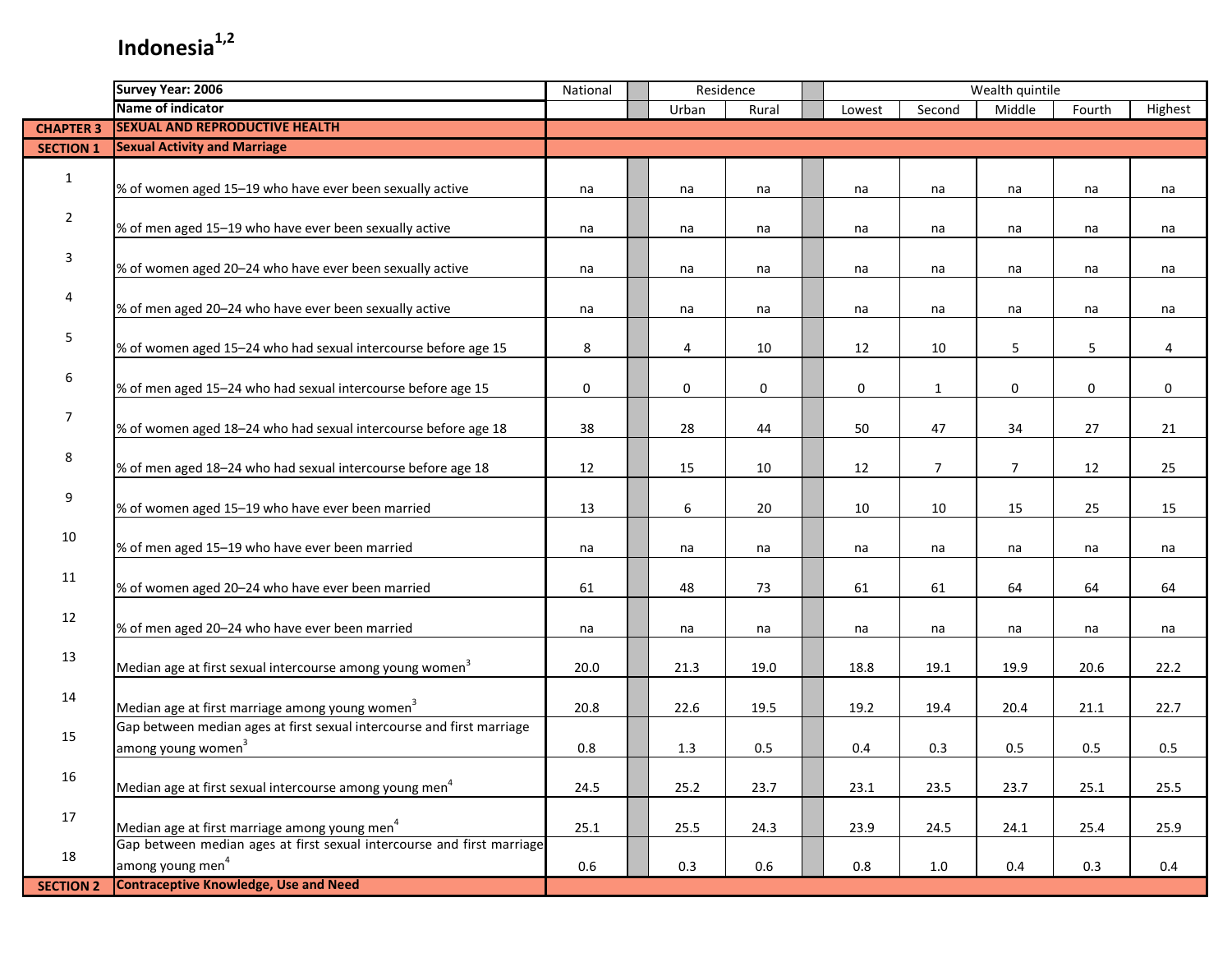П

|                  | <b>Survey Year: 2006</b>                                                                                         | National       |                | Residence    |              |        | Wealth quintile |              |         |
|------------------|------------------------------------------------------------------------------------------------------------------|----------------|----------------|--------------|--------------|--------|-----------------|--------------|---------|
|                  | <b>Name of indicator</b>                                                                                         |                | Urban          | Rural        | Lowest       | Second | Middle          | Fourth       | Highest |
| 19               | % of women aged 15-19 who have not heard of family planning on any<br>of three sources (radio, TV or newspapers) | 75             | 60             | 79           | 86           | 81     | 63              | 62           | 63      |
| 20               | % of men aged 15-19 who have not heard of family planning on any of<br>three sources (radio, TV or newspapers)   | 67             | 59             | 73           | 82           | 71     | 70              | 61           | 52      |
| 21               | Average number of modern methods known among women aged 15-19                                                    | 4.5            | 5.2            | 4.3          | 3.8          | 4.3    | $5.0\,$         | 5.3          | 5.1     |
| 22               | % of sexually active, never-married women aged 15-19 currently using<br>any contraception                        | nc             | nc             | nc           | nc           | nc     | nc              | nc           | nc      |
| 23               | % of married women aged 15-19 currently using any contraception                                                  | 47             | 49             | 46           | 44           | 50     | 61              | 32           | 49      |
| 24               | % of sexually active men aged 15-24 currently using any contraception                                            | nc             | nc             | nc           | nc           | nc     | nc              | nc           | nc      |
| 25               | % of sexually active, never-married women aged 15-19 currently using<br>modern contraception                     | nc             | nc             | nc           | nc           | nc     | nc              | nc           | nc      |
| 26               | % of married women aged 15-19 currently using modern contraception                                               | 46             | 48             | 45           | 42           | 49     | 59              | 32           | 49      |
| 27               | % of sexually active men aged 15-24 currently using modern<br>contraception                                      | nc             | nc             | nc           | nc           | nc     | nc              | nc           | nc      |
| 28               | % of sexually active men aged 15-24 currently using a condom                                                     | nc             | nc             | nc           | nc           | nc     | nc              | nc           | nc      |
| 29               | % of sexually active, never-married women aged 15-19 currently using<br>traditional contraception                | nc             | nc             | nc           | nc           | nc     | nc              | nc           | nc      |
| 30               | % of married women aged 15-19 currently using traditional<br>contraception                                       | $\mathbf{1}$   | $\overline{2}$ | $\mathbf{1}$ | $\mathbf{1}$ | 0      | $\overline{2}$  | $\mathbf{1}$ | 0       |
| 31               | % of sexually active men aged 15-24 currently using traditional<br>contraception                                 | nc             | nc             | nc           | nc           | nc     | nc              | nc           | nc      |
| 32               | % of sexually active, never-married women aged 15-19 who have an<br>unmet need for contraception                 | nc             | nc             | nc           | nc           | nc     | nc              | nc           | nc      |
| 33               | % of married women aged 15-19 who have an unmet need for<br>contraception                                        | 10             | 10             | 10           | 9            | 11     | 4               | 13           | 17      |
| <b>SECTION 3</b> | <b>Childbearing</b>                                                                                              |                |                |              |              |        |                 |              |         |
| 34               | % of women aged 15-19 who have ever had a child                                                                  | $\overline{7}$ | 3              | 10           | 5            | 5      | 8               | 11           | 6       |
| 35               | Median age at first birth among young women <sup>3</sup>                                                         | 22.5           | 24.3           | 21.2         | 20.8         | 21.0   | 21.8            | 22.7         | 24.4    |
| 36               | % of mothers <20 whose most recent birth was delivered at a health<br>facility                                   | 38             | 62             | 29           | 14           | 36     | 50              | 51           | 75      |
| 37               | % of recent births to mothers <20 that were unplanned                                                            | 10             | 10             | 10           | 10           | 10     | $\overline{7}$  | 12           | 13      |
| <b>CHAPTER 4</b> | <b>SEXUAL RIGHTS AND GENDER EQUALITY</b>                                                                         |                |                |              |              |        |                 |              |         |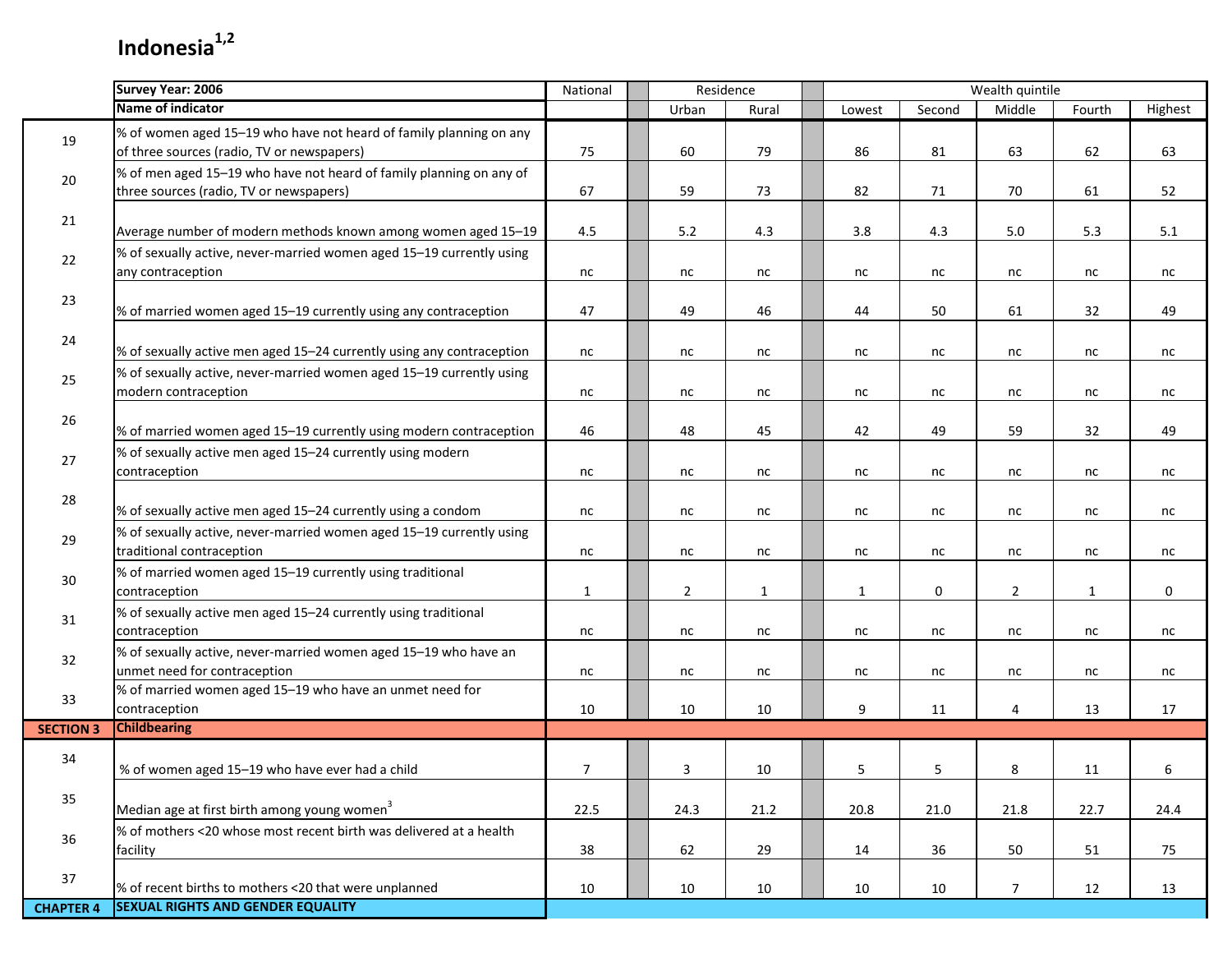|                  | <b>Survey Year: 2006</b>                                                                                                                | National | Residence |       |                |                                                   | Wealth quintile |        |         |
|------------------|-----------------------------------------------------------------------------------------------------------------------------------------|----------|-----------|-------|----------------|---------------------------------------------------|-----------------|--------|---------|
|                  | Name of indicator                                                                                                                       |          | Urban     | Rural | Lowest         | Second                                            | Middle          | Fourth | Highest |
| <b>SECTION 1</b> | <b>Sexuality Education in Schools</b>                                                                                                   |          |           |       |                |                                                   |                 |        |         |
| 38               | % of schools that provided skills-based HIV education in the last<br>academic year                                                      |          |           |       |                | See table titled "Sexuality Education in Schools" |                 |        |         |
| 39               | Inclusion in the national school curriculum of skills-based HIV education<br>or health education, including HIV prevention              |          |           |       |                |                                                   |                 |        |         |
| <b>SECTION 2</b> | <b>Adults' Attitudes about Sexual Health Information</b>                                                                                |          |           |       |                |                                                   |                 |        |         |
| 40               | % of women aged 18-49 who agree that adolescents aged 12-14 should<br>be taught about using a condom to prevent HIV                     | nc       | nc        | nc    | nc             | nc                                                | nc              | nc     | nc      |
| 41               | % of men aged 18-49 who agree that adolescents aged 12-14 should be<br>taught about using a condom to prevent HIV                       | nc       | nc        | nc    | nc             | nc                                                | nc              | nc     | nc      |
| <b>SECTION 3</b> | <b>Self-Efficacy Related to Sexual Health</b>                                                                                           |          |           |       |                |                                                   |                 |        |         |
| 42               | % of women aged 15-24 who report that they could get condoms on<br>their own                                                            | 24       | 37        | 17    | 9              | 19                                                | 28              | 32     | 45      |
| 43               | % of women aged 15-24 who know a source for the condom                                                                                  | 39       | 59        | 29    | 18             | 32                                                | 42              | 53     | 72      |
| 44               | % of men aged 15-24 who know a source for the condom                                                                                    | na       | na        | na    | na             | na                                                | na              | na     | na      |
| 45               | % of women aged 15-49 who know that HIV risk is reduced by condom<br>use                                                                | 36       | 49        | 26    | 13             | 24                                                | 33              | 45     | 61      |
| 46               | % of women aged 15-49 who know that HIV risk is reduced by having<br>one uninfected partner                                             | 42       | 56        | 32    | 17             | 29                                                | 41              | 54     | 69      |
| 47               | % of women aged 15–24 with comprehensive knowledge of HIV/AIDS <sup>5</sup>                                                             | 10       | 16        | 6     | 3              | 6                                                 | 10              | 14     | 23      |
| 48               | % of men aged 15–24 with comprehensive knowledge of HIV/AIDS $^5$                                                                       | 15       | 19        | 13    | $\overline{2}$ | 15                                                | 12              | 26     | 27      |
| <b>SECTION 4</b> | Women's Autonomy, Societal Norms and Gender Equality                                                                                    |          |           |       |                |                                                   |                 |        |         |
| 49               | % of married women aged 15-49 who have sole or joint (with husband)<br>say in their own health care                                     | 85       | 86        | 84    | 83             | 83                                                | 85              | 86     | 86      |
| 50               | % of women aged 15-49 who agree with all three reasons why a wife is<br>justified in refusing to have intercourse with her husband $^6$ | 57       | 60        | 56    | 52             | 57                                                | 58              | 58     | 61      |
| 51               | % of surveyed men who agree with all three reasons why a wife is<br>justified in refusing to have intercourse with her husband          | nc       | nc        | nc    | nc             | nc                                                | nc              | nc     | nc      |
| 52               | % of women aged 15-49 who believe that if the husband has an STI, the<br>wife is justified in asking him to use condom $7$              | 83       | 87        | 80    | 74             | 81                                                | 83              | 85     | 91      |
| 53               | % of men aged 15-49 who believe that if the husband has an STI, the<br>wife is justified in asking him to use condom                    | nc       | nc        | nc    | nc             | nc                                                | nc              | nc     | nc      |
| 54               | % of women aged 15-49 who agree with at least one reason why a<br>husband is justified in hitting/beating his wife <sup>8</sup>         | 31       | 26        | 34    | 38             | 34                                                | 31              | 28     | 23      |
| 55               | % of surveyed men who agree with at least one reason why a husband is<br>justified in hitting/beating his wife <sup>8</sup>             | 16       | 14        | 18    | 23             | 17                                                | 16              | 15     | 12      |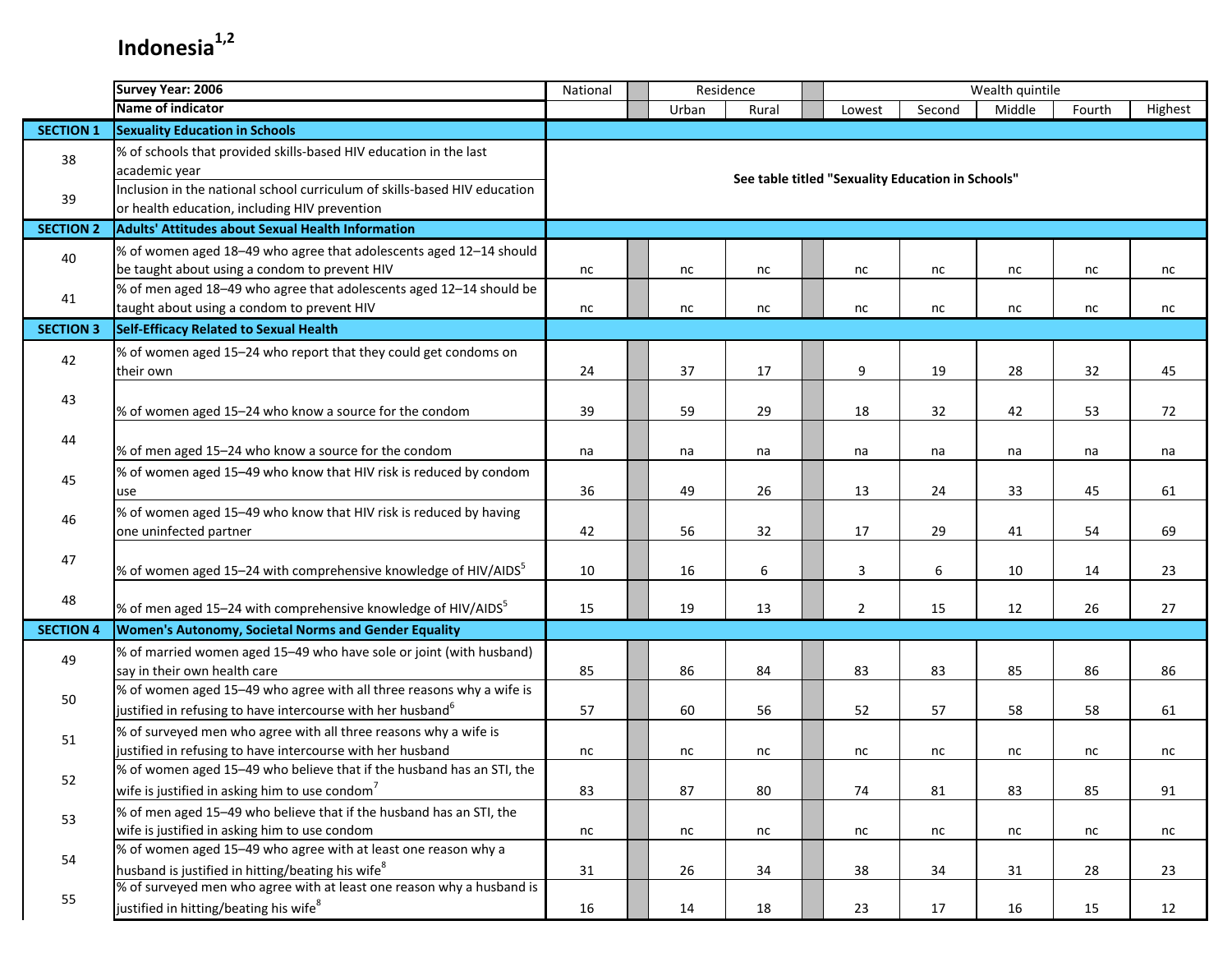|                  | <b>Survey Year: 2006</b>                                                                   | National       |           | Residence      |                  |              | Wealth quintile |           |                |
|------------------|--------------------------------------------------------------------------------------------|----------------|-----------|----------------|------------------|--------------|-----------------|-----------|----------------|
|                  | Name of indicator                                                                          |                | Urban     | Rural          | Lowest           | Second       | Middle          | Fourth    | Highest        |
| <b>CHAPTER 5</b> | <b>REACHING YOUNG PEOPLE</b>                                                               |                |           |                |                  |              |                 |           |                |
| <b>SECTION 1</b> | <b>Demographic Information</b>                                                             |                |           |                |                  |              |                 |           |                |
| 56               | No. of girls aged 10-14 in 2011                                                            | 10,454,000     | 4,244,000 | 6,210,000      | 2,154,000        | 2,143,000    | 2,248,000       | 1,986,000 | 1,924,000      |
| 57               | No. of boys aged 10-14 in 2011                                                             | 10,833,000     | 4,160,000 | 6,673,000      | 2,448,000        | 2,253,000    | 2,199,000       | 2,004,000 | 1,917,000      |
| 58               | No. of women aged 15-19 in 2011                                                            | 10,574,000     | 5,023,000 | 5,551,000      | 1,946,000        | 1,840,000    | 2,083,000       | 2,147,000 | 2,559,000      |
| 59               | No. of men aged 15-19 in 2011                                                              | 10,909,000     | 4,887,000 | 6,022,000      | 1,920,000        | 2,335,000    | 2,236,000       | 2,215,000 | 2,204,000      |
| <b>SECTION 2</b> | <b>School Attendance</b>                                                                   |                |           |                |                  |              |                 |           |                |
| 60               | % of girls attending primary school                                                        | 84             | 83        | 84             | 86               | 85           | 84              | 83        | 79             |
| 61               | % of boys attending primary school                                                         | 86             | 86        | 86             | 85               | 87           | 86              | 86        | 84             |
| 62               | No. of girls per 100 boys attending primary school                                         | 98             | 96        | 99             | 101              | 98           | 98              | 96        | 94             |
| 63               | % of women attending secondary school                                                      | 59             | 65        | 55             | 38               | 54           | 60              | 72        | 69             |
| 64               | % of men attending secondary school                                                        | 57             | 65        | 51             | 36               | 48           | 57              | 67        | 80             |
| 65               | No. of women per 100 men attending secondary school                                        | 103            | 99        | 106            | 106              | 113          | 105             | 108       | 86             |
| <b>SECTION 3</b> | <b>Exposure to Media</b>                                                                   |                |           |                |                  |              |                 |           |                |
| 66               | % of women aged 15-19 who are exposed to radio                                             | 32             | 39        | 31             | 25               | 40           | 35              | 38        | 20             |
| 67               | % of women aged 15-19 who are exposed to television                                        | 72             | 80        | 70             | 48               | 76           | 88              | 85        | 99             |
| 68               | % of women aged 15-19 who are exposed to newspapers                                        | 6              | 11        | 5              | $\boldsymbol{6}$ | 3            | 6               | 11        | $\overline{7}$ |
| 69               | % of women aged 15-19 who are exposed to all sources of media (radio,<br>TV or newspapers) | $\overline{2}$ | 5         | $\overline{2}$ | 3                | $\mathbf{1}$ | $\mathbf{1}$    | 5         | $\overline{2}$ |
| 70               | % of women aged 15-19 who have very limited exposure to the three<br>sources of media      | 21             | 12        | 24             | 41               | 17           | 10              | 9         | $\mathbf{1}$   |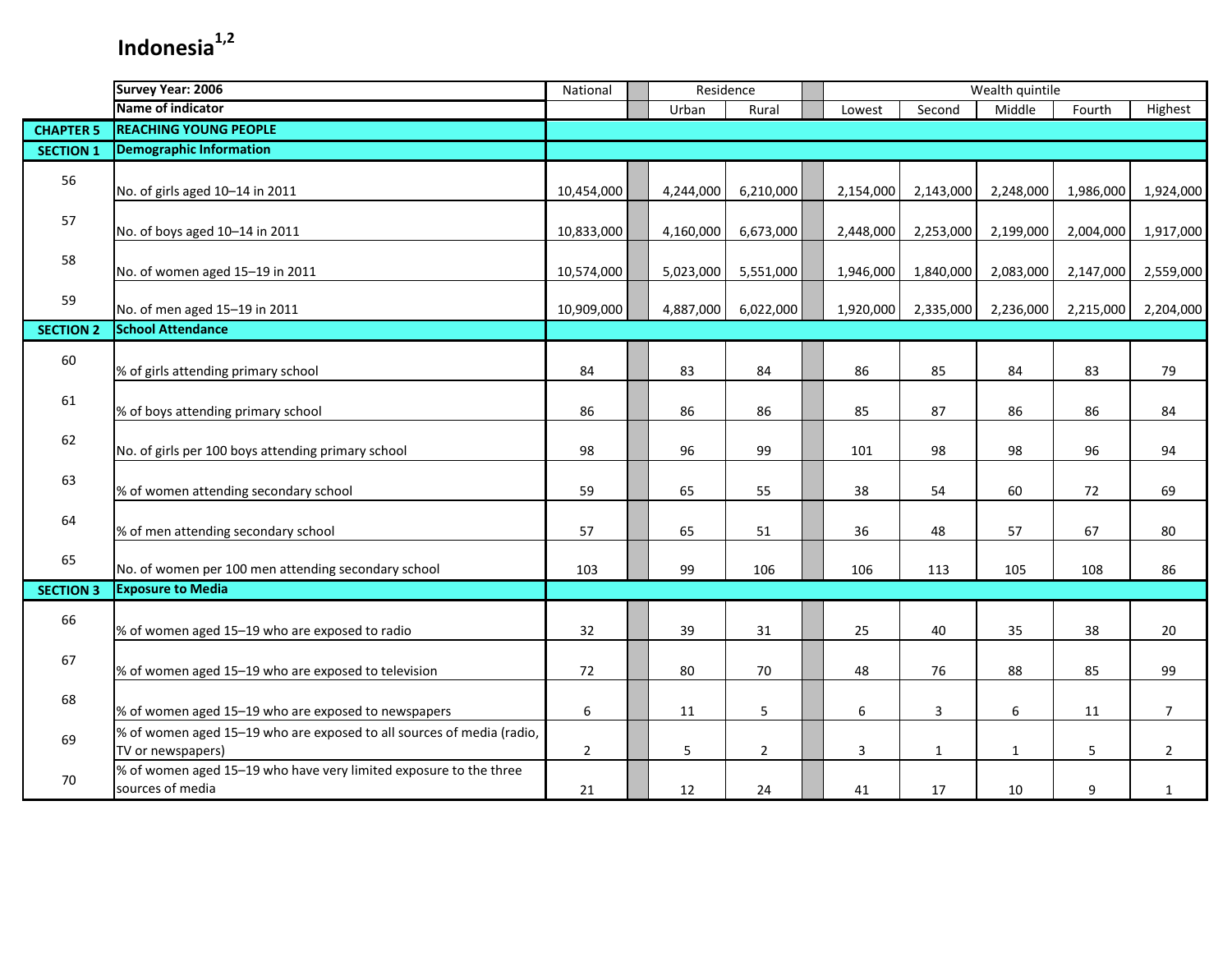| <b>Survey Year: 2006</b>                                                                                                                                                                                                                                                                                                                                                                                                                                                                                                                                                                                                                                                                                                                                  | National | Residence |       |        |        | Wealth quintile |        |         |
|-----------------------------------------------------------------------------------------------------------------------------------------------------------------------------------------------------------------------------------------------------------------------------------------------------------------------------------------------------------------------------------------------------------------------------------------------------------------------------------------------------------------------------------------------------------------------------------------------------------------------------------------------------------------------------------------------------------------------------------------------------------|----------|-----------|-------|--------|--------|-----------------|--------|---------|
| <b>Name of indicator</b>                                                                                                                                                                                                                                                                                                                                                                                                                                                                                                                                                                                                                                                                                                                                  |          | Urban     | Rural | Lowest | Second | Middle          | Fourth | Highest |
| <b>NOTES</b><br>1. This country's main DHS sample consisted of ever-married women only. Data on never-married<br>women were not collected, and indicators for "all women" reflect only women who are either currently<br>married or are no longer married because they are widowed or divorced/separated. Exceptions are<br>indicators 9, 11 and 14, in which household survey data are used to provide a basis for measuring the<br>timing of marriage for all women in the respective age-group. Moreover, only currently married men<br>were interviewed in the main DHS survey. Thus, we following the same steps outlined above (i.e., using<br>the household survey data) to calculate median age at first marriage among young men (indicator 17). |          |           |       |        |        |                 |        |         |
| 2. Men who participated in the DHS were given a shortened version of the questionnaire. Thus, only<br>limited data for men are available.<br>3. Medians were calculated on the basis of 25-29-year-old women.<br>4. Medians were calculated on the basis of 30-34-year-old men.<br>5. Comprehensive knowledge is a four-part measure. It combines respondents' ability to correctly<br>report the two most common ways of reducing HIV risk (consistently using condoms and having just<br>one HIV-negative partner); knowing correctly that a healthy-looking person can have HIV; and correctly<br>rejecting the two most common local misconceptions about HIV transmission.                                                                           |          |           |       |        |        |                 |        |         |
| 6. The three reasons are: the wife knows that her husband has had sex with other women, she knows<br>that he has an STI, and she is tired or not in the mood.                                                                                                                                                                                                                                                                                                                                                                                                                                                                                                                                                                                             |          |           |       |        |        |                 |        |         |
| 7. The data provided reflect the percentage of women or men aged 15-49 who believe that if the<br>husband has an STI, his wife is justified in refusing to have intercourse with him, as opposed to asking<br>him to use a condom.                                                                                                                                                                                                                                                                                                                                                                                                                                                                                                                        |          |           |       |        |        |                 |        |         |
| 8. DHS surveys ask questions about violence in the following situations: the wife burns the food, she<br>argues with her husband, she goes out without telling him, she neglects the children and she refuses to<br>have sexual intercourse with him.                                                                                                                                                                                                                                                                                                                                                                                                                                                                                                     |          |           |       |        |        |                 |        |         |
| nc=not collected<br>na=not available                                                                                                                                                                                                                                                                                                                                                                                                                                                                                                                                                                                                                                                                                                                      |          |           |       |        |        |                 |        |         |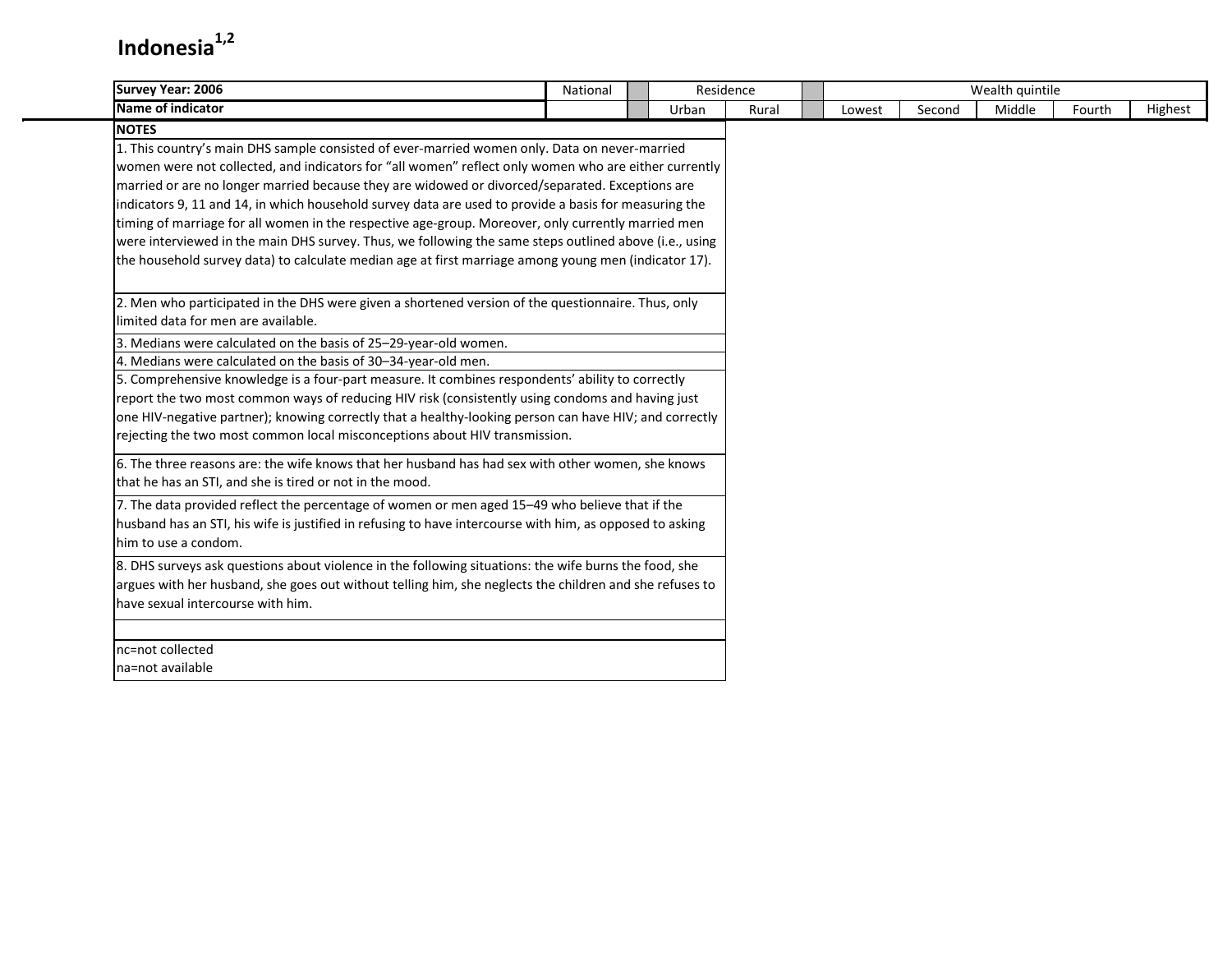|                  | Survey Year: 2008-09                                                                                             | National     |                 | Residence    |              |              | Wealth quintile |         |         |
|------------------|------------------------------------------------------------------------------------------------------------------|--------------|-----------------|--------------|--------------|--------------|-----------------|---------|---------|
|                  | Name of indicator                                                                                                |              | Urban           | Rural        | Lowest       | Second       | Middle          | Fourth  | Highest |
| <b>CHAPTER 3</b> | <b>SEXUAL AND REPRODUCTIVE HEALTH</b>                                                                            |              |                 |              |              |              |                 |         |         |
| <b>SECTION 1</b> | <b>Sexual Activity and Marriage</b>                                                                              |              |                 |              |              |              |                 |         |         |
| $\mathbf{1}$     | % of women aged 15-19 who have ever been sexually active                                                         | 37           | 40              | 36           | 40           | 38           | 32              | 36      | 38      |
| $\overline{2}$   | % of men aged 15-19 who have ever been sexually active                                                           | 44           | 36              | 45           | 32           | 53           | 50              | 44      | 33      |
| $\mathbf{3}$     | % of women aged 20-24 who have ever been sexually active                                                         | 86           | 79              | 89           | 96           | 89           | 90              | 83      | 80      |
| 4                | % of men aged 20-24 who have ever been sexually active                                                           | 88           | 92              | 86           | 87           | 89           | 86              | 85      | 91      |
| 5                | % of women aged 15-24 who had sexual intercourse before age 15                                                   | 11           | 9               | 12           | 18           | 11           | 11              | 11      | 8       |
| 6                | % of men aged 15-24 who had sexual intercourse before age 15                                                     | 22           | 15              | 24           | 27           | 27           | 23              | 21      | 14      |
| $\overline{7}$   | % of women aged 18-24 who had sexual intercourse before age 18                                                   | 47           | 39              | 50           | 62           | 54           | 48              | 44      | 36      |
| 8                | % of men aged 18-24 who had sexual intercourse before age 18                                                     | 58           | 51              | 60           | 61           | 68           | 61              | 57      | 48      |
| 9                | % of women aged 15-19 who have ever been married                                                                 | 13           | 16              | 12           | 18           | 16           | 8               | 12      | 12      |
| 10               | % of men aged 15-19 who have ever been married                                                                   | $\mathbf{1}$ | 0               | $\mathbf{1}$ | $\mathbf{1}$ | $\mathbf{1}$ | $\mathbf{1}$    | 0       | 0       |
| 11               | % of women aged 20-24 who have ever been married                                                                 | 62           | 50              | 68           | 86           | 64           | 67              | 63      | 47      |
| 12               | % of men aged 20-24 who have ever been married                                                                   | 17           | 23              | 16           | 21           | 28           | 9               | 11      | 21      |
| 13               | Median age at first sexual intercourse among young women <sup>1</sup>                                            | 18.3         | 19.5            | 17.7         | 17.7         | 16.6         | 17.2            | 18.4    | 20.0    |
| 14               | Median age at first marriage among young women <sup>1</sup>                                                      | 20.2         | 22.7            | 19.5         | 19.1         | 18.5         | 19.1            | 20.3    | 23.0    |
| 15               | Gap between median ages at first sexual intercourse and first marriage<br>among young women <sup>1</sup>         | 1.9          | 3.2             | $1.8\,$      | 1.4          | $1.9\,$      | 1.9             | $1.9\,$ | 3.0     |
| 16               | Median age at first sexual intercourse among young men <sup>2</sup>                                              | 17.4         | 18.3            | 16.9         | 16.3         | 17.1         | 17.1            | 17.3    | 18.1    |
| 17               | Median age at first marriage among young men <sup>2</sup>                                                        | 24.8         | 25.6            | 24.5         | 23.4         | 24.5         | 23.7            | 25.4    | 25.2    |
| 18               | Gap between median ages at first sexual intercourse and first marriage<br>among young men <sup>2</sup>           | 7.4          | 7.3             | 7.6          | 7.1          | 7.4          | 6.6             | 8.1     | 7.1     |
| <b>SECTION 2</b> | <b>Contraceptive Knowledge, Use and Need</b>                                                                     |              |                 |              |              |              |                 |         |         |
| 19               | % of women aged 15-19 who have not heard of family planning on any<br>of three sources (radio, TV or newspapers) | 44           | 30 <sup>°</sup> | 47           | 71           | 50           | 37              | 38      | 27      |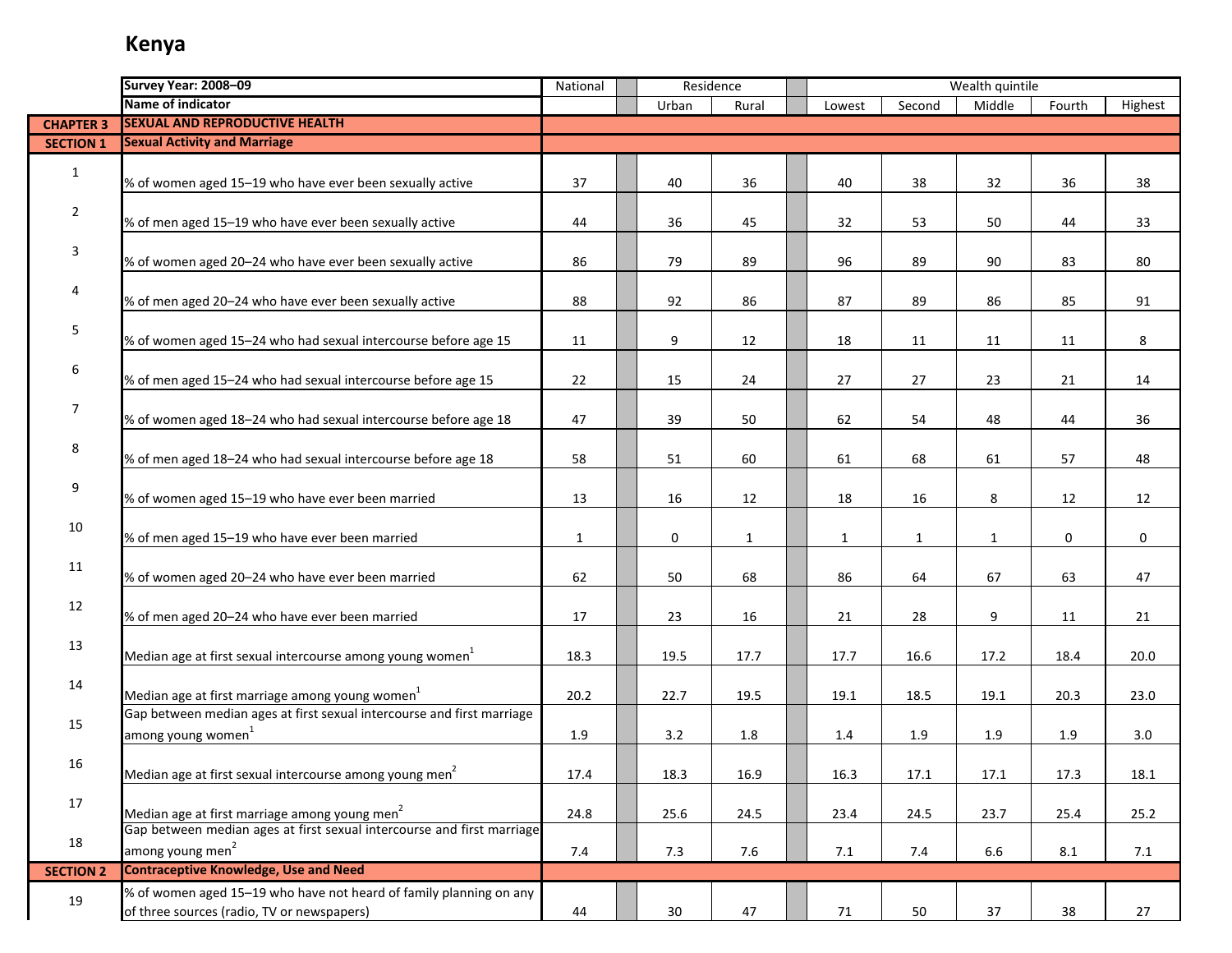|                  | Survey Year: 2008-09                                                                                           | National         | Residence    |       |                                                     |                | Wealth quintile |        |              |
|------------------|----------------------------------------------------------------------------------------------------------------|------------------|--------------|-------|-----------------------------------------------------|----------------|-----------------|--------|--------------|
|                  | Name of indicator                                                                                              |                  | Urban        | Rural | Lowest                                              | Second         | Middle          | Fourth | Highest      |
| 20               | % of men aged 15-19 who have not heard of family planning on any of<br>three sources (radio, TV or newspapers) | 36               | 26           | 38    | 55                                                  | 43             | 30              | 36     | 13           |
| 21               | Average number of modern methods known among women aged<br>$15 - 19$                                           | 3.7              | 4.3          | 3.5   | 2.7                                                 | 3.4            | 3.8             | 4.3    | 4.2          |
| 22               | % of sexually active, <sup>3</sup> never-married women aged 15–19 currently using<br>any contraception         | 22               | $[17]$       | 24    | $[9]$                                               | $\ast$         | $\ast$          | $[38]$ | $[17]$       |
| 23               | % of married women aged 15-19 currently using any contraception                                                | 23               | 52           | 14    | $\overline{7}$                                      | $[19]$         | $[10]$          | $[46]$ | 29           |
| 24               | % of sexually active <sup>3</sup> men aged 15–24 currently using any contraception                             | 65               | 65           | 65    | 64                                                  | 65             | 62              | 75     | 59           |
| 25               | % of sexually active, <sup>3</sup> never-married women aged 15–19 currently using<br>modern contraception      | 18               | $[11]$       | 21    | $[2]$                                               | $\ast$         | $\ast$          | $[38]$ | $[11]$       |
| 26               | % of married women aged 15-19 currently using modern contraception                                             | 19               | 48           | 11    | 6                                                   | $[14]$         | [6]             | $[47]$ | 23           |
| 27               | % of sexually active <sup>3</sup> men aged 15–24 currently using modern<br>contraception                       | 59               | 64           | 57    | 52                                                  | 62             | 51              | 67     | 59           |
| 28               | % of sexually active <sup>3</sup> men aged 15–24 currently using a condom                                      | 54               | 55           | 53    | 47                                                  | 59             | 48              | 63     | 51           |
| 29               | % of sexually active, <sup>3</sup> never-married women aged 15-19 currently using<br>traditional contraception | $\overline{4}$   | [6]          | 3     | [6]                                                 | $\ast$         | $\ast$          | [0]    | [6]          |
| $30\,$           | % of married women aged 15-19 currently using traditional<br>contraception                                     | 3                | 4            | 3     | $\mathbf{1}$                                        | $[5]$          | $[4]$           | [0]    | 6            |
| 31               | % of sexually active <sup>3</sup> men aged 15–24 currently using traditional<br>contraception                  | $\boldsymbol{6}$ | $\mathbf{1}$ | 8     | 13                                                  | $\overline{2}$ | 12              | 8      | $\mathbf{1}$ |
| 32               | % of sexually active, $^3$ never-married women aged 15–19 who have an<br>unmet need for contraception          | 75               | [80]         | 73    | $[83]$                                              | $\ast$         | $\ast$          | $[58]$ | $[82]$       |
| 33               | % of married women aged 15-19 who have an unmet need for<br>contraception                                      | 30               | 29           | 30    | 30                                                  | $[27]$         | $[16]$          | $[31]$ | 41           |
| <b>SECTION 3</b> | <b>Childbearing</b>                                                                                            |                  |              |       |                                                     |                |                 |        |              |
| 34               | % of women aged 15-19 who have ever had a child                                                                | 15               | 16           | 14    | 19                                                  | 14             | 10              | 17     | 13           |
| 35               | Median age at first birth among young women <sup>1</sup>                                                       | 19.8             | 21.0         | 19.3  | 18.7                                                | 18.8           | 19.5            | 19.7   | 21.5         |
| 36               | % of mothers <20 whose most recent birth was delivered at a health<br>facility                                 | 53               | 69           | 48    | 26                                                  | 44             | 55              | 70     | 69           |
| 37               | % of recent births to mothers <20 that were unplanned                                                          | 46               | 43           | 47    | 41                                                  | 51             | 45              | 48     | 49           |
| <b>CHAPTER 4</b> | <b>SEXUAL RIGHTS AND GENDER EQUALITY</b>                                                                       |                  |              |       |                                                     |                |                 |        |              |
| <b>SECTION 1</b> | <b>Sexuality Education in Schools</b>                                                                          |                  |              |       |                                                     |                |                 |        |              |
| 38               | % of schools that provided skills-based HIV education in the last<br>academic year                             |                  |              |       | Soo table antitled "Sevuality Education in Schoole" |                |                 |        |              |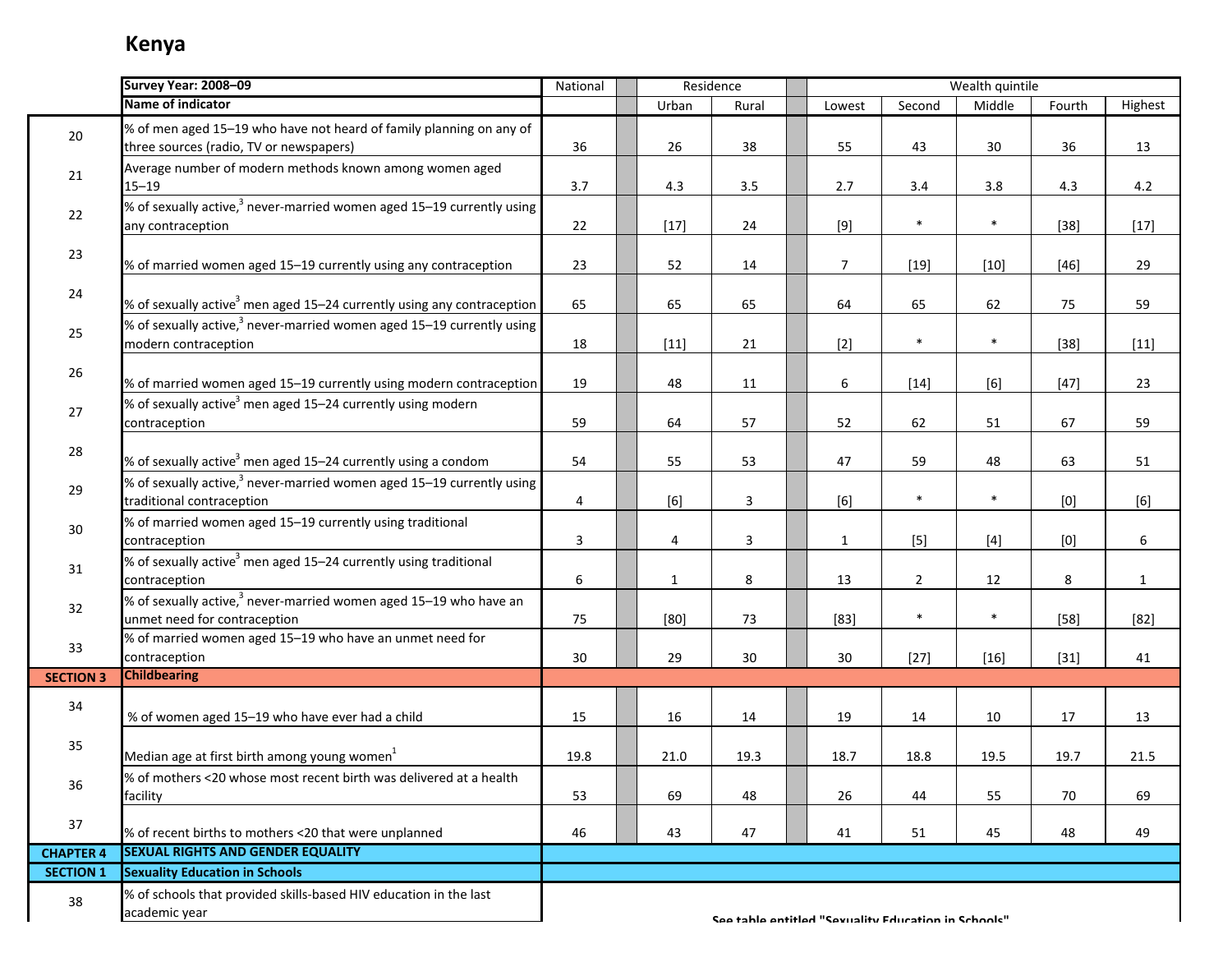|                  | Survey Year: 2008-09                                                        | National  | Residence |                   |                                                  |         | Wealth quintile |         |         |
|------------------|-----------------------------------------------------------------------------|-----------|-----------|-------------------|--------------------------------------------------|---------|-----------------|---------|---------|
|                  | Name of indicator                                                           |           | Urban     | Rural             | Lowest                                           | Second  | Middle          | Fourth  | Highest |
|                  | Inclusion in the national school curriculum of skills-based HIV education   |           |           |                   | JEE table entitled Jesuanty Education in Junuois |         |                 |         |         |
| 39               | or health education, including HIV prevention                               |           |           |                   |                                                  |         |                 |         |         |
| <b>SECTION 2</b> | <b>Adults' Attitudes about Sexual Health Information</b>                    |           |           |                   |                                                  |         |                 |         |         |
| 40               | % of women aged 18-49 who agree that adolescents aged 12-14                 |           |           |                   |                                                  |         |                 |         |         |
|                  | should be taught about using a condom to prevent HIV                        | 61        | 65        | 60                | 51                                               | 61      | 65              | 62      | 65      |
|                  | % of men aged 18-49 who agree that adolescents aged 12-14 should            |           |           |                   |                                                  |         |                 |         |         |
| 41               | be taught about using a condom to prevent HIV                               | 72        | 73        | 72                | 65                                               | 74      | 71              | 75      | 72      |
| <b>SECTION 3</b> | Self-Efficacy Related to Sexual Health                                      |           |           |                   |                                                  |         |                 |         |         |
| 42               | % of women aged 15-24 who report that they could get condoms on             |           |           |                   |                                                  |         |                 |         |         |
|                  | their own                                                                   | 40        | 48        | 37                | 25                                               | 33      | 40              | 45      | 50      |
| 43               |                                                                             |           |           |                   |                                                  |         |                 |         |         |
|                  | % of women aged 15-24 who know a source for the condom                      | 65        | 75        | 62                | 47                                               | 61      | 66              | 70      | 76      |
| 44               |                                                                             |           |           |                   |                                                  |         |                 |         |         |
|                  | % of men aged 15-24 who know a source for the condom                        | 84        | 92        | 82                | 72                                               | 86      | 82              | 85      | 92      |
| 45               | % of women aged 15-49 who know that HIV risk is reduced by condom           |           |           |                   |                                                  |         |                 |         |         |
|                  | use                                                                         | 75        | 81        | 72                | 58                                               | 73      | 76              | 78      | 83      |
| 46               | % of women aged 15-49 who know that HIV risk is reduced by having           |           |           |                   |                                                  |         |                 |         |         |
|                  | one uninfected partner                                                      | 92        | 95        | 90                | 83                                               | 90      | 93              | 93      | 95      |
| 47               |                                                                             |           |           |                   |                                                  |         |                 |         |         |
|                  | % of women aged 15-24 with comprehensive knowledge of HIV/AIDS <sup>4</sup> | 48        | 57        | 45                | 29                                               | 45      | 47              | 49      | 61      |
| 48               | % of men aged 15-24 with comprehensive knowledge of HIV/AIDS $4$            | 55        | 66        | 52                | 42                                               | 49      | 53              | 59      | 68      |
| <b>SECTION 4</b> | Women's Autonomy, Societal Norms and Gender Equality                        |           |           |                   |                                                  |         |                 |         |         |
|                  | % of married women aged 15-49 who have sole or joint (with husband)         |           |           |                   |                                                  |         |                 |         |         |
| 49               | say in their own health care                                                | 73        | 76        | 72                | 63                                               | 70      | 75              | 76      | 80      |
|                  | % of women aged 15-49 who agree with all three reasons why a wife is        |           |           |                   |                                                  |         |                 |         |         |
| 50               | justified in refusing to have intercourse with her husband <sup>5,6</sup>   | 52        | 57        | 51                | 51                                               | 49      | 50              | 52      | 57      |
|                  | % of surveyed men who agree with all three reasons why a wife is            |           |           |                   |                                                  |         |                 |         |         |
| 51               | justified in refusing to have intercourse with her husband <sup>5,6</sup>   | 57        | 64        | 55                | 45                                               | 55      | 55              | 56      | 66      |
|                  | % of women aged 15-49 who believe that if the husband has an STI, the       |           |           |                   |                                                  |         |                 |         |         |
| 52               | wife is justified in asking him to use condom $6,7$                         | 87        | 92        | 85                | 83                                               | 83      | 85              | 89      | 93      |
|                  | % of men aged 15-49 who believe that if the husband has an STI, the         |           |           |                   |                                                  |         |                 |         |         |
| 53               | wife is justified in asking him to use condom $67$                          | 93        | 94        | 92                | 90                                               | 91      | 92              | 93      | 95      |
|                  | % of women aged 15-49 who agree with at least one reason why a              |           |           |                   |                                                  |         |                 |         |         |
| 54               | husband is justified in hitting/beating his wife <sup>8</sup>               | 53        | 34        | 59                | 67                                               | 67      | 59              | 49      | 32      |
|                  | % of surveyed men who agree with at least one reason why a husband          |           |           |                   |                                                  |         |                 |         |         |
| 55               | is justified in hitting/beating his wife <sup>8</sup>                       | 44        | 36        | 46                | 53                                               | 51      | 45              | 41      | 36      |
| <b>CHAPTER 5</b> | <b>REACHING YOUNG PEOPLE</b>                                                |           |           |                   |                                                  |         |                 |         |         |
| <b>SECTION 1</b> | <b>Demographic Information</b>                                              |           |           |                   |                                                  |         |                 |         |         |
| 56               |                                                                             |           |           |                   |                                                  |         |                 |         |         |
|                  | No. of girls aged 10-14 in 2011                                             | 2,469,000 |           | 338,000 2,131,000 | 553,000                                          | 568,000 | 504,000         | 486,000 | 356,000 |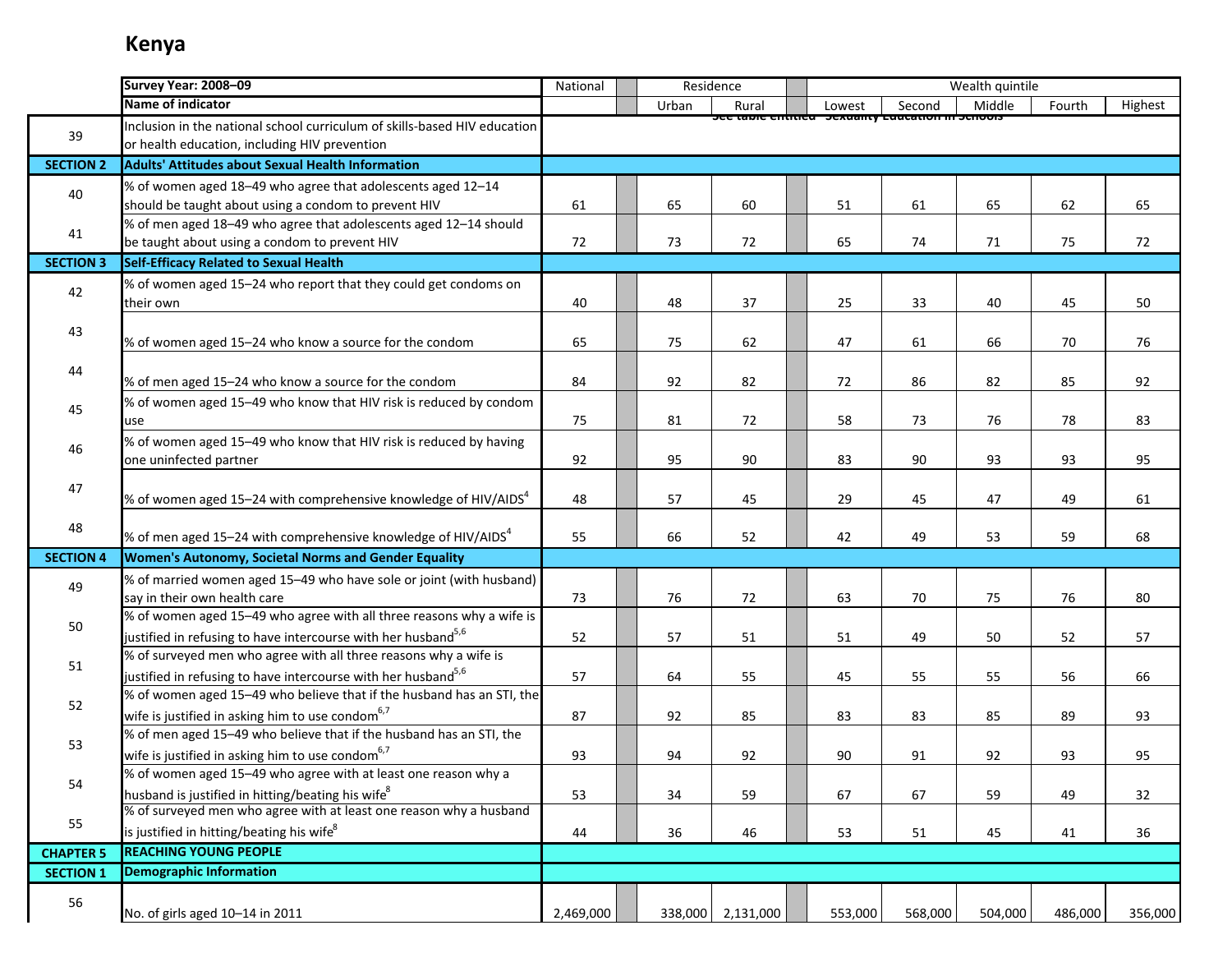|                  | Survey Year: 2008-09                                                                       | National  |         | Residence |                |         | Wealth quintile |         |                |
|------------------|--------------------------------------------------------------------------------------------|-----------|---------|-----------|----------------|---------|-----------------|---------|----------------|
|                  | Name of indicator                                                                          |           | Urban   | Rural     | Lowest         | Second  | Middle          | Fourth  | Highest        |
| 57               | No. of boys aged 10-14 in 2011                                                             | 2,491,000 | 284,000 | 2,207,000 | 615,000        | 560,000 | 568,000         | 448,000 | 299,000        |
| 58               | No. of women aged 15-19 in 2011                                                            | 2,174,000 | 402,000 | 1,772,000 | 411,000        | 454,000 | 472,000         | 446,000 | 391,000        |
| 59               | No. of men aged 15-19 in 2011                                                              | 2,188,000 | 322,000 | 1,866,000 | 379,000        | 516,000 | 503,000         | 494,000 | 293,000        |
| <b>SECTION 2</b> | <b>School Attendance</b>                                                                   |           |         |           |                |         |                 |         |                |
| 60               | % of girls attending primary school                                                        | 80        | 83      | 80        | 66             | 84      | 84              | 83      | 86             |
| 61               | % of boys attending primary school                                                         | 78        | 85      | 76        | 63             | 77      | 82              | 85      | 89             |
| 62               | No. of girls per 100 boys attending primary school                                         | 103       | 97      | 104       | 105            | 109     | 103             | 98      | 97             |
| 63               | % of women attending secondary school                                                      | 18        | 32      | 16        | 6              | 8       | 19              | 28      | 37             |
| 64               | % of men attending secondary school                                                        | 17        | 44      | 13        | $\overline{7}$ | 9       | 13              | 20      | 53             |
| 65               | No. of women per 100 men attending secondary school                                        | 108       | 73      | 122       | 78             | 84      | 159             | 143     | 69             |
| <b>SECTION 3</b> | <b>Exposure to Media</b>                                                                   |           |         |           |                |         |                 |         |                |
| 66               | % of women aged 15-19 who are exposed to radio                                             | 77        | 79      | 76        | 44             | 76      | 88              | 86      | 85             |
| 67               | % of women aged 15-19 who are exposed to television                                        | 32        | 65      | 24        | 5              | 11      | 21              | 50      | 74             |
| 68               | % of women aged 15-19 who are exposed to newspapers                                        | 26        | 44      | 22        | 9              | 15      | 23              | 36      | 49             |
| 69               | % of women aged 15-19 who are exposed to all sources of media<br>(radio, TV or newspapers) | 14        | 33      | 10        | $\mathbf{1}$   | 3       | 8               | 21      | 39             |
| 70               | % of women aged 15-19 who have very limited exposure to the three<br>sources of media      | 20        | 12      | 21        | 54             | 21      | 11              | 9       | $\overline{7}$ |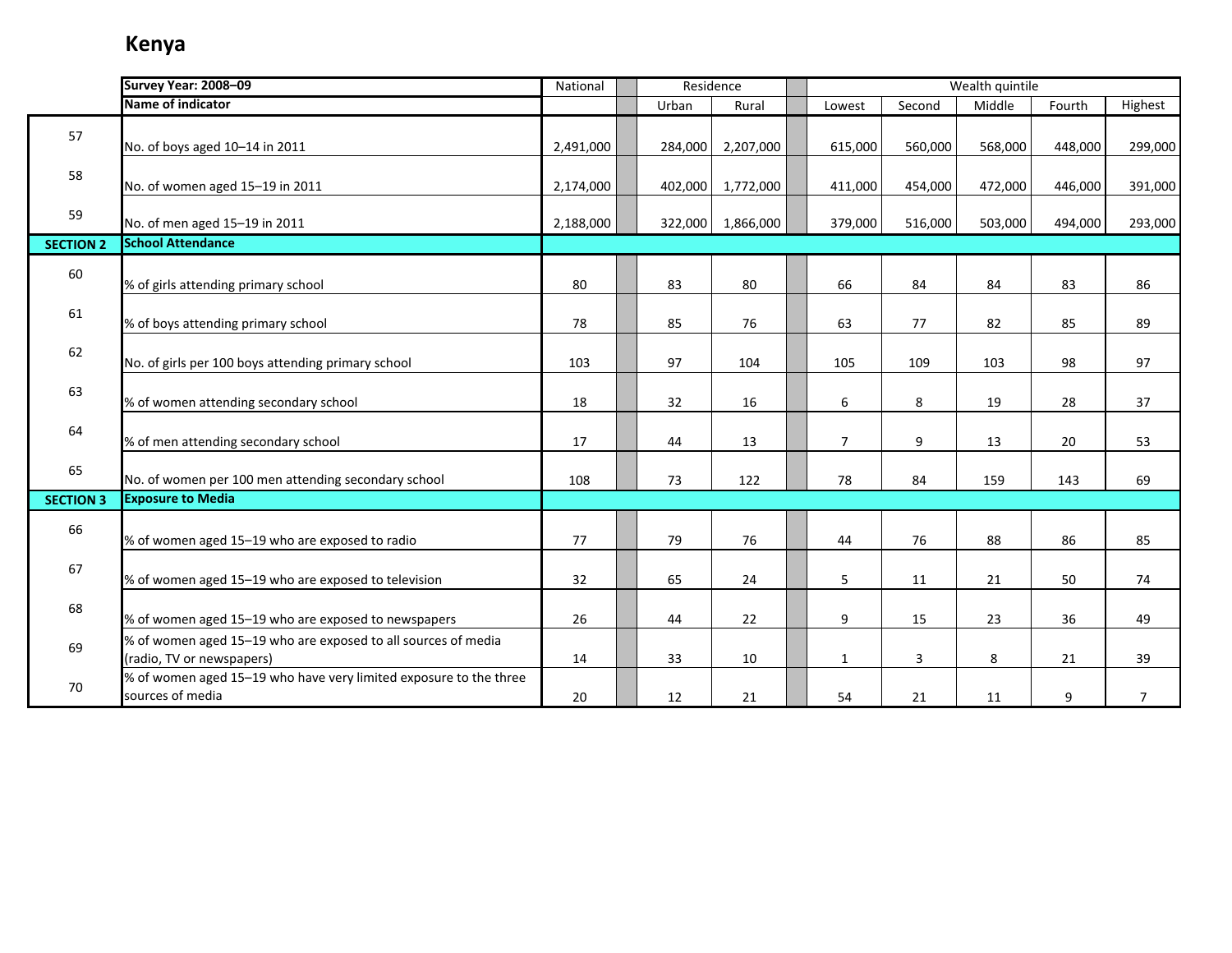| <b>Survey Year: 2008-09</b>                                                                                                                                                                | National | Residence |       |        |        | Wealth quintile |        |         |
|--------------------------------------------------------------------------------------------------------------------------------------------------------------------------------------------|----------|-----------|-------|--------|--------|-----------------|--------|---------|
| Name of indicator                                                                                                                                                                          |          | Urban     | Rural | Lowest | Second | Middle          | Fourth | Highest |
| <b>NOTES</b>                                                                                                                                                                               |          |           |       |        |        |                 |        |         |
| 1. Medians were calculated on the basis of 25-29-year-old women.                                                                                                                           |          |           |       |        |        |                 |        |         |
| 2. Medians were calculated on the basis of 30-34-year-old men.                                                                                                                             |          |           |       |        |        |                 |        |         |
| 3. Sexually active refers to having had sexual intercourse in the past three months. (Those who are                                                                                        |          |           |       |        |        |                 |        |         |
| married/in a union are considered to be sexually active).                                                                                                                                  |          |           |       |        |        |                 |        |         |
| 4. Comprehensive knowledge is a four-part measure. It combines respondents' ability to correctly                                                                                           |          |           |       |        |        |                 |        |         |
| report the two most common ways of reducing HIV risk (consistently using condoms and having just                                                                                           |          |           |       |        |        |                 |        |         |
| one HIV-negative partner); knowing correctly that a healthy-looking person can have HIV; and                                                                                               |          |           |       |        |        |                 |        |         |
| correctly rejecting the two most common local misconceptions about HIV transmission.                                                                                                       |          |           |       |        |        |                 |        |         |
|                                                                                                                                                                                            |          |           |       |        |        |                 |        |         |
| 5. The three reasons are: the wife knows that her husband has had sex with other women, she knows                                                                                          |          |           |       |        |        |                 |        |         |
| that he has an STI, and she is tired or not in the mood.                                                                                                                                   |          |           |       |        |        |                 |        |         |
| 6. Data for indicators 52 and 53 were unavailable or the Kenya 2008-09 DHS; the data provided were                                                                                         |          |           |       |        |        |                 |        |         |
| drawn from Kenya's 2003 DHS.                                                                                                                                                               |          |           |       |        |        |                 |        |         |
| 7. The data provided reflect the percentage of women or men aged 15-49 who believe that if the                                                                                             |          |           |       |        |        |                 |        |         |
| husband has an STI, his wife is justified in refusing to have intercourse with him, as opposed to asking                                                                                   |          |           |       |        |        |                 |        |         |
| lhim to use a condom.                                                                                                                                                                      |          |           |       |        |        |                 |        |         |
| 8. DHS surveys ask questions about violence in the following situations: the wife burns the food, she                                                                                      |          |           |       |        |        |                 |        |         |
| argues with her husband, she goes out without telling him, she neglects the children or she refuses                                                                                        |          |           |       |        |        |                 |        |         |
| sexual intercourse with him.                                                                                                                                                               |          |           |       |        |        |                 |        |         |
|                                                                                                                                                                                            |          |           |       |        |        |                 |        |         |
|                                                                                                                                                                                            |          |           |       |        |        |                 |        |         |
| * = When the data are available for fewer than 25 respondents, no values are given (the data are<br>suppressed) because there is too little information to accurately represent the group. |          |           |       |        |        |                 |        |         |
| [] = When the data are available for 25-49 respondents, the values are bracketed to indicate small                                                                                         |          |           |       |        |        |                 |        |         |
| sample size, which means the values will be less precise than those based on at least 50 respondents.                                                                                      |          |           |       |        |        |                 |        |         |
|                                                                                                                                                                                            |          |           |       |        |        |                 |        |         |
|                                                                                                                                                                                            |          |           |       |        |        |                 |        |         |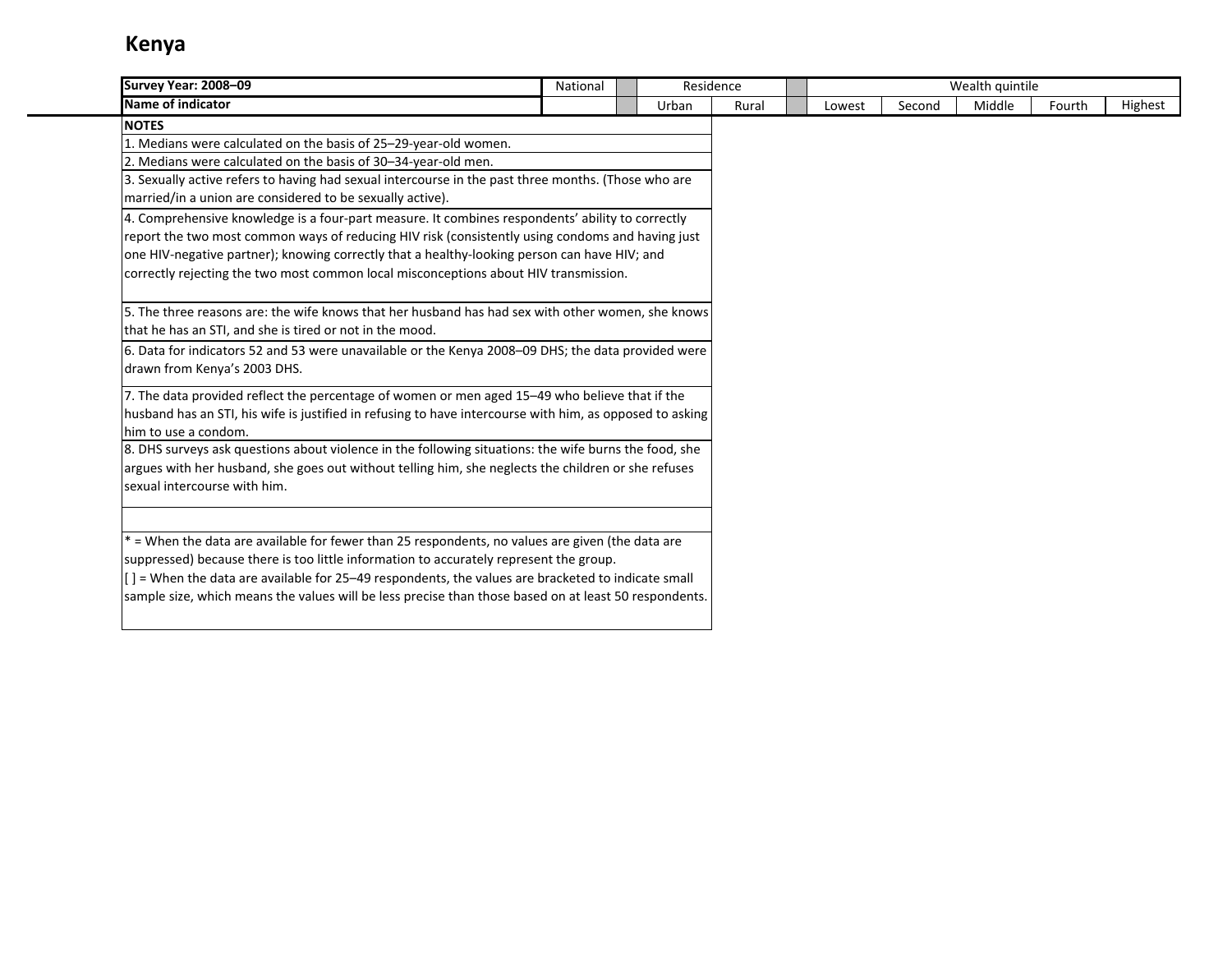### **Malawi**

|                  | Survey Year: 2010                                                                                        | National |              | Residence |        | Wealth quintile |        |                |                |
|------------------|----------------------------------------------------------------------------------------------------------|----------|--------------|-----------|--------|-----------------|--------|----------------|----------------|
|                  | Name of indicator                                                                                        |          | Urban        | Rural     | Lowest | Second          | Middle | Fourth         | Highest        |
| <b>CHAPTER 3</b> | <b>SEXUAL AND REPRODUCTIVE HEALTH</b>                                                                    |          |              |           |        |                 |        |                |                |
| <b>SECTION 1</b> | <b>Sexual Activity and Marriage</b>                                                                      |          |              |           |        |                 |        |                |                |
| $\mathbf{1}$     | % of women aged 15-19 who have ever been sexually active                                                 | 44       | 41           | 45        | 49     | 50              | 45     | 43             | 36             |
| $\overline{2}$   | % of men aged 15-19 who have ever been sexually active                                                   | 54       | 56           | 54        | 51     | 55              | 58     | 56             | 52             |
| 3                | % of women aged 20-24 who have ever been sexually active                                                 | 94       | 88           | 95        | 96     | 98              | 98     | 96             | 84             |
| 4                | % of men aged 20-24 who have ever been sexually active                                                   | 87       | 82           | 89        | 94     | 90              | 94     | 88             | 77             |
| 5                | % of women aged 15-24 who had sexual intercourse before age 15                                           | 14       | 11           | 15        | 18     | 18              | 14     | 15             | 9              |
| 6                | % of men aged 15-24 who had sexual intercourse before age 15                                             | 22       | 20           | 23        | 24     | 26              | 25     | 19             | 19             |
| 7                | % of women aged 18-24 who had sexual intercourse before age 18                                           | 60       | 50           | 62        | 65     | 68              | 64     | 61             | 43             |
| 8                | % of men aged 18-24 who had sexual intercourse before age 18                                             | 53       | 51           | 54        | 59     | 52              | 55     | 54             | 48             |
| 9                | % of women aged 15-19 who have ever been married                                                         | 26       | 19           | 28        | 31     | 34              | 31     | 27             | 13             |
| 10               | % of men aged 15-19 who have ever been married                                                           | 3        | $\mathbf{1}$ | 3         | 3      | $\overline{2}$  | 4      | $\overline{2}$ | $\overline{2}$ |
| 11               | % of women aged 20-24 who have ever been married                                                         | 86       | 72           | 89        | 93     | 95              | 94     | 87             | 65             |
| 12               | % of men aged 20-24 who have ever been married                                                           | 41       | 25           | 46        | 60     | 48              | 56     | 41             | 18             |
| 13               | Median age at first sexual intercourse among young women <sup>1</sup>                                    | 17.4     | 18.1         | 17.2      | 17.1   | 16.9            | 17.0   | 17.3           | 18.5           |
| 14               | Median age at first marriage among young women <sup>1</sup>                                              | 18.0     | 19.5         | 17.7      | 17.5   | 17.4            | 17.6   | 18.1           | $^{+}$         |
| 15               | Gap between median ages at first sexual intercourse and first marriage<br>among young women <sup>1</sup> | 0.6      | 1.4          | 0.5       | 0.4    | 0.5             | 0.6    | 0.8            | na             |
| 16               | Median age at first sexual intercourse among young men <sup>2</sup>                                      | 18.5     | 18.5         | 18.5      | 18.3   | 18.8            | 18.3   | 18.2           | 18.7           |
| 17               | Median age at first marriage among young men <sup>2</sup>                                                | 22.3     | 24.0         | 21.9      | 21.4   | 21.8            | 21.7   | 22.4           | $^{+}$         |
| 18               | Gap between median ages at first sexual intercourse and first marriage<br>among young men <sup>2</sup>   | 3.8      | $5.5\,$      | $3.4$     | 3.1    | 3               | 3.4    | 4.2            | na             |
| <b>SECTION 2</b> | <b>Contraceptive Knowledge, Use and Need</b>                                                             |          |              |           |        |                 |        |                |                |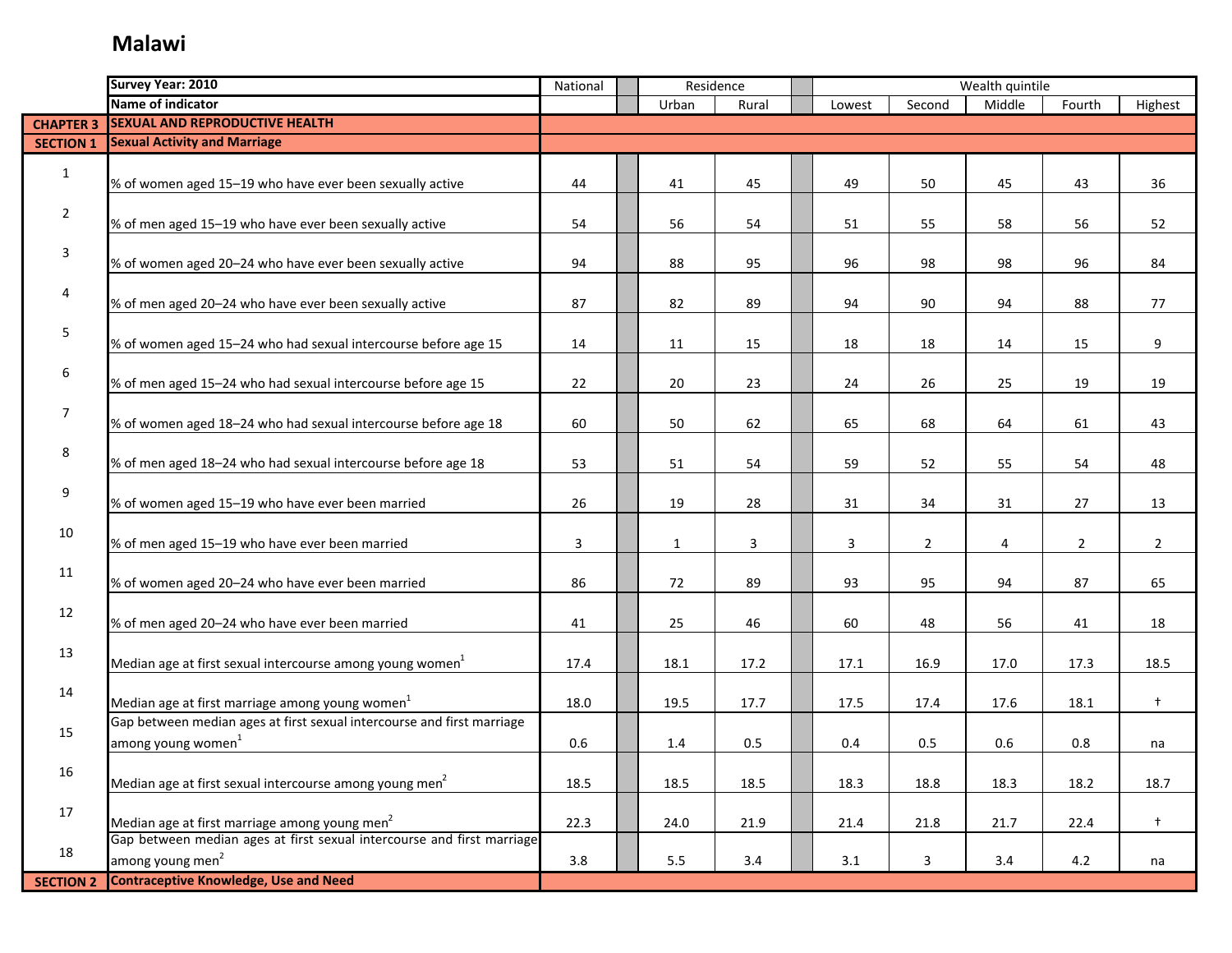|                  | Survey Year: 2010                                                                                                | National       |                | Residence    |                |                | Wealth quintile |                |                |
|------------------|------------------------------------------------------------------------------------------------------------------|----------------|----------------|--------------|----------------|----------------|-----------------|----------------|----------------|
|                  | Name of indicator                                                                                                |                | Urban          | Rural        | Lowest         | Second         | Middle          | Fourth         | Highest        |
| 19               | % of women aged 15-19 who have not heard of family planning on any<br>of three sources (radio, TV or newspapers) | 48             | 39             | 50           | 65             | 59             | 49              | 41             | 32             |
| 20               | % of men aged 15-19 who have not heard of family planning on any of<br>three sources (radio, TV or newspapers)   | 26             | 26             | 26           | 31             | 28             | 29              | 27             | 19             |
| 21               | Average number of modern methods known among women aged 15-19                                                    | 5.1            | $5.5\,$        | $5.0\,$      | 4.8            | 4.8            | 4.9             | 5.0            | 5.7            |
| 22               | % of sexually active, <sup>3</sup> never-married women aged 15–19 currently using<br>any contraception           | 25             | 52             | 17           | 9              | 17             | 17              | 30             | 41             |
| 23               | % of married women aged 15-19 currently using any contraception                                                  | 29             | 36             | 28           | 28             | 31             | 33              | 21             | 31             |
| 24               | % of sexually active <sup>3</sup> men aged 15–24 currently using any contraception                               | 44             | 50             | 43           | 41             | 38             | 42              | 46             | 54             |
| 25               | % of sexually active, $3$ never-married women aged 15–19 currently using<br>modern contraception                 | 24             | 49             | 16           | $\overline{7}$ | 14             | 17              | 28             | 40             |
| 26               | % of married women aged 15-19 currently using modern contraception                                               | 26             | 34             | 25           | 24             | 28             | 30              | 20             | 29             |
| 27               | % of sexually active <sup>3</sup> men aged 15–24 currently using modern<br>contraception                         | 42             | 49             | 40           | 38             | 34             | 40              | 46             | 52             |
| 28               | % of sexually active <sup>3</sup> men aged 15–24 currently using a condom                                        | 33             | 42             | 32           | 25             | 26             | 27              | 40             | 48             |
| 29               | % of sexually active, $3$ never-married women aged 15–19 currently using<br>traditional contraception            | $\mathbf{1}$   | $\overline{3}$ | $\mathbf{1}$ | $\overline{2}$ | $\overline{2}$ | $\mathbf 0$     | $\overline{2}$ | $\mathbf{1}$   |
| 30               | % of married women aged 15-19 currently using traditional<br>contraception                                       | $\overline{2}$ | $\overline{2}$ | $\mathbf{3}$ | 4              | $\overline{3}$ | $\overline{3}$  | $\mathbf 0$    | $\overline{2}$ |
| 31               | % of sexually active <sup>3</sup> men aged 15–24 currently using traditional<br>contraception                    | $\overline{2}$ | $\mathbf{1}$   | 3            | $\overline{3}$ | 4              | $\overline{2}$  | $\mathbf{1}$   | $\overline{2}$ |
| 32               | % of sexually active, <sup>3</sup> never-married women aged 15–19 who have an<br>unmet need for contraception    | 67             | 46             | 73           | 72             | 72             | 75              | 66             | 58             |
| 33               | % of married women aged 15-19 who have an unmet need for<br>contraception                                        | 25             | 28             | 24           | 23             | 19             | 27              | 32             | 23             |
| <b>SECTION 3</b> | <b>Childbearing</b>                                                                                              |                |                |              |                |                |                 |                |                |
| 34               | % of women aged 15-19 who have ever had a child                                                                  | 20             | 16             | 21           | 25             | 25             | 23              | 18             | 13             |
| 35               | Median age at first birth among young women $1$                                                                  | 18.9           | 19.8           | 18.8         | 18.5           | 18.5           | 18.7            | 18.8           | $\ddagger$     |
| 36               | % of mothers <20 whose most recent birth was delivered at a health<br>facility                                   | 81             | 88             | 79           | 77             | 73             | 78              | 87             | 92             |
| 37               | % of recent births to mothers <20 that were unplanned                                                            | 35             | 45             | 34           | 33             | 31             | 35              | 38             | 45             |
| <b>CHAPTER 4</b> | <b>SEXUAL RIGHTS AND GENDER EQUALITY</b>                                                                         |                |                |              |                |                |                 |                |                |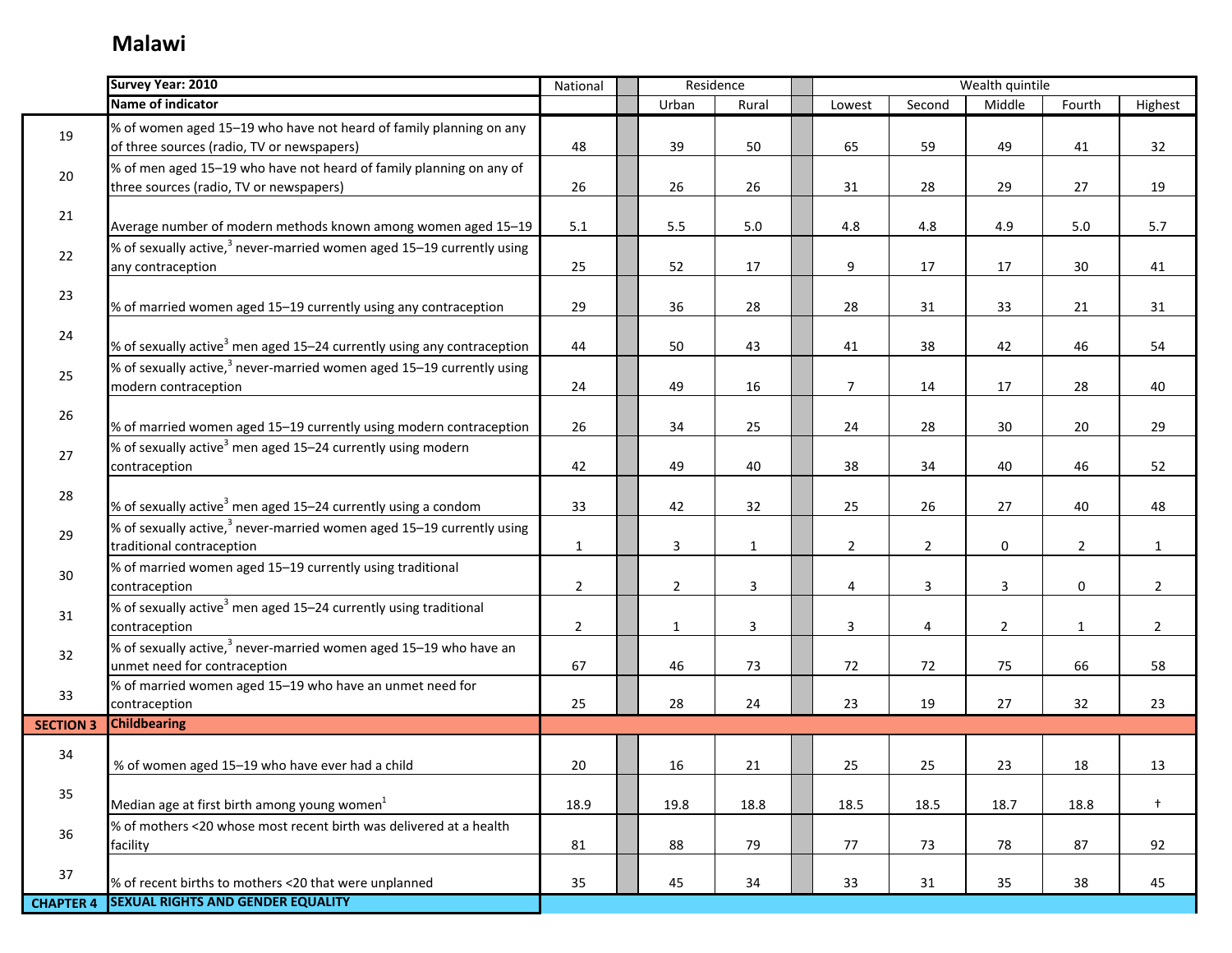|                  | Survey Year: 2010                                                                                                                                 | National | Residence |       |                                                   |        | Wealth quintile |        |         |
|------------------|---------------------------------------------------------------------------------------------------------------------------------------------------|----------|-----------|-------|---------------------------------------------------|--------|-----------------|--------|---------|
|                  | Name of indicator                                                                                                                                 |          | Urban     | Rural | Lowest                                            | Second | Middle          | Fourth | Highest |
| <b>SECTION 1</b> | <b>Sexuality Education in Schools</b>                                                                                                             |          |           |       |                                                   |        |                 |        |         |
| 38               | % of schools that provided skills-based HIV education in the last<br>academic year                                                                |          |           |       | See table titled "Sexuality Education in Schools" |        |                 |        |         |
| 39               | Inclusion in the national school curriculum of skills-based HIV education<br>or health education, including HIV prevention                        |          |           |       |                                                   |        |                 |        |         |
| <b>SECTION 2</b> | <b>Adults' Attitudes about Sexual Health Information</b>                                                                                          |          |           |       |                                                   |        |                 |        |         |
| 40               | % of women aged 18-49 who agree that adolescents aged 12-14 should<br>be taught about using a condom to prevent HIV                               | 58       | 63        | 57    | 53                                                | 57     | 57              | 59     | 63      |
| 41               | % of men aged 18-49 who agree that adolescents aged 12-14 should be<br>taught about using a condom to prevent HIV                                 | 64       | 68        | 62    | 57                                                | 63     | 64              | 62     | 69      |
| <b>SECTION 3</b> | Self-Efficacy Related to Sexual Health                                                                                                            |          |           |       |                                                   |        |                 |        |         |
| 42               | % of women aged 15-24 who report that they could get condoms on<br>their own                                                                      | 51       | 54        | 50    | 46                                                | 51     | 50              | 53     | 52      |
| 43               | % of women aged 15-24 who know a source for the condom                                                                                            | 79       | 82        | 78    | 74                                                | 77     | 77              | 80     | 84      |
| 44               | % of men aged 15-24 who know a source for the condom                                                                                              | 89       | 89        | 89    | 85                                                | 89     | 90              | 87     | 92      |
| 45               | % of women aged 15-49 who know that HIV risk is reduced by condom<br>use                                                                          | 72       | 76        | 71    | 69                                                | 70     | 71              | 74     | 75      |
| 46               | % of women aged 15-49 who know that HIV risk is reduced by having<br>one uninfected partner                                                       | 87       | 89        | 86    | 84                                                | 85     | 86              | 87     | 90      |
| 47               | % of women aged 15–24 with comprehensive knowledge of HIV/AIDS $4$                                                                                | 42       | 56        | 38    | 34                                                | 35     | 38              | 44     | 55      |
| 48               | % of men aged 15–24 with comprehensive knowledge of HIV/AIDS $4$                                                                                  | 45       | 54        | 42    | 35                                                | 41     | 40              | 46     | 54      |
| <b>SECTION 4</b> | Women's Autonomy, Societal Norms and Gender Equality                                                                                              |          |           |       |                                                   |        |                 |        |         |
| 49               | % of married women aged 15-49 who have sole or joint (with husband)<br>say in their own health care                                               | 55       | 70        | 52    | 48                                                | 49     | 52              | 58     | 68      |
| 50               | % of women aged 15-49 who agree with all three reasons why a wife is<br>justified in refusing to have intercourse with her husband <sup>5,6</sup> | 53       | 62        | 51    | 50                                                | 51     | 50              | 52     | 62      |
| 51               | % of surveyed men who agree with all three reasons why a wife is<br>justified in refusing to have intercourse with her husband $^{5,6}$           | 55       | 65        | 53    | 50                                                | 50     | 52              | 53     | 66      |
| 52               | % of women aged 15-49 who believe that if the husband has an STI, the<br>wife is justified in asking him to use condom                            | 85       | 90        | 84    | 81                                                | 83     | 84              | 87     | 90      |
| 53               | % of men aged 15-49 who believe that if the husband has an STI, the<br>wife is justified in asking him to use condom                              | 91       | 95        | 89    | 86                                                | 89     | 90              | 91     | 94      |
| 54               | % of women aged 15-49 who agree with at least one reason why a<br>husband is justified in hitting/beating his wife <sup>7</sup>                   | 13       | 10        | 13    | 15                                                | 13     | 14              | 11     | 10      |
| 55               | % of surveyed men who agree with at least one reason why a husband is<br>justified in hitting/beating his wife <sup>7</sup>                       | 13       | 8         | 14    | 16                                                | 14     | 13              | 13     | 10      |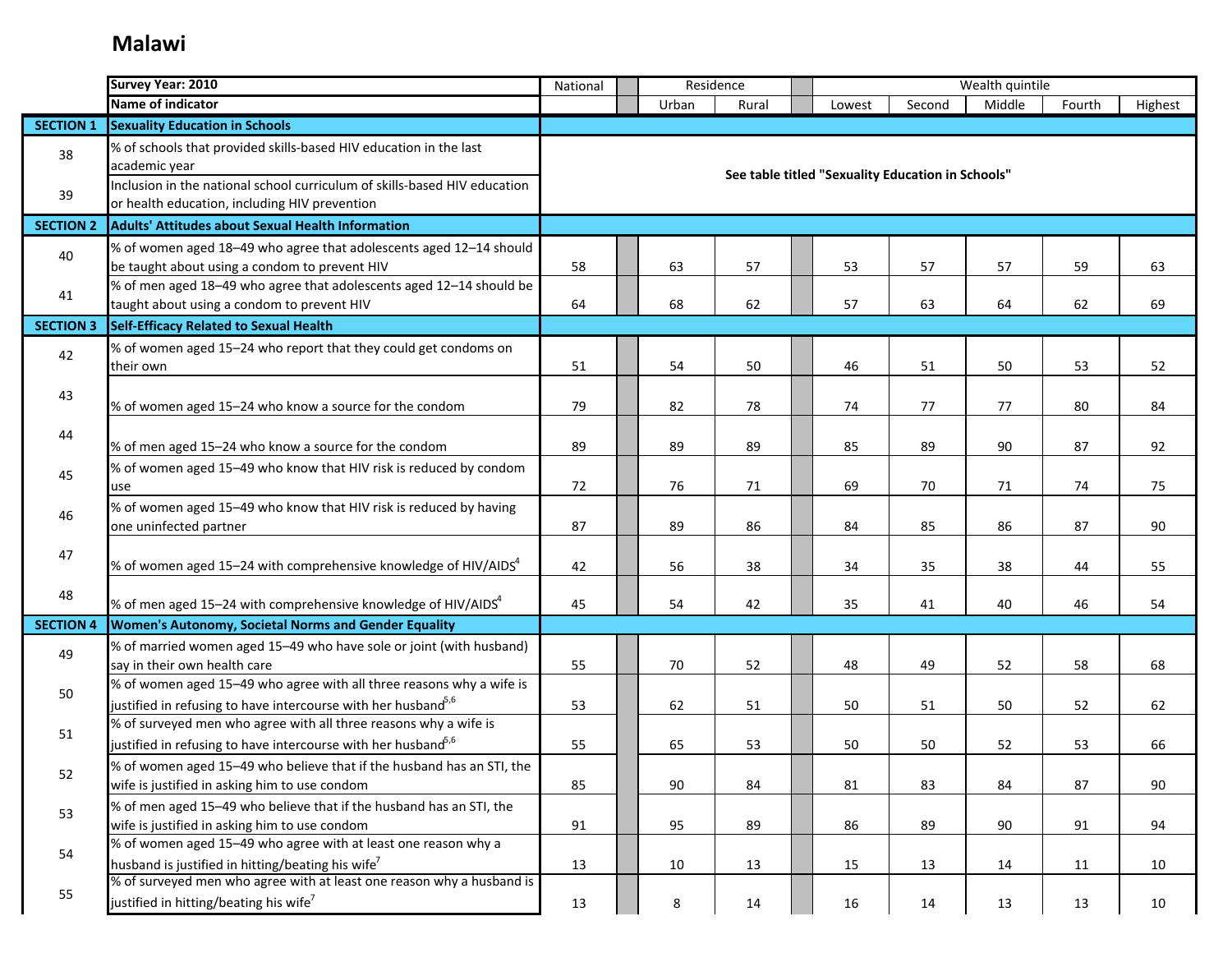|                  | Survey Year: 2010                                                                          | National       | Residence |         |                |                | Wealth quintile |                |         |         |
|------------------|--------------------------------------------------------------------------------------------|----------------|-----------|---------|----------------|----------------|-----------------|----------------|---------|---------|
|                  | Name of indicator                                                                          |                |           | Urban   | Rural          | Lowest         | Second          | Middle         | Fourth  | Highest |
| <b>CHAPTER 5</b> | <b>REACHING YOUNG PEOPLE</b>                                                               |                |           |         |                |                |                 |                |         |         |
| <b>SECTION 1</b> | <b>Demographic Information</b>                                                             |                |           |         |                |                |                 |                |         |         |
| 56               | No. of girls aged 10-14 in 2011                                                            | 970,000        |           | 147,000 | 823,000        | 201,000        | 187,000         | 185,000        | 200,000 | 197,000 |
| 57               | No. of boys aged 10-14 in 2011                                                             | 987,000        |           | 151,000 | 836,000        | 199,000        | 195,000         | 189,000        | 193,000 | 209,000 |
| 58               | No. of women aged 15-19 in 2011                                                            | 853,000        |           | 164,000 | 689,000        | 143,000        | 147,000         | 160,000        | 180,000 | 222,000 |
| 59               | No. of men aged 15-19 in 2011                                                              | 863,000        |           | 156,000 | 707,000        | 161,000        | 157,000         | 152,000        | 178,000 | 217,000 |
| <b>SECTION 2</b> | <b>School Attendance</b>                                                                   |                |           |         |                |                |                 |                |         |         |
| 60               | % of girls attending primary school                                                        | 92             |           | 95      | 91             | 84             | 90              | 92             | 95      | 98      |
| 61               | % of boys attending primary school                                                         | 90             |           | 96      | 89             | 82             | 87              | 91             | 92      | 97      |
| 62               | No. of girls per 100 boys attending primary school                                         | 102            |           | 98      | 102            | 102            | 103             | 102            | 103     | 100     |
| 63               | % of women attending secondary school                                                      | 13             |           | 30      | 9              | 3              | 5               | $\overline{7}$ | 12      | 31      |
| 64               | % of men attending secondary school                                                        | 12             |           | 28      | 9              | 3              | 4               | $\overline{7}$ | 13      | 29      |
| 65               | No. of women per 100 men attending secondary school                                        | 108            |           | 108     | 106            | 88             | 138             | 109            | 98      | 105     |
| <b>SECTION 3</b> | <b>Exposure to Media</b>                                                                   |                |           |         |                |                |                 |                |         |         |
| 66               | % of women aged 15-19 who are exposed to radio                                             | 58             |           | 66      | 57             | 39             | 47              | 57             | 67      | 74      |
| 67               | % of women aged 15-19 who are exposed to television                                        | 21             |           | 48      | 14             | 6              | 8               | 12             | 13      | 53      |
| 68               | % of women aged 15-19 who are exposed to newspapers                                        | 17             |           | 26      | 15             | 11             | 11              | 13             | 14      | 31      |
| 69               | % of women aged 15-19 who are exposed to all sources of media (radio,<br>TV or newspapers) | $\overline{7}$ |           | 16      | $\overline{4}$ | $\overline{2}$ | $\overline{2}$  | $\overline{3}$ | 4       | 19      |
| 70               | % of women aged 15-19 who have very limited exposure to the three<br>sources of media      | 35             |           | 21      | 38             | 55             | 47              | 37             | 29      | 13      |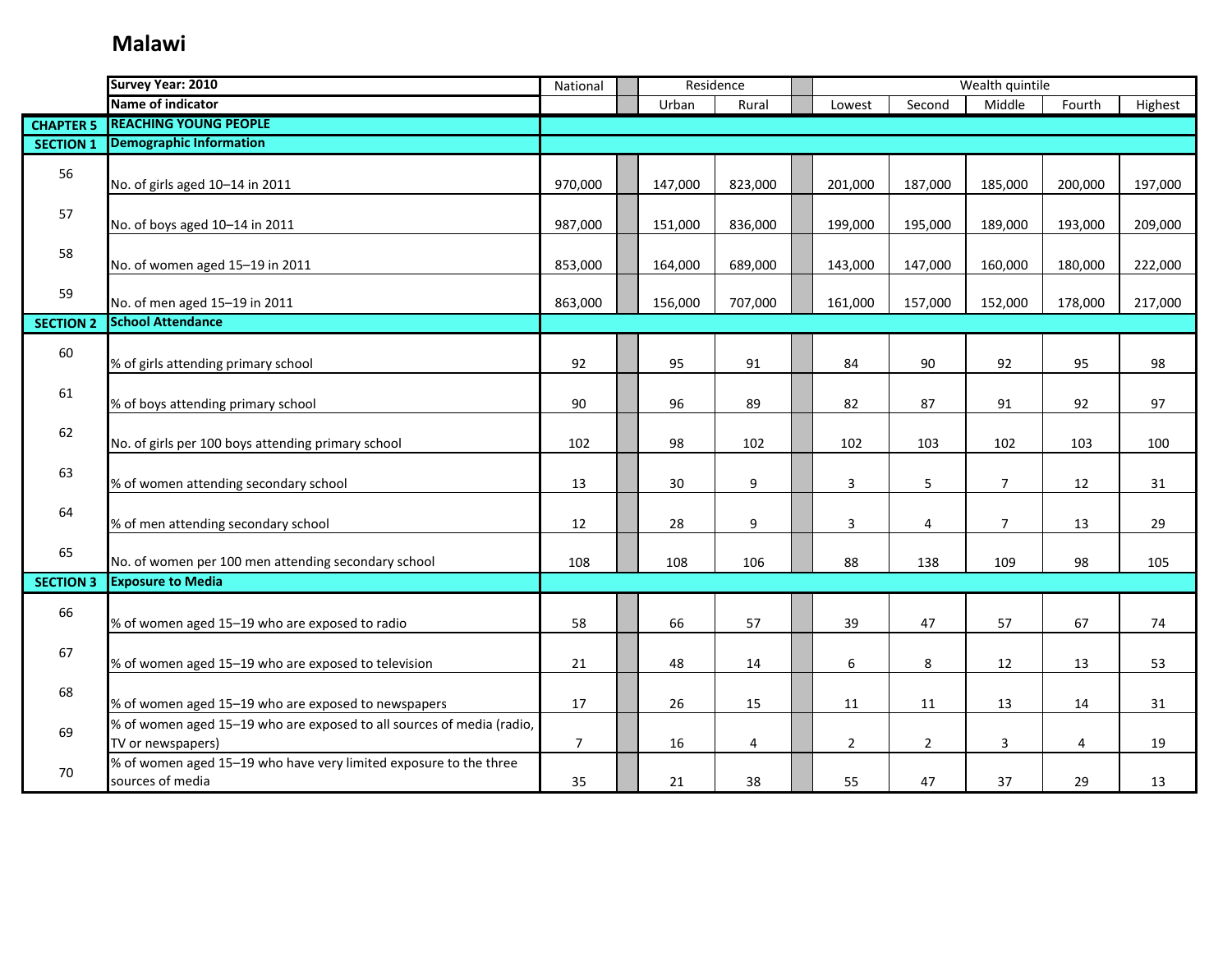| Survey Year: 2010                                                                                          | National | Residence |       |        |        | Wealth quintile |        |         |
|------------------------------------------------------------------------------------------------------------|----------|-----------|-------|--------|--------|-----------------|--------|---------|
| Name of indicator                                                                                          |          | Urban     | Rural | Lowest | Second | Middle          | Fourth | Highest |
| <b>NOTES</b>                                                                                               |          |           |       |        |        |                 |        |         |
| 1. Medians were calculated on the basis of 20-24-year-old women.                                           |          |           |       |        |        |                 |        |         |
| 2. Medians were calculated on the basis of 25–29-year-old men.                                             |          |           |       |        |        |                 |        |         |
| 3. Sexually active refers to having had sexual intercourse in the past three months. (Those who are        |          |           |       |        |        |                 |        |         |
| married/in a union are considered to be sexually active).                                                  |          |           |       |        |        |                 |        |         |
| 4. Comprehensive knowledge is a four-part measure. It combines respondents' ability to correctly           |          |           |       |        |        |                 |        |         |
| report the two most common ways of reducing HIV risk (consistently using condoms and having just           |          |           |       |        |        |                 |        |         |
| one HIV-negative partner); knowing correctly that a healthy-looking person can have HIV; and correctly     |          |           |       |        |        |                 |        |         |
| rejecting the two most common local misconceptions about HIV transmission.                                 |          |           |       |        |        |                 |        |         |
| 5. The three reasons are: the wife knows that her husband has had sex with other women, she knows          |          |           |       |        |        |                 |        |         |
| that he has an STI, and she is tired or not in the mood.                                                   |          |           |       |        |        |                 |        |         |
| 6. Data for indicators 50 and 51 were unavailable in the Malawi 2010 DHS; thus, the data provided          |          |           |       |        |        |                 |        |         |
| were drawn from Malawi's 2004 DHS.                                                                         |          |           |       |        |        |                 |        |         |
| 7. DHS surveys ask questions about violence in the following situations: the wife burns the food, she      |          |           |       |        |        |                 |        |         |
| argues with her husband, she goes out without telling him, she neglects the children and she refuses to    |          |           |       |        |        |                 |        |         |
| have sexual intercourse with him.                                                                          |          |           |       |        |        |                 |        |         |
|                                                                                                            |          |           |       |        |        |                 |        |         |
| Ina = not available                                                                                        |          |           |       |        |        |                 |        |         |
| $\dagger$ = Fewer than 50% of the respondents in the subgroup had experienced the event of interest by the |          |           |       |        |        |                 |        |         |
| beginning of the five-year age-group, making it impossible to calculate a median.                          |          |           |       |        |        |                 |        |         |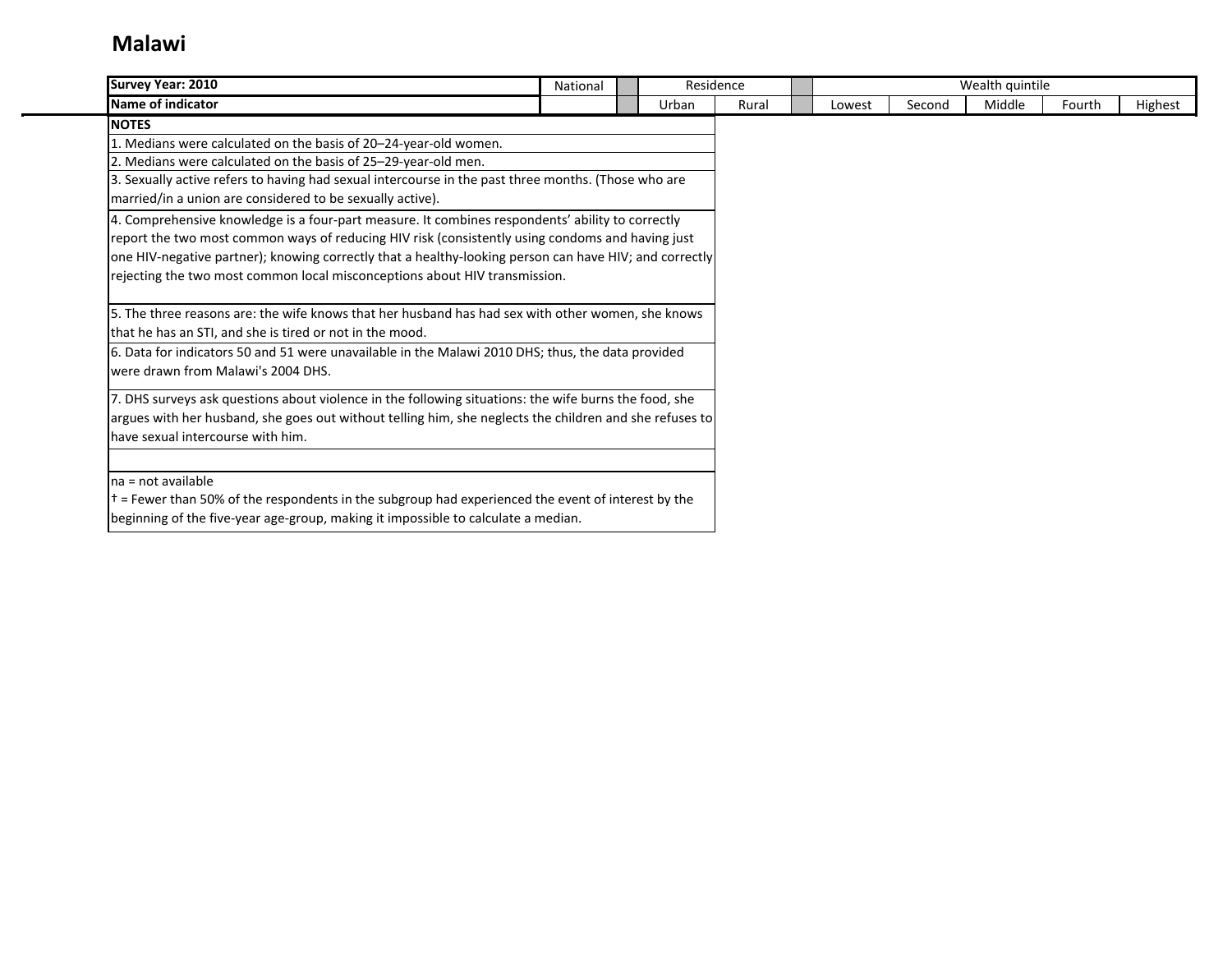|                  | <b>Survey Year: 2005</b>                                               | National       |              | Residence    |                |                | Wealth quintile |                |              |
|------------------|------------------------------------------------------------------------|----------------|--------------|--------------|----------------|----------------|-----------------|----------------|--------------|
|                  | Name of indicator                                                      |                | Urban        | Rural        | Lowest         | Second         | Middle          | Fourth         | Highest      |
| <b>CHAPTER 3</b> | <b>SEXUAL AND REPRODUCTIVE HEALTH</b>                                  |                |              |              |                |                |                 |                |              |
| <b>SECTION 1</b> | <b>Sexual Activity and Marriage</b>                                    |                |              |              |                |                |                 |                |              |
|                  |                                                                        |                |              |              |                |                |                 |                |              |
| $\mathbf{1}$     | % of women aged 15-19 who have ever been sexually active               | 21             | 22           | 21           | 22             | 24             | 21              | 19             | 20           |
|                  |                                                                        |                |              |              |                |                |                 |                |              |
| $\overline{2}$   | % of men aged 15-19 who have ever been sexually active                 | 44             | 51           | 39           | 29             | 40             | 42              | 47             | 56           |
|                  |                                                                        |                |              |              |                |                |                 |                |              |
| $\overline{3}$   | % of women aged 20-24 who have ever been sexually active               | 77             | 80           | 74           | 75             | 78             | 72              | 74             | 84           |
|                  |                                                                        |                |              |              |                |                |                 |                |              |
| 4                | % of men aged 20-24 who have ever been sexually active                 | 93             | 95           | 91           | 89             | 91             | 97              | 92             | 95           |
|                  |                                                                        |                |              |              |                |                |                 |                |              |
| 5                | % of women aged 15-24 who had sexual intercourse before age 15         | $\mathbf{1}$   | $\mathbf{1}$ | $\mathbf{1}$ | $\mathbf{1}$   | $\overline{2}$ | $\mathbf{1}$    | $\mathbf{1}$   | $\mathbf{1}$ |
|                  |                                                                        |                |              |              |                |                |                 |                |              |
| 6                | % of men aged 15-24 who had sexual intercourse before age 15           | 9              | 12           | 6            | $\overline{7}$ | 8              | 4               | 10             | 12           |
|                  |                                                                        |                |              |              |                |                |                 |                |              |
| $\overline{7}$   | % of women aged 18-24 who had sexual intercourse before age 18         | 24             | 24           | 23           | 29             | 31             | 20              | 17             | 26           |
|                  |                                                                        |                |              |              |                |                |                 |                |              |
| 8                |                                                                        |                |              |              |                |                |                 |                |              |
|                  | % of men aged 18-24 who had sexual intercourse before age 18           | 56             | 60           | 51           | 52             | 50             | 50              | 53             | 65           |
| 9                |                                                                        |                |              |              |                |                |                 |                |              |
|                  | % of women aged 15-19 who have ever been married                       | 11             | 10           | 11           | 13             | 14             | 12              | $\overline{7}$ | 8            |
| 10               |                                                                        |                |              |              |                |                |                 |                |              |
|                  | % of men aged 15-19 who have ever been married                         | $\overline{2}$ | 3            | $\mathbf{1}$ | $\overline{2}$ | 0              | $\mathbf 0$     | $\overline{2}$ | 4            |
| 11               |                                                                        |                |              |              |                |                |                 |                |              |
|                  | % of women aged 20-24 who have ever been married                       | 61             | 61           | 61           | 65             | 69             | 55              | 61             | 59           |
| 12               |                                                                        |                |              |              |                |                |                 |                |              |
|                  | % of men aged 20-24 who have ever been married                         | 24             | 27           | 21           | 27             | 15             | 22              | 25             | 28           |
| 13               |                                                                        |                |              |              |                |                |                 |                |              |
|                  | Median age at first sexual intercourse among young women <sup>1</sup>  | 19.4           | 19.4         | 19.4         | 19.1           | 19.2           | 19.9            | 19.6           | 19.3         |
| 14               |                                                                        |                |              |              |                |                |                 |                |              |
|                  | Median age at first marriage among young women <sup>1</sup>            | 20.3           | 20.9         | 19.9         | 19.6           | 19.7           | 20.4            | 20.2           | 21.3         |
| 15               | Gap between median ages at first sexual intercourse and first marriage |                |              |              |                |                |                 |                |              |
|                  | among young women <sup>1</sup>                                         | 0.9            | 1.5          | 0.5          | 0.5            | 0.5            | 0.5             | 0.6            | 2.0          |
| 16               |                                                                        |                |              |              |                |                |                 |                |              |
|                  | Median age at first sexual intercourse among young men <sup>2</sup>    | 18.5           | 18.4         | 18.5         | 18.5           | 18.8           | 18.0            | 18.7           | 18.5         |
| 17               |                                                                        |                |              |              |                |                |                 |                |              |
|                  | Median age at first marriage among young men <sup>2</sup>              | 23.1           | 23.4         | 22.9         | 24.0           | 22.3           | 22.3            | 23.4           | 23.5         |
|                  | Gap between median ages at first sexual intercourse and first marriage |                |              |              |                |                |                 |                |              |
| 18               | among young men <sup>2</sup>                                           | 4.6            | 5.0          | 4.4          | $5.5\,$        | 3.5            | 4.3             | 4.7            | 5.0          |
| <b>SECTION 2</b> | <b>Contraceptive Knowledge, Use and Need</b>                           |                |              |              |                |                |                 |                |              |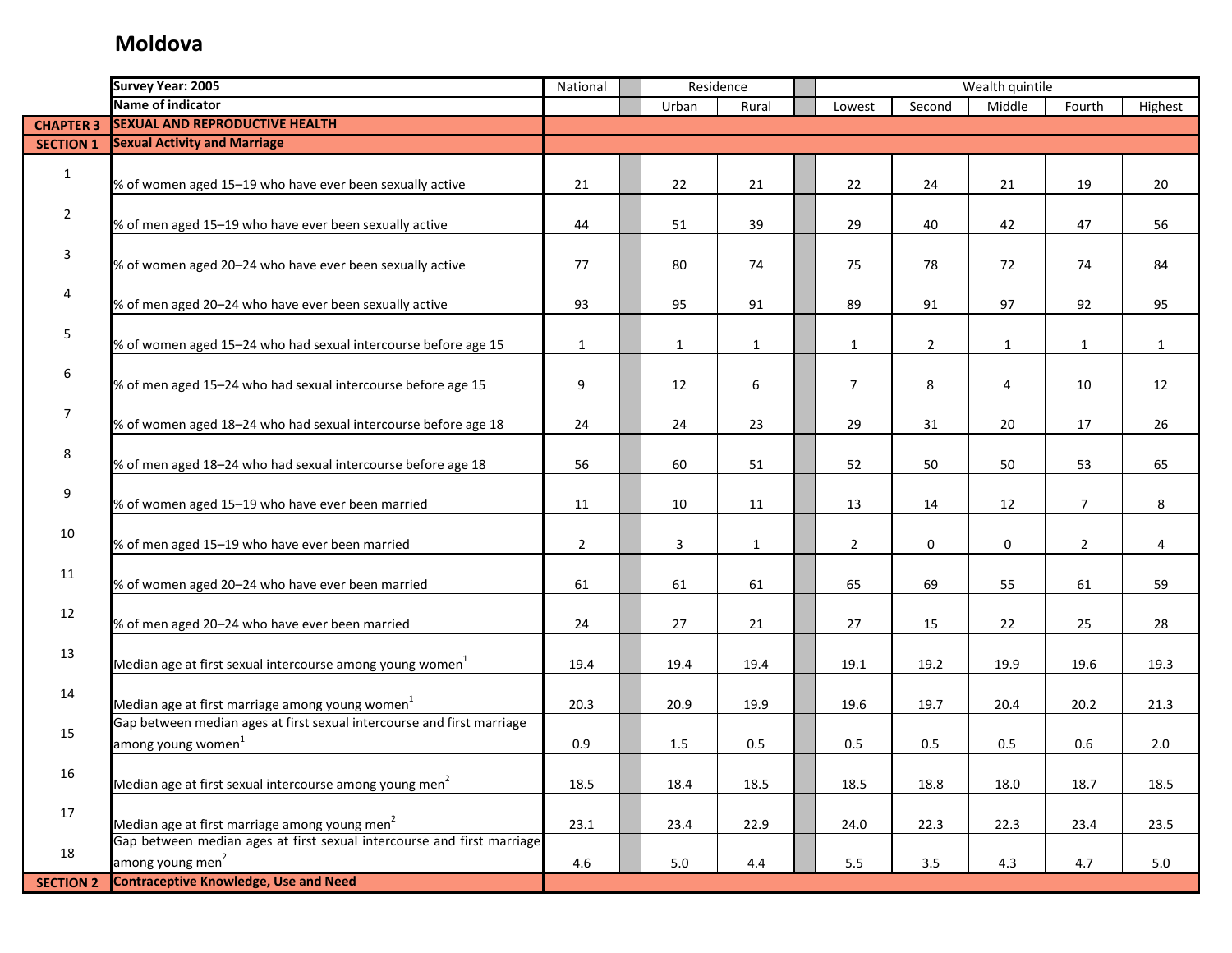|                  | <b>Survey Year: 2005</b>                                                                                         | National | Residence |            |                  |         | Wealth quintile |         |                |         |
|------------------|------------------------------------------------------------------------------------------------------------------|----------|-----------|------------|------------------|---------|-----------------|---------|----------------|---------|
|                  | Name of indicator                                                                                                |          |           | Urban      | Rural            | Lowest  | Second          | Middle  | Fourth         | Highest |
| 19               | % of women aged 15-19 who have not heard of family planning on any<br>of three sources (radio, TV or newspapers) | 48       |           | 45         | 50               | 55      | 51              | 50      | 45             | 40      |
| 20               | % of men aged 15-19 who have not heard of family planning on any of<br>three sources (radio, TV or newspapers)   | 70       |           | 68         | $71\,$           | 76      | 73              | 67      | 66             | 69      |
| 21               | Average number of modern methods known among women aged 15-19                                                    | 4.3      |           | 4.7        | 4.0              | 3.7     | 3.9             | 4.3     | $4.4\,$        | 5.0     |
| 22               | % of sexually active, $3$ never-married women aged 15-19 currently using<br>any contraception                    | 66       |           | 62         | $[69]$           | $\ast$  | $\ast$          | $\ast$  | $[73]$         | $[65]$  |
| 23               | % of married women aged 15-19 currently using any contraception                                                  | 58       |           | 58         | 59               | $\ast$  | $[57]$          | $[46]$  | $[47]$         | $\ast$  |
| 24               | % of sexually active <sup>3</sup> men aged 15-24 currently using any contraception                               | nc       |           | nc         | nc               | nc      | nc              | nc      | nc             | nc      |
| 25               | % of sexually active, $3$ never-married women aged 15–19 currently using<br>modern contraception                 | 46       |           | 48         | $[44]$           | $\ast$  | $\ast$          | $\ast$  | $[47]$         | $[54]$  |
| 26               | % of married women aged 15-19 currently using modern contraception                                               | 29       |           | 37         | 26               | $\ast$  | $[35]$          | $[28]$  | $[29]$         | $\ast$  |
| 27               | % of sexually active men aged 15-24 currently using modern<br>contraception                                      | nc       |           | nc         | nc               | nc      | nc              | nc      | nc             | nc      |
| 28               | % of sexually active men aged 15-24 currently using a condom                                                     | nc       |           | nc         | nc               | nc      | nc              | nc      | nc             | nc      |
| 29               | % of sexually active, $3$ never-married women aged 15–19 currently using<br>traditional contraception            | 20       |           | 14         | $[25]$           | $\ast$  | $\ast$          | $\ast$  | $[26]$         | $[11]$  |
| 30               | % of married women aged 15-19 currently using traditional<br>contraception                                       | 29       |           | 21         | 33               | $\ast$  | $[22]$          | $[19]$  | $[18]$         | $\ast$  |
| 31               | % of sexually active men aged 15-24 currently using traditional<br>contraception                                 | nc       |           | nc         | nc               | nc      | nc              | nc      | nc             | nc      |
| 32               | % of sexually active, <sup>3</sup> never-married women aged 15-19 who have an<br>unmet need for contraception    | 32       |           | 35         | $[29]$           | $\ast$  | $\ast$          | $\ast$  | $[27]$         | $[32]$  |
| 33               | % of married women aged 15-19 who have an unmet need for<br>contraception                                        | 13       |           | 20         | $\boldsymbol{9}$ | $\ast$  | [8]             | $[21]$  | $[17]$         | $\ast$  |
| <b>SECTION 3</b> | <b>Childbearing</b>                                                                                              |          |           |            |                  |         |                 |         |                |         |
| 34               | % of women aged 15-19 who have ever had a child                                                                  | 5        |           | $\sqrt{3}$ | 6                | 8       | 9               | 6       | $\overline{c}$ | 1       |
| 35               | Median age at first birth among young women <sup>1</sup>                                                         | 22.3     |           | 23.8       | 21.4             | 20.7    | 21.3            | 22.0    | 22.2           | 24.3    |
| 36               | % of mothers <20 whose most recent birth was delivered at a health<br>facility                                   | 100      |           | 100        | 100              | $[100]$ | $[100]$         | $[100]$ | $\ast$         | $\ast$  |
| 37               | % of recent births to mothers <20 that were unplanned                                                            | 22       |           | 28         | 19               | 15      | 25              | 22      | 27             | 24      |
| <b>CHAPTER 4</b> | <b>SEXUAL RIGHTS AND GENDER EQUALITY</b>                                                                         |          |           |            |                  |         |                 |         |                |         |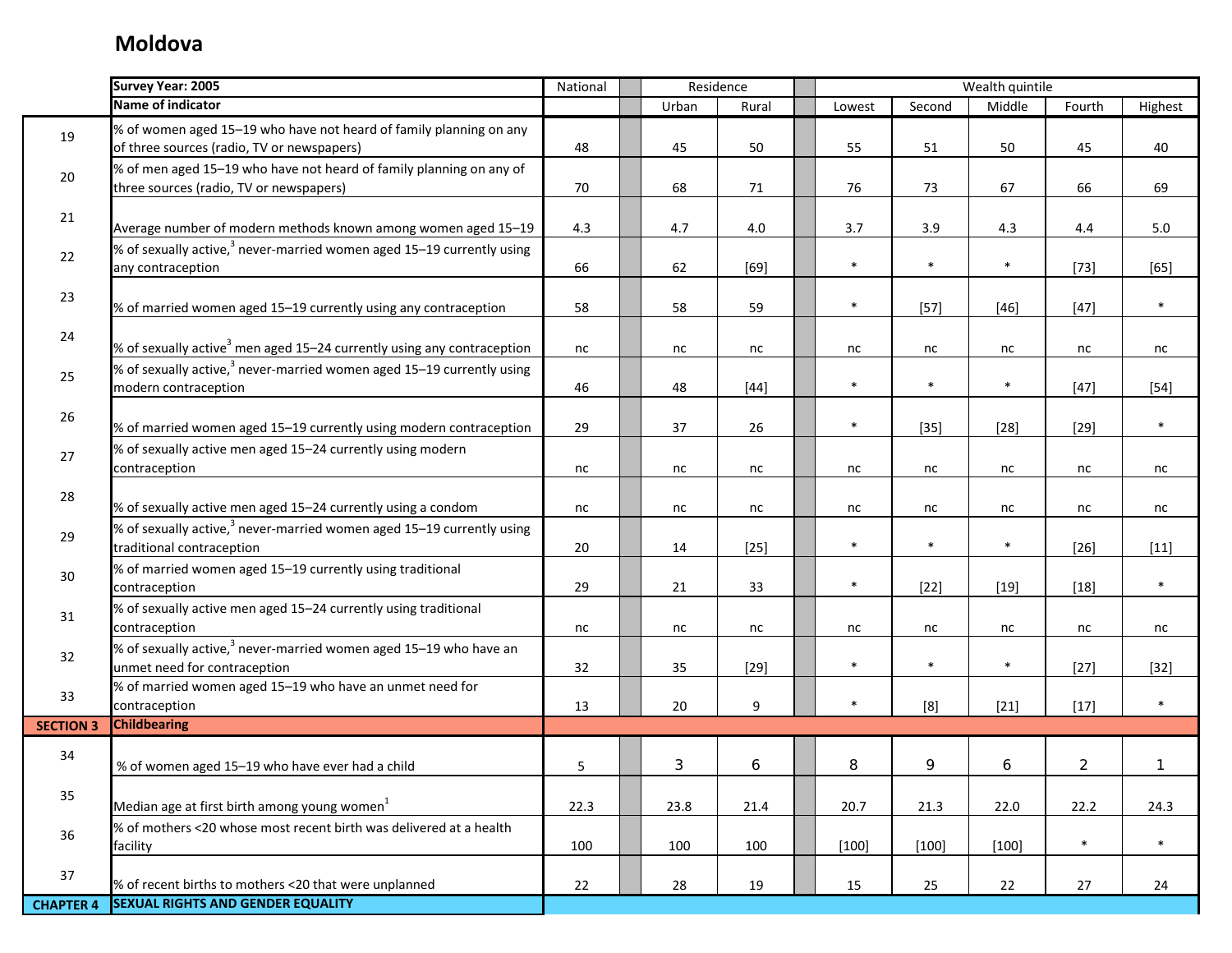|                  | <b>Survey Year: 2005</b>                                                                                                                        | National                               |       | Residence |  |        |                                                   | Wealth quintile |        |         |  |
|------------------|-------------------------------------------------------------------------------------------------------------------------------------------------|----------------------------------------|-------|-----------|--|--------|---------------------------------------------------|-----------------|--------|---------|--|
|                  | Name of indicator                                                                                                                               |                                        | Urban | Rural     |  | Lowest | Second                                            | Middle          | Fourth | Highest |  |
| <b>SECTION 1</b> | <b>Sexuality Education in Schools</b>                                                                                                           |                                        |       |           |  |        |                                                   |                 |        |         |  |
| 38               | % of schools that provided skills-based HIV education in the last<br>academic year                                                              |                                        |       |           |  |        | See table titled "Sexuality Education in Schools" |                 |        |         |  |
| 39               | Inclusion in the national school curriculum of skills-based HIV education<br>or health education, including HIV prevention                      |                                        |       |           |  |        |                                                   |                 |        |         |  |
| <b>SECTION 2</b> | <b>Adults' Attitudes about Sexual Health Information</b>                                                                                        |                                        |       |           |  |        |                                                   |                 |        |         |  |
| 40               | % of women aged 18-49 who agree that adolescents aged 12-14 should<br>be taught about using a condom to prevent HIV                             | 73                                     | 82    | 66        |  | 50     | 63                                                | 73              | 80     | 86      |  |
| 41               | % of men aged 18-49 who agree that adolescents aged 12-14 should be<br>taught about using a condom to prevent HIV                               | 85                                     | 91    | 81        |  | 68     | 82                                                | 88              | 88     | 93      |  |
| <b>SECTION 3</b> | <b>Self-Efficacy Related to Sexual Health</b>                                                                                                   |                                        |       |           |  |        |                                                   |                 |        |         |  |
| 42               | % of women aged 15-24 who report that they could get condoms on<br>their own                                                                    | nc                                     | nc    | nc        |  | nc     | nc                                                | nc              | nc     | nc      |  |
| 43               | % of women aged 15-24 who know a source for the condom                                                                                          | 90                                     | 97    | 85        |  | 78     | 85                                                | 90              | 95     | 99      |  |
| 44               | % of men aged 15-24 who know a source for the condom                                                                                            | 95                                     | 99    | 92        |  | 85     | 95                                                | 97              | 96     | 98      |  |
| 45               | % of women aged 15-49 who know that HIV risk is reduced by condom<br>use                                                                        | 78<br>85<br>59<br>72<br>73<br>80<br>84 |       |           |  |        |                                                   |                 |        |         |  |
| 46               | % of women aged 15-49 who know that HIV risk is reduced by having<br>one uninfected partner                                                     | 81                                     | 87    | 77        |  | 64     | 77                                                | 82              | 87     | 91      |  |
| 47               | % of women aged 15-24 with comprehensive knowledge of HIV/AIDS <sup>4</sup>                                                                     | 42                                     | 51    | 35        |  | 21     | 31                                                | 43              | 48     | 56      |  |
| 48               | % of men aged 15-24 with comprehensive knowledge of HIV/AIDS <sup>4</sup>                                                                       | 54                                     | 63    | 48        |  | 24     | 49                                                | 64              | 61     | 66      |  |
| <b>SECTION 4</b> | <b>Women's Autonomy, Societal Norms and Gender Equality</b>                                                                                     |                                        |       |           |  |        |                                                   |                 |        |         |  |
| 49               | % of married women aged 15-49 who have sole or joint (with husband)<br>say in their own health care                                             | 97                                     | 96    | 98        |  | 97     | 98                                                | 97              | 97     | 97      |  |
| 50               | % of women aged 15-49 who agree with all three reasons why a wife is<br>justified in refusing to have intercourse with her husband <sup>5</sup> | 71                                     | 73    | 70        |  | 69     | 71                                                | 73              | 70     | 73      |  |
| 51               | % of surveyed men who agree with all three reasons why a wife is<br>justified in refusing to have intercourse with her husband <sup>5</sup>     | 68                                     | 69    | 67        |  | 61     | 65                                                | 73              | 71     | 69      |  |
| 52               | % of women aged 15-49 who believe that if the husband has an STI, the<br>wife is justified in asking him to use condom                          | 91                                     | 94    | 88        |  | 82     | 87                                                | 92              | 93     | 96      |  |
| 53               | % of men aged 15-49 who believe that if the husband has an STI, the<br>wife is justified in asking him to use condom                            | 94                                     | 97    | 93        |  | 88     | 94                                                | 94              | 96     | 98      |  |
| 54               | % of women aged 15-49 who agree with at least one reason why a<br>husband is justified in hitting/beating his wife <sup>6</sup>                 | 21                                     | 14    | 26        |  | 38     | 27                                                | 20              | 15     | 10      |  |
| 55               | % of surveyed men who agree with at least one reason why a husband is<br>justified in hitting/beating his wife <sup>6</sup>                     | 22                                     | 15    | 27        |  | 32     | 27                                                | 23              | 17     | 13      |  |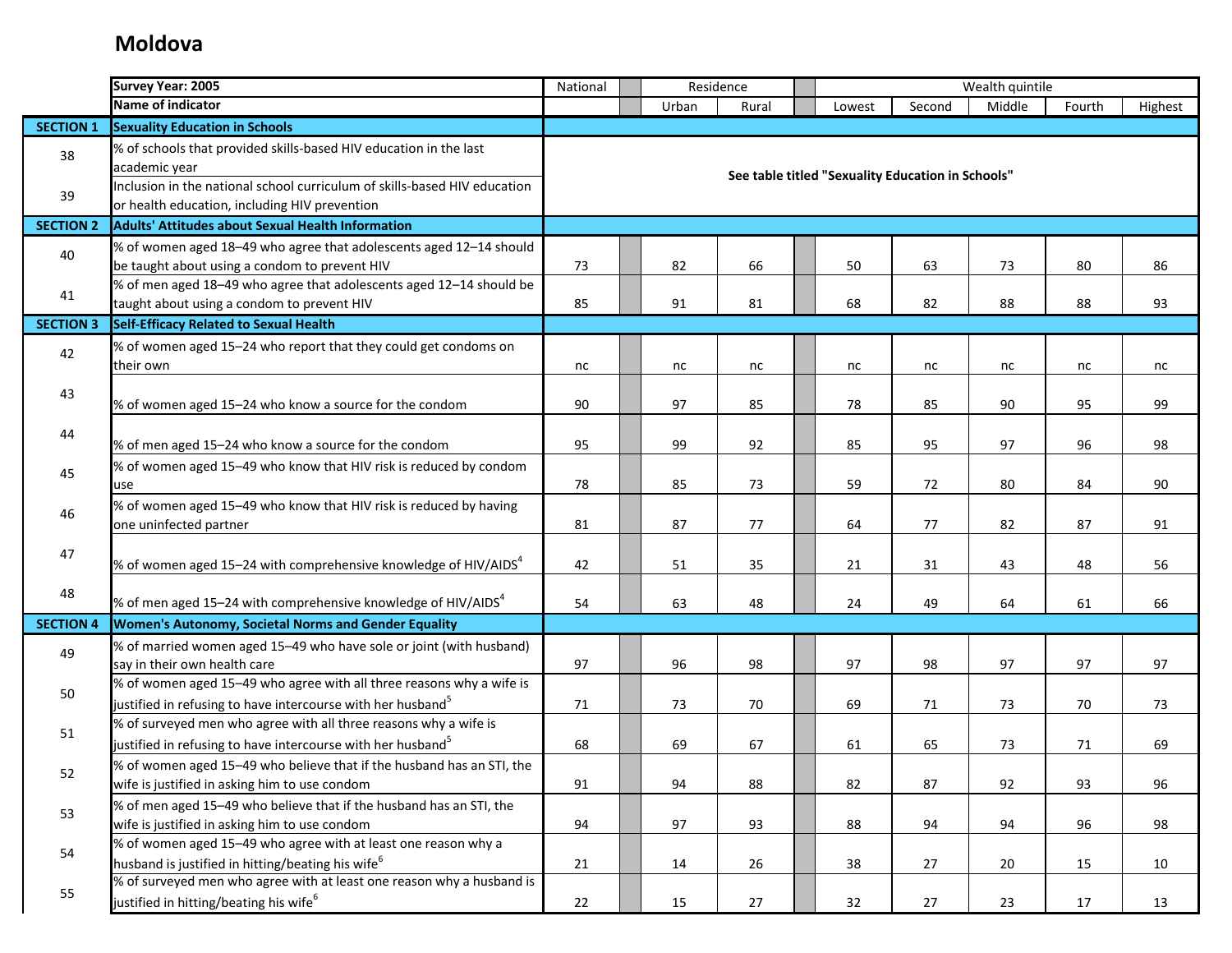|                  | <b>Survey Year: 2005</b>                                                                   | National       | Residence    |                |        | Wealth quintile |              |              |         |
|------------------|--------------------------------------------------------------------------------------------|----------------|--------------|----------------|--------|-----------------|--------------|--------------|---------|
|                  | Name of indicator                                                                          |                | Urban        | Rural          | Lowest | Second          | Middle       | Fourth       | Highest |
| <b>CHAPTER 5</b> | <b>REACHING YOUNG PEOPLE</b>                                                               |                |              |                |        |                 |              |              |         |
| <b>SECTION 1</b> | <b>Demographic Information</b>                                                             |                |              |                |        |                 |              |              |         |
| 56               | No. of girls aged 10-14 in 2011                                                            | 94,000         | 29,000       | 65,000         | 20,000 | 20,000          | 22,000       | 19,000       | 13,000  |
| 57               | No. of boys aged 10-14 in 2011                                                             | 96,000         | 28,000       | 68,000         | 24,000 | 20,000          | 22,000       | 17,000       | 13,000  |
| 58               | No. of women aged 15-19 in 2011                                                            | 133,000        | 51,000       | 82,000         | 26,000 | 22,000          | 29,000       | 29,000       | 27,000  |
| 59               | No. of men aged 15-19 in 2011                                                              | 135,000        | 54,000       | 81,000         | 25,000 | 23,000          | 29,000       | 29,000       | 30,000  |
| <b>SECTION 2</b> | <b>School Attendance</b>                                                                   |                |              |                |        |                 |              |              |         |
| 60               | % of girls attending primary school                                                        | 84             | 80           | 86             | 88     | 86              | 85           | 82           | 76      |
| 61               | % of boys attending primary school                                                         | 84             | 81           | 85             | 88     | 80              | 83           | 89           | 76      |
| 62               | No. of girls per 100 boys attending primary school                                         | 100            | 99           | 101            | 101    | 106             | 102          | 92           | 100     |
| 63               | % of women attending secondary school                                                      | 79             | 75           | 81             | 80     | 83              | 79           | 80           | 71      |
| 64               | % of men attending secondary school                                                        | 80             | 74           | 83             | 83     | 82              | 84           | 80           | 69      |
| 65               | No. of women per 100 men attending secondary school                                        | 99             | 102          | 97             | 97     | 102             | 94           | 100          | 103     |
| <b>SECTION 3</b> | <b>Exposure to Media</b>                                                                   |                |              |                |        |                 |              |              |         |
| 66               | % of women aged 15-19 who are exposed to radio                                             | 84             | 83           | 85             | 82     | 84              | 83           | 85           | 87      |
| 67               | % of women aged 15-19 who are exposed to television                                        | 93             | 96           | 91             | 82     | 92              | 97           | 94           | 99      |
| 68               | % of women aged 15-19 who are exposed to newspapers                                        | 60             | 64           | 58             | 50     | 56              | 63           | 64           | 68      |
| 69               | % of women aged 15-19 who are exposed to all sources of media (radio,<br>TV or newspapers) | 52             | 54           | 51             | 39     | 48              | 57           | 56           | 61      |
| 70               | % of women aged 15-19 who have very limited exposure to the three<br>sources of media      | $\overline{2}$ | $\mathbf{1}$ | $\overline{2}$ | 5      | 3               | $\mathbf{1}$ | $\mathbf{1}$ | 0       |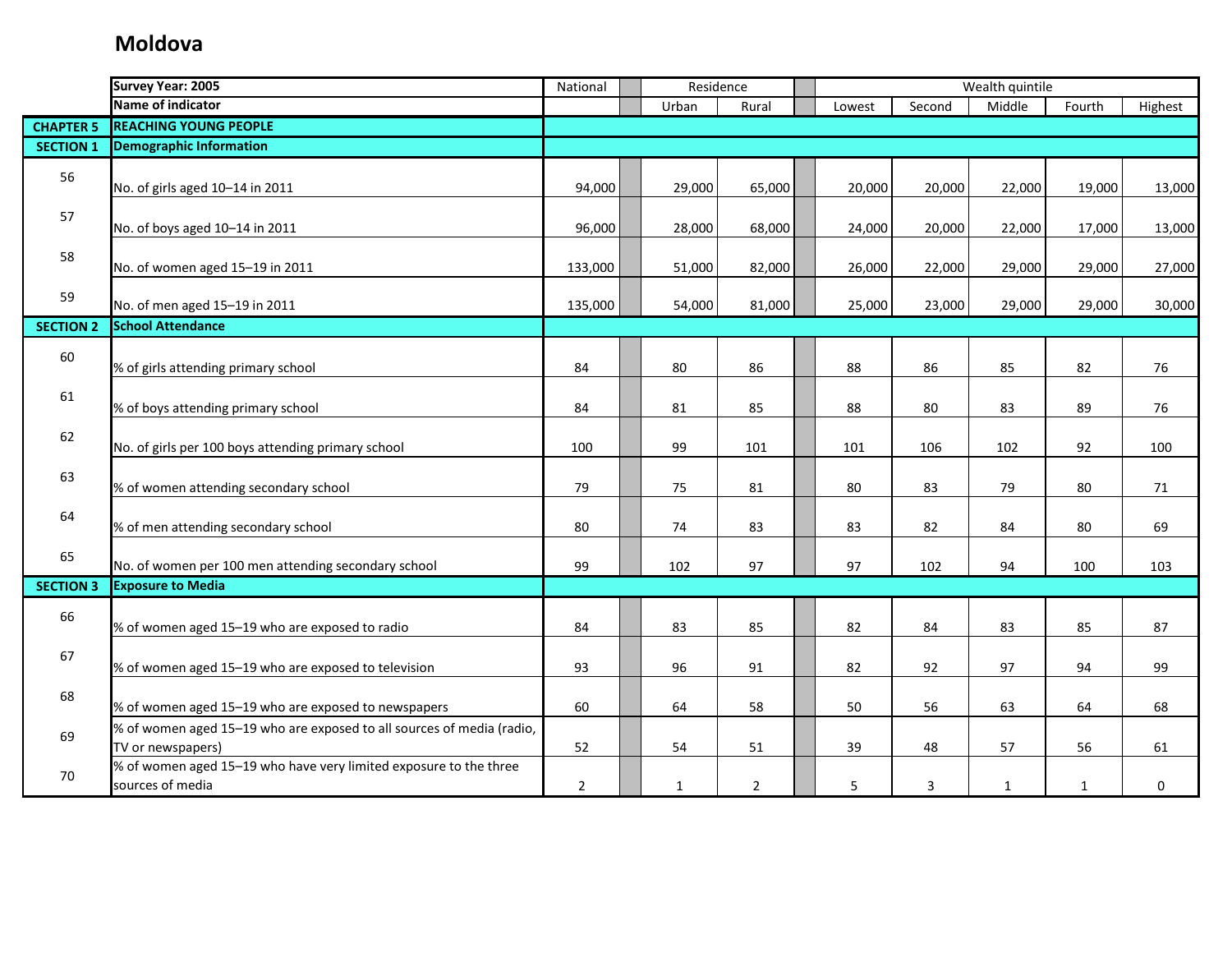| <b>Survey Year: 2005</b>                                                                                        | National | Residence |       |        |        | Wealth quintile |        |         |
|-----------------------------------------------------------------------------------------------------------------|----------|-----------|-------|--------|--------|-----------------|--------|---------|
| Name of indicator                                                                                               |          | Urban     | Rural | Lowest | Second | Middle          | Fourth | Highest |
| <b>NOTES</b>                                                                                                    |          |           |       |        |        |                 |        |         |
| 1. Medians were calculated on the basis of 25-29-year-old women.                                                |          |           |       |        |        |                 |        |         |
| 2. Medians were calculated on the basis of 30-34-year-old men.                                                  |          |           |       |        |        |                 |        |         |
| 3. Sexually active refers to having had sexual intercourse in the past three months. (Those who are             |          |           |       |        |        |                 |        |         |
| married/in a union are considered to be sexually active).                                                       |          |           |       |        |        |                 |        |         |
| 4. Comprehensive knowledge is a four-part measure. It combines respondents' ability to correctly                |          |           |       |        |        |                 |        |         |
| report the two most common ways of reducing HIV risk (consistently using condoms and having just                |          |           |       |        |        |                 |        |         |
| one HIV-negative partner); knowing correctly that a healthy-looking person can have HIV; and correctly          |          |           |       |        |        |                 |        |         |
| rejecting the two most common local misconceptions about HIV transmission.                                      |          |           |       |        |        |                 |        |         |
|                                                                                                                 |          |           |       |        |        |                 |        |         |
| 5. The three reasons are: the wife knows that her husband has had sex with other women, she knows               |          |           |       |        |        |                 |        |         |
| that he has an STI, and she is tired or not in the mood.                                                        |          |           |       |        |        |                 |        |         |
| 6. DHS surveys ask questions about violence in the following situations: the wife burns the food, she           |          |           |       |        |        |                 |        |         |
| argues with her husband, she goes out without telling him, she neglects the children and she refuses to         |          |           |       |        |        |                 |        |         |
| have sexual intercourse with him.                                                                               |          |           |       |        |        |                 |        |         |
|                                                                                                                 |          |           |       |        |        |                 |        |         |
| $nc = not collected$                                                                                            |          |           |       |        |        |                 |        |         |
| $*$ = When the data are available for fewer than 25 respondents, no values are given (the data are              |          |           |       |        |        |                 |        |         |
| suppressed) because there is too little information to accurately represent the group.                          |          |           |       |        |        |                 |        |         |
| $\left[\right]$ = When the data are available for 25–49 respondents, the values are bracketed to indicate small |          |           |       |        |        |                 |        |         |
| sample size, which means the values will be less precise than those based on at least 50 respondents.           |          |           |       |        |        |                 |        |         |
|                                                                                                                 |          |           |       |        |        |                 |        |         |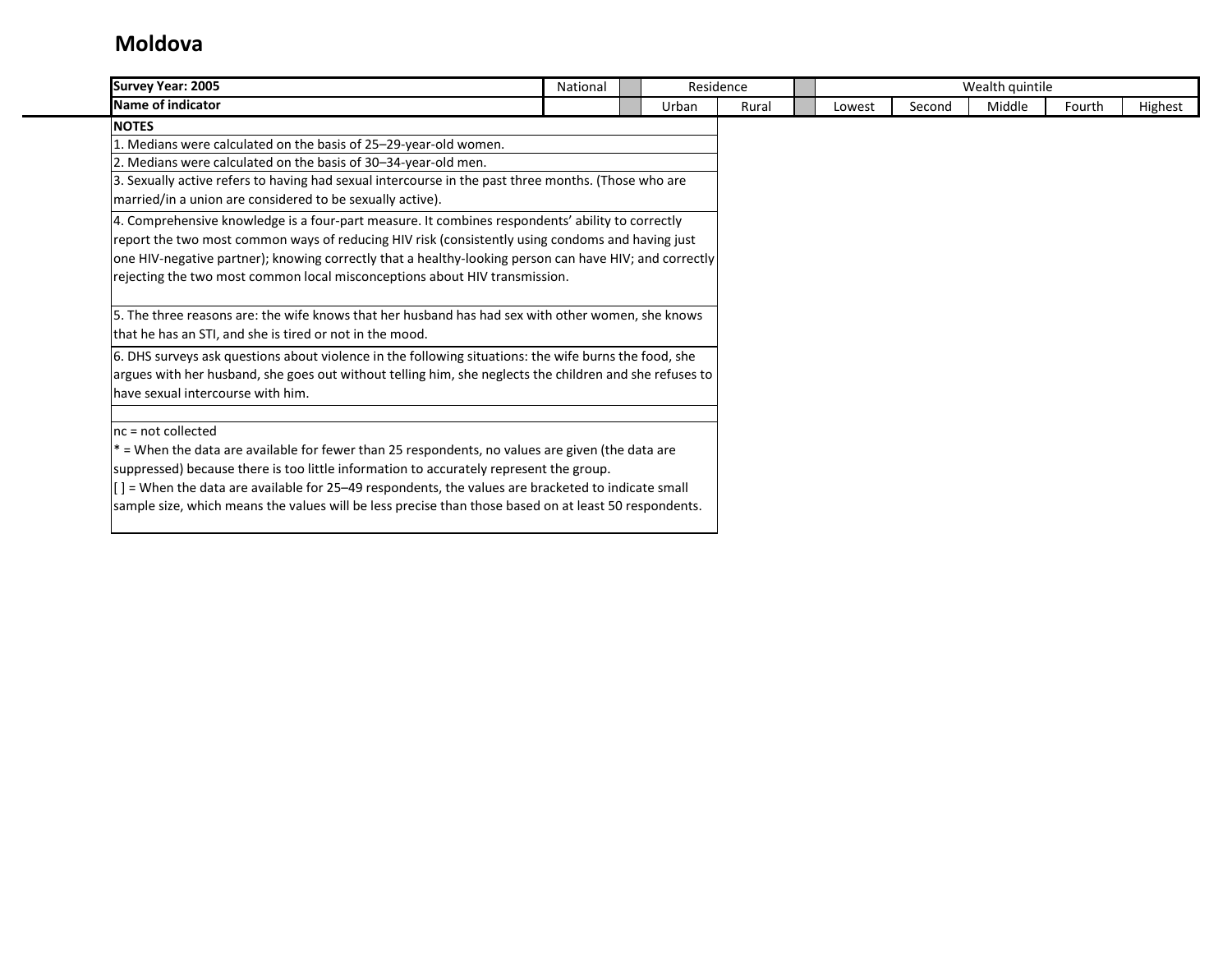|                  | <b>Survey Year: 2003</b>                                               | National |       | Residence      |        |        | Wealth quintile |         |         |
|------------------|------------------------------------------------------------------------|----------|-------|----------------|--------|--------|-----------------|---------|---------|
|                  | Name of indicator                                                      |          | Urban | Rural          | Lowest | Second | Middle          | Fourth  | Highest |
| <b>CHAPTER 3</b> | <b>SEXUAL AND REPRODUCTIVE HEALTH</b>                                  |          |       |                |        |        |                 |         |         |
| <b>SECTION 1</b> | <b>Sexual Activity and Marriage</b>                                    |          |       |                |        |        |                 |         |         |
|                  |                                                                        |          |       |                |        |        |                 |         |         |
| $\mathbf{1}$     | % of women aged 15-19 who have ever been sexually active               | 73       | 70    | 77             | 80     | 73     | 74              | 78      | 67      |
|                  |                                                                        |          |       |                |        |        |                 |         |         |
| $\overline{2}$   | % of men aged 15-19 who have ever been sexually active                 | 69       | 74    | 63             | 61     | 60     | 68              | 66      | 78      |
| $\mathbf{3}$     |                                                                        |          |       |                |        |        |                 |         |         |
|                  | % of women aged 20-24 who have ever been sexually active               | 98       | 98    | 99             | 99     | 98     | 99              | 99      | 97      |
| 4                |                                                                        |          |       |                |        |        |                 |         |         |
|                  | % of men aged 20-24 who have ever been sexually active                 | 97       | 98    | 96             | 96     | 100    | 95              | 98      | 98      |
| $\sqrt{5}$       |                                                                        |          |       |                |        |        |                 |         |         |
|                  | % of women aged 15-24 who had sexual intercourse before age 15         | 28       | 21    | 33             | 34     | 35     | 32              | 30      | 16      |
| 6                |                                                                        |          |       |                |        |        |                 |         |         |
|                  | % of men aged 15-24 who had sexual intercourse before age 15           | 26       | 25    | 28             | 22     | 34     | 31              | 29      | 22      |
| $\overline{7}$   |                                                                        |          |       |                |        |        |                 |         |         |
|                  | % of women aged 18-24 who had sexual intercourse before age 18         | 81       | 77    | 84             | 84     | 82     | 82              | 84      | 77      |
| 8                |                                                                        |          |       |                |        |        |                 |         |         |
|                  | % of men aged 18-24 who had sexual intercourse before age 18           | 72       | 74    | 70             | 74     | 61     | 68              | 75      | 76      |
| 9                |                                                                        |          |       |                |        |        |                 |         |         |
|                  | % of women aged 15-19 who have ever been married                       | 43       | 28    | 57             | 68     | 54     | 53              | 43      | 20      |
| 10               |                                                                        |          |       |                |        |        |                 |         |         |
|                  | % of men aged 15-19 who have ever been married                         | 6        | 4     | $\overline{7}$ | 13     | 9      | 8               | 3       | 3       |
| 11               | % of women aged 20-24 who have ever been married                       | 84       | 72    | 92             | 92     | 91     | 95              | 87      | 63      |
|                  |                                                                        |          |       |                |        |        |                 |         |         |
| 12               | % of men aged 20-24 who have ever been married                         | 52       | 36    | 69             | 83     | 72     | 64              | 35      | 32      |
|                  |                                                                        |          |       |                |        |        |                 |         |         |
| 13               | Median age at first sexual intercourse among young women <sup>1</sup>  | 16.0     | 16.6  | 15.7           | 15.8   | 15.7   | 15.8            | 16.1    | 16.8    |
|                  |                                                                        |          |       |                |        |        |                 |         |         |
| 14               | Median age at first marriage among young women <sup>1</sup>            | 17.5     | 18.9  | 16.8           | 16.7   | 16.8   | 17.0            | 17.6    | 19.9    |
|                  | Gap between median ages at first sexual intercourse and first marriage |          |       |                |        |        |                 |         |         |
| 15               | among young women <sup>1</sup>                                         | $1.5\,$  | 2.3   | 1.1            | 1.1    | 1.1    | $1.2$           | 1.5     | 3.1     |
|                  |                                                                        |          |       |                |        |        |                 |         |         |
| 16               | Median age at first sexual intercourse among young men <sup>2</sup>    | 17.3     | 17.8  | 17.2           | 17.6   | 17.2   | 16.9            | 16.9    | 17.7    |
| 17               |                                                                        |          |       |                |        |        |                 |         |         |
|                  | Median age at first marriage among young men <sup>2</sup>              | 21.8     | 22.8  | 21.5           | 21.4   | 22.4   | 20.8            | 22.0    | 23.3    |
| 18               | Gap between median ages at first sexual intercourse and first marriage |          |       |                |        |        |                 |         |         |
|                  | among young men <sup>2</sup>                                           | 4.5      | 5     | 4.3            | 3.8    | 5.2    | 3.9             | $5.1\,$ | 5.6     |
| <b>SECTION 2</b> | <b>Contraceptive Knowledge, Use and Need</b>                           |          |       |                |        |        |                 |         |         |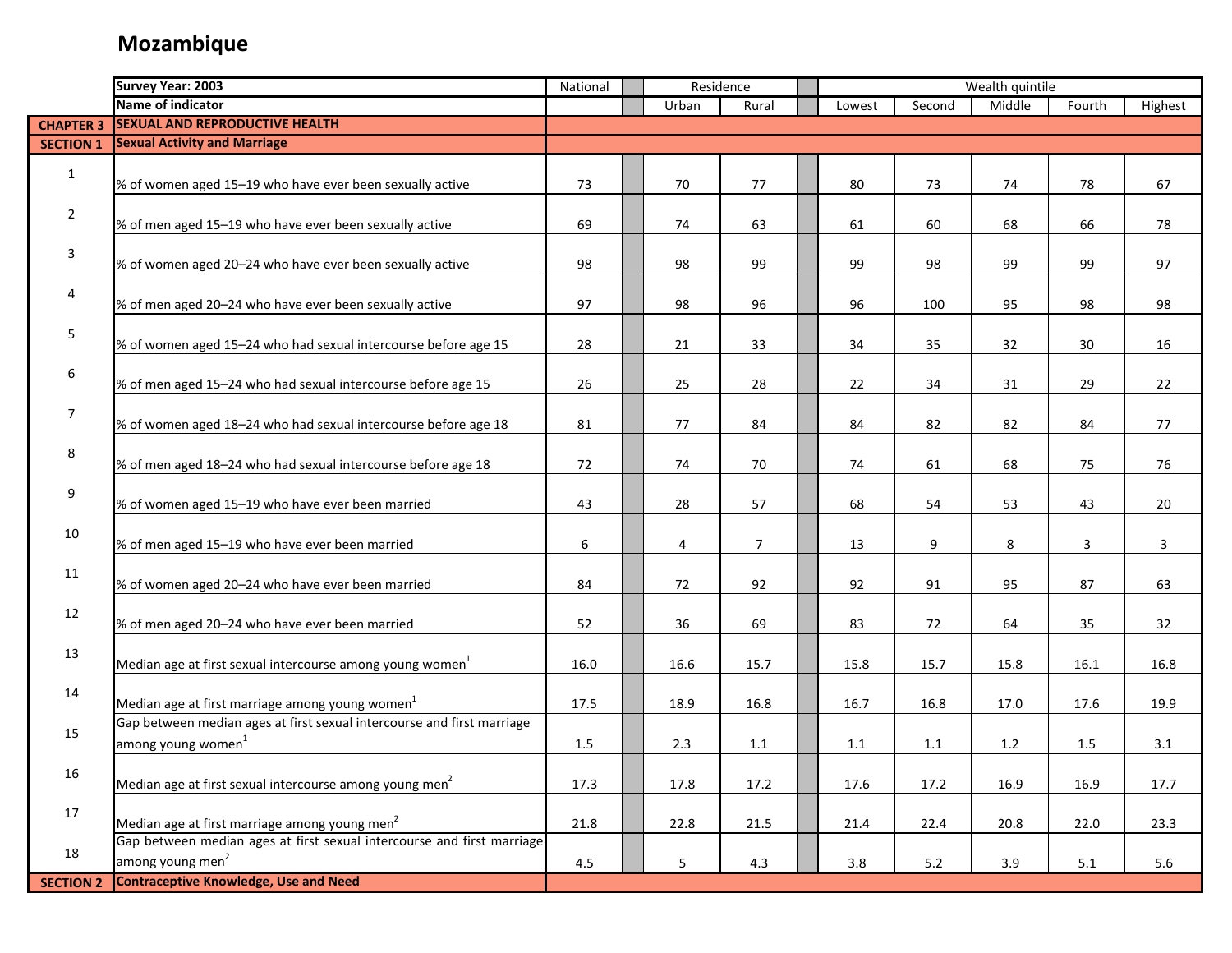|                  | <b>Survey Year: 2003</b>                                                                                         | National       | Residence    |                |                |                | Wealth quintile |        |              |
|------------------|------------------------------------------------------------------------------------------------------------------|----------------|--------------|----------------|----------------|----------------|-----------------|--------|--------------|
|                  | Name of indicator                                                                                                |                | Urban        | Rural          | Lowest         | Second         | Middle          | Fourth | Highest      |
| 19               | % of women aged 15-19 who have not heard of family planning on any<br>of three sources (radio, TV or newspapers) | 55             | 44           | 64             | 71             | 65             | 59              | 50     | 43           |
| 20               | % of men aged 15-19 who have not heard of family planning on any of<br>three sources (radio, TV or newspapers)   | 62             | 62           | 62             | 64             | 50             | 60              | 71     | 61           |
| 21               | Average number of modern methods known among women aged 15-19                                                    | 3.1            | 3.6          | $2.5\,$        | 2.1            | 2.4            | 2.5             | 3.4    | 3.9          |
| 22               | % of sexually active, <sup>3</sup> never-married women aged 15–19 currently using<br>any contraception           | 44             | 55           | 24             | $[4]$          | $[20]$         | 18              | 35     | 65           |
| 23               | % of married women aged 15-19 currently using any contraception                                                  | 20             | 24           | 19             | 15             | 19             | 23              | 20     | 26           |
| 24               | % of sexually active <sup>3</sup> men aged 15-24 currently using any contraception                               | 30             | 44           | 14             | 5              | 6              | 19              | 37     | 50           |
| 25               | % of sexually active, <sup>3</sup> never-married women aged 15–19 currently using<br>modern contraception        | 41             | 51           | 23             | $[4]$          | $[20]$         | 18              | 30     | 61           |
| 26               | % of married women aged 15-19 currently using modern contraception                                               | $\overline{7}$ | 15           | $\mathbf{3}$   | 0              | $\overline{2}$ | 4               | 12     | 21           |
| 27               | % of sexually active <sup>3</sup> men aged 15–24 currently using modern<br>contraception                         | 30             | 43           | 14             | 5              | 6              | 18              | 37     | 49           |
| 28               | % of sexually active <sup>3</sup> men aged 15–24 currently using a condom                                        | 26             | 37           | 12             | 5              | 6              | 15              | 28     | 44           |
| 29               | % of sexually active, $3$ never-married women aged 15–19 currently using<br>traditional contraception            | $\mathbf{3}$   | 4            | $\overline{2}$ | [0]            | [0]            | 0               | 4      | 3            |
| 30               | % of married women aged 15-19 currently using traditional<br>contraception                                       | 13             | 8            | 15             | 15             | 17             | 18              | 9      | 5            |
| 31               | % of sexually active <sup>3</sup> men aged 15-24 currently using traditional<br>contraception                    | $\mathbf{1}$   | $\mathbf{1}$ | 0              | $\mathbf{1}$   | 0              | $\mathbf{1}$    | 0      | $\mathbf{1}$ |
| 32               | % of sexually active, $3$ never-married women aged 15–19 who have an<br>unmet need for contraception             | 37             | 34           | 43             | $[40]$         | $[44]$         | 51              | 46     | 27           |
| 33               | % of married women aged 15-19 who have an unmet need for<br>contraception                                        | 17             | 22           | 15             | 11             | 12             | 15              | 24     | 27           |
| <b>SECTION 3</b> | <b>Childbearing</b>                                                                                              |                |              |                |                |                |                 |        |              |
| 34               | % of women aged 15-19 who have ever had a child                                                                  | 34             | 27           | 41             | 49             | 38             | 41              | 36     | 20           |
| 35               | Median age at first birth among young women $1$                                                                  | 18.6           | 19.3         | 18.2           | 18.0           | 18.2           | 18.4            | 18.5   | 19.7         |
| 36               | % of mothers <20 whose most recent birth was delivered at a health<br>facility                                   | 57             | 86           | 40             | 28             | 40             | 49              | 78     | 91           |
| 37               | % of recent births to mothers <20 that were unplanned                                                            | 23             | 41           | 13             | $\overline{7}$ | 13             | 14              | 38     | 48           |
| <b>CHAPTER 4</b> | <b>SEXUAL RIGHTS AND GENDER EQUALITY</b>                                                                         |                |              |                |                |                |                 |        |              |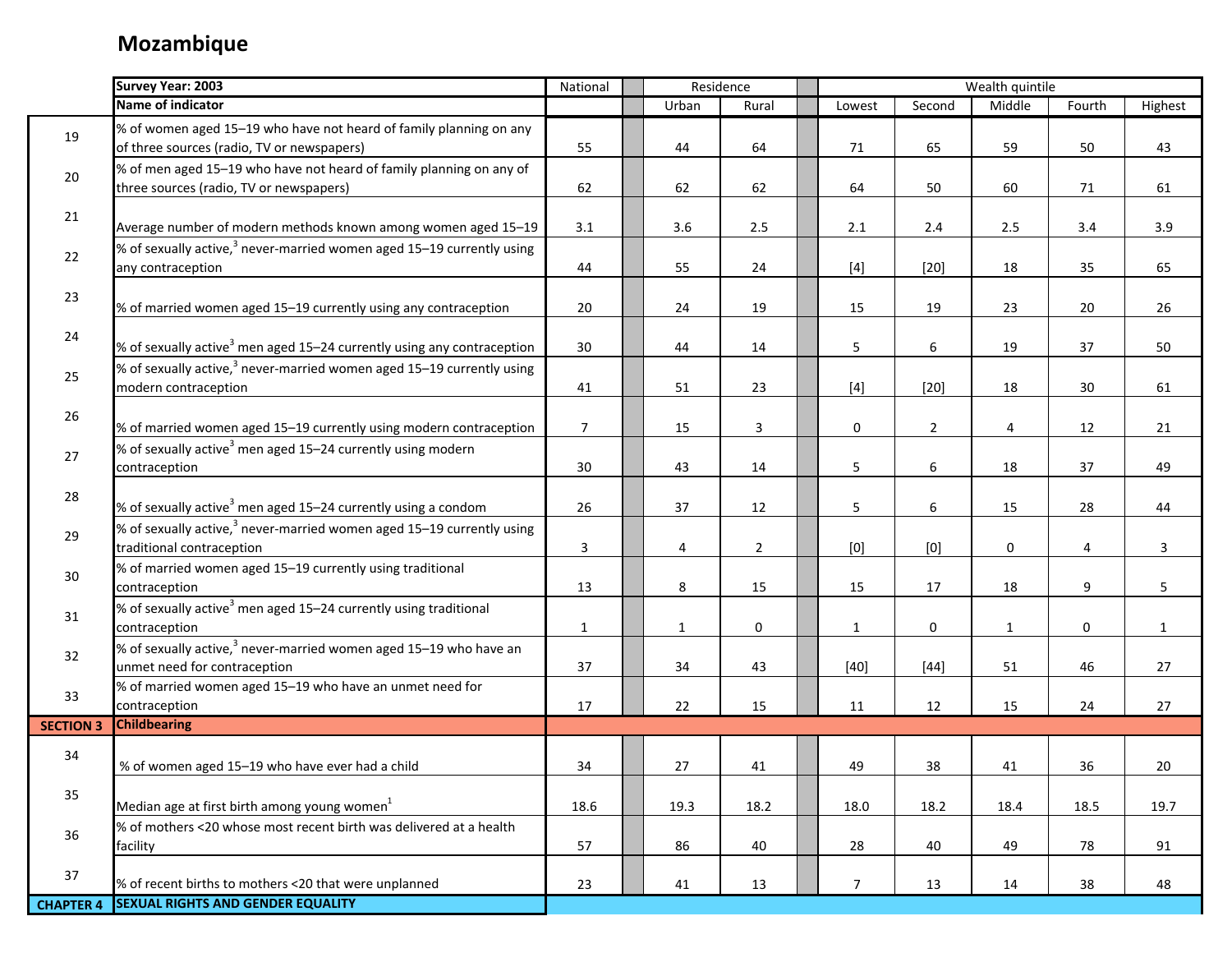|                  | <b>Survey Year: 2003</b>                                                                                                   | National | Residence |       |       | Wealth quintile                                   |        |        |        |         |
|------------------|----------------------------------------------------------------------------------------------------------------------------|----------|-----------|-------|-------|---------------------------------------------------|--------|--------|--------|---------|
|                  | Name of indicator                                                                                                          |          |           | Urban | Rural | Lowest                                            | Second | Middle | Fourth | Highest |
| <b>SECTION 1</b> | <b>Sexuality Education in Schools</b>                                                                                      |          |           |       |       |                                                   |        |        |        |         |
| 38               | % of schools that provided skills-based HIV education in the last<br>academic year                                         |          |           |       |       |                                                   |        |        |        |         |
| 39               | Inclusion in the national school curriculum of skills-based HIV education<br>or health education, including HIV prevention |          |           |       |       | See table titled "Sexuality Education in Schools" |        |        |        |         |
| <b>SECTION 2</b> | <b>Adults' Attitudes about Sexual Health Information</b>                                                                   |          |           |       |       |                                                   |        |        |        |         |
| 40               | % of women aged 18-49 who agree that adolescents aged 12-14 should                                                         |          |           |       |       |                                                   |        |        |        |         |
|                  | be taught about using a condom to prevent HIV                                                                              | 62       |           | 74    | 56    | 48                                                | 56     | 60     | 69     | 81      |
|                  | % of men aged 18-49 who agree that adolescents aged 12-14 should be                                                        |          |           |       |       |                                                   |        |        |        |         |
| 41               | taught about using a condom to prevent HIV                                                                                 | 66       |           | 70    | 63    | 56                                                | 57     | 71     | 67     | 76      |
| <b>SECTION 3</b> | Self-Efficacy Related to Sexual Health                                                                                     |          |           |       |       |                                                   |        |        |        |         |
|                  | % of women aged 15-24 who report that they could get condoms on                                                            |          |           |       |       |                                                   |        |        |        |         |
| 42               | their own                                                                                                                  | nc       |           | nc    | nc    | nc                                                | nc     | nc     | nc     | nc      |
|                  |                                                                                                                            |          |           |       |       |                                                   |        |        |        |         |
| 43               | % of women aged 15-24 who know a source for the condom                                                                     | 57       |           | 75    | 44    | 32                                                | 43     | 51     | 64     | 82      |
|                  |                                                                                                                            |          |           |       |       |                                                   |        |        |        |         |
| 44               | % of men aged 15-24 who know a source for the condom                                                                       | 83       |           | 90    | 74    | 64                                                | 68     | 77     | 92     | 93      |
|                  | % of women aged 15-49 who know that HIV risk is reduced by condom                                                          |          |           |       |       |                                                   |        |        |        |         |
| 45               | use                                                                                                                        | 53       |           | 69    | 44    | 33                                                | 40     | 50     | 61     | 80      |
|                  | % of women aged 15-49 who know that HIV risk is reduced by having                                                          |          |           |       |       |                                                   |        |        |        |         |
| 46               | one uninfected partner                                                                                                     | 53       |           | 64    | 46    | 39                                                | 44     | 52     | 56     | 71      |
|                  |                                                                                                                            |          |           |       |       |                                                   |        |        |        |         |
| 47               | % of women aged 15–24 with comprehensive knowledge of HIV/AIDS <sup>4</sup>                                                | 20       |           | 31    | 12    | 8                                                 | 10     | 14     | 23     | 36      |
|                  |                                                                                                                            |          |           |       |       |                                                   |        |        |        |         |
| 48               | % of men aged 15–24 with comprehensive knowledge of HIV/AIDS $4$                                                           | 38       |           | 39    | 36    | 36                                                | 29     | 39     | 41     | 39      |
| <b>SECTION 4</b> | Women's Autonomy, Societal Norms and Gender Equality                                                                       |          |           |       |       |                                                   |        |        |        |         |
|                  | % of married women aged 15-49 who have sole or joint (with husband)                                                        |          |           |       |       |                                                   |        |        |        |         |
| 49               | say in their own health care                                                                                               | 61       |           | 59    | 63    | 68                                                | 61     | 63     | 57     | 56      |
|                  | % of women aged 15-49 who agree with all three reasons why a wife is                                                       |          |           |       |       |                                                   |        |        |        |         |
| 50               | justified in refusing to have intercourse with her husband <sup>5</sup>                                                    | 45       |           | 45    | 44    | 46                                                | 43     | 43     | 43     | 48      |
|                  | % of surveyed men who agree with all three reasons why a wife is                                                           |          |           |       |       |                                                   |        |        |        |         |
| 51               | justified in refusing to have intercourse with her husband <sup>5</sup>                                                    | 40       |           | 40    | 40    | 45                                                | 31     | 41     | 41     | 41      |
|                  | % of women aged 15-49 who believe that if the husband has an STI, the                                                      |          |           |       |       |                                                   |        |        |        |         |
| 52               | wife is justified in asking him to use condom                                                                              | 71       |           | 81    | 65    | 60                                                | 62     | 67     | 78     | 86      |
|                  | % of men aged 15-49 who believe that if the husband has an STI, the                                                        |          |           |       |       |                                                   |        |        |        |         |
| 53               | wife is justified in asking him to use condom                                                                              | 80       |           | 87    | 75    | 74                                                | 65     | 81     | 89     | 89      |
|                  | % of women aged 15-49 who agree with at least one reason why a                                                             |          |           |       |       |                                                   |        |        |        |         |
| 54               | husband is justified in hitting/beating his wife <sup>6</sup>                                                              | 54       |           | 48    | 58    | 53                                                | 59     | 59     | 57     | 45      |
| 55               | % of surveyed men who agree with at least one reason why a husband is                                                      |          |           |       |       |                                                   |        |        |        |         |
|                  | justified in hitting/beating his wife <sup>6</sup>                                                                         | 42       |           | 42    | 42    | 42                                                | 46     | 40     | 43     | 39      |
|                  |                                                                                                                            |          |           |       |       |                                                   |        |        |        |         |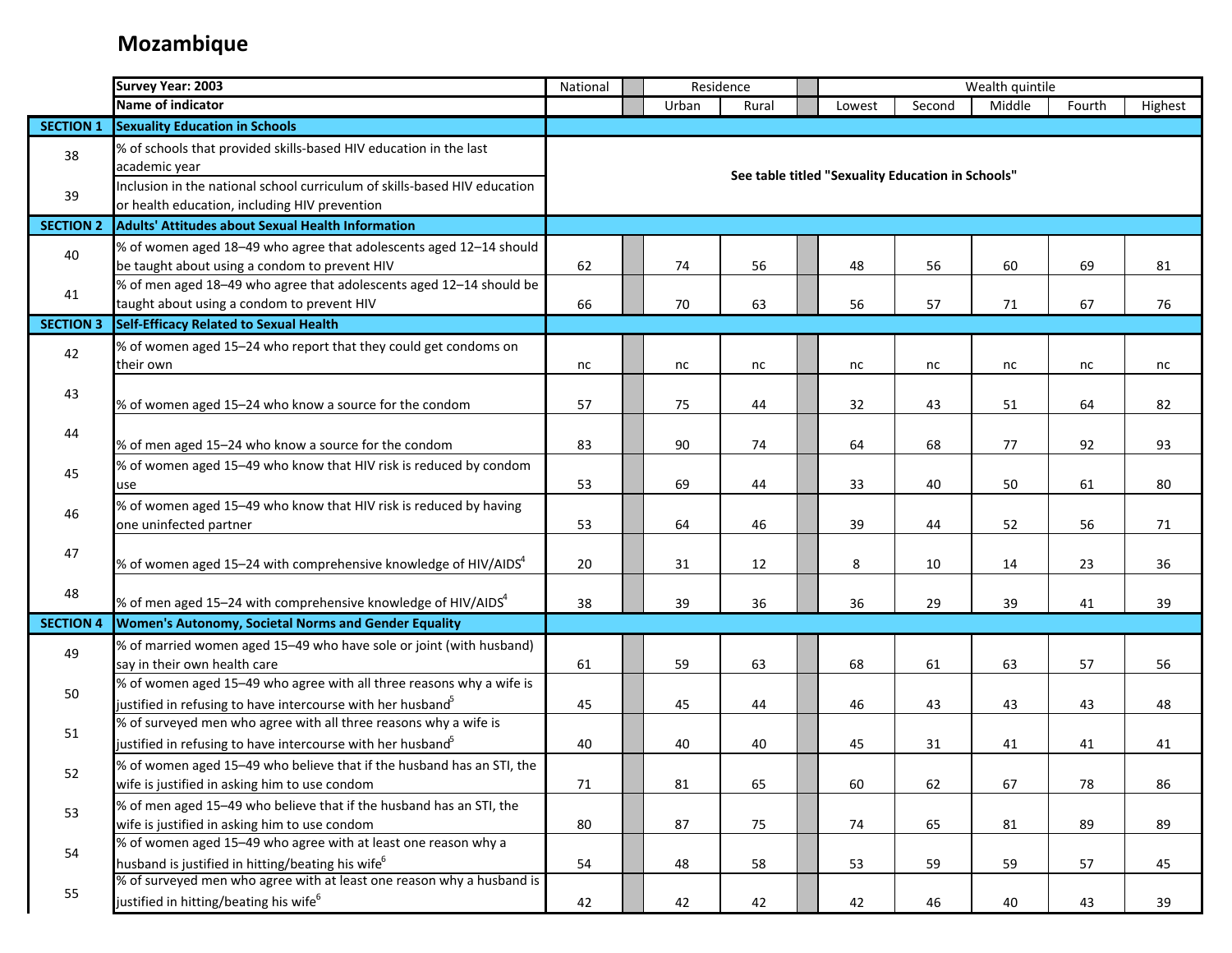|                  | <b>Survey Year: 2003</b>                                                                   | National       | Residence |                | Wealth quintile |                |                |                |                |         |
|------------------|--------------------------------------------------------------------------------------------|----------------|-----------|----------------|-----------------|----------------|----------------|----------------|----------------|---------|
|                  | Name of indicator                                                                          |                | Urban     | Rural          |                 | Lowest         | Second         | Middle         | Fourth         | Highest |
| <b>CHAPTER 5</b> | <b>REACHING YOUNG PEOPLE</b>                                                               |                |           |                |                 |                |                |                |                |         |
| <b>SECTION 1</b> | <b>Demographic Information</b>                                                             |                |           |                |                 |                |                |                |                |         |
| 56               | No. of girls aged 10-14 in 2011                                                            | 1,510,456      | 534,701   | 975,755        |                 | 268,861        | 296,049        | 309,643        | 297,560        | 338,342 |
| 57               | No. of boys aged 10-14 in 2011                                                             | 1,514,065      | 489,043   | 1,025,022      |                 | 280,102        | 301,299        | 313,411        | 334,608        | 283,130 |
| 58               | No. of women aged 15-19 in 2011                                                            | 1,278,054      | 586,627   | 691,427        |                 | 214,713        | 182,762        | 208,323        | 283,728        | 388,528 |
| 59               | No. of men aged 15-19 in 2011                                                              | 1,274,631      | 592,703   | 681,928        |                 | 159,329        | 205,216        | 233,257        | 294,440        | 381,115 |
| <b>SECTION 2</b> | <b>School Attendance</b>                                                                   |                |           |                |                 |                |                |                |                |         |
| 60               | % of girls attending primary school                                                        | 57             | 75        | 48             |                 | 39             | 44             | 49             | 68             | 87      |
| 61               | % of boys attending primary school                                                         | 63             | 76        | 57             |                 | 52             | 51             | 57             | 72             | 88      |
| 62               | No. of girls per 100 boys attending primary school                                         | 90             | 98        | 84             |                 | 76             | 86             | 87             | 95             | 99      |
| 63               | % of women attending secondary school                                                      | $\overline{7}$ | 14        | $\mathbf{1}$   |                 | 0              | $\mathbf{1}$   | $\mathbf 0$    | 3              | 21      |
| 64               | % of men attending secondary school                                                        | 8              | 18        | $\overline{2}$ |                 | $\mathbf{1}$   | $\overline{2}$ | $\overline{4}$ | $\overline{7}$ | 23      |
| 65               | No. of women per 100 men attending secondary school                                        | 80             | 77        | 61             |                 | 8              | 63             | 11             | 51             | 91      |
| <b>SECTION 3</b> | <b>Exposure to Media</b>                                                                   |                |           |                |                 |                |                |                |                |         |
| 66               | % of women aged 15-19 who are exposed to radio                                             | 53             | 67        | 40             |                 | 22             | 35             | 51             | 57             | 75      |
| 67               | % of women aged 15-19 who are exposed to television                                        | 24             | 47        | 4              |                 | $\overline{2}$ | $\overline{2}$ | 4              | 16             | 62      |
| 68               | % of women aged 15-19 who are exposed to newspapers                                        | 6              | 12        | $\mathbf{1}$   |                 | 0              | $\mathbf{1}$   | $\mathbf{1}$   | 5              | 16      |
| 69               | % of women aged 15-19 who are exposed to all sources of media (radio,<br>TV or newspapers) | 4              | 8         | 0              |                 | 0              | 0              | $\mathbf 0$    | $\mathbf{1}$   | 12      |
| 70               | % of women aged 15-19 who have very limited exposure to the three<br>sources of media      | 42             | 23        | 59             |                 | 78             | 64             | 48             | 40             | 12      |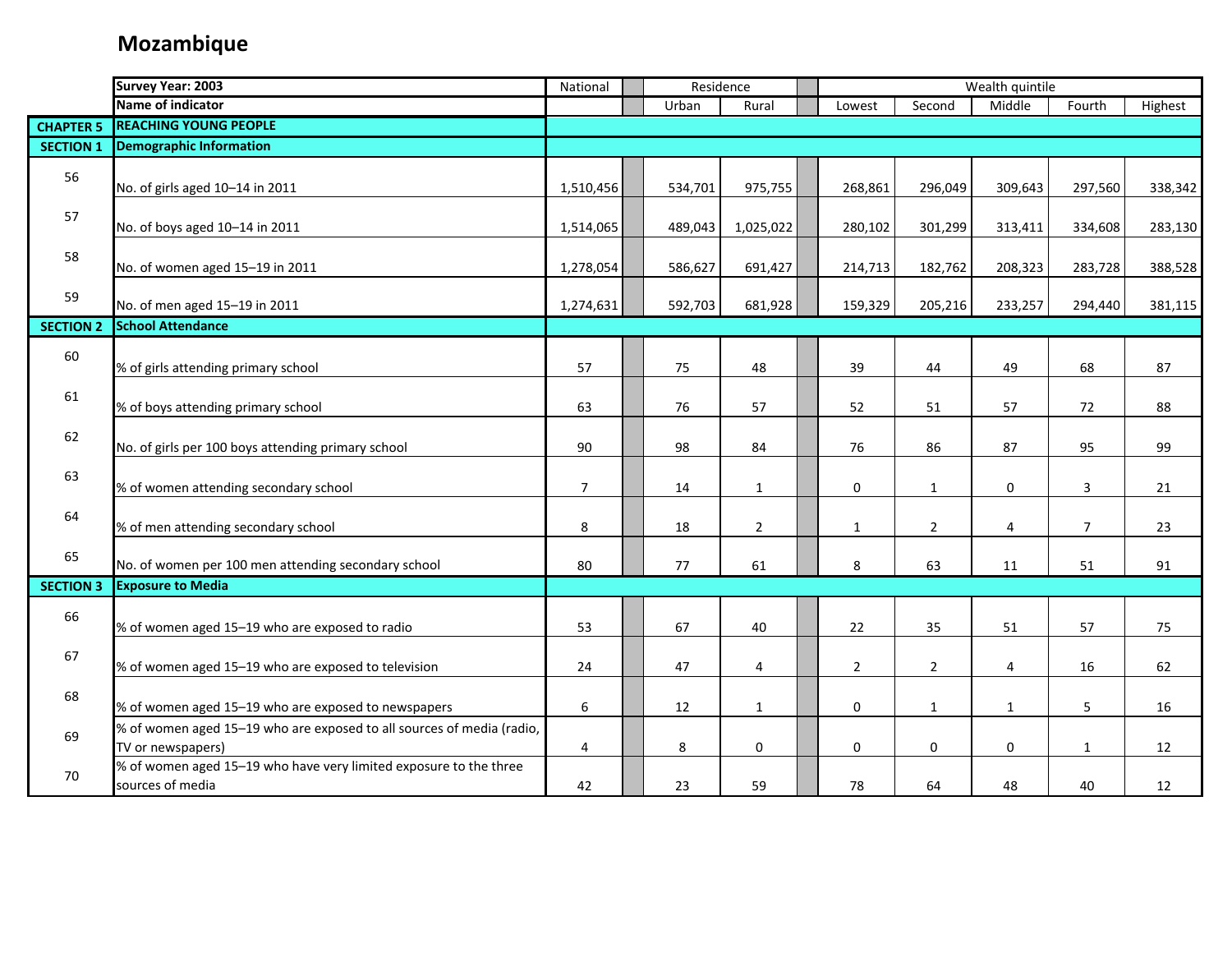| Survey Year: 2003                                                                                       | National | Residence |       |        |        | Wealth quintile |        |         |
|---------------------------------------------------------------------------------------------------------|----------|-----------|-------|--------|--------|-----------------|--------|---------|
| Name of indicator                                                                                       |          | Urban     | Rural | Lowest | Second | Middle          | Fourth | Highest |
| <b>NOTES</b>                                                                                            |          |           |       |        |        |                 |        |         |
| 1. Medians were calculated on the basis of 20-24-year-old women.                                        |          |           |       |        |        |                 |        |         |
| 2. Medians were calculated on the basis of 30-34-year-old men.                                          |          |           |       |        |        |                 |        |         |
| 3. Sexually active refers to having had sexual intercourse in the past three months. (Those who are     |          |           |       |        |        |                 |        |         |
| married/in a union are considered to be sexually active).                                               |          |           |       |        |        |                 |        |         |
| 4. Comprehensive knowledge is a four-part measure. It combines respondents' ability to correctly        |          |           |       |        |        |                 |        |         |
| report the two most common ways of reducing HIV risk (consistently using condoms and having just        |          |           |       |        |        |                 |        |         |
| one HIV-negative partner); knowing correctly that a healthy-looking person can have HIV; and correctly  |          |           |       |        |        |                 |        |         |
| rejecting the two most common local misconceptions about HIV transmission.                              |          |           |       |        |        |                 |        |         |
|                                                                                                         |          |           |       |        |        |                 |        |         |
| 5. The three reasons are: the wife knows that her husband has had sex with other women, she knows       |          |           |       |        |        |                 |        |         |
| that he has an STI, and she is tired or not in the mood.                                                |          |           |       |        |        |                 |        |         |
| 6. DHS surveys ask questions about violence in the following situations: the wife burns the food, she   |          |           |       |        |        |                 |        |         |
| argues with her husband, she goes out without telling him, she neglects the children and she refuses to |          |           |       |        |        |                 |        |         |
| have sexual intercourse with him.                                                                       |          |           |       |        |        |                 |        |         |
|                                                                                                         |          |           |       |        |        |                 |        |         |
| $nc = not collected$                                                                                    |          |           |       |        |        |                 |        |         |
| [] = When the data are available for 25-49 respondents, the values are bracketed to indicate small      |          |           |       |        |        |                 |        |         |
| sample size, which means the values will be less precise than those based on at least 50 respondents.   |          |           |       |        |        |                 |        |         |
|                                                                                                         |          |           |       |        |        |                 |        |         |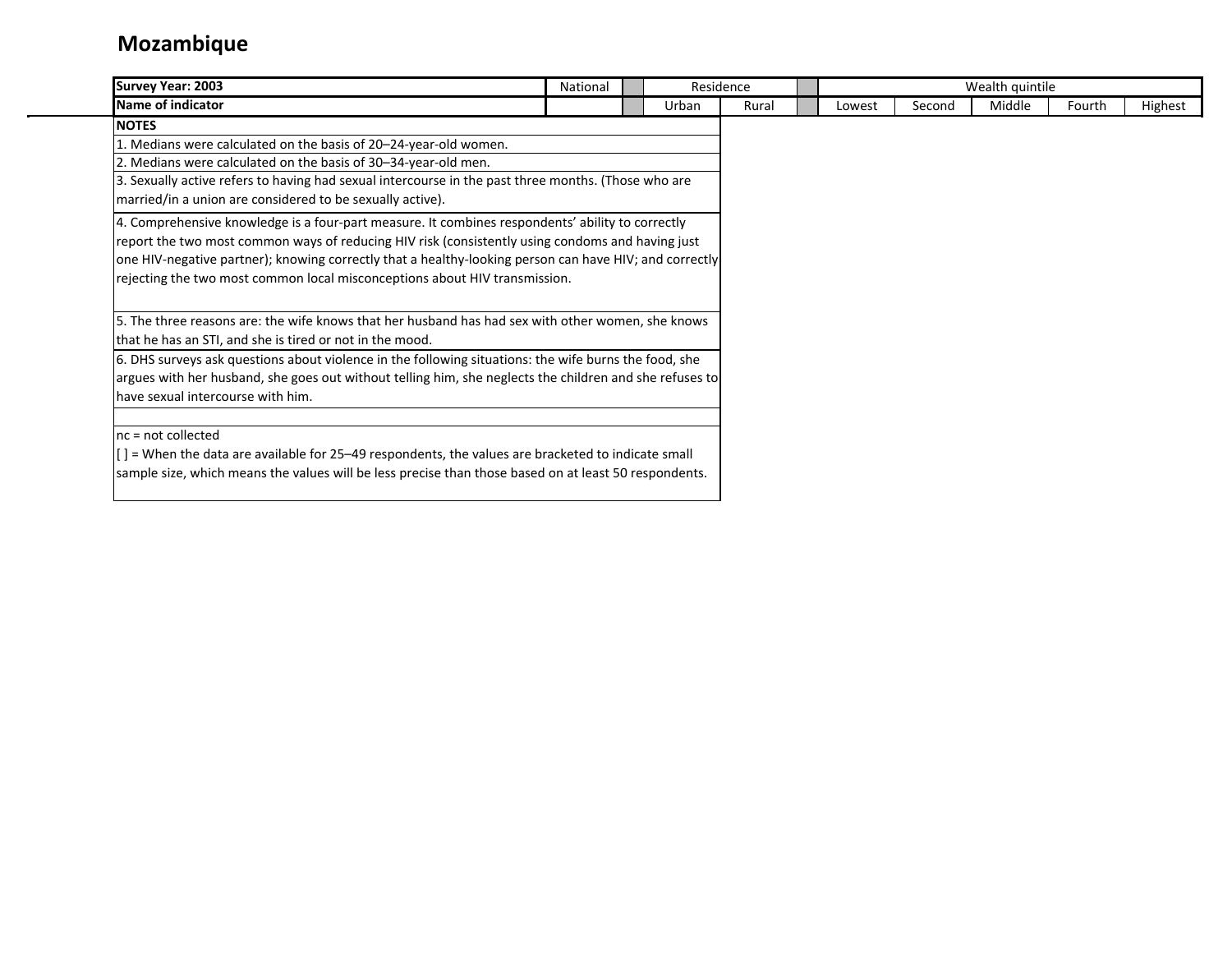|                  | Survey Year: 2011                                                      | National       | Residence    |                |        |                | Wealth quintile |         |                |
|------------------|------------------------------------------------------------------------|----------------|--------------|----------------|--------|----------------|-----------------|---------|----------------|
|                  | Name of indicator                                                      |                | Urban        | Rural          | Lowest | Second         | Middle          | Fourth  | Highest        |
| <b>CHAPTER 3</b> | <b>SEXUAL AND REPRODUCTIVE HEALTH</b>                                  |                |              |                |        |                |                 |         |                |
| <b>SECTION 1</b> | <b>Sexual Activity and Marriage</b>                                    |                |              |                |        |                |                 |         |                |
|                  |                                                                        |                |              |                |        |                |                 |         |                |
| $\mathbf{1}$     | % of women aged 15-19 who have ever been sexually active               | 29             | 18           | 31             | 33     | 34             | 39              | 25      | 14             |
|                  |                                                                        |                |              |                |        |                |                 |         |                |
| $\overline{2}$   | % of men aged 15-19 who have ever been sexually active                 | 21             | 20           | 21             | 23     | 25             | 26              | 17      | 16             |
|                  |                                                                        |                |              |                |        |                |                 |         |                |
| 3                | % of women aged 20-24 who have ever been sexually active               | 78             | 61           | 80             | 90     | 85             | 80              | 81      | 59             |
|                  |                                                                        |                |              |                |        |                |                 |         |                |
| 4                | % of men aged 20-24 who have ever been sexually active                 | 68             | 49           | 72             | 81     | 76             | 77              | 69      | 49             |
|                  |                                                                        |                |              |                |        |                |                 |         |                |
| 5                | % of women aged 15-24 who had sexual intercourse before age 15         | $\overline{7}$ | 4            | $\overline{7}$ | 10     | $\overline{7}$ | 9               | 6       | $\overline{2}$ |
|                  |                                                                        |                |              |                |        |                |                 |         |                |
| 6                | % of men aged 15-24 who had sexual intercourse before age 15           | 3              | $\mathbf{1}$ | 3              | 3      | 3              | 5               | 3       | $\overline{2}$ |
|                  |                                                                        |                |              |                |        |                |                 |         |                |
| 7                | % of women aged 18-24 who had sexual intercourse before age 18         | 39             | 24           | 42             | 55     | 48             | 49              | 35      | 17             |
|                  |                                                                        |                |              |                |        |                |                 |         |                |
| 8                |                                                                        |                |              |                |        |                |                 |         |                |
|                  | % of men aged 18-24 who had sexual intercourse before age 18           | 24             | 18           | 26             | 37     | 28             | 33              | 20      | 14             |
| 9                |                                                                        |                |              |                |        |                |                 |         |                |
|                  | % of women aged 15-19 who have ever been married                       | 29             | 16           | 31             | 33     | 33             | 39              | 25      | 13             |
| 10               |                                                                        |                |              |                |        |                |                 |         |                |
|                  | % of men aged 15-19 who have ever been married                         | $\overline{7}$ | 5            | $\overline{7}$ | 10     | 8              | 14              | 4       | $\overline{2}$ |
| 11               |                                                                        |                |              |                |        |                |                 |         |                |
|                  | % of women aged 20-24 who have ever been married                       | 77             | 61           | 80             | 89     | 85             | 79              | 81      | 59             |
| 12               |                                                                        |                |              |                |        |                |                 |         |                |
|                  | % of men aged 20-24 who have ever been married                         | 46             | 29           | 50             | 74     | 56             | 62              | 37      | 23             |
| 13               |                                                                        |                |              |                |        |                |                 |         |                |
|                  | Median age at first sexual intercourse among young women <sup>1</sup>  | 19.0           | $\ddagger$   | 18.7           | 17.4   | 17.9           | 18.3            | 19.2    | $\ddagger$     |
| 14               |                                                                        |                |              |                |        |                |                 |         |                |
|                  | Median age at first marriage among young women <sup>1</sup>            | 18.9           | $\ddagger$   | 18.7           | 17.2   | 17.8           | 18.3            | 19.2    | $\ddagger$     |
| 15               | Gap between median ages at first sexual intercourse and first marriage |                |              |                |        |                |                 |         |                |
|                  | among young women <sup>1,2</sup>                                       | $-0.1$         | na           | 0.0            | $-0.2$ | 0.1            | 0.0             | $0.0\,$ | na             |
| 16               |                                                                        |                |              |                |        |                |                 |         |                |
|                  | Median age at first sexual intercourse among young men <sup>3</sup>    | 20.6           | 22.7         | 20.1           | 19.2   | 19.7           | 19.8            | 20.8    | 22.8           |
|                  |                                                                        |                |              |                |        |                |                 |         |                |
| 17               | Median age at first marriage among young men <sup>3</sup>              | 22.1           | 24.5         | 21.6           | 19.5   | 20.4           | 22.0            | 22.1    | $+$            |
|                  | Gap between median ages at first sexual intercourse and first marriage |                |              |                |        |                |                 |         |                |
| 18               | among young men <sup>3</sup>                                           | 1.5            | 1.8          | 1.5            | 0.3    | 0.7            | 2.2             | 1.3     | na             |
| <b>SECTION 2</b> | <b>Contraceptive Knowledge, Use and Need</b>                           |                |              |                |        |                |                 |         |                |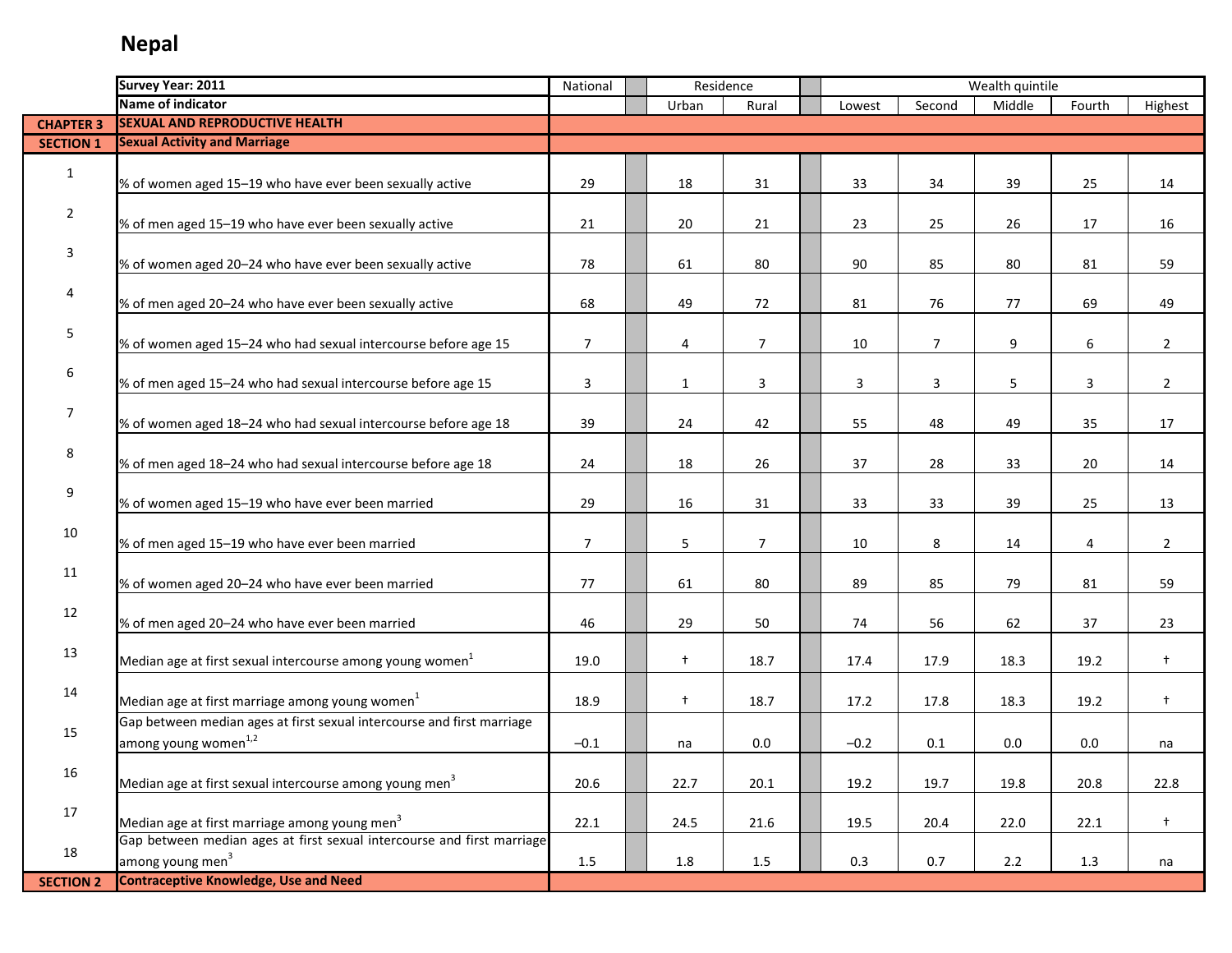i<br>S

|                  | Survey Year: 2011                                                                                                | National | Residence |              |              |        | Wealth quintile |                |              |
|------------------|------------------------------------------------------------------------------------------------------------------|----------|-----------|--------------|--------------|--------|-----------------|----------------|--------------|
|                  | Name of indicator                                                                                                |          | Urban     | Rural        | Lowest       | Second | Middle          | Fourth         | Highest      |
| 19               | % of women aged 15-19 who have not heard of family planning on any<br>of three sources (radio, TV or newspapers) | 32       | 21        | 34           | 47           | 39     | 36              | 24             | 16           |
| 20               | % of men aged 15-19 who have not heard of family planning on any of<br>three sources (radio, TV or newspapers)   | 24       | 19        | 24           | 31           | 29     | 27              | 19             | 16           |
| 21               | Average number of modern methods known among women aged 15-19                                                    | 6.2      | 6.4       | $6.2\,$      | 5.9          | 6.1    | $6.2\,$         | $6.4\,$        | 6.5          |
| 22               | % of sexually active, <sup>4</sup> never-married women aged 15-19 currently using<br>any contraception           | $\ast$   | $\ast$    | $\ast$       | $\ast$       | $\ast$ | $\ast$          | $\ast$         | $\ast$       |
| 23               | % of married women aged 15-19 currently using any contraception                                                  | 18       | 30        | 17           | 14           | 18     | 13              | 23             | 28           |
| 24               | % of sexually active <sup>4</sup> men aged 15-24 currently using any contraception                               | 45       | 63        | 43           | 38           | 40     | 35              | 60             | 58           |
| 25               | % of sexually active, <sup>4</sup> never-married women aged 15-19 currently using<br>modern contraception        | $\ast$   | $\ast$    | $\ast$       | $\ast$       | $\ast$ | $\ast$          | $\ast$         | $\ast$       |
| 26               | % of married women aged 15-19 currently using modern contraception                                               | 14       | 26        | 14           | 12           | 12     | 11              | 20             | 27           |
| 27               | % of sexually active <sup>4</sup> men aged 15-24 currently using modern<br>contraception                         | 41       | 58        | 38           | 34           | 37     | 31              | 52             | 55           |
| 28               | % of sexually active <sup>4</sup> men aged 15-24 currently using a condom                                        | 29       | 43        | 27           | 22           | 21     | 24              | 36             | 44           |
| 29               | % of sexually active, <sup>4</sup> never-married women aged 15-19 currently using<br>traditional contraception   | $\ast$   | $\ast$    | $\ast$       | $\ast$       | $\ast$ | $\ast$          | $\ast$         | $\ast$       |
| 30               | % of married women aged 15-19 currently using traditional<br>contraception                                       | 3        | 3         | $\mathbf{3}$ | $\mathbf{1}$ | 6      | $\overline{2}$  | 4              | $\mathbf{1}$ |
| 31               | % of sexually active <sup>4</sup> men aged 15-24 currently using traditional<br>contraception                    | 4        | 4         | 5            | 4            | 3      | 4               | $\overline{7}$ | 3            |
| 32               | % of sexually active, $4$ never-married women aged 15-19 who have an<br>unmet need for contraception             | $\ast$   | $\ast$    | $\ast$       | $\ast$       | $\ast$ | $\ast$          | $\ast$         | $\ast$       |
| 33               | % of married women aged 15-19 who have an unmet need for<br>contraception                                        | 41       | 28        | 43           | 40           | 42     | 48              | 31             | 44           |
| <b>SECTION 3</b> | <b>Childbearing</b>                                                                                              |          |           |              |              |        |                 |                |              |
| 34               | % of women aged 15-19 who have ever had a child                                                                  | 12       | 6         | 13           | 13           | 16     | 16              | 11             | 5            |
| 35               | Median age at first birth among young women <sup>5</sup>                                                         | 20.1     | 21.2      | 19.9         | 19.1         | 19.3   | 19.8            | 20.4           | 21.8         |
| 36               | % of mothers <20 whose most recent birth was delivered at a health<br>facility                                   | 47       | 80        | 44           | 25           | 39     | 52              | 52             | 86           |
| 37               | % of recent births to mothers <20 that were unplanned                                                            | 24       | 23        | 24           | 16           | 26     | 26              | 26             | 27           |
| <b>CHAPTER 4</b> | <b>SEXUAL RIGHTS AND GENDER EQUALITY</b>                                                                         |          |           |              |              |        |                 |                |              |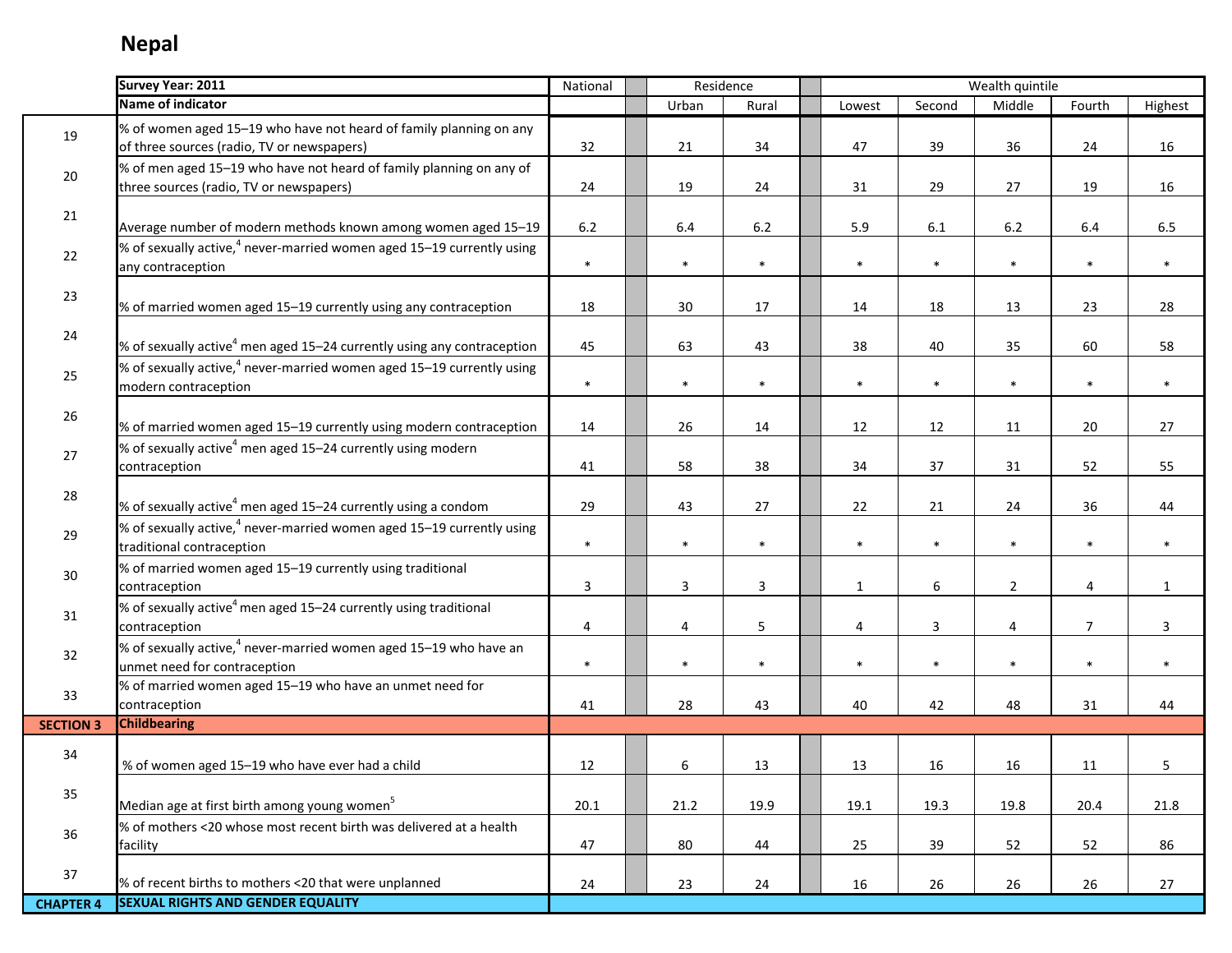|                  | Survey Year: 2011                                                                                                                                 | National                                     |  | Residence |       |  |                                                   |        | Wealth quintile |        |         |  |
|------------------|---------------------------------------------------------------------------------------------------------------------------------------------------|----------------------------------------------|--|-----------|-------|--|---------------------------------------------------|--------|-----------------|--------|---------|--|
|                  | Name of indicator                                                                                                                                 |                                              |  | Urban     | Rural |  | Lowest                                            | Second | Middle          | Fourth | Highest |  |
| <b>SECTION 1</b> | <b>Sexuality Education in Schools</b>                                                                                                             |                                              |  |           |       |  |                                                   |        |                 |        |         |  |
| 38               | % of schools that provided skills-based HIV education in the last<br>academic year                                                                |                                              |  |           |       |  | See table titled "Sexuality Education in Schools" |        |                 |        |         |  |
| 39               | Inclusion in the national school curriculum of skills-based HIV education<br>or health education, including HIV prevention                        |                                              |  |           |       |  |                                                   |        |                 |        |         |  |
| <b>SECTION 2</b> | <b>Adults' Attitudes about Sexual Health Information</b>                                                                                          |                                              |  |           |       |  |                                                   |        |                 |        |         |  |
| 40               | % of women aged 18-49 who agree that adolescents aged 12-14 should<br>be taught about using a condom to prevent HIV                               | nc                                           |  | nc        | nc    |  | nc                                                | nc     | nc              | nc     | nc      |  |
| 41               | % of men aged 18-49 who agree that adolescents aged 12-14 should be<br>taught about using a condom to prevent HIV                                 | nc                                           |  | nc        | nc    |  | nc                                                | nc     | nc              | nc     | nc      |  |
| <b>SECTION 3</b> | Self-Efficacy Related to Sexual Health                                                                                                            |                                              |  |           |       |  |                                                   |        |                 |        |         |  |
| 42               | % of women aged 15-24 who report that they could get condoms on<br>their own                                                                      | 37                                           |  | 39        | 36    |  | 31                                                | 34     | 32              | 41     | 43      |  |
| 43               | % of women aged 15-24 who know a source for the condom                                                                                            | 85                                           |  | 87        | 85    |  | 77                                                | 82     | 87              | 88     | 90      |  |
| 44               | % of men aged 15-24 who know a source for the condom                                                                                              | 97                                           |  | 96        | 97    |  | 93                                                | 96     | 97              | 98     | 97      |  |
| 45               | % of women aged 15-49 who know that HIV risk is reduced by condom<br>use                                                                          | 74<br>85<br>60<br>66<br>73<br>71<br>81<br>89 |  |           |       |  |                                                   |        |                 |        |         |  |
| 46               | % of women aged 15-49 who know that HIV risk is reduced by having<br>one uninfected partner                                                       | 79                                           |  | 88        | 77    |  | 66                                                | 71     | 75              | 85     | 93      |  |
| 47               | % of women aged 15-24 with comprehensive knowledge of HIV/AIDS <sup>6</sup>                                                                       | 26                                           |  | 40        | 24    |  | 8                                                 | 16     | 20              | 33     | 48      |  |
| 48               | % of men aged 15–24 with comprehensive knowledge of HIV/AIDS $^6$                                                                                 | 34                                           |  | 42        | 32    |  | 20                                                | 21     | 25              | 25     | 42      |  |
| <b>SECTION 4</b> | Women's Autonomy, Societal Norms and Gender Equality                                                                                              |                                              |  |           |       |  |                                                   |        |                 |        |         |  |
| 49               | % of married women aged 15-49 who have sole or joint (with husband)<br>say in their own health care                                               | 65                                           |  | 73        | 64    |  | 59                                                | 62     | 62              | 66     | 77      |  |
| 50               | % of women aged 15-49 who agree with all three reasons why a wife is<br>justified in refusing to have intercourse with her husband <sup>7,8</sup> | 83                                           |  | 84        | 83    |  | 81                                                | 82     | 80              | 86     | 85      |  |
| 51               | % of surveyed men who agree with all three reasons why a wife is<br>justified in refusing to have intercourse with her husband <sup>7,8</sup>     | 80                                           |  | 75        | 81    |  | 73                                                | 83     | 81              | 80     | 80      |  |
| 52               | % of women aged 15-49 who believe that if the husband has an STI, the<br>wife is justified in asking him to use condom                            | 93                                           |  | 95        | 93    |  | 85                                                | 90     | 93              | 97     | 98      |  |
| 53               | % of men aged 15-49 who believe that if the husband has an STI, the<br>wife is justified in asking him to use condom                              | 96                                           |  | 97        | 95    |  | 92                                                | 94     | 96              | 97     | 98      |  |
| 54               | % of women aged 15-49 who agree with at least one reason why a<br>husband is justified in hitting/beating his wife <sup>8,9</sup>                 | 23                                           |  | 27        | 23    |  | 28                                                | 24     | 22              | 20     | 23      |  |
| 55               | % of surveyed men who agree with at least one reason why a husband is<br>justified in hitting/beating his wife <sup>8,9</sup>                     | 21                                           |  | 20        | 22    |  | 26                                                | 23     | 22              | 20     | 19      |  |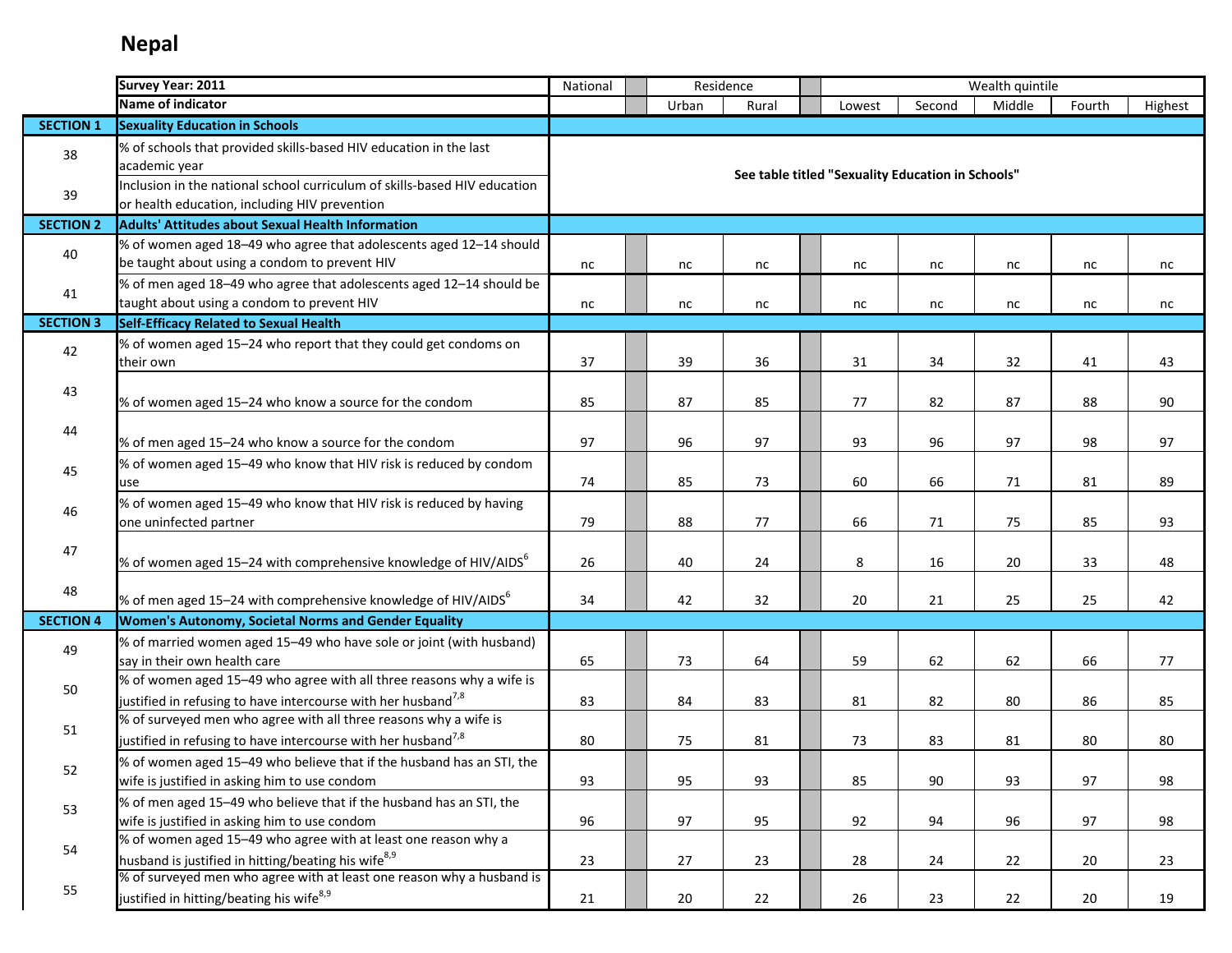|                  | Survey Year: 2011                                                                          | National  |                | Residence | Wealth quintile |         |         |         |         |
|------------------|--------------------------------------------------------------------------------------------|-----------|----------------|-----------|-----------------|---------|---------|---------|---------|
|                  | Name of indicator                                                                          |           | Urban          | Rural     | Lowest          | Second  | Middle  | Fourth  | Highest |
| <b>CHAPTER 5</b> | <b>REACHING YOUNG PEOPLE</b>                                                               |           |                |           |                 |         |         |         |         |
| <b>SECTION 1</b> | <b>Demographic Information</b>                                                             |           |                |           |                 |         |         |         |         |
| 56               | No. of girls aged 10-14 in 2011                                                            | 1,782,000 | 208,000        | 1,573,000 | 412,000         | 390,000 | 340,000 | 342,000 | 298,000 |
| 57               | No. of boys aged 10-14 in 2011                                                             | 1,881,000 | 258,000        | 1,623,000 | 399,000         | 387,000 | 391,000 | 363,000 | 339,000 |
| 58               | No. of women aged 15-19 in 2011                                                            | 1,645,000 | 242,000        | 1,403,000 | 288,000         | 337,000 | 349,000 | 360,000 | 311,000 |
| 59               | No. of men aged 15-19 in 2011                                                              | 1,735,000 | 349,000        | 1,386,000 | 234,000         | 316,000 | 357,000 | 408,000 | 422,000 |
| <b>SECTION 2</b> | <b>School Attendance</b>                                                                   |           |                |           |                 |         |         |         |         |
| 60               | % of girls attending primary school                                                        | 86        | 93             | 85        | 82              | 82      | 88      | 89      | 94      |
| 61               | % of boys attending primary school                                                         | 92        | 95             | 92        | 86              | 91      | 93      | 96      | 98      |
| 62               | No. of girls per 100 boys attending primary school                                         | 94        | 98             | 93        | 95              | 90      | 95      | 93      | 97      |
| 63               | % of women attending secondary school                                                      | 58        | 71             | 56        | 41              | 48      | 59      | 69      | 79      |
| 64               | % of men attending secondary school                                                        | 59        | 71             | 58        | 46              | 52      | 59      | 65      | 76      |
| 65               | No. of women per 100 men attending secondary school                                        | 98        | 101            | 97        | 90              | 91      | 99      | 107     | 104     |
| <b>SECTION 3</b> | <b>Exposure to Media</b>                                                                   |           |                |           |                 |         |         |         |         |
| 66               | % of women aged 15-19 who are exposed to radio                                             | 55        | 55             | 55        | 49              | 56      | 56      | 59      | 53      |
| 67               | % of women aged 15-19 who are exposed to television                                        | 52        | 83             | 48        | 11              | 29      | 52      | 78      | 90      |
| 68               | % of women aged 15-19 who are exposed to newspapers                                        | 18        | 46             | 13        | 3               | 6       | 9       | 25      | 48      |
| 69               | % of women aged 15-19 who are exposed to all sources of media (radio,<br>TV or newspapers) | 11        | 26             | 8         | $\mathbf{1}$    | 4       | 6       | 17      | 27      |
| 70               | % of women aged 15-19 who have very limited exposure to the three<br>sources of media      | 24        | $\overline{7}$ | 27        | 46              | 35      | 24      | 13      | 5       |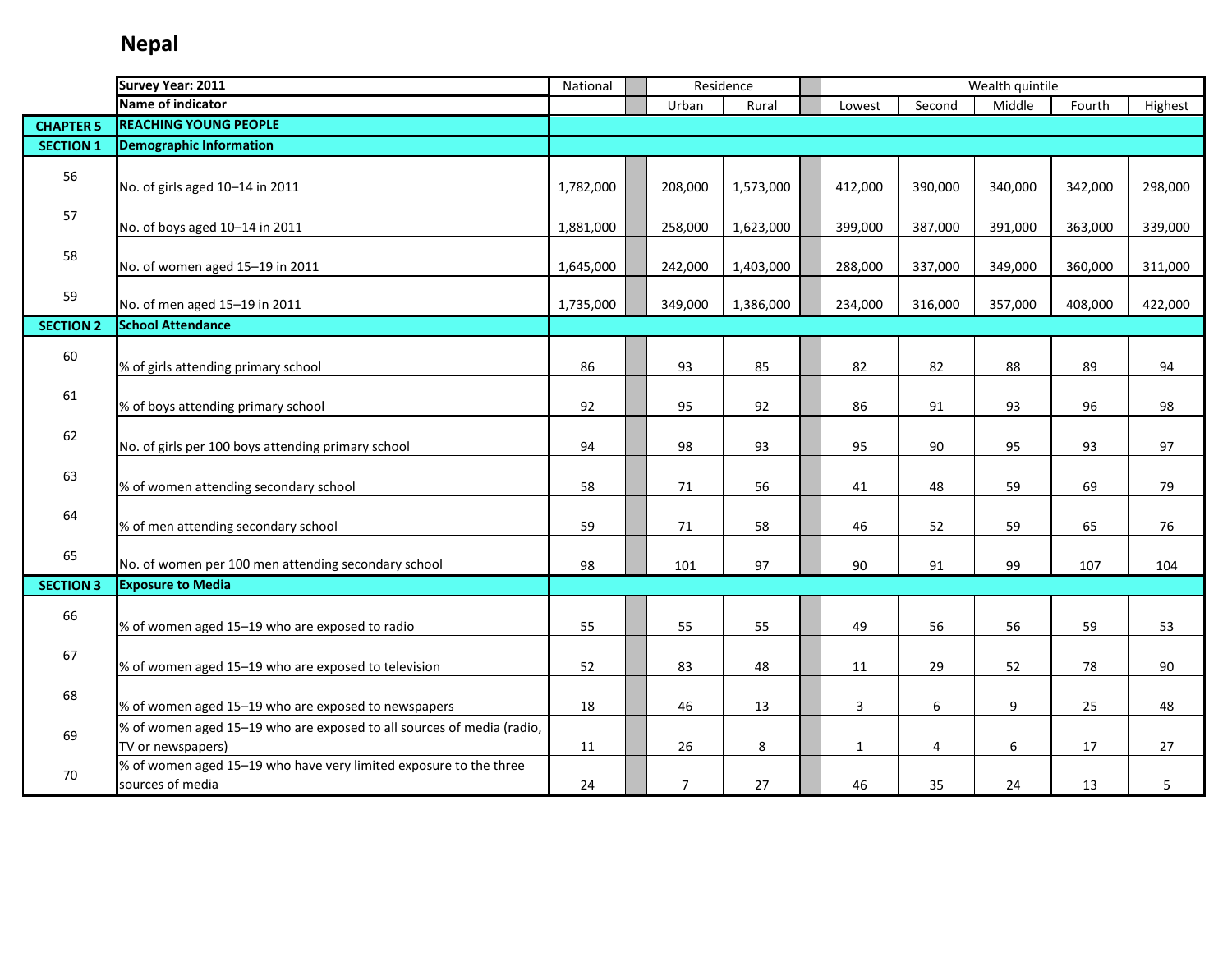| <b>Survey Year: 2011</b>                                                                                   | National | Residence |       | Wealth quintile<br>Middle<br>Lowest<br>Second<br>Fourth |  |  |  |  |         |
|------------------------------------------------------------------------------------------------------------|----------|-----------|-------|---------------------------------------------------------|--|--|--|--|---------|
| Name of indicator                                                                                          |          | Urban     | Rural |                                                         |  |  |  |  | Highest |
| <b>NOTES</b>                                                                                               |          |           |       |                                                         |  |  |  |  |         |
| 1. Medians were calculated on the basis of 20-24-year-old women.                                           |          |           |       |                                                         |  |  |  |  |         |
| 2. Because of data quality problems (e.g., data not provided and errors in recall of dates at first sex or |          |           |       |                                                         |  |  |  |  |         |
| at first marriage), some values for the gap between first sex and first union appear to be negative.       |          |           |       |                                                         |  |  |  |  |         |
| These should be interpreted as zeros, however; that is, for the subgroups of women who appear to           |          |           |       |                                                         |  |  |  |  |         |
| have a negative gap between first sex and first marriage, these two events likely coincided or occurred    |          |           |       |                                                         |  |  |  |  |         |
| very close to each other.                                                                                  |          |           |       |                                                         |  |  |  |  |         |
| 3. Medians were calculated on the basis of 25-29-year-old men.                                             |          |           |       |                                                         |  |  |  |  |         |
| 4. Sexually active refers to having had sexual intercourse in the past three months. (Those who are        |          |           |       |                                                         |  |  |  |  |         |
| married/in a union are considered to be sexually active).                                                  |          |           |       |                                                         |  |  |  |  |         |
| 5. Medians were calculated on the basis of 25-29-year-old women.                                           |          |           |       |                                                         |  |  |  |  |         |
| 6. Comprehensive knowledge is a four-part measure. It combines respondents' ability to correctly           |          |           |       |                                                         |  |  |  |  |         |
| report the two most common ways of reducing HIV risk (consistently using condoms and having just           |          |           |       |                                                         |  |  |  |  |         |
| one HIV-negative partner); knowing correctly that a healthy-looking person can have HIV; and correctly     |          |           |       |                                                         |  |  |  |  |         |
| rejecting the two most common local misconceptions about HIV transmission.                                 |          |           |       |                                                         |  |  |  |  |         |
| 7. The three reasons are: the wife knows that her husband has had sex with other women, she knows          |          |           |       |                                                         |  |  |  |  |         |
| that he has an STI, and she is tired or not in the mood.                                                   |          |           |       |                                                         |  |  |  |  |         |
| 8. Data for indicators 50, 51, 54 and 55 were unavailable in the Nepal 2011 DHS; the data provided         |          |           |       |                                                         |  |  |  |  |         |
| were drawn from Nepal's 2006 DHS.                                                                          |          |           |       |                                                         |  |  |  |  |         |
| 9. DHS surveys ask questions about violence in the following situations: the wife burns the food, she      |          |           |       |                                                         |  |  |  |  |         |
| argues with her husband, she goes out without telling him, she neglects the children and she refuses to    |          |           |       |                                                         |  |  |  |  |         |
| have sexual intercourse with him.                                                                          |          |           |       |                                                         |  |  |  |  |         |
| nc = not collected                                                                                         |          |           |       |                                                         |  |  |  |  |         |
| na = not available                                                                                         |          |           |       |                                                         |  |  |  |  |         |
| $t =$ Fewer than 50% of the respondents in the subgroup had experienced the event of interest by the       |          |           |       |                                                         |  |  |  |  |         |
| beginning of the five-year age-group, making it impossible to calculate a median.                          |          |           |       |                                                         |  |  |  |  |         |
| * = When the data are available for fewer than 25 respondents, no values are given (the data are           |          |           |       |                                                         |  |  |  |  |         |
| suppressed) because there is too little information to accurately represent the group.                     |          |           |       |                                                         |  |  |  |  |         |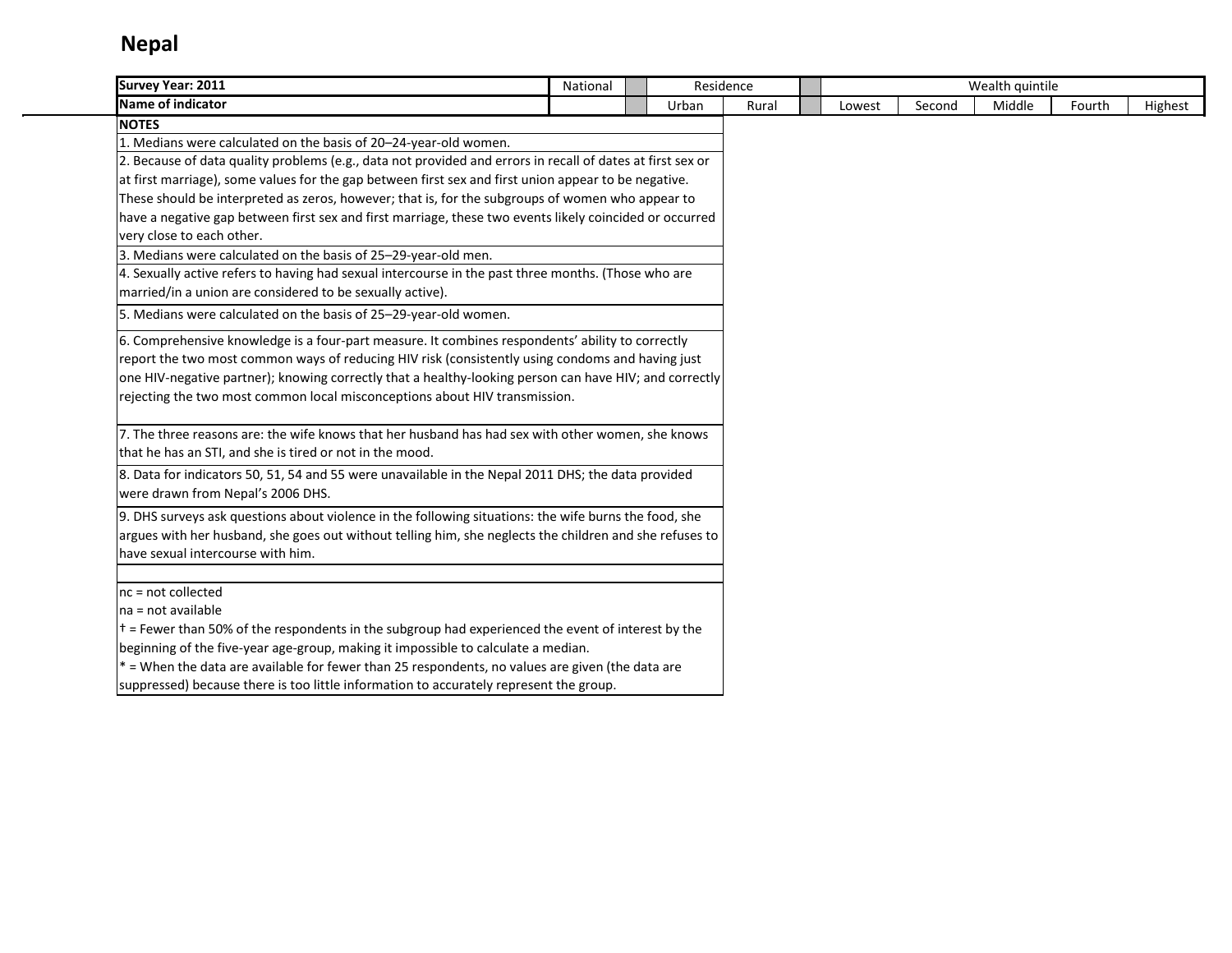|                  | <b>Survey Year: 2008</b>                                                                                                            | Wealth quintile<br>National<br>Residence |  |             |              |  |        |              |                |        |            |
|------------------|-------------------------------------------------------------------------------------------------------------------------------------|------------------------------------------|--|-------------|--------------|--|--------|--------------|----------------|--------|------------|
|                  | Name of indicator                                                                                                                   |                                          |  | Urban       | Rural        |  | Lowest | Second       | Middle         | Fourth | Highest    |
| <b>CHAPTER 3</b> | <b>SEXUAL AND REPRODUCTIVE HEALTH</b>                                                                                               |                                          |  |             |              |  |        |              |                |        |            |
| <b>SECTION 1</b> | <b>Sexual Activity and Marriage</b>                                                                                                 |                                          |  |             |              |  |        |              |                |        |            |
|                  |                                                                                                                                     |                                          |  |             |              |  |        |              |                |        |            |
| $\mathbf{1}$     | % of women aged 15-19 who have ever been sexually active                                                                            | 46                                       |  | 31          | 54           |  | 73     | 59           | 44             | 39     | 22         |
|                  |                                                                                                                                     |                                          |  |             |              |  |        |              |                |        |            |
| $\overline{2}$   | % of men aged 15-19 who have ever been sexually active                                                                              | 22                                       |  | 19          | 24           |  | 21     | 18           | 23             | 23     | 24         |
|                  |                                                                                                                                     |                                          |  |             |              |  |        |              |                |        |            |
| 3                | % of women aged 20-24 who have ever been sexually active                                                                            | 86                                       |  | 79          | 89           |  | 96     | 93           | 87             | 83     | 74         |
|                  |                                                                                                                                     |                                          |  |             |              |  |        |              |                |        |            |
| 4                | % of men aged 20-24 who have ever been sexually active                                                                              | 62                                       |  | 62          | 62           |  | 58     | 59           | 59             | 64     | 66         |
|                  |                                                                                                                                     |                                          |  |             |              |  |        |              |                |        |            |
| 5                | % of women aged 15-24 who had sexual intercourse before age 15                                                                      | 16                                       |  | 8           | 20           |  | 30     | 25           | 15             | 10     | 5          |
|                  |                                                                                                                                     |                                          |  |             |              |  |        |              |                |        |            |
| 6                | % of men aged 15-24 who had sexual intercourse before age 15                                                                        | 6                                        |  | 5           | 6            |  | 6      | 4            | $\overline{7}$ | 6      | 6          |
|                  |                                                                                                                                     |                                          |  |             |              |  |        |              |                |        |            |
| 7                | % of women aged 18-24 who had sexual intercourse before age 18                                                                      | 49                                       |  | 34          | 58           |  | 73     | 67           | 50             | 39     | 25         |
|                  |                                                                                                                                     |                                          |  |             |              |  |        |              |                |        |            |
| 8                | % of men aged 18-24 who had sexual intercourse before age 18                                                                        | 26                                       |  | 23          | 27           |  | 23     | 25           | 26             | 29     | 24         |
|                  |                                                                                                                                     |                                          |  |             |              |  |        |              |                |        |            |
| 9                | % of women aged 15-19 who have ever been married                                                                                    | 29                                       |  | 13          | 38           |  | 65     | 45           | 24             | 16     | 5          |
|                  |                                                                                                                                     |                                          |  |             |              |  |        |              |                |        |            |
| 10               | % of men aged 15-19 who have ever been married                                                                                      | $\mathbf{1}$                             |  | $\mathbf 0$ | $\mathbf{1}$ |  | 4      | $\mathbf{1}$ | 0              | 0      | 0          |
|                  |                                                                                                                                     |                                          |  |             |              |  |        |              |                |        |            |
| 11               | % of women aged 20-24 who have ever been married                                                                                    | 62                                       |  | 45          | 71           |  | 89     | 83           | 65             | 49     | 36         |
|                  |                                                                                                                                     |                                          |  |             |              |  |        |              |                |        |            |
| 12               | % of men aged 20-24 who have ever been married                                                                                      | 16                                       |  | 8           | 21           |  | 37     | 24           | 15             | 9      | 5          |
|                  |                                                                                                                                     |                                          |  |             |              |  |        |              |                |        |            |
| 13               | Median age at first sexual intercourse among young women <sup>1</sup>                                                               | 18.1                                     |  | 19.8        | 16.9         |  | 15.7   | 16.0         | 17.6           | 19.0   | 20.4       |
|                  |                                                                                                                                     |                                          |  |             |              |  |        |              |                |        |            |
| 14               | Median age at first marriage among young women <sup>1</sup>                                                                         | 19.3                                     |  | 22.6        | 17.5         |  | 15.6   | 16.1         | 18.3           | 21.2   | 24.1       |
|                  | Gap between median ages at first sexual intercourse and first marriage                                                              |                                          |  |             |              |  |        |              |                |        |            |
| 15               | among young women <sup>1,2</sup>                                                                                                    |                                          |  |             |              |  |        |              |                |        |            |
|                  |                                                                                                                                     | 1.2                                      |  | 2.8         | 0.6          |  | $-0.1$ | 0.1          | 0.7            | 2.2    | 3.7        |
| 16               | Median age at first sexual intercourse among young men <sup>3</sup>                                                                 |                                          |  |             |              |  |        |              |                |        |            |
|                  |                                                                                                                                     | 20.6                                     |  | 20.5        | 20.6         |  | 20.8   | 21.2         | 20.6           | 20.3   | 20.4       |
| 17               |                                                                                                                                     |                                          |  |             |              |  |        |              |                |        |            |
|                  | Median age at first marriage among young men <sup>3</sup><br>Gap between median ages at first sexual intercourse and first marriage | 26.9                                     |  | $^{+}$      | 25.1         |  | 23.3   | 23.9         | 25.5           | 28.9   | $\ddagger$ |
| 18               | among young men <sup>3</sup>                                                                                                        |                                          |  |             |              |  |        |              |                |        |            |
|                  | <b>Contraceptive Knowledge, Use and Need</b>                                                                                        | 6.3                                      |  | na          | 4.5          |  | 2.5    | 2.7          | 4.9            | 8.6    | na         |
| <b>SECTION 2</b> |                                                                                                                                     |                                          |  |             |              |  |        |              |                |        |            |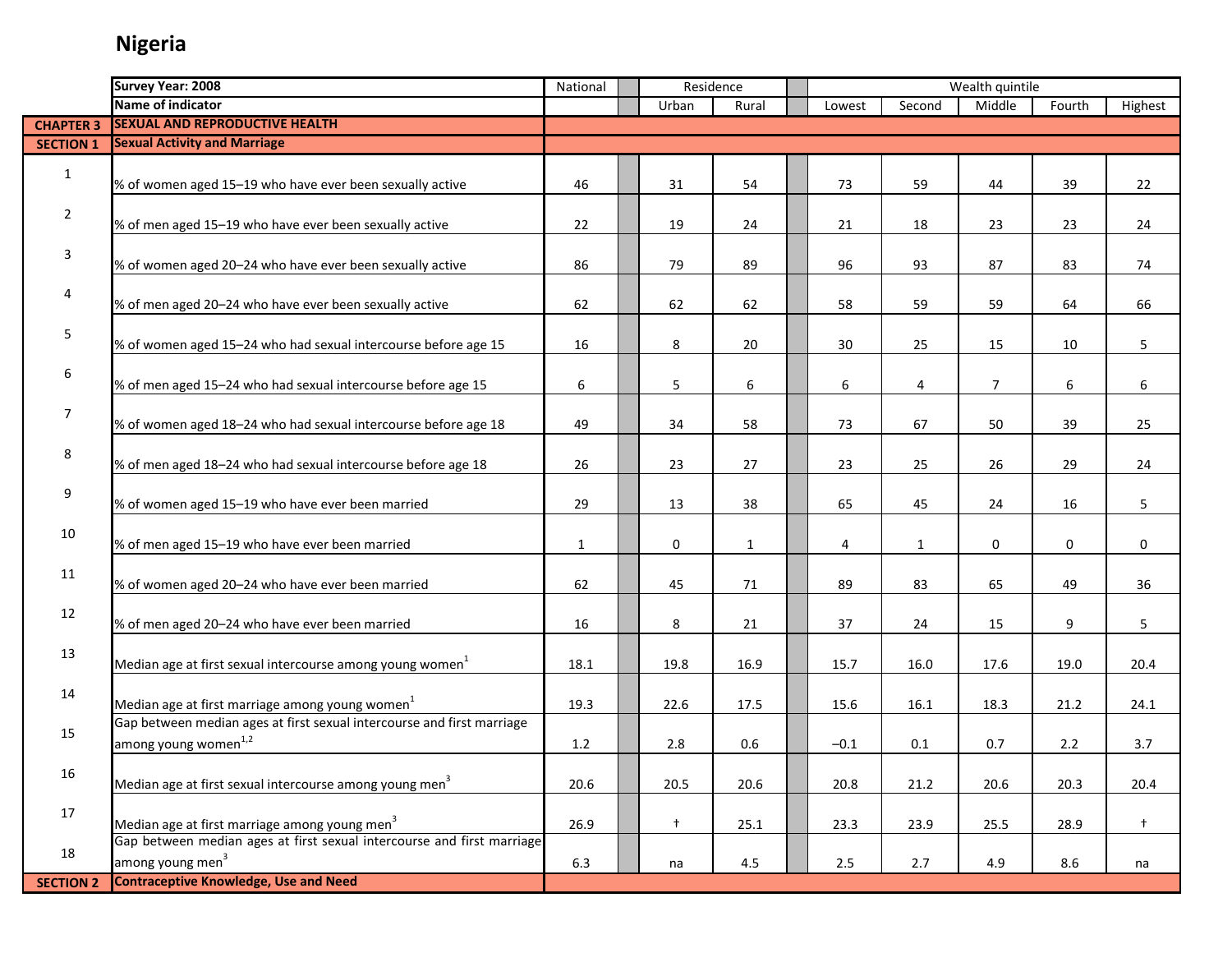Г

|                  | <b>Survey Year: 2008</b>                                                                                         | National       | Residence<br>Wealth quintile |                         |                |              |                |              |        |                |
|------------------|------------------------------------------------------------------------------------------------------------------|----------------|------------------------------|-------------------------|----------------|--------------|----------------|--------------|--------|----------------|
|                  | Name of indicator                                                                                                |                |                              | Urban                   | Rural          | Lowest       | Second         | Middle       | Fourth | Highest        |
| 19               | % of women aged 15-19 who have not heard of family planning on any<br>of three sources (radio, TV or newspapers) | 69             |                              | 56                      | 75             | 90           | 82             | 70           | 60     | 48             |
| $20\,$           | % of men aged 15-19 who have not heard of family planning on any of<br>three sources (radio, TV or newspapers)   | 56             |                              | 46                      | 62             | 80           | 64             | 58           | 46     | 42             |
| 21               | Average number of modern methods known among women aged 15-19                                                    | 1.6            |                              | 2.1                     | 1.3            | 0.8          | $1.1\,$        | 1.5          | 1.9    | 2.3            |
| 22               | % of sexually active, <sup>4</sup> never-married women aged 15-19 currently using<br>any contraception           | 48             |                              | 56                      | 43             | 43           | 33             | 42           | 52     | 60             |
| 23               | % of married women aged 15-19 currently using any contraception                                                  | 3              |                              | 5                       | $\overline{3}$ | $\mathbf{1}$ | $\overline{2}$ | 3            | 9      | 9              |
| 24               | % of sexually active <sup>4</sup> men aged 15-24 currently using any contraception                               | 46             |                              | 64                      | 37             | 12           | 27             | 43           | 59     | 74             |
| 25               | % of sexually active, $4$ never-married women aged 15–19 currently using<br>modern contraception                 | 31             |                              | 41                      | 26             | 13           | 26             | 27           | 32     | 46             |
| 26               | % of married women aged 15-19 currently using modern contraception                                               | $\overline{2}$ |                              | $\overline{\mathbf{3}}$ | $\mathbf{1}$   | $\mathbf{1}$ | $\mathbf{1}$   | 3            | 6      | 0              |
| 27               | % of sexually active <sup>4</sup> men aged 15-24 currently using modern<br>contraception                         | 42             |                              | 60                      | 32             | 9            | 25             | 40           | 54     | 66             |
| 28               | % of sexually active <sup>4</sup> men aged 15-24 currently using a condom                                        | 40             |                              | 57                      | 31             | 8            | 24             | 37           | 53     | 62             |
| 29               | % of sexually active, <sup>4</sup> never-married women aged 15-19 currently using<br>traditional contraception   | 16             |                              | 15                      | 17             | 30           | $\overline{7}$ | 15           | 21     | 14             |
| 30               | % of married women aged 15-19 currently using traditional<br>contraception                                       | $\mathbf{1}$   |                              | $\overline{2}$          | $\mathbf{1}$   | $\mathbf{1}$ | $\mathbf{1}$   | $\mathbf{1}$ | 3      | 9              |
| 31               | % of sexually active <sup>4</sup> men aged 15-24 currently using traditional<br>contraception                    | 4              |                              | 4                       | 4              | 3            | $\overline{2}$ | 3            | 4      | $\overline{7}$ |
| 32               | % of sexually active, <sup>4</sup> never-married women aged 15-19 who have an<br>unmet need for contraception    | 50             |                              | 42                      | 55             | 49           | 65             | 57           | 45     | 39             |
| 33               | % of married women aged 15-19 who have an unmet need for<br>contraception                                        | 19             |                              | 22                      | 19             | 16           | 16             | 25           | 23     | 32             |
| <b>SECTION 3</b> | <b>Childbearing</b>                                                                                              |                |                              |                         |                |              |                |              |        |                |
| 34               | % of women aged 15-19 who have ever had a child                                                                  | 18             |                              | 9                       | 23             | 36           | 26             | 16           | 13     | 3              |
| 35               | Median age at first birth among young women <sup>1</sup>                                                         | 20.9           |                              | 23.5                    | 19.5           | 18.4         | 18.4           | 19.8         | 22.1   | $+$            |
| 36               | % of mothers <20 whose most recent birth was delivered at a health<br>facility                                   | 23             |                              | 45                      | 18             | 9            | 15             | 28           | 50     | 60             |
| 37               | % of recent births to mothers <20 that were unplanned                                                            | 12             |                              | 18                      | 11             | 6            | 9              | 13           | 24     | 27             |
| <b>CHAPTER 4</b> | <b>SEXUAL RIGHTS AND GENDER EQUALITY</b>                                                                         |                |                              |                         |                |              |                |              |        |                |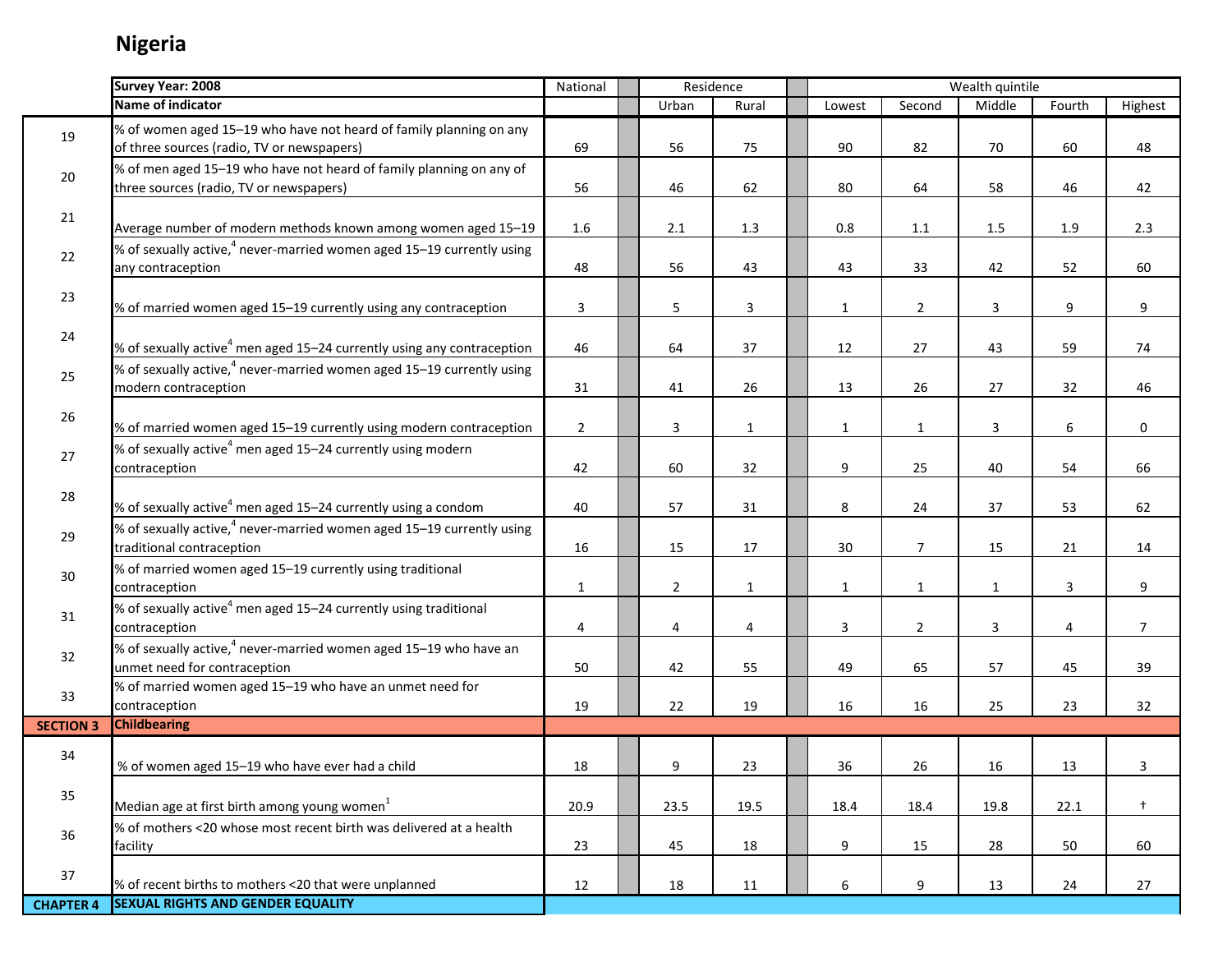|                  | <b>Survey Year: 2008</b>                                                                                                                        | Residence<br>Wealth quintile<br>National<br>Urban<br>Second<br>Middle<br>Fourth<br>Rural<br>Lowest |  |    |    |  |                |                                                   |    |    |         |
|------------------|-------------------------------------------------------------------------------------------------------------------------------------------------|----------------------------------------------------------------------------------------------------|--|----|----|--|----------------|---------------------------------------------------|----|----|---------|
|                  | Name of indicator                                                                                                                               |                                                                                                    |  |    |    |  |                |                                                   |    |    | Highest |
| <b>SECTION 1</b> | <b>Sexuality Education in Schools</b>                                                                                                           |                                                                                                    |  |    |    |  |                |                                                   |    |    |         |
| 38               | % of schools that provided skills-based HIV education in the last<br>academic year                                                              |                                                                                                    |  |    |    |  |                | See table titled "Sexuality Education in Schools" |    |    |         |
| 39               | Inclusion in the national school curriculum of skills-based HIV education<br>or health education, including HIV prevention                      |                                                                                                    |  |    |    |  |                |                                                   |    |    |         |
| <b>SECTION 2</b> | <b>Adults' Attitudes about Sexual Health Information</b>                                                                                        |                                                                                                    |  |    |    |  |                |                                                   |    |    |         |
| 40               | % of women aged 18-49 who agree that adolescents aged 12-14 should<br>be taught about using a condom to prevent HIV                             | 32                                                                                                 |  | 38 | 29 |  | 20             | 24                                                | 33 | 39 | 41      |
| 41               | % of men aged 18-49 who agree that adolescents aged 12-14 should be<br>taught about using a condom to prevent HIV                               | 47                                                                                                 |  | 50 | 45 |  | 36             | 42                                                | 49 | 51 | 52      |
| <b>SECTION 3</b> | Self-Efficacy Related to Sexual Health                                                                                                          |                                                                                                    |  |    |    |  |                |                                                   |    |    |         |
| 42               | % of women aged 15-24 who report that they could get condoms on<br>their own                                                                    | 12                                                                                                 |  | 17 | 10 |  | $\overline{3}$ | 6                                                 | 11 | 17 | 19      |
| 43               | % of women aged 15-24 who know a source for the condom                                                                                          | 37                                                                                                 |  | 54 | 27 |  | 10             | 17                                                | 33 | 49 | 64      |
| 44               | % of men aged 15-24 who know a source for the condom                                                                                            | 68                                                                                                 |  | 81 | 60 |  | 38             | 56                                                | 67 | 80 | 85      |
| 45               | % of women aged 15-49 who know that HIV risk is reduced by condom<br>use                                                                        | 53                                                                                                 |  | 63 | 47 |  | 31             | 42                                                | 55 | 65 | 67      |
| 46               | % of women aged 15-49 who know that HIV risk is reduced by having<br>one uninfected partner                                                     | 68                                                                                                 |  | 75 | 64 |  | 53             | 62                                                | 69 | 75 | 77      |
| 47               | % of women aged 15–24 with comprehensive knowledge of HIV/AIDS <sup>5</sup>                                                                     | 22                                                                                                 |  | 30 | 18 |  | 9              | 15                                                | 21 | 28 | 34      |
| 48               | % of men aged 15-24 with comprehensive knowledge of HIV/AIDS <sup>5</sup>                                                                       | 33                                                                                                 |  | 40 | 28 |  | 18             | 25                                                | 33 | 38 | 41      |
| <b>SECTION 4</b> | Women's Autonomy, Societal Norms and Gender Equality                                                                                            |                                                                                                    |  |    |    |  |                |                                                   |    |    |         |
| 49               | % of married women aged 15-49 who have sole or joint (with husband)<br>say in their own health care                                             | 44                                                                                                 |  | 54 | 39 |  | 26             | 34                                                | 45 | 56 | 63      |
| 50               | % of women aged 15-49 who agree with all three reasons why a wife is<br>justified in refusing to have intercourse with her husband <sup>6</sup> | 47                                                                                                 |  | 49 | 45 |  | 38             | 42                                                | 49 | 51 | 51      |
| 51               | % of surveyed men who agree with all three reasons why a wife is<br>justified in refusing to have intercourse with her husband <sup>6</sup>     | 52                                                                                                 |  | 53 | 51 |  | 46             | 52                                                | 55 | 55 | 51      |
| 52               | % of women aged 15-49 who believe that if the husband has an STI, the<br>wife is justified in asking him to use condom                          | 70                                                                                                 |  | 79 | 64 |  | 52             | 62                                                | 70 | 78 | 82      |
| 53               | % of men aged 15-49 who believe that if the husband has an STI, the<br>wife is justified in asking him to use condom                            | 84                                                                                                 |  | 88 | 81 |  | 72             | 81                                                | 84 | 87 | 90      |
| 54               | % of women aged 15-49 who agree with at least one reason why a<br>husband is justified in hitting/beating his wife <sup>7</sup>                 | 43                                                                                                 |  | 31 | 50 |  | 56             | 53                                                | 49 | 39 | 23      |
| 55               | % of surveyed men who agree with at least one reason why a husband is<br>justified in hitting/beating his wife <sup>7</sup>                     | 30                                                                                                 |  | 24 | 33 |  | 37             | 34                                                | 34 | 28 | 20      |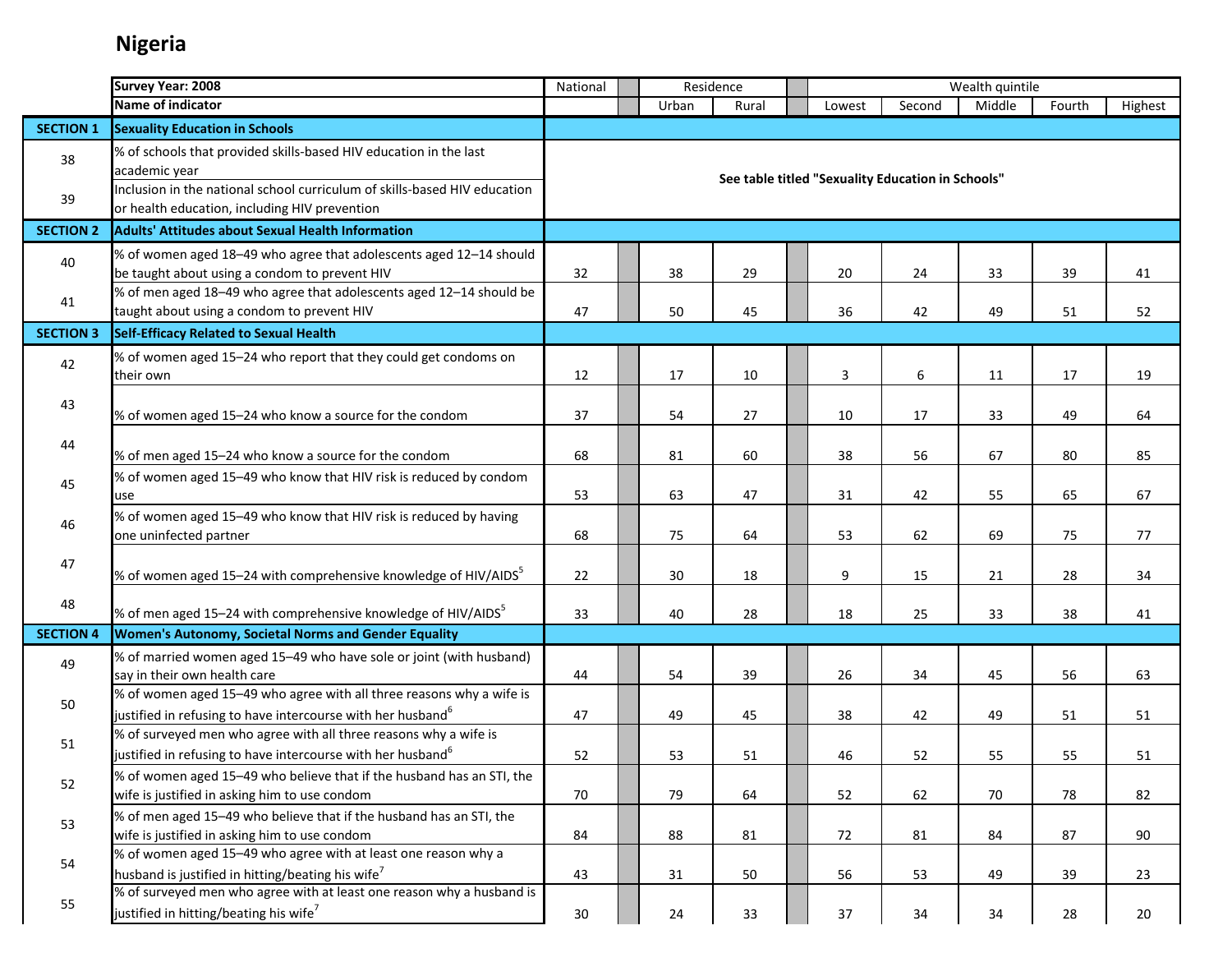|                  | <b>Survey Year: 2008</b>                                                                   | National<br>Residence |  |           | Wealth quintile |  |                |                |                     |           |                |
|------------------|--------------------------------------------------------------------------------------------|-----------------------|--|-----------|-----------------|--|----------------|----------------|---------------------|-----------|----------------|
|                  | Name of indicator                                                                          |                       |  | Urban     | Rural           |  | Lowest         | Second         | Middle              | Fourth    | Highest        |
| <b>CHAPTER 5</b> | <b>REACHING YOUNG PEOPLE</b>                                                               |                       |  |           |                 |  |                |                |                     |           |                |
| <b>SECTION 1</b> | <b>Demographic Information</b>                                                             |                       |  |           |                 |  |                |                |                     |           |                |
| 56               | No. of girls aged 10-14 in 2011                                                            | 9,532,000             |  | 3,031,000 | 6,501,000       |  | 1,925,000      | 2,040,000      | 1,954,000           | 1,802,000 | 1,811,000      |
| 57               | No. of boys aged 10-14 in 2011                                                             | 9,936,000             |  | 3,070,000 | 6,866,000       |  | 2,116,000      | 2,037,000      | 2,077,000           | 1,928,000 | 1,788,000      |
| 58               | No. of women aged 15-19 in 2011                                                            | 8,207,000             |  | 2,839,000 | 5,367,000       |  | 1,453,000      |                | 1,543,000 1,691,000 | 1,781,000 | 1,740,000      |
| 59               | No. of men aged 15-19 in 2011                                                              | 8,531,000             |  | 2,926,000 | 5,605,000       |  | 1,501,000      |                | 1,484,000 1,843,000 | 1,962,000 | 1,740,000      |
| <b>SECTION 2</b> | <b>School Attendance</b>                                                                   |                       |  |           |                 |  |                |                |                     |           |                |
| 60               | % of girls attending primary school                                                        | 59                    |  | 72        | 54              |  | 29             | 49             | 71                  | 78        | 77             |
| 61               | % of boys attending primary school                                                         | 65                    |  | 76        | 60              |  | 37             | 59             | 76                  | 81        | 78             |
| 62               | No. of girls per 100 boys attending primary school                                         | 91                    |  | 95        | 89              |  | 78             | 83             | 93                  | 97        | 98             |
| 63               | % of women attending secondary school                                                      | 46                    |  | 63        | 38              |  | 11             | 27             | 51                  | 64        | 73             |
| 64               | % of men attending secondary school                                                        | 52                    |  | 66        | 45              |  | 19             | 37             | 57                  | 67        | 75             |
| 65               | No. of women per 100 men attending secondary school                                        | 90                    |  | 94        | 85              |  | 55             | 73             | 90                  | 96        | 97             |
| <b>SECTION 3</b> | <b>Exposure to Media</b>                                                                   |                       |  |           |                 |  |                |                |                     |           |                |
| 66               | % of women aged 15-19 who are exposed to radio                                             | 54                    |  | 66        | 47              |  | 27             | 41             | 52                  | 67        | 74             |
| 67               | % of women aged 15-19 who are exposed to television                                        | 44                    |  | 72        | 28              |  | $\overline{4}$ | 12             | 31                  | 69        | 89             |
| 68               | % of women aged 15-19 who are exposed to newspapers                                        | 12                    |  | 20        | $\overline{7}$  |  | $\mathbf 1$    | 3              | 9                   | 15        | 27             |
| 69               | % of women aged 15-19 who are exposed to all sources of media (radio,<br>TV or newspapers) | 9                     |  | 16        | 5               |  | 0              | $\overline{2}$ | 5                   | 12        | 24             |
| 70               | % of women aged 15-19 who have very limited exposure to the three<br>sources of media      | 36                    |  | 17        | 47              |  | 71             | 55             | 39                  | 19        | $\overline{7}$ |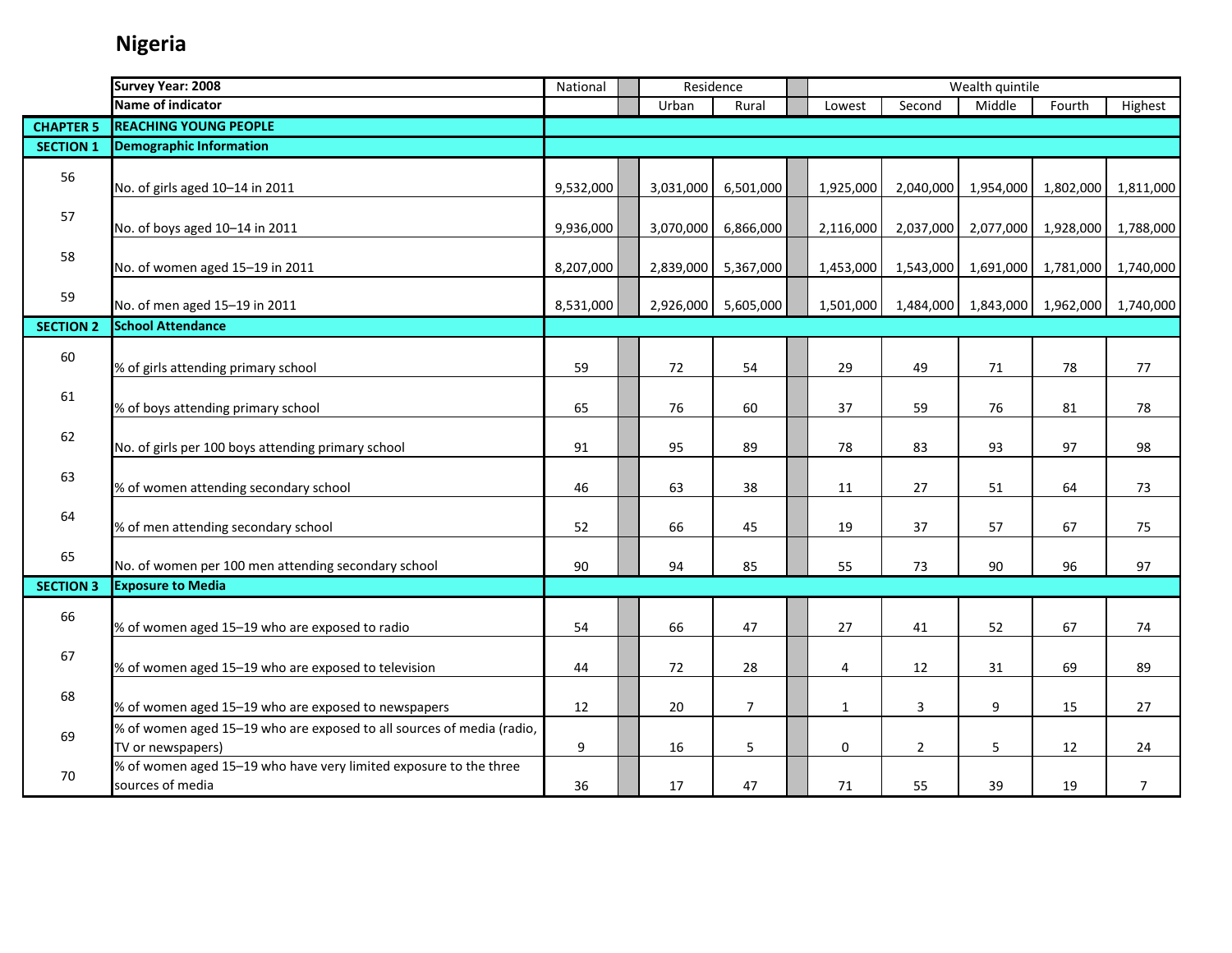| Survey Year: 2008                                                                                          | National |       | Residence |        |        | Wealth quintile |        |         |
|------------------------------------------------------------------------------------------------------------|----------|-------|-----------|--------|--------|-----------------|--------|---------|
| Name of indicator                                                                                          |          | Urban | Rural     | Lowest | Second | Middle          | Fourth | Highest |
| <b>NOTES</b>                                                                                               |          |       |           |        |        |                 |        |         |
| 1. Medians were calculated on the basis of 25-29-year-old women.                                           |          |       |           |        |        |                 |        |         |
| 2. Because of data quality problems (e.g., data not provided and errors in recall of dates at first sex or |          |       |           |        |        |                 |        |         |
| at first marriage), some values for the gap between first sex and first union appear to be negative.       |          |       |           |        |        |                 |        |         |
| These should be interpreted as zeros, however; that is, for the subgroups of women who appear to           |          |       |           |        |        |                 |        |         |
| have a negative gap between first sex and first marriage, these two events likely coincided or             |          |       |           |        |        |                 |        |         |
| loccurred very close to each other.                                                                        |          |       |           |        |        |                 |        |         |
| 3. Medians were calculated on the basis of 30-34-year-old men.                                             |          |       |           |        |        |                 |        |         |
| 4. Sexually active refers to having had sexual intercourse in the past three months. (Those who are        |          |       |           |        |        |                 |        |         |
| married/in a union are considered to be sexually active).                                                  |          |       |           |        |        |                 |        |         |
| 5. Comprehensive knowledge is a four-part measure. It combines respondents' ability to correctly           |          |       |           |        |        |                 |        |         |
| report the two most common ways of reducing HIV risk (consistently using condoms and having just           |          |       |           |        |        |                 |        |         |
| one HIV-negative partner); knowing correctly that a healthy-looking person can have HIV; and               |          |       |           |        |        |                 |        |         |
| correctly rejecting the two most common local misconceptions about HIV transmission.                       |          |       |           |        |        |                 |        |         |
| 6. The three reasons are: the wife knows that her husband has had sex with other women, she knows          |          |       |           |        |        |                 |        |         |
| that he has an STI, and she is tired or not in the mood.                                                   |          |       |           |        |        |                 |        |         |
| 7. DHS surveys ask questions about violence in the following situations: the wife burns the food, she      |          |       |           |        |        |                 |        |         |
| argues with her husband, she goes out without telling him, she neglects the children and she refuses       |          |       |           |        |        |                 |        |         |
| to have sexual intercourse with him.                                                                       |          |       |           |        |        |                 |        |         |
|                                                                                                            |          |       |           |        |        |                 |        |         |
| Ina = not available                                                                                        |          |       |           |        |        |                 |        |         |
| = Fewer than 50% of the respondents in the subgroup had experienced the event of interest by the           |          |       |           |        |        |                 |        |         |
| beginning of the five-year age-group, making it impossible to calculate a median.                          |          |       |           |        |        |                 |        |         |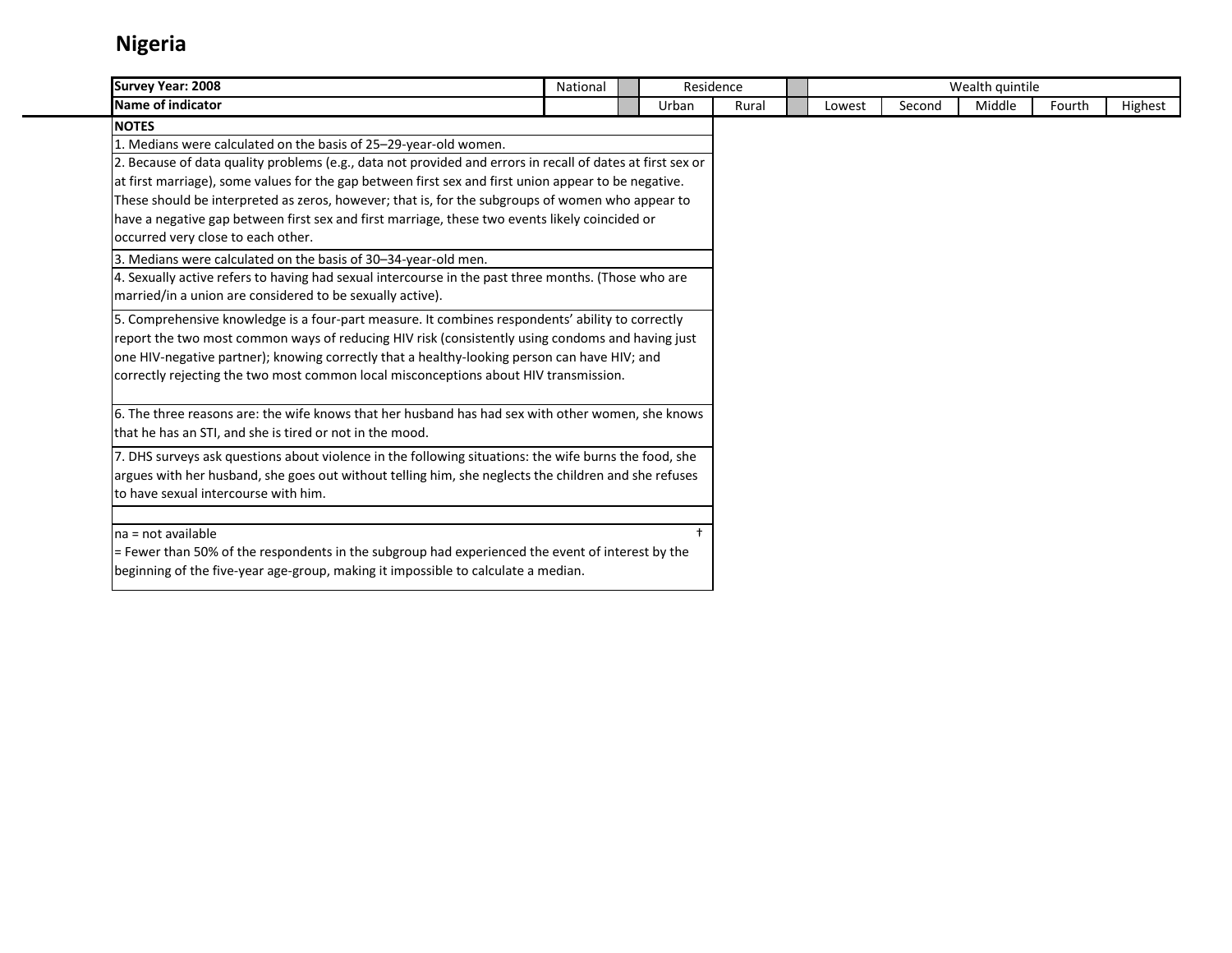|                  | Survey Year: 2006-07                                                   | National |          | Residence |        |          | Wealth quintile |          |         |
|------------------|------------------------------------------------------------------------|----------|----------|-----------|--------|----------|-----------------|----------|---------|
|                  | Name of indicator                                                      |          | Urban    | Rural     | Lowest | Second   | Middle          | Fourth   | Highest |
| <b>CHAPTER 3</b> | <b>SEXUAL AND REPRODUCTIVE HEALTH</b>                                  |          |          |           |        |          |                 |          |         |
| <b>SECTION 1</b> | <b>Sexual Activity and Marriage</b>                                    |          |          |           |        |          |                 |          |         |
|                  |                                                                        |          |          |           |        |          |                 |          |         |
| 1                | % of women aged 15-19 who have ever been sexually active               | nc       | nc       | nc        | nc     | nc       | nc              | nc       | nc      |
|                  |                                                                        |          |          |           |        |          |                 |          |         |
| $\overline{2}$   | % of men aged 15-19 who have ever been sexually active                 | nc       | nc       | nc        | nc     | nc       | nc              | nc       | nc      |
|                  |                                                                        |          |          |           |        |          |                 |          |         |
| 3                | % of women aged 20-24 who have ever been sexually active               | nc       | nc       | nc        | nc     | nc       | nc              | nc       | nc      |
|                  |                                                                        |          |          |           |        |          |                 |          |         |
| 4                | % of men aged 20-24 who have ever been sexually active                 | nc       | nc       | nc        | nc     | nc       | nc              | nc       | nc      |
|                  |                                                                        |          |          |           |        |          |                 |          |         |
| 5                | % of women aged 15-24 who had sexual intercourse before age 15         | nc       | nc       | nc        | nc     | nc       | nc              | nc       | nc      |
|                  |                                                                        |          |          |           |        |          |                 |          |         |
| 6                | % of men aged 15-24 who had sexual intercourse before age 15           | nc       | nc       | nc        | nc     | nc       | nc              | nc       | nc      |
|                  |                                                                        |          |          |           |        |          |                 |          |         |
| 7                | % of women aged 18-24 who had sexual intercourse before age 18         | nc       | nc       | nc        | nc     | nc       | nc              | nc       |         |
|                  |                                                                        |          |          |           |        |          |                 |          | nc      |
| 8                | % of men aged 18-24 who had sexual intercourse before age 18           |          |          |           |        |          |                 |          |         |
|                  |                                                                        | nc       | nc       | nc        | nc     | nc       | nc              | nc       | nc      |
| 9                | % of women aged 15-19 who have ever been married                       | 16       | 10       |           | 29     | 22       |                 |          |         |
|                  |                                                                        |          |          | 19        |        |          | 14              | 12       | 8       |
| 10               |                                                                        |          |          |           |        |          |                 |          |         |
|                  | % of men aged 15-19 who have ever been married                         | nc       | nc       | nc        | nc     | nc       | nc              | nc       | nc      |
| 11               |                                                                        |          |          |           |        |          |                 |          |         |
|                  | % of women aged 20-24 who have ever been married                       | 48       | 38       | 54        | 71     | 58       | 46              | 41       | 36      |
| 12               |                                                                        |          |          |           |        |          |                 |          |         |
|                  | % of men aged 20-24 who have ever been married                         | nc       | nc       | nc        | nc     | nc       | nc              | nc       | nc      |
| 13               |                                                                        |          |          |           |        |          |                 |          |         |
|                  | Median age at first sexual intercourse among young women               | nc       | nc       | nc        | nc     | nc       | nc              | nc       | nc      |
| 14               |                                                                        |          |          |           |        |          |                 |          |         |
|                  | Median age at first marriage among young women <sup>3</sup>            | 20.3     | 21.6     | 19.6      | 18.1   | 19.0     | 20.3            | 20.9     | 22.7    |
| 15               | Gap between median ages at first sexual intercourse and first marriage |          |          |           |        |          |                 |          |         |
|                  | among young women                                                      | na       | na       | na        | na     | na       | na              | na       | na      |
| 16               |                                                                        |          |          |           |        |          |                 |          |         |
|                  | Median age at first sexual intercourse among young men                 | $\sf nc$ | $\sf nc$ | $\sf nc$  | nc     | $\sf nc$ | nc              | $\sf nc$ | nc      |
| 17               |                                                                        |          |          |           |        |          |                 |          |         |
|                  | Median age at first marriage among young men                           | nc       | nc       | nc        | nc     | nc       | nc              | nc       | nc      |
| 18               | Gap between median ages at first sexual intercourse and first marriage |          |          |           |        |          |                 |          |         |
|                  | among young men                                                        | na       | na       | na        | na     | na       | na              | na       | na      |
| <b>SECTION 2</b> | <b>Contraceptive Knowledge, Use and Need</b>                           |          |          |           |        |          |                 |          |         |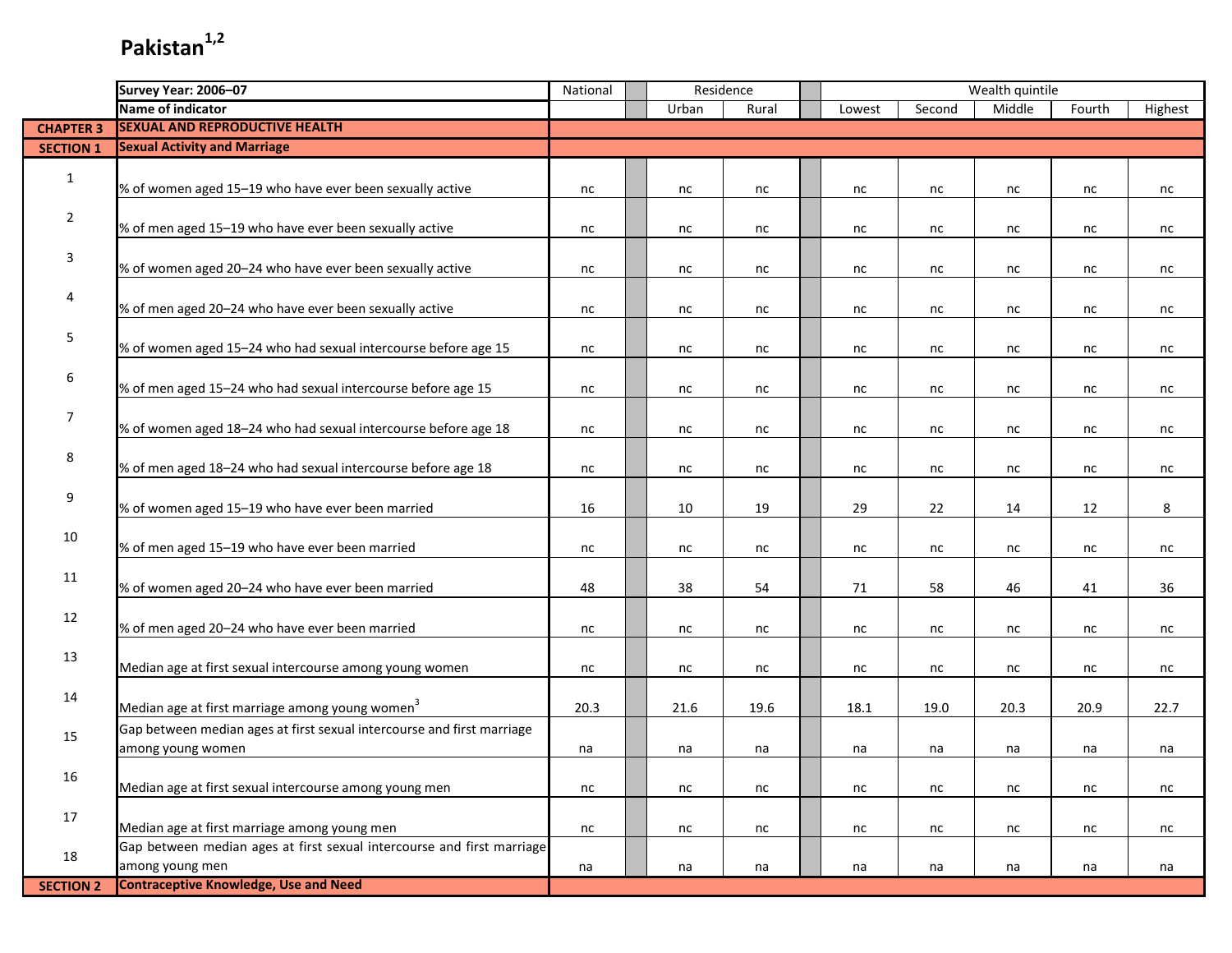I.

|                  | <b>Survey Year: 2006-07</b>                                                                                      | National       | Residence |                |              |              | Wealth quintile |                |                |
|------------------|------------------------------------------------------------------------------------------------------------------|----------------|-----------|----------------|--------------|--------------|-----------------|----------------|----------------|
|                  | Name of indicator                                                                                                |                | Urban     | Rural          | Lowest       | Second       | Middle          | Fourth         | Highest        |
| 19               | % of women aged 15-19 who have not heard of family planning on any<br>of three sources (radio, TV or newspapers) | 67             | 54        | 70             | 88           | 68           | 55              | 51             | 45             |
| $20\,$           | % of men aged 15-19 who have not heard of family planning on any of<br>three sources (radio, TV or newspapers)   | nc             | nc        | nc             | nc           | nc           | nc              | nc             | nc             |
| 21               | Average number of modern methods known among women aged 15-19                                                    | 3.7            | 4.0       | 3.6            | 3.3          | 3.4          | 3.9             | 4.2            | 4.3            |
| 22               | % of sexually active, never-married women aged 15-19 currently using<br>any contraception                        | nc             | nc        | nc             | nc           | nc           | nc              | nc             | nc             |
| 23               | % of married women aged 15-19 currently using any contraception                                                  | $\overline{7}$ | 12        | 5              | $\mathbf{1}$ | 4            | 12              | 11             | 15             |
| 24               | % of sexually active men aged 15-24 currently using any contraception                                            | nc             | nc        | nc             | nc           | nc           | nc              | nc             | nc             |
| 25               | % of sexually active, never-married women aged 15-19 currently using<br>modern contraception                     | nc             | nc        | nc             | nc           | nc           | nc              | nc             | nc             |
| 26               | % of married women aged 15-19 currently using modern contraception                                               | $\overline{4}$ | 9         | $\mathbf{3}$   | 1            | $\mathbf{1}$ | 6               | $\overline{7}$ | 13             |
| 27               | % of sexually active men aged 15-24 currently using modern<br>contraception                                      | nc             | nc        | nc             | nc           | nc           | nc              | nc             | nc             |
| 28               | % of sexually active men aged 15-24 currently using a condom                                                     | nc             | nc        | nc             | nc           | nc           | nc              | nc             | nc             |
| 29               | % of sexually active, never-married women aged 15-19 currently using<br>traditional contraception                | nc             | nc        | nc             | nc           | nc           | nc              | nc             | nc             |
| 30               | % of married women aged 15-19 currently using traditional<br>contraception                                       | 3              | 3         | $\overline{2}$ | $\mathbf 0$  | 3            | 6               | 4              | $\overline{2}$ |
| 31               | % of sexually active men aged 15-24 currently using traditional<br>contraception                                 | nc             | nc        | nc             | nc           | nc           | nc              | nc             | nc             |
| 32               | % of sexually active, never-married women aged 15-19 who have an<br>unmet need for contraception                 | nc             | nc        | nc             | nc           | nc           | nc              | nc             | nc             |
| 33               | % of married women aged 15-19 who have an unmet need for<br>contraception                                        | 20             | 25        | 19             | 17           | 19           | 24              | 18             | 25             |
| <b>SECTION 3</b> | <b>Childbearing</b>                                                                                              |                |           |                |              |              |                 |                |                |
| 34               | % of women aged 15-19 who have ever had a child                                                                  | $\overline{7}$ | 5         | 8              | 11           | 9            | 6               | 5              | 3              |
| 35               | Median age at first birth among young women <sup>3</sup>                                                         | 22.7           | 23.9      | 22.1           | 20.7         | 21.5         | 22.7            | 23.2           | 24.6           |
| 36               | % of mothers <20 whose most recent birth was delivered at a health<br>facility                                   | 36             | 50        | 30             | 15           | 27           | 46              | 47             | $[73]$         |
| 37               | % of recent births to mothers <20 that were unplanned                                                            | 10             | 12        | 9              | 9            | 9            | 11              | 10             | 11             |
| <b>CHAPTER 4</b> | <b>SEXUAL RIGHTS AND GENDER EQUALITY</b>                                                                         |                |           |                |              |              |                 |                |                |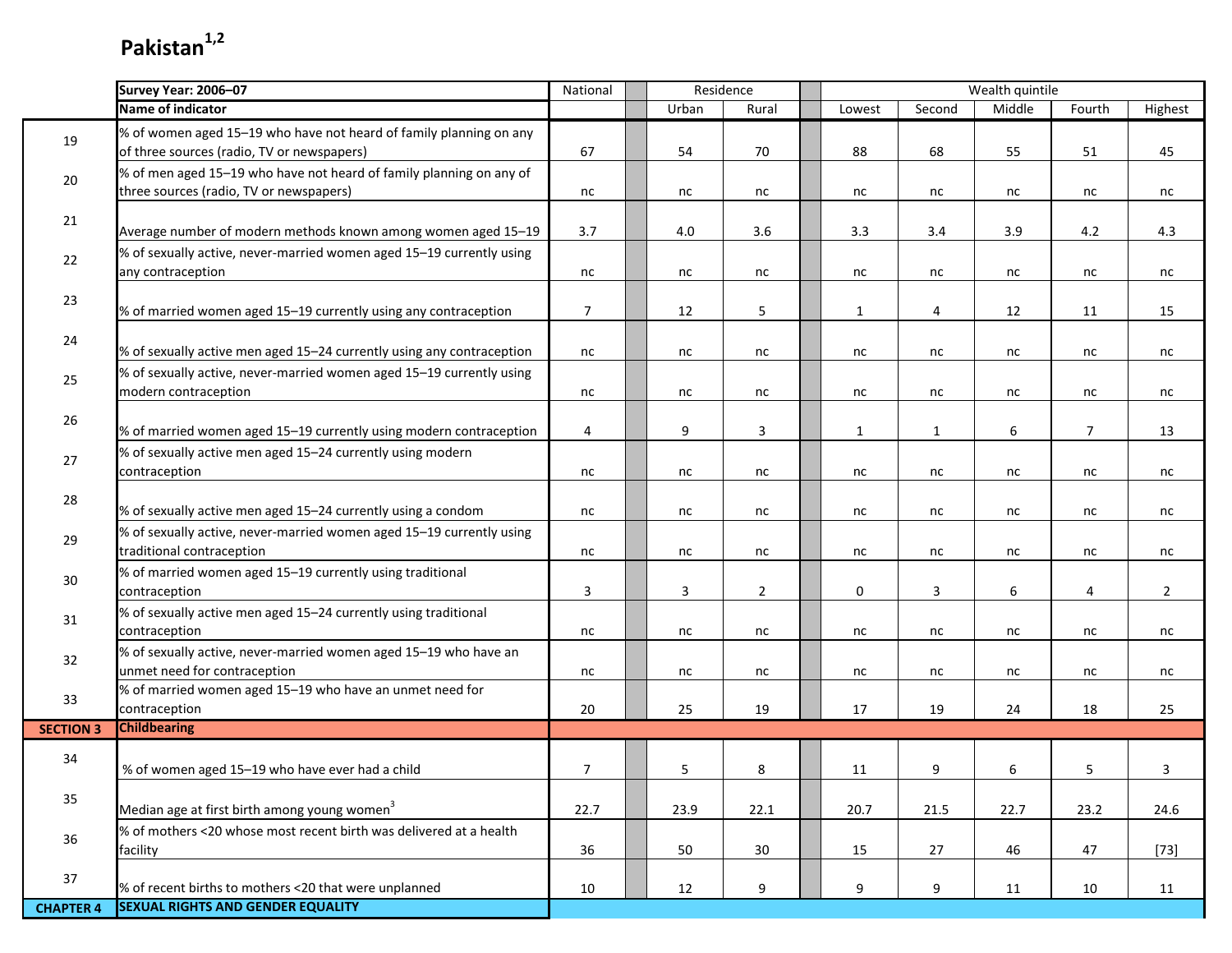|                  | Survey Year: 2006-07                                                                                                               | Wealth quintile<br>Residence<br>National<br>Urban<br>Second<br>Middle<br>Rural<br>Lowest |  |    |    |  |                                                   |              |    |                |         |  |
|------------------|------------------------------------------------------------------------------------------------------------------------------------|------------------------------------------------------------------------------------------|--|----|----|--|---------------------------------------------------|--------------|----|----------------|---------|--|
|                  | Name of indicator                                                                                                                  |                                                                                          |  |    |    |  |                                                   |              |    | Fourth         | Highest |  |
| <b>SECTION 1</b> | <b>Sexuality Education in Schools</b>                                                                                              |                                                                                          |  |    |    |  |                                                   |              |    |                |         |  |
| 38               | % of schools that provided skills-based HIV education in the last<br>academic year                                                 |                                                                                          |  |    |    |  | See table titled "Sexuality Education in Schools" |              |    |                |         |  |
| 39               | Inclusion in the national school curriculum of skills-based HIV education<br>or health education, including HIV prevention         |                                                                                          |  |    |    |  |                                                   |              |    |                |         |  |
| <b>SECTION 2</b> | <b>Adults' Attitudes about Sexual Health Information</b>                                                                           |                                                                                          |  |    |    |  |                                                   |              |    |                |         |  |
| 40               | % of women aged 18-49 who agree that adolescents aged 12-14 should<br>be taught about using a condom to prevent HIV                | nc                                                                                       |  | nc | nc |  | nc                                                | nc           | nc | nc             | nc      |  |
| 41               | % of men aged 18-49 who agree that adolescents aged 12-14 should be<br>taught about using a condom to prevent HIV                  | nc                                                                                       |  | nc | nc |  | nc                                                | nc           | nc | nc             | nc      |  |
| <b>SECTION 3</b> | <b>Self-Efficacy Related to Sexual Health</b>                                                                                      |                                                                                          |  |    |    |  |                                                   |              |    |                |         |  |
|                  | % of women aged 15-24 who report that they could get condoms on                                                                    |                                                                                          |  |    |    |  |                                                   |              |    |                |         |  |
| 42               | their own                                                                                                                          | nc                                                                                       |  | nc | nc |  | nc                                                | nc           | nc | nc             | nc      |  |
| 43               | % of women aged 15-24 who know a source for the condom                                                                             | nc                                                                                       |  | nc | nc |  | nc                                                | nc           | nc | nc             | nc      |  |
| 44               | % of men aged 15-24 who know a source for the condom                                                                               | nc                                                                                       |  | nc | nc |  | nc                                                | nc           | nc | nc             | nc      |  |
| 45               | % of women aged 15-49 who know that HIV risk is reduced by condom<br>use                                                           | 32<br>3<br>8<br>20<br>13<br>16<br>26<br>42                                               |  |    |    |  |                                                   |              |    |                |         |  |
| 46               | % of women aged 15-49 who know that HIV risk is reduced by having<br>one uninfected partner                                        | 31                                                                                       |  | 50 | 21 |  | 5                                                 | 13           | 26 | 43             | 65      |  |
| 47               | % of women aged 15–24 with comprehensive knowledge of HIV/AIDS $^4$                                                                | 3                                                                                        |  | 3  | 5  |  | 0                                                 | $\mathbf{1}$ | 3  | $\overline{7}$ | 9       |  |
| 48               | % of men aged 15-24 with comprehensive knowledge of HIV/AIDS                                                                       | nc                                                                                       |  | nc | nc |  | nc                                                | nc           | nc | nc             | nc      |  |
| <b>SECTION 4</b> | Women's Autonomy, Societal Norms and Gender Equality                                                                               |                                                                                          |  |    |    |  |                                                   |              |    |                |         |  |
| 49               | % of married women aged 15-49 who have sole or joint (with husband)<br>say in their own health care                                | nc                                                                                       |  | nc | nc |  | nc                                                | nc           | nc | nc             | nc      |  |
| 50               | % of women aged 15-49 who agree with all three reasons why a wife is<br>justified in refusing to have intercourse with her husband | nc                                                                                       |  | nc | nc |  | nc                                                | nc           | nc | nc             | nc      |  |
| 51               | % of surveyed men who agree with all three reasons why a wife is<br>justified in refusing to have intercourse with her husband     | nc                                                                                       |  | nc | nc |  | nc                                                | nc           | nc | nc             | nc      |  |
| 52               | % of women aged 15-49 who believe that if the husband has an STI, the<br>wife is justified in asking him to use condom             | nc                                                                                       |  | nc | nc |  | nc                                                | nc           | nc | nc             | nc      |  |
| 53               | % of men aged 15-49 who believe that if the husband has an STI, the<br>wife is justified in asking him to use condom               | nc                                                                                       |  | nc | nc |  | nc                                                | nc           | nc | nc             | nc      |  |
| 54               | % of women aged 15-49 who agree with at least one reason why a<br>husband is justified in hitting/beating his wife                 | nc                                                                                       |  | nc | nc |  | nc                                                | nc           | nc | nc             | nc      |  |
| 55               | % of surveyed men who agree with at least one reason why a husband is<br>justified in hitting/beating his wife                     | nc                                                                                       |  | nc | nc |  | nc                                                | nc           | nc | nc             | nc      |  |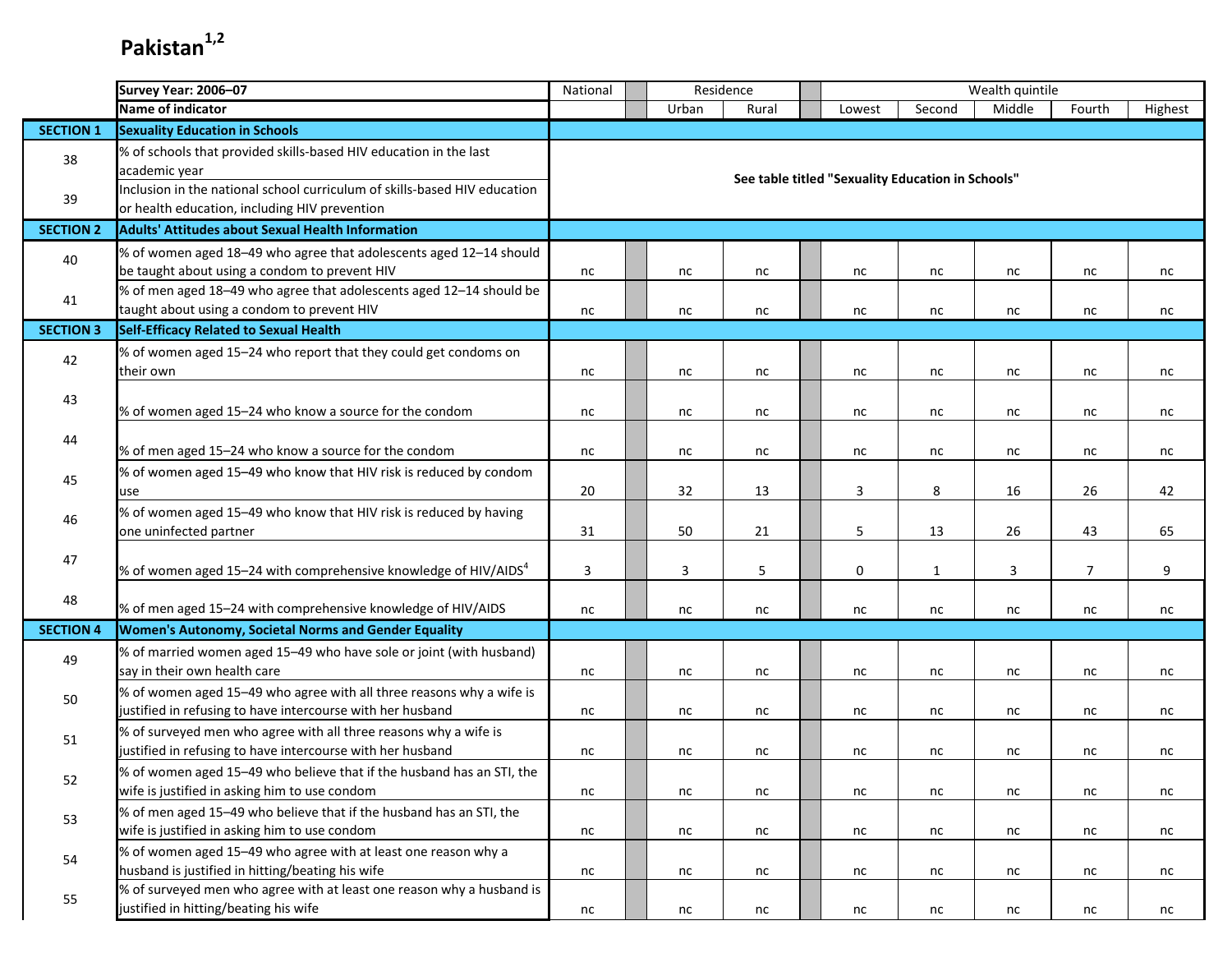|                  | Survey Year: 2006-07                                                                       | National   |           | Residence |           |           | Wealth quintile |           |           |
|------------------|--------------------------------------------------------------------------------------------|------------|-----------|-----------|-----------|-----------|-----------------|-----------|-----------|
|                  | Name of indicator                                                                          |            | Urban     | Rural     | Lowest    | Second    | Middle          | Fourth    | Highest   |
| <b>CHAPTER 5</b> | <b>REACHING YOUNG PEOPLE</b>                                                               |            |           |           |           |           |                 |           |           |
| <b>SECTION 1</b> | <b>Demographic Information</b>                                                             |            |           |           |           |           |                 |           |           |
| 56               | No. of girls aged 10-14 in 2011                                                            | 9,930,000  | 3,247,000 | 6,683,000 | 2,055,000 | 2,085,000 | 2,095,000       | 1,926,000 | 1,758,000 |
| 57               | No. of boys aged 10-14 in 2011                                                             | 10,345,000 | 3,424,000 | 6,920,000 | 2,131,000 | 2,162,000 | 2,152,000       | 2,090,000 | 1,800,000 |
| 58               | No. of women aged 15-19 in 2011                                                            | 9,616,000  | 3,433,000 | 6,183,000 | 1,558,000 | 1,904,000 | 2,067,000       | 2,164,000 | 1,914,000 |
| 59               | No. of men aged 15-19 in 2011                                                              | 10,003,000 | 3,691,000 | 6,312,000 | 1,691,000 | 2,041,000 | 1,951,000       | 2,321,000 | 2,001,000 |
| <b>SECTION 2</b> | <b>School Attendance</b>                                                                   |            |           |           |           |           |                 |           |           |
| 60               | % of girls attending primary school                                                        | 62         | 76        | 56        | 32        | 53        | 72              | 81        | 88        |
| 61               | % of boys attending primary school                                                         | 70         | 78        | 66        | 49        | 65        | 75              | 84        | 88        |
| 62               | No. of girls per 100 boys attending primary school                                         | 89         | 97        | 85        | 65        | 83        | 95              | 96        | 100       |
| 63               | % of women attending secondary school                                                      | 25         | 40        | 18        | 5         | 10        | 23              | 40        | 54        |
| 64               | % of men attending secondary school                                                        | 29         | 36        | 26        | 12        | 19        | 30              | 37        | 50        |
| 65               | No. of women per 100 men attending secondary school                                        | 87         | 112       | 69        | 40        | 49        | 74              | 108       | 108       |
| <b>SECTION 3</b> | <b>Exposure to Media</b>                                                                   |            |           |           |           |           |                 |           |           |
| 66               | % of women aged 15-19 who are exposed to radio                                             | nc         | nc        | nc        | nc        | nc        | nc              | nc        | nc        |
| 67               | % of women aged 15-19 who are exposed to television                                        | nc         | nc        | nc        | nc        | $\sf nc$  | nc              | $\sf nc$  | nc        |
| 68               | % of women aged 15-19 who are exposed to newspapers                                        | nc         | nc        | nc        | nc        | nc        | nc              | nc        | nc        |
| 69               | % of women aged 15-19 who are exposed to all sources of media (radio,<br>TV or newspapers) | nc         | nc        | nc        | nc        | nc        | nc              | nc        | nc        |
| 70               | % of women aged 15-19 who have very limited exposure to the three<br>sources of media      | nc         | nc        | nc        | nc        | nc        | nc              | nc        | nc        |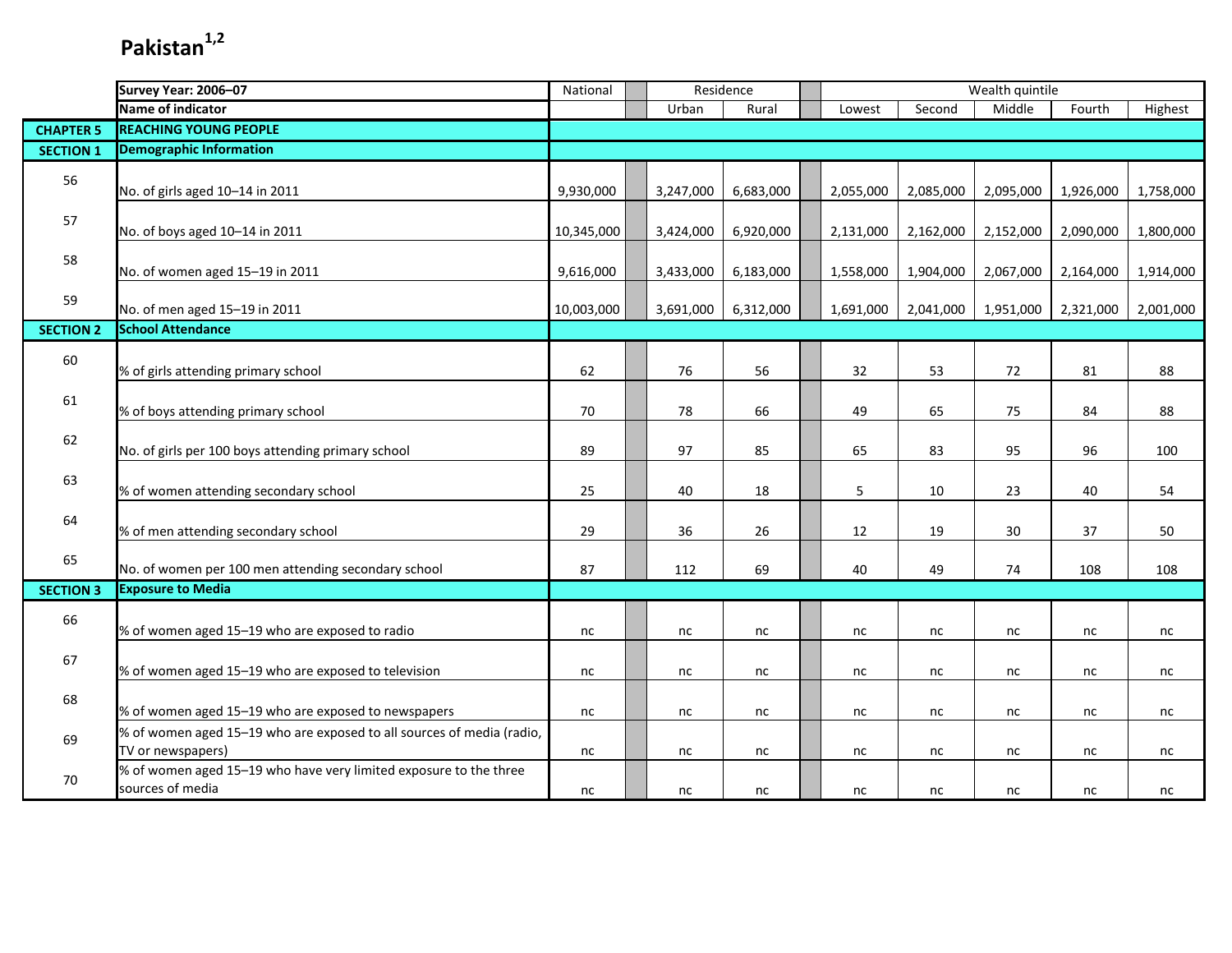| Survey Year: 2006-07                                                                                    | National | Residence |       |        |        | Wealth quintile |        |         |
|---------------------------------------------------------------------------------------------------------|----------|-----------|-------|--------|--------|-----------------|--------|---------|
| Name of indicator                                                                                       |          | Urban     | Rural | Lowest | Second | Middle          | Fourth | Highest |
| <b>NOTES</b>                                                                                            |          |           |       |        |        |                 |        |         |
|                                                                                                         |          |           |       |        |        |                 |        |         |
| 1. This country's main DHS sample consisted of ever-married women only. Data on never-married           |          |           |       |        |        |                 |        |         |
| women were not collected, and indicators for "all women" reflect only women who are either              |          |           |       |        |        |                 |        |         |
| currently married or are no longer married because they are widowed or divorced/separated.              |          |           |       |        |        |                 |        |         |
| Exceptions are indicators 9, 11 and 14, in which household survey data are used to provide a basis for  |          |           |       |        |        |                 |        |         |
| measuring the timing of marriage for all women in the respective age-group.                             |          |           |       |        |        |                 |        |         |
| 2. No men were interviewed for the DHS in this country; therefore we are unable to provide any male     |          |           |       |        |        |                 |        |         |
| data with the exceptions of population and school attendance data.                                      |          |           |       |        |        |                 |        |         |
| 3. Medians were calculated on the basis of 25-29-year-old women.                                        |          |           |       |        |        |                 |        |         |
| 4. Comprehensive knowledge is a four-part measure. It combines respondents' ability to correctly        |          |           |       |        |        |                 |        |         |
| report the two most common ways of reducing HIV risk (consistently using condoms and having just        |          |           |       |        |        |                 |        |         |
| one HIV-negative partner); knowing correctly that a healthy-looking person can have HIV; and correctly  |          |           |       |        |        |                 |        |         |
| rejecting the two most common local misconceptions about HIV transmission.                              |          |           |       |        |        |                 |        |         |
|                                                                                                         |          |           |       |        |        |                 |        |         |
| $nc = not collected$                                                                                    |          |           |       |        |        |                 |        |         |
| $na = not available$                                                                                    |          |           |       |        |        |                 |        |         |
| $[$ $]$ = When the data are available for 25–49 respondents, the values are bracketed to indicate small |          |           |       |        |        |                 |        |         |
| sample size, which means the values will be less precise than those based on at least 50 respondents.   |          |           |       |        |        |                 |        |         |
|                                                                                                         |          |           |       |        |        |                 |        |         |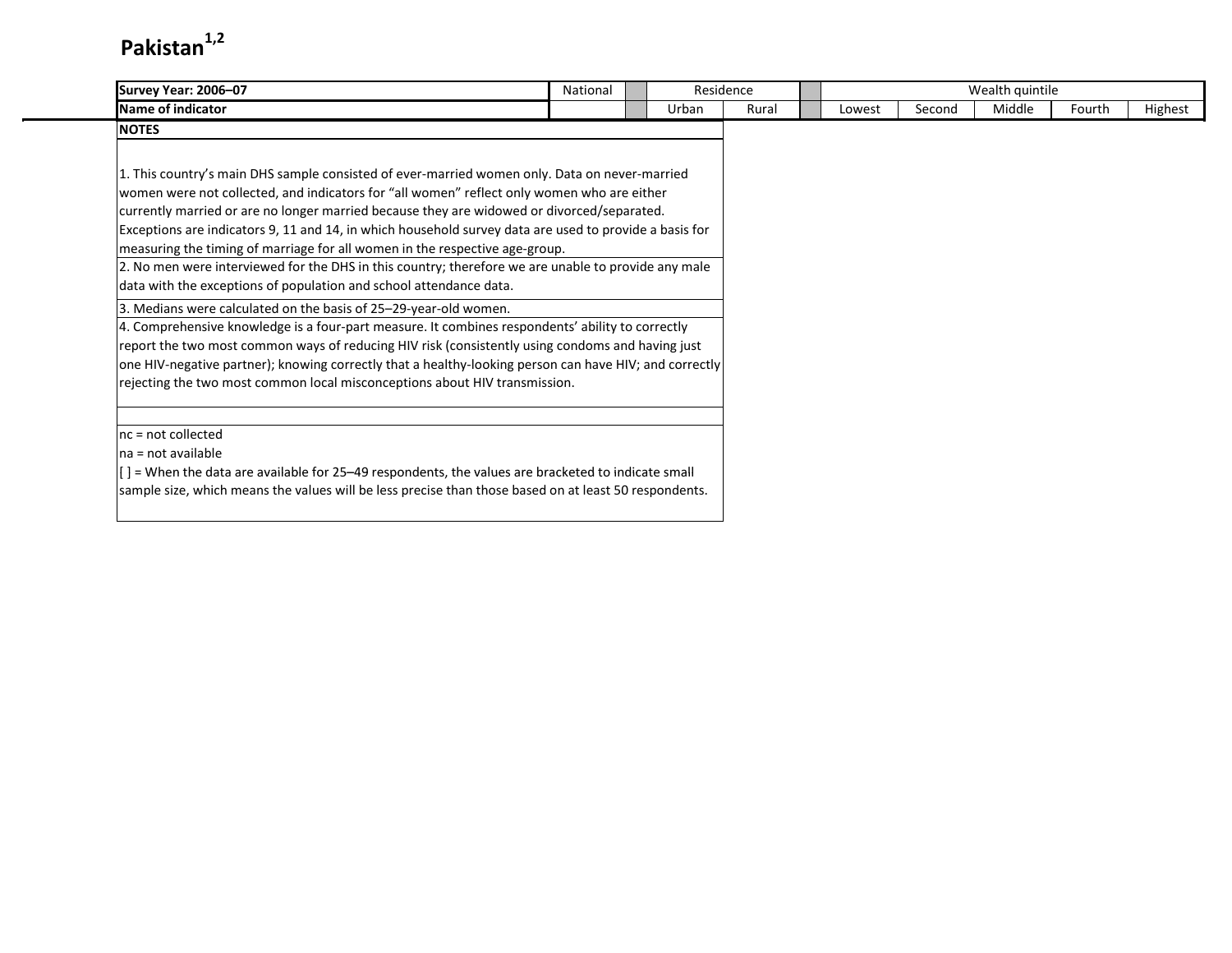|                  | Survey Year: 2007-08 (data are from a continuous survey)                                                 | National |       | Residence |        |        | Wealth quintile |                |                |
|------------------|----------------------------------------------------------------------------------------------------------|----------|-------|-----------|--------|--------|-----------------|----------------|----------------|
|                  | Name of indicator                                                                                        |          | Urban | Rural     | Lowest | Second | Middle          | Fourth         | Highest        |
| <b>CHAPTER 3</b> | <b>SEXUAL AND REPRODUCTIVE HEALTH</b>                                                                    |          |       |           |        |        |                 |                |                |
| <b>SECTION 1</b> | <b>Sexual Activity and Marriage</b>                                                                      |          |       |           |        |        |                 |                |                |
| $\mathbf{1}$     | % of women aged 15-19 who have ever been sexually active                                                 | 26       | 25    | 31        | 46     | 33     | 30              | 23             | 20             |
| $\overline{2}$   | % of men aged 15-19 who have ever been sexually active                                                   | nc       | nc    | nc        | nc     | nc     | nc              | nc             | nc             |
| 3                | % of women aged 20–24 who have ever been sexually active                                                 | 74       | 71    | 82        | 85     | 85     | 81              | 78             | 61             |
| 4                | % of men aged 20-24 who have ever been sexually active                                                   | nc       | nc    | nc        | nc     | nc     | nc              | nc             | nc             |
| 5                | % of women aged 15-24 who had sexual intercourse before age 15                                           | 6        | 4     | 12        | 22     | 11     | 6               | 4              | $\overline{2}$ |
| 6                | % of men aged 15-24 who had sexual intercourse before age 15                                             | nc       | nc    | nc        | nc     | nc     | nc              | nc             | nc             |
| $\boldsymbol{7}$ | % of women aged 18-24 who had sexual intercourse before age 18                                           | 36       | 31    | 51        | 64     | 55     | 42              | 33             | 22             |
| 8                | % of men aged 18-24 who had sexual intercourse before age 18                                             | nc       | nc    | nc        | nc     | nc     | nc              | nc             | nc             |
| 9                | % of women aged 15-19 who have ever been married                                                         | 13       | 10    | 21        | 33     | 20     | 18              | $\overline{7}$ | 6              |
| 10               | % of men aged 15-19 who have ever been married                                                           | nc       | nc    | nc        | nc     | nc     | nc              | nc             | nc             |
| 11               | % of women aged 20-24 who have ever been married                                                         | 46       | 39    | 66        | 74     | 69     | 61              | 47             | 21             |
| 12               | % of men aged 20-24 who have ever been married                                                           | nc       | nc    | nc        | nc     | nc     | nc              | nc             | nc             |
| 13               | Median age at first sexual intercourse among young women <sup>2</sup>                                    | 18.9     | 19.4  | 17.9      | 16.6   | 17.9   | 18.2            | 19.1           | 20.5           |
| 14               | Median age at first marriage among young women <sup>2</sup>                                              | 22.0     | 23.3  | 19.7      | 18.4   | 19.6   | 20.3            | 22.0           | $+$            |
| 15               | Gap between median ages at first sexual intercourse and first marriage<br>among young women <sup>2</sup> | 3.1      | 3.9   | 1.8       | 1.8    | 1.7    | 2.1             | 2.9            | na             |
| 16               | Median age at first sexual intercourse among young men                                                   | nc       | nc    | nc        | nc     | nc     | nc              | nc             | nc             |
| 17               | Median age at first marriage among young men                                                             | nc       | nc    | nc        | nc     | nc     | nc              | nc             | nc             |
| 18               | Gap between median ages at first sexual intercourse and first marriage<br>among young men                | na       | na    | na        | na     | na     | na              | na             | na             |
| <b>SECTION 2</b> | <b>Contraceptive Knowledge, Use and Need</b>                                                             |          |       |           |        |        |                 |                |                |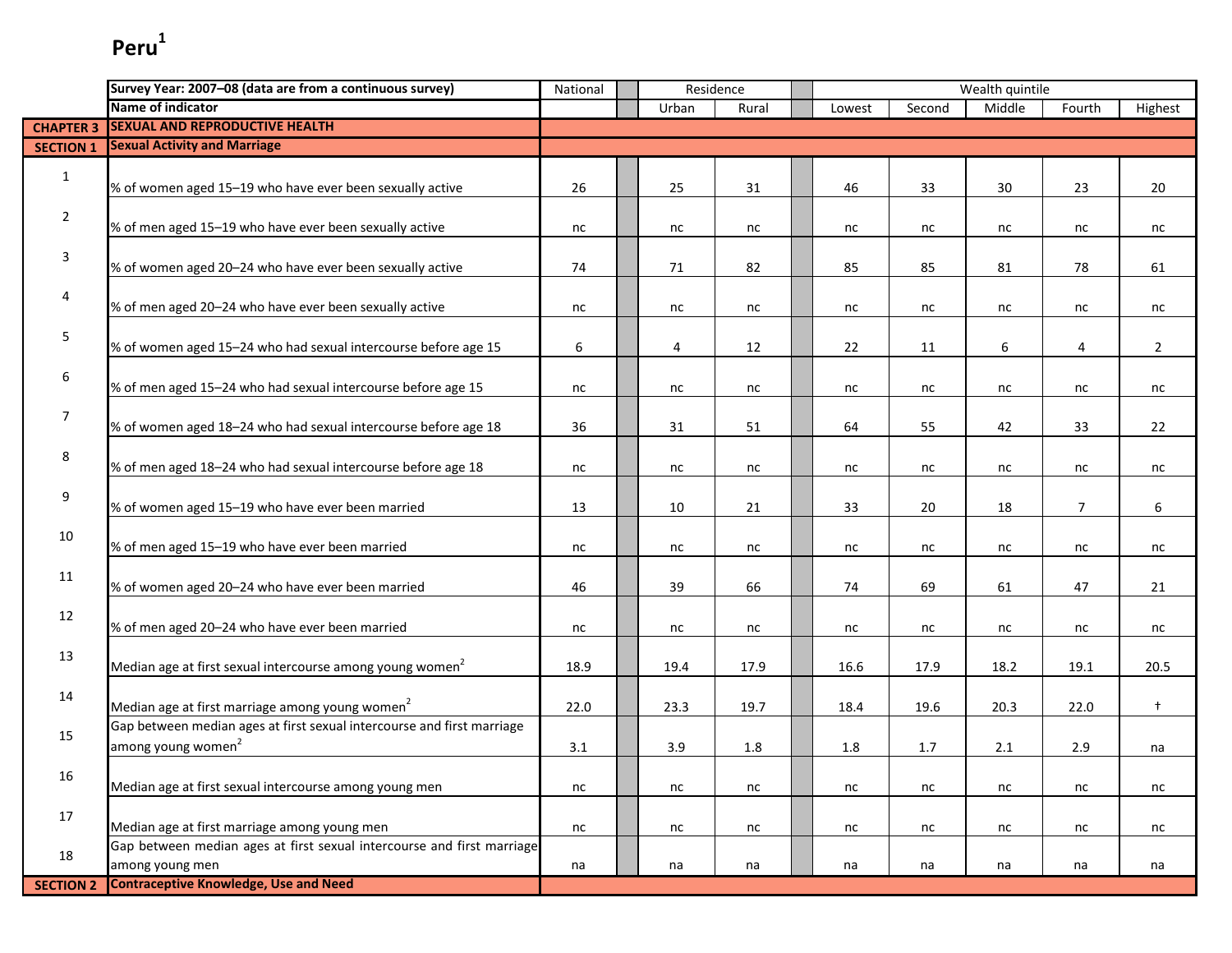|                  | Survey Year: 2007-08 (data are from a continuous survey)                                                          | National | Residence |       |        |        | Wealth quintile |                |            |
|------------------|-------------------------------------------------------------------------------------------------------------------|----------|-----------|-------|--------|--------|-----------------|----------------|------------|
|                  | Name of indicator                                                                                                 |          | Urban     | Rural | Lowest | Second | Middle          | Fourth         | Highest    |
| 19               | % of women aged 15-19 who have not heard of family planning on any<br>of three sources (radio, TV or newspapers)  | 44       | 38        | 60    | 74     | 59     | 47              | 34             | 35         |
| 20               | % of men aged 15-19 who have not heard of family planning on any of<br>three sources (radio, TV or newspapers)    | nc       | nc        | nc    | nc     | nc     | nc              | nc             | nc         |
| 21               | Average number of modern methods known among women aged 15-19                                                     | 5.6      | 6.1       | 4.3   | 3.5    | 4.2    | $5.5\,$         | $6.1\,$        | 6.5        |
| 22               | % of sexually active, $3$ never-married women aged 15–19 currently using<br>any contraception                     | 54       | 56        | 41    | $\ast$ | 47     | 53              | 49             | 61         |
| 23               | % of married women aged 15-19 currently using any contraception                                                   | 60       | 62        | 58    | 49     | 60     | 61              | 78             | $[59]$     |
| 24               | % of sexually active men aged 15-24 currently using any contraception                                             | nc       | nc        | nc    | nc     | nc     | nc              | nc             | nc         |
| 25               | % of sexually active, $3$ never-married women aged 15–19 currently using<br>modern contraception                  | 39       | 42        | 18    | $\ast$ | 21     | 17              | 36             | 55         |
| 26               | % of married women aged 15-19 currently using modern contraception                                                | 40       | 47        | 32    | 22     | 34     | 36              | 71             | $[58]$     |
| 27               | % of sexually active men aged 15-24 currently using modern<br>contraception                                       | nc       | nc        | nc    | nc     | nc     | nc              | nc             | nc         |
| 28               | % of sexually active men aged 15-24 currently using a condom                                                      | nc       | nc        | nc    | nc     | nc     | nc              | nc             | nc         |
| 29               | % of sexually active, <sup>3</sup> never-married women aged 15-19 currently using<br>traditional contraception    | 15       | 14        | 23    | $\ast$ | 25     | 36              | 13             | 6          |
| $30\,$           | % of married women aged 15-19 currently using traditional<br>contraception                                        | 20       | 15        | 26    | 27     | 27     | 24              | 6              | $[1]$      |
| 31               | % of sexually active men aged 15-24 currently using traditional<br>contraception                                  | nc       | nc        | nc    | nc     | nc     | nc              | nc             | nc         |
| 32               | $\frac{1}{2}$ of sexually active, $^3$ never-married women aged 15–19 who have an<br>unmet need for contraception | 36       | 33        | 53    | $\ast$ | 49     | 32              | 41             | 29         |
| 33               | % of married women aged 15-19 who have an unmet need for<br>contraception                                         | 18       | 18        | 17    | 24     | 15     | 21              | 10             | $[18]$     |
| <b>SECTION 3</b> | <b>Childbearing</b>                                                                                               |          |           |       |        |        |                 |                |            |
| 34               | % of women aged 15-19 who have ever had a child                                                                   | 11       | 8         | 17    | 28     | 16     | 15              | $\overline{7}$ | 4          |
| 35               | Median age at first birth among young women <sup>2</sup>                                                          | 22.3     | 23.5      | 20.2  | 18.6   | 20.2   | 21.0            | 22.4           | $\ddagger$ |
| 36               | % of mothers <20 whose most recent birth was delivered at a health<br>facility                                    | 81       | 94        | 62    | 45     | 67     | 91              | 96             | 99         |
| 37               | % of recent births to mothers <20 that were unplanned                                                             | 61       | 63        | 58    | 56     | 60     | 58              | 62             | 73         |
| <b>CHAPTER 4</b> | <b>SEXUAL RIGHTS AND GENDER EQUALITY</b>                                                                          |          |           |       |        |        |                 |                |            |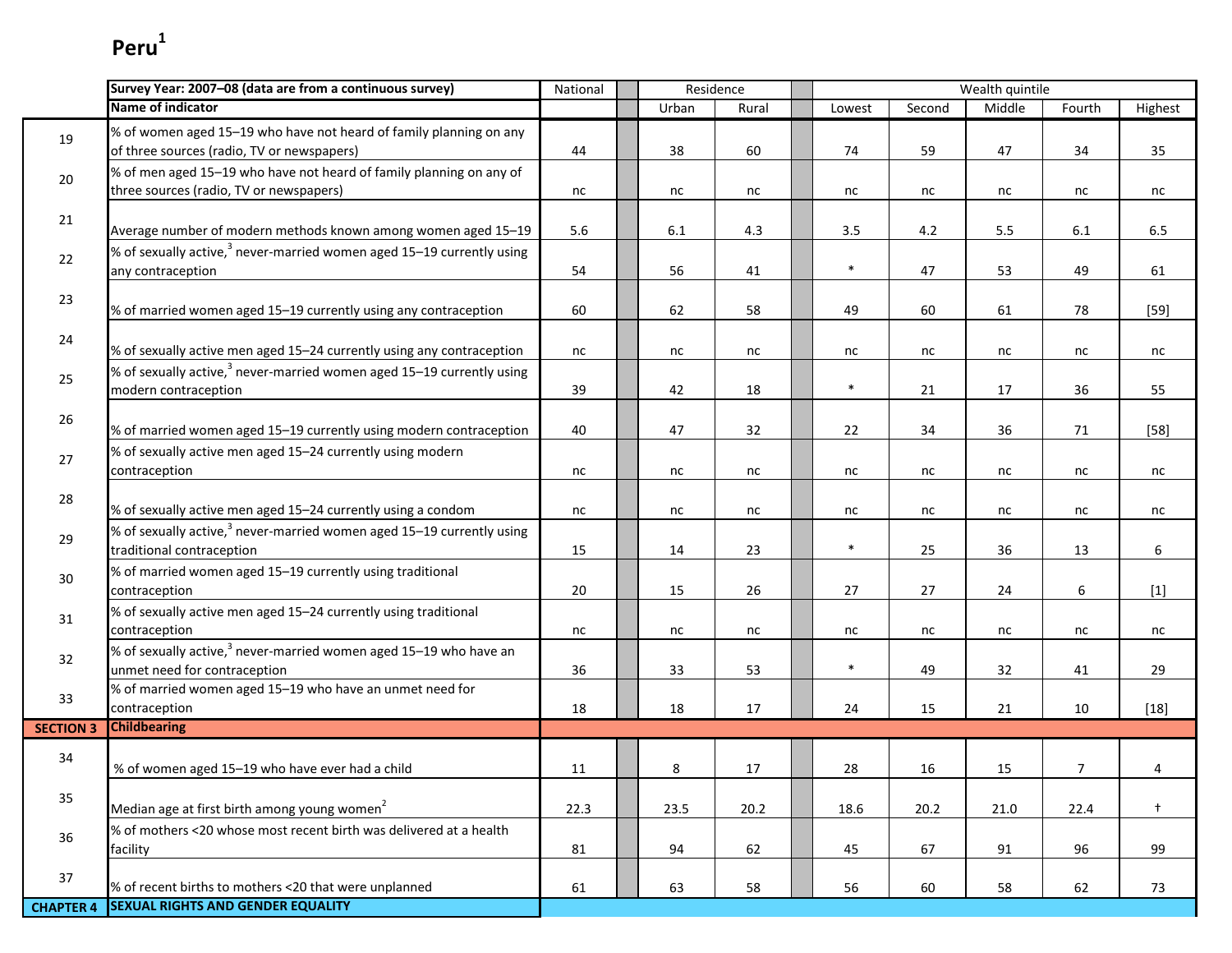|                  | Survey Year: 2007-08 (data are from a continuous survey)                                                                                        | Residence<br>Wealth quintile<br>National     |       |       |  |                                                   |        |        |        |         |  |
|------------------|-------------------------------------------------------------------------------------------------------------------------------------------------|----------------------------------------------|-------|-------|--|---------------------------------------------------|--------|--------|--------|---------|--|
|                  | <b>Name of indicator</b>                                                                                                                        |                                              | Urban | Rural |  | Lowest                                            | Second | Middle | Fourth | Highest |  |
| <b>SECTION 1</b> | <b>Sexuality Education in Schools</b>                                                                                                           |                                              |       |       |  |                                                   |        |        |        |         |  |
| 38               | % of schools that provided skills-based HIV education in the last<br>academic year                                                              |                                              |       |       |  | See table titled "Sexuality Education in Schools" |        |        |        |         |  |
| 39               | Inclusion in the national school curriculum of skills-based HIV education<br>or health education, including HIV prevention                      |                                              |       |       |  |                                                   |        |        |        |         |  |
| <b>SECTION 2</b> | <b>Adults' Attitudes about Sexual Health Information</b>                                                                                        |                                              |       |       |  |                                                   |        |        |        |         |  |
| 40               | % of women aged 18-49 who agree that adolescents aged 12-14 should<br>be taught about using a condom to prevent HIV                             | nc                                           | nc    | nc    |  | nc                                                | nc     | nc     | nc     | nc      |  |
| 41               | % of men aged 18-49 who agree that adolescents aged 12-14 should be<br>taught about using a condom to prevent HIV                               | nc                                           | nc    | nc    |  | nc                                                | nc     | nc     | nc     | nc      |  |
| <b>SECTION 3</b> | <b>Self-Efficacy Related to Sexual Health</b>                                                                                                   |                                              |       |       |  |                                                   |        |        |        |         |  |
| 42               | % of women aged 15-24 who report that they could get condoms on<br>their own                                                                    | 48                                           | 53    | 31    |  | 22                                                | 31     | 47     | 54     | 56      |  |
| 43               | % of women aged 15-24 who know a source for the condom                                                                                          | 90                                           | 97    | 72    |  | 58                                                | 74     | 92     | 97     | 98      |  |
| 44               | % of men aged 15-24 who know a source for the condom                                                                                            | nc                                           | nc    | nc    |  | nc                                                | nc     | nc     | nc     | nc      |  |
| 45               | % of women aged 15-49 who know that HIV risk is reduced by condom<br>use                                                                        | 53<br>26<br>60<br>67<br>61<br>27<br>18<br>46 |       |       |  |                                                   |        |        |        |         |  |
| 46               | % of women aged 15-49 who know that HIV risk is reduced by having<br>one uninfected partner                                                     | 27                                           | 30    | 18    |  | 15                                                | 17     | 23     | 28     | 34      |  |
| 47               | % of women aged 15–24 with comprehensive knowledge of HIV/AIDS $^4$                                                                             | 10                                           | 4     | 12    |  | $\overline{2}$                                    | 3      | 9      | 11     | 14      |  |
| 48               | % of men aged 15-24 with comprehensive knowledge of HIV/AIDS                                                                                    | nc                                           | nc    | nc    |  | nc                                                | nc     | nc     | nc     | nc      |  |
| <b>SECTION 4</b> | Women's Autonomy, Societal Norms and Gender Equality                                                                                            |                                              |       |       |  |                                                   |        |        |        |         |  |
| 49               | % of married women aged 15-49 who have sole or joint (with husband)<br>say in their own health care                                             | 72                                           | 76    | 60    |  | 55                                                | 61     | 71     | 76     | 77      |  |
| 50               | % of women aged 15-49 who agree with all three reasons why a wife is<br>justified in refusing to have intercourse with her husband <sup>5</sup> | 81                                           | 84    | 74    |  | 67                                                | 74     | 83     | 85     | 84      |  |
| 51               | % of surveyed men who agree with all three reasons why a wife is<br>justified in refusing to have intercourse with her husband                  | nc                                           | nc    | nc    |  | nc                                                | nc     | nc     | nc     | nc      |  |
| 52               | % of women aged 15-49 who believe that if the husband has an STI, the<br>wife is justified in asking him to use condom <sup>6</sup>             | 92                                           | 95    | 85    |  | 78                                                | 85     | 93     | 95     | 96      |  |
| 53               | % of men aged 15-49 who believe that if the husband has an STI, the<br>wife is justified in asking him to use condom                            | nc                                           | nc    | nc    |  | nc                                                | nc     | nc     | nc     | nc      |  |
| 54               | % of women aged 15-49 who agree with at least one reason why a<br>husband is justified in hitting/beating his wife                              | na                                           | na    | na    |  | na                                                | na     | na     | na     | na      |  |
| 55               | % of surveyed men who agree with at least one reason why a husband is<br>justified in hitting/beating his wife                                  | nc                                           | nc    | nc    |  | nc                                                | nc     | nc     | nc     | nc      |  |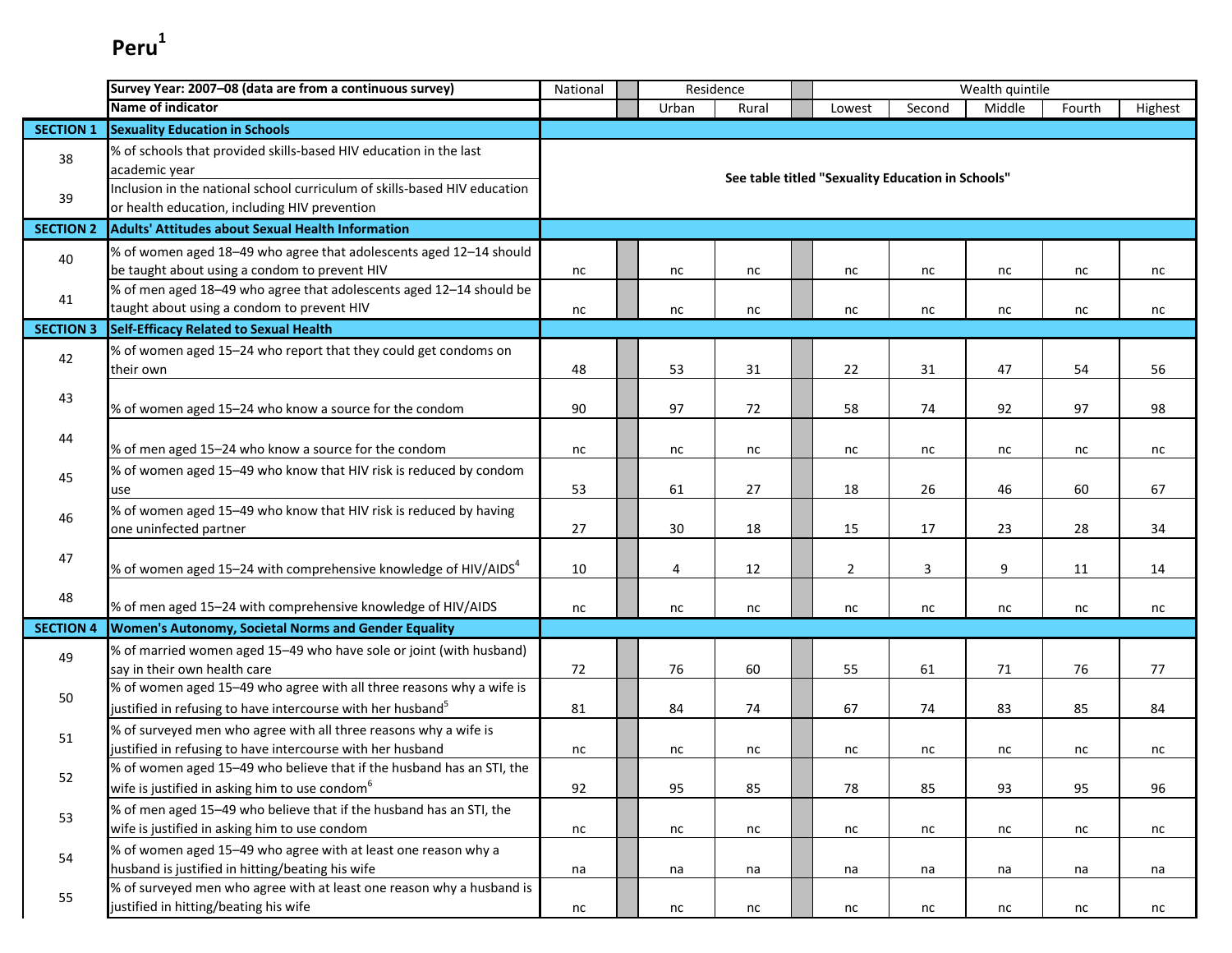|                  | Survey Year: 2007-08 (data are from a continuous survey)                                   | National  | Residence |         |         |                | Wealth quintile |         |         |
|------------------|--------------------------------------------------------------------------------------------|-----------|-----------|---------|---------|----------------|-----------------|---------|---------|
|                  | Name of indicator                                                                          |           | Urban     | Rural   | Lowest  | Second         | Middle          | Fourth  | Highest |
| <b>CHAPTER 5</b> | <b>REACHING YOUNG PEOPLE</b>                                                               |           |           |         |         |                |                 |         |         |
| <b>SECTION 1</b> | <b>Demographic Information</b>                                                             |           |           |         |         |                |                 |         |         |
| 56               | No. of girls aged 10-14 in 2011                                                            | 1,423,000 | 848,000   | 575,000 | 191,000 | 370,000        | 326,000         | 272,000 | 265,000 |
| 57               | No. of boys aged 10-14 in 2011                                                             | 1,473,000 | 869,000   | 604,000 | 209,000 | 382,000        | 314,000         | 293,000 | 276,000 |
| 58               | No. of women aged 15-19 in 2011                                                            | 1,415,000 | 1,010,000 | 405,000 | 106,000 | 276,000        | 307,000         | 320,000 | 406,000 |
| 59               | No. of men aged 15-19 in 2011                                                              | 1,458,000 | 968,000   | 490,000 | 141,000 | 310,000        | 343,000         | 313,000 | 348,000 |
| <b>SECTION 2</b> | <b>School Attendance</b>                                                                   |           |           |         |         |                |                 |         |         |
| 60               | % of girls attending primary school                                                        | 87        | 85        | 89      | 93      | 87             | 81              | 84      | 88      |
| 61               | % of boys attending primary school                                                         | 85        | 82        | 90      | 91      | 89             | 85              | 79      | 83      |
| 62               | No. of girls per 100 boys attending primary school                                         | 102       | 104       | 99      | 102     | 98             | 96              | 107     | 106     |
| 63               | % of women attending secondary school                                                      | 63        | 69        | 51      | 34      | 63             | 67              | 73      | 66      |
| 64               | % of men attending secondary school                                                        | 64        | 71        | 52      | 44      | 63             | 65              | 73      | 70      |
| 65               | No. of women per 100 men attending secondary school                                        | 99        | 97        | 98      | 77      | 100            | 103             | 101     | 95      |
| <b>SECTION 3</b> | <b>Exposure to Media</b>                                                                   |           |           |         |         |                |                 |         |         |
| 66               | % of women aged 15-19 who are exposed to radio                                             | 74        | 76        | 71      | 61      | 71             | 75              | 76      | 77      |
| 67               | % of women aged 15-19 who are exposed to television                                        | 65        | 76        | 37      | 11      | 36             | 69              | 78      | 80      |
| 68               | % of women aged 15-19 who are exposed to newspapers                                        | 31        | 38        | 13      | 4       | 17             | 23              | 41      | 42      |
| 69               | % of women aged 15-19 who are exposed to all sources of media (radio,<br>TV or newspapers) | 19        | 24        | 6       | 0       | $\overline{7}$ | 14              | 28      | 27      |
| 70               | % of women aged 15-19 who have very limited exposure to the three<br>sources of media      | 10        | 6         | 21      | 37      | 19             | 9               | 5       | 4       |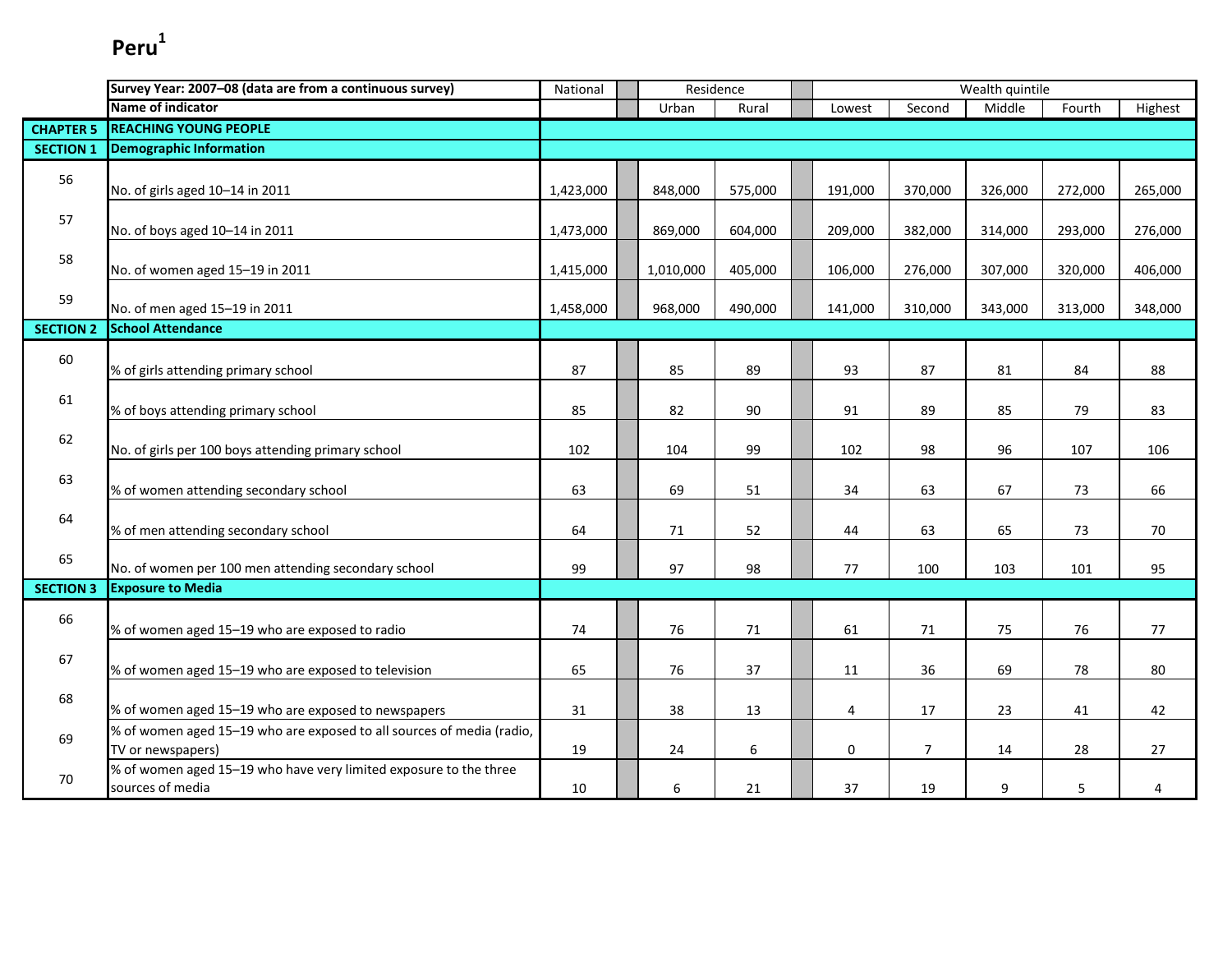| Survey Year: 2007-08 (data are from a continuous survey)                                                                                                                                                                                                                                                                                                                                                                                                                                                                                                                                                                                                                    | National                                                                                                                                                                                                                                                                                                       |       | Residence |        |        | Wealth quintile |        |         |
|-----------------------------------------------------------------------------------------------------------------------------------------------------------------------------------------------------------------------------------------------------------------------------------------------------------------------------------------------------------------------------------------------------------------------------------------------------------------------------------------------------------------------------------------------------------------------------------------------------------------------------------------------------------------------------|----------------------------------------------------------------------------------------------------------------------------------------------------------------------------------------------------------------------------------------------------------------------------------------------------------------|-------|-----------|--------|--------|-----------------|--------|---------|
| Name of indicator                                                                                                                                                                                                                                                                                                                                                                                                                                                                                                                                                                                                                                                           |                                                                                                                                                                                                                                                                                                                | Urban | Rural     | Lowest | Second | Middle          | Fourth | Highest |
| <b>NOTES</b>                                                                                                                                                                                                                                                                                                                                                                                                                                                                                                                                                                                                                                                                |                                                                                                                                                                                                                                                                                                                |       |           |        |        |                 |        |         |
| data with the exceptions of population and school attendance data.<br>2. Medians were calculated on the basis of 25-29-year-old women.<br>married/in a union are considered to be sexually active).                                                                                                                                                                                                                                                                                                                                                                                                                                                                         | 1. No men were interviewed for the DHS in this country; therefore we are unable to provide any male<br>3. Sexually active refers to having had sexual intercourse in the past three months. (Those who are<br>4. Comprehensive knowledge is a four-part measure. It combines respondents' ability to correctly |       |           |        |        |                 |        |         |
| report the two most common ways of reducing HIV risk (consistently using condoms and having just<br>one HIV-negative partner); knowing correctly that a healthy-looking person can have HIV; and correctly<br>rejecting the two most common local misconceptions about HIV transmission.                                                                                                                                                                                                                                                                                                                                                                                    |                                                                                                                                                                                                                                                                                                                |       |           |        |        |                 |        |         |
| 5. The three reasons are: the wife knows that her husband has had sex with other women, she knows<br>that he has an STI, and she is tired or not in the mood.                                                                                                                                                                                                                                                                                                                                                                                                                                                                                                               |                                                                                                                                                                                                                                                                                                                |       |           |        |        |                 |        |         |
| 6. The data provided reflect the percentage of women or men aged 15–49 who believe that if the<br>husband has an STI, his wife is justified in refusing to have intercourse with him, as opposed to asking<br>him to use a condom.                                                                                                                                                                                                                                                                                                                                                                                                                                          |                                                                                                                                                                                                                                                                                                                |       |           |        |        |                 |        |         |
| $nc = not collected$<br>Ina = not available<br>$\dagger$ = Fewer than 50% of the respondents in the subgroup had experienced the event of interest by the<br>beginning of the five-year age-group, making it impossible to calculate a median.<br>$*$ = When the data are available for fewer than 25 respondents, no values are given (the data are<br>suppressed) because there is too little information to accurately represent the group.<br>$\left[ \right]$ = When the data are available for 25–49 respondents, the values are bracketed to indicate small<br>sample size, which means the values will be less precise than those based on at least 50 respondents. |                                                                                                                                                                                                                                                                                                                |       |           |        |        |                 |        |         |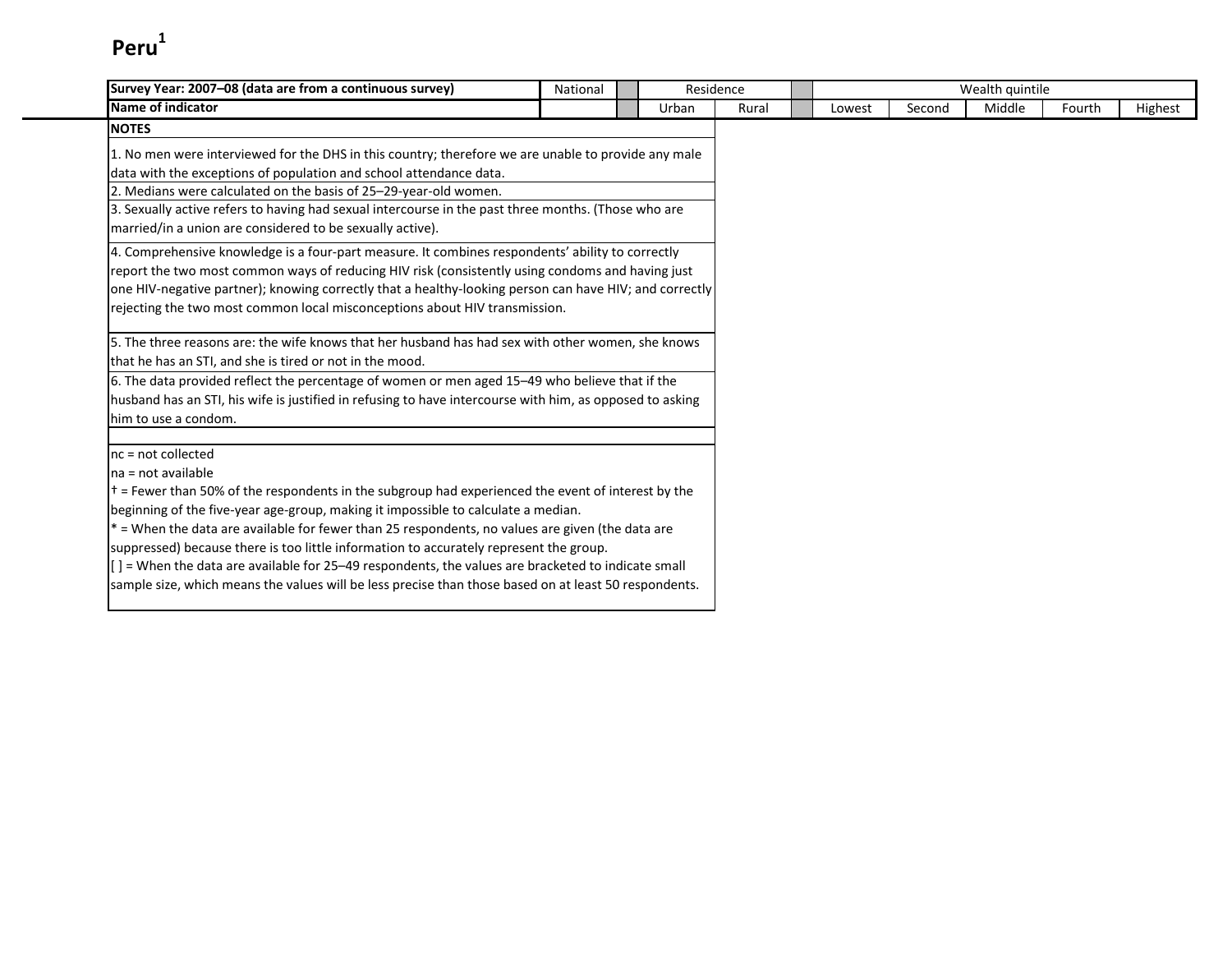# **Philippines<sup>1</sup>**

|                  | <b>Survey Year: 2008</b>                                               | National       |             | Residence      |        |        | Wealth quintile |              |              |
|------------------|------------------------------------------------------------------------|----------------|-------------|----------------|--------|--------|-----------------|--------------|--------------|
|                  | Name of indicator                                                      |                | Urban       | Rural          | Lowest | Second | Middle          | Fourth       | Highest      |
| <b>CHAPTER 3</b> | <b>SEXUAL AND REPRODUCTIVE HEALTH</b>                                  |                |             |                |        |        |                 |              |              |
| <b>SECTION 1</b> | <b>Sexual Activity and Marriage</b>                                    |                |             |                |        |        |                 |              |              |
|                  |                                                                        |                |             |                |        |        |                 |              |              |
| $\mathbf{1}$     | % of women aged 15-19 who have ever been sexually active               | 14             | 11          | 16             | 23     | 17     | 15              | 11           | 8            |
|                  |                                                                        |                |             |                |        |        |                 |              |              |
| $\overline{2}$   | % of men aged 15-19 who have ever been sexually active                 | nc             | nc          | nc             | nc     | nc     | nc              | nc           | nc           |
|                  |                                                                        |                |             |                |        |        |                 |              |              |
| 3                | % of women aged 20-24 who have ever been sexually active               | 56             | 47          | 70             | 83     | 73     | 59              | 53           | 35           |
|                  |                                                                        |                |             |                |        |        |                 |              |              |
| 4                | % of men aged 20-24 who have ever been sexually active                 | nc             | nc          | nc             | nc     | nc     | nc              | nc           | nc           |
|                  |                                                                        |                |             |                |        |        |                 |              |              |
| 5                | % of women aged 15-24 who had sexual intercourse before age 15         | $\overline{2}$ | $2^{\circ}$ | $\overline{2}$ | 6      | 3      | $\overline{2}$  | $\mathbf{1}$ | $\mathbf{1}$ |
|                  |                                                                        |                |             |                |        |        |                 |              |              |
| 6                | % of men aged 15-24 who had sexual intercourse before age 15           | nc             | nc          | nc             | nc     | nc     | nc              | nc           | nc           |
|                  |                                                                        |                |             |                |        |        |                 |              |              |
| 7                | % of women aged 18-24 who had sexual intercourse before age 18         | 17             | 14          | 22             | 37     | 26     | 15              | 11           | 10           |
|                  |                                                                        |                |             |                |        |        |                 |              |              |
| 8                |                                                                        |                |             |                |        |        |                 |              |              |
|                  | % of men aged 18-24 who had sexual intercourse before age 18           | nc             | nc          | nc             | nc     | nc     | nc              | nc           | nc           |
| 9                |                                                                        |                |             |                |        |        |                 |              |              |
|                  | % of women aged 15-19 who have ever been married                       | 11             | 9           | 14             | 22     | 16     | 13              | 8            | 4            |
| 10               |                                                                        |                |             |                |        |        |                 |              |              |
|                  | % of men aged 15-19 who have ever been married                         | nc             | nc          | nc             | nc     | nc     | nc              | nc           | nc           |
| 11               |                                                                        |                |             |                |        |        |                 |              |              |
|                  | % of women aged 20-24 who have ever been married                       | 49             | 39          | 63             | 80     | 68     | 53              | 45           | 24           |
| 12               |                                                                        |                |             |                |        |        |                 |              |              |
|                  | % of men aged 20-24 who have ever been married                         | nc             | nc          | nc             | nc     | nc     | nc              | nc           | nc           |
| 13               |                                                                        |                |             |                |        |        |                 |              |              |
|                  | Median age at first sexual intercourse among young women <sup>2</sup>  | 21.3           | 21.9        | 20.6           | 19.0   | 20.1   | 21.1            | 22.8         | 24.0         |
| 14               |                                                                        |                |             |                |        |        |                 |              |              |
|                  | Median age at first marriage among young women <sup>2</sup>            | 22.1           | 23.0        | 20.9           | 19.4   | 20.7   | 21.6            | 23.9         | $\ddagger$   |
| 15               | Gap between median ages at first sexual intercourse and first marriage |                |             |                |        |        |                 |              |              |
|                  | among young women <sup>2</sup>                                         | 0.8            | 1.1         | 0.3            | 0.4    | 0.6    | 0.5             | 1.1          | na           |
| 16               |                                                                        |                |             |                |        |        |                 |              |              |
|                  | Median age at first sexual intercourse among young men <sup>3</sup>    | 21.1           | 20.9        | 21.4           | 20.9   | 22.7   | 20.8            | 20.7         | 20.8         |
| 17               |                                                                        |                |             |                |        |        |                 |              |              |
|                  | Median age at first marriage among young men <sup>3</sup>              | 25.2           | 25.9        | 24.3           | 22.8   | 25.3   | 25.0            | 26.1         | 26.6         |
| 18               | Gap between median ages at first sexual intercourse and first marriage |                |             |                |        |        |                 |              |              |
|                  | among young men <sup>3</sup>                                           | 4.1            | 5.0         | 2.9            | 1.9    | 2.6    | 4.2             | $5.4\,$      | 5.8          |
| <b>SECTION 2</b> | <b>Contraceptive Knowledge, Use and Need</b>                           |                |             |                |        |        |                 |              |              |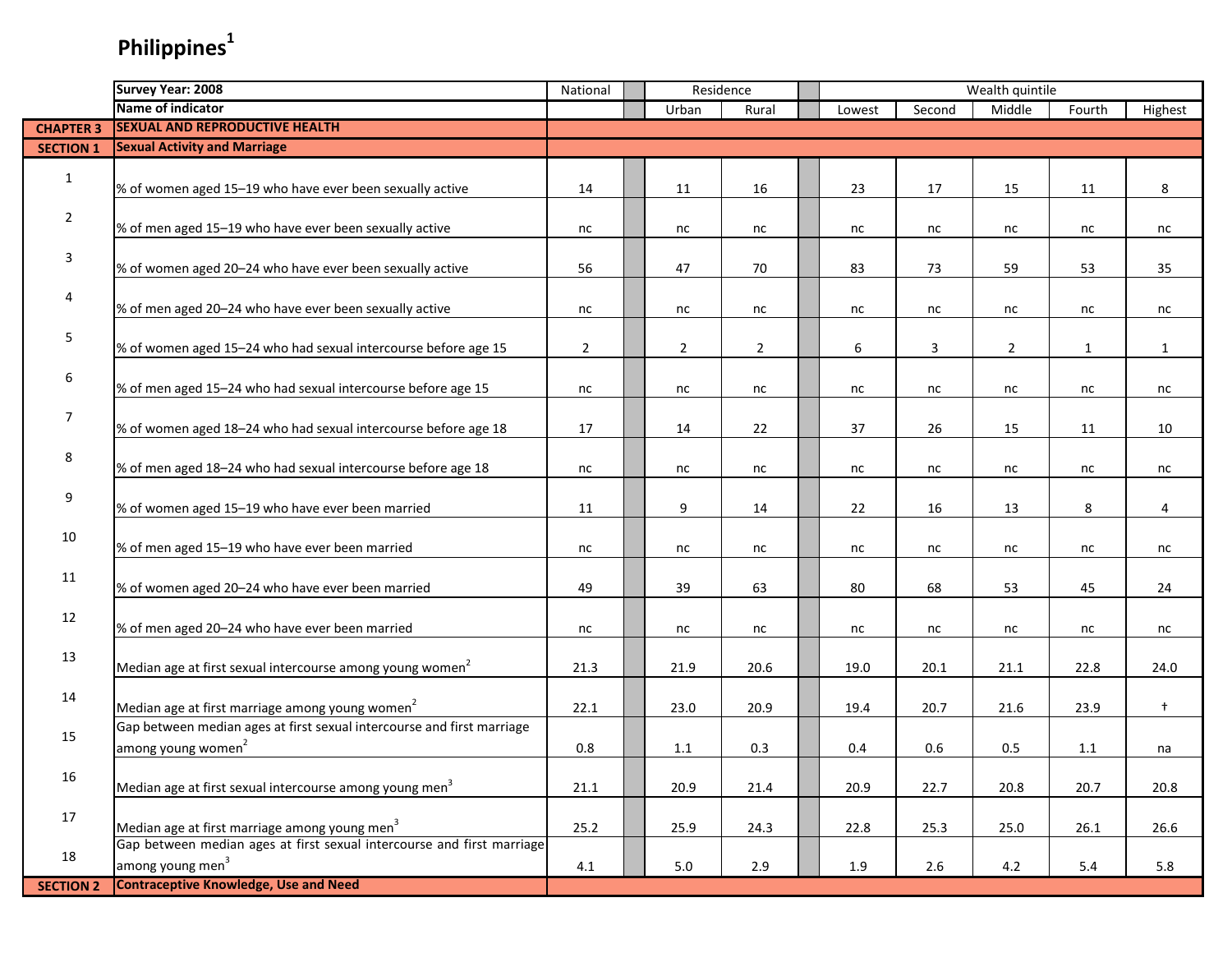# **Philippines<sup>1</sup>**

|                  | Survey Year: 2008                                                                                                | National        | Residence |        |        |        | Wealth quintile |        |         |
|------------------|------------------------------------------------------------------------------------------------------------------|-----------------|-----------|--------|--------|--------|-----------------|--------|---------|
|                  | <b>Name of indicator</b>                                                                                         |                 | Urban     | Rural  | Lowest | Second | Middle          | Fourth | Highest |
| 19               | % of women aged 15-19 who have not heard of family planning on any<br>of three sources (radio, TV or newspapers) | 24              | 19        | 29     | 55     | 25     | 19              | 14     | 17      |
| 20               | % of men aged 15-19 who have not heard of family planning on any of<br>three sources (radio, TV or newspapers)   | nc              | nc        | nc     | nc     | nc     | nc              | nc     | nc      |
| 21               | Average number of modern methods known among women aged 15-19                                                    | 4.2             | 4.3       | 4.1    | 3.2    | 4.1    | 4.3             | 4.5    | 4.6     |
| 22               | % of sexually active, <sup>4</sup> never-married women aged 15-19 currently using<br>any contraception           | $[31]$          | $\ast$    | $\ast$ | $\ast$ | $\ast$ | $\ast$          | $\ast$ | $\ast$  |
| 23               | % of married women aged 15-19 currently using any contraception                                                  | 26              | 28        | 24     | 17     | 26     | 28              | $[35]$ | $\ast$  |
| 24               | % of sexually active men aged 15-24 currently using any contraception                                            | nc              | nc        | nc     | nc     | nc     | nc              | nc     | nc      |
| 25               | % of sexually active, <sup>4</sup> never-married women aged 15-19 currently using<br>modern contraception        | $[4]$           | $\ast$    | $\ast$ | $\ast$ | $\ast$ | $\ast$          | $\ast$ | $\ast$  |
| 26               | % of married women aged 15-19 currently using modern contraception                                               | 14              | 13        | 15     | 11     | 14     | 15              | $[20]$ | $\ast$  |
| 27               | % of sexually active men aged 15-24 currently using modern<br>contraception                                      | nc              | nc        | nc     | nc     | nc     | nc              | nc     | nc      |
| 28               | % of sexually active men aged 15-24 currently using a condom                                                     | nc              | nc        | nc     | nc     | nc     | nc              | nc     | nc      |
| 29               | % of sexually active, <sup>4</sup> never-married women aged 15-19 currently using<br>traditional contraception   | $[27]$          | $\ast$    | $\ast$ | $\ast$ | $\ast$ | $\ast$          | $\ast$ | $\ast$  |
| 30               | % of married women aged 15-19 currently using traditional<br>contraception                                       | 12              | 15        | 9      | 6      | 11     | 13              | $[15]$ | $\ast$  |
| 31               | % of sexually active men aged 15-24 currently using traditional<br>contraception                                 | nc              | nc        | nc     | nc     | nc     | nc              | nc     | nc      |
| 32               | % of sexually active, <sup>4</sup> never-married women aged 15-19 who have an<br>unmet need for contraception    | $[57]$          | $\ast$    | $\ast$ | $\ast$ | $\ast$ | $\ast$          | $\ast$ | $\ast$  |
| 33               | % of married women aged 15-19 who have an unmet need for<br>contraception                                        | 36              | 41        | 32     | 35     | 33     | 40              | $[41]$ | $\ast$  |
| <b>SECTION 3</b> | <b>Childbearing</b>                                                                                              |                 |           |        |        |        |                 |        |         |
| 34               | % of women aged 15-19 who have ever had a child                                                                  | $\overline{7}$  | 6         | 9      | 14     | 9      | 8               | 6      | 3       |
| 35               | Median age at first birth among young women <sup>2</sup>                                                         | 23.1            | 24.0      | 22.0   | 20.6   | 21.7   | 22.6            | 24.9   | $+$     |
| 36               | % of mothers <20 whose most recent birth was delivered at a health<br>facility                                   | 38              | 51        | 26     | 8      | 34     | 45              | 56     | $[72]$  |
| 37               | % of recent births to mothers <20 that were unplanned                                                            | 30 <sup>°</sup> | 34        | 27     | 24     | 26     | 31              | 39     | 41      |
| <b>CHAPTER 4</b> | <b>SEXUAL RIGHTS AND GENDER EQUALITY</b>                                                                         |                 |           |        |        |        |                 |        |         |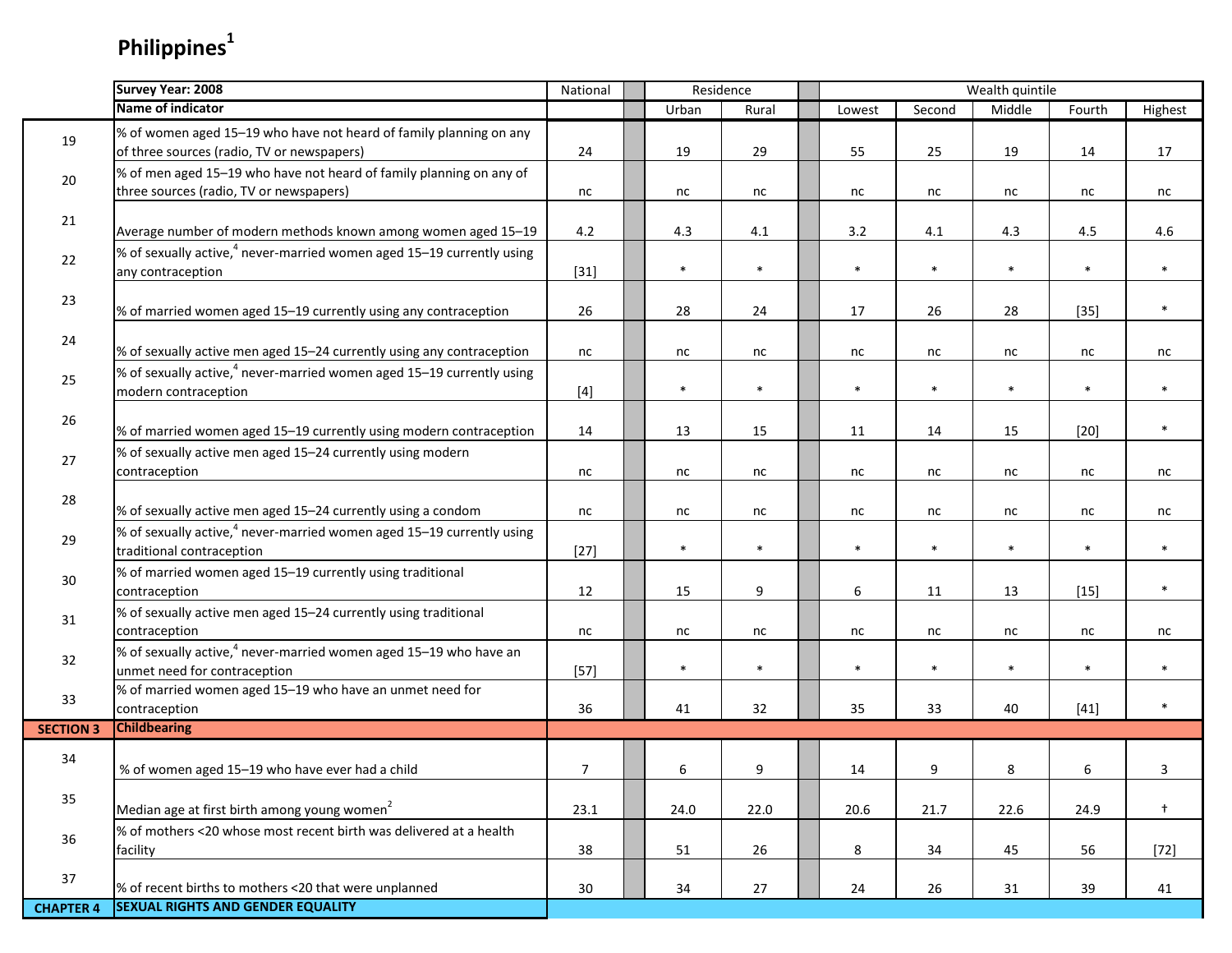# **Philippines<sup>1</sup>**

|                  | Survey Year: 2008                                                                                                                                 | National | Residence |                                                   |        |        | Wealth quintile |        |         |
|------------------|---------------------------------------------------------------------------------------------------------------------------------------------------|----------|-----------|---------------------------------------------------|--------|--------|-----------------|--------|---------|
|                  | Name of indicator                                                                                                                                 |          | Urban     | Rural                                             | Lowest | Second | Middle          | Fourth | Highest |
| <b>SECTION 1</b> | <b>Sexuality Education in Schools</b>                                                                                                             |          |           |                                                   |        |        |                 |        |         |
| 38               | % of schools that provided skills-based HIV education in the last<br>academic year                                                                |          |           | See table titled "Sexuality Education in Schools" |        |        |                 |        |         |
| 39               | Inclusion in the national school curriculum of skills-based HIV education<br>or health education, including HIV prevention                        |          |           |                                                   |        |        |                 |        |         |
| <b>SECTION 2</b> | <b>Adults' Attitudes about Sexual Health Information</b>                                                                                          |          |           |                                                   |        |        |                 |        |         |
| 40               | % of women aged 18-49 who agree that adolescents aged 12-14 should<br>be taught about using a condom to prevent HIV                               | nc       | nc        | nc                                                | nc     | nc     | nc              | nc     | nc      |
| 41               | % of men aged 18-49 who agree that adolescents aged 12-14 should be<br>taught about using a condom to prevent HIV                                 | nc       | nc        | nc                                                | nc     | nc     | nc              | nc     | nc      |
| <b>SECTION 3</b> | <b>Self-Efficacy Related to Sexual Health</b>                                                                                                     |          |           |                                                   |        |        |                 |        |         |
| 42               | % of women aged 15-24 who report that they could get condoms on<br>their own                                                                      | 36       | 39        | 32                                                | 24     | 34     | 38              | 40     | 39      |
| 43               | % of women aged 15–24 who know a source for the condom                                                                                            | 65       | 69        | 59                                                | 42     | 59     | 65              | 73     | 74      |
| 44               | % of men aged 15-24 who know a source for the condom                                                                                              | nc       | nc        | nc                                                | nc     | nc     | nc              | nc     | nc      |
| 45               | % of women aged 15-49 who know that HIV risk is reduced by condom<br>use                                                                          | 59       | 62        | 55                                                | 45     | 54     | 59              | 64     | 66      |
| 46               | % of women aged 15-49 who know that HIV risk is reduced by having<br>one uninfected partner                                                       | 77       | 81        | 71                                                | 62     | 73     | 77              | 82     | 85      |
| 47               | % of women aged 15–24 with comprehensive knowledge of HIV/AIDS <sup>5</sup>                                                                       | 21       | 23        | 17                                                | 14     | 15     | 19              | 24     | 26      |
| 48               | % of men aged 15-24 with comprehensive knowledge of HIV/AIDS                                                                                      | nc       | nc        | nc                                                | nc     | nc     | nc              | nc     | nc      |
| <b>SECTION 4</b> | Women's Autonomy, Societal Norms and Gender Equality                                                                                              |          |           |                                                   |        |        |                 |        |         |
| 49               | % of married women aged 15-49 who have sole or joint (with husband)<br>say in their own health care                                               | 94       | 95        | 92                                                | 90     | 93     | 95              | 95     | 96      |
| 50               | % of women aged 15-49 who agree with all three reasons why a wife is<br>justified in refusing to have intercourse with her husband <sup>6,7</sup> | 84       | 86        | 83                                                | 80     | 84     | 86              | 85     | 86      |
| 51               | % of surveyed men who agree with all three reasons why a wife is<br>justified in refusing to have intercourse with her husband                    | $\sf nc$ | nc        | nc                                                | nc     | nc     | nc              | nc     | nc      |
| 52               | % of women aged 15-49 who believe that if the husband has an STI, the<br>wife is justified in asking him to use condom <sup>7,8</sup>             | 95       | 95        | 94                                                | 93     | 93     | 95              | 95     | 96      |
| 53               | % of men aged 15-49 who believe that if the husband has an STI, the<br>wife is justified in asking him to use condom                              | nc       | nc        | nc                                                | nc     | nc     | nc              | nc     | nc      |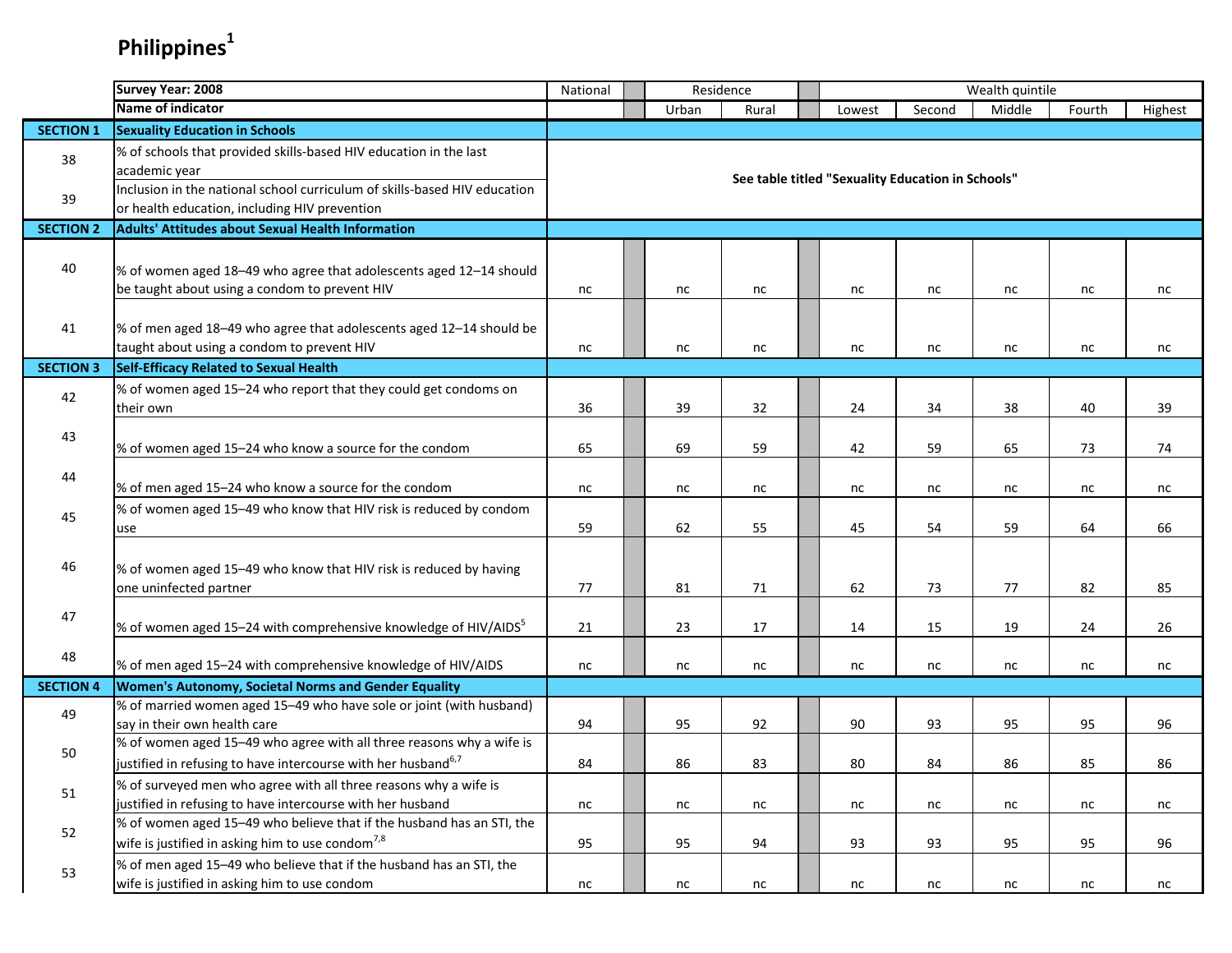# **Philippines<sup>1</sup>**

|                  | Survey Year: 2008                                                     | National  | Residence      |           |                |                  | Wealth quintile |              |              |
|------------------|-----------------------------------------------------------------------|-----------|----------------|-----------|----------------|------------------|-----------------|--------------|--------------|
|                  | <b>Name of indicator</b>                                              |           | Urban          | Rural     | Lowest         | Second           | Middle          | Fourth       | Highest      |
|                  | % of women aged 15-49 who agree with at least one reason why a        |           |                |           |                |                  |                 |              |              |
| 54               | husband is justified in hitting/beating his wife <sup>9</sup>         | 14        | 12             | 17        | 21             | 19               | 15              | 12           | 8            |
|                  | % of surveyed men who agree with at least one reason why a husband is |           |                |           |                |                  |                 |              |              |
| 55               | justified in hitting/beating his wife                                 | nc        | nc             | nc        | nc             | nc               | nc              | nc           | nc           |
| <b>CHAPTER 5</b> | <b>REACHING YOUNG PEOPLE</b>                                          |           |                |           |                |                  |                 |              |              |
| <b>SECTION 1</b> | <b>Demographic Information</b>                                        |           |                |           |                |                  |                 |              |              |
|                  |                                                                       |           |                |           |                |                  |                 |              |              |
| 56               | No. of girls aged 10-14 in 2011                                       | 5,213,000 | 2,377,000      | 2,836,000 | 1,267,000      | 1,168,000        | 980,000         | 949,000      | 845,000      |
|                  |                                                                       |           |                |           |                |                  |                 |              |              |
| 57               | No. of boys aged 10-14 in 2011                                        | 5,457,000 | 2,396,000      | 3,061,000 | 1,342,000      | 1,261,000        | 1,108,000       | 944,000      | 802,000      |
|                  |                                                                       |           |                |           |                |                  |                 |              |              |
| 58               | No. of women aged 15-19 in 2011                                       | 4,812,000 | 2,651,000      | 2,161,000 | 703,000        | 890,000          | 914,000         | 1,039,000    | 1,266,000    |
|                  |                                                                       |           |                |           |                |                  |                 |              |              |
| 59               | No. of men aged 15-19 in 2011                                         | 5,025,000 | 2,462,000      | 2,563,000 | 995,000        | 1,010,000        | 1,131,000       | 935,000      | 960,000      |
| <b>SECTION 2</b> | <b>School Attendance</b>                                              |           |                |           |                |                  |                 |              |              |
|                  |                                                                       |           |                |           |                |                  |                 |              |              |
| 60               | % of girls attending primary school <sup>7</sup>                      | 85        | 88             | 83        | 75             | 85               | 90              | 90           | 91           |
|                  |                                                                       |           |                |           |                |                  |                 |              |              |
| 61               | % of boys attending primary school <sup>7</sup>                       | 81        | 84             | 79        | 69             | 79               | 85              | 89           | 90           |
|                  |                                                                       |           |                |           |                |                  |                 |              |              |
| 62               |                                                                       |           |                |           |                |                  |                 |              |              |
|                  | No. of girls per 100 boys attending primary school <sup>7</sup>       | 105       | 105            | 106       | 110            | 107              | 108             | 101          | 101          |
| 63               |                                                                       |           |                |           |                |                  |                 |              |              |
|                  | % of women attending secondary school <sup>7</sup>                    | 64        | 69             | 59        | 36             | 60               | 70              | 77           | 73           |
| 64               |                                                                       |           |                |           |                |                  |                 |              |              |
|                  | % of men attending secondary school <sup>7</sup>                      | 50        | 59             | 42        | 22             | 35               | 58              | 65           | 79           |
| 65               |                                                                       |           |                |           |                |                  |                 |              |              |
|                  | No. of women per 100 men attending secondary school <sup>7</sup>      | 129       | 117            | 142       | 162            | 170              | 119             | 120          | 93           |
| <b>SECTION 3</b> | <b>Exposure to Media</b>                                              |           |                |           |                |                  |                 |              |              |
| 66               |                                                                       |           |                |           |                |                  |                 |              |              |
|                  | % of women aged 15-19 who are exposed to radio                        | 70        | 71             | 68        | 54             | 69               | 72              | 74           | 73           |
| 67               |                                                                       |           |                |           |                |                  |                 |              |              |
|                  | % of women aged 15-19 who are exposed to television                   | 88        | 93             | 81        | 52             | 86               | 94              | 97           | 96           |
| 68               |                                                                       |           |                |           |                |                  |                 |              |              |
|                  | % of women aged 15-19 who are exposed to newspapers                   | 34        | 41             | 24        | 14             | 23               | 37              | 39           | 45           |
| 69               | % of women aged 15-19 who are exposed to all sources of media (radio, |           |                |           |                |                  |                 |              |              |
|                  | TV or newspapers)                                                     | 26        | 32             | 18        | $\overline{7}$ | 17               | 28              | 32           | 36           |
| 70               | % of women aged 15-19 who have very limited exposure to the three     |           |                |           |                |                  |                 |              |              |
|                  | sources of media                                                      | 6         | $\overline{2}$ | 11        | 28             | $\boldsymbol{6}$ | $\overline{2}$  | $\mathbf{1}$ | $\mathbf{1}$ |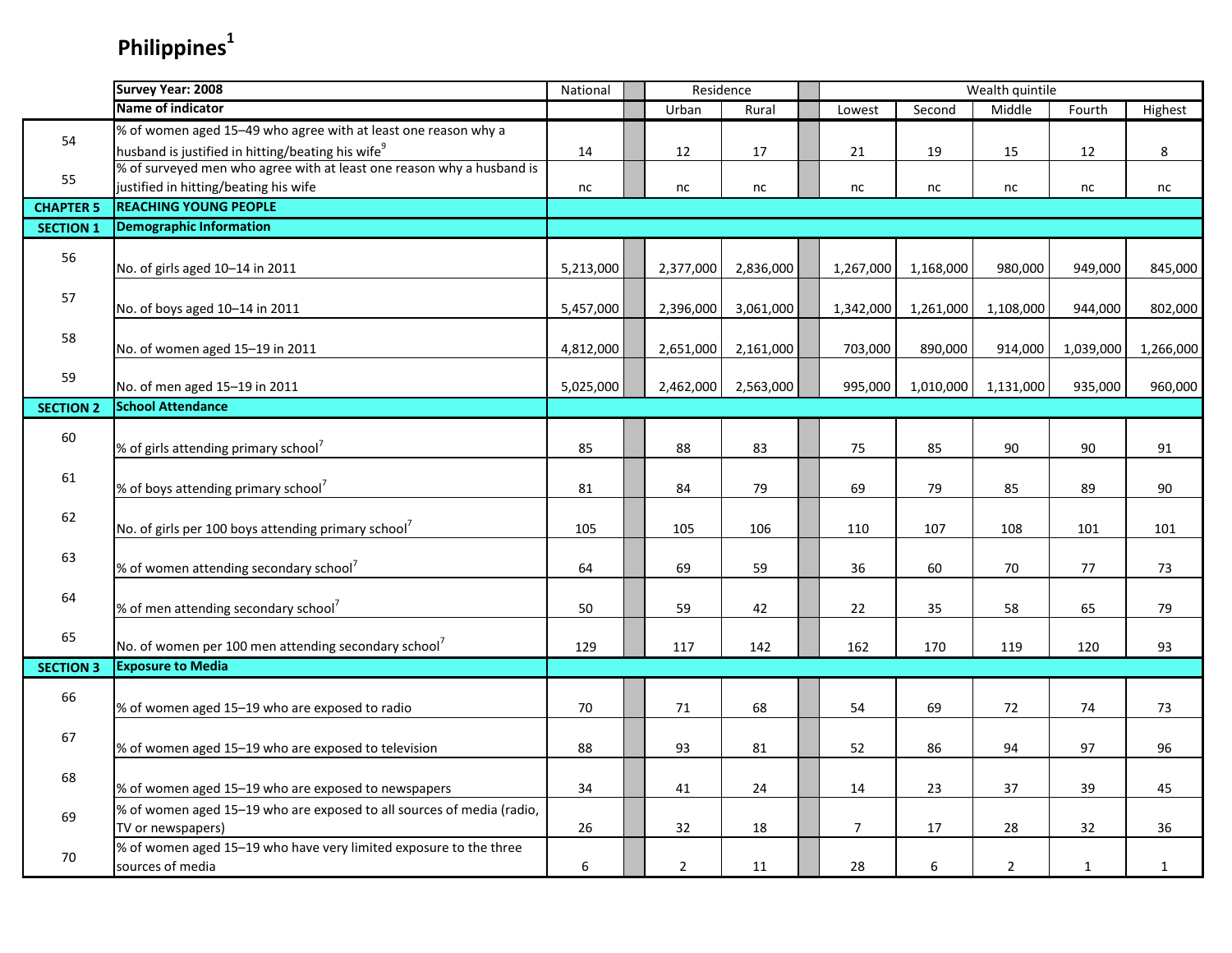## **Philippines<sup>1</sup>**

| <b>Survey Year: 2008</b>                                                                                         | National | Residence |       |        |        | Wealth quintile |        |         |
|------------------------------------------------------------------------------------------------------------------|----------|-----------|-------|--------|--------|-----------------|--------|---------|
| Name of indicator                                                                                                |          | Urban     | Rural | Lowest | Second | Middle          | Fourth | Highest |
| <b>NOTES</b>                                                                                                     |          |           |       |        |        |                 |        |         |
| 1. Men who participated in the DHS were given a shortened version of the questionnaire. Thus, only               |          |           |       |        |        |                 |        |         |
| llimited data for men are available.                                                                             |          |           |       |        |        |                 |        |         |
| 2. Medians were calculated on the basis of 25-29-year-old women.                                                 |          |           |       |        |        |                 |        |         |
| 3. Medians were calculated on the basis of 30-34-year-old men.                                                   |          |           |       |        |        |                 |        |         |
| 4. Sexually active refers to having had sexual intercourse in the past three months. (Those who are              |          |           |       |        |        |                 |        |         |
| married/in a union are considered to be sexually active).                                                        |          |           |       |        |        |                 |        |         |
| 5. Comprehensive knowledge is a four-part measure. It combines respondents' ability to correctly                 |          |           |       |        |        |                 |        |         |
| report the two most common ways of reducing HIV risk (consistently using condoms and having just                 |          |           |       |        |        |                 |        |         |
| one HIV-negative partner); knowing correctly that a healthy-looking person can have HIV; and correctly           |          |           |       |        |        |                 |        |         |
| rejecting the two most common local misconceptions about HIV transmission.                                       |          |           |       |        |        |                 |        |         |
| 6. The three reasons are: the wife knows that her husband has had sex with other women, she knows                |          |           |       |        |        |                 |        |         |
| that he has an STI, and she is tired or not in the mood.                                                         |          |           |       |        |        |                 |        |         |
| 7. Data for indicators 50, 52 and 60-65 were unavailable in the Philippines 2008 DHS; thus, the data             |          |           |       |        |        |                 |        |         |
| provided were drawn from Philippines' 2003 DHS.                                                                  |          |           |       |        |        |                 |        |         |
| 8. The data provided reflect the percentage of women or men aged 15-49 who believe that if the                   |          |           |       |        |        |                 |        |         |
| husband has an STI, his wife is justified in refusing to have intercourse with him, as opposed to asking         |          |           |       |        |        |                 |        |         |
| him to use a condom.                                                                                             |          |           |       |        |        |                 |        |         |
| 9. DHS surveys ask questions about violence in the following situations: the wife burns the food, she            |          |           |       |        |        |                 |        |         |
| argues with her husband, she goes out without telling him, she neglects the children and she refuses to          |          |           |       |        |        |                 |        |         |
| have sexual intercourse with him.                                                                                |          |           |       |        |        |                 |        |         |
| $nc = not collected$                                                                                             |          |           |       |        |        |                 |        |         |
| $na = not available$                                                                                             |          |           |       |        |        |                 |        |         |
| $\dagger$ = Fewer than 50% of the respondents in the subgroup had experienced the event of interest by the       |          |           |       |        |        |                 |        |         |
| beginning of the five-year age-group, making it impossible to calculate a median.                                |          |           |       |        |        |                 |        |         |
| $*$ = When the data are available for fewer than 25 respondents, no values are given (the data are               |          |           |       |        |        |                 |        |         |
| suppressed) because there is too little information to accurately represent the group.                           |          |           |       |        |        |                 |        |         |
| $\left[ \right]$ = When the data are available for 25–49 respondents, the values are bracketed to indicate small |          |           |       |        |        |                 |        |         |
| sample size, which means the values will be less precise than those based on at least 50 respondents.            |          |           |       |        |        |                 |        |         |
|                                                                                                                  |          |           |       |        |        |                 |        |         |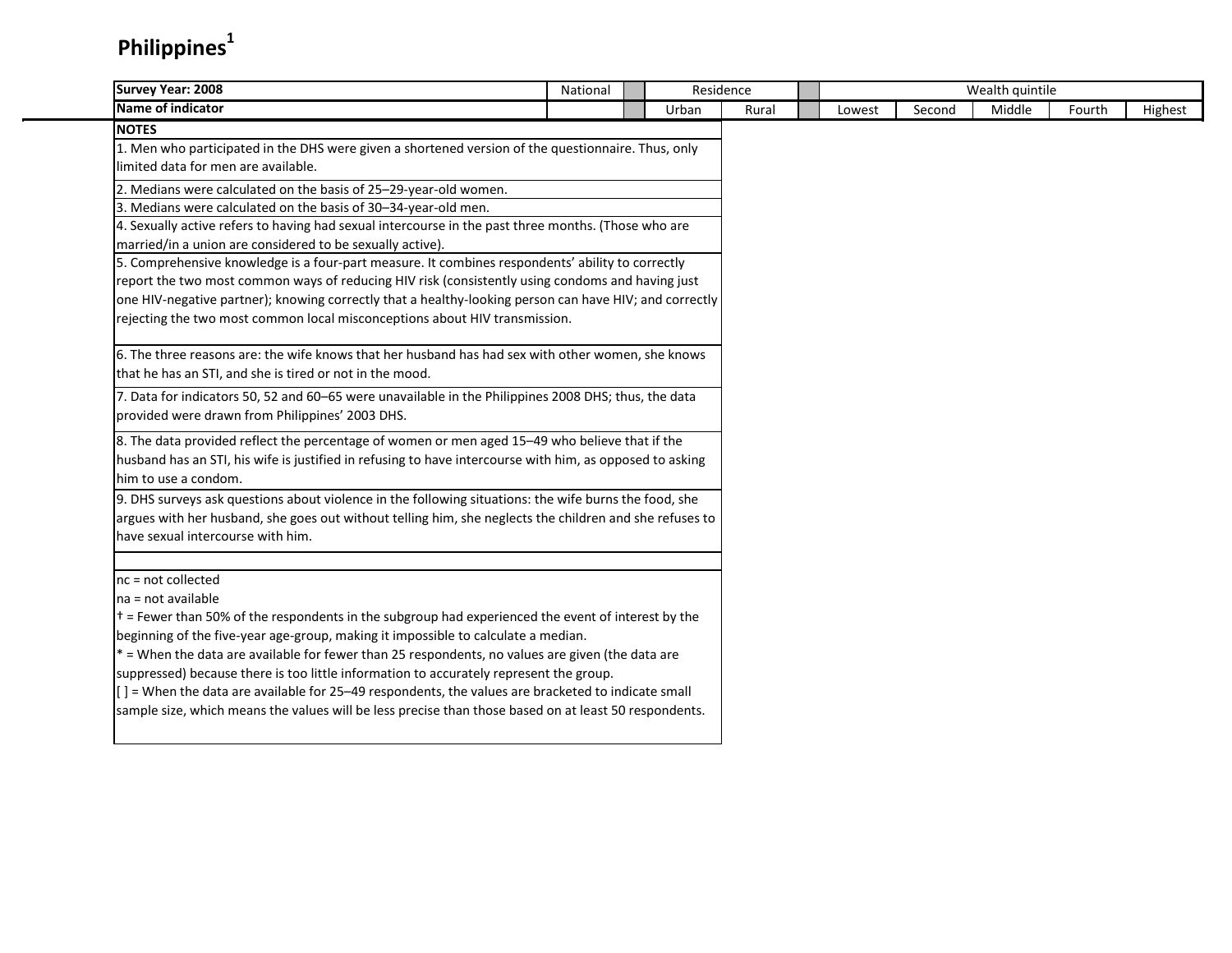|                  | Survey Year: 2010                                                                                        | National |       | Residence   |        |                | Wealth quintile |        |                |
|------------------|----------------------------------------------------------------------------------------------------------|----------|-------|-------------|--------|----------------|-----------------|--------|----------------|
|                  | Name of indicator                                                                                        |          | Urban | Rural       | Lowest | Second         | Middle          | Fourth | Highest        |
| <b>CHAPTER 3</b> | <b>SEXUAL AND REPRODUCTIVE HEALTH</b>                                                                    |          |       |             |        |                |                 |        |                |
| <b>SECTION 1</b> | <b>Sexual Activity and Marriage</b>                                                                      |          |       |             |        |                |                 |        |                |
| $\mathbf{1}$     | % of women aged 15-19 who have ever been sexually active                                                 | 14       | 17    | 14          | 16     | 13             | 14              | 14     | 15             |
|                  |                                                                                                          |          |       |             |        |                |                 |        |                |
| $\overline{2}$   | % of men aged 15-19 who have ever been sexually active                                                   | 22       | 19    | 22          | 20     | 19             | 23              | 20     | 24             |
| 3                | % of women aged 20-24 who have ever been sexually active                                                 | 58       | 59    | 57          | 68     | 62             | 57              | 52     | 51             |
| 4                | % of men aged 20-24 who have ever been sexually active                                                   | 61       | 64    | 60          | 67     | 58             | 62              | 53     | 64             |
| 5                | % of women aged 15-24 who had sexual intercourse before age 15                                           | 4        | 4     | 4           | 4      | $\overline{3}$ | 3               | 4      | 5              |
| 6                | % of men aged 15-24 who had sexual intercourse before age 15                                             | 11       | 8     | 12          | 12     | 10             | 13              | 12     | 10             |
| $\overline{7}$   | % of women aged 18-24 who had sexual intercourse before age 18                                           | 17       | 21    | 16          | 20     | 15             | 15              | 15     | 18             |
| 8                | % of men aged 18-24 who had sexual intercourse before age 18                                             | 27       | 27    | 27          | 29     | 20             | 27              | 26     | 31             |
| 9                | % of women aged 15-19 who have ever been married                                                         | 4        | 3     | 4           | 5      | 4              | 4               | 4      | $\overline{2}$ |
| 10               | % of men aged 15-19 who have ever been married                                                           | 0        | 0     | $\mathbf 0$ | 0      | 0              | 1               | 0      | $\mathbf 0$    |
| 11               | % of women aged 20-24 who have ever been married                                                         | 41       | 36    | 42          | 55     | 49             | 43              | 37     | 28             |
| 12               | % of men aged 20-24 who have ever been married                                                           | 20       | 9     | 22          | 37     | 26             | 24              | 15     | 10             |
| 13               | Median age at first sexual intercourse among young women <sup>1</sup>                                    | 21.3     | 21.5  | 21.3        | 20.6   | 21.2           | 21.5            | 21.6   | 21.7           |
| 14               | Median age at first marriage among young women $1$                                                       | 22.3     | 24.3  | 22.0        | 21.5   | 22.1           | 22.0            | 22.0   | 24.3           |
| 15               | Gap between median ages at first sexual intercourse and first marriage<br>among young women <sup>1</sup> | 1.0      | 2.8   | 0.7         | 0.9    | 0.9            | 0.5             | 0.4    | 2.6            |
| 16               | Median age at first sexual intercourse among young men <sup>2</sup>                                      | 22.0     | 21.6  | 22.1        | 22.3   | 21.6           | 22.3            | 21.7   | 22.0           |
| 17               | Median age at first marriage among young men <sup>2</sup>                                                | 25.3     | $+$   | 24.7        | 24.0   | 24.0           | 24.7            | 25.1   | $\ddagger$     |
| 18               | Gap between median ages at first sexual intercourse and first marriage<br>among young men <sup>2</sup>   | 3.3      | na    | 2.6         | 1.7    | 2.4            | 2.4             | 3.4    | na             |
| <b>SECTION 2</b> | <b>Contraceptive Knowledge, Use and Need</b>                                                             |          |       |             |        |                |                 |        |                |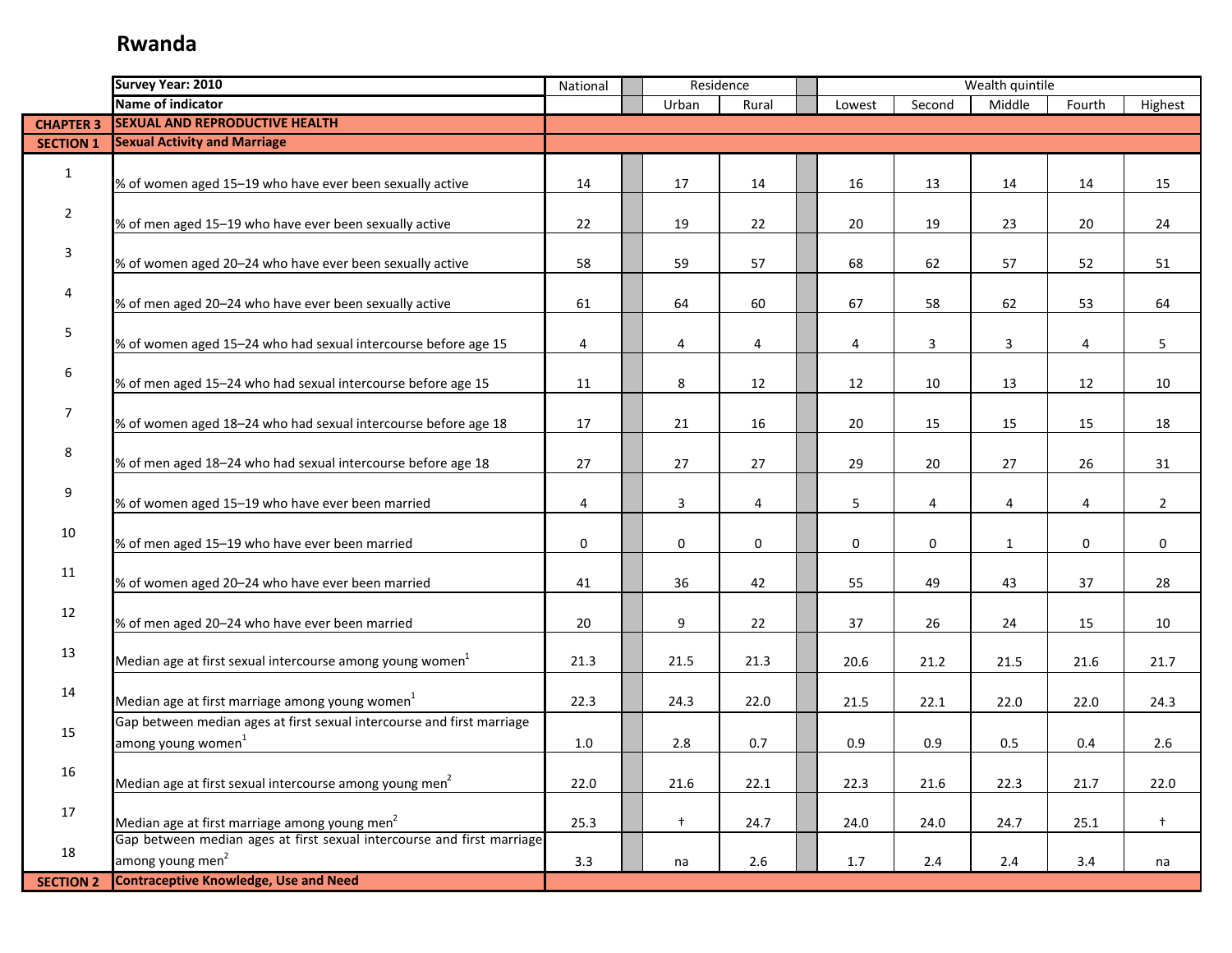|                  | Survey Year: 2010                                                                                                | National     | Residence    |                         |        |                | Wealth quintile |                |                |
|------------------|------------------------------------------------------------------------------------------------------------------|--------------|--------------|-------------------------|--------|----------------|-----------------|----------------|----------------|
|                  | Name of indicator                                                                                                |              | Urban        | Rural                   | Lowest | Second         | Middle          | Fourth         | Highest        |
| 19               | % of women aged 15-19 who have not heard of family planning on any<br>of three sources (radio, TV or newspapers) | 40           | 38           | 40                      | 52     | 44             | 39              | 32             | 34             |
| 20               | % of men aged 15-19 who have not heard of family planning on any of<br>three sources (radio, TV or newspapers)   | 25           | 17           | 26                      | 31     | 32             | 24              | 24             | 19             |
| 21               | Average number of modern methods known among women aged 15-19                                                    | 5.4          | 5.7          | 5.4                     | 5.0    | 5.3            | 5.3             | $5.5\,$        | 5.8            |
| 22               | $\%$ of sexually active, <sup>3</sup> never-married women aged 15–19 currently using<br>any contraception        | 17           | $\ast$       | 13                      | $\ast$ | $\ast$         | $\ast$          | $\ast$         | $[18]$         |
| 23               | % of married women aged 15-19 currently using any contraception                                                  | 33           | $\ast$       | 32                      | $\ast$ | $\ast$         | $\ast$          | $\ast$         | $[52]$         |
| 24               | % of sexually active <sup>3</sup> men aged 15–24 currently using any contraception                               | 51           | 64           | 49                      | 45     | 45             | 53              | 42             | 67             |
| 25               | % of sexually active, $3$ never-married women aged 15–19 currently using<br>modern contraception                 | 17           | $\ast$       | 13                      | $\ast$ | $\ast$         | $\ast$          | $\ast$         | $[18]$         |
| 26               | % of married women aged 15-19 currently using modern contraception                                               | 29           | $\ast$       | 27                      | $\ast$ | $\ast$         | $\ast$          | $\ast$         | $[52]$         |
| 27               | % of sexually active <sup>3</sup> men aged 15–24 currently using modern<br>contraception                         | 47           | 63           | 44                      | 40     | 38             | 45              | 40             | 65             |
| 28               | % of sexually active <sup>3</sup> men aged 15–24 currently using a condom                                        | 28           | 52           | 24                      | 18     | 21             | 22              | 25             | 48             |
| 29               | % of sexually active, <sup>3</sup> never-married women aged 15–19 currently using<br>traditional contraception   | $\pmb{0}$    | $\ast$       | $\mathsf{O}\phantom{0}$ | $\ast$ | $\ast$         | $\ast$          | $\ast$         | [0]            |
| 30               | % of married women aged 15-19 currently using traditional<br>contraception                                       | $\mathbf{3}$ | $\ast$       | 4                       | $\ast$ | $\ast$         | $\ast$          | $\ast$         | [0]            |
| 31               | % of sexually active <sup>3</sup> men aged 15–24 currently using traditional<br>contraception                    | 5            | $\mathbf{1}$ | 5                       | 5      | $\overline{7}$ | $\,8\,$         | $\overline{2}$ | $\overline{2}$ |
| 32               | % of sexually active, <sup>3</sup> never-married women aged 15-19 who have an<br>unmet need for contraception    | 73           | $\ast$       | 74                      | $\ast$ | $\ast$         | $\ast$          | $\ast$         | $[79]$         |
| 33               | % of married women aged 15-19 who have an unmet need for<br>contraception                                        | 6            | $\ast$       | $\overline{7}$          | $\ast$ | $\ast$         | $\ast$          | $\ast$         | $[6]$          |
| <b>SECTION 3</b> | <b>Childbearing</b>                                                                                              |              |              |                         |        |                |                 |                |                |
| 34               | % of women aged 15-19 who have ever had a child                                                                  | 5            | 4            | 5                       | 7      | 6              | 4               | 5              | 3              |
| 35               | Median age at first birth among young women $1$                                                                  | 22.9         | 24.0         | 22.8                    | 22.2   | 22.7           | 22.7            | 23.0           | 24.1           |
| 36               | % of mothers <20 whose most recent birth was delivered at a health<br>facility                                   | 87           | 91           | 86                      | 83     | 80             | 89              | 93             | 93             |
| 37               | % of recent births to mothers <20 that were unplanned                                                            | 40           | 46           | 39                      | 30     | 46             | 43              | 44             | 43             |
| <b>CHAPTER 4</b> | <b>SEXUAL RIGHTS AND GENDER EQUALITY</b>                                                                         |              |              |                         |        |                |                 |                |                |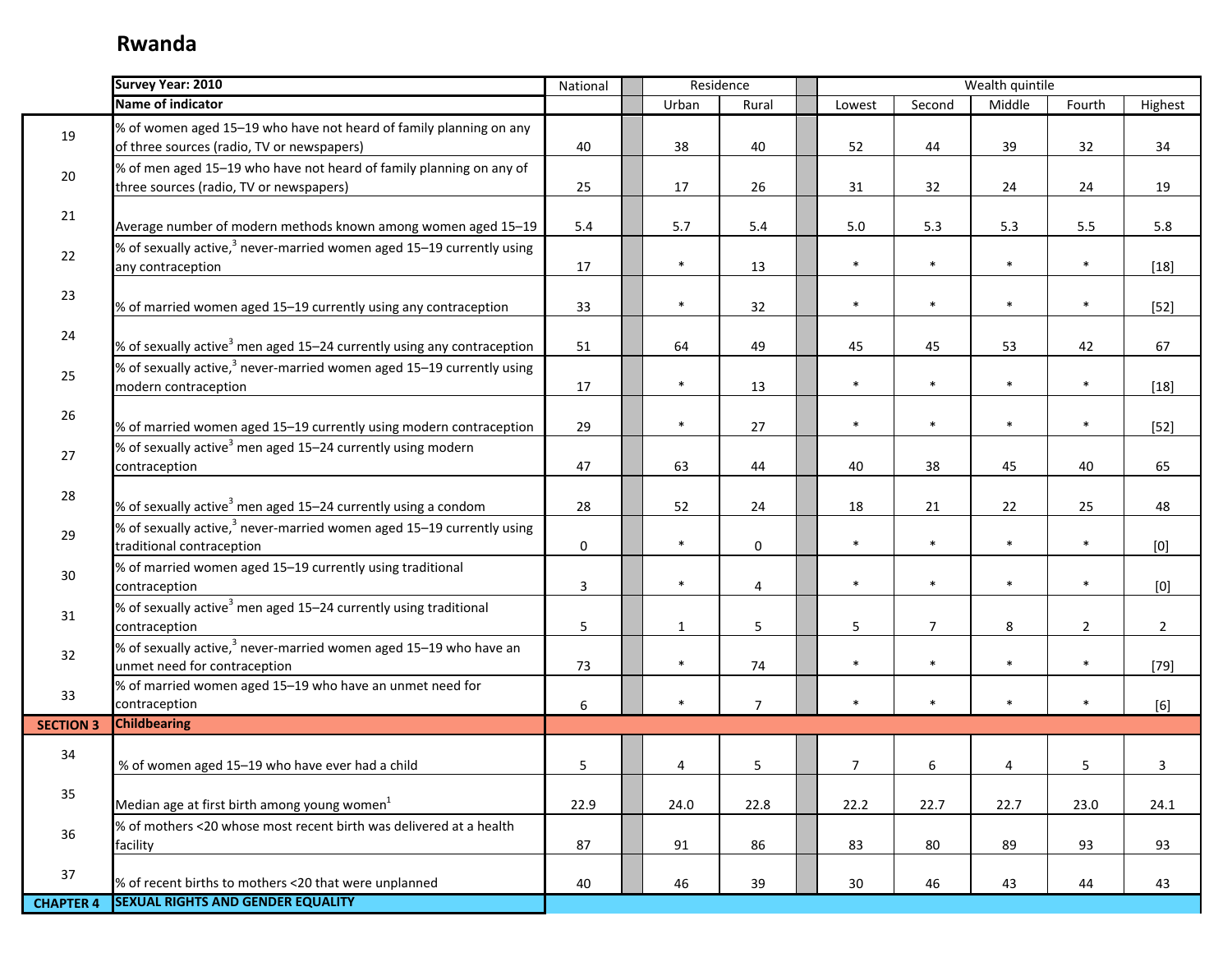|                  | Survey Year: 2010                                                                                                                                 | National |       | Residence |        |                                                   | Wealth quintile |          |         |
|------------------|---------------------------------------------------------------------------------------------------------------------------------------------------|----------|-------|-----------|--------|---------------------------------------------------|-----------------|----------|---------|
|                  | Name of indicator                                                                                                                                 |          | Urban | Rural     | Lowest | Second                                            | Middle          | Fourth   | Highest |
| <b>SECTION 1</b> | <b>Sexuality Education in Schools</b>                                                                                                             |          |       |           |        |                                                   |                 |          |         |
| 38               | % of schools that provided skills-based HIV education in the last<br>academic year                                                                |          |       |           |        | See table titled "Sexuality Education in Schools" |                 |          |         |
| 39               | Inclusion in the national school curriculum of skills-based HIV education<br>or health education, including HIV prevention                        |          |       |           |        |                                                   |                 |          |         |
| <b>SECTION 2</b> | <b>Adults' Attitudes about Sexual Health Information</b>                                                                                          |          |       |           |        |                                                   |                 |          |         |
| 40               | % of women aged 18-49 who agree that adolescents aged 12-14 should<br>be taught about using a condom to prevent HIV                               | 89       | 92    | 89        | 87     | 87                                                | 88              | 90       | 93      |
| 41               | % of men aged 18-49 who agree that adolescents aged 12-14 should be<br>taught about using a condom to prevent HIV                                 | 91       | 93    | 91        | 90     | 89                                                | 92              | 92       | 93      |
| <b>SECTION 3</b> | Self-Efficacy Related to Sexual Health                                                                                                            |          |       |           |        |                                                   |                 |          |         |
| 42               | % of women aged 15-24 who report that they could get condoms on<br>their own                                                                      | 59       | 66    | 58        | 48     | 53                                                | 57              | 66       | 68      |
| 43               | % of women aged 15-24 who know a source for the condom                                                                                            | 86       | 92    | 85        | 79     | 81                                                | 84              | 90       | 92      |
| 44               | % of men aged 15-24 who know a source for the condom                                                                                              | 91       | 95    | 90        | 83     | 88                                                | 91              | 93       | 94      |
| 45               | % of women aged 15-49 who know that HIV risk is reduced by condom<br>use                                                                          | 91       | 94    | 90        | 88     | 89                                                | 91              | 92       | 94      |
| 46               | % of women aged 15-49 who know that HIV risk is reduced by having<br>one uninfected partner                                                       | 85       | 94    | 90        | 88     | 89                                                | 91              | 92       | 94      |
| 47               | % of women aged 15–24 with comprehensive knowledge of HIV/AIDS $^4$                                                                               | 52       | 50    | 65        | 42     | 45                                                | 50              | 55       | 64      |
| 48               | % of men aged 15–24 with comprehensive knowledge of HIV/AIDS $4$                                                                                  | 47       | 53    | 46        | 38     | 39                                                | 50              | 48       | 55      |
| <b>SECTION 4</b> | Women's Autonomy, Societal Norms and Gender Equality                                                                                              |          |       |           |        |                                                   |                 |          |         |
| 49               | % of married women aged 15-49 who have sole or joint (with husband)<br>say in their own health care                                               | 74       | 81    | 73        | 68     | 72                                                | 71              | 76       | 81      |
| 50               | % of women aged 15-49 who agree with all three reasons why a wife is<br>justified in refusing to have intercourse with her husband <sup>5,6</sup> | 61       | 58    | 62        | 62     | 65                                                | 61              | 60       | 58      |
| 51               | % of surveyed men who agree with all three reasons why a wife is<br>justified in refusing to have intercourse with her husband                    | nc       | nc    | nc        | nc     | nc                                                | nc              | $\sf nc$ | nc      |
| 52               | % of women aged 15-49 who believe that if the husband has an STI, the<br>wife is justified in asking him to use condom                            | 96       | 97    | 95        | 94     | 96                                                | 95              | 96       | 97      |
| 53               | % of men aged 15-49 who believe that if the husband has an STI, the<br>wife is justified in asking him to use condom                              | 96       | 98    | 96        | 95     | 96                                                | 96              | 97       | 97      |
| 54               | % of women aged 15-49 who agree with at least one reason why a<br>husband is justified in hitting/beating his wife <sup>7</sup>                   | 56       | 40    | 59        | 66     | 63                                                | 59              | 56       | 40      |
| 55               | % of surveyed men who agree with at least one reason why a husband is<br>justified in hitting/beating his wife <sup>7</sup>                       | 25       | 19    | 26        | 34     | 30                                                | 26              | 23       | 16      |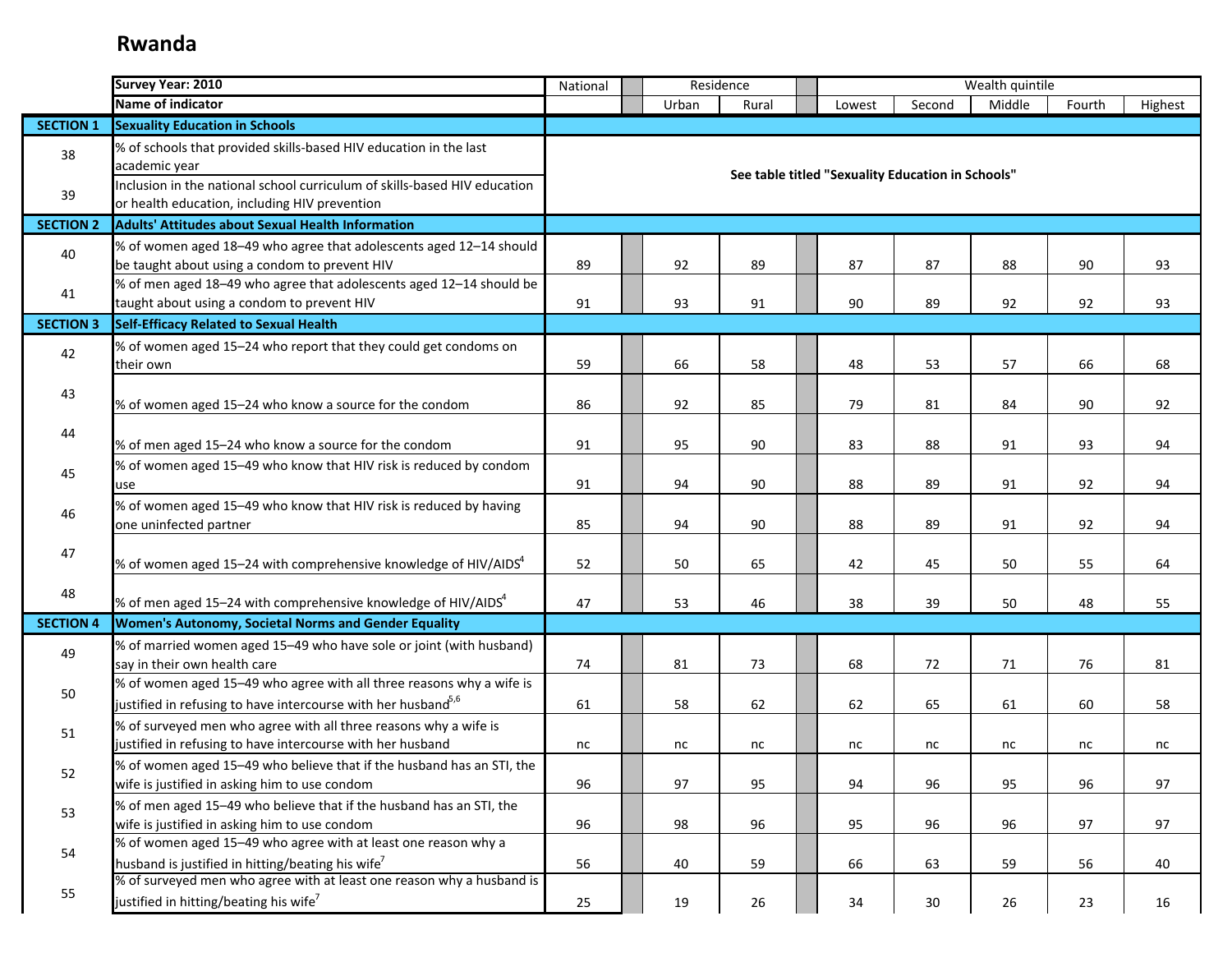|                  | Survey Year: 2010                                                                          | National     |         | Residence    |                |                | Wealth quintile |                 |                |
|------------------|--------------------------------------------------------------------------------------------|--------------|---------|--------------|----------------|----------------|-----------------|-----------------|----------------|
|                  | Name of indicator                                                                          |              | Urban   | Rural        | Lowest         | Second         | Middle          | Fourth          | Highest        |
| <b>CHAPTER 5</b> | <b>REACHING YOUNG PEOPLE</b>                                                               |              |         |              |                |                |                 |                 |                |
| <b>SECTION 1</b> | <b>Demographic Information</b>                                                             |              |         |              |                |                |                 |                 |                |
| 56               | No. of girls aged 10-14 in 2011                                                            | 643,000      | 89,000  | 555,000      | 97,000         | 185,000        | 127,000         | 122,000         | 112,000        |
| 57               | No. of boys aged 10-14 in 2011                                                             | 637,000      | 87,000  | 549,000      | 105,000        | 175,000        | 125,000         | 115,000         | 117,000        |
| 58               | No. of women aged 15-19 in 2011                                                            | 541,000      | 104,000 | 437,000      | 76,000         | 142,000        | 96,000          | 83,000          | 145,000        |
| 59               | No. of men aged 15-19 in 2011                                                              | 534,000      | 89,000  | 446,000      | 74,000         | 133,000        | 111,000         | 94,000          | 122,000        |
| <b>SECTION 2</b> | <b>School Attendance</b>                                                                   |              |         |              |                |                |                 |                 |                |
| 60               | % of girls attending primary school                                                        | 88           | 94      | 88           | 81             | 87             | 89              | 91              | 95             |
| 61               | % of boys attending primary school                                                         | 86           | 90      | 86           | 78             | 85             | 87              | 89              | 93             |
| 62               | No. of girls per 100 boys attending primary school                                         | 102          | 104     | 102          | 104            | 103            | 101             | 103             | 101            |
| 63               | % of women attending secondary school                                                      | 16           | 29      | 14           | 6              | 9              | 11              | 18              | 32             |
| 64               | % of men attending secondary school                                                        | 15           | 24      | 13           | $\overline{7}$ | 10             | 12              | 16              | 26             |
| 65               | No. of women per 100 men attending secondary school                                        | 107          | 122     | 102          | 79             | 88             | 97              | 115             | 126            |
| <b>SECTION 3</b> | <b>Exposure to Media</b>                                                                   |              |         |              |                |                |                 |                 |                |
| 66               | % of women aged 15-19 who are exposed to radio                                             | 71           | 84      | 68           | 42             | 59             | 72              | 83              | 89             |
| 67               | % of women aged 15-19 who are exposed to television                                        | 12           | 47      | 6            | $\overline{2}$ | $\overline{2}$ | $\overline{4}$  | $5\phantom{.0}$ | 39             |
| 68               | % of women aged 15-19 who are exposed to newspapers                                        | 4            | 6       | 4            | 4              | 3              | 4               | 5               | 6              |
| 69               | % of women aged 15-19 who are exposed to all sources of media (radio,<br>TV or newspapers) | $\mathbf{1}$ | 3       | $\mathbf{1}$ | 0              | 0              | 0               | $\mathbf{1}$    | 3              |
| 70               | % of women aged 15-19 who have very limited exposure to the three<br>sources of media      | 27           | 11      | 30           | 56             | 40             | 26              | 16              | $\overline{7}$ |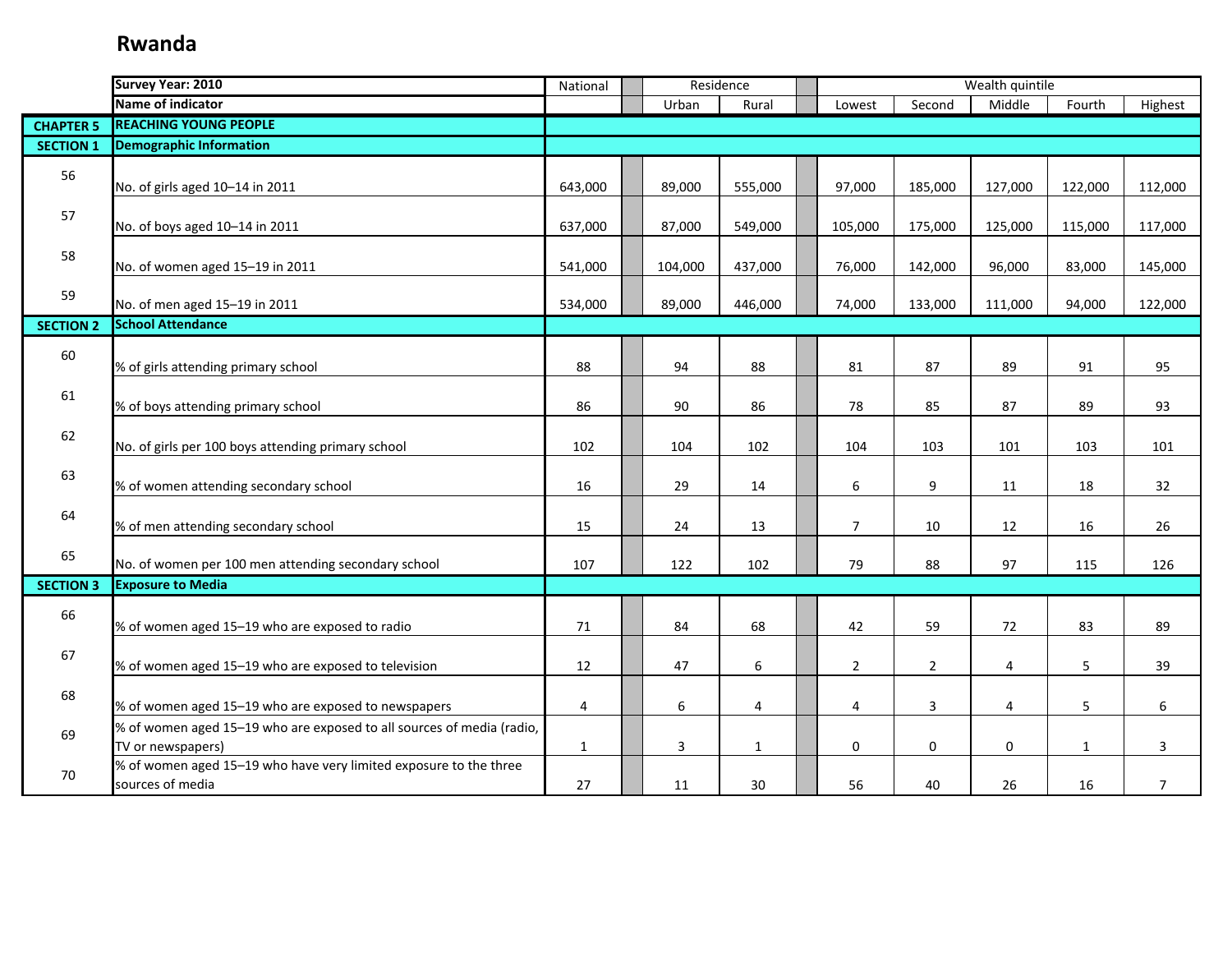| <b>Survey Year: 2010</b>                                                                                         | National | Residence |       |        |        | Wealth quintile |        |         |
|------------------------------------------------------------------------------------------------------------------|----------|-----------|-------|--------|--------|-----------------|--------|---------|
| Name of indicator                                                                                                |          | Urban     | Rural | Lowest | Second | Middle          | Fourth | Highest |
| <b>NOTAS</b>                                                                                                     |          |           |       |        |        |                 |        |         |
| 1. Medians were calculated on the basis of 25-29-year-old women.                                                 |          |           |       |        |        |                 |        |         |
| 2. Medians were calculated on the basis of 25-29-year-old men.                                                   |          |           |       |        |        |                 |        |         |
| 3. Sexually active refers to having had sexual intercourse in the past three months. (Those who are              |          |           |       |        |        |                 |        |         |
| married/in a union are considered to be sexually active).                                                        |          |           |       |        |        |                 |        |         |
| 4. Comprehensive knowledge is a four-part measure. It combines respondents' ability to correctly                 |          |           |       |        |        |                 |        |         |
| report the two most common ways of reducing HIV risk (consistently using condoms and having just                 |          |           |       |        |        |                 |        |         |
| one HIV-negative partner); knowing correctly that a healthy-looking person can have HIV; and correctly           |          |           |       |        |        |                 |        |         |
| rejecting the two most common local misconceptions about HIV transmission.                                       |          |           |       |        |        |                 |        |         |
| 5. The three reasons are: the wife knows that her husband has had sex with other women, she knows                |          |           |       |        |        |                 |        |         |
| that he has an STI, and she is tired or not in the mood.                                                         |          |           |       |        |        |                 |        |         |
| 6. Data for indicator 50 were unavailable in the Rwanda 2010 DHS; thus, the data provided were drawn             |          |           |       |        |        |                 |        |         |
| Ifrom the Rwanda 2005 DHS.                                                                                       |          |           |       |        |        |                 |        |         |
| 7. DHS surveys ask questions about violence in the following situations: the wife burns the food, she            |          |           |       |        |        |                 |        |         |
| argues with her husband, she goes out without telling him, she neglects the children and she refuses to          |          |           |       |        |        |                 |        |         |
| lhave sexual intercourse with him.                                                                               |          |           |       |        |        |                 |        |         |
| Inc = not collected                                                                                              |          |           |       |        |        |                 |        |         |
| Ina = not available                                                                                              |          |           |       |        |        |                 |        |         |
| $\uparrow$ = Fewer than 50% of the respondents in the subgroup had experienced the event of interest by the      |          |           |       |        |        |                 |        |         |
| beginning of the five-year age-group, making it impossible to calculate a median.                                |          |           |       |        |        |                 |        |         |
| * = When the data are available for fewer than 25 respondents, no values are given (the data are                 |          |           |       |        |        |                 |        |         |
| suppressed) because there is too little information to accurately represent the group.                           |          |           |       |        |        |                 |        |         |
| $\left[ \right]$ = When the data are available for 25–49 respondents, the values are bracketed to indicate small |          |           |       |        |        |                 |        |         |
| sample size, which means the values will be less precise than those based on at least 50 respondents.            |          |           |       |        |        |                 |        |         |
|                                                                                                                  |          |           |       |        |        |                 |        |         |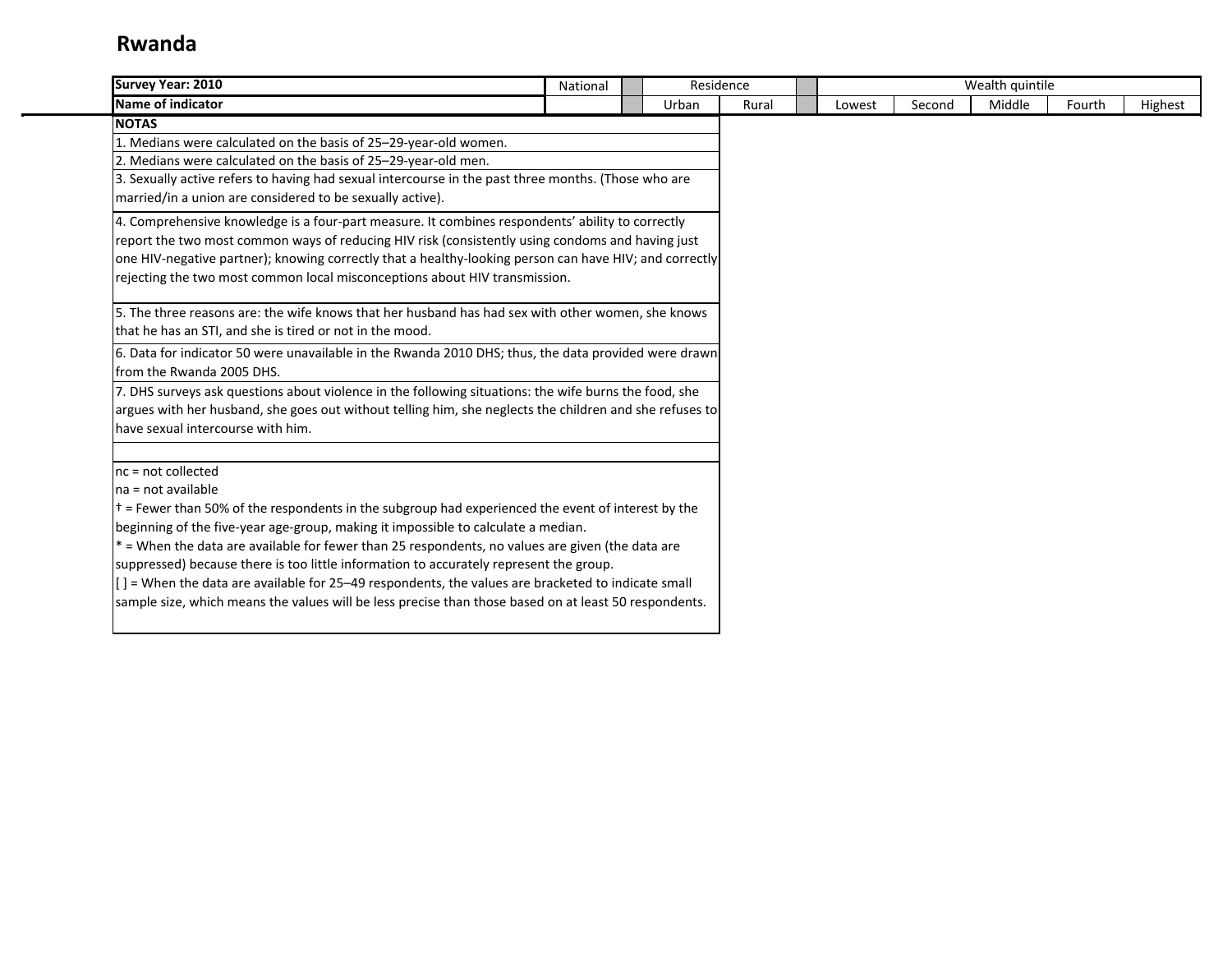|                  | Survey year: 2010-11                                                                                     | National     | Residence    |              |        |        | Wealth Quintile |                |              |
|------------------|----------------------------------------------------------------------------------------------------------|--------------|--------------|--------------|--------|--------|-----------------|----------------|--------------|
|                  | Name of indicator                                                                                        |              | Urban        | Rural        | Lowest | Second | Middle          | Fourth         | Highest      |
|                  | <b>CHAPTER 3 SEXUAL AND REPRODUCTIVE HEALTH</b>                                                          |              |              |              |        |        |                 |                |              |
|                  | <b>SECTION 1 Sexual Activity and Marriage</b>                                                            |              |              |              |        |        |                 |                |              |
| $\mathbf{1}$     | % of women aged 15-19 who have ever been sexually active                                                 | 30           | 19           | 40           | 58     | 39     | 23              | 23             | 15           |
| $\overline{2}$   | % of men aged 15-19 who have ever been sexually active                                                   | 19           | 21           | 17           | 24     | 17     | 23              | 14             | 19           |
| $\mathbf{3}$     | % of women aged 20-24 who have ever been sexually active                                                 | 69           | 55           | 83           | 93     | 81     | 69              | 64             | 49           |
| 4                | % of men aged 20-24 who have ever been sexually active                                                   | 45           | 42           | 50           | 65     | 50     | 58              | 34             | 37           |
| 5                | % of women aged 15-24 who had sexual intercourse before age 15                                           | 11           | 5            | 16           | 26     | 15     | 8               | 6              | $\mathbf{3}$ |
| 6                | % of men aged 15-24 who had sexual intercourse before age 15                                             | 5            | 5            | 5            | 9      | 6      | 5               | $\overline{2}$ | 4            |
| $\overline{7}$   | % of women aged 18-24 who had sexual intercourse before age 18                                           | 34           | 21           | 48           | 66     | 48     | 32              | 24             | 15           |
| 8                | % of men aged 18-24 who had sexual intercourse before age 18                                             | 21           | 20           | 23           | 30     | 23     | 29              | 12             | 18           |
| 9                | % of women aged 15-19 who have ever been married                                                         | 25           | 14           | 36           | 52     | 34     | 16              | 20             | 12           |
| 10               | % of men aged 15-19 who have ever been married                                                           | $\mathbf{1}$ | 0            | $\mathbf{1}$ | 3      | 0      | 1               | $\mathbf 0$    | $\mathbf 0$  |
| 11               | % of women aged 20-24 who have ever been married                                                         | 62           | 46           | 78           | 89     | 74     | 61              | 56             | 43           |
| 12               | % of men aged 20-24 who have ever been married                                                           | 6            | $\mathbf{1}$ | 13           | 27     | 6      | 4               | $\mathbf{1}$   | $\mathbf{1}$ |
| 13               | Median age at first sexual intercourse among young women <sup>1</sup>                                    | 19.4         | 21.1         | 17.9         | 16.2   | 17.5   | 19.8            | 20.3           | 22.4         |
| 14               | Median age at first marriage among young women <sup>1</sup>                                              | 19.9         | 22.2         | 18.0         | 16.4   | 17.8   | 20.3            | 20.8           | 23.8         |
| 15               | Gap between median ages at first sexual intercourse and first marriage<br>among young women <sup>1</sup> | 0.5          | 1.1          | 0.1          | 0.2    | 0.3    | 0.5             | 0.5            | 1.4          |
| 16               | Median age at first sexual intercourse among young men <sup>2</sup>                                      | 22.7         | 22.5         | 23.2         | 21.3   | 21.5   | 24.0            | 26.1           | 21.5         |
| 17               | Median age at first marriage among young men <sup>2</sup>                                                | 28.9         | 31.2         | 27.0         | 25.9   | 27.4   | 29.3            | 29.7           | 33.1         |
| 18               | Gap between median ages at first sexual intercourse and first marriage<br>among young men <sup>2</sup>   | 6.2          | 8.7          | $3.8\,$      | 4.6    | 5.9    | 5.3             | 3.6            | 11.6         |
| <b>SECTION 2</b> | <b>Contraceptive Knowledge, Use and Need</b>                                                             |              |              |              |        |        |                 |                |              |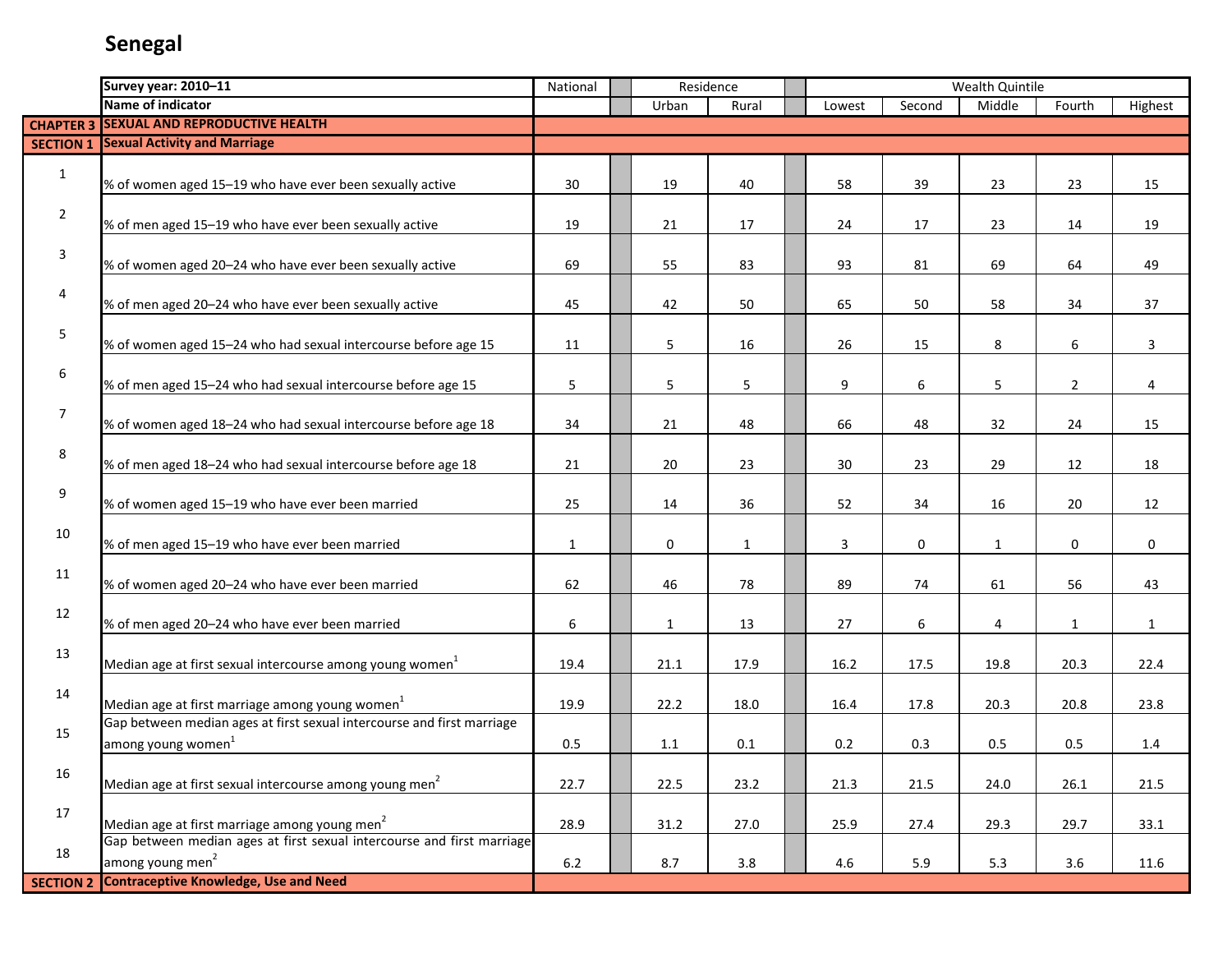|                  | Survey year: 2010-11                                                                                           | National        | Residence      |                         |                                                                                                                                                                                                                                                                                                                                                                                                                                                                                                                                                                                                                                                                                                                                                       |                  | Wealth Quintile                                                                                                                                                                                                                                                                                                                                                                                                                                                                                                                                                                                                                                                                                                                                      |                |         |
|------------------|----------------------------------------------------------------------------------------------------------------|-----------------|----------------|-------------------------|-------------------------------------------------------------------------------------------------------------------------------------------------------------------------------------------------------------------------------------------------------------------------------------------------------------------------------------------------------------------------------------------------------------------------------------------------------------------------------------------------------------------------------------------------------------------------------------------------------------------------------------------------------------------------------------------------------------------------------------------------------|------------------|------------------------------------------------------------------------------------------------------------------------------------------------------------------------------------------------------------------------------------------------------------------------------------------------------------------------------------------------------------------------------------------------------------------------------------------------------------------------------------------------------------------------------------------------------------------------------------------------------------------------------------------------------------------------------------------------------------------------------------------------------|----------------|---------|
|                  | Name of indicator                                                                                              |                 | Urban          | Rural                   | Lowest                                                                                                                                                                                                                                                                                                                                                                                                                                                                                                                                                                                                                                                                                                                                                | Second           | Middle                                                                                                                                                                                                                                                                                                                                                                                                                                                                                                                                                                                                                                                                                                                                               | Fourth         | Highest |
| 19               | % of women aged 15-19 who have not heard of family planning on any                                             |                 |                |                         |                                                                                                                                                                                                                                                                                                                                                                                                                                                                                                                                                                                                                                                                                                                                                       |                  |                                                                                                                                                                                                                                                                                                                                                                                                                                                                                                                                                                                                                                                                                                                                                      |                |         |
|                  | of three sources (radio, TV or newspapers)                                                                     | 69              | 57             | 80                      | 88                                                                                                                                                                                                                                                                                                                                                                                                                                                                                                                                                                                                                                                                                                                                                    | 78               | 72                                                                                                                                                                                                                                                                                                                                                                                                                                                                                                                                                                                                                                                                                                                                                   | 63             | 49      |
| 20               | % of men aged 15-19 who have not heard of family planning on any of<br>three sources (radio, TV or newspapers) | 66              | 55             | 78                      | 79                                                                                                                                                                                                                                                                                                                                                                                                                                                                                                                                                                                                                                                                                                                                                    | 76               | 68                                                                                                                                                                                                                                                                                                                                                                                                                                                                                                                                                                                                                                                                                                                                                   | 60             | 50      |
| 21               |                                                                                                                |                 |                |                         |                                                                                                                                                                                                                                                                                                                                                                                                                                                                                                                                                                                                                                                                                                                                                       |                  |                                                                                                                                                                                                                                                                                                                                                                                                                                                                                                                                                                                                                                                                                                                                                      |                |         |
|                  | Average number of modern methods known among women aged 15-19                                                  | 2.9             | 3.5            | $2.4$                   | $2.2$                                                                                                                                                                                                                                                                                                                                                                                                                                                                                                                                                                                                                                                                                                                                                 | 2.6              | 2.7                                                                                                                                                                                                                                                                                                                                                                                                                                                                                                                                                                                                                                                                                                                                                  | 3.1            | 3.8     |
| 22               | % of sexually active, <sup>3</sup> never-married women aged 15–19 currently using<br>any contraception         | 16              | 20             | 14                      | $[18]$                                                                                                                                                                                                                                                                                                                                                                                                                                                                                                                                                                                                                                                                                                                                                | $[23]$           | $[20]$                                                                                                                                                                                                                                                                                                                                                                                                                                                                                                                                                                                                                                                                                                                                               | $\ast$         | $\ast$  |
| 23               | % of married women aged 15-19 currently using any contraception                                                | $6\phantom{.}6$ | 13             | $\mathbf{3}$            | $\overline{2}$                                                                                                                                                                                                                                                                                                                                                                                                                                                                                                                                                                                                                                                                                                                                        | $\boldsymbol{6}$ | 5                                                                                                                                                                                                                                                                                                                                                                                                                                                                                                                                                                                                                                                                                                                                                    | $9\,$          | 13      |
| 24               | % of sexually active <sup>3</sup> men aged 15-24 currently using any contraception                             | 57              | 71             | 44                      | 32                                                                                                                                                                                                                                                                                                                                                                                                                                                                                                                                                                                                                                                                                                                                                    | 63               | 63                                                                                                                                                                                                                                                                                                                                                                                                                                                                                                                                                                                                                                                                                                                                                   | 52             | $[81]$  |
| 25               | % of sexually active, $^3$ never-married women aged 15–19 currently using<br>modern contraception              | 15              | 20             | 11                      | $[18]$                                                                                                                                                                                                                                                                                                                                                                                                                                                                                                                                                                                                                                                                                                                                                | $[16]$           | $[20]$                                                                                                                                                                                                                                                                                                                                                                                                                                                                                                                                                                                                                                                                                                                                               | $\ast$         | $\ast$  |
| 26               | % of married women aged 15-19 currently using modern contraception                                             | 5               | 11             | $\overline{\mathbf{3}}$ | $\overline{2}$                                                                                                                                                                                                                                                                                                                                                                                                                                                                                                                                                                                                                                                                                                                                        | $\overline{4}$   | 5                                                                                                                                                                                                                                                                                                                                                                                                                                                                                                                                                                                                                                                                                                                                                    | 6              | 13      |
| 27               | % of sexually active <sup>3</sup> men aged 15-24 currently using modern<br>contraception                       | 56              | 71             | 44                      | 31                                                                                                                                                                                                                                                                                                                                                                                                                                                                                                                                                                                                                                                                                                                                                    | 63               | 63                                                                                                                                                                                                                                                                                                                                                                                                                                                                                                                                                                                                                                                                                                                                                   | 52             | $[81]$  |
| 28               | % of sexually active <sup>3</sup> men aged 15-24 currently using a condom                                      | 56              | 71             | 43                      | 31                                                                                                                                                                                                                                                                                                                                                                                                                                                                                                                                                                                                                                                                                                                                                    | 63               | 61                                                                                                                                                                                                                                                                                                                                                                                                                                                                                                                                                                                                                                                                                                                                                   | 52             | $[79]$  |
| 29               | % of sexually active, $3$ never-married women aged 15–19 currently using<br>traditional contraception          | $\overline{2}$  | $\mathbf 0$    | 3                       | $[0] % \begin{center} % \includegraphics[width=\linewidth]{imagesSupplemental_3.png} % \end{center} % \caption { % Our method is used for the method. % Note that the \emph{exponent} is used for the method. % Note that the \emph{exponent} is used for the method. % Note that the \emph{exponent} is used for the method. % Note that the \emph{exponent} is used for the method. % Note that the \emph{exponent} is used for the method. % Note that the \emph{exportector} is used for the method. % Note that the \emph{exportector} is used for the method. % Note that the \emph{exportector} is used for the method. % Note that the \emph{exportector} is used for the method. % Note that the \emph{exportector} is used for the method.$ | $[7]$            | $[0] % \begin{center} % \includegraphics[width=\linewidth]{imagesSupplemental_3.png} % \end{center} % \caption { % Our method is used for the method. % Note that the \emph{exponent} is used for the method. % Note that the \emph{exponent} is used for the method. % Note that the \emph{exponent} is used for the method. % Note that the \emph{exponent} is used for the method. % Note that the \emph{exponent} is used for the method. % Note that the \emph{exponent} is used for the method. % Note that the \emph{exportector} is used for the method. % Note that the \emph{exportector} is used for the method. % Note that the \emph{exportector} is used for the method. % Note that the \emph{exportector} is used for the method. %$ | $\ast$         | $\ast$  |
| 30               | % of married women aged 15-19 currently using traditional<br>contraception                                     | $\mathbf{1}$    | $\overline{2}$ | 0                       | $\pmb{0}$                                                                                                                                                                                                                                                                                                                                                                                                                                                                                                                                                                                                                                                                                                                                             | $\mathbf{1}$     | 0                                                                                                                                                                                                                                                                                                                                                                                                                                                                                                                                                                                                                                                                                                                                                    | $\overline{2}$ | 0       |
| 31               | % of sexually active <sup>3</sup> men aged 15–24 currently using traditional<br>contraception                  | $\pmb{0}$       | 0              | $\pmb{0}$               | $\mathbf{1}$                                                                                                                                                                                                                                                                                                                                                                                                                                                                                                                                                                                                                                                                                                                                          | 0                | $\pmb{0}$                                                                                                                                                                                                                                                                                                                                                                                                                                                                                                                                                                                                                                                                                                                                            | $\mathbf 0$    | [0]     |
| 32               | % of sexually active, $^3$ never-married women aged 15–19 who have an<br>unmet need for contraception          | 77              | 80             | 74                      | $[61]$                                                                                                                                                                                                                                                                                                                                                                                                                                                                                                                                                                                                                                                                                                                                                | $[72]$           | $[77]$                                                                                                                                                                                                                                                                                                                                                                                                                                                                                                                                                                                                                                                                                                                                               | $\ast$         | $\ast$  |
| 33               | % of married women aged 15-19 who have an unmet need for<br>contraception                                      | 31              | 41             | 27                      | 25                                                                                                                                                                                                                                                                                                                                                                                                                                                                                                                                                                                                                                                                                                                                                    | 26               | 35                                                                                                                                                                                                                                                                                                                                                                                                                                                                                                                                                                                                                                                                                                                                                   | 43             | 38      |
| <b>SECTION 3</b> | <b>Childbearing</b>                                                                                            |                 |                |                         |                                                                                                                                                                                                                                                                                                                                                                                                                                                                                                                                                                                                                                                                                                                                                       |                  |                                                                                                                                                                                                                                                                                                                                                                                                                                                                                                                                                                                                                                                                                                                                                      |                |         |
| 34               | % of women aged 15-19 who have ever had a child                                                                | 16              | 11             | 20                      | 31                                                                                                                                                                                                                                                                                                                                                                                                                                                                                                                                                                                                                                                                                                                                                    | 20               | 11                                                                                                                                                                                                                                                                                                                                                                                                                                                                                                                                                                                                                                                                                                                                                   | 14             | 7       |
| 35               | Median age at first birth among young women <sup>1</sup>                                                       | 21.4            | 23.6           | 19.6                    | 18.2                                                                                                                                                                                                                                                                                                                                                                                                                                                                                                                                                                                                                                                                                                                                                  | 19.4             | 21.6                                                                                                                                                                                                                                                                                                                                                                                                                                                                                                                                                                                                                                                                                                                                                 | 22.6           | 25.0    |
| 36               | % of mothers <20 whose most recent birth was delivered at a health<br>facility                                 | 75              | 92             | 65                      | 46                                                                                                                                                                                                                                                                                                                                                                                                                                                                                                                                                                                                                                                                                                                                                    | 72               | 89                                                                                                                                                                                                                                                                                                                                                                                                                                                                                                                                                                                                                                                                                                                                                   | 92             | 96      |
| 37               | % of recent births to mothers <20 that were unplanned                                                          | 20              | 31             | 16                      | 15                                                                                                                                                                                                                                                                                                                                                                                                                                                                                                                                                                                                                                                                                                                                                    | 20               | 24                                                                                                                                                                                                                                                                                                                                                                                                                                                                                                                                                                                                                                                                                                                                                   | 23             | 26      |
| <b>CHAPTER 4</b> | <b>SEXUAL RIGHTS AND GENDER EQUALITY</b>                                                                       |                 |                |                         |                                                                                                                                                                                                                                                                                                                                                                                                                                                                                                                                                                                                                                                                                                                                                       |                  |                                                                                                                                                                                                                                                                                                                                                                                                                                                                                                                                                                                                                                                                                                                                                      |                |         |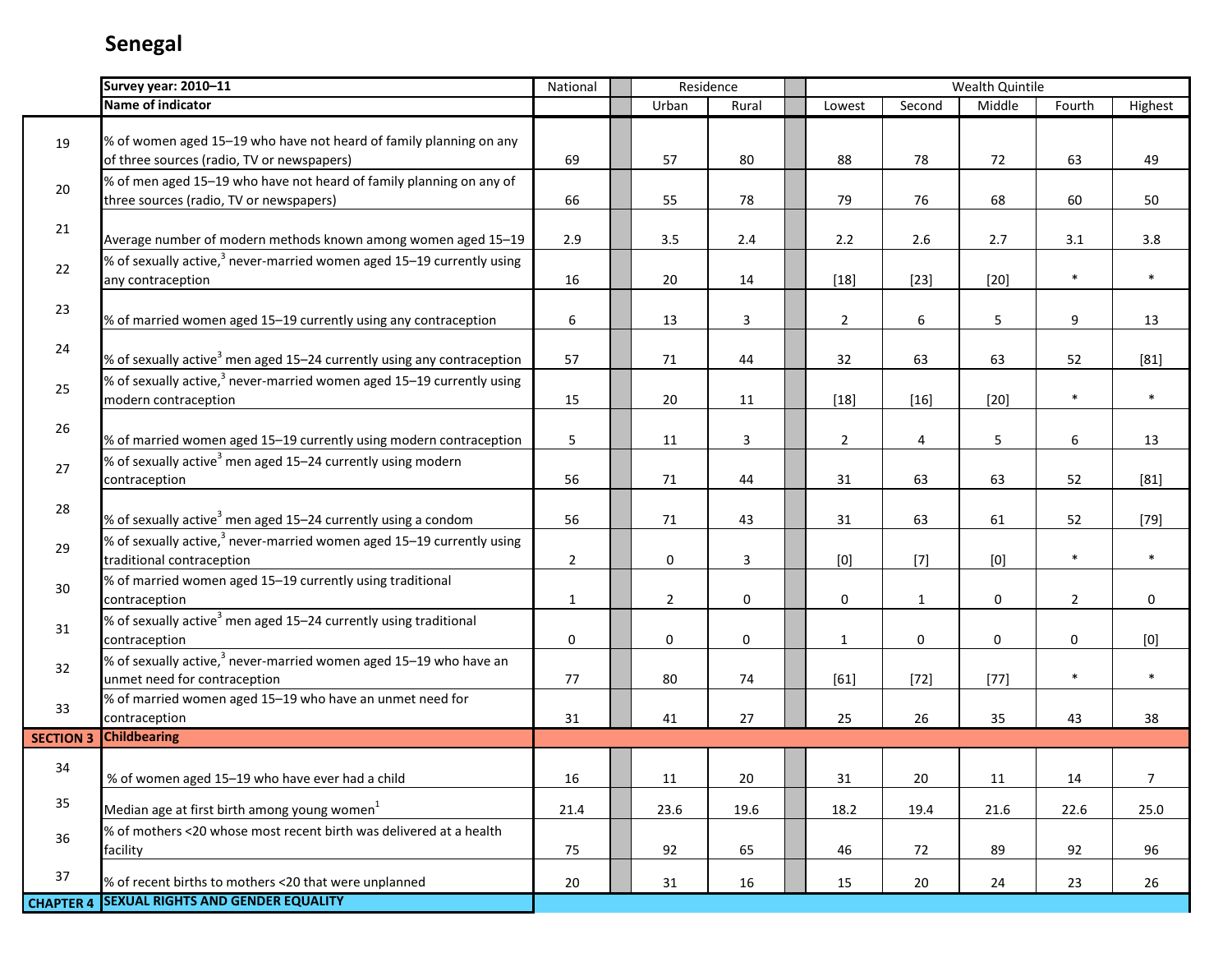|                  | <b>Survey year: 2010-11</b>                                                                                                                       | National |       | Residence |                                                   |        | Wealth Quintile |        |         |
|------------------|---------------------------------------------------------------------------------------------------------------------------------------------------|----------|-------|-----------|---------------------------------------------------|--------|-----------------|--------|---------|
|                  | Name of indicator                                                                                                                                 |          | Urban | Rural     | Lowest                                            | Second | Middle          | Fourth | Highest |
| <b>SECTION 1</b> | <b>Sexuality Education in Schools</b>                                                                                                             |          |       |           |                                                   |        |                 |        |         |
| 38               | % of schools that provided skills-based HIV education in the last<br>academic year                                                                |          |       |           | See table titled "Sexuality Education in Schools" |        |                 |        |         |
| 39               | Inclusion in the national school curriculum of skills-based HIV education<br>or health education, including HIV prevention                        |          |       |           |                                                   |        |                 |        |         |
| <b>SECTION 2</b> | <b>Adults' Attitudes about Sexual Health Information</b>                                                                                          |          |       |           |                                                   |        |                 |        |         |
| 40               | % of women aged 18-49 who agree that adolescents aged 12-14 should<br>be taught about using a condom to prevent HIV                               | 42       | 48    | 36        | 31                                                | 37     | 41              | 46     | 50      |
| 41               | % of men aged 18-49 who agree that adolescents aged 12-14 should be<br>taught about using a condom to prevent HIV                                 | 43       | 46    | 40        | 38                                                | 36     | 45              | 46     | 48      |
| <b>SECTION 3</b> | Self-Efficacy Related to Sexual Health                                                                                                            |          |       |           |                                                   |        |                 |        |         |
| 42               | % of women aged 15-24 who report that they could get condoms on<br>their own                                                                      | 19       | 27    | 12        | 10                                                | 10     | 17              | 23     | 32      |
| 43               | % of women aged 15-24 who know a source for the condom                                                                                            | 44       | 61    | 28        | 24                                                | 31     | 41              | 51     | 65      |
| 44               | % of men aged 15-24 who know a source for the condom                                                                                              | 75       | 88    | 59        | 55                                                | 61     | 76              | 80     | 89      |
| 45               | % of women aged 15-49 who know that HIV risk is reduced by condom<br>use                                                                          | 70       | 80    | 61        | 50                                                | 63     | 70              | 77     | 84      |
| 46               | % of women aged 15-49 who know that HIV risk is reduced by having<br>one uninfected partner                                                       | 87       | 89    | 84        | 76                                                | 85     | 88              | 89     | 91      |
| 47               | % of women aged 15–24 with comprehensive knowledge of HIV/AIDS $4$                                                                                | 29       | 41    | 18        | 10                                                | 20     | 26              | 35     | 48      |
| 48               | % of men aged 15–24 with comprehensive knowledge of HIV/AIDS $4$                                                                                  | 33       | 43    | 20        | 14                                                | 18     | 25              | 42     | 51      |
| <b>SECTION 4</b> | Women's Autonomy, Societal Norms and Gender Equality                                                                                              |          |       |           |                                                   |        |                 |        |         |
| 49               | % of married women aged 15-49 who have sole or joint (with husband)<br>say in their own health care                                               | 31       | 38    | 25        | 23                                                | 22     | 29              | 36     | 43      |
| 50               | % of women aged 15-49 who agree with all three reasons why a wife is<br>justified in refusing to have intercourse with her husband <sup>5,6</sup> | 27       | 29    | 26        | 27                                                | 29     | 28              | 26     | 28      |
| 51               | % of surveyed men who agree with all three reasons why a wife is<br>justified in refusing to have intercourse with her husband                    | nc       | nc    | nc        | nc                                                | nc     | nc              | nc     | nc      |
| 52               | % of women aged 15-49 who believe that if the husband has an STI, the<br>wife is justified in asking him to use condom                            | 79       | 86    | 72        | 65                                                | 73     | 78              | 84     | 89      |
| 53               | % of men aged 15-49 who believe that if the husband has an STI, the<br>wife is justified in asking him to use condom                              | 78       | 82    | 73        | 71                                                | 71     | 77              | 78     | 87      |
| 54               | % of women aged 15-49 who agree with at least one reason why a<br>husband is justified in hitting/beating his wife <sup>7</sup>                   | 60       | 49    | 71        | 80                                                | 70     | 63              | 54     | 42      |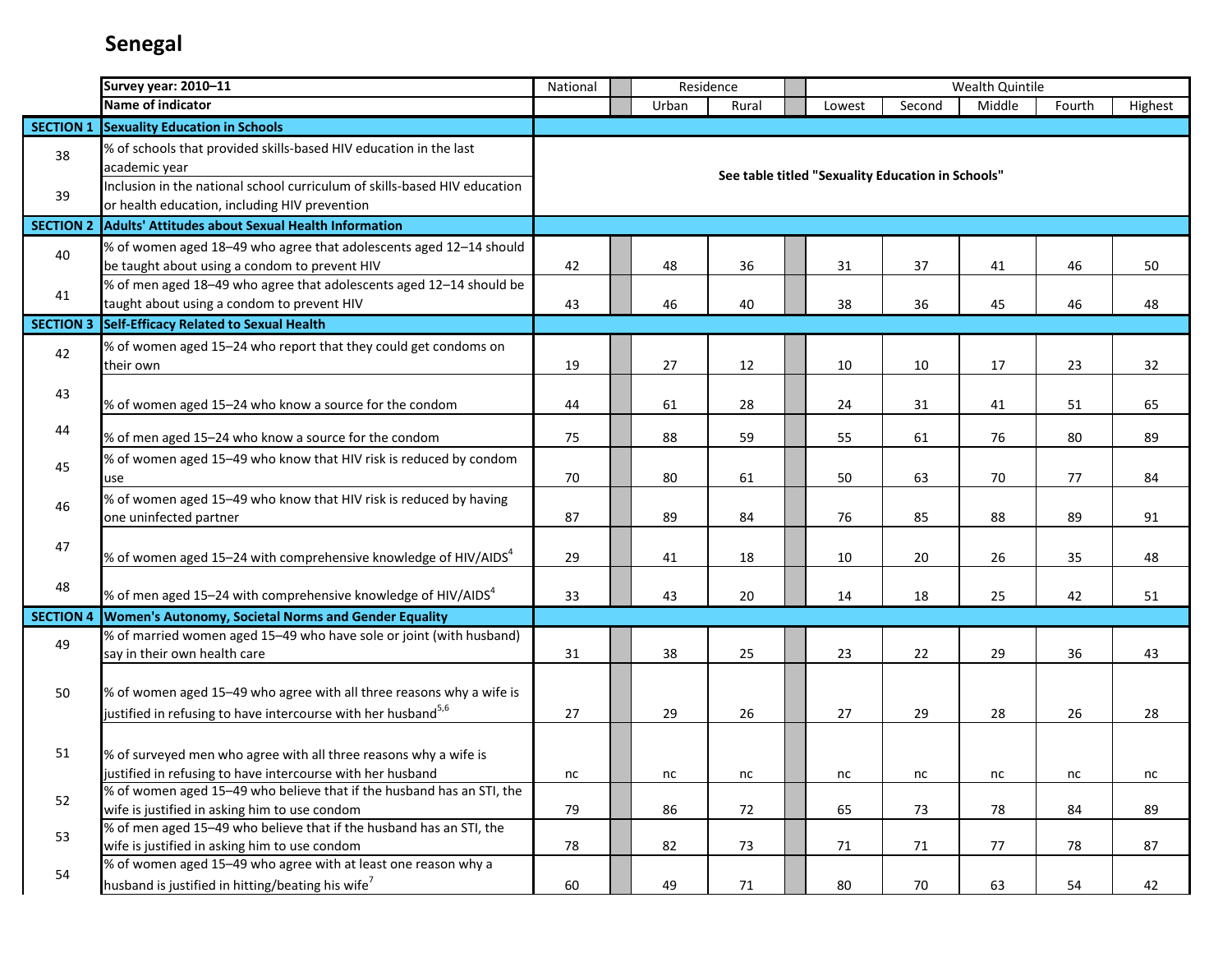| Name of indicator<br>Middle<br>Urban<br>Second<br>Fourth<br>Highest<br>Rural<br>Lowest<br>% of surveyed men who agree with at least one reason why a husband is<br>55<br>justified in hitting/beating his wife <sup>7</sup><br>20<br>37<br>24<br>28<br>28<br>23<br>22<br>16<br><b>REACHING YOUNG PEOPLE</b><br><b>CHAPTER 5</b><br>Demographic Information<br><b>SECTION 1</b><br>56<br>No. of girls aged 10-14 in 2011<br>790,000<br>333,000<br>456,000<br>155,000<br>167,000<br>161,000<br>154,000<br>57<br>No. of boys aged 10-14 in 2011<br>806,000<br>324,000<br>482,000<br>173,000<br>174,000<br>168,000<br>155,000<br>58<br>No. of women aged 15-19 in 2011<br>699,000<br>338,000<br>361,000<br>115,000<br>124,000<br>145,000<br>155,000<br>160,000<br>59<br>No. of men aged 15-19 in 2011<br>710,000<br>361,000<br>349,000<br>125,000<br>124,000<br>133,000<br>159,000<br>168,000<br><b>School Attendance</b><br><b>SECTION 2</b><br>60<br>% of girls attending primary school<br>56<br>73<br>46<br>52<br>58<br>63<br>69<br>44<br>61<br>% of boys attending primary school<br>52<br>71<br>41<br>38<br>48<br>55<br>59<br>71<br>62<br>107<br>98<br>No. of girls per 100 boys attending primary school<br>103<br>111<br>118<br>109<br>106<br>106<br>63<br>27<br>43<br>% of women attending secondary school<br>15<br>10<br>18<br>29<br>34<br>52<br>64<br>% of men attending secondary school<br>29<br>44<br>18<br>13<br>20<br>28<br>36<br>54<br>65<br>No. of women per 100 men attending secondary school<br>93<br>98<br>86<br>74<br>90<br>102<br>94<br>95<br><b>Exposure to Media</b><br><b>SECTION 3</b><br>66<br>% of women aged 15-19 who are exposed to radio<br>62<br>68<br>56<br>53<br>63<br>69<br>43<br>74<br>67<br>% of women aged 15-19 who are exposed to television<br>90<br>80<br>96<br>66<br>43<br>28<br>94<br>11<br>68<br>% of women aged 15-19 who are exposed to newspapers<br>16<br>28<br>$\overline{4}$<br>$\mathbf{3}$<br>4<br>8<br>19<br>39<br>% of women aged 15-19 who are exposed to all sources of media (radio,<br>69<br>$\overline{2}$<br>6<br>TV or newspapers)<br>20<br>0<br>$\overline{2}$<br>11<br>14<br>29<br>% of women aged 15-19 who have very limited exposure to the three<br>70 | Survey year: 2010-11 | National | Residence |    |    |    | Wealth Quintile |   |              |
|----------------------------------------------------------------------------------------------------------------------------------------------------------------------------------------------------------------------------------------------------------------------------------------------------------------------------------------------------------------------------------------------------------------------------------------------------------------------------------------------------------------------------------------------------------------------------------------------------------------------------------------------------------------------------------------------------------------------------------------------------------------------------------------------------------------------------------------------------------------------------------------------------------------------------------------------------------------------------------------------------------------------------------------------------------------------------------------------------------------------------------------------------------------------------------------------------------------------------------------------------------------------------------------------------------------------------------------------------------------------------------------------------------------------------------------------------------------------------------------------------------------------------------------------------------------------------------------------------------------------------------------------------------------------------------------------------------------------------------------------------------------------------------------------------------------------------------------------------------------------------------------------------------------------------------------------------------------------------------------------------------------------------------------------------------------------------------------------------------------------------------------------------------------------------------------------------------------------------|----------------------|----------|-----------|----|----|----|-----------------|---|--------------|
|                                                                                                                                                                                                                                                                                                                                                                                                                                                                                                                                                                                                                                                                                                                                                                                                                                                                                                                                                                                                                                                                                                                                                                                                                                                                                                                                                                                                                                                                                                                                                                                                                                                                                                                                                                                                                                                                                                                                                                                                                                                                                                                                                                                                                            |                      |          |           |    |    |    |                 |   |              |
|                                                                                                                                                                                                                                                                                                                                                                                                                                                                                                                                                                                                                                                                                                                                                                                                                                                                                                                                                                                                                                                                                                                                                                                                                                                                                                                                                                                                                                                                                                                                                                                                                                                                                                                                                                                                                                                                                                                                                                                                                                                                                                                                                                                                                            |                      |          |           |    |    |    |                 |   |              |
|                                                                                                                                                                                                                                                                                                                                                                                                                                                                                                                                                                                                                                                                                                                                                                                                                                                                                                                                                                                                                                                                                                                                                                                                                                                                                                                                                                                                                                                                                                                                                                                                                                                                                                                                                                                                                                                                                                                                                                                                                                                                                                                                                                                                                            |                      |          |           |    |    |    |                 |   |              |
|                                                                                                                                                                                                                                                                                                                                                                                                                                                                                                                                                                                                                                                                                                                                                                                                                                                                                                                                                                                                                                                                                                                                                                                                                                                                                                                                                                                                                                                                                                                                                                                                                                                                                                                                                                                                                                                                                                                                                                                                                                                                                                                                                                                                                            |                      |          |           |    |    |    |                 |   |              |
|                                                                                                                                                                                                                                                                                                                                                                                                                                                                                                                                                                                                                                                                                                                                                                                                                                                                                                                                                                                                                                                                                                                                                                                                                                                                                                                                                                                                                                                                                                                                                                                                                                                                                                                                                                                                                                                                                                                                                                                                                                                                                                                                                                                                                            |                      |          |           |    |    |    |                 |   |              |
|                                                                                                                                                                                                                                                                                                                                                                                                                                                                                                                                                                                                                                                                                                                                                                                                                                                                                                                                                                                                                                                                                                                                                                                                                                                                                                                                                                                                                                                                                                                                                                                                                                                                                                                                                                                                                                                                                                                                                                                                                                                                                                                                                                                                                            |                      |          |           |    |    |    |                 |   |              |
|                                                                                                                                                                                                                                                                                                                                                                                                                                                                                                                                                                                                                                                                                                                                                                                                                                                                                                                                                                                                                                                                                                                                                                                                                                                                                                                                                                                                                                                                                                                                                                                                                                                                                                                                                                                                                                                                                                                                                                                                                                                                                                                                                                                                                            |                      |          |           |    |    |    |                 |   | 152,000      |
|                                                                                                                                                                                                                                                                                                                                                                                                                                                                                                                                                                                                                                                                                                                                                                                                                                                                                                                                                                                                                                                                                                                                                                                                                                                                                                                                                                                                                                                                                                                                                                                                                                                                                                                                                                                                                                                                                                                                                                                                                                                                                                                                                                                                                            |                      |          |           |    |    |    |                 |   |              |
|                                                                                                                                                                                                                                                                                                                                                                                                                                                                                                                                                                                                                                                                                                                                                                                                                                                                                                                                                                                                                                                                                                                                                                                                                                                                                                                                                                                                                                                                                                                                                                                                                                                                                                                                                                                                                                                                                                                                                                                                                                                                                                                                                                                                                            |                      |          |           |    |    |    |                 |   | 134,000      |
|                                                                                                                                                                                                                                                                                                                                                                                                                                                                                                                                                                                                                                                                                                                                                                                                                                                                                                                                                                                                                                                                                                                                                                                                                                                                                                                                                                                                                                                                                                                                                                                                                                                                                                                                                                                                                                                                                                                                                                                                                                                                                                                                                                                                                            |                      |          |           |    |    |    |                 |   |              |
|                                                                                                                                                                                                                                                                                                                                                                                                                                                                                                                                                                                                                                                                                                                                                                                                                                                                                                                                                                                                                                                                                                                                                                                                                                                                                                                                                                                                                                                                                                                                                                                                                                                                                                                                                                                                                                                                                                                                                                                                                                                                                                                                                                                                                            |                      |          |           |    |    |    |                 |   |              |
|                                                                                                                                                                                                                                                                                                                                                                                                                                                                                                                                                                                                                                                                                                                                                                                                                                                                                                                                                                                                                                                                                                                                                                                                                                                                                                                                                                                                                                                                                                                                                                                                                                                                                                                                                                                                                                                                                                                                                                                                                                                                                                                                                                                                                            |                      |          |           |    |    |    |                 |   |              |
|                                                                                                                                                                                                                                                                                                                                                                                                                                                                                                                                                                                                                                                                                                                                                                                                                                                                                                                                                                                                                                                                                                                                                                                                                                                                                                                                                                                                                                                                                                                                                                                                                                                                                                                                                                                                                                                                                                                                                                                                                                                                                                                                                                                                                            |                      |          |           |    |    |    |                 |   |              |
|                                                                                                                                                                                                                                                                                                                                                                                                                                                                                                                                                                                                                                                                                                                                                                                                                                                                                                                                                                                                                                                                                                                                                                                                                                                                                                                                                                                                                                                                                                                                                                                                                                                                                                                                                                                                                                                                                                                                                                                                                                                                                                                                                                                                                            |                      |          |           |    |    |    |                 |   |              |
|                                                                                                                                                                                                                                                                                                                                                                                                                                                                                                                                                                                                                                                                                                                                                                                                                                                                                                                                                                                                                                                                                                                                                                                                                                                                                                                                                                                                                                                                                                                                                                                                                                                                                                                                                                                                                                                                                                                                                                                                                                                                                                                                                                                                                            |                      |          |           |    |    |    |                 |   |              |
|                                                                                                                                                                                                                                                                                                                                                                                                                                                                                                                                                                                                                                                                                                                                                                                                                                                                                                                                                                                                                                                                                                                                                                                                                                                                                                                                                                                                                                                                                                                                                                                                                                                                                                                                                                                                                                                                                                                                                                                                                                                                                                                                                                                                                            |                      |          |           |    |    |    |                 |   |              |
|                                                                                                                                                                                                                                                                                                                                                                                                                                                                                                                                                                                                                                                                                                                                                                                                                                                                                                                                                                                                                                                                                                                                                                                                                                                                                                                                                                                                                                                                                                                                                                                                                                                                                                                                                                                                                                                                                                                                                                                                                                                                                                                                                                                                                            |                      |          |           |    |    |    |                 |   |              |
|                                                                                                                                                                                                                                                                                                                                                                                                                                                                                                                                                                                                                                                                                                                                                                                                                                                                                                                                                                                                                                                                                                                                                                                                                                                                                                                                                                                                                                                                                                                                                                                                                                                                                                                                                                                                                                                                                                                                                                                                                                                                                                                                                                                                                            |                      |          |           |    |    |    |                 |   |              |
|                                                                                                                                                                                                                                                                                                                                                                                                                                                                                                                                                                                                                                                                                                                                                                                                                                                                                                                                                                                                                                                                                                                                                                                                                                                                                                                                                                                                                                                                                                                                                                                                                                                                                                                                                                                                                                                                                                                                                                                                                                                                                                                                                                                                                            |                      |          |           |    |    |    |                 |   |              |
|                                                                                                                                                                                                                                                                                                                                                                                                                                                                                                                                                                                                                                                                                                                                                                                                                                                                                                                                                                                                                                                                                                                                                                                                                                                                                                                                                                                                                                                                                                                                                                                                                                                                                                                                                                                                                                                                                                                                                                                                                                                                                                                                                                                                                            |                      |          |           |    |    |    |                 |   |              |
|                                                                                                                                                                                                                                                                                                                                                                                                                                                                                                                                                                                                                                                                                                                                                                                                                                                                                                                                                                                                                                                                                                                                                                                                                                                                                                                                                                                                                                                                                                                                                                                                                                                                                                                                                                                                                                                                                                                                                                                                                                                                                                                                                                                                                            |                      |          |           |    |    |    |                 |   |              |
|                                                                                                                                                                                                                                                                                                                                                                                                                                                                                                                                                                                                                                                                                                                                                                                                                                                                                                                                                                                                                                                                                                                                                                                                                                                                                                                                                                                                                                                                                                                                                                                                                                                                                                                                                                                                                                                                                                                                                                                                                                                                                                                                                                                                                            |                      |          |           |    |    |    |                 |   |              |
|                                                                                                                                                                                                                                                                                                                                                                                                                                                                                                                                                                                                                                                                                                                                                                                                                                                                                                                                                                                                                                                                                                                                                                                                                                                                                                                                                                                                                                                                                                                                                                                                                                                                                                                                                                                                                                                                                                                                                                                                                                                                                                                                                                                                                            |                      |          |           |    |    |    |                 |   |              |
|                                                                                                                                                                                                                                                                                                                                                                                                                                                                                                                                                                                                                                                                                                                                                                                                                                                                                                                                                                                                                                                                                                                                                                                                                                                                                                                                                                                                                                                                                                                                                                                                                                                                                                                                                                                                                                                                                                                                                                                                                                                                                                                                                                                                                            |                      |          |           |    |    |    |                 |   |              |
|                                                                                                                                                                                                                                                                                                                                                                                                                                                                                                                                                                                                                                                                                                                                                                                                                                                                                                                                                                                                                                                                                                                                                                                                                                                                                                                                                                                                                                                                                                                                                                                                                                                                                                                                                                                                                                                                                                                                                                                                                                                                                                                                                                                                                            |                      |          |           |    |    |    |                 |   |              |
|                                                                                                                                                                                                                                                                                                                                                                                                                                                                                                                                                                                                                                                                                                                                                                                                                                                                                                                                                                                                                                                                                                                                                                                                                                                                                                                                                                                                                                                                                                                                                                                                                                                                                                                                                                                                                                                                                                                                                                                                                                                                                                                                                                                                                            |                      |          |           |    |    |    |                 |   |              |
|                                                                                                                                                                                                                                                                                                                                                                                                                                                                                                                                                                                                                                                                                                                                                                                                                                                                                                                                                                                                                                                                                                                                                                                                                                                                                                                                                                                                                                                                                                                                                                                                                                                                                                                                                                                                                                                                                                                                                                                                                                                                                                                                                                                                                            |                      |          |           |    |    |    |                 |   |              |
|                                                                                                                                                                                                                                                                                                                                                                                                                                                                                                                                                                                                                                                                                                                                                                                                                                                                                                                                                                                                                                                                                                                                                                                                                                                                                                                                                                                                                                                                                                                                                                                                                                                                                                                                                                                                                                                                                                                                                                                                                                                                                                                                                                                                                            |                      |          |           |    |    |    |                 |   |              |
|                                                                                                                                                                                                                                                                                                                                                                                                                                                                                                                                                                                                                                                                                                                                                                                                                                                                                                                                                                                                                                                                                                                                                                                                                                                                                                                                                                                                                                                                                                                                                                                                                                                                                                                                                                                                                                                                                                                                                                                                                                                                                                                                                                                                                            |                      |          |           |    |    |    |                 |   |              |
|                                                                                                                                                                                                                                                                                                                                                                                                                                                                                                                                                                                                                                                                                                                                                                                                                                                                                                                                                                                                                                                                                                                                                                                                                                                                                                                                                                                                                                                                                                                                                                                                                                                                                                                                                                                                                                                                                                                                                                                                                                                                                                                                                                                                                            |                      |          |           |    |    |    |                 |   |              |
|                                                                                                                                                                                                                                                                                                                                                                                                                                                                                                                                                                                                                                                                                                                                                                                                                                                                                                                                                                                                                                                                                                                                                                                                                                                                                                                                                                                                                                                                                                                                                                                                                                                                                                                                                                                                                                                                                                                                                                                                                                                                                                                                                                                                                            |                      |          |           |    |    |    |                 |   |              |
|                                                                                                                                                                                                                                                                                                                                                                                                                                                                                                                                                                                                                                                                                                                                                                                                                                                                                                                                                                                                                                                                                                                                                                                                                                                                                                                                                                                                                                                                                                                                                                                                                                                                                                                                                                                                                                                                                                                                                                                                                                                                                                                                                                                                                            |                      |          |           |    |    |    |                 |   |              |
|                                                                                                                                                                                                                                                                                                                                                                                                                                                                                                                                                                                                                                                                                                                                                                                                                                                                                                                                                                                                                                                                                                                                                                                                                                                                                                                                                                                                                                                                                                                                                                                                                                                                                                                                                                                                                                                                                                                                                                                                                                                                                                                                                                                                                            |                      |          |           |    |    |    |                 |   |              |
|                                                                                                                                                                                                                                                                                                                                                                                                                                                                                                                                                                                                                                                                                                                                                                                                                                                                                                                                                                                                                                                                                                                                                                                                                                                                                                                                                                                                                                                                                                                                                                                                                                                                                                                                                                                                                                                                                                                                                                                                                                                                                                                                                                                                                            |                      |          |           |    |    |    |                 |   |              |
|                                                                                                                                                                                                                                                                                                                                                                                                                                                                                                                                                                                                                                                                                                                                                                                                                                                                                                                                                                                                                                                                                                                                                                                                                                                                                                                                                                                                                                                                                                                                                                                                                                                                                                                                                                                                                                                                                                                                                                                                                                                                                                                                                                                                                            |                      |          |           |    |    |    |                 |   |              |
|                                                                                                                                                                                                                                                                                                                                                                                                                                                                                                                                                                                                                                                                                                                                                                                                                                                                                                                                                                                                                                                                                                                                                                                                                                                                                                                                                                                                                                                                                                                                                                                                                                                                                                                                                                                                                                                                                                                                                                                                                                                                                                                                                                                                                            | sources of media     | 19       | 6         | 31 | 52 | 36 | 12              | 4 | $\mathbf{1}$ |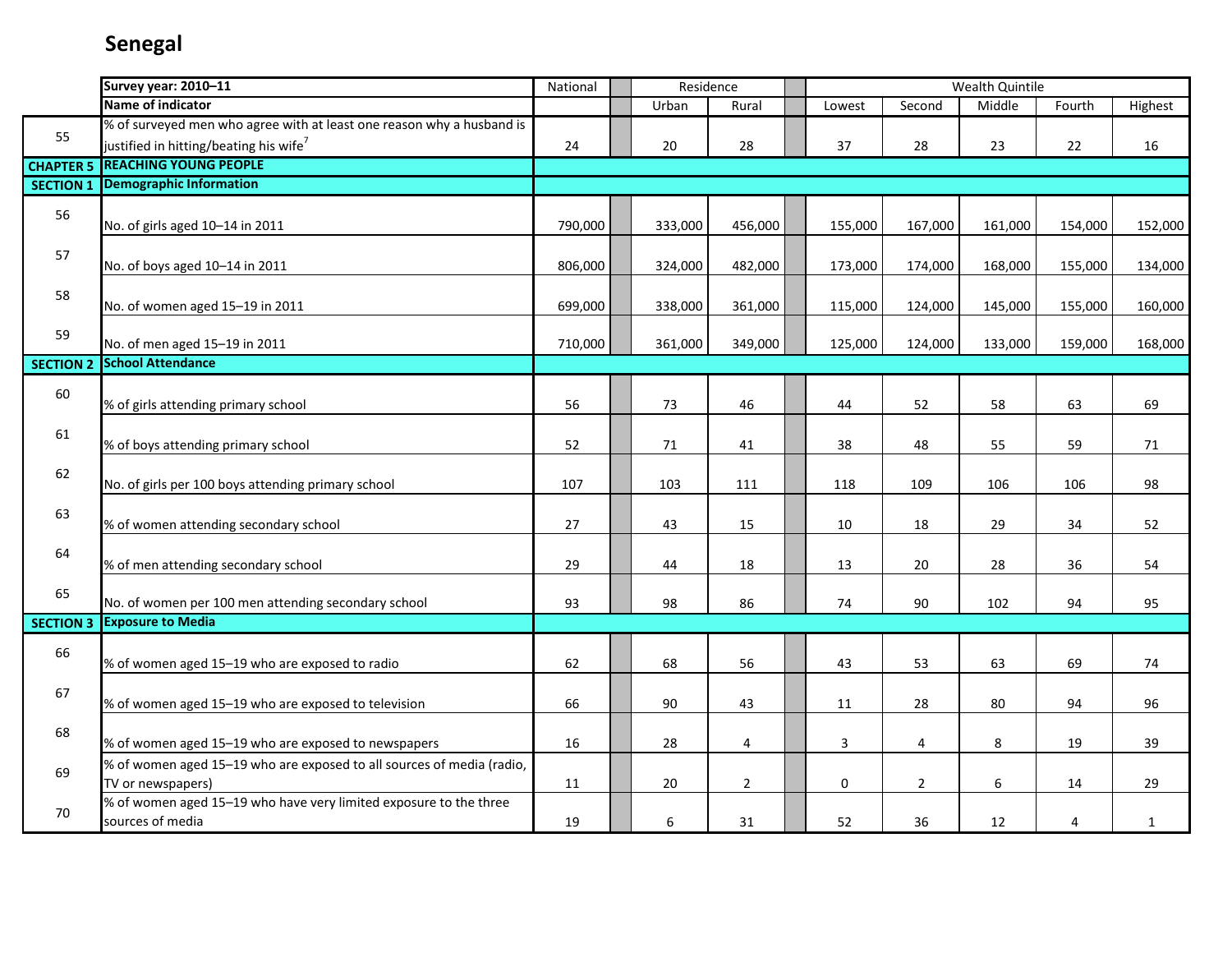| Survey year: 2010-11                                                                                                                                                                                                                                                                                                                                                                                                                                    | National |       | Residence |       |        |        | Wealth Quintile |        |         |
|---------------------------------------------------------------------------------------------------------------------------------------------------------------------------------------------------------------------------------------------------------------------------------------------------------------------------------------------------------------------------------------------------------------------------------------------------------|----------|-------|-----------|-------|--------|--------|-----------------|--------|---------|
| Name of indicator                                                                                                                                                                                                                                                                                                                                                                                                                                       |          | Urban |           | Rural | Lowest | Second | Middle          | Fourth | Highest |
| <b>NOTES</b>                                                                                                                                                                                                                                                                                                                                                                                                                                            |          |       |           |       |        |        |                 |        |         |
| 1. Medians were calculated on the basis of 25-29-year-old women.                                                                                                                                                                                                                                                                                                                                                                                        |          |       |           |       |        |        |                 |        |         |
| 2. Medians were calculated on the basis of 30-34-year-old men.                                                                                                                                                                                                                                                                                                                                                                                          |          |       |           |       |        |        |                 |        |         |
| 3. Sexually active refers to having had sexual intercourse in the past three months. (Those who are<br>married/in a union are considered to be sexually active).                                                                                                                                                                                                                                                                                        |          |       |           |       |        |        |                 |        |         |
| 4. Comprehensive knowledge is a four-part measure. It combines respondents' ability to correctly<br>report the two most common ways of reducing HIV risk (consistently using condoms and having just<br>one HIV-negative partner); knowing correctly that a healthy-looking person can have HIV; and correctly<br>rejecting the two most common local misconceptions about HIV transmission.                                                            |          |       |           |       |        |        |                 |        |         |
| 5. The three reasons are: the wife knows that her husband has had sex with other women, she knows<br>that he has an STI, and she is tired or not in the mood.<br>6. Indicator 50 data were unavailable in the 2010–11 DHS; the data come from the previous DHS, from<br>2005.                                                                                                                                                                           |          |       |           |       |        |        |                 |        |         |
| 7. DHS surveys ask questions about violence in the following situations: the wife burns the food, she<br>argues with her husband, she goes out without telling him, she neglects the children and she refuses to<br>have sexual intercourse with him.                                                                                                                                                                                                   |          |       |           |       |        |        |                 |        |         |
| $nc = not collected$<br>na = not available<br>* = When the data are available for fewer than 25 respondents, no values are given (the data are<br>suppressed) because there is too little information to accurately represent the group.<br>[] = When the data are available for 25-49 respondents, the values are bracketed to indicate small<br>sample size, which means the values will be less precise than those based on at least 50 respondents. |          |       |           |       |        |        |                 |        |         |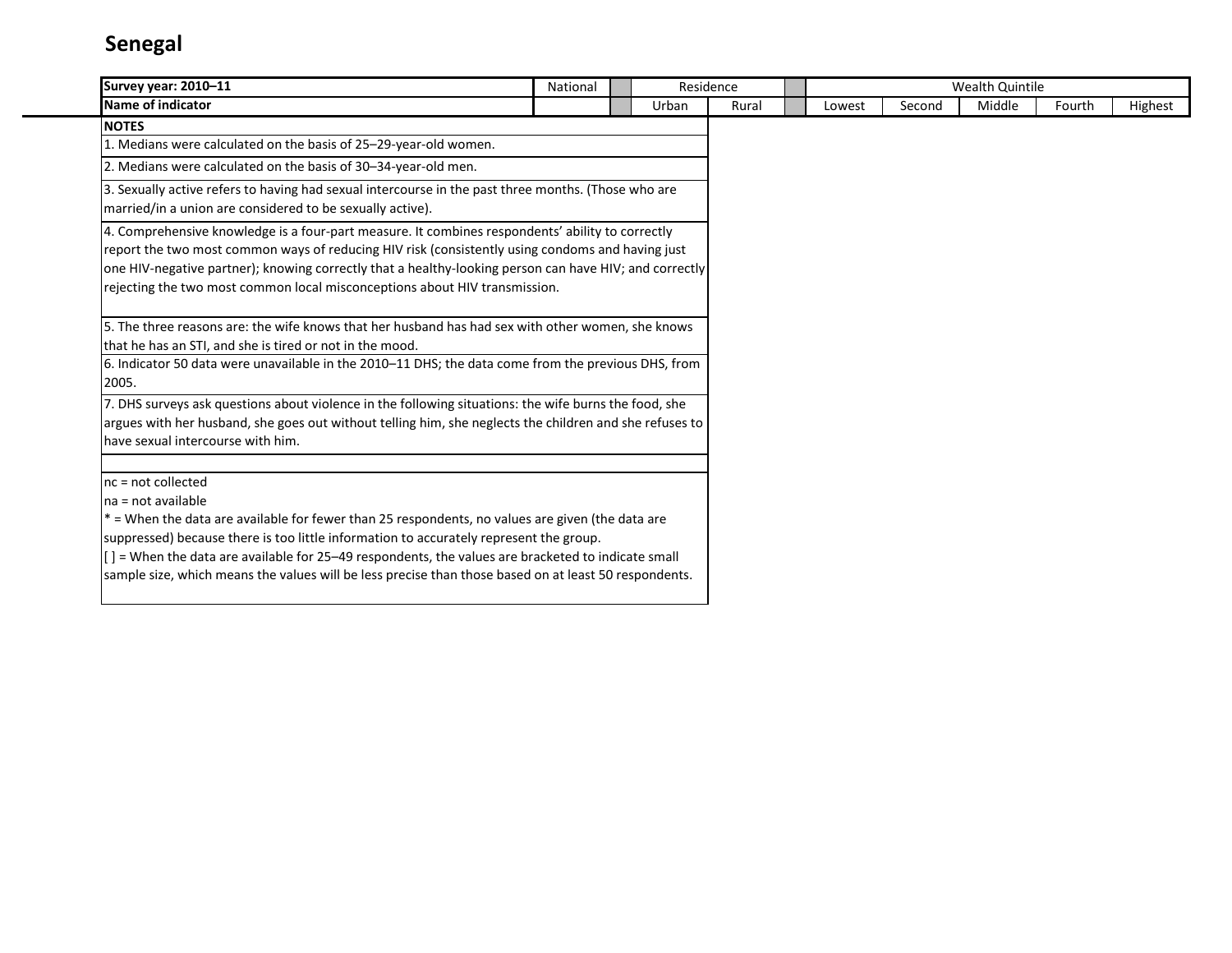|                  | <b>Survey Year: 2010</b>                                               | National       |                | Residence      |        |        | Wealth quintile |        |                |
|------------------|------------------------------------------------------------------------|----------------|----------------|----------------|--------|--------|-----------------|--------|----------------|
|                  | Name of indicator                                                      |                | Urban          | Rural          | Lowest | Second | Middle          | Fourth | Highest        |
| <b>CHAPTER 3</b> | <b>SEXUAL AND REPRODUCTIVE HEALTH</b>                                  |                |                |                |        |        |                 |        |                |
| <b>SECTION 1</b> | <b>Sexual Activity and Marriage</b>                                    |                |                |                |        |        |                 |        |                |
|                  |                                                                        |                |                |                |        |        |                 |        |                |
| $\mathbf{1}$     | % of women aged 15-19 who have ever been sexually active               | 46             | 40             | 48             | 49     | 51     | 48              | 48     | 36             |
|                  |                                                                        |                |                |                |        |        |                 |        |                |
| $\overline{2}$   | % of men aged 15-19 who have ever been sexually active                 | 37             | 32             | 39             | 48     | 43     | 30              | 40     | 30             |
|                  |                                                                        |                |                |                |        |        |                 |        |                |
| 3                | % of women aged 20-24 who have ever been sexually active               | 91             | 88             | 92             | 95     | 95     | 92              | 91     | 84             |
|                  |                                                                        |                |                |                |        |        |                 |        |                |
| 4                | % of men aged 20-24 who have ever been sexually active                 | 84             | 77             | 87             | 84     | 87     | 86              | 87     | 77             |
|                  |                                                                        |                |                |                |        |        |                 |        |                |
| 5                | % of women aged 15-24 who had sexual intercourse before age 15         | 13             | 10             | 14             | 19     | 15     | 14              | 13     | $\overline{7}$ |
|                  |                                                                        |                |                |                |        |        |                 |        |                |
| 6                | % of men aged 15-24 who had sexual intercourse before age 15           | $\overline{7}$ | $\overline{7}$ | $\overline{7}$ | 11     | 8      | 5               | 6      | 6              |
|                  |                                                                        |                |                |                |        |        |                 |        |                |
| 7                | % of women aged 18-24 who had sexual intercourse before age 18         | 58             | 49             | 62             | 68     | 66     | 60              | 58     | 44             |
|                  |                                                                        |                |                |                |        |        |                 |        |                |
| 8                | % of men aged 18-24 who had sexual intercourse before age 18           | 44             | 37             | 47             | 49     | 56     | 39              | 46     | 36             |
|                  |                                                                        |                |                |                |        |        |                 |        |                |
| 9                | % of women aged 15-19 who have ever been married                       | 20             | 10             | 24             | 27     | 28     | 25              | 19     | $\overline{7}$ |
|                  |                                                                        |                |                |                |        |        |                 |        |                |
| 10               | % of men aged 15-19 who have ever been married                         | 5              | 6              | 4              | 3      | 8      | 4               | 4      | 4              |
|                  |                                                                        |                |                |                |        |        |                 |        |                |
| 11               | % of women aged 20-24 who have ever been married                       | 72             | 57             | 80             | 88     | 84     | 80              | 68     | 52             |
|                  |                                                                        |                |                |                |        |        |                 |        |                |
| 12               | % of men aged 20-24 who have ever been married                         | 28             | 11             | 34             | 41     | 48     | 29              | 25     | 11             |
|                  |                                                                        |                |                |                |        |        |                 |        |                |
| 13               | Median age at first sexual intercourse among young women <sup>1</sup>  | 17.4           | 17.9           | 17.2           | 16.5   | 16.9   | 17.1            | 17.5   | 18.5           |
|                  |                                                                        |                |                |                |        |        |                 |        |                |
| 14               | Median age at first marriage among young women <sup>1</sup>            | 18.9           | 20.5           | 18.5           | 18.0   | 18.5   | 18.4            | 18.6   | 21.4           |
|                  | Gap between median ages at first sexual intercourse and first marriage |                |                |                |        |        |                 |        |                |
| 15               | among young women <sup>1</sup>                                         | 1.5            | 2.6            | 1.3            | 1.5    | 1.6    | 1.3             | 1.1    | 2.9            |
|                  |                                                                        |                |                |                |        |        |                 |        |                |
| 16               | Median age at first sexual intercourse among young men <sup>2</sup>    | 18.8           | 18.9           | 18.7           | 18.4   | 18.9   | 18.7            | 18.6   | 19.0           |
|                  |                                                                        |                |                |                |        |        |                 |        |                |
| 17               | Median age at first marriage among young men <sup>2</sup>              | 23.9           | 26.8           | 23.3           | 23.3   | 23.6   | 24.1            | 23.3   | 27.4           |
|                  | Gap between median ages at first sexual intercourse and first marriage |                |                |                |        |        |                 |        |                |
| 18               | among young men <sup>2</sup>                                           | 5.1            | 7.9            | 4.6            | 4.9    | 4.7    | 5.4             | 4.7    | 8.4            |
| <b>SECTION 2</b> | <b>Contraceptive Knowledge, Use and Need</b>                           |                |                |                |        |        |                 |        |                |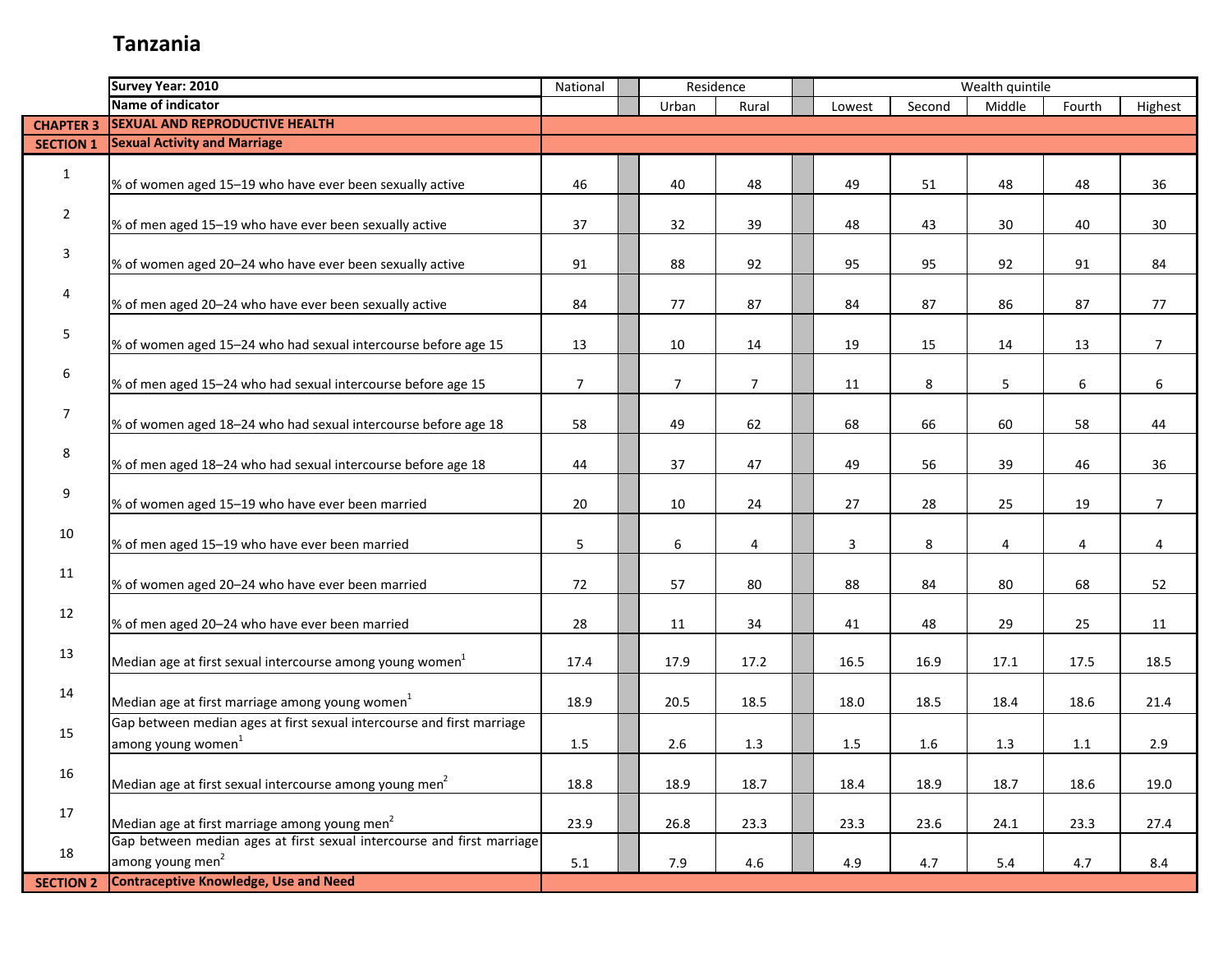|                  | <b>Survey Year: 2010</b>                                                                                                  | National     |                | Residence    |             |                     | Wealth quintile     |                         |                |
|------------------|---------------------------------------------------------------------------------------------------------------------------|--------------|----------------|--------------|-------------|---------------------|---------------------|-------------------------|----------------|
|                  | Name of indicator                                                                                                         |              | Urban          | Rural        | Lowest      | Second              | Middle              | Fourth                  | Highest        |
| 19               | % of women aged 15-19 who have not heard of family planning on any<br>of three sources (radio, TV or newspapers)          | 50           | 32             | 58           | 71          | 67                  | 55                  | 45                      | 30             |
| 20               | % of men aged 15–19 who have not heard of family planning on any of<br>three sources (radio, TV or newspapers)            | 51           | 32             | 57           | 78          | 68                  | 43                  | 51                      | 27             |
| 21               | Average number of modern methods known among women aged 15-19                                                             | 5.2          | 5.8            | $5.0\,$      | 4.5         | 4.7                 | 5.1                 | $5.4\,$                 | 5.9            |
| 22               | % of sexually active, <sup>3</sup> never-married women aged 15–19 currently using<br>any contraception                    | 40           | 44             | 38           | $[26]$      | 33                  | 38                  | 43                      | 51             |
| 23               | % of married women aged 15-19 currently using any contraception                                                           | 15           | $[48]$         | 9            | 6           | $\overline{7}$      | 11                  | 27                      | $[30]$         |
| 24               | % of sexually active <sup>3</sup> men aged 15-24 currently using any contraception                                        | 42           | 64             | 38           | 32          | 29                  | 37                  | 43                      | 78             |
| 25               | % of sexually active, $3$ never-married women aged 15–19 currently using<br>modern contraception                          | 36           | 36             | 35           | $[22]$      | 27                  | 38                  | 42                      | 41             |
| 26               | % of married women aged 15-19 currently using modern contraception                                                        | 12           | $[31]$         | 9            | 6           | $\overline{7}$      | 9                   | 23                      | $[13]$         |
| 27               | % of sexually active <sup>3</sup> men aged 15–24 currently using modern<br>contraception                                  | 42           | 61             | 37           | 32          | 29                  | 37                  | 42                      | 75             |
| 28               | % of sexually active <sup>3</sup> men aged 15-24 currently using a condom                                                 | 38           | 52             | 35           | 26          | 27                  | 36                  | 37                      | 70             |
| 29               | % of sexually active, $3$ never-married women aged 15–19 currently using<br>traditional contraception                     | 5            | 8              | $\mathbf{3}$ | $[5]$       | 6                   | $\mathsf{O}\xspace$ | $\mathbf{1}$            | 10             |
| 30 <sup>°</sup>  | % of married women aged 15-19 currently using traditional<br>contraception                                                | 3            | $[17]$         | $\mathbf{1}$ | 0           | $\mathbf 0$         | $\overline{2}$      | $\overline{\mathbf{3}}$ | $[17]$         |
| 31               | % of sexually active <sup>3</sup> men aged 15-24 currently using traditional<br>contraception                             | $\mathbf{1}$ | $\overline{3}$ | $\mathbf{1}$ | $\mathbf 1$ | $\mathsf{O}\xspace$ | $\pmb{0}$           | $\mathbf{1}$            | $\overline{3}$ |
| 32               | $\frac{1}{2}$ of sexually active, <sup>3</sup> never-married women aged 15–19 who have an<br>unmet need for contraception | 50           | 47             | 51           | $[46]$      | 57                  | 57                  | 47                      | 44             |
| 33               | % of married women aged 15-19 who have an unmet need for<br>contraception                                                 | 16           | $[18]$         | 16           | 19          | 14                  | 11                  | 17                      | $[25]$         |
| <b>SECTION 3</b> | <b>Childbearing</b>                                                                                                       |              |                |              |             |                     |                     |                         |                |
| 34               | % of women aged 15-19 who have ever had a child                                                                           | 17           | 12             | 19           | 20          | 22                  | 18                  | 19                      | 11             |
| 35               | Median age at first birth among young women <sup>1</sup>                                                                  | 19.6         | 20.2           | 19.4         | 19.0        | 19.2                | 19.3                | 19.4                    | 21.5           |
| 36               | % of mothers <20 whose most recent birth was delivered at a health<br>facility                                            | 58           | 86             | 50           | 41          | 42                  | 54                  | 69                      | 88             |
| 37               | % of recent births to mothers <20 that were unplanned                                                                     | 27           | 40             | 24           | 22          | 22                  | 23                  | 36                      | 36             |
| <b>CHAPTER 4</b> | <b>SEXUAL RIGHTS AND GENDER EQUALITY</b>                                                                                  |              |                |              |             |                     |                     |                         |                |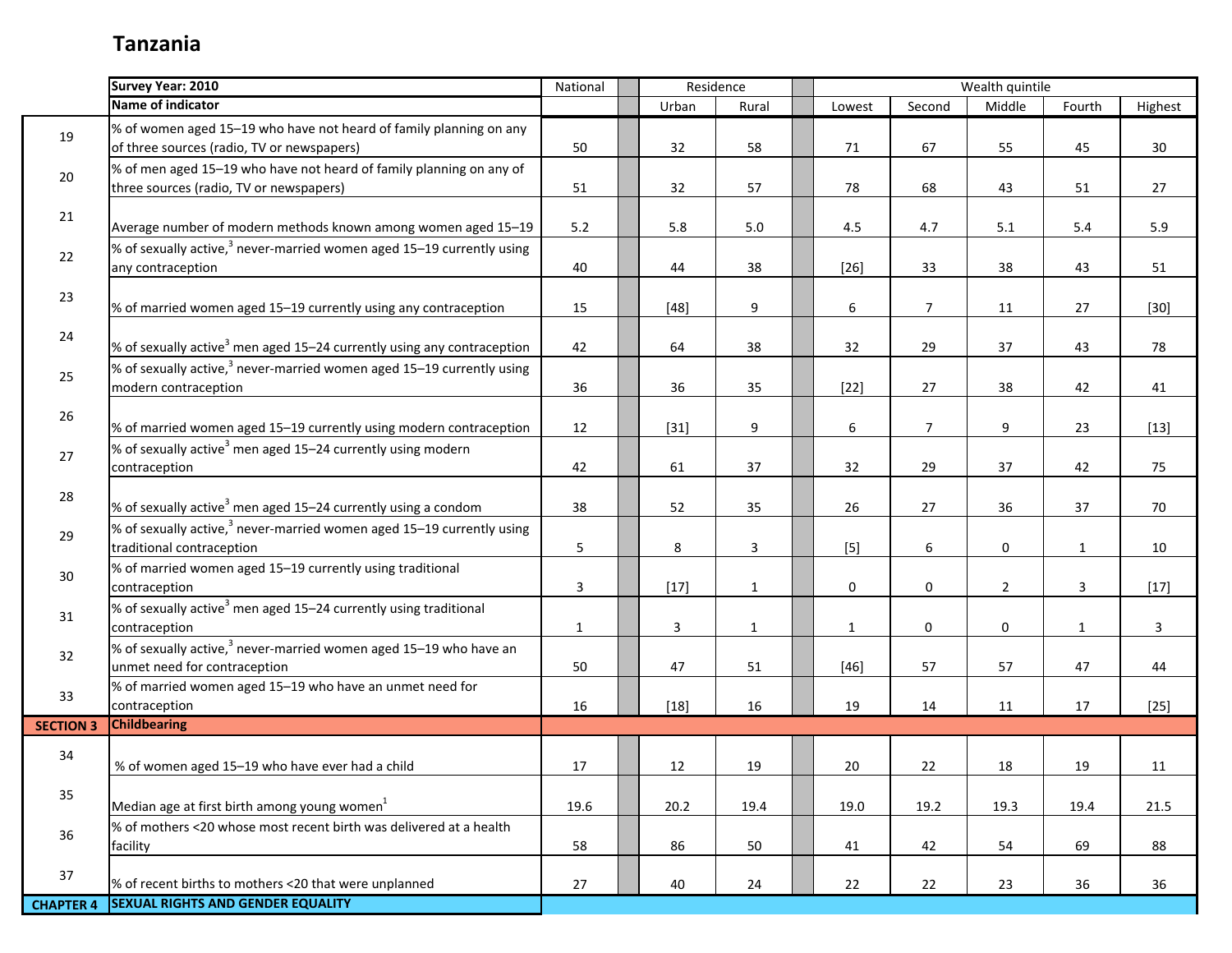|                  | <b>Survey Year: 2010</b>                                                                                                   | National | Residence |       |                                                   |        | Wealth quintile |        |         |
|------------------|----------------------------------------------------------------------------------------------------------------------------|----------|-----------|-------|---------------------------------------------------|--------|-----------------|--------|---------|
|                  | Name of indicator                                                                                                          |          | Urban     | Rural | Lowest                                            | Second | Middle          | Fourth | Highest |
| <b>SECTION 1</b> | <b>Sexuality Education in Schools</b>                                                                                      |          |           |       |                                                   |        |                 |        |         |
| 38               | % of schools that provided skills-based HIV education in the last<br>academic year                                         |          |           |       |                                                   |        |                 |        |         |
| 39               | Inclusion in the national school curriculum of skills-based HIV education<br>or health education, including HIV prevention |          |           |       | See table titled "Sexuality Education in Schools" |        |                 |        |         |
| <b>SECTION 2</b> | <b>Adults' Attitudes about Sexual Health Information</b>                                                                   |          |           |       |                                                   |        |                 |        |         |
|                  | % of women aged 18-49 who agree that adolescents aged 12-14 should                                                         |          |           |       |                                                   |        |                 |        |         |
| 40               | be taught about using a condom to prevent $HIV4$                                                                           | 65       | 70        | 65    | 58                                                | 62     | 70              | 67     | 67      |
|                  | % of men aged 18-49 who agree that adolescents aged 12-14 should be                                                        |          |           |       |                                                   |        |                 |        |         |
| 41               | taught about using a condom to prevent HIV <sup>4</sup>                                                                    | 72       | 67        | 76    | 76                                                | 78     | 76              | 71     | 63      |
| <b>SECTION 3</b> | Self-Efficacy Related to Sexual Health                                                                                     |          |           |       |                                                   |        |                 |        |         |
| 42               | % of women aged 15-24 who report that they could get condoms on                                                            |          |           |       |                                                   |        |                 |        |         |
|                  | their own                                                                                                                  | 70       | 79        | 67    | 61                                                | 66     | 68              | 73     | 78      |
| 43               |                                                                                                                            |          |           |       |                                                   |        |                 |        |         |
|                  | % of women aged 15-24 who know a source for the condom                                                                     | 81       | 88        | 78    | 72                                                | 76     | 80              | 85     | 86      |
|                  |                                                                                                                            |          |           |       |                                                   |        |                 |        |         |
| 44               | % of men aged 15-24 who know a source for the condom                                                                       | 88       | 95        | 86    | 83                                                | 86     | 84              | 89     | 96      |
|                  | % of women aged 15-49 who know that HIV risk is reduced by condom                                                          |          |           |       |                                                   |        |                 |        |         |
| 45               | use                                                                                                                        | 76       | 79        | 75    | 71                                                | 74     | 78              | 78     | 79      |
|                  | % of women aged 15-49 who know that HIV risk is reduced by having                                                          |          |           |       |                                                   |        |                 |        |         |
| 46               | one uninfected partner                                                                                                     | 87       | 94        | 85    | 80                                                | 83     | 85              | 90     | 94      |
|                  |                                                                                                                            |          |           |       |                                                   |        |                 |        |         |
| 47               | % of women aged 15–24 with comprehensive knowledge of HIV/AIDS <sup>5</sup>                                                | 48       | 55        | 45    | 39                                                | 46     | 46              | 50     | 55      |
|                  |                                                                                                                            |          |           |       |                                                   |        |                 |        |         |
| 48               | % of men aged 15–24 with comprehensive knowledge of HIV/AIDS                                                               | 43       | 57        | 37    | 34                                                | 31     | 39              | 47     | 56      |
| <b>SECTION 4</b> | Women's Autonomy, Societal Norms and Gender Equality                                                                       |          |           |       |                                                   |        |                 |        |         |
| 49               | % of married women aged 15-49 who have sole or joint (with husband)                                                        |          |           |       |                                                   |        |                 |        |         |
|                  | say in their own health care                                                                                               | 60       | 68        | 58    | 55                                                | 56     | 60              | 59     | 72      |
|                  | % of women aged 15-49 who agree with all three reasons why a wife is                                                       |          |           |       |                                                   |        |                 |        |         |
| 50               | justified in refusing to have intercourse with her husband <sup>4,6</sup>                                                  | 63       | 70        | 61    | 56                                                | 60     | 63              | 63     | 72      |
|                  | % of surveyed men who agree with all three reasons why a wife is                                                           |          |           |       |                                                   |        |                 |        |         |
| 51               | justified in refusing to have intercourse with her husband $4,6$                                                           | 63       | 64        | 63    | 62                                                | 63     | 66              | 63     | 64      |
|                  | % of women aged 15-49 who believe that if the husband has an STI, the                                                      |          |           |       |                                                   |        |                 |        |         |
| 52               | wife is justified in asking him to use condom                                                                              | 80       | 87        | 78    | 72                                                | 77     | 79              | 83     | 88      |
|                  | % of men aged 15-49 who believe that if the husband has an STI, the                                                        |          |           |       |                                                   |        |                 |        |         |
| 53               | wife is justified in asking him to use condom                                                                              | 87       | 89        | 86    | 82                                                | 86     | 86              | 86     | 91      |
|                  | % of women aged 15-49 who agree with at least one reason why a                                                             |          |           |       |                                                   |        |                 |        |         |
| 54               | husband is justified in hitting/beating his wife <sup>7</sup>                                                              | 54       | 43        | 58    | 61                                                | 59     | 60              | 57     | 36      |
|                  | % of surveyed men who agree with at least one reason why a husband is                                                      |          |           |       |                                                   |        |                 |        |         |
| 55               | justified in hitting/beating his wife <sup>7</sup>                                                                         | 38       | 27        | 42    | 46                                                | 46     | 42              | 37     | 25      |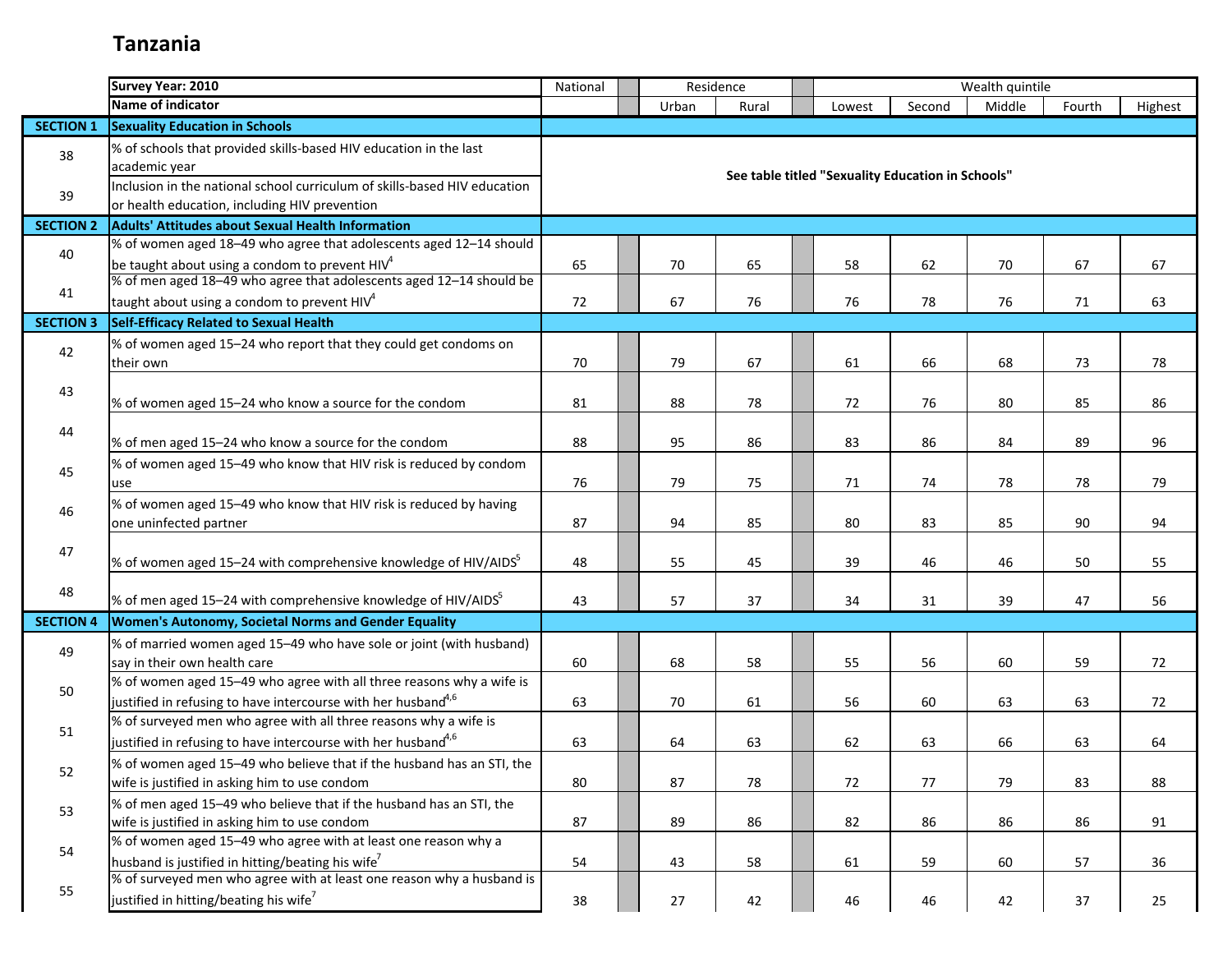|                  | Survey Year: 2010                                                                          | National  | Residence |           |                |              | Wealth quintile |         |         |
|------------------|--------------------------------------------------------------------------------------------|-----------|-----------|-----------|----------------|--------------|-----------------|---------|---------|
|                  | <b>Name of indicator</b>                                                                   |           | Urban     | Rural     | Lowest         | Second       | Middle          | Fourth  | Highest |
| <b>CHAPTER 5</b> | <b>REACHING YOUNG PEOPLE</b>                                                               |           |           |           |                |              |                 |         |         |
| <b>SECTION 1</b> | <b>Demographic Information</b>                                                             |           |           |           |                |              |                 |         |         |
| 56               | No. of girls aged 10-14 in 2011                                                            | 2,802,000 | 602,000   | 2,199,000 | 504,000        | 614,000      | 616,000         | 566,000 | 499,000 |
| 57               | No. of boys aged 10-14 in 2011                                                             | 2,834,000 | 539,000   | 2,296,000 | 575,000        | 624,000      | 643,000         | 556,000 | 436,000 |
| 58               | No. of women aged 15-19 in 2011                                                            | 2,413,000 | 704,000   | 1,708,000 | 314,000        | 449,000      | 483,000         | 533,000 | 637,000 |
| 59               | No. of men aged 15-19 in 2011                                                              | 2,426,000 | 597,000   | 1,829,000 | 395,000        | 471,000      | 541,000         | 526,000 | 493,000 |
| <b>SECTION 2</b> | <b>School Attendance</b>                                                                   |           |           |           |                |              |                 |         |         |
| 60               | % of girls attending primary school                                                        | 81        | 87        | 80        | 68             | 76           | 86              | 87      | 90      |
| 61               | % of boys attending primary school                                                         | 78        | 90        | 76        | 67             | 73           | 80              | 85      | 91      |
| 62               | No. of girls per 100 boys attending primary school                                         | 104       | 97        | 105       | 101            | 104          | 107             | 102     | 98      |
| 63               | % of women attending secondary school                                                      | 25        | 43        | 18        | $\overline{7}$ | 9            | 18              | 32      | 46      |
| 64               | % of men attending secondary school                                                        | 26        | 45        | 20        | 10             | 11           | 20              | 34      | 53      |
| 65               | No. of women per 100 men attending secondary school                                        | 95        | 97        | 89        | 69             | 79           | 91              | 93      | 87      |
| <b>SECTION 3</b> | <b>Exposure to Media</b>                                                                   |           |           |           |                |              |                 |         |         |
| 66               | % of women aged 15-19 who are exposed to radio                                             | 60        | 76        | 54        | 32             | 43           | 59              | 68      | 80      |
| 67               | % of women aged 15-19 who are exposed to television                                        | 32        | 69        | 16        | 8              | 6            | 18              | 24      | 76      |
| 68               | % of women aged 15-19 who are exposed to newspapers                                        | 26        | 42        | 20        | 12             | 13           | 24              | 28      | 42      |
| 69               | % of women aged 15-19 who are exposed to all sources of media (radio,<br>TV or newspapers) | 12        | 29        | 6         | $\mathbf{1}$   | $\mathbf{1}$ | 9               | 10      | 30      |
| 70               | % of women aged 15-19 who have very limited exposure to the three<br>sources of media      | 30        | 9         | 39        | 58             | 52           | 35              | 23      | 5       |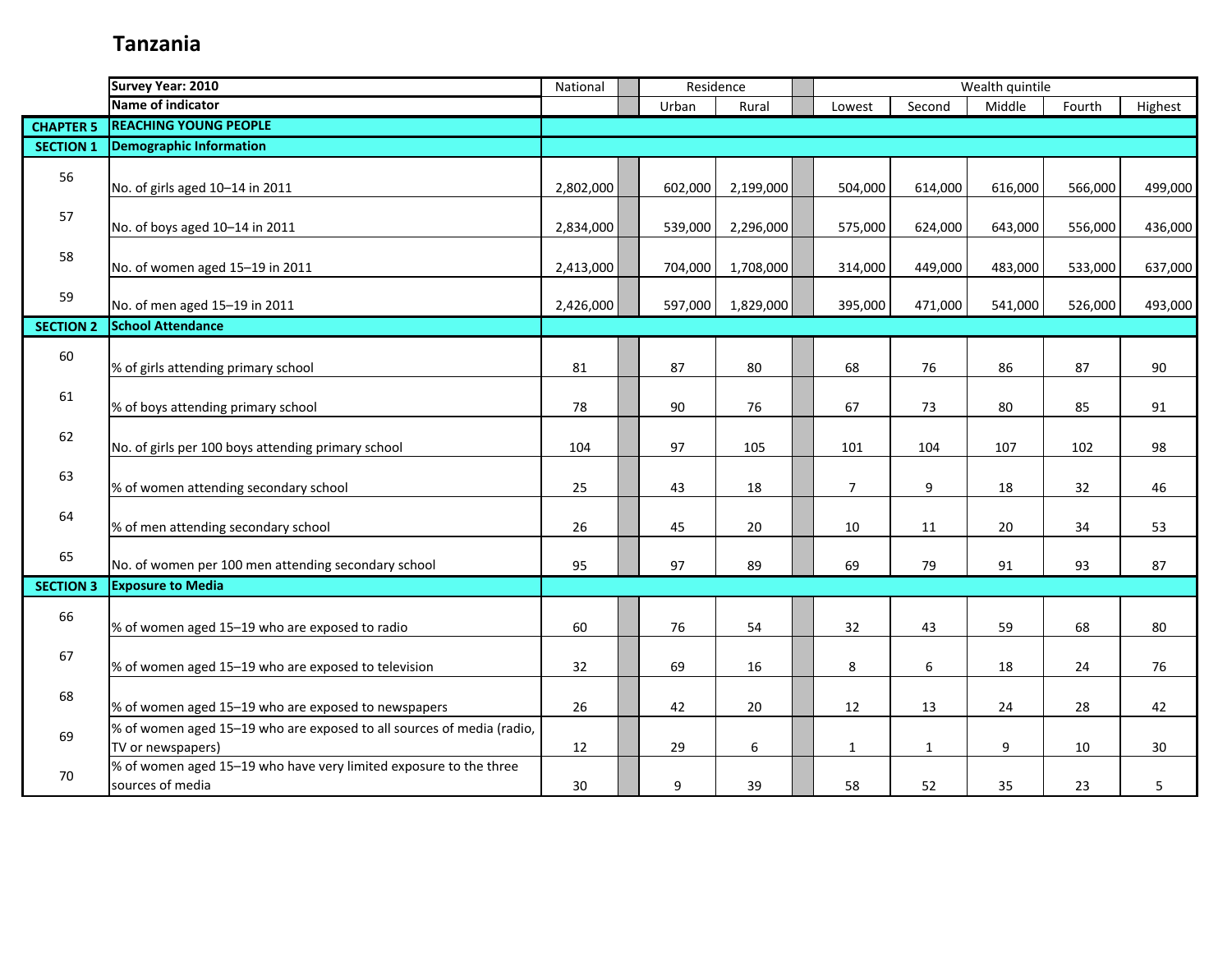| <b>Survey Year: 2010</b>                                                                                | National | Residence |       |        |        | Wealth quintile |        |         |
|---------------------------------------------------------------------------------------------------------|----------|-----------|-------|--------|--------|-----------------|--------|---------|
| Name of indicator                                                                                       |          | Urban     | Rural | Lowest | Second | Middle          | Fourth | Highest |
| <b>NOTES</b>                                                                                            |          |           |       |        |        |                 |        |         |
| 1. Medians were calculated on the basis of 25–29-year-old women.                                        |          |           |       |        |        |                 |        |         |
| 2. Medians were calculated on the basis of 30-34-year-old men.                                          |          |           |       |        |        |                 |        |         |
| 3. Sexually active refers to having had sexual intercourse in the past three months. (Those who are     |          |           |       |        |        |                 |        |         |
| married/in a union are considered to be sexually active).                                               |          |           |       |        |        |                 |        |         |
| 4. Data for indicators 40, 41, 50 and 51 were unavailable in the Tanzania 2010 DHS; thus, the data      |          |           |       |        |        |                 |        |         |
| provided were drawn from Tanzania's 2004–05 DHS.                                                        |          |           |       |        |        |                 |        |         |
| 5. Comprehensive knowledge is a four-part measure. It combines respondents' ability to correctly        |          |           |       |        |        |                 |        |         |
| report the two most common ways of reducing HIV risk (consistently using condoms and having just        |          |           |       |        |        |                 |        |         |
| one HIV-negative partner); knowing correctly that a healthy-looking person can have HIV; and correctly  |          |           |       |        |        |                 |        |         |
| rejecting the two most common local misconceptions about HIV transmission.                              |          |           |       |        |        |                 |        |         |
| 6. The three reasons are: the wife knows that her husband has had sex with other women, she knows       |          |           |       |        |        |                 |        |         |
| that he has an STI, and she is tired or not in the mood.                                                |          |           |       |        |        |                 |        |         |
| 7. DHS surveys ask questions about violence in the following situations: the wife burns the food, she   |          |           |       |        |        |                 |        |         |
| argues with her husband, she goes out without telling him, she neglects the children and she refuses to |          |           |       |        |        |                 |        |         |
| have sexual intercourse with him.                                                                       |          |           |       |        |        |                 |        |         |
| $[$ $]$ = When the data are available for 25–49 respondents, the values are bracketed to indicate small |          |           |       |        |        |                 |        |         |
| sample size, which means the values will be less precise than those based on at least 50 respondents.   |          |           |       |        |        |                 |        |         |
|                                                                                                         |          |           |       |        |        |                 |        |         |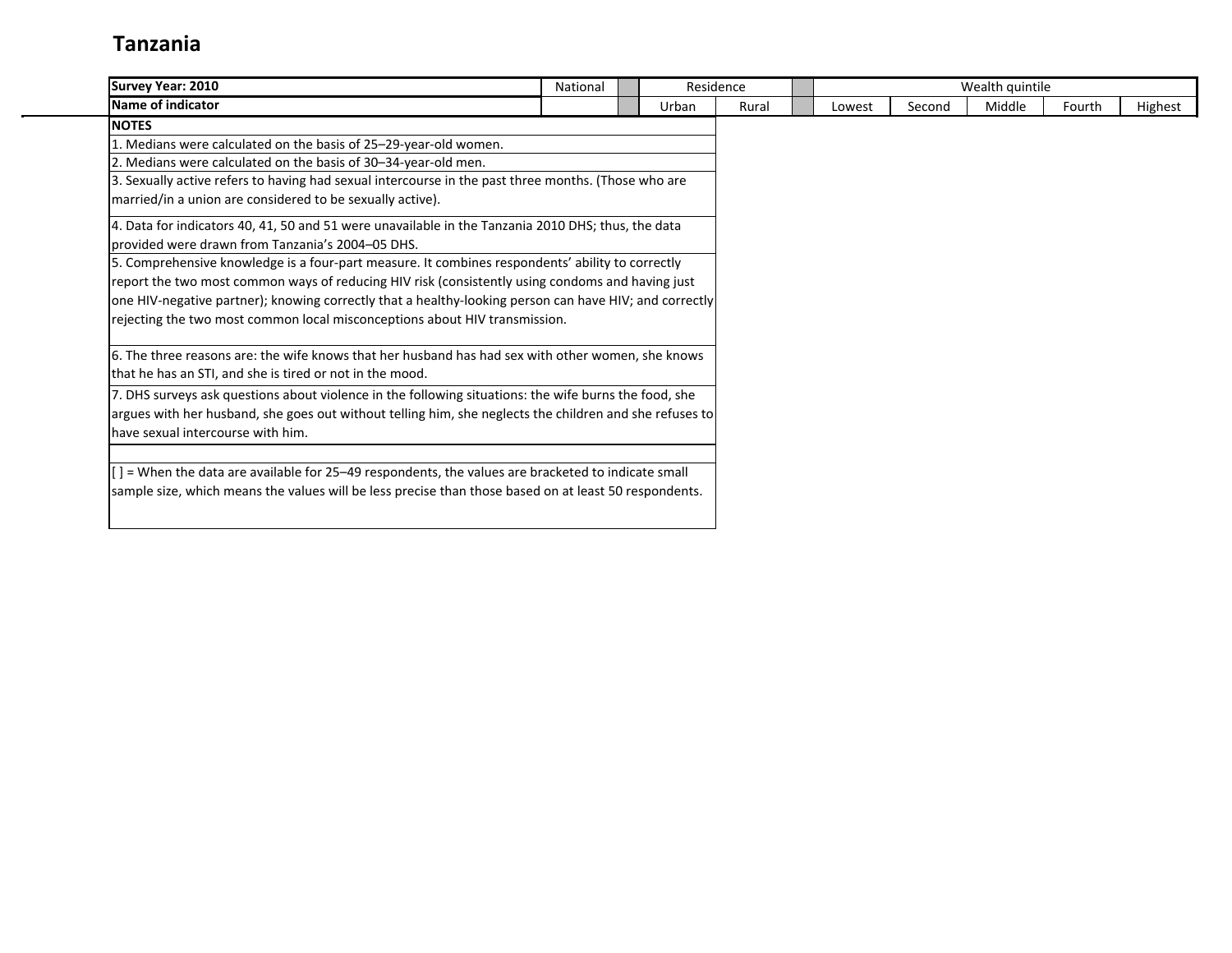|                  | <b>Survey Year: 2006</b>                                               | National       |              | Residence      |                         |         | Wealth quintile |              |             |
|------------------|------------------------------------------------------------------------|----------------|--------------|----------------|-------------------------|---------|-----------------|--------------|-------------|
|                  | Name of indicator                                                      |                | Urban        | Rural          | Lowest                  | Second  | Middle          | Fourth       | Highest     |
| <b>CHAPTER 3</b> | <b>SEXUAL AND REPRODUCTIVE HEALTH</b>                                  |                |              |                |                         |         |                 |              |             |
| <b>SECTION 1</b> | <b>Sexual Activity and Marriage</b>                                    |                |              |                |                         |         |                 |              |             |
|                  |                                                                        |                |              |                |                         |         |                 |              |             |
| $\mathbf{1}$     | % of women aged 15-19 who have ever been sexually active               | 43             | 45           | 43             | 52                      | 48      | 37              | 40           | 41          |
|                  |                                                                        |                |              |                |                         |         |                 |              |             |
| $\overline{2}$   | % of men aged 15-19 who have ever been sexually active                 | 35             | 33           | 36             | 36                      | 36      | 39              | 33           | 34          |
|                  |                                                                        |                |              |                |                         |         |                 |              |             |
| 3                | % of women aged 20-24 who have ever been sexually active               | 92             | 87           | 94             | 96                      | 96      | 91              | 93           | 89          |
|                  |                                                                        |                |              |                |                         |         |                 |              |             |
| 4                | % of men aged 20-24 who have ever been sexually active                 | 86             | 85           | 87             | 91                      | 85      | 84              | 85           | 87          |
|                  |                                                                        |                |              |                |                         |         |                 |              |             |
| 5                | % of women aged 15-24 who had sexual intercourse before age 15         | 16             | 12           | 16             | 18                      | 18      | 15              | 17           | 12          |
|                  |                                                                        |                |              |                |                         |         |                 |              |             |
| 6                | % of men aged 15-24 who had sexual intercourse before age 15           | 12             | 15           | 11             | 10                      | 9       | 15              | 11           | 15          |
|                  |                                                                        |                |              |                |                         |         |                 |              |             |
| $\overline{7}$   | % of women aged 18-24 who had sexual intercourse before age 18         | 62             | 53           | 65             | 70                      | 71      | 57              | 62           | 56          |
|                  |                                                                        |                |              |                |                         |         |                 |              |             |
| 8                | % of men aged 18-24 who had sexual intercourse before age 18           | 48             | 53           | 46             | 45                      | 47      | 44              | 43           | 56          |
|                  |                                                                        |                |              |                |                         |         |                 |              |             |
| 9                | % of women aged 15-19 who have ever been married                       | 22             | 17           | 24             | 40                      | 32      | 19              | 19           | 12          |
|                  |                                                                        |                |              |                |                         |         |                 |              |             |
| 10               | % of men aged 15-19 who have ever been married                         | $\overline{2}$ | $\mathbf{0}$ | $\overline{2}$ | $\overline{\mathbf{3}}$ | 4       | $\overline{2}$  | $\mathbf{1}$ | $\mathbf 0$ |
|                  |                                                                        |                |              |                |                         |         |                 |              |             |
| 11               | % of women aged 20-24 who have ever been married                       | 78             | 58           | 84             | 88                      | 90      | 82              | 83           | 59          |
|                  |                                                                        |                |              |                |                         |         |                 |              |             |
| 12               | % of men aged 20-24 who have ever been married                         | 44             | 30           | 48             | 54                      | 57      | 52              | 33           | 29          |
|                  |                                                                        |                |              |                |                         |         |                 |              |             |
| 13               | Median age at first sexual intercourse among young women <sup>1</sup>  | 16.7           | 17.3         | 16.6           | 16.2                    | 16.6    | 16.5            | 16.8         | 17.3        |
|                  |                                                                        |                |              |                |                         |         |                 |              |             |
| 14               | Median age at first marriage among young women <sup>1</sup>            | 18.0           | 19.3         | 17.7           | 17.2                    | 17.4    | 17.5            | 18.0         | 19.6        |
|                  | Gap between median ages at first sexual intercourse and first marriage |                |              |                |                         |         |                 |              |             |
| 15               | among young women <sup>1</sup>                                         | 1.3            | $2.0$        | 1.1            | 1.0                     | $0.8\,$ | 1.0             | $1.2\,$      | 2.3         |
|                  |                                                                        |                |              |                |                         |         |                 |              |             |
| 16               | Median age at first sexual intercourse among young men <sup>2</sup>    | 17.9           | 17.6         | 18.0           | 18.6                    | 17.3    | 18.0            | 18.3         | 17.5        |
|                  |                                                                        |                |              |                |                         |         |                 |              |             |
| 17               | Median age at first marriage among young men <sup>2</sup>              | 21.9           | 24.1         | 21.7           | 22.4                    | 22.2    | 21.3            | 21.3         | 22.4        |
|                  | Gap between median ages at first sexual intercourse and first marriage |                |              |                |                         |         |                 |              |             |
| 18               | among young men <sup>2</sup>                                           | 4.0            | 6.5          | 3.7            | 3.8                     | 4.9     | 3.3             | 3.0          | 4.9         |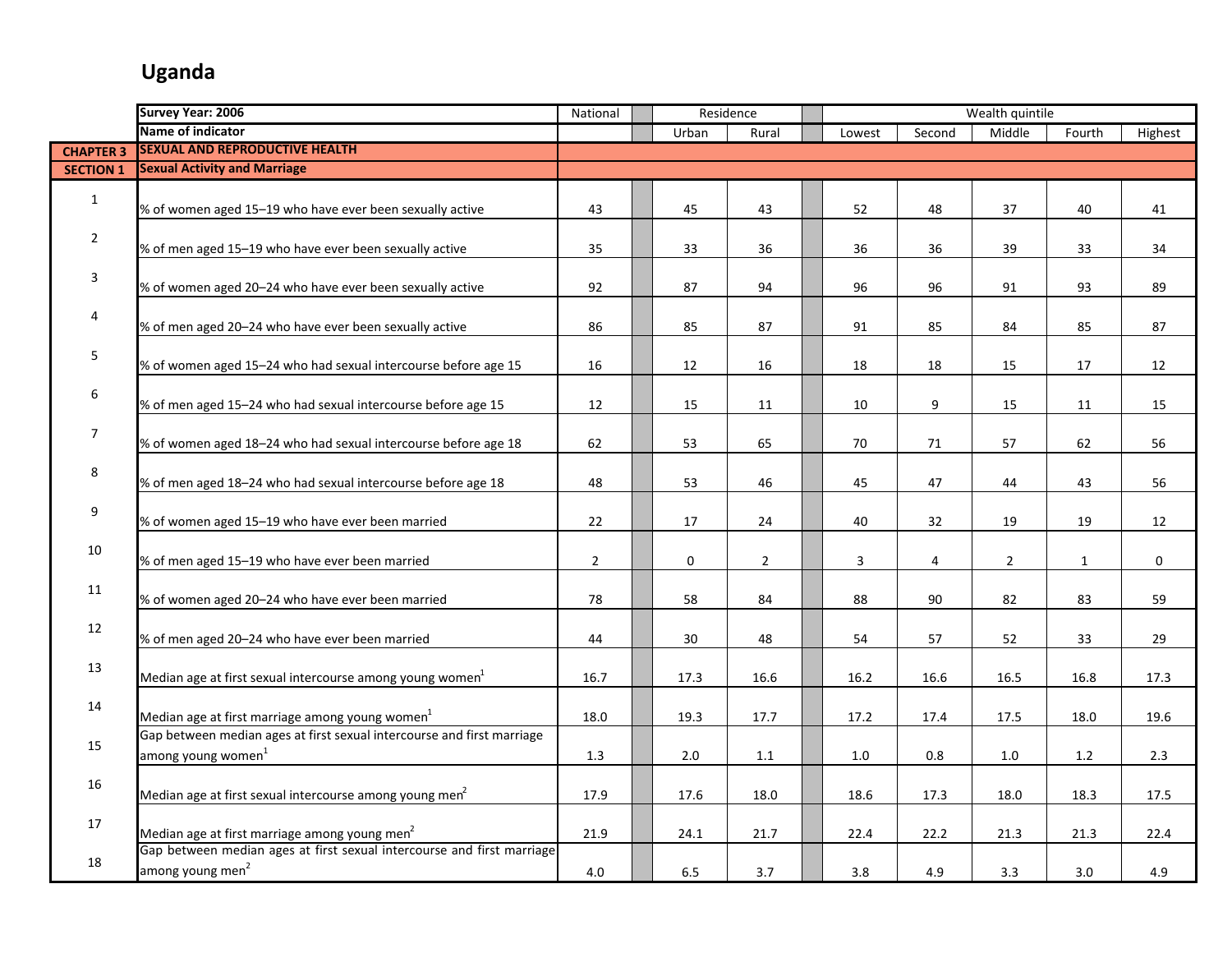|                  | Survey Year: 2006                                                                  | National |              | Residence      |                |                | Wealth quintile |                |              |
|------------------|------------------------------------------------------------------------------------|----------|--------------|----------------|----------------|----------------|-----------------|----------------|--------------|
|                  | <b>Name of indicator</b>                                                           |          | Urban        | Rural          | Lowest         | Second         | Middle          | Fourth         | Highest      |
| <b>SECTION 2</b> | <b>Contraceptive Knowledge, Use and Need</b>                                       |          |              |                |                |                |                 |                |              |
| 19               | % of women aged 15-19 who have not heard of family planning on any                 |          |              |                |                |                |                 |                |              |
|                  | of three sources (radio, TV or newspapers)                                         | 46       | 31           | 50             | 67             | 57             | 50              | 41             | 32           |
|                  | % of men aged 15-19 who have not heard of family planning on any of                |          |              |                |                |                |                 |                |              |
| 20               | three sources (radio, TV or newspapers)                                            | 38       | 34           | 38             | 61             | 41             | 35              | 31             | 29           |
|                  |                                                                                    |          |              |                |                |                |                 |                |              |
| 21               | Average number of modern methods known among women aged 15-19                      | 4.3      | 4.9          | 4.2            | 3.5            | 3.8            | 4.2             | 4.3            | 5.0          |
|                  | % of sexually active, $3$ never-married women aged 15–19 currently using           |          |              |                |                |                |                 |                |              |
| 22               | any contraception                                                                  | 36       | $[52]$       | 31             | $\ast$         | $\ast$         | $\ast$          | $[41]$         | 51           |
|                  |                                                                                    |          |              |                |                |                |                 |                |              |
| 23               | % of married women aged 15-19 currently using any contraception                    | 11       | 25           | 9              | $\overline{7}$ | $\overline{7}$ | 6               | 12             | 31           |
|                  |                                                                                    |          |              |                |                |                |                 |                |              |
| 24               | % of sexually active <sup>3</sup> men aged 15–24 currently using any contraception | 42       | 61           | 38             | 31             | 26             | 37              | 52             | 68           |
|                  | % of sexually active, $3$ never-married women aged 15–19 currently using           |          |              |                |                |                |                 |                |              |
| 25               | modern contraception                                                               | 31       | $[43]$       | 28             | $\ast$         | $\ast$         | $\ast$          | $[33]$         | 44           |
|                  |                                                                                    |          |              |                |                |                |                 |                |              |
| 26               | % of married women aged 15-19 currently using modern contraception                 | 8        | 25           | 5              | $\overline{2}$ | 4              | $\overline{4}$  | $\overline{7}$ | 29           |
| 27               | % of sexually active <sup>3</sup> men aged 15-24 currently using modern            |          |              |                |                |                |                 |                |              |
|                  | contraception                                                                      | 38       | 58           | 33             | 28             | 24             | 27              | 47             | 63           |
| 28               |                                                                                    |          |              |                |                |                |                 |                |              |
|                  | % of sexually active <sup>3</sup> men aged 15–24 currently using a condom          | 31       | 47           | 27             | 25             | 21             | 19              | 37             | 53           |
| 29               | % of sexually active, <sup>3</sup> never-married women aged 15–19 currently using  |          |              |                |                |                |                 |                |              |
|                  | traditional contraception                                                          | 5        | [8]          | $\overline{4}$ | $\ast$         | $\ast$         | $\ast$          | [8]            | 6            |
| 30               | % of married women aged 15-19 currently using traditional                          |          |              |                |                |                |                 |                |              |
|                  | contraception                                                                      | 3        | $\mathbf 0$  | 4              | 5              | $\mathsf 3$    | $\overline{2}$  | 4              | $\mathbf{1}$ |
| 31               | % of sexually active <sup>3</sup> men aged 15-24 currently using traditional       |          |              |                |                |                |                 |                |              |
|                  | contraception                                                                      | 5        | $\mathbf{3}$ | 5              | 3              | $\overline{2}$ | 9               | 5              | 5            |
| 32               | % of sexually active, <sup>3</sup> never-married women aged 15–19 who have an      |          |              |                |                |                |                 |                |              |
|                  | unmet need for contraception                                                       | 55       | $[42]$       | 59             | $\ast$         | $\ast$         | $\ast$          | $[55]$         | 48           |
| 33               | % of married women aged 15-19 who have an unmet need for                           |          |              |                |                |                |                 |                |              |
|                  | contraception                                                                      | 34       | 24           | 35             | 34             | 38             | 34              | 35             | 27           |
| <b>SECTION 3</b> | <b>Childbearing</b>                                                                |          |              |                |                |                |                 |                |              |
| 34               |                                                                                    |          |              |                |                |                |                 |                |              |
|                  | % of women aged 15-19 who have ever had a child                                    | 19       | 16           | 20             | 30             | 26             | 17              | 17             | 13           |
| 35               |                                                                                    |          |              |                |                |                |                 |                |              |
|                  | Median age at first birth among young women <sup>1</sup>                           | 18.8     | 19.4         | 18.7           | 18.3           | 18.5           | 18.4            | 19.0           | 19.7         |
| 36               | % of mothers <20 whose most recent birth was delivered at a health                 |          |              |                |                |                |                 |                |              |
|                  | facility                                                                           | 54       | 79           | 49             | 37             | 42             | 56              | 61             | 78           |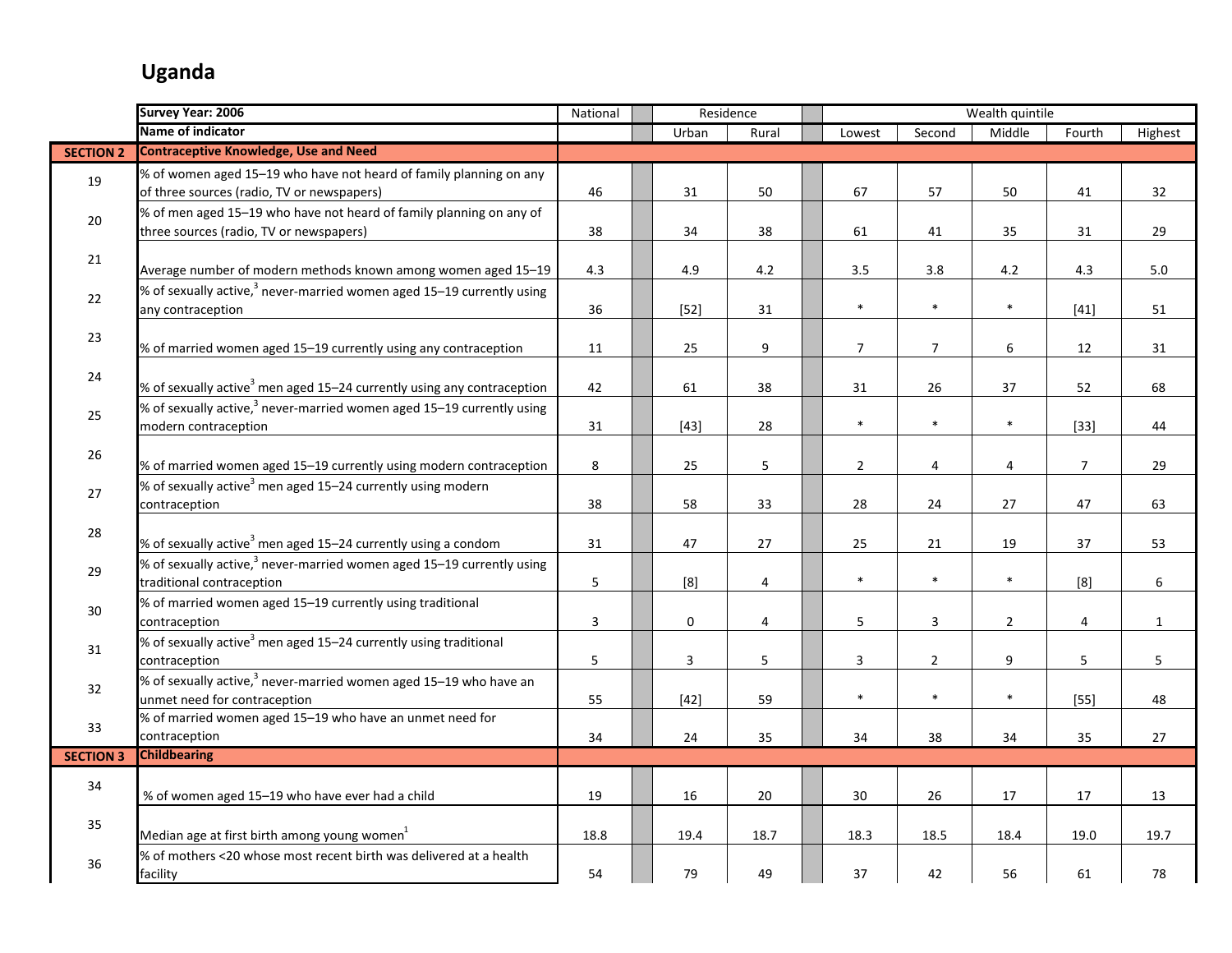|                  | <b>Survey Year: 2006</b>                                                                                                                | National |       | Residence |                                                   |        | Wealth quintile |        |         |
|------------------|-----------------------------------------------------------------------------------------------------------------------------------------|----------|-------|-----------|---------------------------------------------------|--------|-----------------|--------|---------|
|                  | <b>Name of indicator</b>                                                                                                                |          | Urban | Rural     | Lowest                                            | Second | Middle          | Fourth | Highest |
| 37               |                                                                                                                                         |          |       |           |                                                   |        |                 |        |         |
|                  | % of recent births to mothers <20 that were unplanned                                                                                   | 41       | 34    | 42        | 42                                                | 41     | 35              | 41     | 43      |
| <b>CHAPTER 4</b> | <b>SEXUAL RIGHTS AND GENDER EQUALITY</b>                                                                                                |          |       |           |                                                   |        |                 |        |         |
| <b>SECTION 1</b> | <b>Sexuality Education in Schools</b>                                                                                                   |          |       |           |                                                   |        |                 |        |         |
| 38               | % of schools that provided skills-based HIV education in the last<br>academic year                                                      |          |       |           |                                                   |        |                 |        |         |
| 39               | Inclusion in the national school curriculum of skills-based HIV education<br>or health education, including HIV prevention              |          |       |           | See table titled "Sexuality Education in Schools" |        |                 |        |         |
| <b>SECTION 2</b> | <b>Adults' Attitudes about Sexual Health Information</b>                                                                                |          |       |           |                                                   |        |                 |        |         |
| 40               | % of women aged 18-49 who agree that adolescents aged 12-14 should<br>be taught about using a condom to prevent HIV                     | 64       | 67    | 63        | 59                                                | 62     | 67              | 66     | 64      |
| 41               | % of men aged 18-49 who agree that adolescents aged 12-14 should be<br>taught about using a condom to prevent HIV                       | 66       | 62    | 67        | 63                                                | 72     | 62              | 68     | 63      |
| <b>SECTION 3</b> | Self-Efficacy Related to Sexual Health                                                                                                  |          |       |           |                                                   |        |                 |        |         |
| 42               | % of women aged 15-24 who report that they could get condoms on<br>their own                                                            | 34       | 49    | 30        | 21                                                | 24     | 32              | 36     | 48      |
| 43               | % of women aged 15-24 who know a source for the condom                                                                                  | 70       | 88    | 65        | 47                                                | 60     | 67              | 72     | 89      |
| 44               | % of men aged 15-24 who know a source for the condom                                                                                    | 90       | 95    | 88        | 80                                                | 88     | 91              | 92     | 94      |
| 45               | % of women aged 15-49 who know that HIV risk is reduced by condom<br>use                                                                | 70       | 77    | 69        | 58                                                | 65     | 67              | 75     | 81      |
| 46               | % of women aged 15-49 who know that HIV risk is reduced by having<br>one uninfected partner                                             | 89       | 92    | 89        | 85                                                | 88     | 89              | 90     | 94      |
| 47               | % of women aged 15-24 with comprehensive knowledge of HIV/AIDS <sup>4</sup>                                                             | 32       | 48    | 28        | 20                                                | 21     | 30              | 31     | 47      |
| 48               | % of men aged 15–24 with comprehensive knowledge of HIV/AIDS <sup>4</sup>                                                               | 38       | 45    | 37        | 28                                                | 32     | 38              | 41     | 47      |
| <b>SECTION 4</b> | Women's Autonomy, Societal Norms and Gender Equality                                                                                    |          |       |           |                                                   |        |                 |        |         |
| 49               | % of married women aged 15-49 who have sole or joint (with husband)<br>say in their own health care                                     | 61       | 64    | 60        | 70                                                | 60     | 58              | 54     | 60      |
| 50               | % of women aged 15-49 who agree with all three reasons why a wife is<br>justified in refusing to have intercourse with her husband $^5$ | 61       | 67    | 60        | 60                                                | 61     | 55              | 60     | 66      |
| 51               | % of surveyed men who agree with all three reasons why a wife is<br>justified in refusing to have intercourse with her husband $^5$     | 64       | 71    | 62        | 54                                                | 63     | 62              | 65     | 70      |
| 52               | % of women aged 15-49 who believe that if the husband has an STI, the<br>wife is justified in asking him to use condom                  | nc       | nc    | nc        | nc                                                | nc     | nc              | nc     | nc      |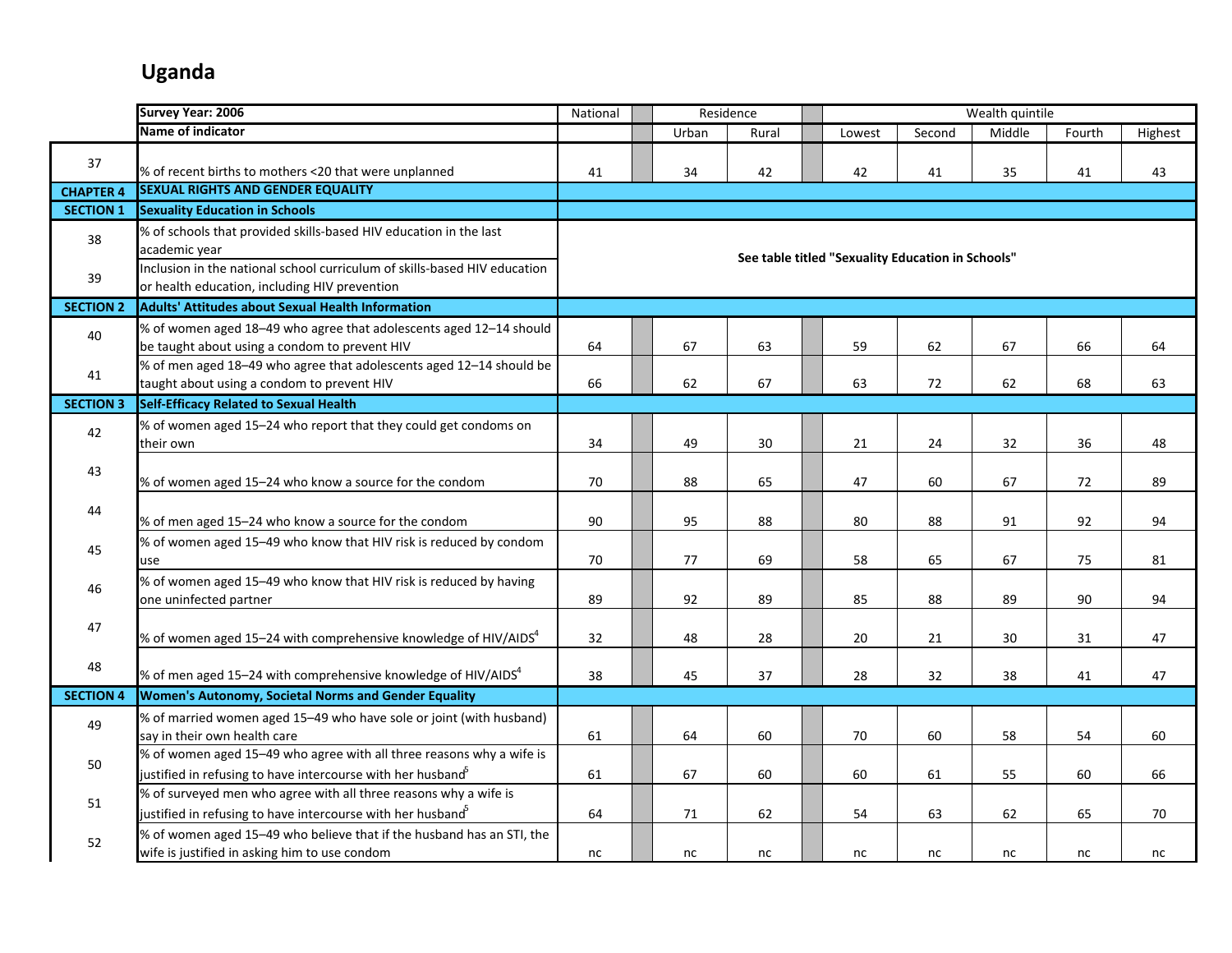|                  | Survey Year: 2006                                                                          | National  | Residence |                |              |              | Wealth quintile |         |         |
|------------------|--------------------------------------------------------------------------------------------|-----------|-----------|----------------|--------------|--------------|-----------------|---------|---------|
|                  | Name of indicator                                                                          |           | Urban     | Rural          | Lowest       | Second       | Middle          | Fourth  | Highest |
| 53               | % of men aged 15-49 who believe that if the husband has an STI, the                        |           |           |                |              |              |                 |         |         |
|                  | wife is justified in asking him to use condom                                              | nc        | nc        | nc             | nc           | nc           | nc              | nc      | nc      |
| 54               | % of women aged 15-49 who agree with at least one reason why a                             |           |           |                |              |              |                 |         |         |
|                  | husband is justified in hitting/beating his wife <sup>6</sup>                              | 70        | 56        | 73             | 75           | 77           | 74              | 74      | 55      |
| 55               | % of surveyed men who agree with at least one reason why a husband is                      |           |           |                |              |              |                 |         |         |
|                  | justified in hitting/beating his wife $^6$                                                 | 59        | 45        | 62             | 64           | 68           | 61              | 58      | 49      |
| <b>CHAPTER 5</b> | <b>REACHING YOUNG PEOPLE</b>                                                               |           |           |                |              |              |                 |         |         |
| <b>SECTION 1</b> | <b>Demographic Information</b>                                                             |           |           |                |              |              |                 |         |         |
| 56               | No. of girls aged 10-14 in 2011                                                            | 2,266,000 | 256,000   | 2,010,000      | 419,000      | 417,000      | 474,000         | 496,000 | 460,000 |
| 57               |                                                                                            |           |           |                |              |              |                 |         |         |
|                  | No. of boys aged 10-14 in 2011                                                             | 2,275,000 | 216,000   | 2,059,000      | 421,000      | 428,000      | 498,000         | 491,000 | 439,000 |
| 58               |                                                                                            |           |           |                |              |              |                 |         |         |
|                  | No. of women aged 15-19 in 2011                                                            | 1,902,000 | 335,000   | 1,567,000      | 306,000      | 321,000      | 337,000         | 382,000 | 557,000 |
| 59               | No. of men aged 15-19 in 2011                                                              | 1,883,000 | 271,000   | 1,612,000      | 292,000      | 307,000      | 378,000         | 424,000 | 482,000 |
| <b>SECTION 2</b> | <b>School Attendance</b>                                                                   |           |           |                |              |              |                 |         |         |
| 60               |                                                                                            |           |           |                |              |              |                 |         |         |
|                  | % of girls attending primary school                                                        | 81        | 87        | 81             | 71           | 78           | 82              | 87      | 89      |
| 61               | % of boys attending primary school                                                         | 82        | 90        | 82             | 73           | 83           | 82              | 86      | 89      |
| 62               |                                                                                            |           |           |                |              |              |                 |         |         |
|                  | No. of girls per 100 boys attending primary school                                         | 99        | 96        | 99             | 97           | 95           | 100             | 100     | 100     |
| 63               |                                                                                            |           |           |                |              |              |                 |         |         |
|                  | % of women attending secondary school                                                      | 16        | 35        | 13             | $\mathbf{3}$ | 6            | 9               | 13      | 39      |
| 64               |                                                                                            |           |           |                |              |              |                 |         |         |
|                  | % of men attending secondary school                                                        | 16        | 36        | 14             | 3            | 6            | 9               | 16      | 38      |
| 65               | No. of women per 100 men attending secondary school                                        | 101       | 97        | 97             | 78           | 102          | 101             | 81      | 101     |
| <b>SECTION 3</b> | <b>Exposure to Media</b>                                                                   |           |           |                |              |              |                 |         |         |
| 66               |                                                                                            |           |           |                |              |              |                 |         |         |
|                  | % of women aged 15-19 who are exposed to radio                                             | 75        | 92        | 72             | 44           | 68           | 71              | 81      | 94      |
| 67               |                                                                                            |           |           |                |              |              |                 |         |         |
|                  | % of women aged 15-19 who are exposed to television                                        | 14        | 45        | $\overline{7}$ | $\mathbf{1}$ | $\mathbf{1}$ | $\overline{2}$  | 8       | 39      |
| 68               |                                                                                            |           |           |                |              |              |                 |         |         |
|                  | % of women aged 15-19 who are exposed to newspapers                                        | 23        | 42        | 19             | 8            | 12           | 12              | 20      | 44      |
| 69               | % of women aged 15-19 who are exposed to all sources of media (radio,<br>TV or newspapers) | 8         | 27        | 4              | 0            | $\mathbf{1}$ | 0               | 4       | 25      |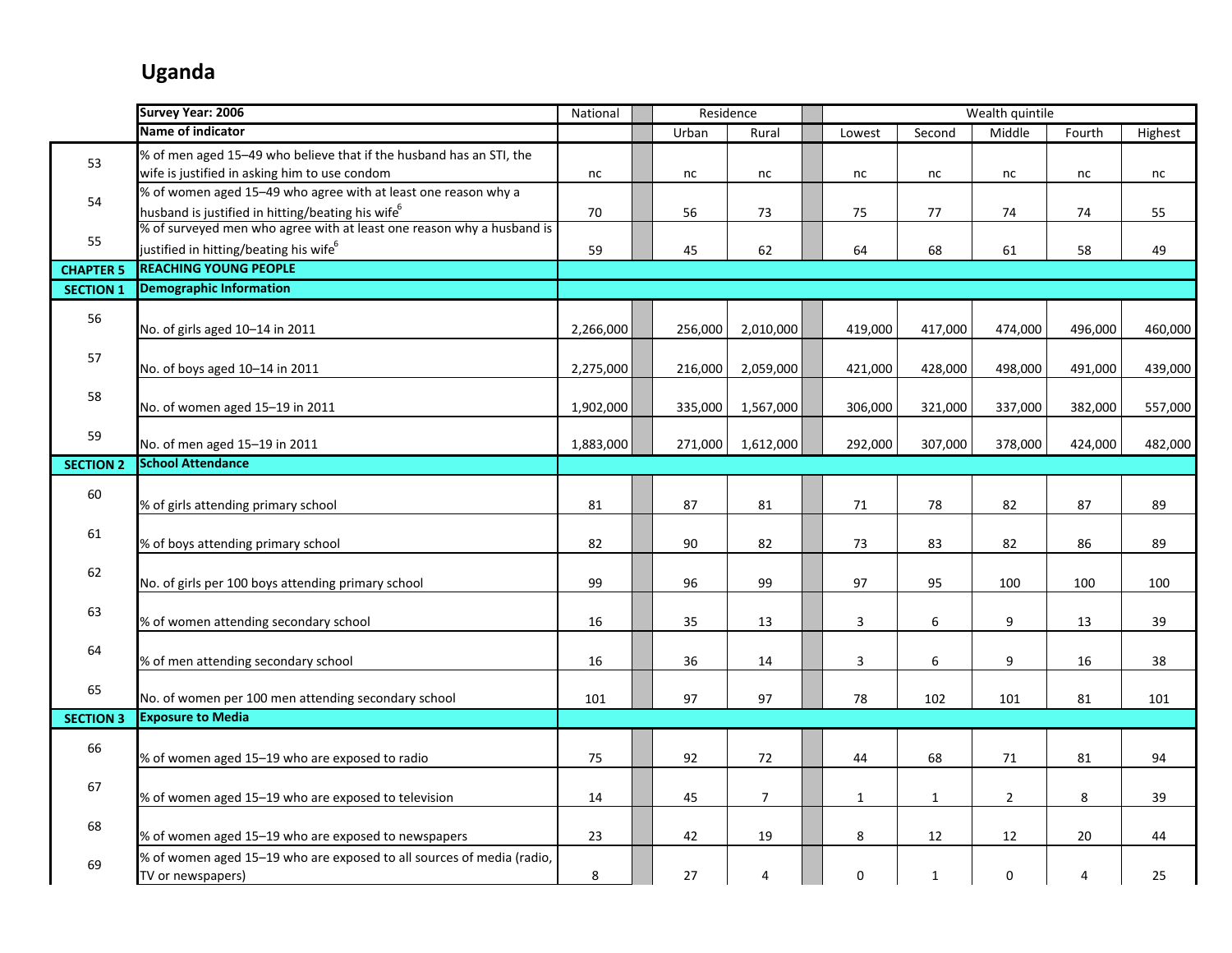|    | Survey Year: 2006                                                  | National |       | Residence |       |        | Wealth quintile |        |         |
|----|--------------------------------------------------------------------|----------|-------|-----------|-------|--------|-----------------|--------|---------|
|    | Name of indicator                                                  |          | Urban | Rural     | -owes | Second | Middle          | Fourth | Highest |
| 70 | ■% of women aged 15–19 who have very limited exposure to the three |          |       |           |       |        |                 |        |         |
|    | sources of media                                                   | --       |       | 26        | 54    |        | $\sim$ $-$<br>- | 16     |         |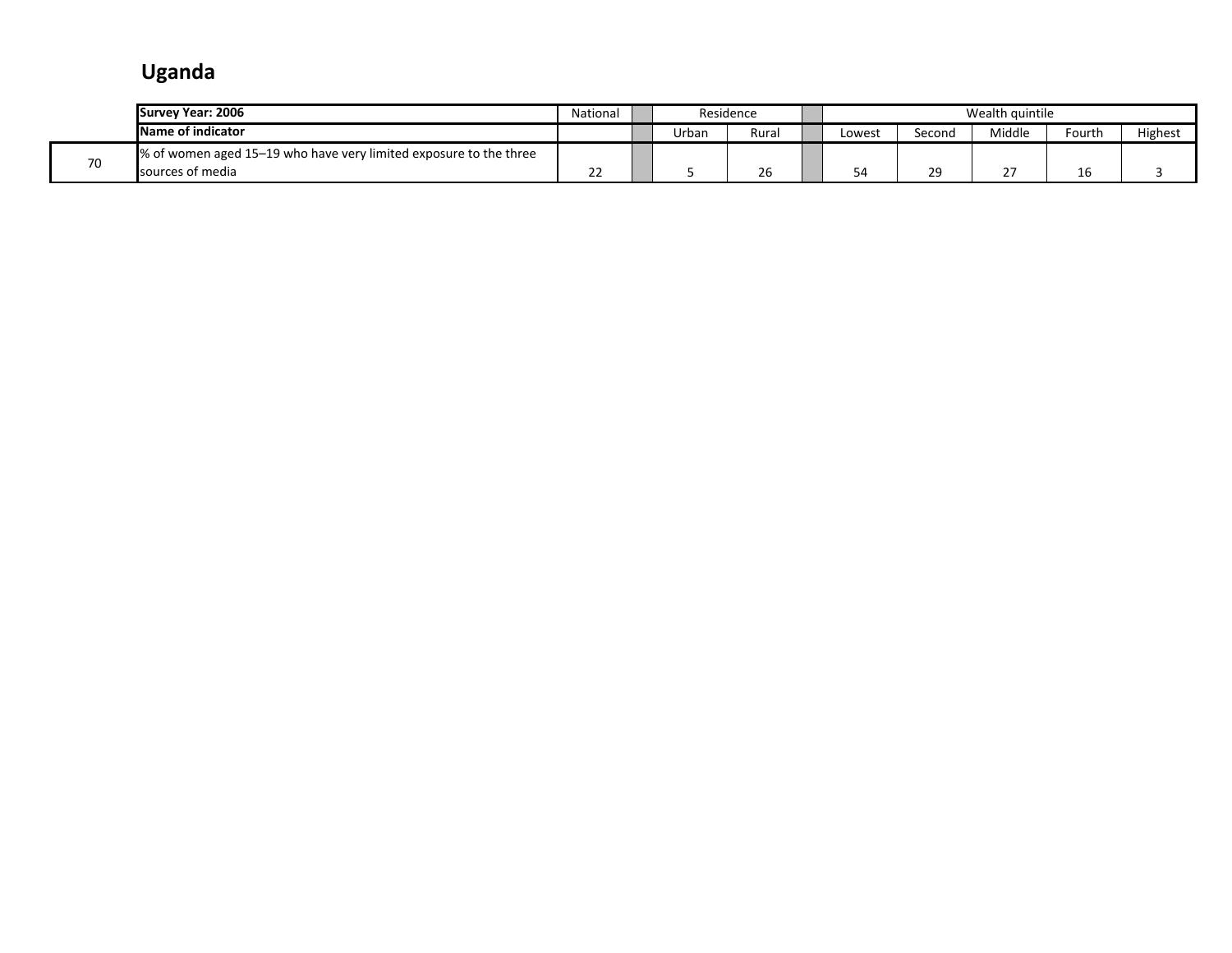| Survey Year: 2006                                                                                                                                                                                                                                                                                                                                                                                                                                                                                                                                                                                                                                                                                                      | National |       | Residence |        |        | Wealth quintile |        |         |
|------------------------------------------------------------------------------------------------------------------------------------------------------------------------------------------------------------------------------------------------------------------------------------------------------------------------------------------------------------------------------------------------------------------------------------------------------------------------------------------------------------------------------------------------------------------------------------------------------------------------------------------------------------------------------------------------------------------------|----------|-------|-----------|--------|--------|-----------------|--------|---------|
| Name of indicator                                                                                                                                                                                                                                                                                                                                                                                                                                                                                                                                                                                                                                                                                                      |          | Urban | Rural     | Lowest | Second | Middle          | Fourth | Highest |
| <b>NOTAS</b><br>1. Medians were calculated on the basis of 25–29-year-old women.<br>2. Medians were calculated on the basis of 30-34-year-old men.<br>3. Sexually active refers to having had sexual intercourse in the past three months. (Those who are<br>married/in a union are considered to be sexually active).<br>4. Comprehensive knowledge is a four-part measure. It combines respondents' ability to correctly<br>report the two most common ways of reducing HIV risk (consistently using condoms and having just<br>one HIV-negative partner); knowing correctly that a healthy-looking person can have HIV; and correctly<br>rejecting the two most common local misconceptions about HIV transmission. |          |       |           |        |        |                 |        |         |
| 5. The three reasons are: the wife knows that her husband has had sex with other women, she knows<br>that he has an STI, and she is tired or not in the mood.<br>6. DHS surveys ask questions about violence in the following situations: the wife burns the food, she<br>argues with her husband, she goes out without telling him, she neglects the children and she refuses to<br>have sexual intercourse with him.                                                                                                                                                                                                                                                                                                 |          |       |           |        |        |                 |        |         |
| $nc = not collected$<br>$*$ = When the data are available for fewer than 25 respondents, no values are given (the data are<br>suppressed) because there is too little information to accurately represent the group.<br>$[$ ] = When the data are available for 25–49 respondents, the values are bracketed to indicate small<br>sample size, which means the values will be less precise than those based on at least 50 respondents.                                                                                                                                                                                                                                                                                 |          |       |           |        |        |                 |        |         |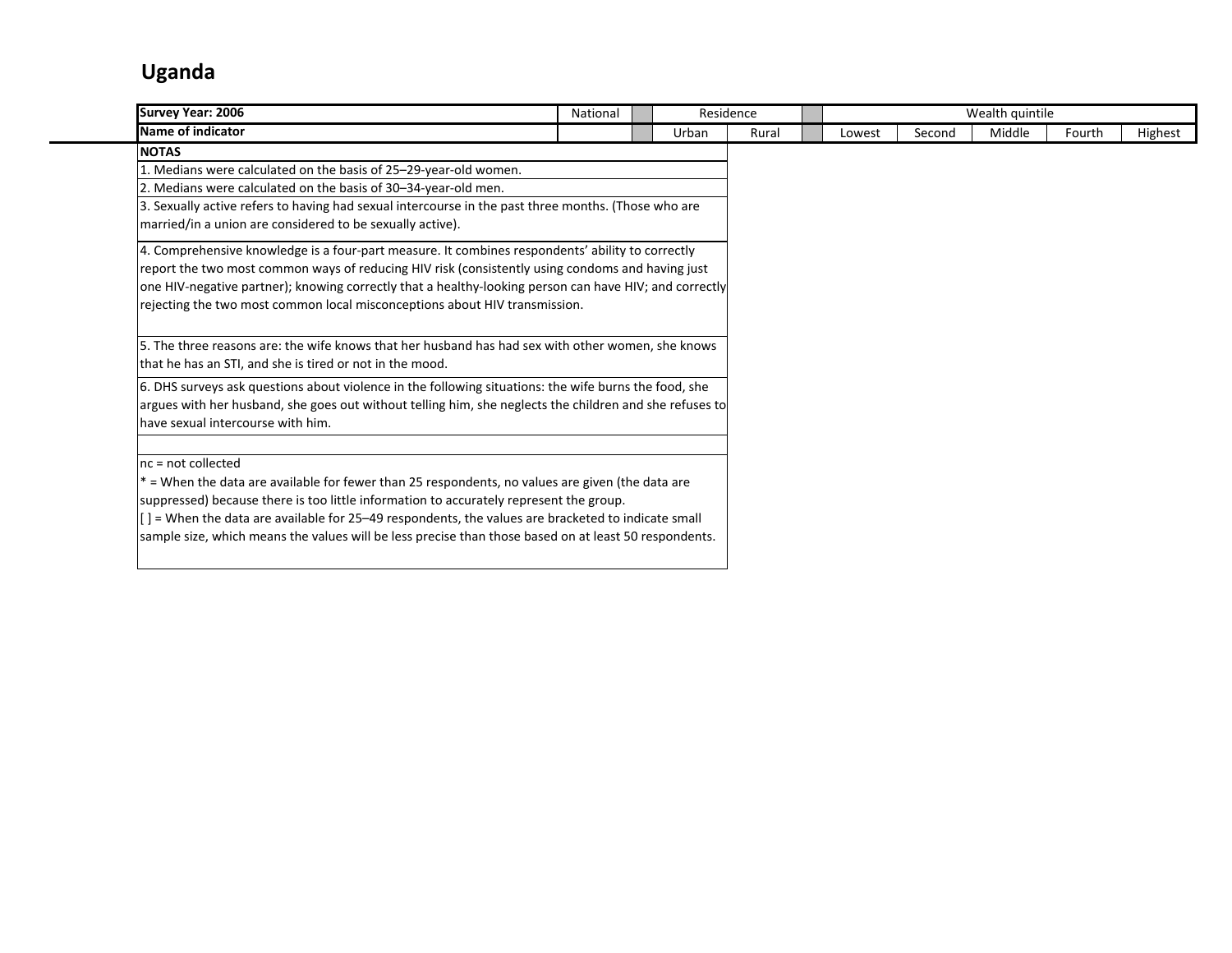|                  | Survey Year: 2007                                                                                                | National       |                | Residence      |                |              | Wealth quintile |              |              |
|------------------|------------------------------------------------------------------------------------------------------------------|----------------|----------------|----------------|----------------|--------------|-----------------|--------------|--------------|
|                  | Name of indicator                                                                                                |                | Urban          | Rural          | Lowest         | Second       | Middle          | Fourth       | Highest      |
| <b>CHAPTER 3</b> | <b>SEXUAL AND REPRODUCTIVE HEALTH</b>                                                                            |                |                |                |                |              |                 |              |              |
| <b>SECTION 1</b> | <b>Sexual Activity and Marriage</b>                                                                              |                |                |                |                |              |                 |              |              |
| $\mathbf{1}$     | % of women aged 15-19 who have ever been sexually active                                                         | 18             | 19             | 15             | 23             | 12           | 21              | 15           | 21           |
| $\overline{2}$   | % of men aged 15-19 who have ever been sexually active                                                           | 33             | 33             | 33             | 38             | 38           | 36              | 26           | 30           |
| 3                | % of women aged 20-24 who have ever been sexually active                                                         | 78             | 79             | 74             | 78             | 74           | 78              | 78           | 81           |
| 4                | % of men aged 20-24 who have ever been sexually active                                                           | 92             | 92             | 91             | 90             | 93           | 95              | 91           | 90           |
| 5                | % of women aged 15-24 who had sexual intercourse before age 15                                                   | $\mathbf{1}$   | $\mathbf{1}$   | $\mathbf{1}$   | $\overline{c}$ | $\mathbf{1}$ | $\overline{2}$  | $\mathbf{1}$ | $\mathbf{1}$ |
| 6                | % of men aged 15-24 who had sexual intercourse before age 15                                                     | $\overline{2}$ | $\overline{2}$ | $\mathbf{1}$   | $\mathbf{1}$   | $\mathbf{1}$ | $\overline{4}$  | 3            | $\mathbf{1}$ |
| $\overline{7}$   | % of women aged 18-24 who had sexual intercourse before age 18                                                   | 28             | 29             | 25             | 35             | 24           | 24              | 30           | 29           |
| 8                | % of men aged 18-24 who had sexual intercourse before age 18                                                     | 44             | 44             | 43             | 50             | 49           | 48              | 37           | 41           |
| 9                | % of women aged 15-19 who have ever been married                                                                 | $\overline{7}$ | 7              | $\overline{7}$ | 9              | 3            | 14              | 3            | 5            |
| 10               | % of men aged 15-19 who have ever been married                                                                   | 3              | 3              | 3              | 6              | 3            | 5               | 4            | 0            |
| 11               | % of women aged 20-24 who have ever been married                                                                 | 53             | 51             | 58             | 60             | 58           | 54              | 49           | 49           |
| 12               | % of men aged 20-24 who have ever been married                                                                   | 26             | 26             | 23             | 24             | 28           | 25              | 25           | 25           |
| 13               | Median age at first sexual intercourse among young women <sup>1</sup>                                            | 19.3           | 19.4           | 19.0           | 19.2           | 18.8         | 19.0            | 19.3         | 19.8         |
| 14               | Median age at first marriage among young women $1$                                                               | 21.2           | 21.5           | 20.1           | 20.8           | 19.9         | 20.9            | 20.8         | 22.2         |
| 15               | Gap between median ages at first sexual intercourse and first marriage<br>among young women <sup>1</sup>         | 1.9            | 2.1            | 1.1            | 1.6            | 1.1          | 1.9             | 1.5          | 2.4          |
| 16               | Median age at first sexual intercourse among young men <sup>2</sup>                                              | 18.6           | 18.5           | 18.7           | 18.8           | 18.4         | 18.2            | 19.3         | 18.6         |
| 17               | Median age at first marriage among young men <sup>2</sup>                                                        | 23.7           | 23.8           | 23.6           | 22.9           | 23.8         | 24.0            | 23.6         | 24.0         |
| 18               | Gap between median ages at first sexual intercourse and first marriage<br>among young men <sup>2</sup>           | 5.1            | 5.3            | 4.9            | 4.1            | 5.4          | 5.8             | 4.3          | 5.4          |
| <b>SECTION 2</b> | <b>Contraceptive Knowledge, Use and Need</b>                                                                     |                |                |                |                |              |                 |              |              |
| 19               | % of women aged 15-19 who have not heard of family planning on any<br>of three sources (radio, TV or newspapers) | 42             | 41             | 45             | 48             | 40           | 43              | 44           | 40           |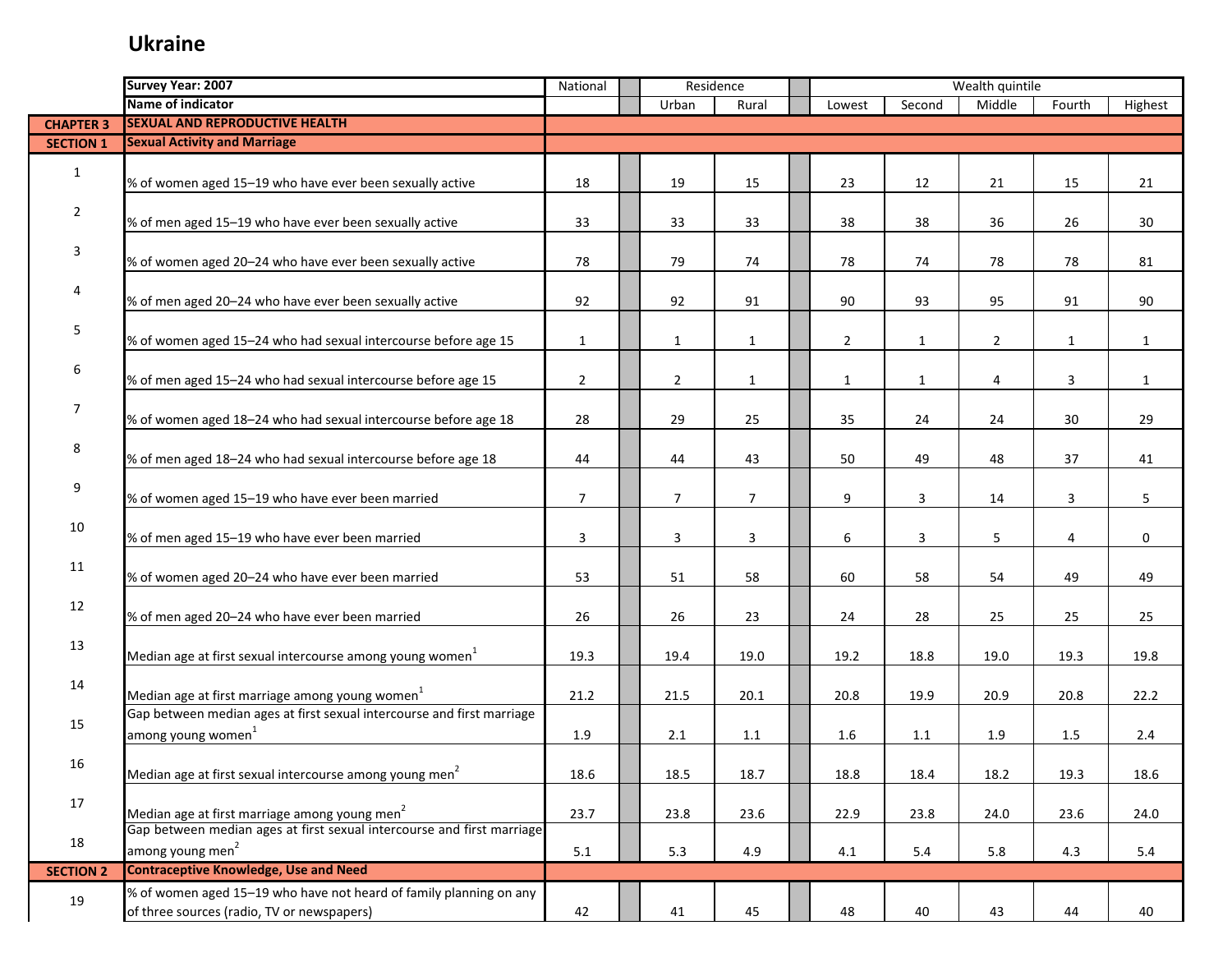|                  | Survey Year: 2007                                                                                              | National                | Residence        |              |                  |                | Wealth quintile |                |                |
|------------------|----------------------------------------------------------------------------------------------------------------|-------------------------|------------------|--------------|------------------|----------------|-----------------|----------------|----------------|
|                  | Name of indicator                                                                                              |                         | Urban            | Rural        | Lowest           | Second         | Middle          | Fourth         | Highest        |
| 20               | % of men aged 15-19 who have not heard of family planning on any of<br>three sources (radio, TV or newspapers) | 79                      | 79               | 78           | 81               | 78             | 84              | 76             | 76             |
|                  |                                                                                                                |                         |                  |              |                  |                |                 |                |                |
| 21               | Average number of modern methods known among women aged<br>$15 - 19$                                           | 3.8                     | 4.0              | 3.4          | 3.6              | 3.6            | 3.8             | 3.8            | 4.1            |
| 22               | % of sexually active, <sup>3</sup> never-married women aged 15–19 currently using<br>any contraception         | 84                      | $[85]$           | $[81]$       | $\ast$           | $\ast$         | $\ast$          | $\ast$         | $\ast$         |
| 23               | % of married women aged 15-19 currently using any contraception                                                | 48                      | $[55]$           | $\pmb{\ast}$ | $\ast$           | $\ast$         | $\pmb{\ast}$    | $\ast$         | $\ast$         |
| 24               | % of sexually active <sup>3</sup> men aged 15–24 currently using any contraception                             | 77                      | 77               | 76           | 78               | 69             | 82              | 81             | 77             |
| 25               | % of sexually active, <sup>3</sup> never-married women aged 15–19 currently using<br>modern contraception      | 81                      | $[82]$           | $[76]$       | $\ast$           | $\ast$         | $\ast$          | $\ast$         | $\ast$         |
| 26               | % of married women aged 15-19 currently using modern contraception                                             | 43                      | $[47]$           | $\ast$       | $\ast$           | $\ast$         | $\ast$          | $\ast$         | $\ast$         |
| 27               | % of sexually active <sup>3</sup> men aged 15-24 currently using modern<br>contraception                       | 68                      | 71               | 60           | 61               | 55             | 72              | 73             | 74             |
| 28               | % of sexually active <sup>3</sup> men aged 15–24 currently using a condom                                      | 64                      | 67               | 57           | 57               | 54             | 65              | 69             | 70             |
| 29               | % of sexually active, <sup>3</sup> never-married women aged 15-19 currently using<br>traditional contraception | $\overline{\mathbf{3}}$ | $[3]$            | $[5]$        | $\ast$           | $\ast$         | $\ast$          | $\ast$         | $\ast$         |
| 30               | % of married women aged 15-19 currently using traditional<br>contraception                                     | 6                       | [8]              | $\pmb{\ast}$ | $\ast$           | $\ast$         | $\ast$          | $\ast$         | $\ast$         |
| 31               | % of sexually active <sup>3</sup> men aged 15-24 currently using traditional<br>contraception                  | 9                       | $\boldsymbol{6}$ | 16           | 17               | 14             | 10              | 8              | $\overline{2}$ |
| 32               | % of sexually active, <sup>3</sup> never-married women aged 15-19 who have an<br>unmet need for contraception  | 16                      | $[15]$           | $[20]$       | $\ast$           | $\ast$         | $\ast$          | $\ast$         | $\ast$         |
| 33               | % of married women aged 15-19 who have an unmet need for<br>contraception                                      | 30                      | $[25]$           | $\pmb{\ast}$ | $\ast$           | $\ast$         | $\ast$          | $\ast$         | $\ast$         |
| <b>SECTION 3</b> | <b>Childbearing</b>                                                                                            |                         |                  |              |                  |                |                 |                |                |
| 34               | % of women aged 15-19 who have ever had a child                                                                | $\overline{3}$          | $\overline{2}$   | 4            | $\boldsymbol{6}$ | $\overline{2}$ | 4               | $\overline{2}$ | $\mathbf{1}$   |
| 35               | Median age at first birth among young women <sup>1</sup>                                                       | 23.1                    | 23.7             | 21.5         | 22.8             | 21.4           | 22.6            | 23.0           | $\ddagger$     |
| 36               | % of mothers <20 whose most recent birth was delivered at a health<br>facility                                 | 99                      | 99               | 99           | 99               | 99             | 99              | 99             | 99             |
| 37               | % of recent births to mothers <20 that were unplanned                                                          | 23                      | 22               | 24           | 38               | 18             | 21              | 37             | 6              |
| <b>CHAPTER 4</b> | <b>SEXUAL RIGHTS AND GENDER EQUALITY</b>                                                                       |                         |                  |              |                  |                |                 |                |                |
| <b>SECTION 1</b> | <b>Sexuality Education in Schools</b>                                                                          |                         |                  |              |                  |                |                 |                |                |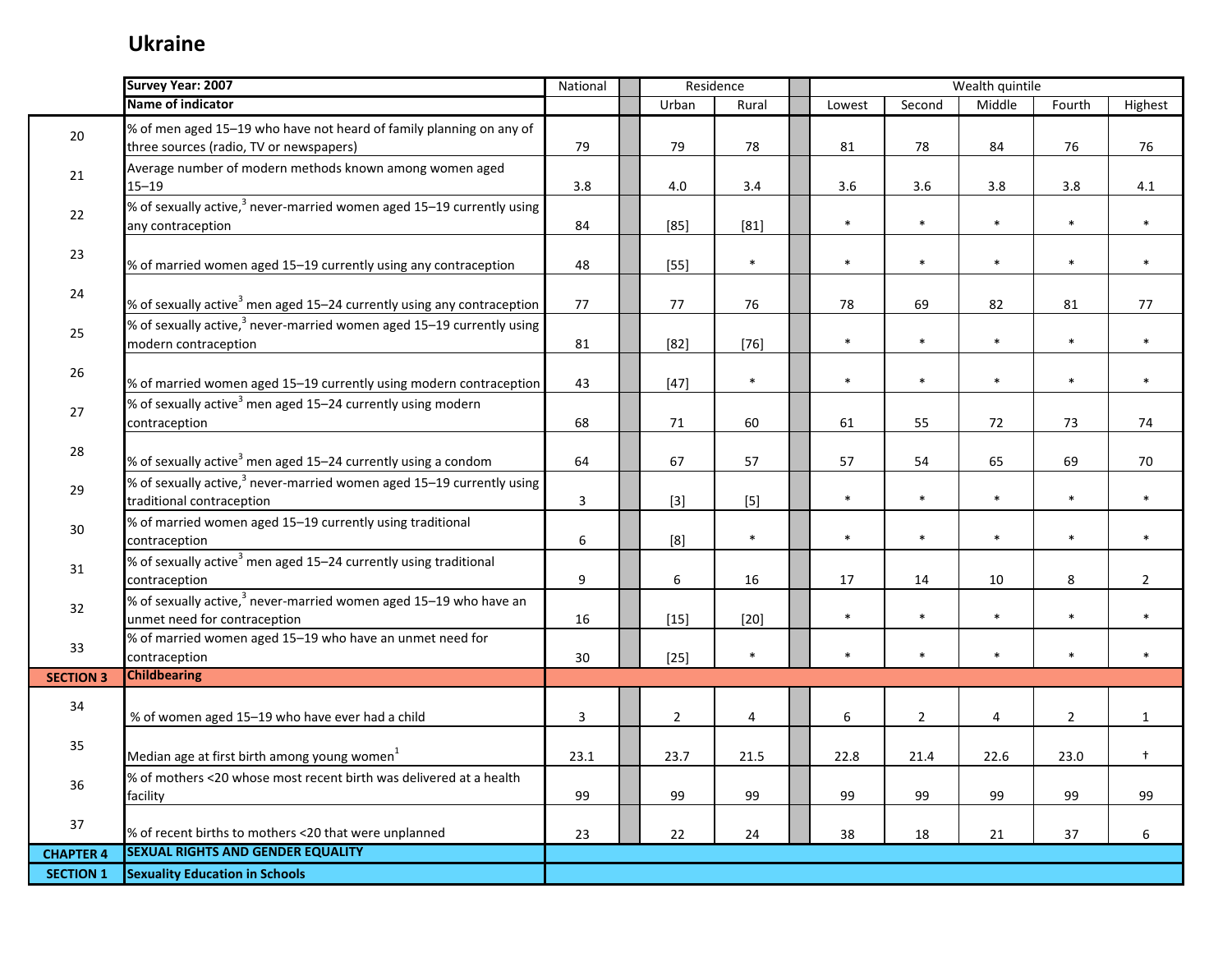|                  | Survey Year: 2007                                                                                                                               | National |       | Residence |                                                   |        | Wealth quintile |                |                 |
|------------------|-------------------------------------------------------------------------------------------------------------------------------------------------|----------|-------|-----------|---------------------------------------------------|--------|-----------------|----------------|-----------------|
|                  | Name of indicator                                                                                                                               |          | Urban | Rural     | Lowest                                            | Second | Middle          | Fourth         | Highest         |
| 38               | % of schools that provided skills-based HIV education in the last<br>academic year                                                              |          |       |           | See table titled "Sexuality Education in Schools" |        |                 |                |                 |
| 39               | Inclusion in the national school curriculum of skills-based HIV education<br>or health education, including HIV prevention                      |          |       |           |                                                   |        |                 |                |                 |
| <b>SECTION 2</b> | <b>Adults' Attitudes about Sexual Health Information</b>                                                                                        |          |       |           |                                                   |        |                 |                |                 |
| 40               | % of women aged 18-49 who agree that adolescents aged 12-14<br>should be taught about using a condom to prevent HIV                             | 93       | 94    | 92        | 92                                                | 92     | 93              | 94             | 94              |
| 41               | % of men aged 18-49 who agree that adolescents aged 12-14 should<br>be taught about using a condom to prevent HIV                               | 83       | 84    | 78        | 74                                                | 81     | 84              | 85             | 85              |
| <b>SECTION 3</b> | Self-Efficacy Related to Sexual Health                                                                                                          |          |       |           |                                                   |        |                 |                |                 |
| 42               | % of women aged 15-24 who report that they could get condoms on<br>their own                                                                    | 58       | 62    | 48        | 47                                                | 50     | 57              | 66             | 65              |
| 43               | % of women aged 15-24 who know a source for the condom                                                                                          | 96       | 97    | 93        | 91                                                | 96     | 96              | 97             | 97              |
| 44               | % of men aged 15-24 who know a source for the condom                                                                                            | 98       | 98    | 97        | 98                                                | 98     | 98              | 97             | 98              |
| 45               | % of women aged 15-49 who know that HIV risk is reduced by condom<br>use                                                                        | 92       | 93    | 89        | 91                                                | 90     | 92              | 92             | 93              |
| 46               | % of women aged 15-49 who know that HIV risk is reduced by having<br>one uninfected partner                                                     | 89       | 90    | 86        | 85                                                | 87     | 89              | 90             | 90              |
| 47               | % of women aged 15–24 with comprehensive knowledge of HIV/AIDS $^4$                                                                             | 45       | 48    | 37        | 33                                                | 41     | 46              | 55             | 45              |
| 48               | % of men aged 15–24 with comprehensive knowledge of HIV/AIDS <sup>4</sup>                                                                       | 43       | 45    | 36        | 28                                                | 40     | 51              | 47             | 42              |
| <b>SECTION 4</b> | Women's Autonomy, Societal Norms and Gender Equality                                                                                            |          |       |           |                                                   |        |                 |                |                 |
| 49               | % of married women aged 15-49 who have sole or joint (with husband)<br>say in their own health care                                             | 97       | 97    | 98        | 96                                                | 98     | 97              | 98             | 98              |
| 50               | % of women aged 15-49 who agree with all three reasons why a wife is<br>justified in refusing to have intercourse with her husband <sup>5</sup> | 83       | 85    | 77        | 75                                                | 81     | 81              | 85             | 87              |
| 51               | % of surveyed men who agree with all three reasons why a wife is<br>ustified in refusing to have intercourse with her husband <sup>5</sup>      | 68       | 70    | 64        | 57                                                | 65     | 73              | 70             | 72              |
| 52               | % of women aged 15-49 who believe that if the husband has an STI, the<br>wife is justified in asking him to use condom                          | 97       | 98    | 95        | 95                                                | 96     | 97              | 98             | 98              |
| 53               | % of men aged 15-49 who believe that if the husband has an STI, the<br>wife is justified in asking him to use condom                            | 95       | 96    | 94        | 93                                                | 95     | 96              | 96             | 95              |
| 54               | % of women aged 15-49 who agree with at least one reason why a<br>husband is justified in hitting/beating his wife <sup>6</sup>                 | 4        | 3     | 5         | $\overline{7}$                                    | 5      | 4               | $\overline{2}$ | $\overline{2}$  |
| 55               | % of surveyed men who agree with at least one reason why a husband<br>is justified in hitting/beating his wife <sup>6</sup>                     | 11       | 10    | 14        | 21                                                | 12     | 9               | 11             | $7\overline{ }$ |
| <b>CHAPTER 5</b> | <b>REACHING YOUNG PEOPLE</b>                                                                                                                    |          |       |           |                                                   |        |                 |                |                 |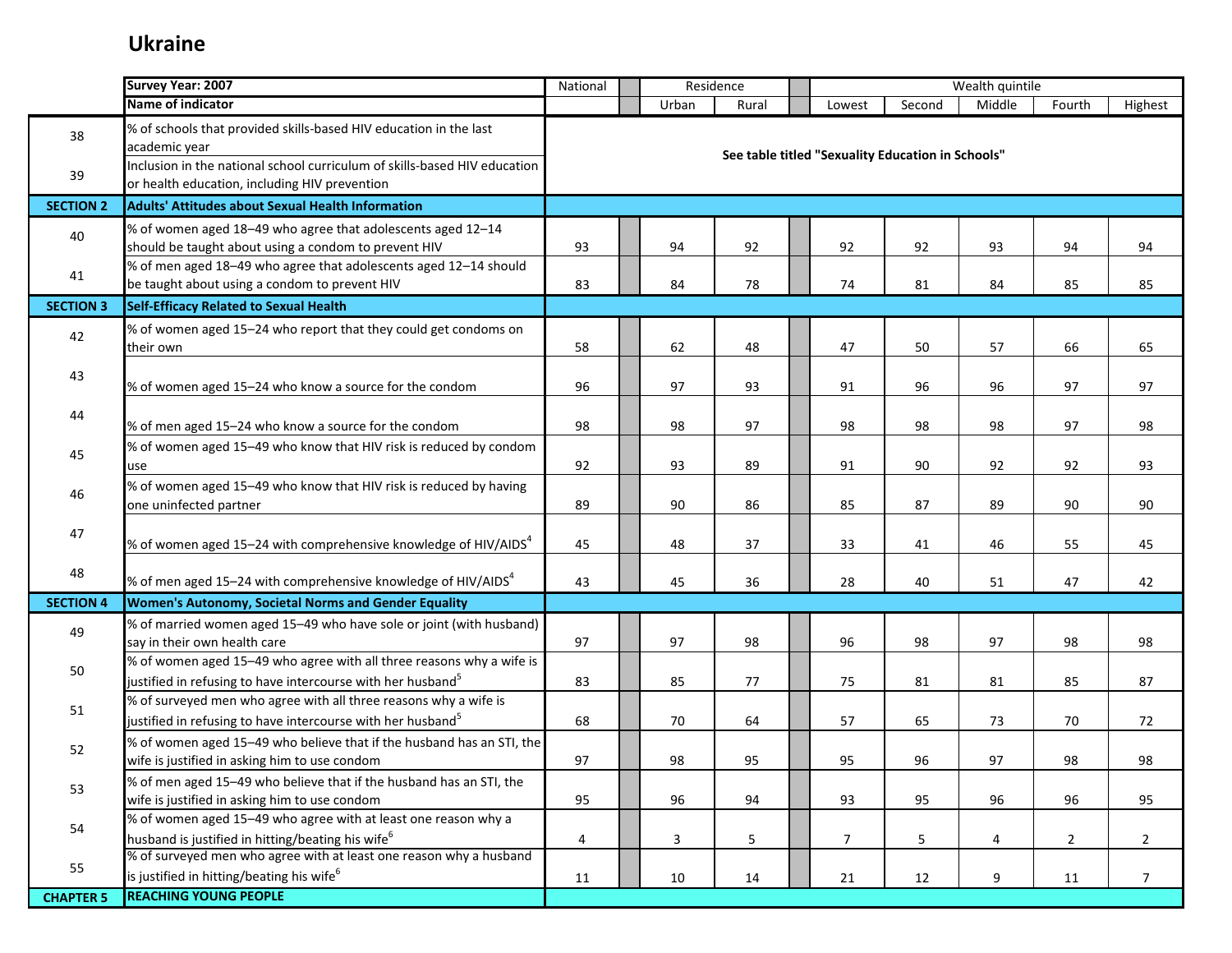|                  | Survey Year: 2007                                                                          | National     | Residence |                |                |              | Wealth quintile |         |         |
|------------------|--------------------------------------------------------------------------------------------|--------------|-----------|----------------|----------------|--------------|-----------------|---------|---------|
|                  | Name of indicator                                                                          |              | Urban     | Rural          | Lowest         | Second       | Middle          | Fourth  | Highest |
| <b>SECTION 1</b> | <b>Demographic Information</b>                                                             |              |           |                |                |              |                 |         |         |
| 56               | No. of girls aged 10-14 in 2011                                                            | 984,000      | 580,000   | 403,000        | 174,000        | 237,000      | 189,000         | 178,000 | 207,000 |
| 57               | No. of boys aged 10-14 in 2011                                                             | 1,036,000    | 643,000   | 393,000        | 167,000        | 240,000      | 199,000         | 228,000 | 202,000 |
| 58               | No. of women aged 15-19 in 2011                                                            | 1,279,000    | 833,000   | 446,000        | 216,000        | 304,000      | 239,000         | 256,000 | 264,000 |
| 59               | No. of men aged 15-19 in 2011                                                              | 1,339,000    | 885,000   | 454,000        | 193,000        | 296,000      | 264,000         | 286,000 | 300,000 |
| <b>SECTION 2</b> | <b>School Attendance</b>                                                                   |              |           |                |                |              |                 |         |         |
| 60               | % of girls attending primary school <sup>7</sup>                                           | 90           | na        | na             | na             | na           | na              | na      | na      |
| 61               | % of boys attending primary school <sup>7</sup>                                            | 90           | na        | na             | na             | na           | na              | na      | na      |
| 62               | No. of girls per 100 boys attending primary school <sup>7</sup>                            | 100          | na        | na             | na             | na           | na              | na      | na      |
| 63               | % of women attending secondary school <sup>7</sup>                                         | 85           | na        | na             | na             | na           | na              | na      | na      |
| 64               | % of men attending secondary school <sup>7</sup>                                           | 84           | na        | na             | na             | na           | na              | na      | na      |
| 65               | No. of women per 100 men attending secondary school <sup>7</sup>                           | 99           | na        | na             | na             | na           | na              | na      | na      |
| <b>SECTION 3</b> | <b>Exposure to Media</b>                                                                   |              |           |                |                |              |                 |         |         |
| 66               | % of women aged 15-19 who are exposed to radio                                             | 69           | 74        | 61             | 54             | 64           | 68              | 76      | 84      |
| 67               | % of women aged 15-19 who are exposed to television                                        | 98           | 98        | 98             | 98             | 98           | 98              | 97      | 99      |
| 68               | % of women aged 15-19 who are exposed to newspapers                                        | 69           | 72        | 63             | 64             | 69           | 67              | 71      | 73      |
| 69               | % of women aged 15-19 who are exposed to all sources of media<br>(radio, TV or newspapers) | 51           | 56        | 42             | 37             | 49           | 50              | 54      | 62      |
| 70               | % of women aged 15-19 who have very limited exposure to the three<br>sources of media      | $\mathbf{1}$ | 0         | $\overline{2}$ | $\overline{2}$ | $\mathbf{1}$ | 1               | 0       | 0       |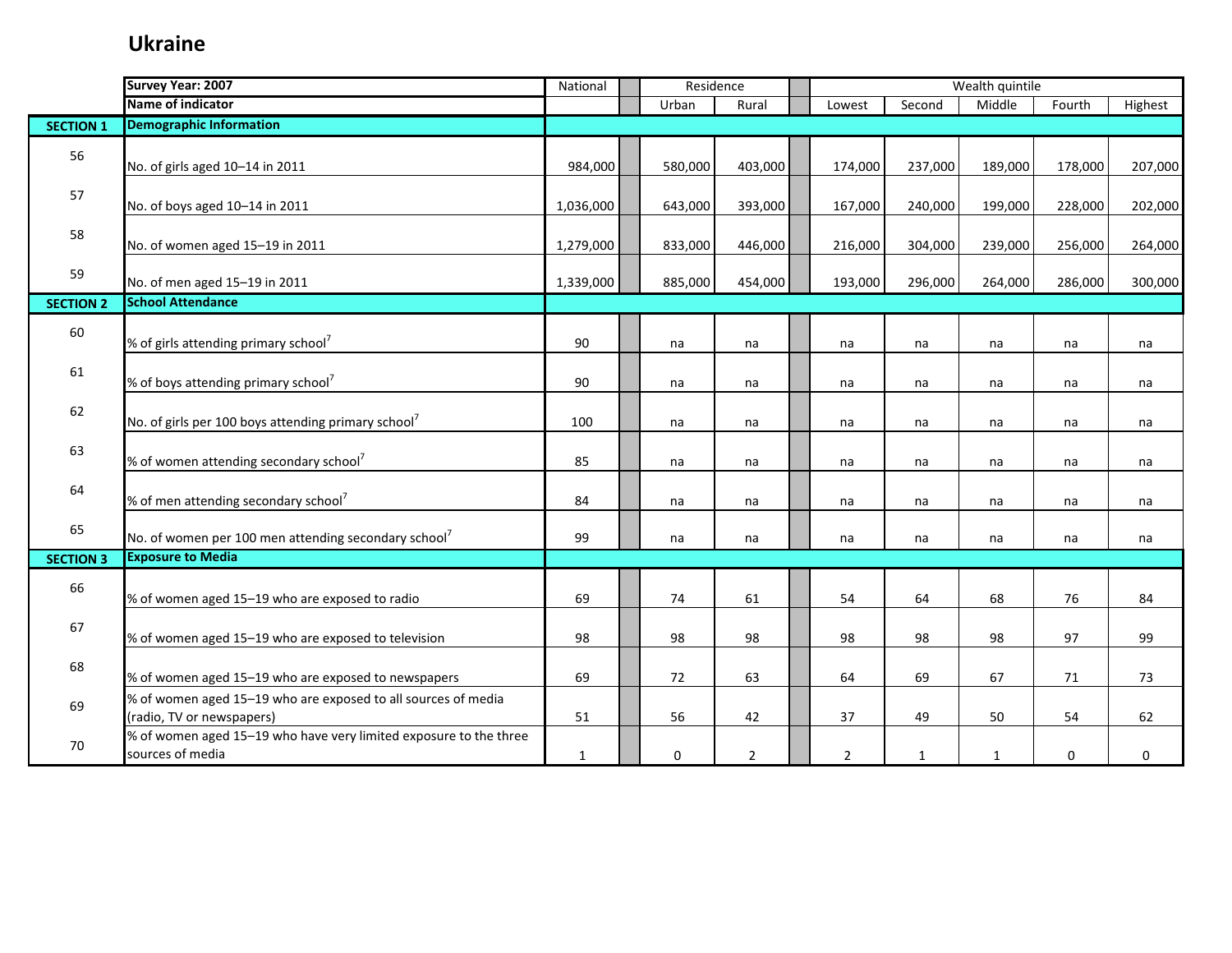| Survey Year: 2007                                                                                       | National | Residence |       |        |        | Wealth quintile |        |         |
|---------------------------------------------------------------------------------------------------------|----------|-----------|-------|--------|--------|-----------------|--------|---------|
| <b>Name of indicator</b>                                                                                |          | Urban     | Rural | Lowest | Second | Middle          | Fourth | Highest |
| <b>NOTES</b>                                                                                            |          |           |       |        |        |                 |        |         |
| 1. Medians were calculated on the basis of 25-29-year-old women.                                        |          |           |       |        |        |                 |        |         |
| 2. Medians were calculated on the basis of 30-34-year-old men.                                          |          |           |       |        |        |                 |        |         |
| 3. Sexually active refers to having had sexual intercourse in the past three months. (Those who are     |          |           |       |        |        |                 |        |         |
| married/in a union are considered to be sexually active).                                               |          |           |       |        |        |                 |        |         |
| 4. Comprehensive knowledge is a four-part measure. It combines respondents' ability to correctly        |          |           |       |        |        |                 |        |         |
| report the two most common ways of reducing HIV risk (consistently using condoms and having just        |          |           |       |        |        |                 |        |         |
| one HIV-negative partner); knowing correctly that a healthy-looking person can have HIV; and            |          |           |       |        |        |                 |        |         |
| correctly rejecting the two most common local misconceptions about HIV transmission.                    |          |           |       |        |        |                 |        |         |
|                                                                                                         |          |           |       |        |        |                 |        |         |
| 5. The three reasons are: the wife knows that her husband has had sex with other women, she knows       |          |           |       |        |        |                 |        |         |
| that he has an STI, and she is tired or not in the mood.                                                |          |           |       |        |        |                 |        |         |
| 6. DHS surveys ask questions about violence in the following situations: the wife burns the food, she   |          |           |       |        |        |                 |        |         |
| argues with her husband, she goes out without telling him, she neglects the children and she refuses    |          |           |       |        |        |                 |        |         |
| to have sexual intercourse with him.                                                                    |          |           |       |        |        |                 |        |         |
| 7. Data for indicators 60-65 on school attendance were unavailable in the 2007 Ukraine DHS. Thus,       |          |           |       |        |        |                 |        |         |
| the data are from the World Bank Development Indicators and represent the percentage enrolled in        |          |           |       |        |        |                 |        |         |
| (as opposed to the percentage attending) primary and secondary school in 2007 in Ukraine.               |          |           |       |        |        |                 |        |         |
|                                                                                                         |          |           |       |        |        |                 |        |         |
| $na = not available$                                                                                    |          |           |       |        |        |                 |        |         |
| $t =$ Fewer than 50% of the respondents in the subgroup had experienced the event of interest by the    |          |           |       |        |        |                 |        |         |
| beginning of the five-year age-group, making it impossible to calculate a median.                       |          |           |       |        |        |                 |        |         |
| * = When the data are available for fewer than 25 respondents, no values are given (the data are        |          |           |       |        |        |                 |        |         |
| suppressed) because there is too little information to accurately represent the group.                  |          |           |       |        |        |                 |        |         |
| $[$ $]$ = When the data are available for 25–49 respondents, the values are bracketed to indicate small |          |           |       |        |        |                 |        |         |
| sample size, which means the values will be less precise than those based on at least 50 respondents.   |          |           |       |        |        |                 |        |         |
|                                                                                                         |          |           |       |        |        |                 |        |         |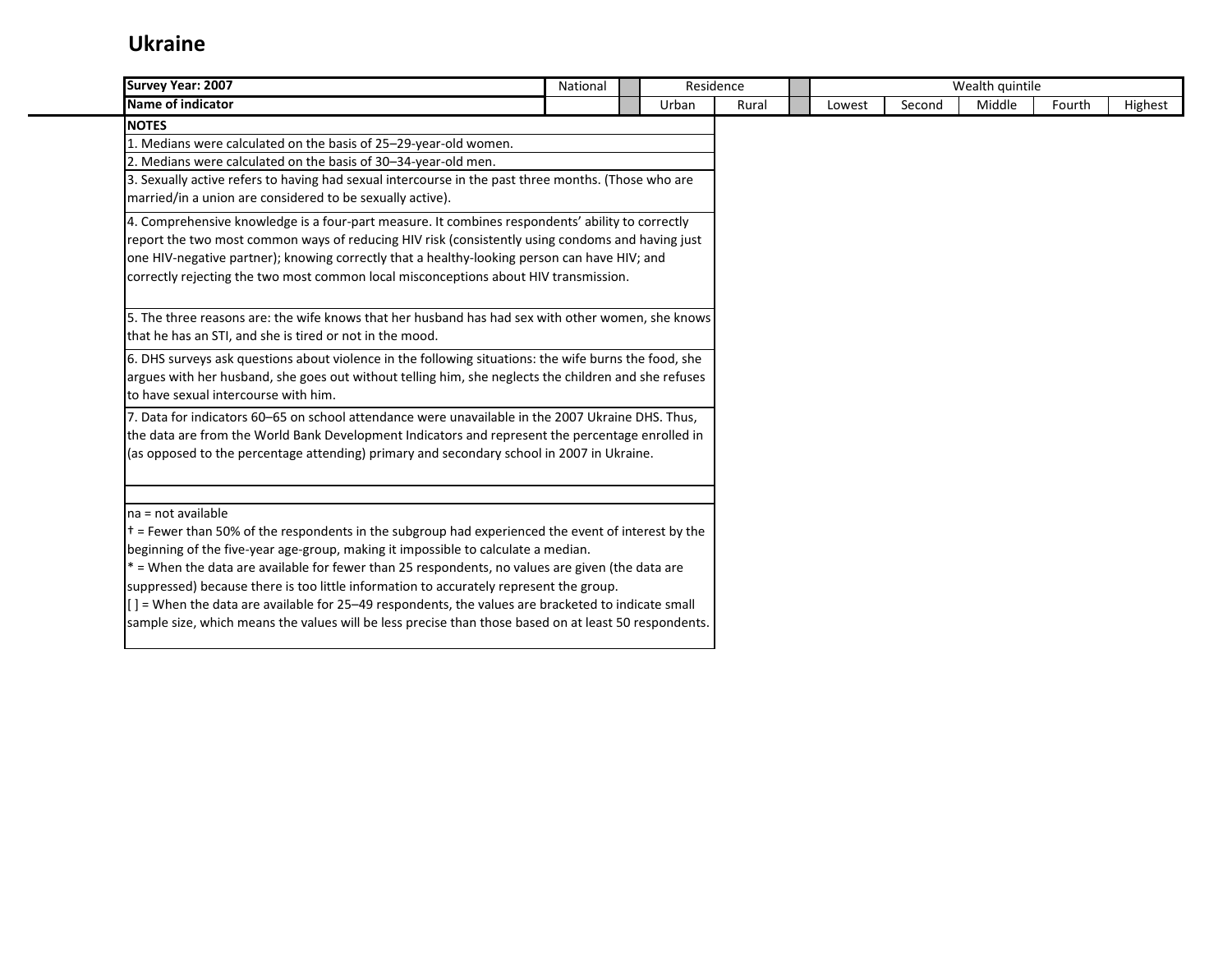| <b>Name of indicator</b><br>Second<br>Middle<br>Fourth<br>Highest<br>Urban<br>Rural<br>Lowest<br><b>SEXUAL AND REPRODUCTIVE HEALTH</b><br><b>CHAPTER 3</b><br><b>Sexual Activity and Marriage</b><br><b>SECTION 1</b><br>$\mathbf{1}$<br>% of women aged 15-19 who have ever been sexually active<br>nc<br>nc<br>nc<br>nc<br>nc<br>nc<br>nc<br>nc<br>$\overline{2}$<br>% of men aged 15-19 who have ever been sexually active<br>nc<br>nc<br>nc<br>nc<br>nc<br>nc<br>nc<br>nc<br>3<br>% of women aged 20-24 who have ever been sexually active<br>nc<br>nc<br>nc<br>nc<br>nc<br>nc<br>nc<br>nc<br>4<br>% of men aged 20-24 who have ever been sexually active<br>nc<br>nc<br>nc<br>nc<br>nc<br>nc<br>nc<br>nc<br>5<br>% of women aged 15-24 who had sexual intercourse before age 15<br>nc<br>nc<br>nc<br>nc<br>nc<br>nc<br>nc<br>nc<br>$6\,$<br>% of men aged 15-24 who had sexual intercourse before age 15<br>nc<br>nc<br>nc<br>nc<br>nc<br>nc<br>nc<br>nc<br>$\overline{7}$<br>% of women aged 18-24 who had sexual intercourse before age 18<br>nc<br>nc<br>nc<br>nc<br>nc<br>nc<br>nc<br>nc<br>8<br>% of men aged 18-24 who had sexual intercourse before age 18<br>nc<br>nc<br>nc<br>nc<br>nc<br>nc<br>nc<br>nc<br>9<br>% of women aged 15-19 who have ever been married<br>$\overline{2}$<br>5<br>4<br>na<br>na<br>na<br>na<br>na<br>10<br>% of men aged 15-19 who have ever been married<br>nc<br>nc<br>nc<br>nc<br>nc<br>nc<br>nc<br>nc<br>11<br>% of women aged 20-24 who have ever been married<br>48<br>na<br>na<br>na<br>na<br>na<br>na<br>na<br>12<br>% of men aged 20-24 who have ever been married<br>nc<br>nc<br>nc<br>nc<br>nc<br>nc<br>nc<br>nc<br>13<br>Median age at first sexual intercourse among young women<br>nc<br>nc<br>nc<br>nc<br>nc<br>nc<br>nc<br>nc<br>14<br>Median age at first marriage among young women <sup>3</sup><br>21.1<br>20.3<br>24.9<br>na<br>na<br>na<br>na<br>na<br>Gap between median ages at first sexual intercourse and first marriage<br>15<br>among young women<br>na<br>na<br>na<br>na<br>na<br>na<br>na<br>na<br>16<br>Median age at first sexual intercourse among young men<br>nc<br>nc<br>nc<br>nc<br>nc<br>nc<br>nc<br>nc<br>17<br>Median age at first marriage among young men<br>nc<br>nc<br>nc<br>nc<br>nc<br>nc<br>nc<br>nc<br>Gap between median ages at first sexual intercourse and first marriage<br>18<br>among young men<br>na<br>na<br>na<br>na<br>na<br>na<br>na<br>na |                  | <b>Survey Year: 2002</b>                     | National | Residence |  |  | Wealth quintile |  |  |  |  |  |
|------------------------------------------------------------------------------------------------------------------------------------------------------------------------------------------------------------------------------------------------------------------------------------------------------------------------------------------------------------------------------------------------------------------------------------------------------------------------------------------------------------------------------------------------------------------------------------------------------------------------------------------------------------------------------------------------------------------------------------------------------------------------------------------------------------------------------------------------------------------------------------------------------------------------------------------------------------------------------------------------------------------------------------------------------------------------------------------------------------------------------------------------------------------------------------------------------------------------------------------------------------------------------------------------------------------------------------------------------------------------------------------------------------------------------------------------------------------------------------------------------------------------------------------------------------------------------------------------------------------------------------------------------------------------------------------------------------------------------------------------------------------------------------------------------------------------------------------------------------------------------------------------------------------------------------------------------------------------------------------------------------------------------------------------------------------------------------------------------------------------------------------------------------------------------------------------------------------------------------------------------------------------------------------------------------------------------------------------------------------------------------------------------------------------------------------------|------------------|----------------------------------------------|----------|-----------|--|--|-----------------|--|--|--|--|--|
|                                                                                                                                                                                                                                                                                                                                                                                                                                                                                                                                                                                                                                                                                                                                                                                                                                                                                                                                                                                                                                                                                                                                                                                                                                                                                                                                                                                                                                                                                                                                                                                                                                                                                                                                                                                                                                                                                                                                                                                                                                                                                                                                                                                                                                                                                                                                                                                                                                                |                  |                                              |          |           |  |  |                 |  |  |  |  |  |
|                                                                                                                                                                                                                                                                                                                                                                                                                                                                                                                                                                                                                                                                                                                                                                                                                                                                                                                                                                                                                                                                                                                                                                                                                                                                                                                                                                                                                                                                                                                                                                                                                                                                                                                                                                                                                                                                                                                                                                                                                                                                                                                                                                                                                                                                                                                                                                                                                                                |                  |                                              |          |           |  |  |                 |  |  |  |  |  |
|                                                                                                                                                                                                                                                                                                                                                                                                                                                                                                                                                                                                                                                                                                                                                                                                                                                                                                                                                                                                                                                                                                                                                                                                                                                                                                                                                                                                                                                                                                                                                                                                                                                                                                                                                                                                                                                                                                                                                                                                                                                                                                                                                                                                                                                                                                                                                                                                                                                |                  |                                              |          |           |  |  |                 |  |  |  |  |  |
|                                                                                                                                                                                                                                                                                                                                                                                                                                                                                                                                                                                                                                                                                                                                                                                                                                                                                                                                                                                                                                                                                                                                                                                                                                                                                                                                                                                                                                                                                                                                                                                                                                                                                                                                                                                                                                                                                                                                                                                                                                                                                                                                                                                                                                                                                                                                                                                                                                                |                  |                                              |          |           |  |  |                 |  |  |  |  |  |
|                                                                                                                                                                                                                                                                                                                                                                                                                                                                                                                                                                                                                                                                                                                                                                                                                                                                                                                                                                                                                                                                                                                                                                                                                                                                                                                                                                                                                                                                                                                                                                                                                                                                                                                                                                                                                                                                                                                                                                                                                                                                                                                                                                                                                                                                                                                                                                                                                                                |                  |                                              |          |           |  |  |                 |  |  |  |  |  |
|                                                                                                                                                                                                                                                                                                                                                                                                                                                                                                                                                                                                                                                                                                                                                                                                                                                                                                                                                                                                                                                                                                                                                                                                                                                                                                                                                                                                                                                                                                                                                                                                                                                                                                                                                                                                                                                                                                                                                                                                                                                                                                                                                                                                                                                                                                                                                                                                                                                |                  |                                              |          |           |  |  |                 |  |  |  |  |  |
|                                                                                                                                                                                                                                                                                                                                                                                                                                                                                                                                                                                                                                                                                                                                                                                                                                                                                                                                                                                                                                                                                                                                                                                                                                                                                                                                                                                                                                                                                                                                                                                                                                                                                                                                                                                                                                                                                                                                                                                                                                                                                                                                                                                                                                                                                                                                                                                                                                                |                  |                                              |          |           |  |  |                 |  |  |  |  |  |
|                                                                                                                                                                                                                                                                                                                                                                                                                                                                                                                                                                                                                                                                                                                                                                                                                                                                                                                                                                                                                                                                                                                                                                                                                                                                                                                                                                                                                                                                                                                                                                                                                                                                                                                                                                                                                                                                                                                                                                                                                                                                                                                                                                                                                                                                                                                                                                                                                                                |                  |                                              |          |           |  |  |                 |  |  |  |  |  |
|                                                                                                                                                                                                                                                                                                                                                                                                                                                                                                                                                                                                                                                                                                                                                                                                                                                                                                                                                                                                                                                                                                                                                                                                                                                                                                                                                                                                                                                                                                                                                                                                                                                                                                                                                                                                                                                                                                                                                                                                                                                                                                                                                                                                                                                                                                                                                                                                                                                |                  |                                              |          |           |  |  |                 |  |  |  |  |  |
|                                                                                                                                                                                                                                                                                                                                                                                                                                                                                                                                                                                                                                                                                                                                                                                                                                                                                                                                                                                                                                                                                                                                                                                                                                                                                                                                                                                                                                                                                                                                                                                                                                                                                                                                                                                                                                                                                                                                                                                                                                                                                                                                                                                                                                                                                                                                                                                                                                                |                  |                                              |          |           |  |  |                 |  |  |  |  |  |
|                                                                                                                                                                                                                                                                                                                                                                                                                                                                                                                                                                                                                                                                                                                                                                                                                                                                                                                                                                                                                                                                                                                                                                                                                                                                                                                                                                                                                                                                                                                                                                                                                                                                                                                                                                                                                                                                                                                                                                                                                                                                                                                                                                                                                                                                                                                                                                                                                                                |                  |                                              |          |           |  |  |                 |  |  |  |  |  |
|                                                                                                                                                                                                                                                                                                                                                                                                                                                                                                                                                                                                                                                                                                                                                                                                                                                                                                                                                                                                                                                                                                                                                                                                                                                                                                                                                                                                                                                                                                                                                                                                                                                                                                                                                                                                                                                                                                                                                                                                                                                                                                                                                                                                                                                                                                                                                                                                                                                |                  |                                              |          |           |  |  |                 |  |  |  |  |  |
|                                                                                                                                                                                                                                                                                                                                                                                                                                                                                                                                                                                                                                                                                                                                                                                                                                                                                                                                                                                                                                                                                                                                                                                                                                                                                                                                                                                                                                                                                                                                                                                                                                                                                                                                                                                                                                                                                                                                                                                                                                                                                                                                                                                                                                                                                                                                                                                                                                                |                  |                                              |          |           |  |  |                 |  |  |  |  |  |
|                                                                                                                                                                                                                                                                                                                                                                                                                                                                                                                                                                                                                                                                                                                                                                                                                                                                                                                                                                                                                                                                                                                                                                                                                                                                                                                                                                                                                                                                                                                                                                                                                                                                                                                                                                                                                                                                                                                                                                                                                                                                                                                                                                                                                                                                                                                                                                                                                                                |                  |                                              |          |           |  |  |                 |  |  |  |  |  |
|                                                                                                                                                                                                                                                                                                                                                                                                                                                                                                                                                                                                                                                                                                                                                                                                                                                                                                                                                                                                                                                                                                                                                                                                                                                                                                                                                                                                                                                                                                                                                                                                                                                                                                                                                                                                                                                                                                                                                                                                                                                                                                                                                                                                                                                                                                                                                                                                                                                |                  |                                              |          |           |  |  |                 |  |  |  |  |  |
|                                                                                                                                                                                                                                                                                                                                                                                                                                                                                                                                                                                                                                                                                                                                                                                                                                                                                                                                                                                                                                                                                                                                                                                                                                                                                                                                                                                                                                                                                                                                                                                                                                                                                                                                                                                                                                                                                                                                                                                                                                                                                                                                                                                                                                                                                                                                                                                                                                                |                  |                                              |          |           |  |  |                 |  |  |  |  |  |
|                                                                                                                                                                                                                                                                                                                                                                                                                                                                                                                                                                                                                                                                                                                                                                                                                                                                                                                                                                                                                                                                                                                                                                                                                                                                                                                                                                                                                                                                                                                                                                                                                                                                                                                                                                                                                                                                                                                                                                                                                                                                                                                                                                                                                                                                                                                                                                                                                                                |                  |                                              |          |           |  |  |                 |  |  |  |  |  |
|                                                                                                                                                                                                                                                                                                                                                                                                                                                                                                                                                                                                                                                                                                                                                                                                                                                                                                                                                                                                                                                                                                                                                                                                                                                                                                                                                                                                                                                                                                                                                                                                                                                                                                                                                                                                                                                                                                                                                                                                                                                                                                                                                                                                                                                                                                                                                                                                                                                |                  |                                              |          |           |  |  |                 |  |  |  |  |  |
|                                                                                                                                                                                                                                                                                                                                                                                                                                                                                                                                                                                                                                                                                                                                                                                                                                                                                                                                                                                                                                                                                                                                                                                                                                                                                                                                                                                                                                                                                                                                                                                                                                                                                                                                                                                                                                                                                                                                                                                                                                                                                                                                                                                                                                                                                                                                                                                                                                                |                  |                                              |          |           |  |  |                 |  |  |  |  |  |
|                                                                                                                                                                                                                                                                                                                                                                                                                                                                                                                                                                                                                                                                                                                                                                                                                                                                                                                                                                                                                                                                                                                                                                                                                                                                                                                                                                                                                                                                                                                                                                                                                                                                                                                                                                                                                                                                                                                                                                                                                                                                                                                                                                                                                                                                                                                                                                                                                                                |                  |                                              |          |           |  |  |                 |  |  |  |  |  |
|                                                                                                                                                                                                                                                                                                                                                                                                                                                                                                                                                                                                                                                                                                                                                                                                                                                                                                                                                                                                                                                                                                                                                                                                                                                                                                                                                                                                                                                                                                                                                                                                                                                                                                                                                                                                                                                                                                                                                                                                                                                                                                                                                                                                                                                                                                                                                                                                                                                |                  |                                              |          |           |  |  |                 |  |  |  |  |  |
|                                                                                                                                                                                                                                                                                                                                                                                                                                                                                                                                                                                                                                                                                                                                                                                                                                                                                                                                                                                                                                                                                                                                                                                                                                                                                                                                                                                                                                                                                                                                                                                                                                                                                                                                                                                                                                                                                                                                                                                                                                                                                                                                                                                                                                                                                                                                                                                                                                                |                  |                                              |          |           |  |  |                 |  |  |  |  |  |
|                                                                                                                                                                                                                                                                                                                                                                                                                                                                                                                                                                                                                                                                                                                                                                                                                                                                                                                                                                                                                                                                                                                                                                                                                                                                                                                                                                                                                                                                                                                                                                                                                                                                                                                                                                                                                                                                                                                                                                                                                                                                                                                                                                                                                                                                                                                                                                                                                                                |                  |                                              |          |           |  |  |                 |  |  |  |  |  |
|                                                                                                                                                                                                                                                                                                                                                                                                                                                                                                                                                                                                                                                                                                                                                                                                                                                                                                                                                                                                                                                                                                                                                                                                                                                                                                                                                                                                                                                                                                                                                                                                                                                                                                                                                                                                                                                                                                                                                                                                                                                                                                                                                                                                                                                                                                                                                                                                                                                |                  |                                              |          |           |  |  |                 |  |  |  |  |  |
|                                                                                                                                                                                                                                                                                                                                                                                                                                                                                                                                                                                                                                                                                                                                                                                                                                                                                                                                                                                                                                                                                                                                                                                                                                                                                                                                                                                                                                                                                                                                                                                                                                                                                                                                                                                                                                                                                                                                                                                                                                                                                                                                                                                                                                                                                                                                                                                                                                                |                  |                                              |          |           |  |  |                 |  |  |  |  |  |
|                                                                                                                                                                                                                                                                                                                                                                                                                                                                                                                                                                                                                                                                                                                                                                                                                                                                                                                                                                                                                                                                                                                                                                                                                                                                                                                                                                                                                                                                                                                                                                                                                                                                                                                                                                                                                                                                                                                                                                                                                                                                                                                                                                                                                                                                                                                                                                                                                                                |                  |                                              |          |           |  |  |                 |  |  |  |  |  |
|                                                                                                                                                                                                                                                                                                                                                                                                                                                                                                                                                                                                                                                                                                                                                                                                                                                                                                                                                                                                                                                                                                                                                                                                                                                                                                                                                                                                                                                                                                                                                                                                                                                                                                                                                                                                                                                                                                                                                                                                                                                                                                                                                                                                                                                                                                                                                                                                                                                |                  |                                              |          |           |  |  |                 |  |  |  |  |  |
|                                                                                                                                                                                                                                                                                                                                                                                                                                                                                                                                                                                                                                                                                                                                                                                                                                                                                                                                                                                                                                                                                                                                                                                                                                                                                                                                                                                                                                                                                                                                                                                                                                                                                                                                                                                                                                                                                                                                                                                                                                                                                                                                                                                                                                                                                                                                                                                                                                                |                  |                                              |          |           |  |  |                 |  |  |  |  |  |
|                                                                                                                                                                                                                                                                                                                                                                                                                                                                                                                                                                                                                                                                                                                                                                                                                                                                                                                                                                                                                                                                                                                                                                                                                                                                                                                                                                                                                                                                                                                                                                                                                                                                                                                                                                                                                                                                                                                                                                                                                                                                                                                                                                                                                                                                                                                                                                                                                                                |                  |                                              |          |           |  |  |                 |  |  |  |  |  |
|                                                                                                                                                                                                                                                                                                                                                                                                                                                                                                                                                                                                                                                                                                                                                                                                                                                                                                                                                                                                                                                                                                                                                                                                                                                                                                                                                                                                                                                                                                                                                                                                                                                                                                                                                                                                                                                                                                                                                                                                                                                                                                                                                                                                                                                                                                                                                                                                                                                |                  |                                              |          |           |  |  |                 |  |  |  |  |  |
|                                                                                                                                                                                                                                                                                                                                                                                                                                                                                                                                                                                                                                                                                                                                                                                                                                                                                                                                                                                                                                                                                                                                                                                                                                                                                                                                                                                                                                                                                                                                                                                                                                                                                                                                                                                                                                                                                                                                                                                                                                                                                                                                                                                                                                                                                                                                                                                                                                                |                  |                                              |          |           |  |  |                 |  |  |  |  |  |
|                                                                                                                                                                                                                                                                                                                                                                                                                                                                                                                                                                                                                                                                                                                                                                                                                                                                                                                                                                                                                                                                                                                                                                                                                                                                                                                                                                                                                                                                                                                                                                                                                                                                                                                                                                                                                                                                                                                                                                                                                                                                                                                                                                                                                                                                                                                                                                                                                                                |                  |                                              |          |           |  |  |                 |  |  |  |  |  |
|                                                                                                                                                                                                                                                                                                                                                                                                                                                                                                                                                                                                                                                                                                                                                                                                                                                                                                                                                                                                                                                                                                                                                                                                                                                                                                                                                                                                                                                                                                                                                                                                                                                                                                                                                                                                                                                                                                                                                                                                                                                                                                                                                                                                                                                                                                                                                                                                                                                |                  |                                              |          |           |  |  |                 |  |  |  |  |  |
|                                                                                                                                                                                                                                                                                                                                                                                                                                                                                                                                                                                                                                                                                                                                                                                                                                                                                                                                                                                                                                                                                                                                                                                                                                                                                                                                                                                                                                                                                                                                                                                                                                                                                                                                                                                                                                                                                                                                                                                                                                                                                                                                                                                                                                                                                                                                                                                                                                                |                  |                                              |          |           |  |  |                 |  |  |  |  |  |
|                                                                                                                                                                                                                                                                                                                                                                                                                                                                                                                                                                                                                                                                                                                                                                                                                                                                                                                                                                                                                                                                                                                                                                                                                                                                                                                                                                                                                                                                                                                                                                                                                                                                                                                                                                                                                                                                                                                                                                                                                                                                                                                                                                                                                                                                                                                                                                                                                                                |                  |                                              |          |           |  |  |                 |  |  |  |  |  |
|                                                                                                                                                                                                                                                                                                                                                                                                                                                                                                                                                                                                                                                                                                                                                                                                                                                                                                                                                                                                                                                                                                                                                                                                                                                                                                                                                                                                                                                                                                                                                                                                                                                                                                                                                                                                                                                                                                                                                                                                                                                                                                                                                                                                                                                                                                                                                                                                                                                |                  |                                              |          |           |  |  |                 |  |  |  |  |  |
|                                                                                                                                                                                                                                                                                                                                                                                                                                                                                                                                                                                                                                                                                                                                                                                                                                                                                                                                                                                                                                                                                                                                                                                                                                                                                                                                                                                                                                                                                                                                                                                                                                                                                                                                                                                                                                                                                                                                                                                                                                                                                                                                                                                                                                                                                                                                                                                                                                                |                  |                                              |          |           |  |  |                 |  |  |  |  |  |
|                                                                                                                                                                                                                                                                                                                                                                                                                                                                                                                                                                                                                                                                                                                                                                                                                                                                                                                                                                                                                                                                                                                                                                                                                                                                                                                                                                                                                                                                                                                                                                                                                                                                                                                                                                                                                                                                                                                                                                                                                                                                                                                                                                                                                                                                                                                                                                                                                                                |                  |                                              |          |           |  |  |                 |  |  |  |  |  |
|                                                                                                                                                                                                                                                                                                                                                                                                                                                                                                                                                                                                                                                                                                                                                                                                                                                                                                                                                                                                                                                                                                                                                                                                                                                                                                                                                                                                                                                                                                                                                                                                                                                                                                                                                                                                                                                                                                                                                                                                                                                                                                                                                                                                                                                                                                                                                                                                                                                |                  |                                              |          |           |  |  |                 |  |  |  |  |  |
|                                                                                                                                                                                                                                                                                                                                                                                                                                                                                                                                                                                                                                                                                                                                                                                                                                                                                                                                                                                                                                                                                                                                                                                                                                                                                                                                                                                                                                                                                                                                                                                                                                                                                                                                                                                                                                                                                                                                                                                                                                                                                                                                                                                                                                                                                                                                                                                                                                                |                  |                                              |          |           |  |  |                 |  |  |  |  |  |
|                                                                                                                                                                                                                                                                                                                                                                                                                                                                                                                                                                                                                                                                                                                                                                                                                                                                                                                                                                                                                                                                                                                                                                                                                                                                                                                                                                                                                                                                                                                                                                                                                                                                                                                                                                                                                                                                                                                                                                                                                                                                                                                                                                                                                                                                                                                                                                                                                                                |                  |                                              |          |           |  |  |                 |  |  |  |  |  |
|                                                                                                                                                                                                                                                                                                                                                                                                                                                                                                                                                                                                                                                                                                                                                                                                                                                                                                                                                                                                                                                                                                                                                                                                                                                                                                                                                                                                                                                                                                                                                                                                                                                                                                                                                                                                                                                                                                                                                                                                                                                                                                                                                                                                                                                                                                                                                                                                                                                | <b>SECTION 2</b> | <b>Contraceptive Knowledge, Use and Need</b> |          |           |  |  |                 |  |  |  |  |  |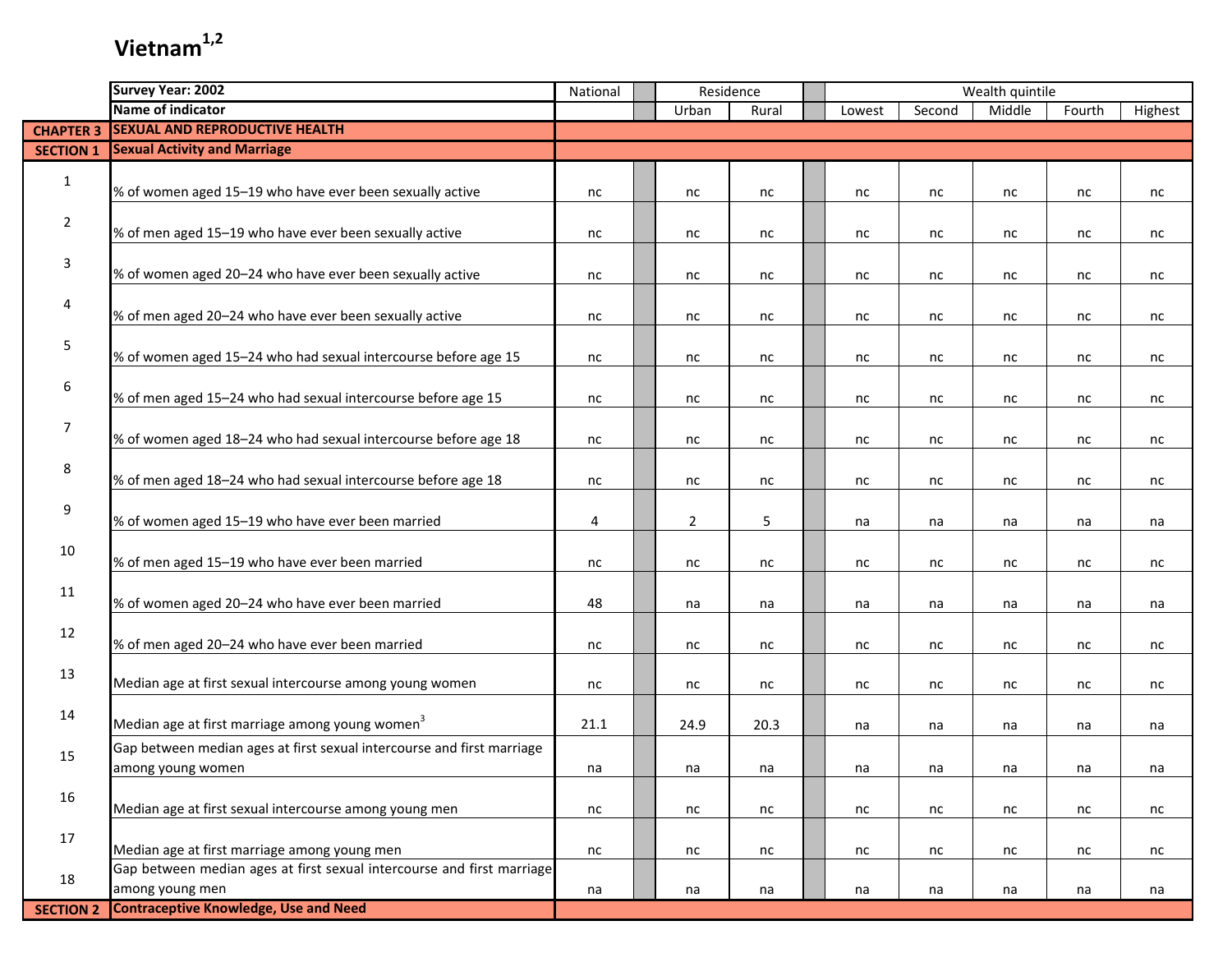|                  | <b>Survey Year: 2002</b>                                                                                          | National       |              | Residence      |        |                | Wealth quintile |        |         |
|------------------|-------------------------------------------------------------------------------------------------------------------|----------------|--------------|----------------|--------|----------------|-----------------|--------|---------|
|                  | Name of indicator                                                                                                 |                | Urban        | Rural          | Lowest | Second         | Middle          | Fourth | Highest |
| 19               | % of women aged 15-19 who have not heard of family planning on any<br>of three sources (radio, TV or newspapers)  | 30             | $\ast$       | 29             | $\ast$ | $\ast$         | $\ast$          | $\ast$ | $\ast$  |
| 20               | $\%$ of men aged 15–19 who have not heard of family planning on any of<br>three sources (radio, TV or newspapers) | nc             | nc           | nc             | nc     | nc             | nc              | nc     | nc      |
| 21               | Average number of modern methods known among women aged 15-19                                                     | $1.9\,$        | 2.2          | 1.9            | 1.2    | 2.0            | 2.2             | 1.8    | 3.0     |
| 22               | % of sexually active, never-married women aged 15-19 currently using<br>any contraception                         | nc             | nc           | nc             | nc     | nc             | nc              | nc     | nc      |
| 23               | % of married women aged 15-19 currently using any contraception                                                   | 23             | $\ast$       | 23             | $\ast$ | $\ast$         | $\ast$          | $\ast$ | $\ast$  |
| 24               | % of sexually active men aged 15-24 currently using any contraception                                             | nc             | nc           | nc             | nc     | nc             | nc              | nc     | nc      |
| 25               | % of sexually active, never-married women aged 15-19 currently using<br>modern contraception                      | nc             | nc           | nc             | nc     | nc             | nc              | nc     | nc      |
| 26               | % of married women aged 15-19 currently using modern contraception                                                | 14             | $\ast$       | 13             | $\ast$ | $\ast$         | $\ast$          | $\ast$ | $\ast$  |
| 27               | % of sexually active men aged 15-24 currently using modern<br>contraception                                       | nc             | nc           | nc             | nc     | nc             | nc              | nc     | nc      |
| 28               | % of sexually active men aged 15-24 currently using a condom                                                      | nc             | nc           | nc             | nc     | nc             | nc              | nc     | nc      |
| 29               | % of sexually active, never-married women aged 15-19 currently using<br>traditional contraception                 | nc             | nc           | nc             | nc     | nc             | nc              | nc     | nc      |
| 30               | % of married women aged 15-19 currently using traditional<br>contraception                                        | 9              | $\ast$       | 9              | $\ast$ | $\ast$         | $\ast$          | $\ast$ | $\ast$  |
| 31               | % of sexually active men aged 15-24 currently using traditional<br>contraception                                  | nc             | nc           | nc             | nc     | nc             | nc              | nc     | nc      |
| 32               | % of sexually active, never-married women aged 15-19 who have an<br>unmet need for contraception                  | nc             | nc           | nc             | nc     | nc             | nc              | nc     | nc      |
| 33               | % of married women aged 15-19 who have an unmet need for<br>contraception                                         | 13             | $\ast$       | 11             | $\ast$ | $\ast$         | $\ast$          | $\ast$ | $\ast$  |
| <b>SECTION 3</b> | <b>Childbearing</b>                                                                                               |                |              |                |        |                |                 |        |         |
| 34               | % of women aged 15-19 who have ever had a child                                                                   | $\overline{2}$ | $\mathbf{1}$ | $\overline{2}$ | na     | na             | na              | na     | na      |
| 35               | Median age at first birth among young women <sup>3</sup>                                                          | 22.6           | $+$          | 21.7           | na     | na             | na              | na     | na      |
| 36               | % of mothers <20 whose most recent birth was delivered at a health<br>facility <sup>4</sup>                       | 48             | $\ast$       | 45             | $[26]$ | $[51]$         | $[61]$          | $\ast$ | $\ast$  |
| $37$             | % of recent births to mothers <20 that were unplanned                                                             | 12             | 12           | 12             | 14     | $\overline{7}$ | 15              | 16     | 12      |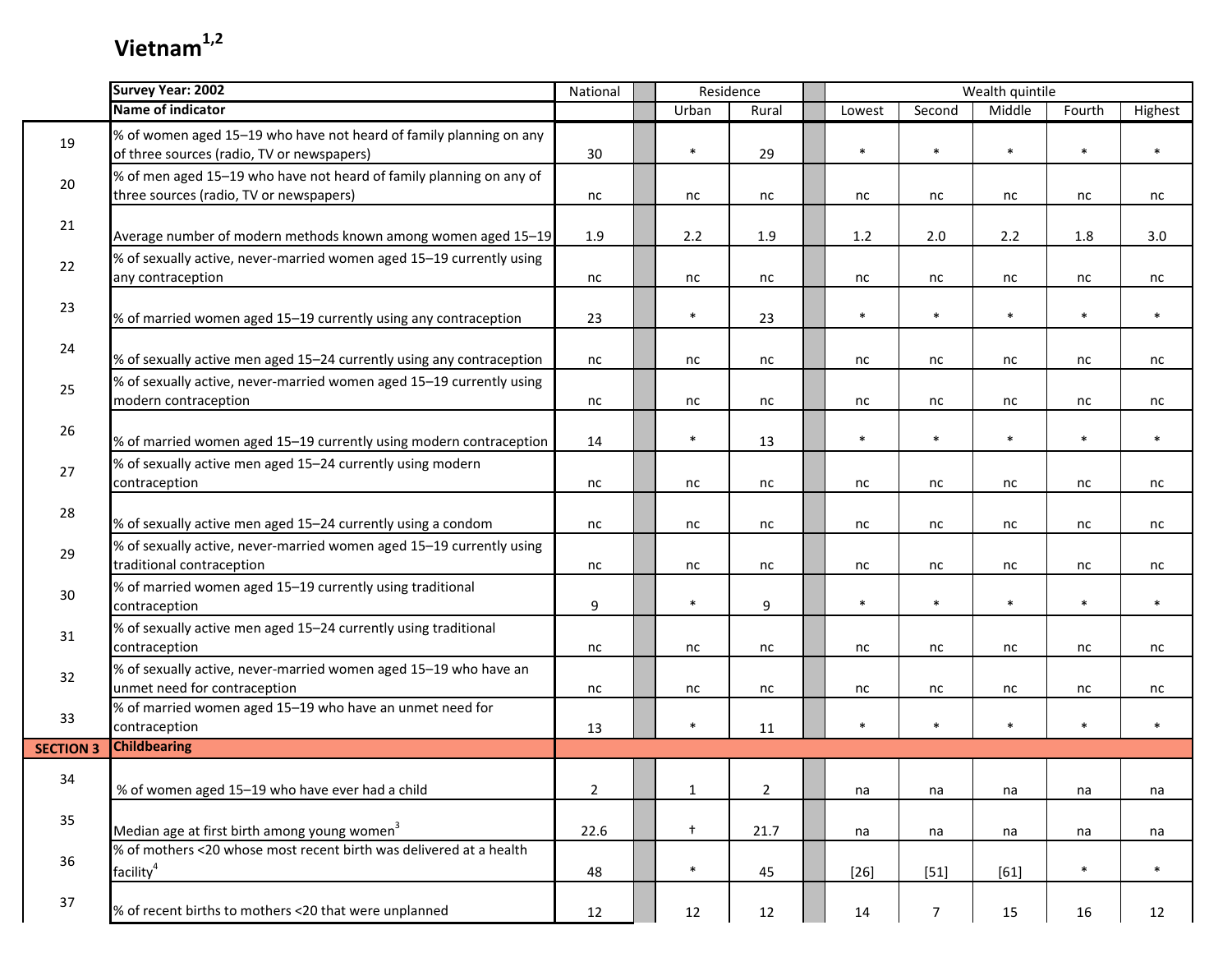|                  | <b>Survey Year: 2002</b>                                                                                                           | Residence<br>National |  |       |                                                   |  | Wealth quintile |        |        |        |         |
|------------------|------------------------------------------------------------------------------------------------------------------------------------|-----------------------|--|-------|---------------------------------------------------|--|-----------------|--------|--------|--------|---------|
|                  | Name of indicator                                                                                                                  |                       |  | Urban | Rural                                             |  | Lowest          | Second | Middle | Fourth | Highest |
| <b>CHAPTER 4</b> | <b>SEXUAL RIGHTS AND GENDER EQUALITY</b>                                                                                           |                       |  |       |                                                   |  |                 |        |        |        |         |
| <b>SECTION 1</b> | <b>Sexuality Education in Schools</b>                                                                                              |                       |  |       |                                                   |  |                 |        |        |        |         |
| 38               | % of schools that provided skills-based HIV education in the last<br>academic year                                                 |                       |  |       |                                                   |  |                 |        |        |        |         |
| 39               | Inclusion in the national school curriculum of skills-based HIV education<br>or health education, including HIV prevention         |                       |  |       | See table titled "Sexuality Education in Schools" |  |                 |        |        |        |         |
| <b>SECTION 2</b> | Adults' Attitudes about Sexual Health Information                                                                                  |                       |  |       |                                                   |  |                 |        |        |        |         |
| 40               | % of women aged 18-49 who agree that adolescents aged 12-14 should<br>be taught about using a condom to prevent $HIV5$             | 29                    |  | 34    | 27                                                |  | 15              | 21     | 34     | 30     | 40      |
| 41               | % of men aged 18-49 who agree that adolescents aged 12-14 should be<br>taught about using a condom to prevent HIV <sup>5</sup>     | 32                    |  |       |                                                   |  |                 |        |        |        |         |
| <b>SECTION 3</b> | <b>Self-Efficacy Related to Sexual Health</b>                                                                                      |                       |  | 39    | 31                                                |  | 23              | 30     | 34     | 35     | 39      |
|                  | % of women aged 15-24 who report that they could get condoms on                                                                    |                       |  |       |                                                   |  |                 |        |        |        |         |
| 42               | their own                                                                                                                          | nc                    |  | nc    | nc                                                |  | nc              | nc     | nc     | nc     | nc      |
| 43               | % of women aged 15–24 who know a source for the condom <sup>5</sup>                                                                | 56                    |  | 64    | 53                                                |  | 39              | 50     | 59     | 60     | 50      |
| 44               | % of men aged 15–24 who know a source for the condom <sup>5</sup>                                                                  | 57                    |  | 66    | 55                                                |  | 41              | 55     | 57     | 65     | 69      |
| 45               | % of women aged 15-49 who know that HIV risk is reduced by condom<br>use <sup>5</sup>                                              | 82                    |  | 90    | 80                                                |  | 60              | 82     | 85     | 89     | 93      |
| 46               | % of women aged 15-49 who know that HIV risk is reduced by having<br>one uninfected partner <sup>5</sup>                           | 85                    |  | 91    | 84                                                |  | 63              | 83     | 90     | 93     | 95      |
| 47               |                                                                                                                                    |                       |  |       |                                                   |  |                 |        |        |        |         |
|                  | % of women aged 15-24 with comprehensive knowledge of HIV/AIDS <sup>5,6</sup>                                                      | 42                    |  | 52    | 40                                                |  | 24              | 34     | 44     | 51     | 56      |
| 48               | % of men aged 15-24 with comprehensive knowledge of HIV/AIDS <sup>5,6</sup>                                                        | 50                    |  | 63    | 47                                                |  | 30              | 44     | 55     | 60     | 62      |
| <b>SECTION 4</b> | Women's Autonomy, Societal Norms and Gender Equality                                                                               |                       |  |       |                                                   |  |                 |        |        |        |         |
| 49               | % of married women aged 15-49 who have sole or joint (with husband)<br>say in their own health care                                | nc                    |  | nc    | nc                                                |  | nc              | nc     | nc     | nc     | nc      |
| 50               | % of women aged 15-49 who agree with all three reasons why a wife is<br>justified in refusing to have intercourse with her husband | nc                    |  | nc    | nc                                                |  | nc              | nc     | nc     | nc     | nc      |
| 51               | % of surveyed men who agree with all three reasons why a wife is<br>justified in refusing to have intercourse with her husband     | nc                    |  | nc    | nc                                                |  | nc              | nc     | nc     | nc     | nc      |
| 52               | % of women aged 15-49 who believe that if the husband has an STI, the                                                              |                       |  |       |                                                   |  |                 |        |        |        |         |
|                  | wife is justified in asking him to use condom <sup>5</sup>                                                                         | 83                    |  | 86    | 82                                                |  | 68              | 83     | 85     | 88     | 89      |
| 53               | % of men aged 15-49 who believe that if the husband has an STI, the<br>wife is justified in asking him to use condom               | nc                    |  | nc    | nc                                                |  | nc              | nc     | nc     | nc     | nc      |
| 54               | % of women aged 15-49 who agree with at least one reason why a<br>husband is justified in hitting/beating his wife                 | nc                    |  | nc    | nc                                                |  | nc              | nc     | nc     | nc     | nc      |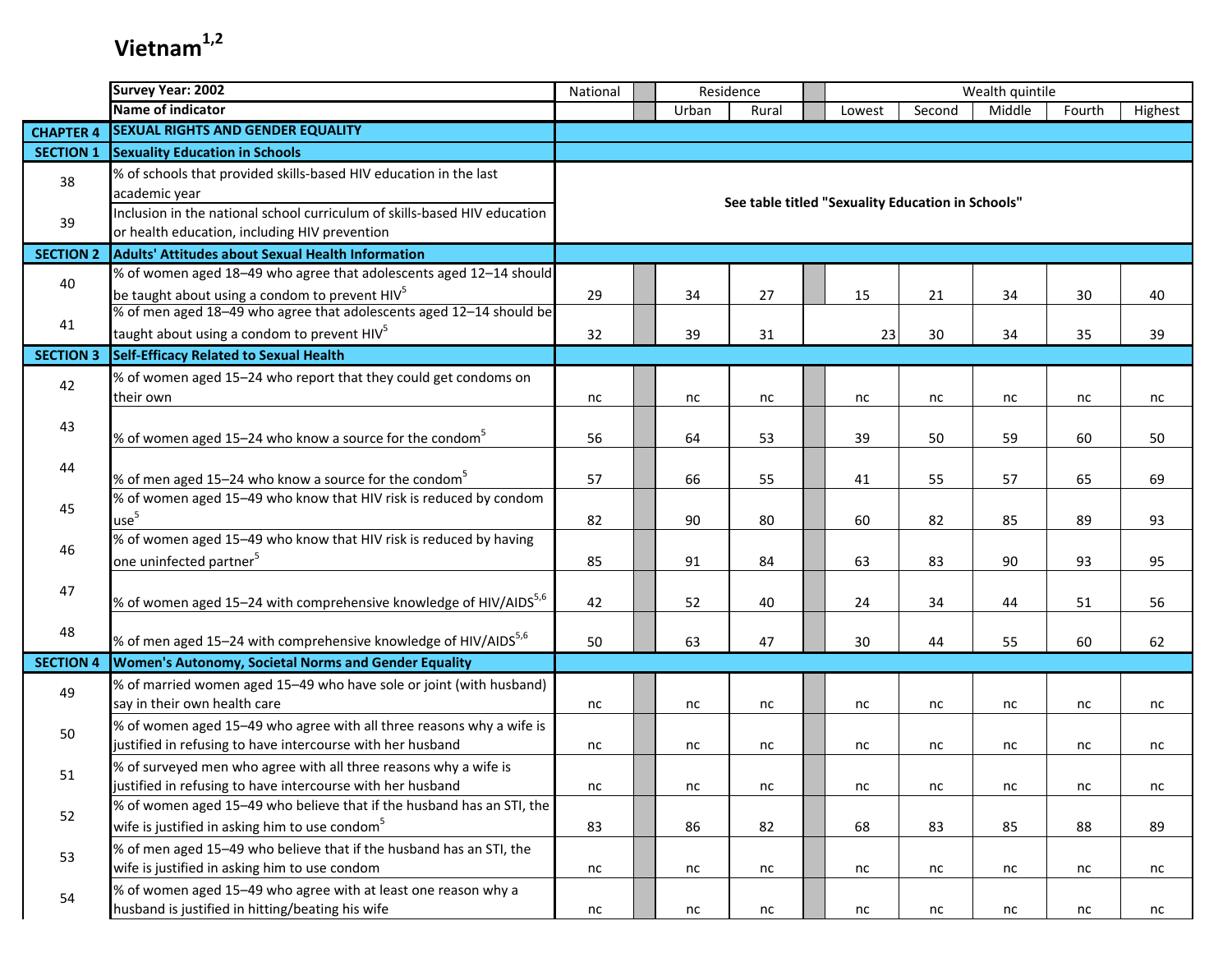|                  | <b>Survey Year: 2002</b>                                              | National  |         | Residence |        |        | Wealth quintile |        |             |
|------------------|-----------------------------------------------------------------------|-----------|---------|-----------|--------|--------|-----------------|--------|-------------|
|                  | Name of indicator                                                     |           | Urban   | Rural     | Lowest | Second | Middle          | Fourth | Highest     |
|                  | % of surveyed men who agree with at least one reason why a husband is |           |         |           |        |        |                 |        |             |
| 55               | justified in hitting/beating his wife                                 | nc        | nc      | nc        | nc     | nc     | nc              | nc     | nc          |
| <b>CHAPTER 5</b> | <b>REACHING YOUNG PEOPLE</b>                                          |           |         |           |        |        |                 |        |             |
| <b>SECTION 1</b> | <b>Demographic Information</b>                                        |           |         |           |        |        |                 |        |             |
| 56               |                                                                       |           |         |           |        |        |                 |        |             |
|                  | No. of girls aged 10-14 in 2011                                       | 3,234,000 | 433,000 | 2,800,000 | na     | na     | na              | na     | na          |
| 57               |                                                                       |           |         |           |        |        |                 |        |             |
|                  | No. of boys aged 10-14 in 2011                                        | 3,390,000 | 515,000 | 2,875,000 | na     | na     | na              | na     | na          |
| 58               |                                                                       |           |         |           |        |        |                 |        |             |
|                  | No. of women aged 15-19 in 2011                                       | 4,224,000 | 735,000 | 3,489,000 | na     | na     | na              | na     | na          |
| 59               |                                                                       |           |         |           |        |        |                 |        |             |
|                  | No. of men aged 15-19 in 2011                                         | 4,404,000 | 797,000 | 3,607,000 | na     | na     | na              | na     | na          |
| <b>SECTION 2</b> | <b>School Attendance</b>                                              |           |         |           |        |        |                 |        |             |
| 60               |                                                                       |           |         |           |        |        |                 |        |             |
|                  | % of girls attending primary school                                   | nc        | nc      | nc        | nc     | nc     | nc              | nc     | nc          |
| 61               |                                                                       |           |         |           |        |        |                 |        |             |
|                  | % of boys attending primary school                                    | nc        | nc      | nc        | nc     | nc     | nc              | nc     | nc          |
| 62               |                                                                       |           |         |           |        |        |                 |        |             |
|                  | No. of girls per 100 boys attending primary school                    | na        | na      | na        | na     | na     | na              | na     | na          |
| 63               |                                                                       |           |         |           |        |        |                 |        |             |
|                  | % of women attending secondary school <sup>7</sup>                    | 37        | 53      | 34        | na     | na     | na              | na     | na          |
| 64               |                                                                       |           |         |           |        |        |                 |        |             |
|                  | % of men attending secondary school <sup>7</sup>                      | 45        | 60      | 42        | na     | na     | na              | na     | na          |
| 65               |                                                                       |           |         |           |        |        |                 |        |             |
|                  | No. of women per 100 men attending secondary school <sup>7</sup>      | 82        | 89      | 80        | na     | na     | na              | na     | na          |
| <b>SECTION 3</b> | <b>Exposure to Media</b>                                              |           |         |           |        |        |                 |        |             |
| 66               |                                                                       |           |         |           |        |        |                 |        |             |
|                  | % of women aged 15-19 who are exposed to radio                        | 52        | 36      | 54        | 32     | 61     | 57              | 61     | 57          |
| 67               |                                                                       |           |         |           |        |        |                 |        |             |
|                  | % of women aged 15-19 who are exposed to television                   | 78        | 85      | 78        | 56     | 81     | 89              | 88     | 100         |
| 68               |                                                                       |           |         |           |        |        |                 |        |             |
|                  | % of women aged 15-19 who are exposed to newspapers                   | 31        | 20      | 31        | 26     | 18     | 50              | 28     | 41          |
| 69               | % of women aged 15-19 who are exposed to all sources of media         |           |         |           |        |        |                 |        |             |
|                  | (radio, TV or newspapers)                                             | 24        | 20      | 25        | 26     | 18     | 24              | 28     | 41          |
| 70               | % of women aged 15-19 who have very limited exposure to the three     |           |         |           |        |        |                 |        |             |
|                  | sources of media                                                      | 16        | 15      | 16        | 38     | 8      | 11              | 12     | $\mathbf 0$ |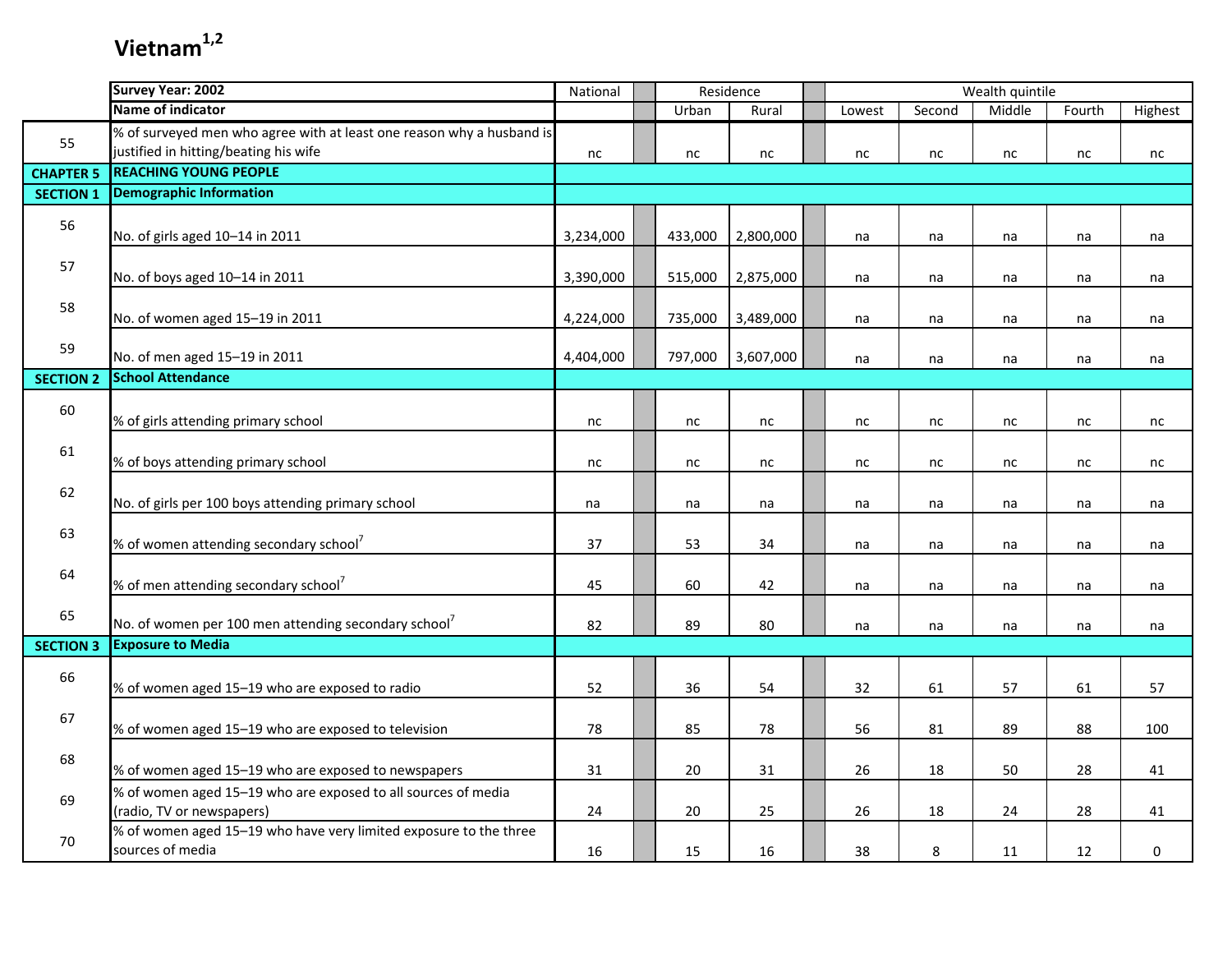| <b>Survey Year: 2002</b>                                                                                                                                                                | National | Residence |       |        |        | Wealth quintile |        |         |
|-----------------------------------------------------------------------------------------------------------------------------------------------------------------------------------------|----------|-----------|-------|--------|--------|-----------------|--------|---------|
| <b>Name of indicator</b>                                                                                                                                                                |          | Urban     | Rural | Lowest | Second | Middle          | Fourth | Highest |
| <b>NOTES</b>                                                                                                                                                                            |          |           |       |        |        |                 |        |         |
| 1. This country's main DHS sample consisted of ever-married women only. Data on never-married                                                                                           |          |           |       |        |        |                 |        |         |
| women were not collected, and indicators for "all women" reflect only women who are either                                                                                              |          |           |       |        |        |                 |        |         |
| currently married or are no longer married because they are widowed or divorced/separated.                                                                                              |          |           |       |        |        |                 |        |         |
| Exceptions are indicators 9, 11 and 14, in which household survey data are used to provide a basis                                                                                      |          |           |       |        |        |                 |        |         |
| for measuring the timing of marriage for all women in the respective age-group.                                                                                                         |          |           |       |        |        |                 |        |         |
| 2. No men were interviewed in the 2002 Vietnam DHS; therefore we are unable to provide many                                                                                             |          |           |       |        |        |                 |        |         |
| indicators for men, except for population data and limited school attendance data. Nonetheless, a                                                                                       |          |           |       |        |        |                 |        |         |
| Vietnam Population and AIDS Indicator Survey (AIS) conducted in 2005 provided data for indicators                                                                                       |          |           |       |        |        |                 |        |         |
| 41, 44 and 48.                                                                                                                                                                          |          |           |       |        |        |                 |        |         |
| 3. Medians were calculated on the basis of 25-29-year-old women.                                                                                                                        |          |           |       |        |        |                 |        |         |
| 4. Comparable data were unavailable, so indicator 36 gives the percentage of mothers younger than                                                                                       |          |           |       |        |        |                 |        |         |
| 20 for whom the most recent birth in the preceding three years (rather than in the preceding five                                                                                       |          |           |       |        |        |                 |        |         |
| years) was delivered at a health facility.                                                                                                                                              |          |           |       |        |        |                 |        |         |
| 5. Data for indicators 40, 41, 43-48 and 52 were unavailable in the 2002 Vietnam DHS; the data                                                                                          |          |           |       |        |        |                 |        |         |
| provided were drawn from Vietnam's 2005 AIS.                                                                                                                                            |          |           |       |        |        |                 |        |         |
| 6. Comprehensive knowledge is a four-part measure. It combines respondents' ability to correctly                                                                                        |          |           |       |        |        |                 |        |         |
| report the two most common ways of reducing HIV risk (consistently using condoms and having just                                                                                        |          |           |       |        |        |                 |        |         |
| one HIV-negative partner); knowing correctly that a healthy-looking person can have HIV; and                                                                                            |          |           |       |        |        |                 |        |         |
| correctly rejecting the two most common local misconceptions about HIV transmission.                                                                                                    |          |           |       |        |        |                 |        |         |
| 7. The data are for school enrollment (as opposed to attendance) in 2002. Further, Vietnam's school                                                                                     |          |           |       |        |        |                 |        |         |
| levels are not strictly comparable with other countries'. As a result, the data for indicators 63 and 64                                                                                |          |           |       |        |        |                 |        |         |
| show the proportions of students enrolled in upper secondary school in 2002 (percentages of 16-20-                                                                                      |          |           |       |        |        |                 |        |         |
| year-olds). The proportions enrolled in lower secondary in 2002 are not shown (i.e., 85% of female                                                                                      |          |           |       |        |        |                 |        |         |
| 11-15-year-olds and 89% of male 11-15-year-olds, respectively).                                                                                                                         |          |           |       |        |        |                 |        |         |
|                                                                                                                                                                                         |          |           |       |        |        |                 |        |         |
| nc=not collected                                                                                                                                                                        |          |           |       |        |        |                 |        |         |
| na=not available                                                                                                                                                                        |          |           |       |        |        |                 |        |         |
| t = Fewer than 50% of the respondents in the subgroup had experienced the event of interest by the<br>beginning of the five-year age-group, making it impossible to calculate a median. |          |           |       |        |        |                 |        |         |
| * = When the data are available for fewer than 25 respondents, no values are given (the data are                                                                                        |          |           |       |        |        |                 |        |         |
| suppressed) because there is too little information to accurately represent the group.                                                                                                  |          |           |       |        |        |                 |        |         |
| [] = When the data are available for 25-49 respondents, the values are bracketed to indicate small                                                                                      |          |           |       |        |        |                 |        |         |
| sample size, which means the values will be less precise than those based on at least 50 respondents.                                                                                   |          |           |       |        |        |                 |        |         |
|                                                                                                                                                                                         |          |           |       |        |        |                 |        |         |
|                                                                                                                                                                                         |          |           |       |        |        |                 |        |         |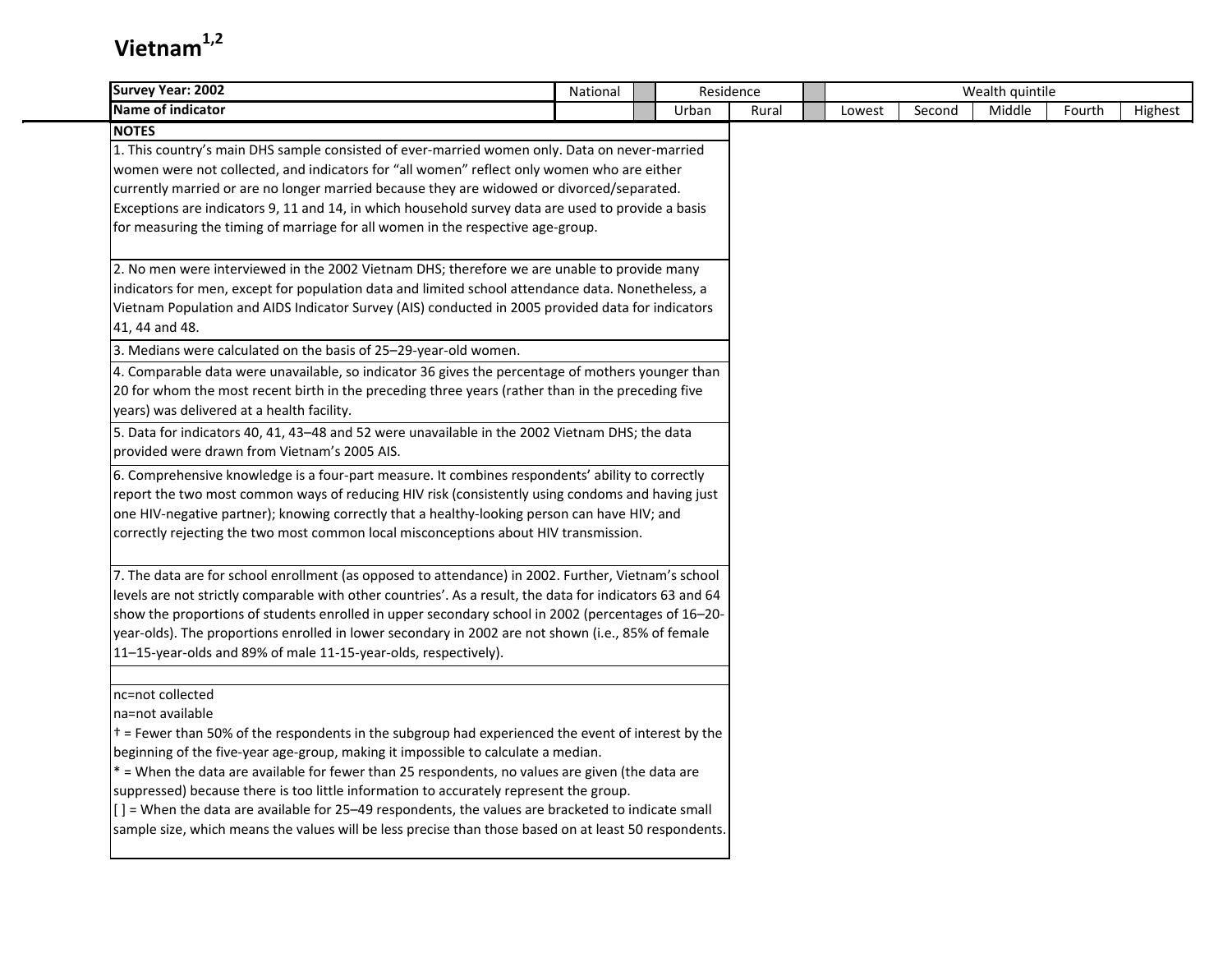#### **Zambia**

|                  | Survey Year: 2007                                                                                                | National | Residence |                |       | Wealth quintile |              |        |        |                |                |  |
|------------------|------------------------------------------------------------------------------------------------------------------|----------|-----------|----------------|-------|-----------------|--------------|--------|--------|----------------|----------------|--|
|                  | Name of indicator                                                                                                |          |           | Urban          | Rural |                 | Lowest       | Second | Middle | Fourth         | Highest        |  |
| <b>CHAPTER 3</b> | <b>SEXUAL AND REPRODUCTIVE HEALTH</b>                                                                            |          |           |                |       |                 |              |        |        |                |                |  |
| <b>SECTION 1</b> | <b>Sexual Activity and Marriage</b>                                                                              |          |           |                |       |                 |              |        |        |                |                |  |
| $\mathbf{1}$     | % of women aged 15-19 who have ever been sexually active                                                         | 48       |           | 40             | 56    |                 | 57           | 56     | 58     | 49             | 33             |  |
| $\overline{2}$   | % of men aged 15-19 who have ever been sexually active                                                           | 45       |           | 40             | 49    |                 | 53           | 47     | 47     | 50             | 35             |  |
| 3                | % of women aged 20-24 who have ever been sexually active                                                         | 93       |           | 87             | 98    |                 | 99           | 98     | 97     | 96             | 78             |  |
| 4                | % of men aged 20-24 who have ever been sexually active                                                           | 86       |           | 81             | 91    |                 | 89           | 91     | 93     | 86             | 77             |  |
| 5                | % of women aged 15-24 who had sexual intercourse before age 15                                                   | 14       |           | 10             | 17    |                 | 19           | 16     | 16     | 13             | $\overline{7}$ |  |
| 6                | % of men aged 15-24 who had sexual intercourse before age 15                                                     | 16       |           | 15             | 17    |                 | 17           | 20     | 18     | 16             | 13             |  |
| 7                | % of women aged 18-24 who had sexual intercourse before age 18                                                   | 59       |           | 46             | 68    |                 | 71           | 73     | 65     | 60             | 36             |  |
| 8                | % of men aged 18-24 who had sexual intercourse before age 18                                                     | 51       |           | 47             | 55    |                 | 56           | 54     | 56     | 54             | 42             |  |
| 9                | % of women aged 15-19 who have ever been married                                                                 | 19       |           | 13             | 26    |                 | 27           | 26     | 29     | 19             | $\overline{7}$ |  |
| 10               | % of men aged 15-19 who have ever been married                                                                   | 1        |           | $\overline{2}$ | 1     |                 | $\mathbf{1}$ | 1      | 1      | $\overline{2}$ | $\mathbf{1}$   |  |
| 11               | % of women aged 20-24 who have ever been married                                                                 | 74       |           | 59             | 85    |                 | 90           | 82     | 86     | 76             | 45             |  |
| 12               | % of men aged 20-24 who have ever been married                                                                   | 29       |           | 18             | 39    |                 | 47           | 45     | 34     | 28             | 9              |  |
| 13               | Median age at first sexual intercourse among young women $^{1}$                                                  | 17.4     |           | 17.9           | 17.0  |                 | 17.2         | 17.0   | 16.6   | 17.0           | 18.8           |  |
| 14               | Median age at first marriage among young women <sup>1</sup>                                                      | 18.7     |           | 20.1           | 18.1  |                 | 18.2         | 18.0   | 17.7   | 18.3           | 22.1           |  |
| 15               | Gap between median ages at first sexual intercourse and first marriage<br>among young women <sup>1</sup>         | 1.3      |           | 2.2            | 1.1   |                 | 1.0          | 1.0    | 1.1    | 1.3            | 3.3            |  |
| 16               | Median age at first sexual intercourse among young men <sup>2</sup>                                              | 17.9     |           | 18.4           | 17.3  |                 | 17.0         | 17.6   | 18.0   | 17.3           | 19.1           |  |
| 17               | Median age at first marriage among young men <sup>2</sup>                                                        | 23.5     |           | 25.5           | 22.7  |                 | 22.3         | 23.1   | 22.8   | 23.9           | 26.6           |  |
| 18               | Gap between median ages at first sexual intercourse and first marriage<br>among young men <sup>2</sup>           | 5.6      |           | 7.1            | 5.4   |                 | 5.3          | 5.5    | 4.8    | 6.6            | 7.5            |  |
| <b>SECTION 2</b> | <b>Contraceptive Knowledge, Use and Need</b>                                                                     |          |           |                |       |                 |              |        |        |                |                |  |
| 19               | % of women aged 15-19 who have not heard of family planning on any<br>of three sources (radio, TV or newspapers) | 64       |           | 50             | 77    |                 | 90           | 84     | 68     | 60             | 43             |  |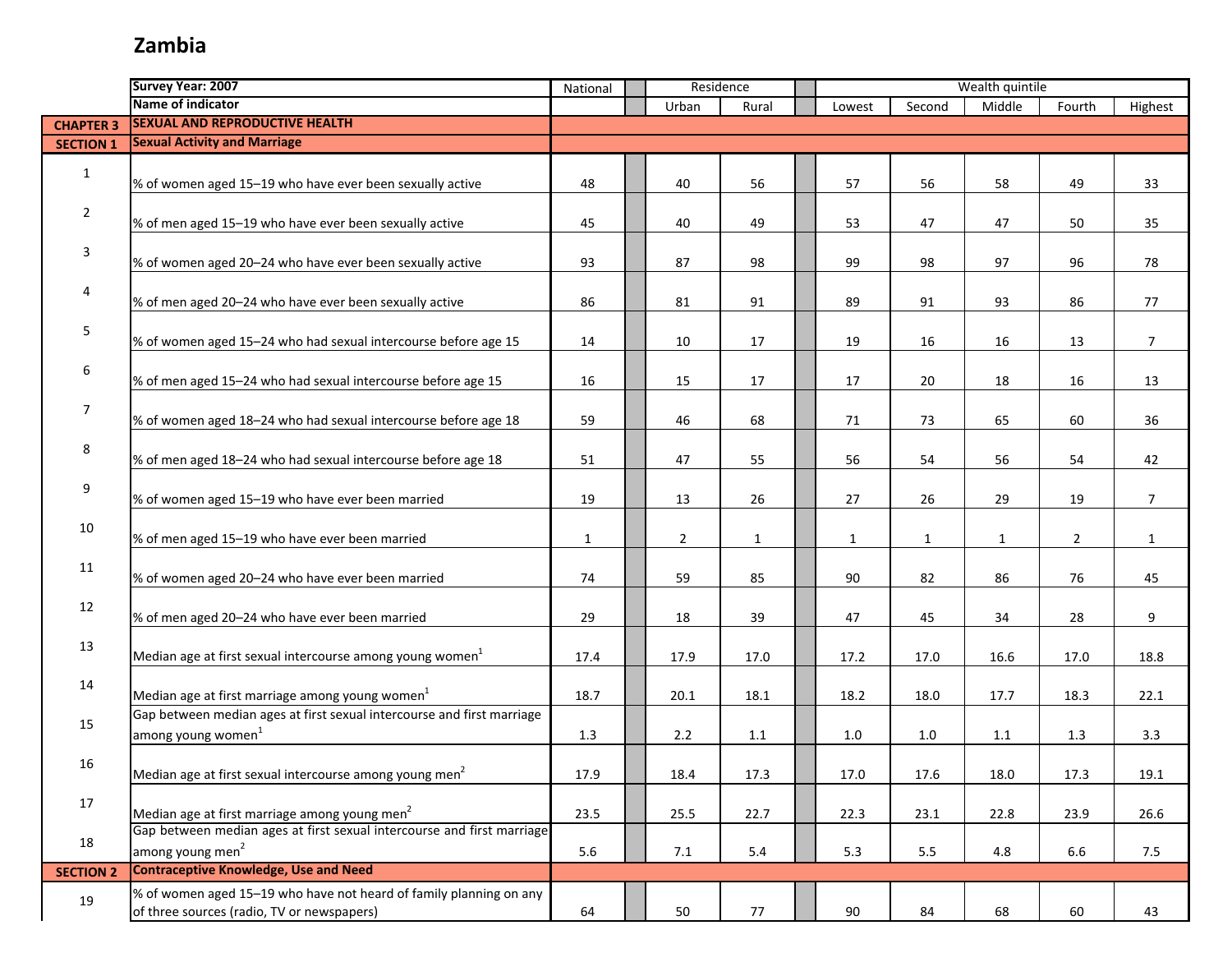### **Zambia**

|                  | Survey Year: 2007                                                                                              | National       | Residence |              |                | Wealth quintile |                                                   |                |        |              |              |  |
|------------------|----------------------------------------------------------------------------------------------------------------|----------------|-----------|--------------|----------------|-----------------|---------------------------------------------------|----------------|--------|--------------|--------------|--|
|                  | Name of indicator                                                                                              |                |           | Urban        | Rural          |                 | Lowest                                            | Second         | Middle | Fourth       | Highest      |  |
| 20               | % of men aged 15-19 who have not heard of family planning on any of<br>three sources (radio, TV or newspapers) | 58             |           | 47           | 69             |                 | 73                                                | 75             | 67     | 58           | 39           |  |
| 21               | Average number of modern methods known among women aged<br>$15 - 19$                                           | 3.5            |           | 3.9          | 3.1            |                 | 2.9                                               | 3.0            | 3.2    | 3.7          | 4.1          |  |
| 22               | % of sexually active, <sup>3</sup> never-married women aged 15-19 currently using<br>any contraception         | 28             |           | 25           | 30             |                 | $[41]$                                            | $[31]$         | 23     | 22           | $[28]$       |  |
| 23               | % of married women aged 15-19 currently using any contraception                                                | 28             |           | 36           | 25             |                 | $[20]$                                            | 28             | 25     | 31           | $\ast$       |  |
| 24               | % of sexually active <sup>3</sup> men aged 15–24 currently using any contraception                             | 43             |           | 52           | 38             |                 | 35                                                | 30             | 40     | 46           | 63           |  |
| 25               | % of sexually active, $^3$ never-married women aged 15–19 currently using<br>modern contraception              | 26             |           | 25           | 27             |                 | $[38]$                                            | $[27]$         | 21     | 22           | $[28]$       |  |
| 26               | % of married women aged 15-19 currently using modern contraception                                             | 17             |           | 26           | 13             |                 | $[10]$                                            | 16             | 12     | 23           | $\ast$       |  |
| 27               | % of sexually active <sup>3</sup> men aged 15–24 currently using modern<br>contraception                       | 41             |           | 50           | 35             |                 | 32                                                | 29             | 37     | 46           | 61           |  |
| 28               | % of sexually active <sup>3</sup> men aged 15–24 currently using a condom                                      | 35             |           | 43           | 30             |                 | 28                                                | 23             | 32     | 38           | 54           |  |
| 29               | % of sexually active, <sup>3</sup> never-married women aged 15-19 currently using<br>traditional contraception | $\overline{2}$ |           | 0            | 3              |                 | $[3]$                                             | $[5]$          | 3      | 0            | $[1]$        |  |
| 30               | % of married women aged 15-19 currently using traditional<br>contraception                                     | 11             |           | 10           | 11             |                 | $[11]$                                            | 12             | 13     | 8            | $\ast$       |  |
| 31               | % of sexually active <sup>3</sup> men aged 15–24 currently using traditional<br>contraception                  | $\overline{2}$ |           | $\mathbf{1}$ | $\overline{2}$ |                 | 3                                                 | $\overline{2}$ | 3      | $\mathbf{1}$ | $\mathbf{1}$ |  |
| 32               | % of sexually active, <sup>3</sup> never-married women aged 15-19 who have an<br>unmet need for contraception  | 64             |           | 70           | 60             |                 | $[52]$                                            | $[64]$         | 56     | 77           | $[64]$       |  |
| 33               | % of married women aged 15-19 who have an unmet need for<br>contraception                                      | 22             |           | 27           | 20             |                 | $[26]$                                            | 17             | 23     | 19           | $\ast$       |  |
| <b>SECTION 3</b> | <b>Childbearing</b>                                                                                            |                |           |              |                |                 |                                                   |                |        |              |              |  |
| 34               | % of women aged 15-19 who have ever had a child                                                                | 22             |           | 17           | 27             |                 | 31                                                | 24             | 27     | 22           | 13           |  |
| 35               | Median age at first birth among young women <sup>1</sup>                                                       | 19.2           |           | 20.4         | 18.8           |                 | 18.8                                              | 18.9           | 18.4   | 18.7         | 21.8         |  |
| 36               | % of mothers <20 whose most recent birth was delivered at a health<br>facility                                 | 60             |           | 87           | 44             |                 | 36                                                | 39             | 50     | 80           | 91           |  |
| 37               | % of recent births to mothers <20 that were unplanned                                                          | 44             |           | 59           | 35             |                 | 30                                                | 33             | 41     | 53           | 64           |  |
| <b>CHAPTER 4</b> | SEXUAL RIGHTS AND GENDER EQUALITY                                                                              |                |           |              |                |                 |                                                   |                |        |              |              |  |
| <b>SECTION 1</b> | <b>Sexuality Education in Schools</b>                                                                          |                |           |              |                |                 |                                                   |                |        |              |              |  |
| 38               | % of schools that provided skills-based HIV education in the last<br>academic year                             |                |           |              |                |                 | Soo tahla titlad "Savuality Education in Schoole" |                |        |              |              |  |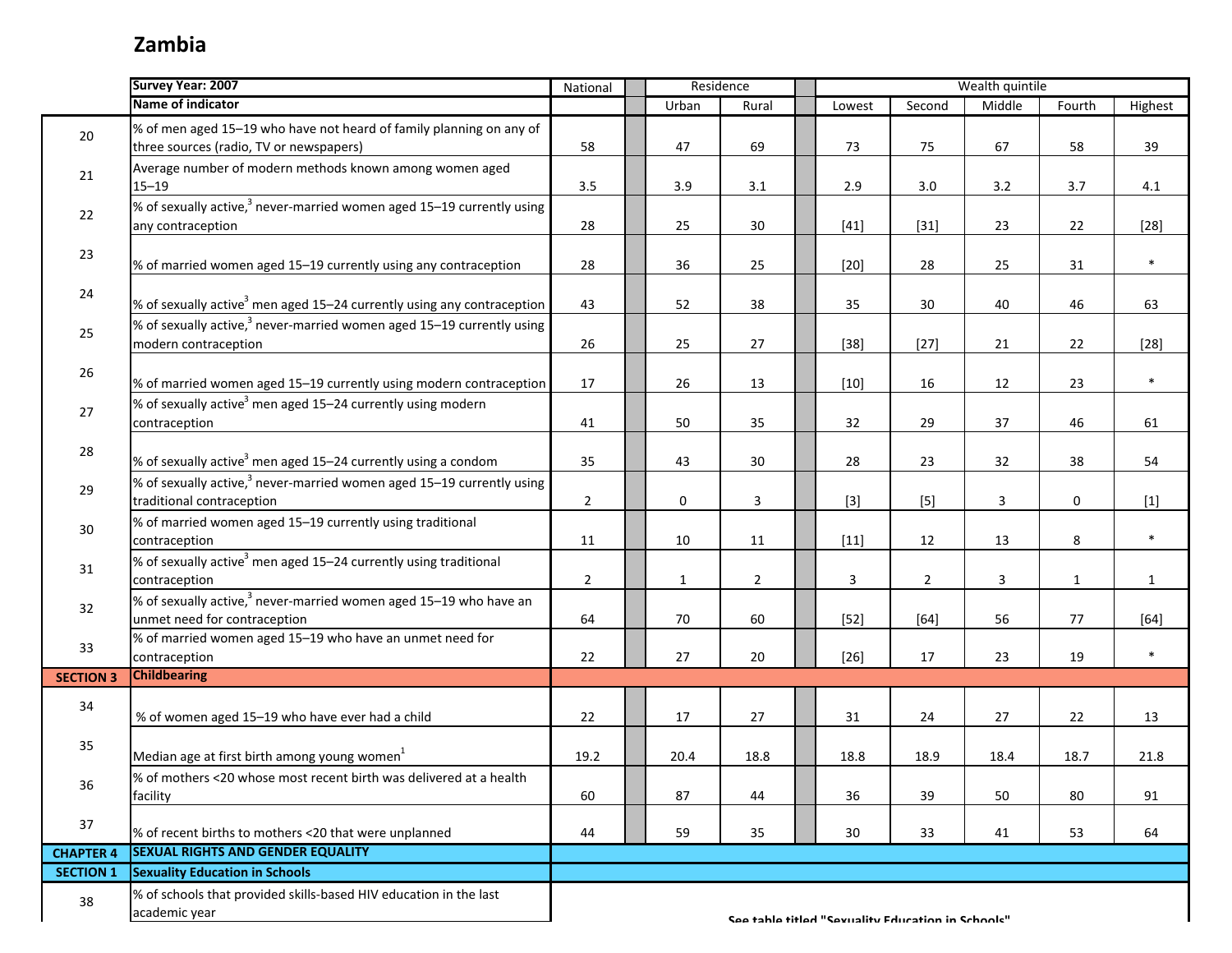# **Zambia**

|                  | Survey Year: 2007                                                         | National | Residence |         | Wealth quintile                                      |         |         |         |         |
|------------------|---------------------------------------------------------------------------|----------|-----------|---------|------------------------------------------------------|---------|---------|---------|---------|
|                  | Name of indicator                                                         |          | Urban     | Rural   | Lowest                                               | Second  | Middle  | Fourth  | Highest |
|                  | Inclusion in the national school curriculum of skills-based HIV education |          |           |         | סכב נמטוב נונוכט - טכאטמוונץ בטטנמנוטוו ווו טכווטטוס |         |         |         |         |
| 39               | or health education, including HIV prevention                             |          |           |         |                                                      |         |         |         |         |
| <b>SECTION 2</b> | <b>Adults' Attitudes about Sexual Health Information</b>                  |          |           |         |                                                      |         |         |         |         |
|                  | % of women aged 18-49 who agree that adolescents aged 12-14               |          |           |         |                                                      |         |         |         |         |
| 40               | should be taught about using a condom to prevent HIV                      | 56       | 55        | 56      | 54                                                   | 60      | 57      | 53      | 55      |
|                  | % of men aged 18-49 who agree that adolescents aged 12-14 should          |          |           |         |                                                      |         |         |         |         |
| 41               | be taught about using a condom to prevent HIV                             | 68       | 67        | 68      | 66                                                   | 71      | 69      | 65      | 68      |
| <b>SECTION 3</b> | Self-Efficacy Related to Sexual Health                                    |          |           |         |                                                      |         |         |         |         |
| 42               | % of women aged 15-24 who report that they could get condoms on           |          |           |         |                                                      |         |         |         |         |
|                  | their own                                                                 | 40       | 39        | 40      | 39                                                   | 38      | 42      | 43      | 37      |
|                  |                                                                           |          |           |         |                                                      |         |         |         |         |
| 43               | % of women aged 15-24 who know a source for the condom                    | 76       | 80        | 72      | 69                                                   | 72      | 73      | 78      | 81      |
|                  |                                                                           |          |           |         |                                                      |         |         |         |         |
| 44               | % of men aged 15-24 who know a source for the condom                      | 88       | 93        | 83      | 82                                                   | 81      | 84      | 92      | 93      |
| 45               | % of women aged 15-49 who know that HIV risk is reduced by condom         |          |           |         |                                                      |         |         |         |         |
|                  | use                                                                       | 73       | 73        | 73      | 75                                                   | 72      | 73      | 72      | 75      |
| 46               | % of women aged 15-49 who know that HIV risk is reduced by having         |          |           |         |                                                      |         |         |         |         |
|                  | one uninfected partner                                                    | 90       | 90        | 90      | 90                                                   | 89      | 89      | 89      | 92      |
| 47               |                                                                           |          |           |         |                                                      |         |         |         |         |
|                  | % of women aged 15–24 with comprehensive knowledge of HIV/AIDS $^4$       | 34       | 42        | 27      | 24                                                   | 26      | 26      | 36      | 48      |
| 48               |                                                                           |          |           |         |                                                      |         |         |         |         |
|                  | % of men aged 15–24 with comprehensive knowledge of HIV/AIDS <sup>4</sup> | 37       | 46        | 29      | 24                                                   | 25      | 30      | 39      | 51      |
| <b>SECTION 4</b> | Women's Autonomy, Societal Norms and Gender Equality                      |          |           |         |                                                      |         |         |         |         |
| 49               | % of married women aged 15-49 who have sole or joint (with husband)       |          |           |         |                                                      |         |         |         |         |
|                  | say in their own health care                                              | 65       | 72        | 61      | 56                                                   | 61      | 66      | 66      | 77      |
| 50               | % of women aged 15-49 who agree with all three reasons why a wife is      |          |           |         |                                                      |         |         |         |         |
|                  | justified in refusing to have intercourse with her husband <sup>5</sup>   | 39       | 40        | 38      | 42                                                   | 38      | 34      | 37      | 43      |
| 51               | % of surveyed men who agree with all three reasons why a wife is          |          |           |         |                                                      |         |         |         |         |
|                  | justified in refusing to have intercourse with her husband <sup>5</sup>   | 58       | 64        | 53      | 50                                                   | 54      | 54      | 59      | 69      |
| 52               | % of women aged 15-49 who believe that if the husband has an STI, the     |          |           |         |                                                      |         |         |         |         |
|                  | wife is justified in asking him to use condom                             | 74       | 79        | 70      | 67                                                   | 69      | 71      | 78      | 81      |
| 53               | % of men aged 15-49 who believe that if the husband has an STI, the       |          |           |         |                                                      |         |         |         |         |
|                  | wife is justified in asking him to use condom                             | 87       | 91        | 85      | 84                                                   | 82      | 85      | 89      | 93      |
| 54               | % of women aged 15-49 who agree with at least one reason why a            |          |           |         |                                                      |         |         |         |         |
|                  | husband is justified in hitting/beating his wife <sup>6</sup>             | 62       | 56        | 66      | 65                                                   | 68      | 71      | 65      | 47      |
| 55               | % of surveyed men who agree with at least one reason why a husband        |          |           |         |                                                      |         |         |         |         |
|                  | is justified in hitting/beating his wife <sup>6</sup>                     | 48       | 42        | 53      | 48                                                   | 56      | 59      | 51      | 34      |
| <b>CHAPTER 5</b> | <b>REACHING YOUNG PEOPLE</b>                                              |          |           |         |                                                      |         |         |         |         |
| <b>SECTION 1</b> | <b>Demographic Information</b>                                            |          |           |         |                                                      |         |         |         |         |
| 56               |                                                                           |          |           |         |                                                      |         |         |         |         |
|                  | No. of girls aged 10-14 in 2011                                           | 864,000  | 330,000   | 534,000 | 174,000                                              | 150,000 | 168,000 | 169,000 | 202,000 |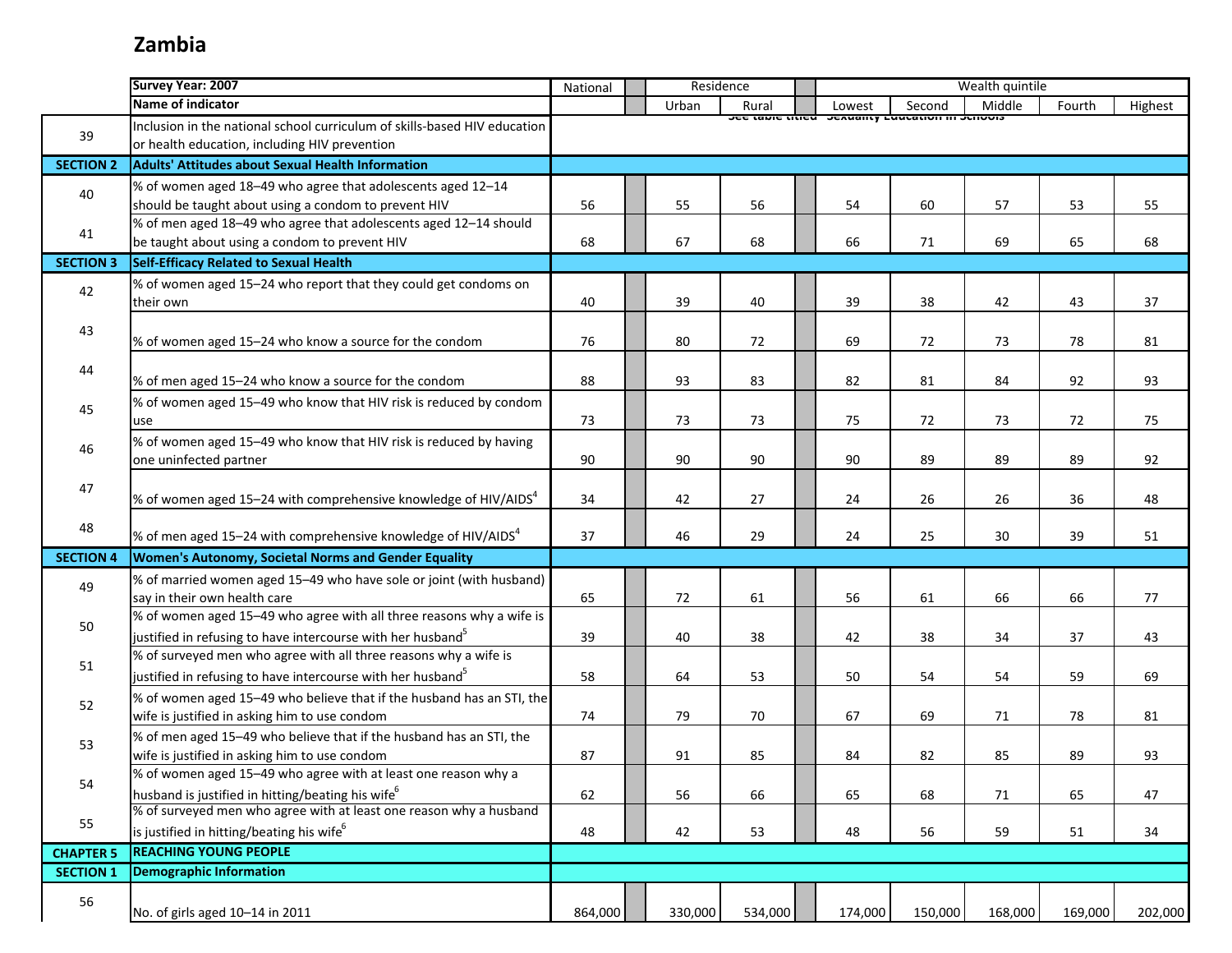#### **Zambia**

|                  | Survey Year: 2007                                                                          | National | Residence |         | Wealth quintile |                |         |         |         |  |  |
|------------------|--------------------------------------------------------------------------------------------|----------|-----------|---------|-----------------|----------------|---------|---------|---------|--|--|
|                  | Name of indicator                                                                          |          | Urban     | Rural   | Lowest          | Second         | Middle  | Fourth  | Highest |  |  |
| 57               | No. of boys aged 10-14 in 2011                                                             | 870,000  | 299,000   | 572,000 | 176,000         | 179,000        | 179,000 | 171,000 | 165,000 |  |  |
| 58               | No. of women aged 15-19 in 2011                                                            | 719,000  | 344,000   | 375,000 | 102,000         | 115,000        | 119,000 | 173,000 | 210,000 |  |  |
| 59               | No. of men aged 15-19 in 2011                                                              | 723,000  | 333,000   | 390,000 | 116,000         | 93,000         | 134,000 | 160,000 | 218,000 |  |  |
| <b>SECTION 2</b> | <b>School Attendance</b>                                                                   |          |           |         |                 |                |         |         |         |  |  |
| 60               | % of girls attending primary school                                                        | 80       | 87        | 77      | 74              | 74             | 80      | 85      | 88      |  |  |
| 61               | % of boys attending primary school                                                         | 80       | 88        | 76      | 72              | 75             | 80      | 85      | 91      |  |  |
| 62               | No. of girls per 100 boys attending primary school                                         | 100      | 99        | 101     | 104             | 99             | 100     | 100     | 97      |  |  |
| 63               | % of women attending secondary school                                                      | 35       | 53        | 21      | 5               | 19             | 22      | 41      | 63      |  |  |
| 64               | % of men attending secondary school                                                        | 38       | 58        | 24      | 14              | 20             | 25      | 44      | 69      |  |  |
| 65               | No. of women per 100 men attending secondary school                                        | 93       | 91        | 85      | 38              | 95             | 88      | 93      | 91      |  |  |
| <b>SECTION 3</b> | <b>Exposure to Media</b>                                                                   |          |           |         |                 |                |         |         |         |  |  |
| 66               | % of women aged 15-19 who are exposed to radio                                             | 58       | 68        | 49      | 41              | 42             | 51      | 59      | 79      |  |  |
| 67               | % of women aged 15-19 who are exposed to television                                        | 36       | 64        | 10      | $\overline{2}$  | $\overline{2}$ | 9       | 34      | 88      |  |  |
| 68               | % of women aged 15-19 who are exposed to newspapers                                        | 29       | 39        | 20      | 17              | 15             | 19      | 27      | 50      |  |  |
| 69               | % of women aged 15-19 who are exposed to all sources of media<br>(radio, TV or newspapers) | 15       | 26        | 4       | $\mathbf 0$     | $\mathbf 0$    | 3       | 12      | 39      |  |  |
| 70               | % of women aged 15-19 who have very limited exposure to the three<br>sources of media      | 29       | 15        | 43      | 52              | 50             | 41      | 27      | 3       |  |  |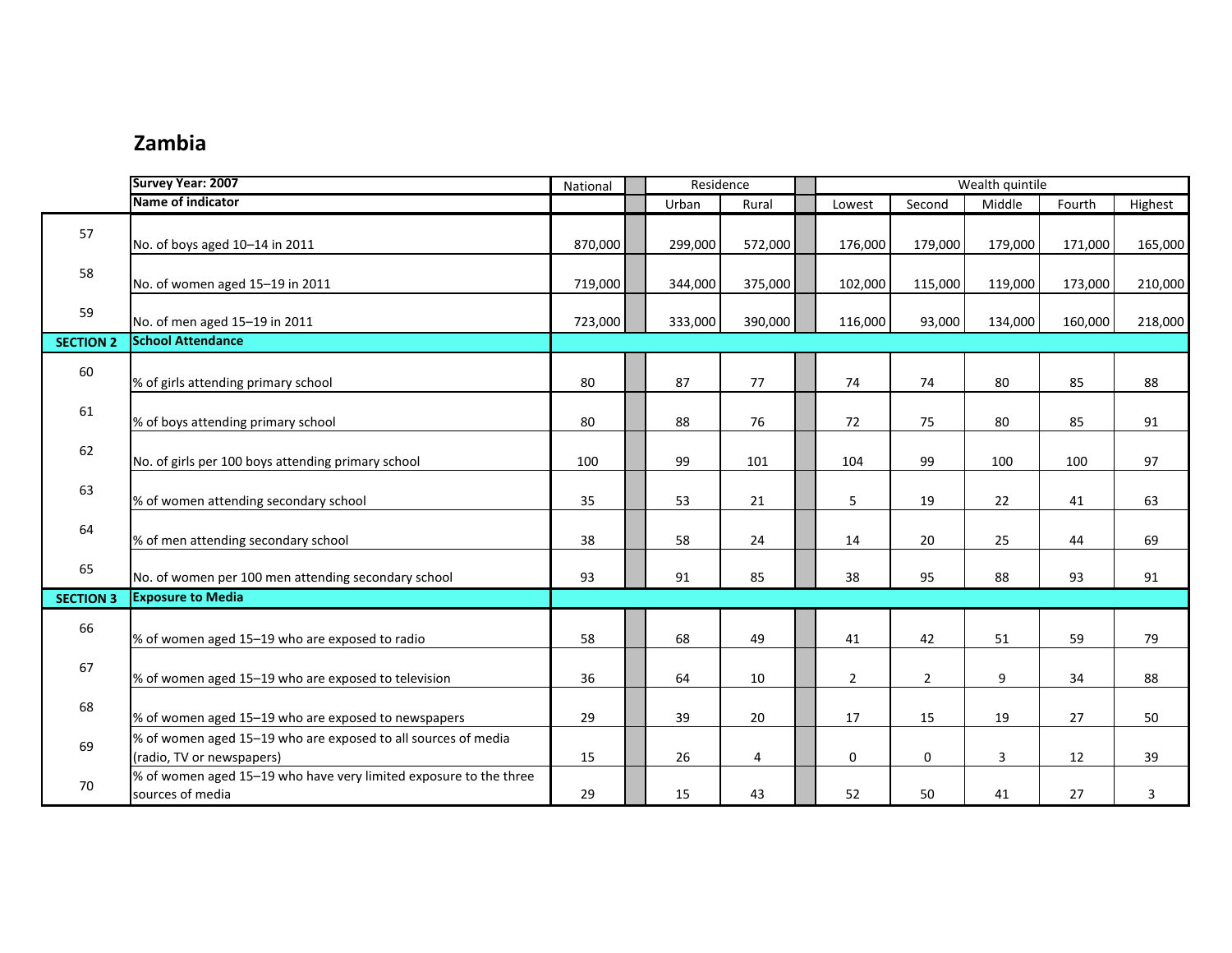#### **Zambia**

| <b>Survey Year: 2007</b>                                                                                      | National | Residence |       | Wealth quintile |        |        |        |         |  |  |  |
|---------------------------------------------------------------------------------------------------------------|----------|-----------|-------|-----------------|--------|--------|--------|---------|--|--|--|
| Name of indicator                                                                                             |          | Urban     | Rural | Lowest          | Second | Middle | Fourth | Highest |  |  |  |
| <b>NOTAS</b>                                                                                                  |          |           |       |                 |        |        |        |         |  |  |  |
| 1. Medians were calculated on the basis of 25-29-year-old women.                                              |          |           |       |                 |        |        |        |         |  |  |  |
| 2. Medians were calculated on the basis of 30-34-year-old men.                                                |          |           |       |                 |        |        |        |         |  |  |  |
| 3. Sexually active refers to having had sexual intercourse in the past three months. (Those who are           |          |           |       |                 |        |        |        |         |  |  |  |
| married/in a union are considered to be sexually active).                                                     |          |           |       |                 |        |        |        |         |  |  |  |
| 4. Comprehensive knowledge is a four-part measure. It combines respondents' ability to correctly              |          |           |       |                 |        |        |        |         |  |  |  |
| report the two most common ways of reducing HIV risk (consistently using condoms and having just              |          |           |       |                 |        |        |        |         |  |  |  |
| one HIV-negative partner); knowing correctly that a healthy-looking person can have HIV; and                  |          |           |       |                 |        |        |        |         |  |  |  |
| correctly rejecting the two most common local misconceptions about HIV transmission.                          |          |           |       |                 |        |        |        |         |  |  |  |
|                                                                                                               |          |           |       |                 |        |        |        |         |  |  |  |
| 5. The three reasons are: the wife knows that her husband has had sex with other women, she knows             |          |           |       |                 |        |        |        |         |  |  |  |
| that he has an STI, and she is tired or not in the mood.                                                      |          |           |       |                 |        |        |        |         |  |  |  |
| 6. DHS surveys ask questions about violence in the following situations: the wife burns the food, she         |          |           |       |                 |        |        |        |         |  |  |  |
| argues with her husband, she goes out without telling him, she neglects the children and she refuses          |          |           |       |                 |        |        |        |         |  |  |  |
| to have sexual intercourse with him.                                                                          |          |           |       |                 |        |        |        |         |  |  |  |
|                                                                                                               |          |           |       |                 |        |        |        |         |  |  |  |
| $*$ = When the data are available for fewer than 25 respondents, no values are given (the data are            |          |           |       |                 |        |        |        |         |  |  |  |
| suppressed) because there is too little information to accurately represent the group.                        |          |           |       |                 |        |        |        |         |  |  |  |
| $\vert \vert$ = When the data are available for 25–49 respondents, the values are bracketed to indicate small |          |           |       |                 |        |        |        |         |  |  |  |
| sample size, which means the values will be less precise than those based on at least 50 respondents.         |          |           |       |                 |        |        |        |         |  |  |  |
|                                                                                                               |          |           |       |                 |        |        |        |         |  |  |  |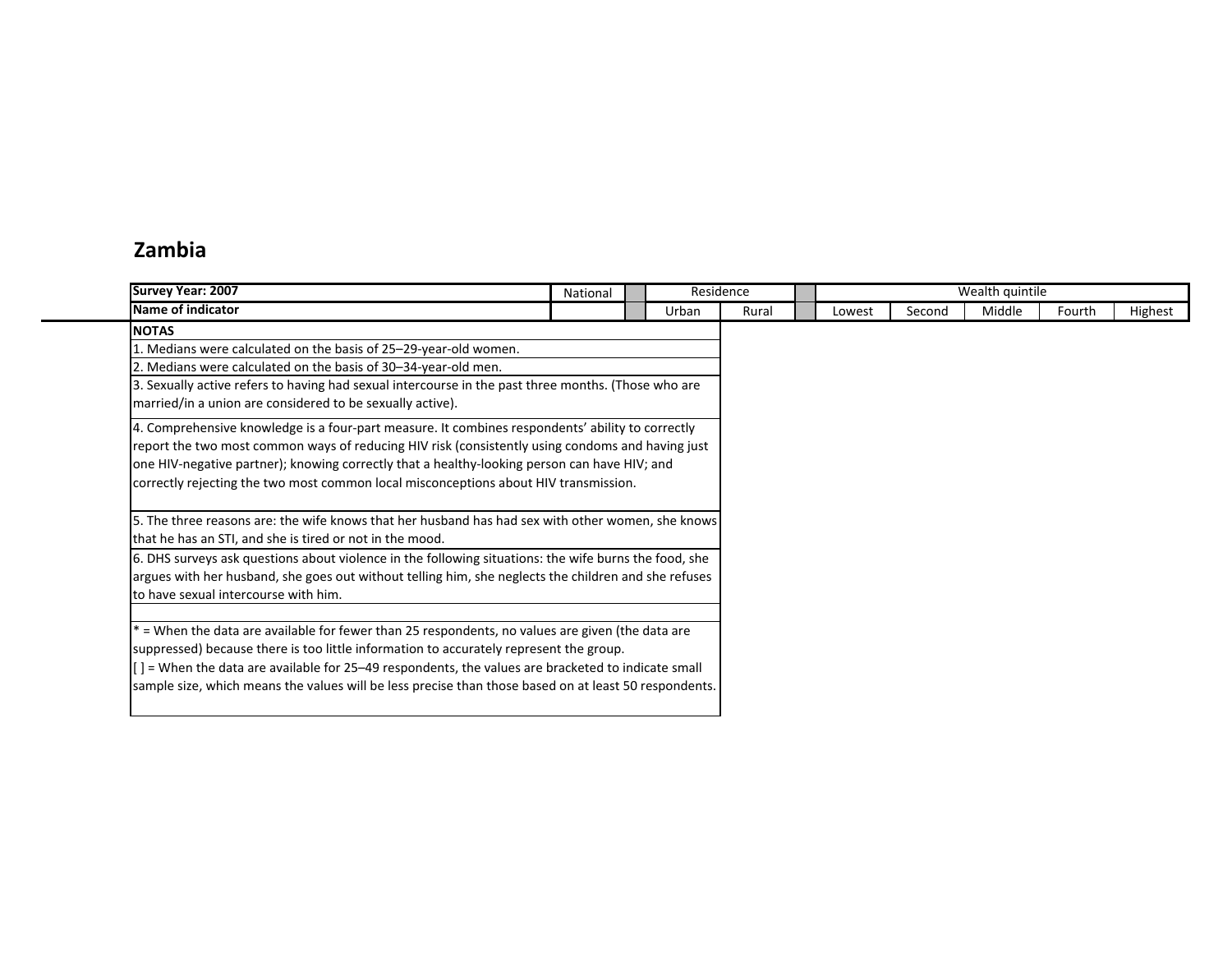|                  | Survey Year: 2010-11                                                                                     | National     | Residence      |              |                | Wealth quintile |              |              |              |
|------------------|----------------------------------------------------------------------------------------------------------|--------------|----------------|--------------|----------------|-----------------|--------------|--------------|--------------|
|                  | Name of indicator                                                                                        |              | Urban          | Rural        | Lowest         | Second          | Middle       | Fourth       | Highest      |
| <b>CHAPTER 3</b> | <b>SEXUAL AND REPRODUCTIVE HEALTH</b>                                                                    |              |                |              |                |                 |              |              |              |
| <b>SECTION 1</b> | <b>Sexual Activity and Marriage</b>                                                                      |              |                |              |                |                 |              |              |              |
| $\mathbf{1}$     | % of women aged 15-19 who have ever been sexually active                                                 | 34           | 28             | 38           | 46             | 38              | 40           | 33           | 21           |
| $\overline{2}$   | % of men aged 15-19 who have ever been sexually active                                                   | 25           | 22             | 26           | 28             | 25              | 27           | 24           | 21           |
| 3                | % of women aged 20-24 who have ever been sexually active                                                 | 85           | 74             | 93           | 97             | 96              | 92           | 85           | 66           |
| 4                | % of men aged 20-24 who have ever been sexually active                                                   | 73           | 74             | 93           | 97             | 96              | 92           | 85           | 66           |
| 5                | % of women aged 15-24 who had sexual intercourse before age 15                                           | 4            | $\mathbf{1}$   | 5            | 8              | 5               | 5            | $\mathbf 2$  | $\mathbf{1}$ |
| 6                | % of men aged 15-24 who had sexual intercourse before age 15                                             | 4            | $\overline{4}$ | 4            | 4              | 5               | 4            | 4            | 4            |
| $\overline{7}$   | % of women aged 18-24 who had sexual intercourse before age 18                                           | 38           | 27             | 47           | 59             | 51              | 43           | 35           | 19           |
| 8                | % of men aged 18-24 who had sexual intercourse before age 18                                             | 25           | 25             | 25           | 27             | 27              | 24           | 26           | 24           |
| 9                | % of women aged 15-19 who have ever been married                                                         | 26           | 19             | 30           | 36             | 32              | 34           | 26           | 10           |
| 10               | % of men aged 15-19 who have ever been married                                                           | $\mathbf{1}$ | $\mathbf{1}$   | $\mathbf{1}$ | $\overline{2}$ | $\mathbf 0$     | $\mathbf{1}$ | $\mathbf{1}$ | $\mathbf{1}$ |
| 11               | % of women aged 20-24 who have ever been married                                                         | 75           | 60             | 86           | 90             | 91              | 85           | 76           | 48           |
| 12               | % of men aged 20-24 who have ever been married                                                           | 29           | 21             | 34           | 45             | 38              | 35           | 25           | 15           |
| 13               | Median age at first sexual intercourse among young women $^{1}$                                          | 19.3         | 20.5           | 18.6         | 18.1           | 18.4            | 18.6         | 19.7         | 21.2         |
| 14               | Median age at first marriage among young women <sup>1</sup>                                              | 19.9         | 21.3           | 19.2         | 18.5           | 19.3            | 19.5         | 20.1         | 22.0         |
| 15               | Gap between median ages at first sexual intercourse and first marriage<br>among young women <sup>1</sup> | 0.6          | 0.8            | 0.6          | 0.4            | 0.9             | 0.9          | 0.4          | 0.8          |
| 16               | Median age at first sexual intercourse among young men <sup>2</sup>                                      | 20.6         | 20.8           | 20.5         | 20.2           | 20.3            | 21           | 20.4         | 20.9         |
| 17               | Median age at first marriage among young men <sup>2</sup>                                                | 24.6         | $\ddagger$     | 23.5         | 22.2           | 23.2            | 24.9         | 24.3         | $\ddagger$   |
| 18               | Gap between median ages at first sexual intercourse and first marriage<br>among young men <sup>2</sup>   | 4.0          | na             | 3.0          | 2.0            | 2.9             | 3.9          | 3.9          | na           |
| <b>SECTION 2</b> | <b>Contraceptive Knowledge, Use and Need</b>                                                             |              |                |              |                |                 |              |              |              |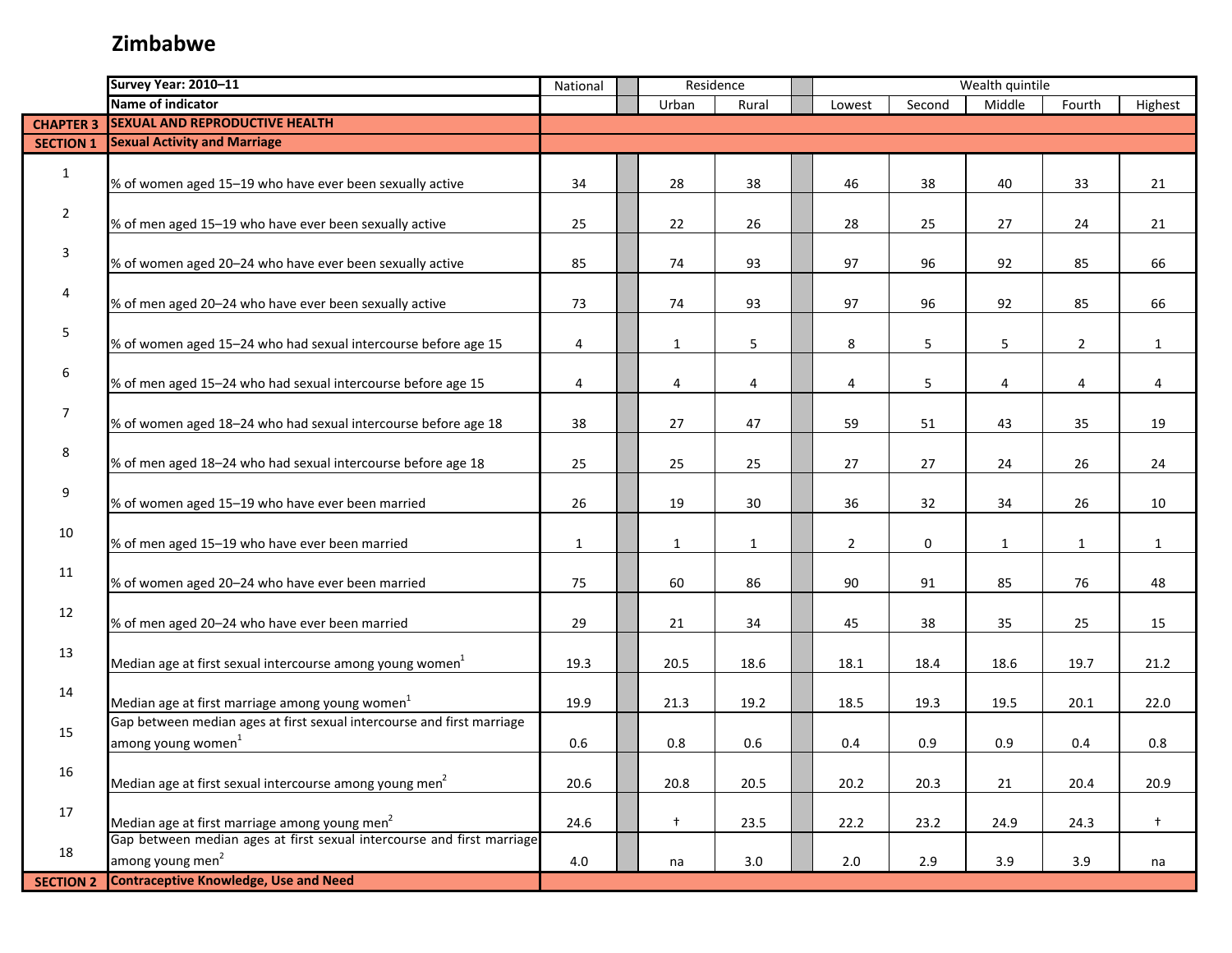|                  | Survey Year: 2010-11                                                                                             | National       | Residence |                |              | Wealth quintile |        |              |              |                |
|------------------|------------------------------------------------------------------------------------------------------------------|----------------|-----------|----------------|--------------|-----------------|--------|--------------|--------------|----------------|
|                  | Name of indicator                                                                                                |                |           | Urban          | Rural        | Lowest          | Second | Middle       | Fourth       | Highest        |
| 19               | % of women aged 15-19 who have not heard of family planning on any<br>of three sources (radio, TV or newspapers) | 75             |           | 67             | 80           | 90              | 81     | 80           | 72           | 61             |
| $20\,$           | % of men aged 15-19 who have not heard of family planning on any of<br>three sources (radio, TV or newspapers)   | 74             |           | 61             | 79           | 87              | 82     | 79           | 70           | 54             |
| 21               | Average number of modern methods known among women aged 15-19                                                    | 4.1            |           | 4.3            | 4.0          | 3.6             | 3.8    | $4.1\,$      | 4.3          | 4.5            |
| 22               | % of sexually active, $3$ never-married women aged 15–19 currently using<br>any contraception                    | 25             |           | $[24]$         | 25           | $[36]$          | $\ast$ | $\ast$       | $\ast$       | $\ast$         |
| 23               | % of married women aged 15-19 currently using any contraception                                                  | 36             |           | 33             | 37           | 38              | 32     | 38           | 39           | $[32]$         |
| 24               | % of sexually active <sup>3</sup> men aged 15–24 currently using any contraception                               | 64             |           | 70             | 62           | 52              | 57     | 69           | 66           | 77             |
| 25               | % of sexually active, $3$ never-married women aged 15–19 currently using<br>modern contraception                 | 25             |           | $[24]$         | 25           | $[36]$          | $\ast$ | $\ast$       | $\ast$       | $\ast$         |
| 26               | % of married women aged 15-19 currently using modern contraception                                               | 35             |           | 29             | 37           | 37              | 32     | 34           | 38           | $[32]$         |
| 27               | % of sexually active <sup>3</sup> men aged 15–24 currently using modern<br>contraception                         | 63             |           | 68             | 61           | 52              | 57     | 65           | 64           | 76             |
| 28               | % of sexually active <sup>3</sup> men aged 15-24 currently using a condom                                        | 42             |           | 47             | 40           | 27              | 40     | 65           | 45           | 60             |
| 29               | % of sexually active, <sup>3</sup> never-married women aged 15–19 currently using<br>traditional contraception   | 0              |           | [0]            | 0            | [0]             | $\ast$ | $\ast$       | $\ast$       | $\ast$         |
| 30               | % of married women aged 15-19 currently using traditional<br>contraception                                       | $\overline{2}$ |           | 4              | $\mathbf{1}$ | $\mathbf{1}$    | 0      | 4            | $\mathbf{1}$ | $[32]$         |
| 31               | % of sexually active <sup>3</sup> men aged 15–24 currently using traditional<br>contraception                    | $\mathbf{1}$   |           | $\overline{2}$ | $\mathbf{1}$ | $\mathbf 0$     | 0      | $\mathbf{3}$ | $\mathbf{1}$ | $\overline{2}$ |
| 32               | % of sexually active, <sup>3</sup> never-married women aged 15–19 who have an<br>unmet need for contraception    | 59             |           | $[59]$         | 59           | $[52]$          | $\ast$ | $\ast$       | $\ast$       | $\ast$         |
| 33               | % of married women aged 15-19 who have an unmet need for<br>contraception                                        | 17             |           | 27             | 13           | 18              | 14     | 16           | 21           | $[16]$         |
| <b>SECTION 3</b> | <b>Childbearing</b>                                                                                              |                |           |                |              |                 |        |              |              |                |
| 34               | % of women aged 15-19 who have ever had a child                                                                  | 19             |           | 12             | 23           | 31              | 20     | 23           | 19           | 7              |
| 35               | Median age at first birth among young women $1$                                                                  | 20.5           |           | 21.8           | 19.8         | 19.3            | 19.5   | 20.0         | 20.7         | 22.5           |
| 36               | % of mothers <20 whose most recent birth was delivered at a health<br>facility                                   | 65             |           | 81             | 60           | 48              | 55     | 67           | 78           | 87             |
| 37               | % of recent births to mothers <20 that were unplanned                                                            | 33             |           | 40             | 30           | 28              | 29     | 30           | 37           | 44             |
| <b>CHAPTER 4</b> | <b>SEXUAL RIGHTS AND GENDER EQUALITY</b>                                                                         |                |           |                |              |                 |        |              |              |                |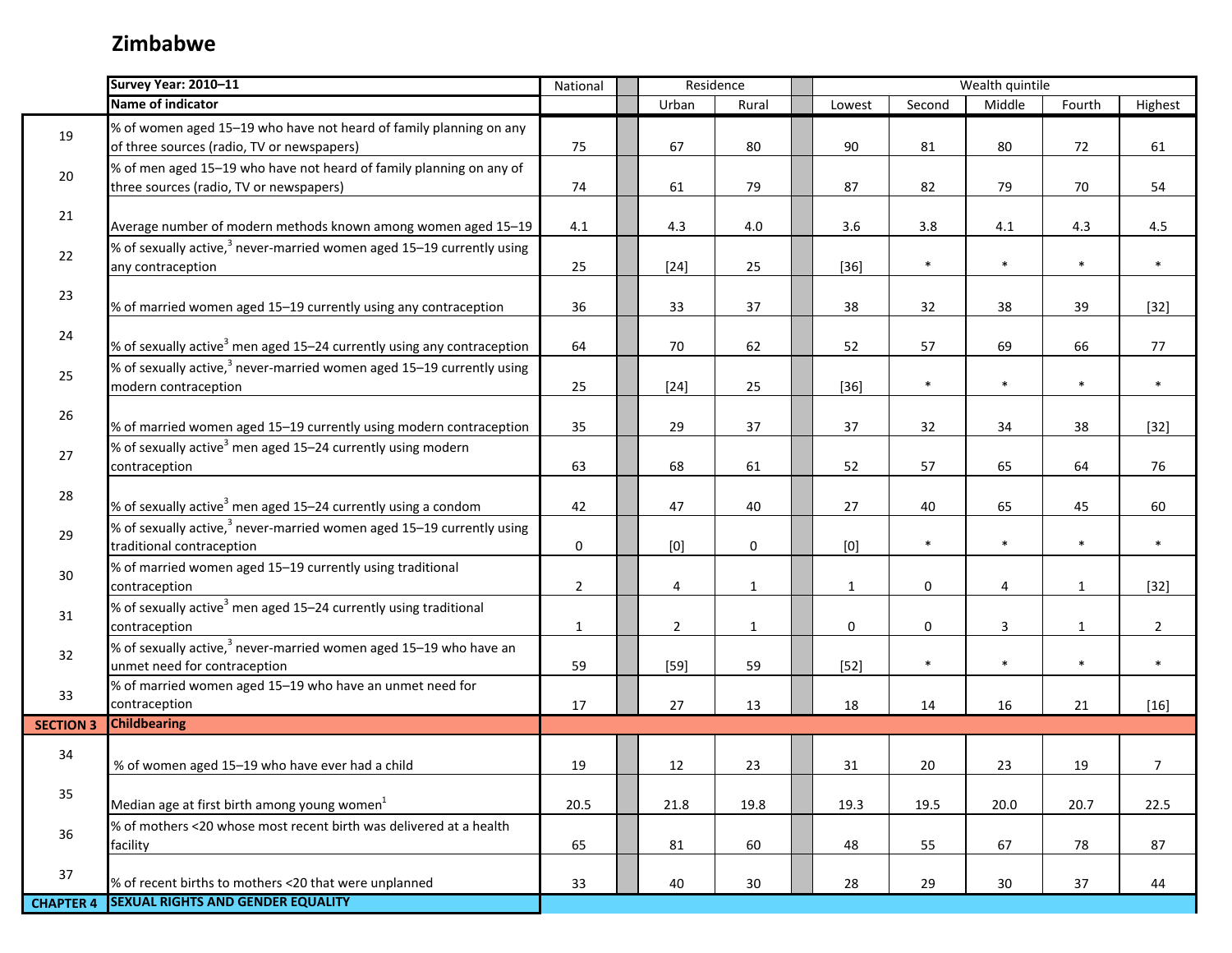|                  | <b>Survey Year: 2010-11</b>                                                                                                                   | National |  | Residence |       |  |                                                   | Wealth quintile |        |        |         |  |
|------------------|-----------------------------------------------------------------------------------------------------------------------------------------------|----------|--|-----------|-------|--|---------------------------------------------------|-----------------|--------|--------|---------|--|
|                  | Name of indicator                                                                                                                             |          |  | Urban     | Rural |  | Lowest                                            | Second          | Middle | Fourth | Highest |  |
| <b>SECTION 1</b> | <b>Sexuality Education in Schools</b>                                                                                                         |          |  |           |       |  |                                                   |                 |        |        |         |  |
| 38               | % of schools that provided skills-based HIV education in the last<br>academic year                                                            |          |  |           |       |  | See table titled "Sexuality Education in Schools" |                 |        |        |         |  |
| 39               | Inclusion in the national school curriculum of skills-based HIV education<br>or health education, including HIV prevention                    |          |  |           |       |  |                                                   |                 |        |        |         |  |
| <b>SECTION 2</b> | <b>Adults' Attitudes about Sexual Health Information</b>                                                                                      |          |  |           |       |  |                                                   |                 |        |        |         |  |
| 40               | % of women aged 18-49 who agree that adolescents aged 12-14 should<br>be taught about using a condom to prevent HIV                           | 37       |  | 43        | 34    |  | 29                                                | 34              | 36     | 39     | 45      |  |
| 41               | % of men aged 18-49 who agree that adolescents aged 12-14 should be<br>taught about using a condom to prevent HIV                             | 48       |  | 55        | 44    |  | 39                                                | 40              | 42     | 52     | 59      |  |
| <b>SECTION 3</b> | <b>Self-Efficacy Related to Sexual Health</b>                                                                                                 |          |  |           |       |  |                                                   |                 |        |        |         |  |
| 42               | % of women aged 15-24 who report that they could get condoms on<br>their own                                                                  | 42       |  | 38        | 44    |  | 43                                                | 41              | 47     | 42     | 37      |  |
| 43               | % of women aged 15-24 who know a source for the condom                                                                                        | 64       |  | 63        | 65    |  | 62                                                | 66              | 65     | 65     | 64      |  |
| 44               | % of men aged 15-24 who know a source for the condom                                                                                          | 82       |  | 88        | 79    |  | 74                                                | 77              | 79     | 86     | 90      |  |
| 45               | % of women aged 15-49 who know that HIV risk is reduced by condom<br>use                                                                      | 81       |  | 84        | 79    |  | 75                                                | 79              | 82     | 83     | 84      |  |
| 46               | % of women aged 15-49 who know that HIV risk is reduced by having<br>one uninfected partner                                                   | 90       |  | 92        | 89    |  | 84                                                | 90              | 90     | 91     | 93      |  |
| 47               | % of women aged 15–24 with comprehensive knowledge of HIV/AIDS $4$                                                                            | 52       |  | 59        | 47    |  | 41                                                | 50              | 48     | 55     | 61      |  |
| 48               | % of men aged 15–24 with comprehensive knowledge of HIV/AIDS $^4$                                                                             | 47       |  | 57        | 42    |  | 34                                                | 42              | 43     | 48     | 62      |  |
| <b>SECTION 4</b> | Women's Autonomy, Societal Norms and Gender Equality                                                                                          |          |  |           |       |  |                                                   |                 |        |        |         |  |
| 49               | % of married women aged 15-49 who have sole or joint (with husband)<br>say in their own health care                                           | 84       |  | 86        | 83    |  | 83                                                | 83              | 84     | 82     | 89      |  |
| 50               | % of women aged 15-49 who agree with all three reasons why a wife is<br>justified in refusing to have intercourse with her husband $5,6$      | 54       |  | 62        | 50    |  | 45                                                | 49              | 52     | 57     | 64      |  |
| 51               | % of surveyed men who agree with all three reasons why a wife is<br>justified in refusing to have intercourse with her husband <sup>5,6</sup> | 51       |  | 58        | 46    |  | 42                                                | 47              | 42     | 55     | 62      |  |
| 52               | % of women aged 15-49 who believe that if the husband has an STI, the<br>wife is justified in asking him to use condom                        | 80       |  | 82        | 79    |  | 73                                                | 79              | 81     | 83     | 83      |  |
| 53               | % of men aged 15-49 who believe that if the husband has an STI, the<br>wife is justified in asking him to use condom                          | 83       |  | 88        | 81    |  | 75                                                | 78              | 82     | 87     | 90      |  |
| 54               | % of women aged 15-49 who agree with at least one reason why a<br>husband is justified in hitting/beating his wife <sup>7</sup>               | 40       |  | 29        | 46    |  | 52                                                | 49              | 46     | 34     | 25      |  |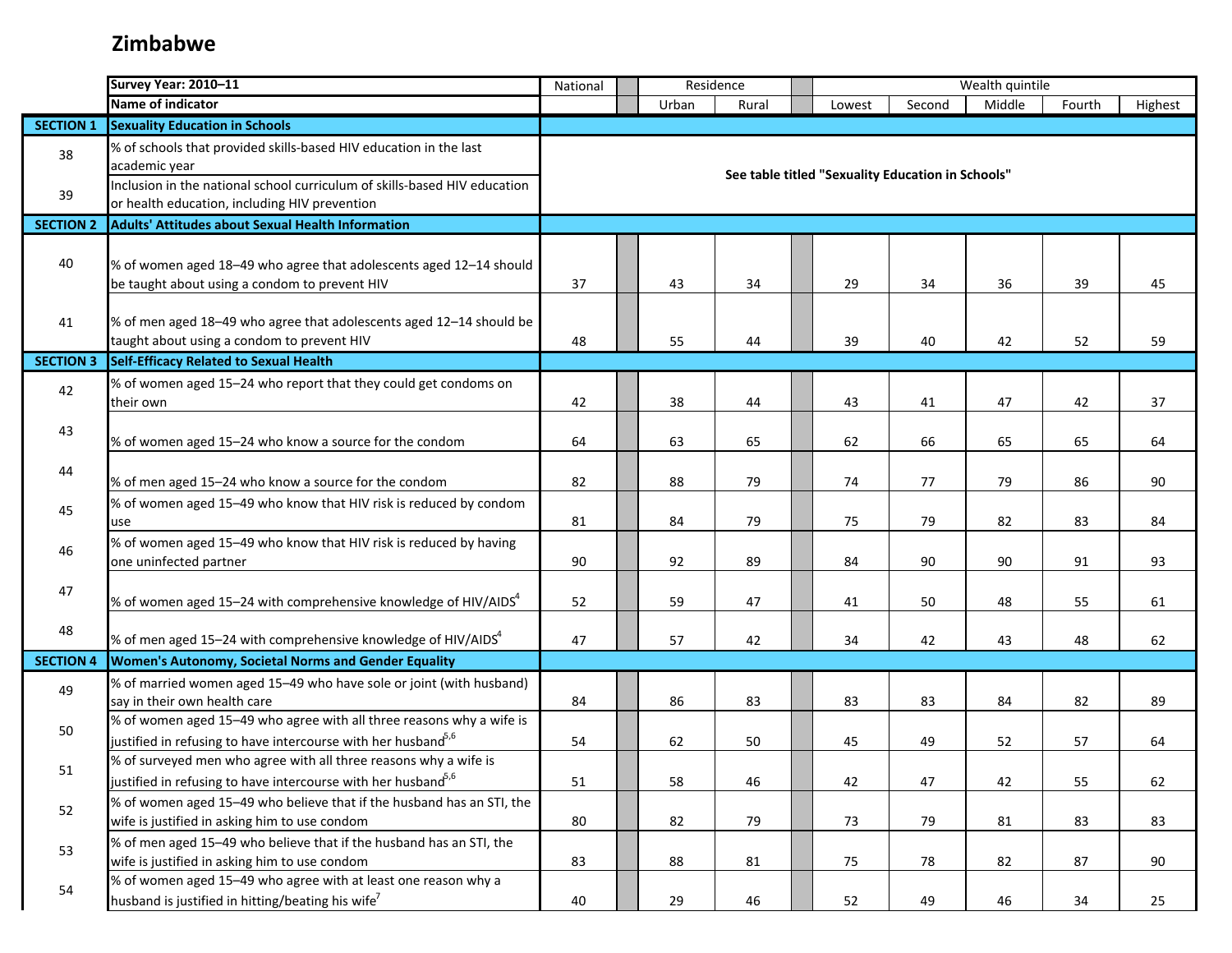|                  | Survey Year: 2010-11                                                  | National         | Residence |         | Wealth quintile         |                |         |         |         |  |
|------------------|-----------------------------------------------------------------------|------------------|-----------|---------|-------------------------|----------------|---------|---------|---------|--|
|                  | Name of indicator                                                     |                  | Urban     | Rural   | Lowest                  | Second         | Middle  | Fourth  | Highest |  |
|                  | % of surveyed men who agree with at least one reason why a husband is |                  |           |         |                         |                |         |         |         |  |
| 55               | justified in hitting/beating his wife <sup>7</sup>                    | 33               | 27        | 37      | 39                      | 40             | 38      | 32      | 23      |  |
| <b>CHAPTER 5</b> | <b>REACHING YOUNG PEOPLE</b>                                          |                  |           |         |                         |                |         |         |         |  |
| <b>SECTION 1</b> | <b>Demographic Information</b>                                        |                  |           |         |                         |                |         |         |         |  |
| 56               |                                                                       |                  |           |         |                         |                |         |         |         |  |
|                  | No. of girls aged 10-14 in 2011                                       | 789,000          | 191,000   | 598,000 | 174,000                 | 179,000        | 183,000 | 124,000 | 129,000 |  |
| 57               |                                                                       |                  |           |         |                         |                |         |         |         |  |
|                  | No. of boys aged 10-14 in 2011                                        | 790,000          | 188,000   | 602,000 | 184,000                 | 176,000        | 178,000 | 129,000 | 122,000 |  |
| 58               |                                                                       |                  |           |         |                         |                |         |         |         |  |
|                  | No. of women aged 15-19 in 2011                                       | 812,000          | 319,000   | 493,000 | 125,000                 | 138,000        | 161,000 | 162,000 | 224,000 |  |
| 59               |                                                                       |                  |           |         |                         |                |         |         |         |  |
|                  | No. of men aged 15-19 in 2011                                         | 806,000          | 235,000   | 572,000 | 138,000                 | 156,000        | 194,000 | 164,000 | 154,000 |  |
| <b>SECTION 2</b> | <b>School Attendance</b>                                              |                  |           |         |                         |                |         |         |         |  |
| 60               |                                                                       |                  |           |         |                         |                |         |         |         |  |
|                  | % of girls attending primary school                                   | 87               | 90        | 87      | 83                      | 88             | 88      | 89      | 90      |  |
| 61               |                                                                       |                  |           |         |                         |                |         |         |         |  |
|                  | % of boys attending primary school                                    | 87               | 86        | 87      | 84                      | 88             | 86      | 86      | 90      |  |
| 62               |                                                                       |                  |           |         |                         |                |         |         |         |  |
|                  | No. of girls per 100 boys attending primary school                    | 101              | 105       | 100     | 99                      | 100            | 101     | 104     | 101     |  |
| 63               |                                                                       |                  |           |         |                         |                |         |         |         |  |
|                  | % of women attending secondary school                                 | 48               | 56        | 44      | 31                      | 45             | 49      | 51      | 63      |  |
| 64               |                                                                       |                  |           |         |                         |                |         |         |         |  |
|                  | % of men attending secondary school                                   | 47               | 62        | 43      | 27                      | 43             | 47      | 52      | 69      |  |
| 65               | No. of women per 100 men attending secondary school                   | 102              | 91        | 104     | 114                     | 106            | 104     | 98      | 90      |  |
| <b>SECTION 3</b> | <b>Exposure to Media</b>                                              |                  |           |         |                         |                |         |         |         |  |
|                  |                                                                       |                  |           |         |                         |                |         |         |         |  |
| 66               | % of women aged 15-19 who are exposed to radio                        | 34               | 47        | 26      | 10                      | 21             | 31      | 44      | 51      |  |
|                  |                                                                       |                  |           |         |                         |                |         |         |         |  |
| 67               | % of women aged 15-19 who are exposed to television                   | 38               | 72        | 17      | $\overline{\mathbf{3}}$ | $\,8\,$        | 14      | 57      | 81      |  |
|                  |                                                                       |                  |           |         |                         |                |         |         |         |  |
| 68               | % of women aged 15-19 who are exposed to newspapers                   | 18               | 30        | 10      | 3                       | $\,8\,$        | 14      | 19      | 34      |  |
|                  | % of women aged 15-19 who are exposed to all sources of media (radio, |                  |           |         |                         |                |         |         |         |  |
| 69               | TV or newspapers)                                                     | $\boldsymbol{9}$ | 17        | 4       | 0                       | $\overline{3}$ | 3       | 11      | 21      |  |
|                  | % of women aged 15-19 who have very limited exposure to the three     |                  |           |         |                         |                |         |         |         |  |
| 70               | sources of media                                                      | 47               | 18        | 65      | 87                      | 72             | 61      | 30      | 10      |  |